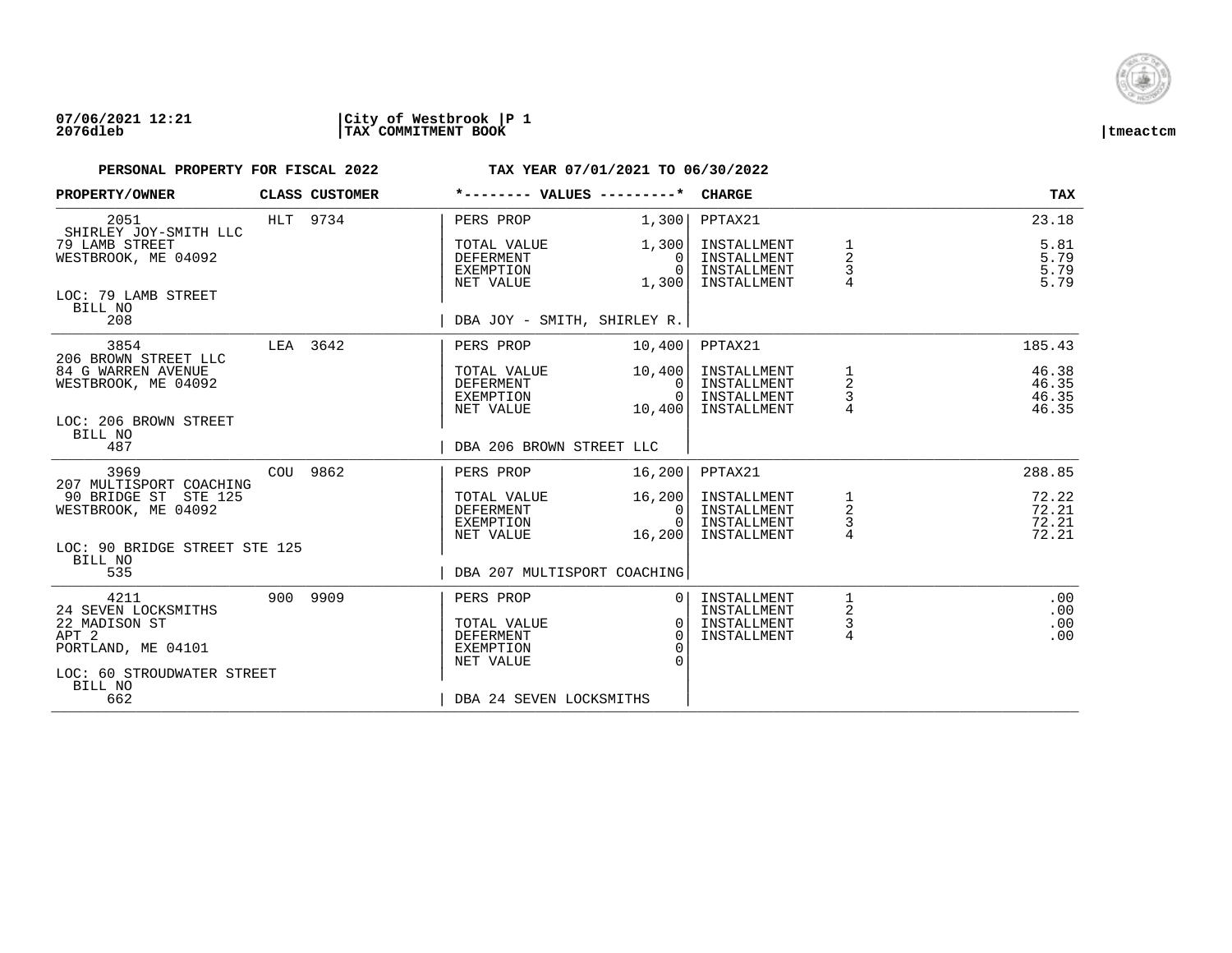

| PROPERTY/OWNER                                                                                       |     | CLASS CUSTOMER | *-------- VALUES ---------*                                      |                                        | <b>CHARGE</b>                                            |                                      | <b>TAX</b>                                   |
|------------------------------------------------------------------------------------------------------|-----|----------------|------------------------------------------------------------------|----------------------------------------|----------------------------------------------------------|--------------------------------------|----------------------------------------------|
| 4254<br>320 INK                                                                                      |     | MAN 40013285   | PERS PROP                                                        | 90,800                                 | PPTAX21                                                  |                                      | 1,618.96                                     |
| 510 COUNTY ROAD<br>WESTBROOK, ME 04092                                                               |     |                | TOTAL VALUE<br><b>DEFERMENT</b><br><b>EXEMPTION</b><br>NET VALUE | 90,800<br>0<br>$\Omega$<br>90,800      | INSTALLMENT<br>INSTALLMENT<br>INSTALLMENT<br>INSTALLMENT | $\frac{1}{2}$<br>3<br>$\overline{4}$ | 404.74<br>404.74<br>404.74<br>404.74         |
| LOC: 510 COUNTY ROAD<br>BILL NO<br>681                                                               |     |                | DBA 320 INK                                                      |                                        |                                                          |                                      |                                              |
| 4467<br>A SALON NEAR ME                                                                              |     | BEA 10485      | PERS PROP                                                        | 3,000                                  | PPTAX21                                                  |                                      | 53.49                                        |
| CHRISTINE CHENEY-BERNIER<br>99 HARRISBURG AVENUE<br>WESTBROOK, ME 04092<br>LOC: 99 HARRISBURG AVENUE |     |                | TOTAL VALUE<br><b>DEFERMENT</b><br><b>EXEMPTION</b><br>NET VALUE | 3,000<br>$\Omega$<br>$\Omega$<br>3,000 | INSTALLMENT<br>INSTALLMENT<br>INSTALLMENT<br>INSTALLMENT | 1<br>2<br>3<br>$\overline{4}$        | 13.38<br>13.37<br>13.37<br>13.37             |
| BILL NO<br>796                                                                                       |     |                | DBA A SALON NEAR ME                                              |                                        |                                                          |                                      |                                              |
| 2056<br>A T & T MOBILITY LLC                                                                         | TEL | 40011860       | PERS PROP                                                        | 362, 200                               | PPTAX21                                                  |                                      | 6,458.03                                     |
| ATTN: PROPERTY TAX DEPART<br>1010 PINE, 9E-L-01<br>ST LOUIS, MO 63101                                |     |                | TOTAL VALUE<br><b>DEFERMENT</b><br>EXEMPTION<br>NET VALUE        | 362,200<br>0<br>$\Omega$<br>362,200    | INSTALLMENT<br>INSTALLMENT<br>INSTALLMENT<br>INSTALLMENT | 1<br>$\overline{a}$<br>$\frac{3}{4}$ | 1,614.53<br>1,614.50<br>1,614.50<br>1,614.50 |
| LOC: 12 SAUNDERS WAY<br>BILL NO<br>210                                                               |     |                | DBA AT & T MOBILITY                                              |                                        |                                                          |                                      |                                              |
| 4410                                                                                                 |     | MAN 10436      | PERS PROP                                                        | 442,900                                | PPTAX21                                                  |                                      | 7,896.91                                     |
| ABBOTT DIAGNOSTICS SCARBOROUGH<br>10 SOUTHGATE ROAD<br>SCARBOROUGH, ME 04074                         |     |                | TOTAL VALUE<br><b>DEFERMENT</b><br>EXEMPTION<br>NET VALUE        | 442,900<br>0<br>$\Omega$<br>442,900    | INSTALLMENT<br>INSTALLMENT<br>INSTALLMENT<br>INSTALLMENT | $\frac{1}{2}$<br>$\frac{3}{4}$       | 1,974.25<br>1,974.22<br>1,974.22<br>1,974.22 |
| LOC: 5 BRADLEY DRIVE<br>BILL NO<br>747                                                               |     |                | DBA ABBOTT DIAGNOSTICS                                           |                                        |                                                          |                                      |                                              |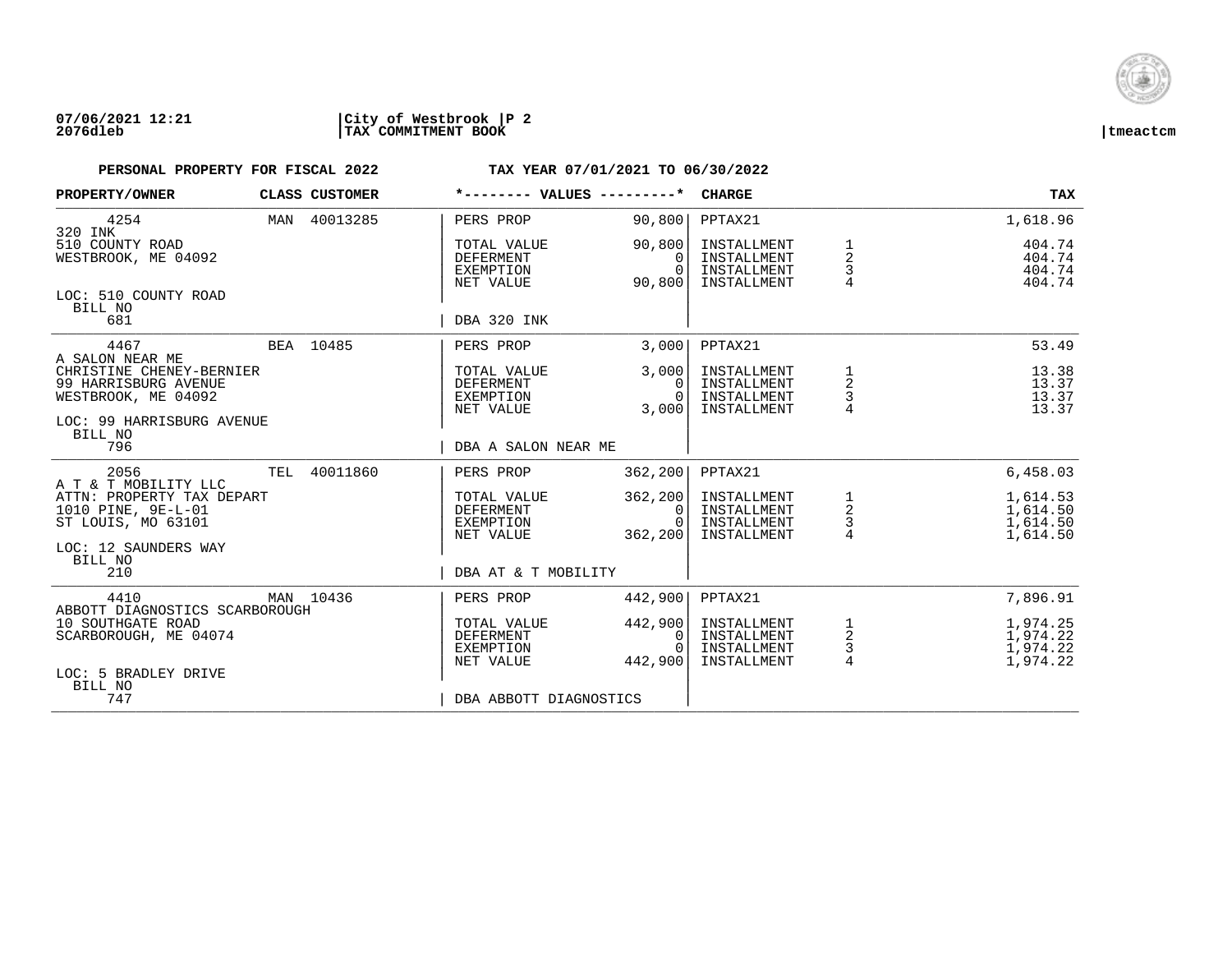

| CLASS CUSTOMER |                                                                        |                                                        | <b>CHARGE</b>                                                                                                                                       |                                                 | <b>TAX</b>                                   |
|----------------|------------------------------------------------------------------------|--------------------------------------------------------|-----------------------------------------------------------------------------------------------------------------------------------------------------|-------------------------------------------------|----------------------------------------------|
| 900 10489      | PERS PROP<br>TOTAL VALUE<br>DEFERMENT<br><b>EXEMPTION</b><br>NET VALUE | $\Omega$<br>$\Omega$<br>$\Omega$<br>$\Omega$<br>$\cap$ | INSTALLMENT<br>INSTALLMENT<br>INSTALLMENT<br>INSTALLMENT                                                                                            | $\mathbf{1}$<br>2<br>3<br>4                     | .00<br>.00<br>.00<br>.00                     |
| 40011710       | PERS PROP                                                              | 834,900                                                | PPTAX21                                                                                                                                             |                                                 | 14,886.27                                    |
|                | TOTAL VALUE<br>DEFERMENT<br>EXEMPTION<br>NET VALUE                     | 834,900<br>$\mathbf{0}$<br>$\Omega$<br>834,900         | INSTALLMENT<br>INSTALLMENT<br>INSTALLMENT<br>INSTALLMENT                                                                                            | 1<br>$\begin{array}{c} 2 \\ 3 \\ 4 \end{array}$ | 3,721.59<br>3,721.56<br>3,721.56<br>3,721.56 |
|                |                                                                        |                                                        |                                                                                                                                                     |                                                 |                                              |
| VID 9826       | PERS PROP<br>TOTAL VALUE<br>DEFERMENT<br>EXEMPTION<br>NET VALUE        | 1,200<br>1,200<br>0<br>$\Omega$<br>1,200               | PPTAX21<br>INSTALLMENT<br>INSTALLMENT<br>INSTALLMENT<br>INSTALLMENT                                                                                 | 1<br>$\overline{a}$<br>$\frac{3}{4}$            | 21.40<br>5.35<br>5.35<br>5.35<br>5.35        |
|                |                                                                        |                                                        |                                                                                                                                                     |                                                 |                                              |
| 40011604       | PERS PROP                                                              | 8,900                                                  | PPTAX21                                                                                                                                             |                                                 | 158.69                                       |
|                | TOTAL VALUE<br>DEFERMENT<br>EXEMPTION<br>NET VALUE                     | 8,900<br>0<br>$\Omega$<br>8,900                        | INSTALLMENT<br>INSTALLMENT<br>INSTALLMENT<br>INSTALLMENT                                                                                            | 1<br>$\overline{c}$<br>3<br>$\overline{4}$      | 39.68<br>39.67<br>39.67<br>39.67             |
|                |                                                                        |                                                        | *-------- VALUES ---------*<br>DBA ABBOTT LABORATORIES INC<br>DBA ACADIA INSURANCE COMPAN<br>DBA ACETO ACOUSTICS INC<br>DBA ACORN SELF SERVICE STOR |                                                 |                                              |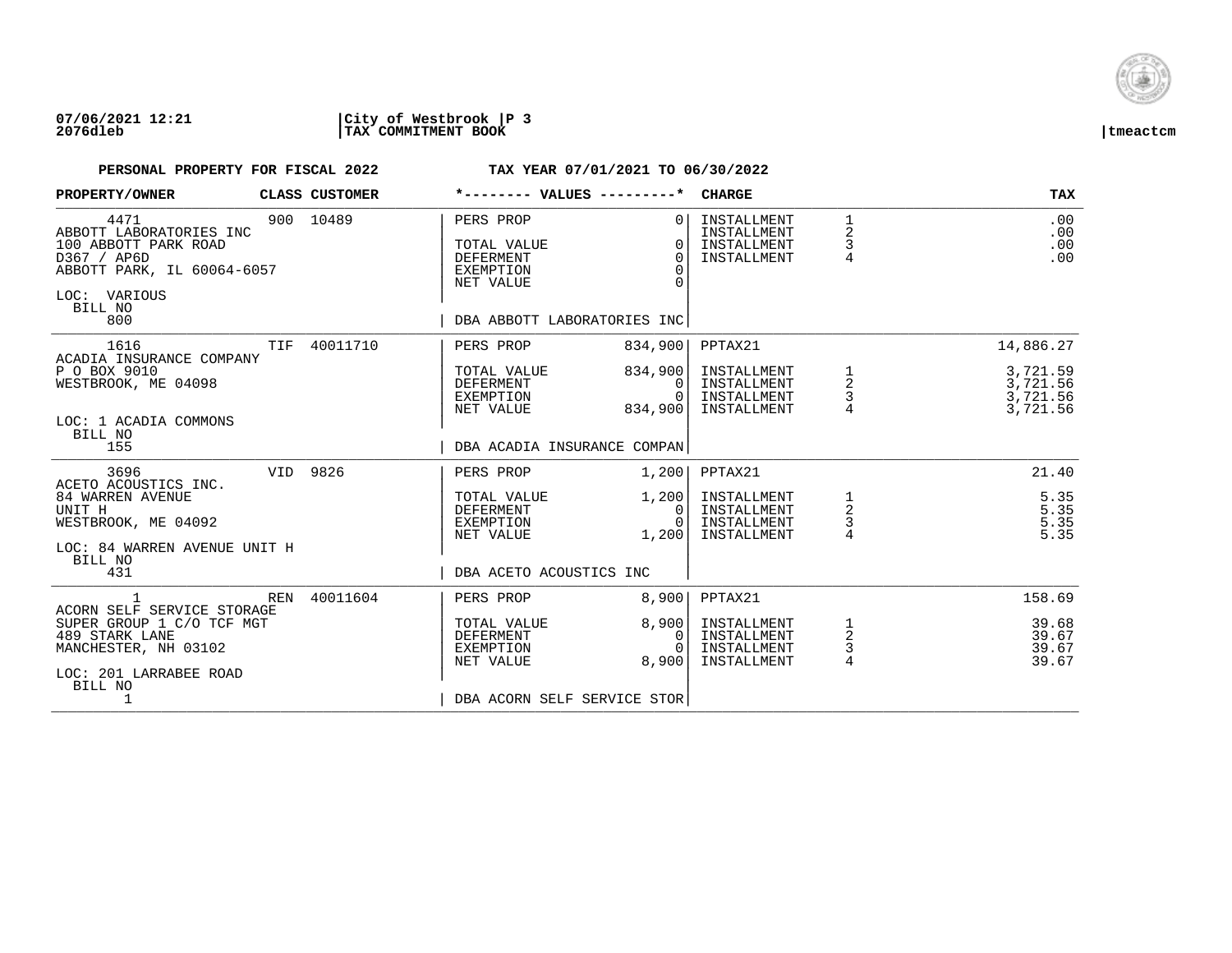

| PROPERTY/OWNER                                                                                                |     | CLASS CUSTOMER | *-------- VALUES ---------*                                                         |                                                          | <b>CHARGE</b>                                            |                                            | <b>TAX</b>                           |
|---------------------------------------------------------------------------------------------------------------|-----|----------------|-------------------------------------------------------------------------------------|----------------------------------------------------------|----------------------------------------------------------|--------------------------------------------|--------------------------------------|
| 1717<br>ADALIA                                                                                                |     | BEA 40011733   | PERS PROP                                                                           | 1,900                                                    | PPTAX21                                                  |                                            | 33.88                                |
| TRISTA CONLEY<br>11 SARATOGA LANE<br>SCARBOROUGH, ME 04074<br>LOC: 506 MAIN STREET<br>BILL NO                 |     |                | TOTAL VALUE<br><b>DEFERMENT</b><br>EXEMPTION<br>NET VALUE                           | 1,900<br>$\Omega$<br>$\Omega$<br>1,900                   | INSTALLMENT<br>INSTALLMENT<br>INSTALLMENT<br>INSTALLMENT | 1<br>$\overline{2}$<br>3<br>4              | 8.47<br>8.47<br>8.47<br>8.47         |
| 167                                                                                                           |     |                | DBA ADALIA                                                                          |                                                          |                                                          |                                            |                                      |
| 2338<br>ADP INC<br>PROP TAX DEPT<br>1 ADP BOULEVARD, SUITE 1<br>ROSELAND, NJ 07068<br>LOC: VARIOUS<br>BILL NO |     | 900 10380      | PERS PROP<br>TOTAL VALUE<br><b>DEFERMENT</b><br>EXEMPTION<br>NET VALUE              | $\Omega$<br>$\Omega$<br>$\Omega$<br>$\Omega$<br>$\Omega$ | INSTALLMENT<br>INSTALLMENT<br>INSTALLMENT<br>INSTALLMENT | $\mathbf{1}$<br>2<br>3<br>4                | .00<br>.00<br>.00<br>.00             |
| 244                                                                                                           |     |                | DBA ADP INC                                                                         |                                                          |                                                          |                                            |                                      |
| 3773<br>ADT LLC                                                                                               |     | LEA 9831       | PERS PROP                                                                           | 3,400                                                    | PPTAX21                                                  |                                            | 60.62                                |
| ATTN TAX DEPT<br>PO BOX 54767<br>LEXINGTON, KY 40555-4767<br>LOC: VARIOUS<br>BILL NO<br>455                   |     |                | TOTAL VALUE<br>DEFERMENT<br>EXEMPTION<br>NET VALUE<br>DBA ADT LLC                   | 3,400<br>0<br>$\Omega$<br>3,400                          | INSTALLMENT<br>INSTALLMENT<br>INSTALLMENT<br>INSTALLMENT | 1<br>$\overline{a}$<br>3<br>$\overline{4}$ | 15.17<br>15.15<br>15.15<br>15.15     |
| 3472<br>ADVANCE STORES COMPANY INC                                                                            | RET | 40012546       | PERS PROP                                                                           | 43,900                                                   | PPTAX21                                                  |                                            | 782.74                               |
| RYAN LLC<br>PO BOX 56607<br>ATLANTA, GA 30343<br>LOC: 100 MAIN STREET<br>BILL NO<br>385                       |     |                | TOTAL VALUE<br><b>DEFERMENT</b><br>EXEMPTION<br>NET VALUE<br>DBA ADVANCE AUTO PARTS | 43,900<br>0<br>$\Omega$<br>43,900                        | INSTALLMENT<br>INSTALLMENT<br>INSTALLMENT<br>INSTALLMENT | 1<br>2<br>3<br>$\overline{4}$              | 195.70<br>195.68<br>195.68<br>195.68 |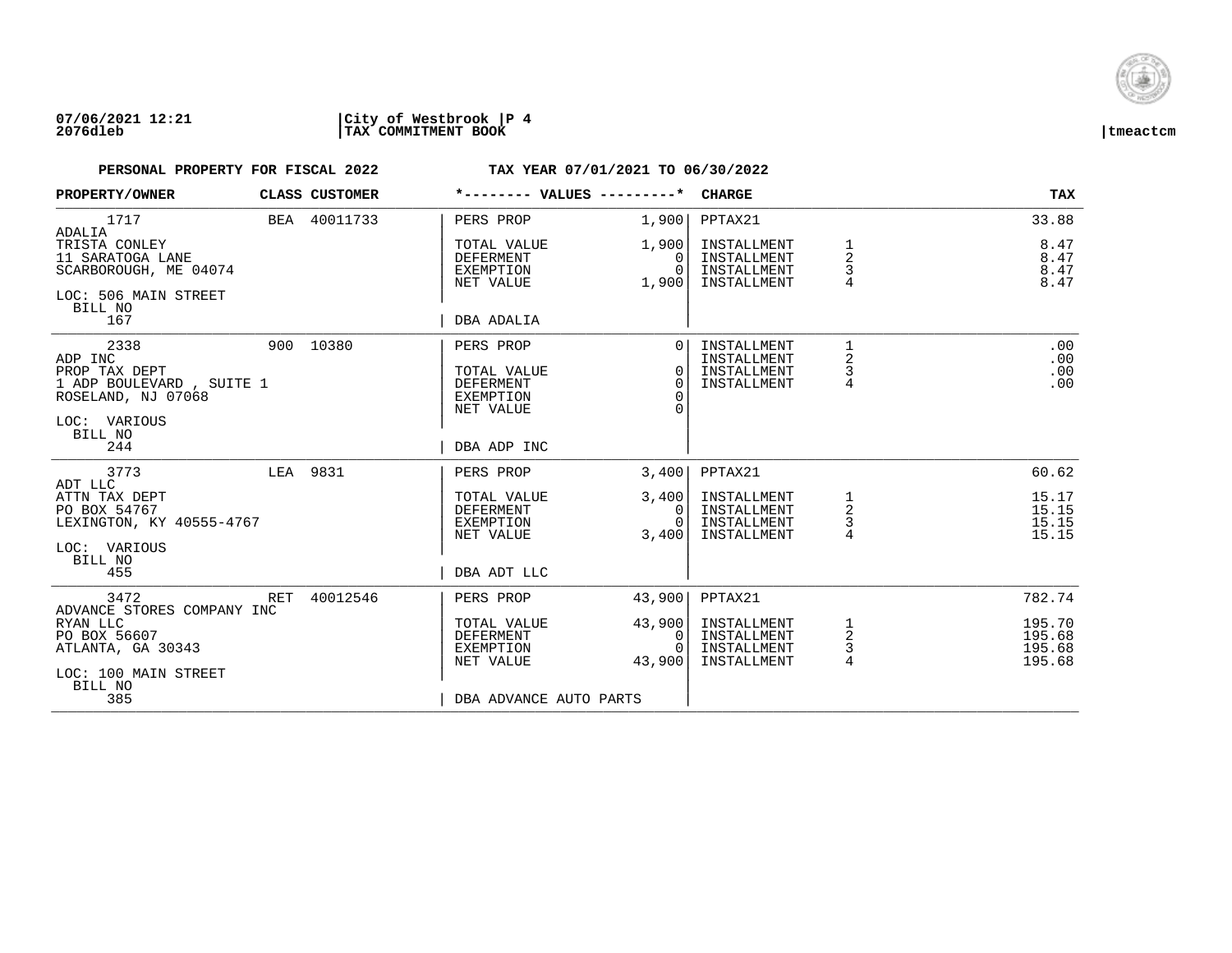

### **07/06/2021 12:21 |City of Westbrook |P 5 2076dleb |TAX COMMITMENT BOOK |tmeactcm**

| PROPERTY/OWNER                                                      | CLASS CUSTOMER  | *-------- VALUES ---------*                                      |                                             | <b>CHARGE</b>                                            |                                                 | TAX                                          |
|---------------------------------------------------------------------|-----------------|------------------------------------------------------------------|---------------------------------------------|----------------------------------------------------------|-------------------------------------------------|----------------------------------------------|
| 1939<br>ADW ARCHITECTURAL DOORS & WIND                              | BLD 9726        | PERS PROP                                                        | 103, 100                                    | PPTAX21                                                  |                                                 | 1,838.27                                     |
| PG PROGLASS CONSTRUCTION-<br>P O BOX 910<br>WESTBROOK, ME 04098-910 |                 | TOTAL VALUE<br>DEFERMENT<br>EXEMPTION<br>NET VALUE               | 103, 100<br>$\Omega$<br>$\Omega$<br>103,100 | INSTALLMENT<br>INSTALLMENT<br>INSTALLMENT<br>INSTALLMENT | 1<br>2<br>3                                     | 459.59<br>459.56<br>459.56<br>459.56         |
| LOC: 865 SPRING STREET<br>BILL NO<br>192                            |                 | DBA ADW ARCHITECTURAL DOORS                                      |                                             |                                                          |                                                 |                                              |
| 4323<br>AERO HEATING & VENTILATING INC                              | HVA 9935        | PERS PROP                                                        | 848,700                                     | PPTAX21                                                  |                                                 | 15, 132.32                                   |
| 15 SAUNDERS WAY<br>SUITE 400B<br>WESTBROOK, ME 04092                |                 | TOTAL VALUE<br>DEFERMENT<br>EXEMPTION<br>NET VALUE               | 848,700<br>0<br>$\Omega$<br>848,700         | INSTALLMENT<br>INSTALLMENT<br>INSTALLMENT<br>INSTALLMENT | 1<br>$\begin{array}{c} 2 \\ 3 \\ 4 \end{array}$ | 3,783.08<br>3,783.08<br>3,783.08<br>3,783.08 |
| LOC: 15 SAUNDERS WAY<br>BILL NO<br>721                              |                 | DBA AERO HEATING & VENTILAT                                      |                                             |                                                          |                                                 |                                              |
| 3883<br>AIR TEMP INC                                                | CON<br>40012969 | PERS PROP                                                        | 35,400                                      | PPTAX21                                                  |                                                 | 631.18                                       |
| 20 THOMAS DRIVE<br>WESTBROOK, ME 04092                              |                 | TOTAL VALUE<br><b>DEFERMENT</b><br><b>EXEMPTION</b><br>NET VALUE | 35,400<br>0<br>$\Omega$<br>35,400           | INSTALLMENT<br>INSTALLMENT<br>INSTALLMENT<br>INSTALLMENT | $\frac{1}{2}$<br>$\frac{3}{4}$                  | 157.81<br>157.79<br>157.79<br>157.79         |
| LOC: 20 THOMAS DRIVE<br>BILL NO<br>498                              |                 | DBA AIR TEMP, INC                                                |                                             |                                                          |                                                 |                                              |
| 4039<br>AKAKPO AND COMPANY                                          | 900 9873        | PERS PROP                                                        | $\Omega$                                    | INSTALLMENT<br>INSTALLMENT                               | 1<br>2                                          | .00<br>.00                                   |
| 8 COMORANT PLACE<br>SOUTH PORTLAND, ME 04106                        |                 | TOTAL VALUE<br>DEFERMENT<br><b>EXEMPTION</b><br>NET VALUE        | 0<br>$\Omega$<br>$\Omega$                   | INSTALLMENT<br>INSTALLMENT                               | 3<br>4                                          | .00<br>.00                                   |
| LOC: 90 BRIDGE STREET STE 344<br>BILL NO<br>567                     |                 | DBA AKAKPO AND COMPANY                                           |                                             |                                                          |                                                 |                                              |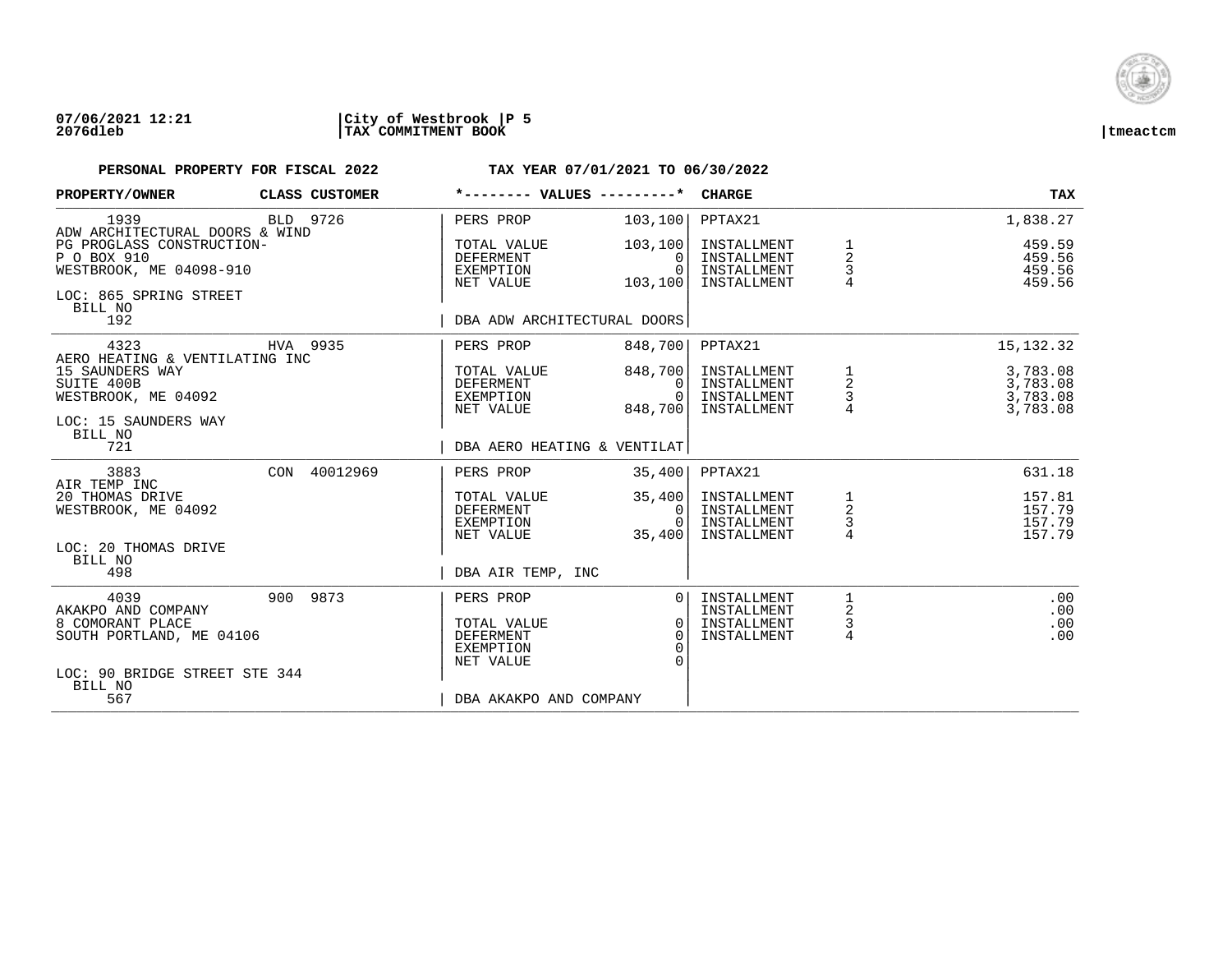

| PROPERTY/OWNER                                                                                                                            | CLASS CUSTOMER | *-------- VALUES ---------*                                                                           |                                                                | <b>CHARGE</b>                                            |                                                 | <b>TAX</b>                       |
|-------------------------------------------------------------------------------------------------------------------------------------------|----------------|-------------------------------------------------------------------------------------------------------|----------------------------------------------------------------|----------------------------------------------------------|-------------------------------------------------|----------------------------------|
| 3985<br>ALEXEY CRUZ DBA<br>90 BRIDGE STREET<br>SUITE 335<br>WESTBROOK, ME 04092<br>LOC: 90 BRIDGE STREET STE 335<br>BILL NO<br>543        | 900 9863       | PERS PROP<br>TOTAL VALUE<br><b>DEFERMENT</b><br>EXEMPTION<br>NET VALUE<br>DBA ALEXEY CRUZ / TEAM1BJJ, | 0 <sup>1</sup><br>$\Omega$<br>$\Omega$<br>$\Omega$<br>$\Omega$ | INSTALLMENT<br>INSTALLMENT<br>INSTALLMENT<br>INSTALLMENT | 1<br>2<br>3<br>$\overline{4}$                   | .00<br>.00<br>.00<br>.00         |
| 3793                                                                                                                                      | CON 9833       | PERS PROP                                                                                             | 6,900                                                          | PPTAX21                                                  |                                                 | 123.03                           |
| ALL ABOUT EXTERIORS<br>2 KAREN DRIVE<br>UNIT 5<br>WESTBROOK, ME 04092<br>LOC: 510 COUNTY ROAD<br>BILL NO<br>463                           |                | TOTAL VALUE<br>DEFERMENT<br>EXEMPTION<br>NET VALUE<br>DBA WINDOW WORLD                                | 6,900<br>$\Omega$<br>$\Omega$<br>6,900                         | INSTALLMENT<br>INSTALLMENT<br>INSTALLMENT<br>INSTALLMENT | 1<br>2<br>3                                     | 30.78<br>30.75<br>30.75<br>30.75 |
| 3670                                                                                                                                      | REA 40012731   | PERS PROP                                                                                             | 3,900                                                          | PPTAX21                                                  |                                                 | 69.54                            |
| ALLIANCE REALTY<br>290 BRIDGTON ROAD<br>WESTBROOK, ME 04092<br>LOC: 290 BRIDGTON ROAD<br>BILL NO<br>425                                   |                | TOTAL VALUE<br>DEFERMENT<br>EXEMPTION<br>NET VALUE<br>DBA ALLIANCE REALTY                             | 3,900<br>0<br>$\Omega$<br>3,900                                | INSTALLMENT<br>INSTALLMENT<br>INSTALLMENT<br>INSTALLMENT | $\begin{array}{c} 1 \\ 2 \\ 3 \end{array}$<br>4 | 17.40<br>17.38<br>17.38<br>17.38 |
| 3224<br>ALLSTATE INSURANCE COMPANY<br>PERSONAL PROPERTY TAX<br>PO BOX 37945<br>CHARLOTTE, NC 28237-7945<br>LOC: VARIOUS<br>BILL NO<br>336 | 900 9791       | PERS PROP<br>TOTAL VALUE<br><b>DEFERMENT</b><br>EXEMPTION<br>NET VALUE<br>DBA ALLSTATE INSURANCE COMP | $\Omega$<br>$\Omega$<br>$\Omega$<br>$\Omega$<br>$\Omega$       | INSTALLMENT<br>INSTALLMENT<br>INSTALLMENT<br>INSTALLMENT | 2<br>$\mathsf{3}$<br>4                          | .00<br>.00<br>.00<br>.00         |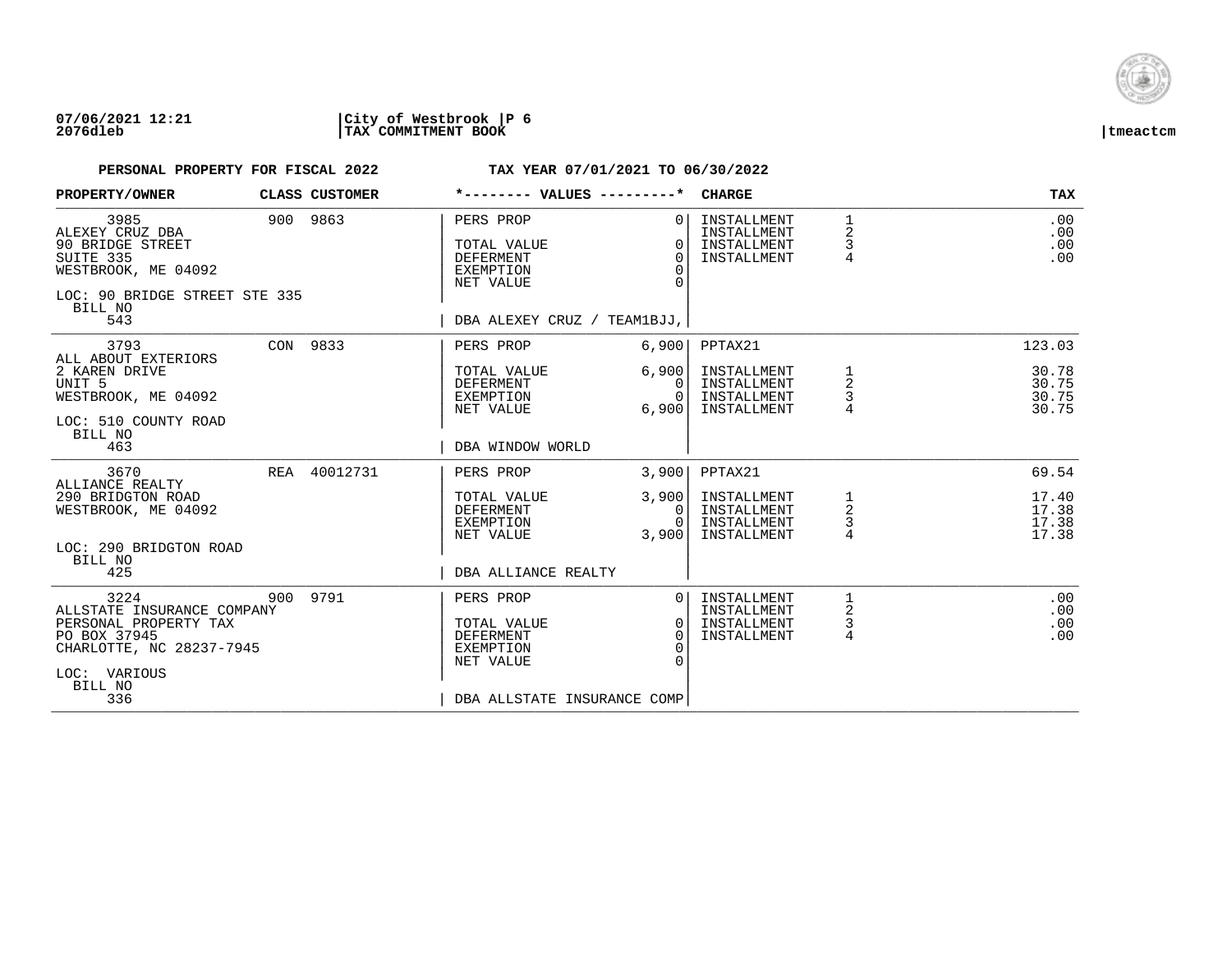

| PROPERTY/OWNER                                                          | <b>CLASS CUSTOMER</b> | *-------- VALUES ---------*                               |                                                | <b>CHARGE</b>                                            |                                      | TAX                                  |
|-------------------------------------------------------------------------|-----------------------|-----------------------------------------------------------|------------------------------------------------|----------------------------------------------------------|--------------------------------------|--------------------------------------|
| 2524<br>AMATO'S ITALIAN SANDWICH SHOPS                                  | RES 40012074          | PERS PROP                                                 | 162,500                                        | PPTAX21                                                  |                                      | 2,897.38                             |
| 312 ST JOHN STREET<br>PORTLAND, ME 04102                                |                       | TOTAL VALUE<br>DEFERMENT<br>EXEMPTION<br>NET VALUE        | 162,500<br>$\Omega$<br>$\Omega$<br>162,500     | INSTALLMENT<br>INSTALLMENT<br>INSTALLMENT<br>INSTALLMENT | 1<br>2<br>3                          | 724.36<br>724.34<br>724.34<br>724.34 |
| LOC: 120 MAIN STREET<br>BILL NO<br>272                                  |                       | DBA AMATO'S ITALIAN SANDWIC                               |                                                |                                                          |                                      |                                      |
| 4462                                                                    | LEA 10480             | PERS PROP                                                 | 10,000                                         | PPTAX21                                                  |                                      | 178.30                               |
| AMAZON.COM SERVICES LLC<br>P.O. BOX 743068<br>DALLAS, TX 75374          |                       | TOTAL VALUE<br>DEFERMENT<br>EXEMPTION<br>NET VALUE        | 10,000<br>0 <sup>1</sup><br>$\Omega$<br>10,000 | INSTALLMENT<br>INSTALLMENT<br>INSTALLMENT<br>INSTALLMENT | 1<br>$\overline{a}$<br>$\frac{3}{4}$ | 44.59<br>44.57<br>44.57<br>44.57     |
| LOC: VARIOUS<br>BILL NO<br>791                                          |                       | DBA AMAZON.COM SERVICES LLC                               |                                                |                                                          |                                      |                                      |
| 885<br>AMERICAN CARPENTRY SERVICE                                       | CAR 9695              | PERS PROP                                                 | 2,400                                          | PPTAX21                                                  |                                      | 42.79                                |
| THEODORE R PITAS<br>3 ORCHARD CIRCLE<br>WESTBROOK, ME 04092-3651        |                       | TOTAL VALUE<br>DEFERMENT<br>EXEMPTION<br>NET VALUE        | 2,400<br>0<br>$\cap$<br>2,400                  | INSTALLMENT<br>INSTALLMENT<br>INSTALLMENT<br>INSTALLMENT | $\frac{1}{2}$<br>$\frac{3}{4}$       | 10.72<br>10.69<br>10.69<br>10.69     |
| LOC: 3 ORCHARD CIRCLE<br>BILL NO<br>123                                 |                       | DBA AMERICAN CARPENTRY SERV                               |                                                |                                                          |                                      |                                      |
| 4401<br>AMERICAN DIAMOND CLEANING                                       | CLN 10429             | PERS PROP                                                 | 2.000                                          | PPTAX21                                                  |                                      | 35.66                                |
| 18 CUMBERLAND STREET<br>WESTBROOK, ME 04092<br>LOC: 8 CUMBERLAND STREET |                       | TOTAL VALUE<br><b>DEFERMENT</b><br>EXEMPTION<br>NET VALUE | 2,000<br>0<br>$\cap$<br>2.000                  | INSTALLMENT<br>INSTALLMENT<br>INSTALLMENT<br>INSTALLMENT | $\frac{1}{2}$<br>$\frac{3}{4}$       | 8.93<br>8.91<br>8.91<br>8.91         |
| BILL NO<br>740                                                          |                       | DBA AMERICAN DIAMOND CLEANI                               |                                                |                                                          |                                      |                                      |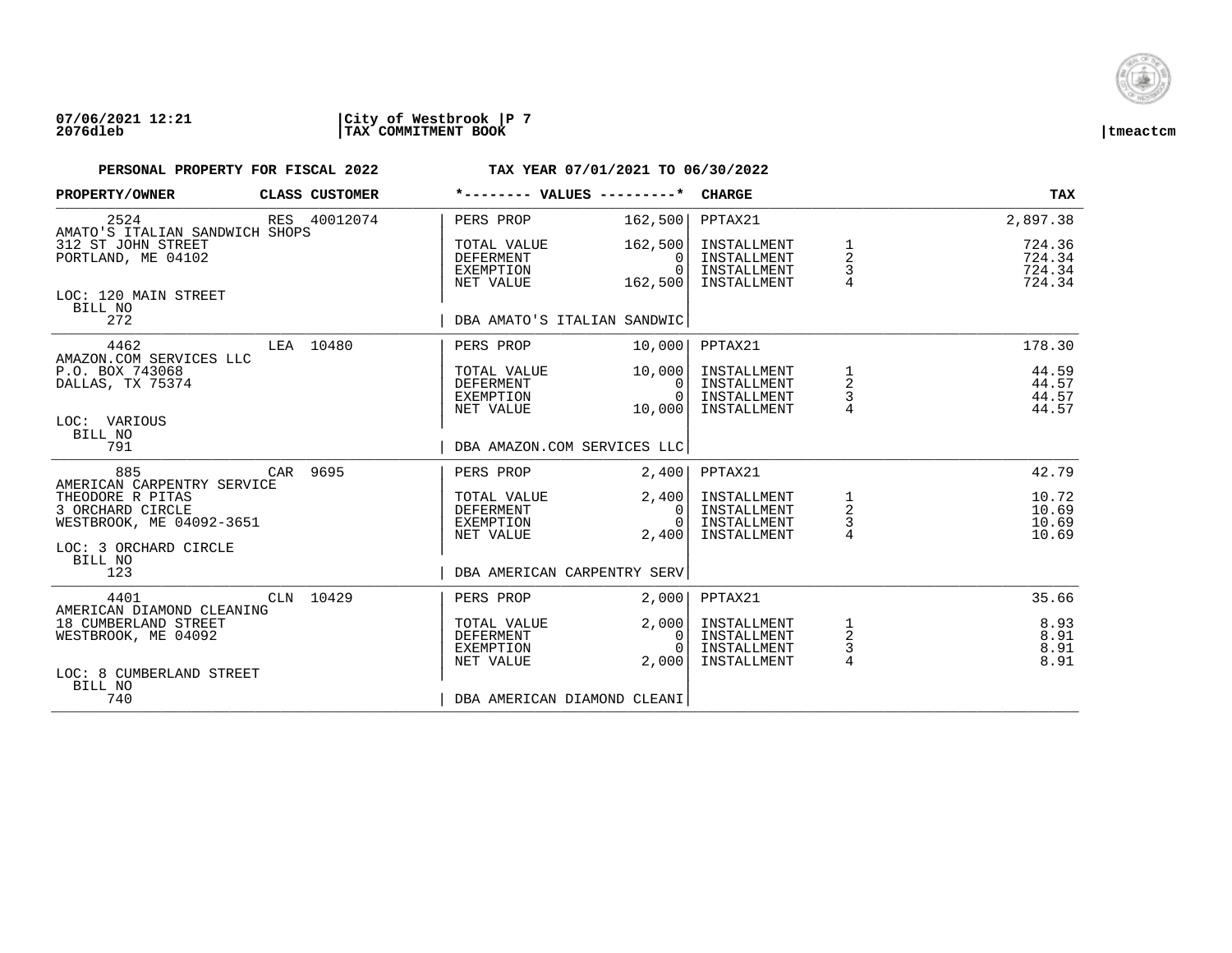

| PROPERTY/OWNER                                                                                                                           |     | CLASS CUSTOMER |                                                                        | *-------- VALUES ---------*                                                                   | <b>CHARGE</b>                                            |                                                     | <b>TAX</b>                           |
|------------------------------------------------------------------------------------------------------------------------------------------|-----|----------------|------------------------------------------------------------------------|-----------------------------------------------------------------------------------------------|----------------------------------------------------------|-----------------------------------------------------|--------------------------------------|
| 3815<br>AMERICAN NATURAL GAS LLC<br>19 RAILROAD PL<br><b>STE 201</b><br>SARATOGA SPRINGS, NY 12866<br>LOC: COUNTY ROAD<br>BILL NO<br>470 |     | 900 9836       | PERS PROP<br>TOTAL VALUE<br><b>DEFERMENT</b><br>EXEMPTION<br>NET VALUE | 0 <sup>1</sup><br>$\Omega$<br>$\Omega$<br>$\Omega$<br>$\Omega$<br>DBA AMERICAN NATURAL GAS LL | INSTALLMENT<br>INSTALLMENT<br>INSTALLMENT<br>INSTALLMENT | $\mathbf{1}$<br>2<br>3<br>$\overline{4}$            | .00<br>.00<br>.00<br>.00             |
| 4311                                                                                                                                     |     | REA 9931       | PERS PROP                                                              | 11,000                                                                                        | PPTAX21                                                  |                                                     | 196.13                               |
| AMERICAN REAL ESTATE<br>16 PLEASANT STREET<br>WESTBROOK, ME 04092<br>LOC: 16 PLEASANT STREET<br>BILL NO                                  |     |                | TOTAL VALUE<br>DEFERMENT<br>EXEMPTION<br>NET VALUE                     | 11,000<br>0 I<br>$\Omega$<br>11,000                                                           | INSTALLMENT<br>INSTALLMENT<br>INSTALLMENT<br>INSTALLMENT | 1<br>$\overline{a}$<br>3                            | 49.04<br>49.03<br>49.03<br>49.03     |
| 715                                                                                                                                      |     |                | DBA AMERICAN REAL ESTATE                                               |                                                                                               |                                                          |                                                     |                                      |
| 4208                                                                                                                                     | MAN | 40013253       | PERS PROP                                                              | 121,000                                                                                       | PPTAX21                                                  |                                                     | 2, 157.43                            |
| AMERICAN ROOTS<br>90 BRIDGE STREET<br>SUITE 401<br>WESTBROOK, ME 04092<br>LOC: 90 BRIDGE STREET                                          |     |                | TOTAL VALUE<br>DEFERMENT<br>EXEMPTION<br>NET VALUE                     | 121,000<br>0 I<br>$\Omega$<br>121,000                                                         | INSTALLMENT<br>INSTALLMENT<br>INSTALLMENT<br>INSTALLMENT | $\frac{1}{2}$<br>3<br>$\overline{4}$                | 539.38<br>539.35<br>539.35<br>539.35 |
| BILL NO<br>660                                                                                                                           |     |                | DBA AMERICAN ROOTS                                                     |                                                                                               |                                                          |                                                     |                                      |
| 4185<br>AMERIGAS PROPANE LP                                                                                                              | RET | 40013238       | PERS PROP                                                              | 1,300                                                                                         | PPTAX21                                                  |                                                     | 23.18                                |
| PO BOX 798<br>VALLEY FORGE, PA 19482                                                                                                     |     |                | TOTAL VALUE<br>DEFERMENT<br>EXEMPTION<br>NET VALUE                     | 1,300<br>0<br>$\Omega$<br>1,300                                                               | INSTALLMENT<br>INSTALLMENT<br>INSTALLMENT<br>INSTALLMENT | 1<br>$\overline{\mathbf{c}}$<br>3<br>$\overline{4}$ | 5.81<br>5.79<br>5.79<br>5.79         |
| LOC: VARIOUS<br>BILL NO<br>649                                                                                                           |     |                | DBA AMERIGAS PROPANE LP                                                |                                                                                               |                                                          |                                                     |                                      |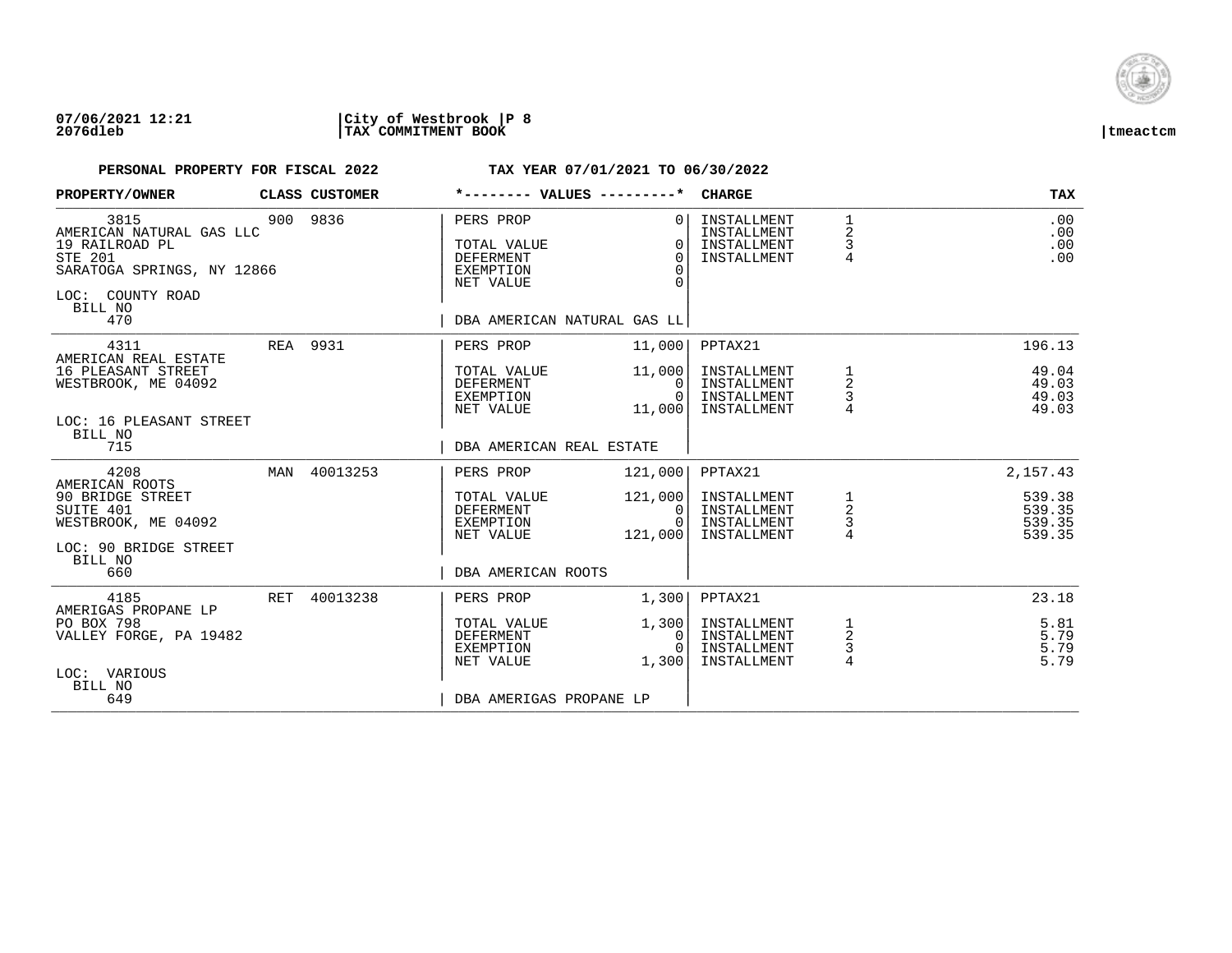

| PROPERTY/OWNER                                                                                                          |  | <b>CLASS CUSTOMER</b> |                                                    | $*$ -------- VALUES --------* CHARGE           |                                                          |                                            | <b>TAX</b>                           |
|-------------------------------------------------------------------------------------------------------------------------|--|-----------------------|----------------------------------------------------|------------------------------------------------|----------------------------------------------------------|--------------------------------------------|--------------------------------------|
| 3977<br>ANANIA MEDIA INC.                                                                                               |  | CNS 40013060          | PERS PROP                                          | 1,400                                          | PPTAX21                                                  |                                            | 24.96                                |
| 90 BRIDGE STREET STE 312<br>WESTBROOK, ME 04092                                                                         |  |                       | TOTAL VALUE<br>DEFERMENT<br>EXEMPTION<br>NET VALUE | 1,400 <br>$\Omega$<br>$\cap$<br>1,400          | INSTALLMENT<br>INSTALLMENT<br>INSTALLMENT<br>INSTALLMENT | $\frac{1}{2}$<br>3                         | 6.24<br>$6.24$<br>$6.24$<br>6.24     |
| LOC: 90 BRIDGE STREET STE 312<br>BILL NO<br>538                                                                         |  |                       | DBA ANANIA MEDIA INC.                              |                                                |                                                          |                                            |                                      |
| 299<br>ANGELONE'S WESTBROOK                                                                                             |  | RES 40012161          | PERS PROP                                          | 22,600                                         | PPTAX21                                                  |                                            | 402.96                               |
| MARIA LEO<br>768 MAIN STREET<br>WESTBROOK, ME 04092<br>LOC: 768 MAIN STREET<br>BILL NO                                  |  |                       | TOTAL VALUE<br>DEFERMENT<br>EXEMPTION<br>NET VALUE | 22,600<br>$\Omega$<br>$\overline{0}$<br>22,600 | INSTALLMENT<br>INSTALLMENT<br>INSTALLMENT<br>INSTALLMENT | $\begin{array}{c} 2 \\ 3 \\ 4 \end{array}$ | 100.74<br>100.74<br>100.74<br>100.74 |
| 50                                                                                                                      |  |                       | DBA ANGELONE'S WESTBROOK                           |                                                |                                                          |                                            |                                      |
| 3878<br>ANIMAL HOUSE WESTBROOK INC                                                                                      |  | RET 10399             | PERS PROP                                          | 2,100                                          | PPTAX21                                                  |                                            | 37.44                                |
| 159 ORCHARD HILL ROAD<br>DRESDEN, ME 04342<br>LOC: 11 MAIN STREET                                                       |  |                       | TOTAL VALUE<br>DEFERMENT<br>EXEMPTION<br>NET VALUE | 2,100<br>0 I<br>$\Omega$<br>2,100              | INSTALLMENT<br>INSTALLMENT<br>INSTALLMENT<br>INSTALLMENT | $\frac{1}{2}$<br>$\frac{3}{4}$             | 9.36<br>9.36<br>9.36<br>9.36         |
| BILL NO<br>495                                                                                                          |  |                       |                                                    | DBA ANIMAL HOUSE WESTBROOK,                    |                                                          |                                            |                                      |
| 1697<br><b>Example 18 APT</b><br>APPLETON GARDENS APARTMENTS                                                            |  | 40011731              | PERS PROP                                          | 15,000                                         | PPTAX21                                                  |                                            | 267.45                               |
| C/O REALTY RESOURCES MGMT<br>247 COMMERCIAL STREET SUITE A<br>ROCKPORT, ME 04856<br>LOC: 231 NEW GORHAM ROAD<br>BILL NO |  |                       | TOTAL VALUE<br>DEFERMENT<br>EXEMPTION<br>NET VALUE | 15,000<br>$\overline{0}$<br>$\Omega$<br>15,000 | INSTALLMENT<br>INSTALLMENT<br>INSTALLMENT<br>INSTALLMENT | $\frac{1}{2}$<br>$\frac{3}{4}$             | 66.87<br>66.86<br>66.86<br>66.86     |
| 166                                                                                                                     |  |                       |                                                    | DBA APPLETON GARDENS APARTM                    |                                                          |                                            |                                      |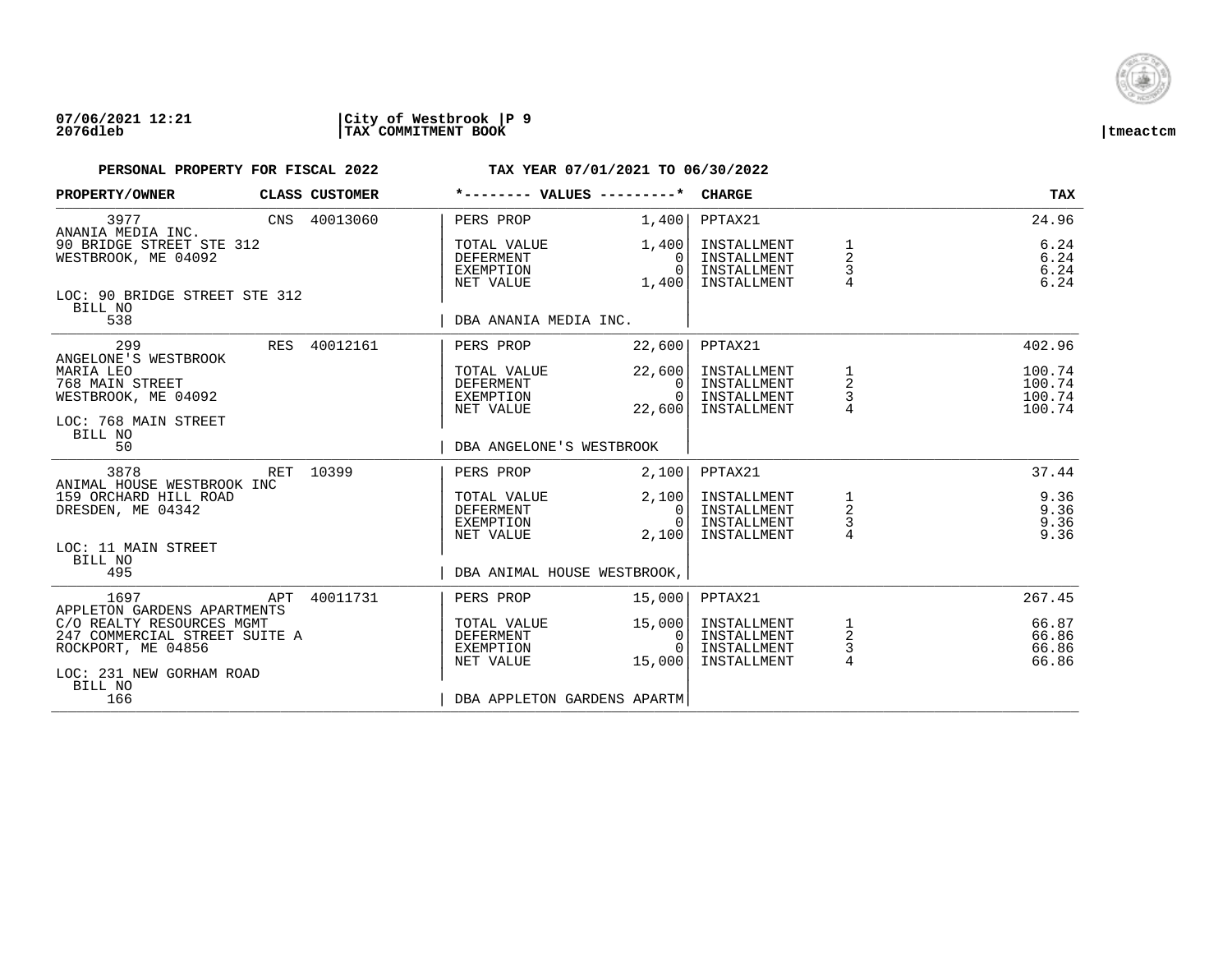

| PROPERTY/OWNER                                                                          |     | CLASS CUSTOMER                                     | *-------- VALUES ---------*                               |                                                          | <b>CHARGE</b>                                            |                                              | <b>TAX</b>                       |
|-----------------------------------------------------------------------------------------|-----|----------------------------------------------------|-----------------------------------------------------------|----------------------------------------------------------|----------------------------------------------------------|----------------------------------------------|----------------------------------|
| 4130<br>ARAMARK REFRESHMENT SERVICES                                                    | VEN | 10416                                              | PERS PROP                                                 | 17,300                                                   | PPTAX21                                                  |                                              | 308.46                           |
| P.O. BOX 30286<br>PHILADELPHIA, PA 19103                                                |     |                                                    | TOTAL VALUE<br><b>DEFERMENT</b><br>EXEMPTION<br>NET VALUE | 17,300<br>$\Omega$<br>$\Omega$<br>17,300                 | INSTALLMENT<br>INSTALLMENT<br>INSTALLMENT<br>INSTALLMENT | 1<br>2<br>3                                  | 77.13<br>77.11<br>77.11<br>77.11 |
| LOC: VARIOUS<br>BILL NO<br>614                                                          |     |                                                    | DBA ARAMARK REFRESHMENT SER                               |                                                          |                                                          |                                              |                                  |
| 3644                                                                                    | MAN | 40012701                                           | PERS PROP                                                 | 371,000                                                  | PPTAX21                                                  |                                              | 6,614.93                         |
| ARCHITECTURAL WOODWORKERS DBA<br><b>FURNITUREA</b><br>PO BOX 8613<br>PORTLAND, ME 04104 |     | TOTAL VALUE<br>DEFERMENT<br>EXEMPTION<br>NET VALUE | 371,000<br>0<br>$\Omega$<br>371,000                       | INSTALLMENT<br>INSTALLMENT<br>INSTALLMENT<br>INSTALLMENT | 1<br>$\overline{a}$<br>$\frac{3}{4}$                     | 1,653.74<br>1,653.73<br>1,653.73<br>1,653.73 |                                  |
| LOC: 15 SAUNDERS WAY<br>BILL NO<br>422                                                  |     |                                                    | DBA ARCHITECTURAL WOODWORKE                               |                                                          |                                                          |                                              |                                  |
| 1427<br>ARMORY APARTMENTS LLC                                                           | APT | 40011671                                           | PERS PROP                                                 | 13,700                                                   | PPTAX21                                                  |                                              | 244.27                           |
| 901 MAIN STREET #8<br>WESTBROOK, ME 04092                                               |     |                                                    | TOTAL VALUE<br><b>DEFERMENT</b><br>EXEMPTION<br>NET VALUE | 13,700<br>0<br>$\Omega$<br>13,700                        | INSTALLMENT<br>INSTALLMENT<br>INSTALLMENT<br>INSTALLMENT | 1<br>$\overline{c}$<br>$\frac{3}{4}$         | 61.09<br>61.06<br>61.06<br>61.06 |
| LOC: 901 MAIN STREET<br>BILL NO<br>148                                                  |     |                                                    | DBA ARMORY APARTMENTS LLC                                 |                                                          |                                                          |                                              |                                  |
| 4260<br>ARMSON USA                                                                      |     | SAL 40013293                                       | PERS PROP                                                 | 6,100                                                    | PPTAX21                                                  |                                              | 108.76                           |
| 28 STROUDWATER STREET<br>WESTBROOK, ME 04092<br>LOC: 28 STROUDWATER STREET              |     |                                                    | TOTAL VALUE<br><b>DEFERMENT</b><br>EXEMPTION<br>NET VALUE | 6,100<br>0<br>$\Omega$<br>6.100                          | INSTALLMENT<br>INSTALLMENT<br>INSTALLMENT<br>INSTALLMENT | $\overline{c}$<br>$\frac{3}{4}$              | 27.19<br>27.19<br>27.19<br>27.19 |
| BILL NO<br>685                                                                          |     |                                                    | DBA ARMSON USA                                            |                                                          |                                                          |                                              |                                  |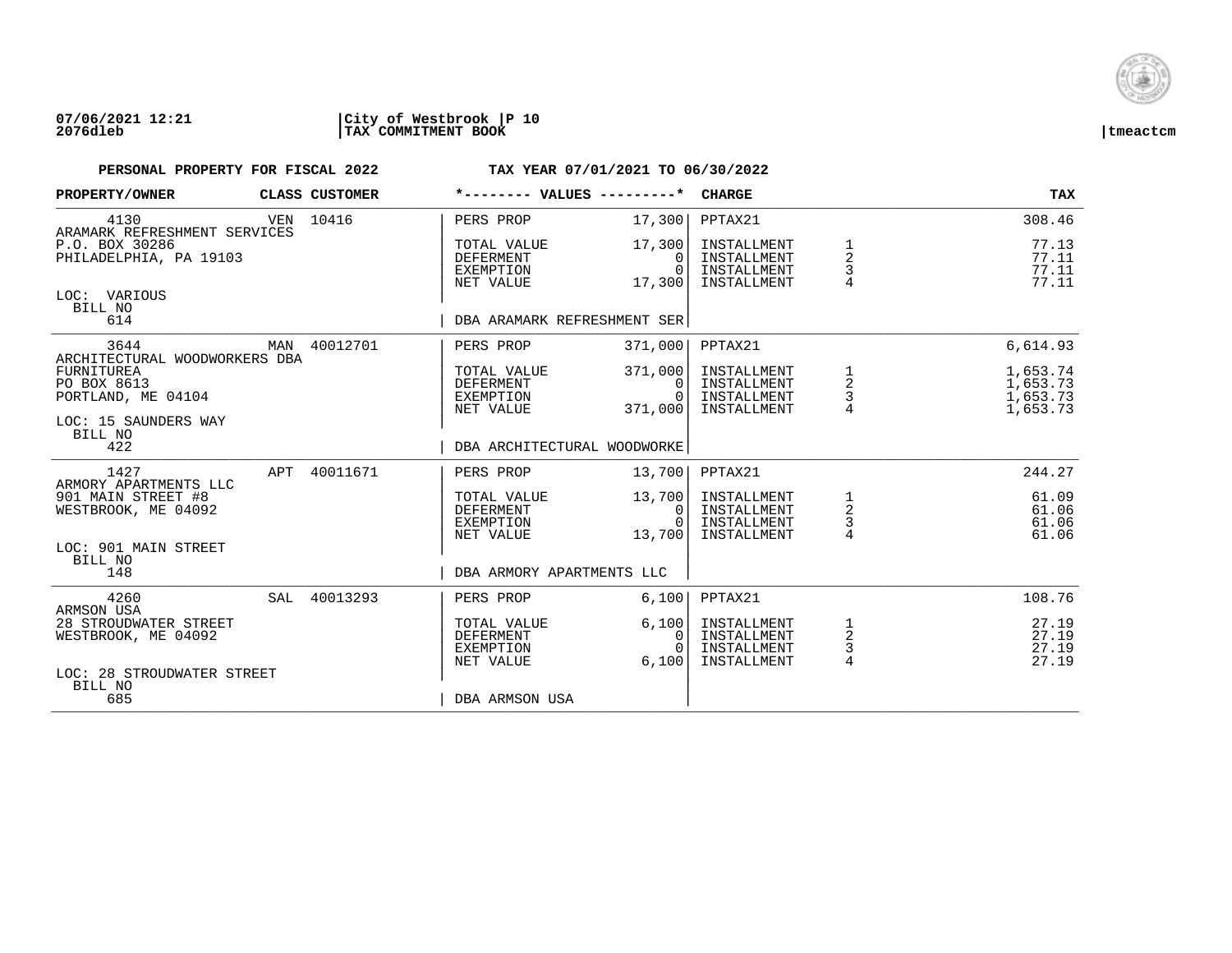

| PROPERTY/OWNER                                                                                           | CLASS CUSTOMER | *-------- VALUES ---------*                               |                                              | <b>CHARGE</b>                                            |                                                   | <b>TAX</b>                           |
|----------------------------------------------------------------------------------------------------------|----------------|-----------------------------------------------------------|----------------------------------------------|----------------------------------------------------------|---------------------------------------------------|--------------------------------------|
| 3608<br>ARNOLD WOOD LLC                                                                                  | BLD 40012674   | PERS PROP                                                 | 3,200                                        | PPTAX21                                                  |                                                   | 57.06                                |
| DBA H A STILES CO<br>PO BOX 779<br>WESTBROOK, ME 04098<br>LOC: 386 BRIDGTON ROAD<br>BILL NO              |                | TOTAL VALUE<br><b>DEFERMENT</b><br>EXEMPTION<br>NET VALUE | 3,200<br>$\Omega$<br>$\Omega$<br>3,200       | INSTALLMENT<br>INSTALLMENT<br>INSTALLMENT<br>INSTALLMENT | 1<br>$\overline{2}$<br>3                          | 14.28<br>14.26<br>14.26<br>14.26     |
| 417                                                                                                      |                | DBA STILES, H A COMPANY                                   |                                              |                                                          |                                                   |                                      |
| 1719<br>ARTEL INC                                                                                        | MAN 9716       | PERS PROP                                                 | 66,700                                       | PPTAX21                                                  |                                                   | 1,189.26                             |
| C/O CORINN KEBLINSKY<br>25 BRADLEY DRIVE<br>WESTBROOK, ME 04092-2013<br>LOC: 25 BRADLEY DRIVE<br>BILL NO |                | TOTAL VALUE<br>DEFERMENT<br>EXEMPTION<br>NET VALUE        | 66,700<br>$\Omega$<br>$\Omega$<br>66,700     | INSTALLMENT<br>INSTALLMENT<br>INSTALLMENT<br>INSTALLMENT | 1<br>2<br>3                                       | 297.33<br>297.31<br>297.31<br>297.31 |
| 168                                                                                                      |                | DBA ARTEL INC                                             |                                              |                                                          |                                                   |                                      |
| 1665<br>ARTHUR GARY SCHOOL OF REAL EST                                                                   | EDU 40011722   | PERS PROP                                                 | 11,100                                       | PPTAX21                                                  |                                                   | 197.91                               |
| 396 CUMBERLAND STREET<br>WESTBROOK, ME 04092                                                             |                | TOTAL VALUE<br>DEFERMENT<br>EXEMPTION<br>NET VALUE        | 11,100<br>$\mathbf{0}$<br>$\Omega$<br>11,100 | INSTALLMENT<br>INSTALLMENT<br>INSTALLMENT<br>INSTALLMENT | $\begin{array}{c}\n1 \\ 2 \\ 3 \\ 4\n\end{array}$ | 49.50<br>49.47<br>49.47<br>49.47     |
| LOC: 396 CUMBERLAND STREET<br>BILL NO<br>161                                                             |                | DBA ARTHUR GARY SCHOOL OF R                               |                                              |                                                          |                                                   |                                      |
| 2037<br>ASML US LLC                                                                                      | SAL 9733       | PERS PROP                                                 | 19,700                                       | PPTAX21                                                  |                                                   | 351.25                               |
| 6115 CAMP BOWIE BLVD<br>SUITE 152<br>FORT WORTH, TX 76116<br>LOC: 590 COUNTY ROAD<br>BILL NO             |                | TOTAL VALUE<br><b>DEFERMENT</b><br>EXEMPTION<br>NET VALUE | 19,700<br>$\mathbf{0}$<br>$\Omega$<br>19,700 | INSTALLMENT<br>INSTALLMENT<br>INSTALLMENT<br>INSTALLMENT | 1<br>$\overline{c}$<br>3<br>$\overline{4}$        | 87.82<br>87.81<br>87.81<br>87.81     |
| 206                                                                                                      |                | DBA ASML US LLC                                           |                                              |                                                          |                                                   |                                      |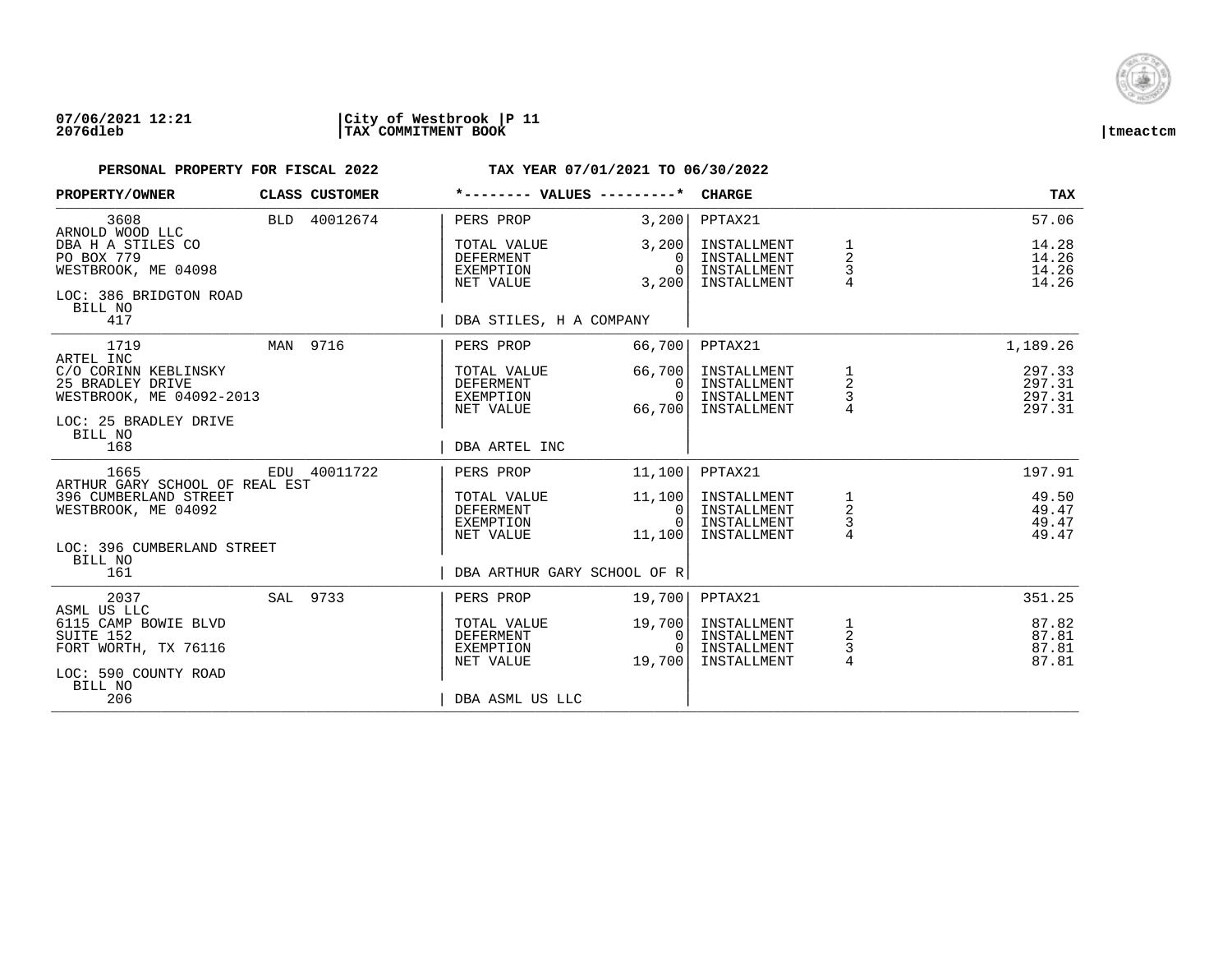

| PROPERTY/OWNER                                                                                                                      |                            | CLASS CUSTOMER | *-------- VALUES ---------*                        |                                              | <b>CHARGE</b>                                            |                                 | <b>TAX</b>                           |
|-------------------------------------------------------------------------------------------------------------------------------------|----------------------------|----------------|----------------------------------------------------|----------------------------------------------|----------------------------------------------------------|---------------------------------|--------------------------------------|
| 4445                                                                                                                                |                            | COM 10464      | PERS PROP                                          | 10,000                                       | PPTAX21                                                  |                                 | 178.30                               |
| ATLANTEC LLC<br>406 BRIDGTON ROAD<br>WESTBROOK, ME 04092                                                                            |                            |                | TOTAL VALUE<br>DEFERMENT<br>EXEMPTION<br>NET VALUE | 10,000<br>0<br>$\Omega$<br>10,000            | INSTALLMENT<br>INSTALLMENT<br>INSTALLMENT<br>INSTALLMENT | $\overline{a}$<br>$\frac{3}{4}$ | 44.59<br>44.57<br>44.57<br>44.57     |
| LOC: 406 BRIDGTON ROAD<br>BILL NO<br>775                                                                                            |                            |                | DBA ATLANTEC LLC                                   |                                              |                                                          |                                 |                                      |
| 305                                                                                                                                 | TEL 9665                   |                | PERS PROP                                          | 21,700                                       | PPTAX21                                                  |                                 | 386.91                               |
| ATLANTIC COAST RADIO, LLC<br>DBA -<br>WJAB-AM<br>779 WARREN AVENUE<br>PORTLAND, ME 04103<br>LOC: CONANT STREET-ANTENNA'S<br>BILL NO |                            |                | TOTAL VALUE<br>DEFERMENT<br>EXEMPTION<br>NET VALUE | 21,700<br>$\Omega$<br>$\Omega$<br>21,700     | INSTALLMENT<br>INSTALLMENT<br>INSTALLMENT<br>INSTALLMENT | $\frac{1}{2}$<br>$\frac{3}{4}$  | 96.75<br>96.72<br>96.72<br>96.72     |
| 52                                                                                                                                  |                            |                | DBA ATLANTIC COAST RADIO, L                        |                                              |                                                          |                                 |                                      |
| 3529                                                                                                                                |                            | CAR 40012590   | PERS PROP                                          | 2,900                                        | PPTAX21                                                  |                                 | 51.71                                |
| JOHN VEIT<br>PO BOX 1249<br>WESTBROOK, ME 04092<br>LOC: 39 EISENHOWER DRIVE                                                         | ATLANTIC LIMOUSINE & YACHT |                | TOTAL VALUE<br>DEFERMENT<br>EXEMPTION<br>NET VALUE | 2,900<br>$\overline{0}$<br>$\Omega$<br>2,900 | INSTALLMENT<br>INSTALLMENT<br>INSTALLMENT<br>INSTALLMENT | $\frac{1}{2}$<br>$\frac{3}{4}$  | 12.95<br>12.92<br>12.92<br>12.92     |
| BILL NO<br>397                                                                                                                      |                            |                | DBA ATLANTIC LIMOUSINE & YA                        |                                              |                                                          |                                 |                                      |
| 3038<br>ATLANTIC PLYWOOD CORP                                                                                                       |                            | WHO 40012205   | PERS PROP                                          | 73,500                                       | PPTAX21                                                  |                                 | 1,310.51                             |
| 8 ROESSLER ROAD<br>WOBURN, MA 01801                                                                                                 |                            |                | TOTAL VALUE<br>DEFERMENT<br>EXEMPTION<br>NET VALUE | 73,500<br>0<br>$\bigcap$<br>73,500           | INSTALLMENT<br>INSTALLMENT<br>INSTALLMENT<br>INSTALLMENT | $\frac{1}{2}$<br>$\frac{3}{4}$  | 327.65<br>327.62<br>327.62<br>327.62 |
| LOC: 640 SACO STREET<br>BILL NO<br>297                                                                                              |                            |                | DBA ATLANTIC PLYWOOD CORP                          |                                              |                                                          |                                 |                                      |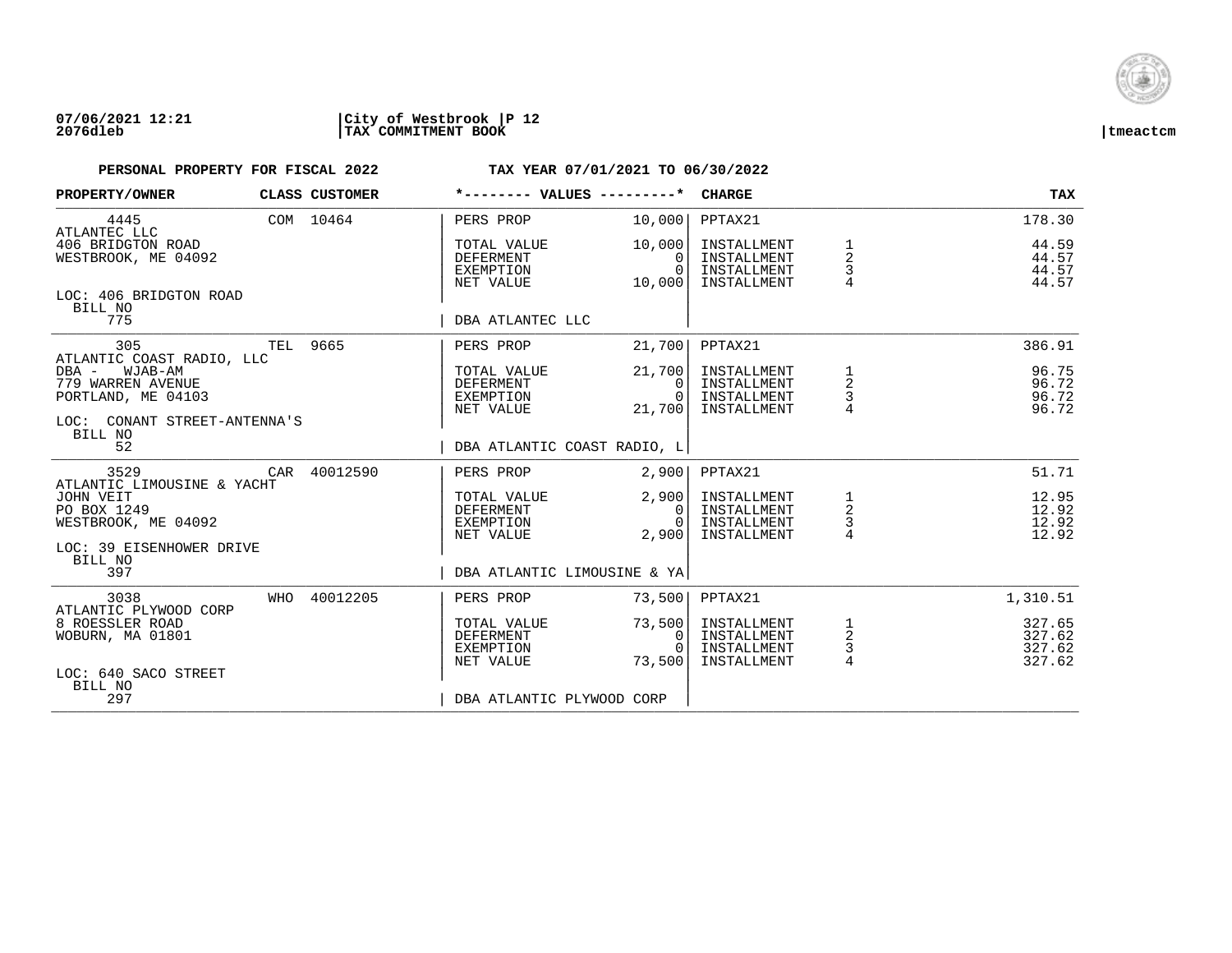

| PROPERTY/OWNER                                                                         | CLASS CUSTOMER | *-------- VALUES ---------*                               |                                          | <b>CHARGE</b>                                            |                                                 | <b>TAX</b>                           |
|----------------------------------------------------------------------------------------|----------------|-----------------------------------------------------------|------------------------------------------|----------------------------------------------------------|-------------------------------------------------|--------------------------------------|
| 3494                                                                                   | SHI 40012568   | PERS PROP                                                 | 95,800                                   | PPTAX21                                                  |                                                 | 1,708.11                             |
| ATLANTIC TRANSPORT<br>84G WARREN AVENUE<br>WESTBROOK, ME 04092                         |                | TOTAL VALUE<br><b>DEFERMENT</b><br>EXEMPTION<br>NET VALUE | 95,800<br>$\Omega$<br>$\Omega$<br>95,800 | INSTALLMENT<br>INSTALLMENT<br>INSTALLMENT<br>INSTALLMENT | $\overline{c}$<br>3                             | 427.05<br>427.02<br>427.02<br>427.02 |
| LOC: 84 WARREN AVENUE UNIT G<br>BILL NO<br>389                                         |                | DBA ATLANTIC TRANSPORT                                    |                                          |                                                          |                                                 |                                      |
| 4031                                                                                   | LEA 40013120   | PERS PROP                                                 | 1,900                                    | PPTAX21                                                  |                                                 | 33.88                                |
| ATM NEW ENGLAND<br>PO BOX 748<br>GORHAM, ME 04038                                      |                | TOTAL VALUE<br>DEFERMENT<br>EXEMPTION<br>NET VALUE        | 1,900<br>$\Omega$<br>$\Omega$<br>1,900   | INSTALLMENT<br>INSTALLMENT<br>INSTALLMENT<br>INSTALLMENT | 1<br>$\overline{a}$<br>3<br>4                   | 8.47<br>8.47<br>8.47<br>8.47         |
| LOC: VARIOUS<br>BILL NO<br>563                                                         |                | DBA ATM NEW ENGLAND                                       |                                          |                                                          |                                                 |                                      |
| 4334<br>ATOS IT SOLUTIONS SERVICES, IN<br>PO BOX 460189 DEPT# 907<br>HOUSTON, TX 77056 | 900 9943       | PERS PROP<br>TOTAL VALUE<br><b>DEFERMENT</b><br>EXEMPTION | $\Omega$<br>$\Omega$<br>$\Omega$         | INSTALLMENT<br>INSTALLMENT<br>INSTALLMENT<br>INSTALLMENT | 2<br>3<br>4                                     | .00<br>.00<br>.00<br>.00             |
| LOC: VARIOUS<br>BILL NO<br>727                                                         |                | NET VALUE<br>DBA ATOS IT SOLUTIONS & SER                  |                                          |                                                          |                                                 |                                      |
| 2504<br>AUBURN CONCRETE                                                                | MAN 9759       | PERS PROP                                                 | 155,000                                  | PPTAX21                                                  |                                                 | 2,763.65                             |
| R A CUMMINGS, INC<br>P O BOX 1747<br>AUBURN, ME 04211-1747<br>LOC: 93 SCOTT DRIVE      |                | TOTAL VALUE<br><b>DEFERMENT</b><br>EXEMPTION<br>NET VALUE | 155,000<br>0<br>$\cap$<br>155,000        | INSTALLMENT<br>INSTALLMENT<br>INSTALLMENT<br>INSTALLMENT | $\mathbf{1}$<br>$\overline{a}$<br>$\frac{3}{4}$ | 690.92<br>690.91<br>690.91<br>690.91 |
| BILL NO<br>270                                                                         |                | DBA AUBURN CONCRETE                                       |                                          |                                                          |                                                 |                                      |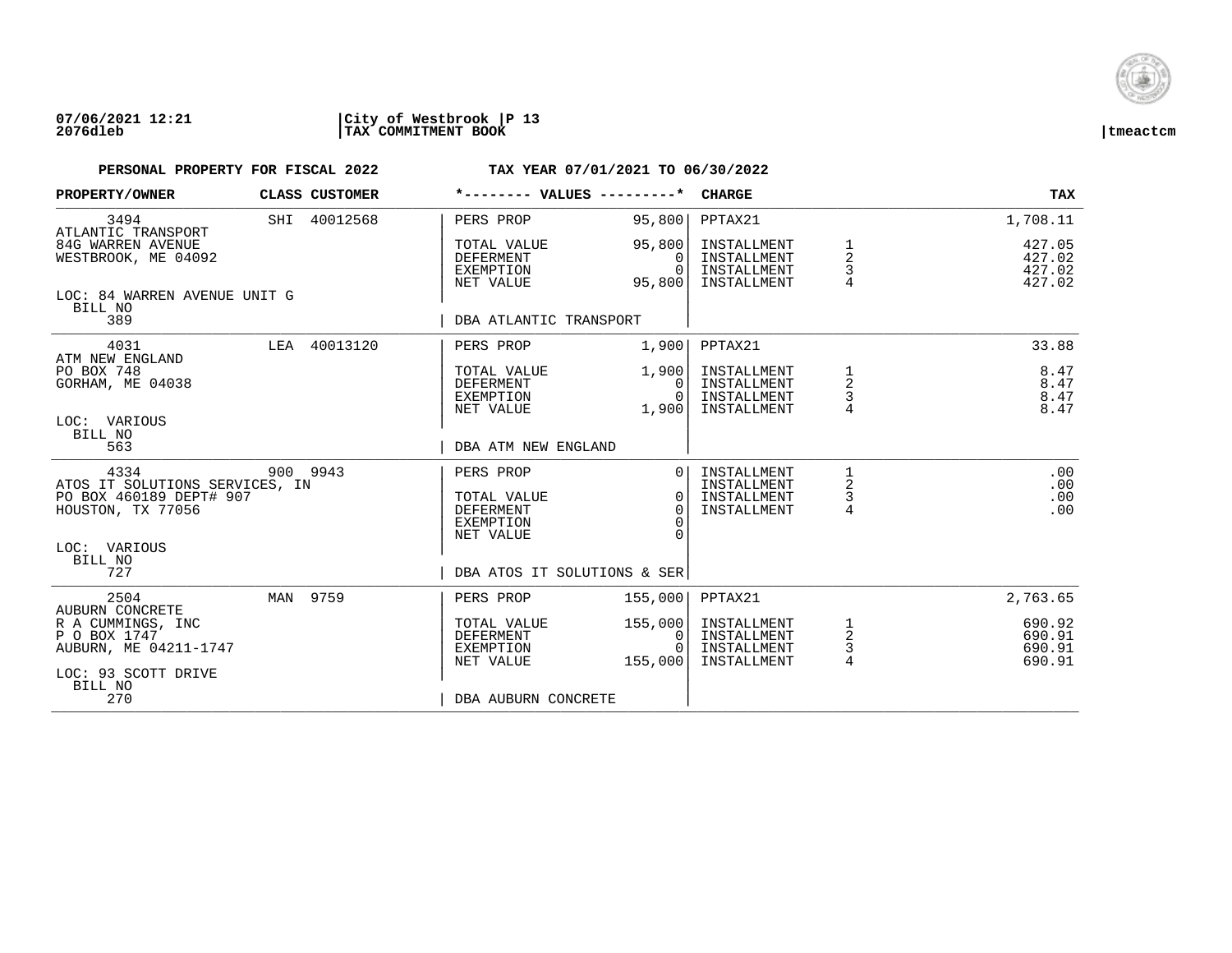

| PROPERTY/OWNER                                                                                          |     | CLASS CUSTOMER |                                                                               | *-------- VALUES ---------*                       | <b>CHARGE</b>                                            |                                            | <b>TAX</b>                       |
|---------------------------------------------------------------------------------------------------------|-----|----------------|-------------------------------------------------------------------------------|---------------------------------------------------|----------------------------------------------------------|--------------------------------------------|----------------------------------|
| 4199<br>AUDET ENTERPRISES<br>400 ALLEN AVENUE<br>PORTLAND, ME 04103<br>LOC: 24 BRIDGTON ROAD<br>BILL NO |     | 900 9907       | PERS PROP<br>TOTAL VALUE<br><b>DEFERMENT</b><br><b>EXEMPTION</b><br>NET VALUE | $\Omega$<br>$\Omega$<br>$\Omega$<br>$\Omega$<br>∩ | INSTALLMENT<br>INSTALLMENT<br>INSTALLMENT<br>INSTALLMENT | $\mathbf 1$<br>2<br>3<br>4                 | .00<br>.00<br>.00<br>.00         |
| 657                                                                                                     |     |                | DBA AUDET ENTERPRISES                                                         |                                                   |                                                          |                                            |                                  |
| 3868                                                                                                    | AUT | 40012954       | PERS PROP                                                                     | 2,800                                             | PPTAX21                                                  |                                            | 49.92                            |
| AUTO SOUND INC<br>109 WASHINGTON ST<br>PLAINVILLE, MA 02762                                             |     |                | TOTAL VALUE<br>DEFERMENT<br>EXEMPTION<br>NET VALUE                            | 2,800<br>$\mathbf{0}$<br>$\Omega$<br>2,800        | INSTALLMENT<br>INSTALLMENT<br>INSTALLMENT<br>INSTALLMENT | 1<br>2<br>3                                | 12.48<br>12.48<br>12.48<br>12.48 |
| LOC: 120 MAIN STREET<br>BILL NO<br>491                                                                  |     |                | DBA AUTO SOUND                                                                |                                                   |                                                          |                                            |                                  |
| 4333                                                                                                    |     | LEA 9942       | PERS PROP                                                                     | 2,100                                             | PPTAX21                                                  |                                            | 37.44                            |
| AVAYA, INC<br>350 MOUNT KEMBLE AVENUE<br>MORRISTOWN, NJ 07960                                           |     |                | TOTAL VALUE<br><b>DEFERMENT</b><br>EXEMPTION<br>NET VALUE                     | 2,100<br>$\Omega$<br>$\Omega$<br>2,100            | INSTALLMENT<br>INSTALLMENT<br>INSTALLMENT<br>INSTALLMENT | 1<br>$\overline{a}$<br>3<br>4              | 9.36<br>9.36<br>9.36<br>9.36     |
| LOC: VARIOUS<br>BILL NO<br>726                                                                          |     |                | DBA AVAYA, INC                                                                |                                                   |                                                          |                                            |                                  |
| 3824                                                                                                    |     | ELC 40012910   | PERS PROP                                                                     |                                                   | PPTAX21                                                  |                                            | 358.38                           |
| AVITA OF STROUDWATER                                                                                    |     |                |                                                                               | 20,100                                            |                                                          |                                            |                                  |
| 113 LANDING ROAD<br>WESTBROOK, ME 04092                                                                 |     |                | TOTAL VALUE<br><b>DEFERMENT</b><br>EXEMPTION<br>NET VALUE                     | 20,100<br>0<br>$\Omega$<br>20,100                 | INSTALLMENT<br>INSTALLMENT<br>INSTALLMENT<br>INSTALLMENT | 1<br>$\overline{c}$<br>3<br>$\overline{4}$ | 89.61<br>89.59<br>89.59<br>89.59 |
| LOC: 113 LANDING ROAD<br>BILL NO                                                                        |     |                |                                                                               |                                                   |                                                          |                                            |                                  |
| 474                                                                                                     |     |                | DBA AVITA OF STROUDWATER                                                      |                                                   |                                                          |                                            |                                  |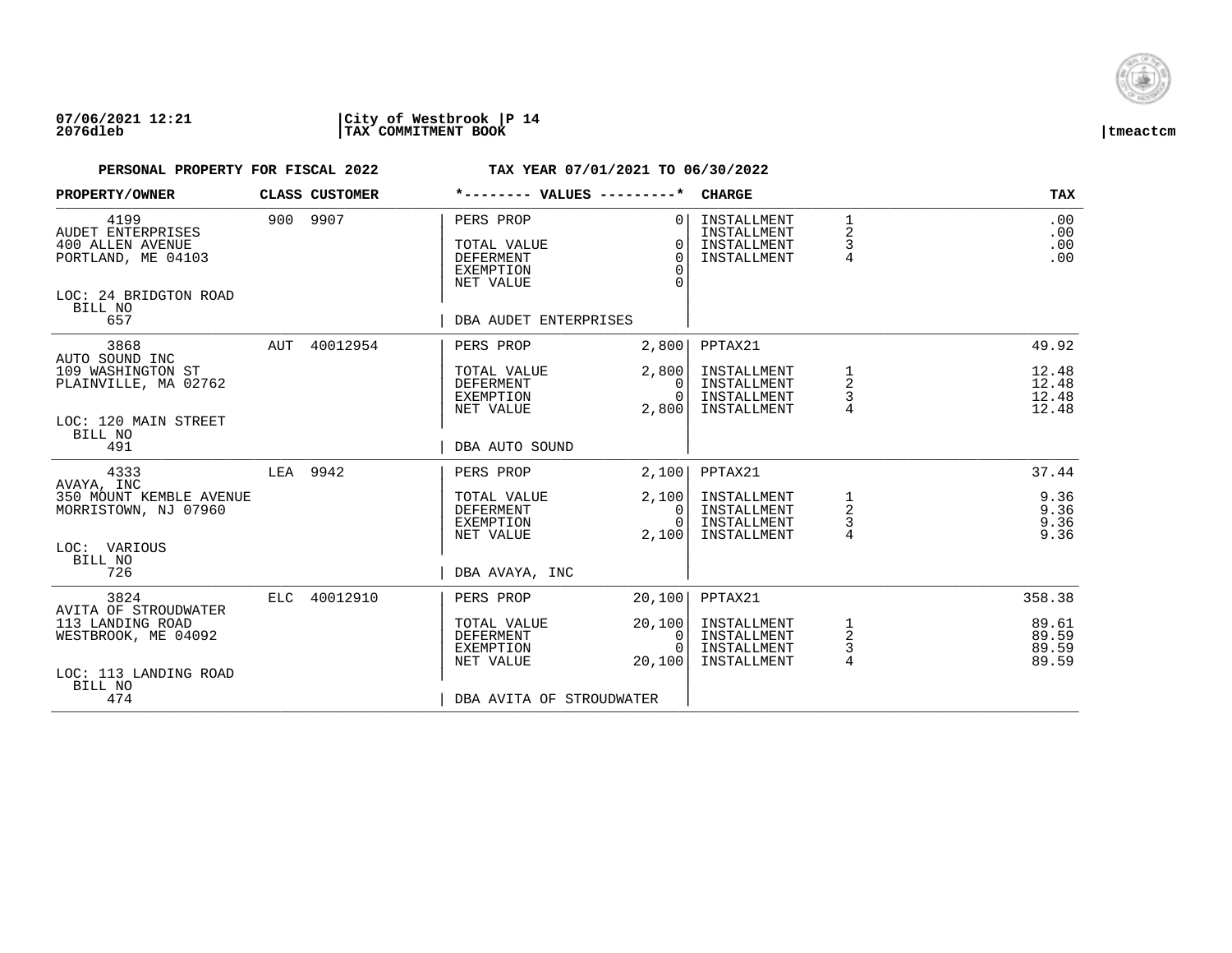

| <b>PROPERTY/OWNER</b>                                              |          | <b>CLASS CUSTOMER</b> |                                                    |                                              | <b>CHARGE</b>                                            |                                                       | TAX                                  |
|--------------------------------------------------------------------|----------|-----------------------|----------------------------------------------------|----------------------------------------------|----------------------------------------------------------|-------------------------------------------------------|--------------------------------------|
| 4129<br>AW STRENGTH & CONDITIONING LLC                             |          | SPO 40013198          | PERS PROP                                          | 2,600                                        | PPTAX21                                                  |                                                       | 46.36                                |
| 17 MAYFIELD DRIVE<br>WESTBROOK, ME 04092                           |          |                       | TOTAL VALUE<br>DEFERMENT<br>EXEMPTION<br>NET VALUE | 2,600<br>$\Omega$<br>$\Omega$<br>2,600       | INSTALLMENT<br>INSTALLMENT<br>INSTALLMENT<br>INSTALLMENT | $\mathbf{1}$<br>$\overline{a}$<br>3<br>$\overline{4}$ | 11.59<br>11.59<br>11.59<br>11.59     |
| LOC: 14 CUMBERLAND STREET<br>BILL NO<br>613                        |          |                       | DBA AW STRENGTH & CONDITION                        |                                              |                                                          |                                                       |                                      |
| 3964                                                               |          | HVE 40013047          | PERS PROP                                          | 2,100                                        | PPTAX21                                                  |                                                       | 37.44                                |
| B & B TOWING LLC<br>40 TERMINAL STREET<br>WESTBROOK, ME 04092      |          |                       | TOTAL VALUE<br>DEFERMENT<br>EXEMPTION<br>NET VALUE | 2,100<br>$\Omega$<br>$\Omega$<br>2,100       | INSTALLMENT<br>INSTALLMENT<br>INSTALLMENT<br>INSTALLMENT | 1<br>$\overline{2}$<br>3<br>$\overline{4}$            | 9.36<br>9.36<br>9.36<br>9.36         |
| LOC: 40 TERMINAL STREET<br>BILL NO<br>530                          |          |                       | DBA B & B TOWING LLC                               |                                              |                                                          |                                                       |                                      |
| 3895<br>BAGALA WINDOW WORKS                                        |          | CON 40012983          | PERS PROP                                          | 1,000                                        | PPTAX21                                                  |                                                       | 17.83                                |
| 677 MAIN STREET<br>WESTBROOK, ME 04092                             |          |                       | TOTAL VALUE<br>DEFERMENT<br>EXEMPTION<br>NET VALUE | 1,000<br>$\overline{0}$<br>$\Omega$<br>1,000 | INSTALLMENT<br>INSTALLMENT<br>INSTALLMENT<br>INSTALLMENT | $\overline{a}$<br>$\mathsf 3$                         | 4.48<br>4.45<br>4.45<br>4.45         |
| LOC: 677 MAIN STREET<br>BILL NO<br>505                             |          |                       | DBA BAGALA WINDOW WORKS                            |                                              |                                                          |                                                       |                                      |
| 25<br>BAILEY SIGN INC                                              | MAN 9650 |                       | PERS PROP                                          | 29,200                                       | PPTAX21                                                  |                                                       | 520.64                               |
| 9 THOMAS DRIVE<br>WESTBROOK, ME 04092-2340<br>LOC: 19 THOMAS DRIVE |          |                       | TOTAL VALUE<br>DEFERMENT<br>EXEMPTION<br>NET VALUE | 29, 200<br>0<br>29,200                       | INSTALLMENT<br>INSTALLMENT<br>INSTALLMENT<br>INSTALLMENT | $\begin{array}{c} 1 \\ 2 \\ 3 \\ 4 \end{array}$       | 130.16<br>130.16<br>130.16<br>130.16 |
| BILL NO<br>4                                                       |          |                       | DBA BAILEY SIGN INC                                |                                              |                                                          |                                                       |                                      |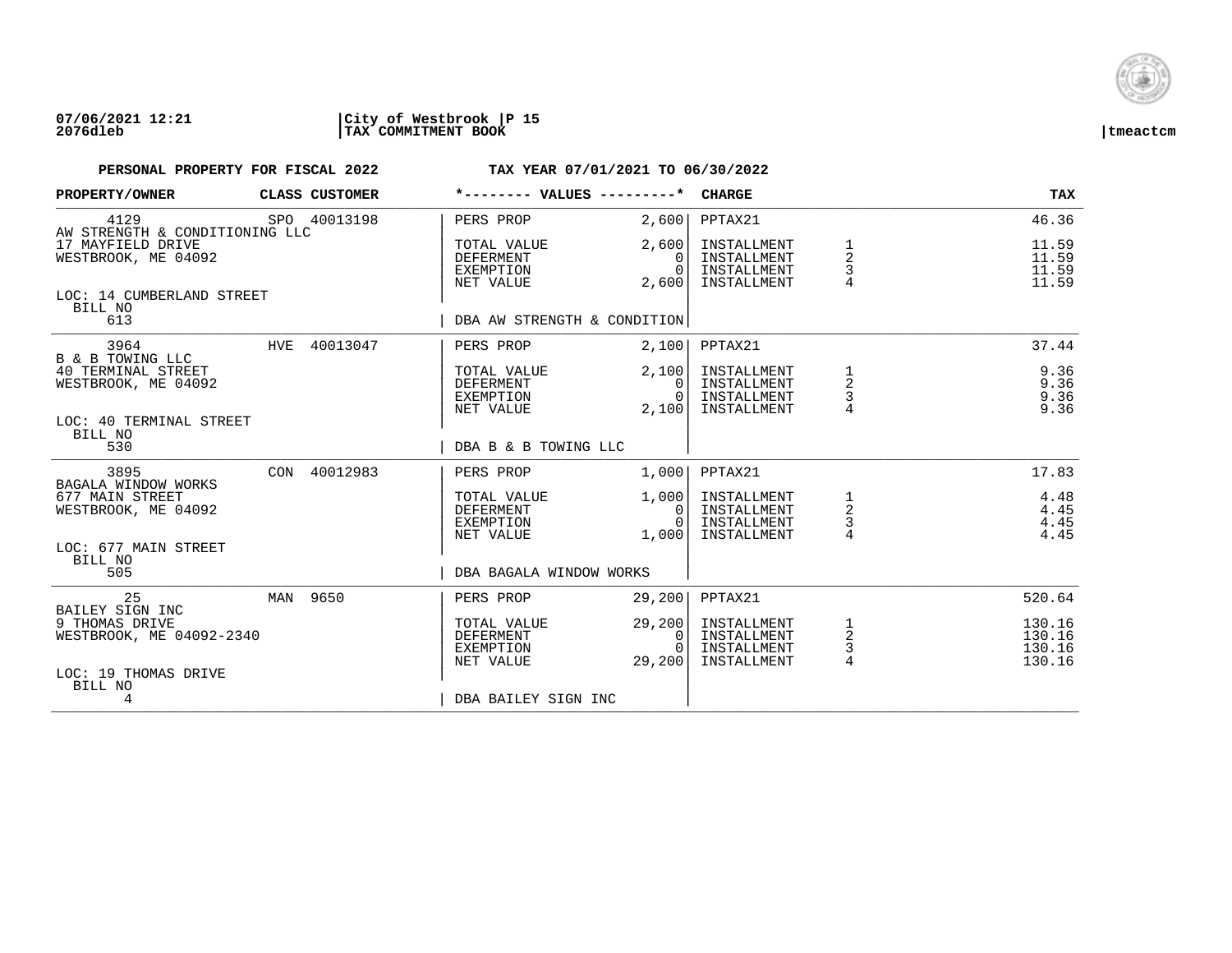

| PROPERTY/OWNER                                                                                         |     | CLASS CUSTOMER | *-------- VALUES ---------*                               |                                              | <b>CHARGE</b>                                            |                                            | <b>TAX</b>                           |
|--------------------------------------------------------------------------------------------------------|-----|----------------|-----------------------------------------------------------|----------------------------------------------|----------------------------------------------------------|--------------------------------------------|--------------------------------------|
| 4076<br>BANGOR RADIATOR LLC                                                                            |     | AUT 40013158   | PERS PROP                                                 | 5,900                                        | PPTAX21                                                  |                                            | 105.20                               |
| 4 DELTA DRIVE UNIT 4-1<br>WESTBROOK, ME 04092                                                          |     |                | TOTAL VALUE<br><b>DEFERMENT</b><br>EXEMPTION<br>NET VALUE | 5,900<br>$\Omega$<br>$\Omega$<br>5,900       | INSTALLMENT<br>INSTALLMENT<br>INSTALLMENT<br>INSTALLMENT | 1<br>$\overline{a}$<br>3<br>$\overline{4}$ | 26.30<br>26.30<br>26.30<br>26.30     |
| LOC: 4 DELTA DRIVE BLDG 4<br>BILL NO<br>585                                                            |     |                | DBA RUST CHECK                                            |                                              |                                                          |                                            |                                      |
| 3932                                                                                                   |     | FIN 40013023   | PERS PROP                                                 | 7.000                                        | PPTAX21                                                  |                                            | 124.81                               |
| BANK OF AMERICA<br>101 N TRYON STREET<br>$NC1-001-03-80$<br>CHARLOTTE, NC 28255<br>LOC: 27 MAIN STREET |     |                | TOTAL VALUE<br>DEFERMENT<br>EXEMPTION<br>NET VALUE        | 7.000<br>$\Omega$<br>$\Omega$<br>7,000       | INSTALLMENT<br>INSTALLMENT<br>INSTALLMENT<br>INSTALLMENT | 2<br>3                                     | 31.21<br>31.20<br>31.20<br>31.20     |
| BILL NO<br>519                                                                                         |     |                | DBA BANK OF AMERICA                                       |                                              |                                                          |                                            |                                      |
| 136<br>BANK OF AMERICA NA                                                                              | BAN | 40011660       | PERS PROP                                                 | 69,100                                       | PPTAX21                                                  |                                            | 1,232.05                             |
| $NC1-001-03-80$<br>101 N TRYON STREET<br>CHARLOTTE, NC 28255<br>LOC: 849 MAIN STREET                   |     |                | TOTAL VALUE<br>DEFERMENT<br>EXEMPTION<br>NET VALUE        | 69,100<br>$\mathbf{0}$<br>$\Omega$<br>69,100 | INSTALLMENT<br>INSTALLMENT<br>INSTALLMENT<br>INSTALLMENT | $\frac{1}{2}$<br>$\frac{3}{4}$             | 308.02<br>308.01<br>308.01<br>308.01 |
| BILL NO<br>25                                                                                          |     |                | DBA BANK OF AMERICA                                       |                                              |                                                          |                                            |                                      |
| 4107<br>BATES , RONNIE                                                                                 | MAN | 40013182       | PERS PROP                                                 | 29,300                                       | PPTAX21                                                  |                                            | 522.42                               |
| 4 WARREN AVENUE STE 4<br>WESTBROOK, ME 04092                                                           |     |                | TOTAL VALUE<br>DEFERMENT<br>EXEMPTION<br>NET VALUE        | 29,300<br>0<br>$\Omega$<br>29,300            | INSTALLMENT<br>INSTALLMENT<br>INSTALLMENT<br>INSTALLMENT | 1<br>$\overline{c}$<br>3<br>$\overline{4}$ | 130.62<br>130.60<br>130.60<br>130.60 |
| LOC: 4 WARREN AVENUE<br>BILL NO<br>599                                                                 |     |                | DBA BATES, RONNIE                                         |                                              |                                                          |                                            |                                      |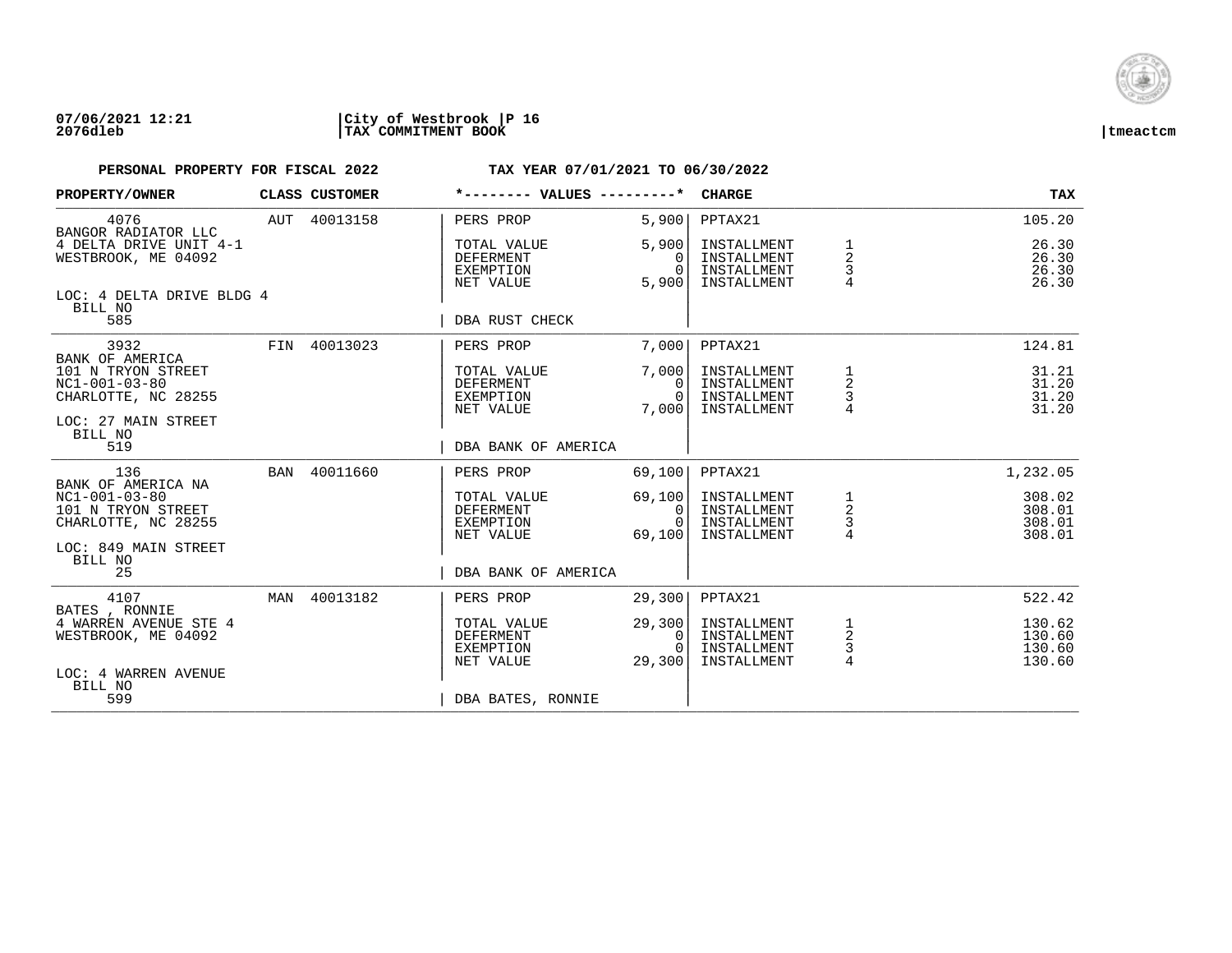

| PROPERTY/OWNER                                                    | CLASS CUSTOMER | *-------- VALUES ---------*                               |                             | <b>CHARGE</b>                             |                          | <b>TAX</b>              |
|-------------------------------------------------------------------|----------------|-----------------------------------------------------------|-----------------------------|-------------------------------------------|--------------------------|-------------------------|
| 3556<br>BAXTER HEALTH CARE CORP<br>C/O RYAN LLC                   | LEA 9815       | PERS PROP<br>TOTAL VALUE                                  | 5,900<br>5,900              | PPTAX21<br>INSTALLMENT                    | 1                        | 105.20<br>26.30         |
| PO BOX 4900 - DEPT 313<br>SCOTTSDALE, AZ 85261                    |                | DEFERMENT<br>EXEMPTION<br>NET VALUE                       | $\Omega$<br>$\cap$<br>5,900 | INSTALLMENT<br>INSTALLMENT<br>INSTALLMENT | $\overline{a}$<br>3<br>4 | 26.30<br>26.30<br>26.30 |
| LOC: VARIOUS<br>BILL NO<br>404                                    |                | DBA BAXTER HEALTHCARE CORP                                |                             |                                           |                          |                         |
| 3026                                                              | 900 6860       | PERS PROP                                                 |                             | INSTALLMENT                               |                          | .00                     |
| <b>BENCHMARK</b><br><b>34 THOMAS DRIVE</b><br>WESTBROOK, ME 04092 |                | TOTAL VALUE<br><b>DEFERMENT</b><br>EXEMPTION<br>NET VALUE | $\Omega$<br>$\Omega$        | INSTALLMENT<br>INSTALLMENT<br>INSTALLMENT | 3<br>$\overline{4}$      | .00<br>.00<br>.00       |
| LOC: 34 THOMAS DRIVE<br>BILL NO<br>294                            |                | <b>DBA BENCHMARK</b>                                      |                             |                                           |                          |                         |
| 4170<br>BENINGTON, GEORGE                                         | 900 9898       | PERS PROP                                                 | $\Omega$                    | INSTALLMENT<br>INSTALLMENT                | 1<br>2                   | .00<br>.00              |
| 597 SAWYER ST<br>SOUTH PORTLAND, ME 04106                         |                | TOTAL VALUE<br><b>DEFERMENT</b><br>EXEMPTION              | $\Omega$<br>$\Omega$        | INSTALLMENT<br>INSTALLMENT                | 3<br>4                   | .00<br>.00              |
| LOC: 90 BRIDGE STREET<br>BILL NO                                  |                | NET VALUE                                                 |                             |                                           |                          |                         |
| 641                                                               |                | DBA BENINGTON, GEORGE                                     |                             |                                           |                          |                         |
| 3882<br>BENOIT, GREGORY DBA                                       | MAN 40012968   | PERS PROP                                                 | 9,900                       | PPTAX21                                   |                          | 176.52                  |
| 12 ROCHESTER STREET<br>WESTBROOK, ME 04092                        |                | TOTAL VALUE<br>DEFERMENT<br>EXEMPTION                     | 9,900<br>0                  | INSTALLMENT<br>INSTALLMENT<br>INSTALLMENT | 1<br>2<br>3              | 44.13<br>44.13<br>44.13 |
| LOC: 12 ROCHESTER STREET<br>BILL NO                               |                | NET VALUE                                                 | 9,900                       | INSTALLMENT                               | 4                        | 44.13                   |
| 497                                                               |                | DBA BENOITS DESIGN CO                                     |                             |                                           |                          |                         |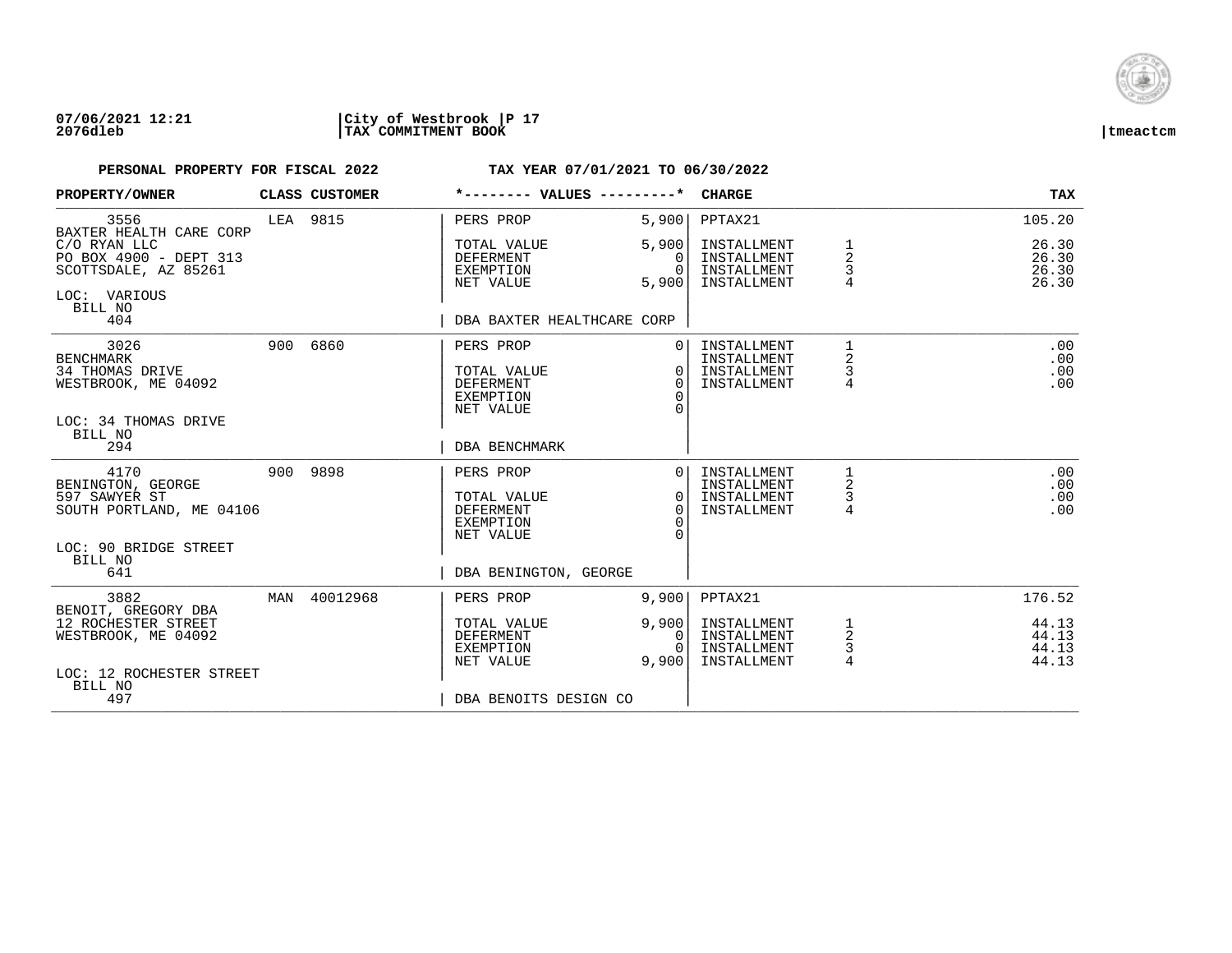

| PROPERTY/OWNER                                                                             | CLASS CUSTOMER |                                                           | *-------- VALUES ---------*              | <b>CHARGE</b>                                            |                                      | <b>TAX</b>                           |
|--------------------------------------------------------------------------------------------|----------------|-----------------------------------------------------------|------------------------------------------|----------------------------------------------------------|--------------------------------------|--------------------------------------|
| 3967<br>BERNIES AUTO REPAIR                                                                | AUT 40013053   | PERS PROP                                                 | 6,100                                    | PPTAX21                                                  |                                      | 108.76                               |
| 517 MAIN STREET<br>WESTBROOK, ME 04092                                                     |                | TOTAL VALUE<br><b>DEFERMENT</b><br>EXEMPTION<br>NET VALUE | 6,100<br>$\Omega$<br>$\Omega$<br>6,100   | INSTALLMENT<br>INSTALLMENT<br>INSTALLMENT<br>INSTALLMENT | 1<br>$\overline{2}$<br>3             | 27.19<br>27.19<br>27.19<br>27.19     |
| LOC: 517 MAIN STREET<br>BILL NO<br>533                                                     |                | DBA BERNIES AUTO REPAIR                                   |                                          |                                                          |                                      |                                      |
| 3402                                                                                       | DIS 40012480   | PERS PROP                                                 | 12,600                                   | PPTAX21                                                  |                                      | 224.66                               |
| BI-OREGON<br>15 SAUNDERS WAY<br>SUITE 500-E<br>WESTBROOK, ME 04092<br>LOC: 15 SAUNDERS WAY |                | TOTAL VALUE<br>DEFERMENT<br>EXEMPTION<br>NET VALUE        | 12,600<br>$\Omega$<br>$\Omega$<br>12,600 | INSTALLMENT<br>INSTALLMENT<br>INSTALLMENT<br>INSTALLMENT | 1<br>2<br>3                          | 56.18<br>56.16<br>56.16<br>56.16     |
| BILL NO<br>369                                                                             |                | DBA BI-OREGON                                             |                                          |                                                          |                                      |                                      |
| 46<br>BIG APPLE FOOD STORE                                                                 | CON 40013327   | PERS PROP                                                 | 129,900                                  | PPTAX21                                                  |                                      | 2,316.12                             |
| C N BROWN COMPANY<br>P O BOX 200<br>SOUTH PARIS, ME 04281                                  |                | TOTAL VALUE<br>DEFERMENT<br>EXEMPTION<br>NET VALUE        | 129,900<br>0<br>$\Omega$<br>129,900      | INSTALLMENT<br>INSTALLMENT<br>INSTALLMENT<br>INSTALLMENT | $\frac{1}{2}$<br>$\frac{3}{4}$       | 579.03<br>579.03<br>579.03<br>579.03 |
| LOC: 782 MAIN STREET<br>BILL NO<br>10                                                      |                | DBA BIG APPLE FOOD STORE                                  |                                          |                                                          |                                      |                                      |
| 4066<br><b>BIG FIN POKE</b>                                                                | RES 7163       | PERS PROP                                                 | 18,200                                   | PPTAX21                                                  |                                      | 324.51                               |
| 855 MAIN STREET<br>WESTBROOK, ME 04092                                                     |                | TOTAL VALUE<br>DEFERMENT<br>EXEMPTION<br>NET VALUE        | 18,200<br>0<br>$\Omega$<br>18,200        | INSTALLMENT<br>INSTALLMENT<br>INSTALLMENT<br>INSTALLMENT | 1<br>$\overline{a}$<br>$\frac{3}{4}$ | 81.15<br>81.12<br>81.12<br>81.12     |
| LOC: 855 MAIN STREET<br>BILL NO<br>581                                                     |                | DBA BIG FIN POKE                                          |                                          |                                                          |                                      |                                      |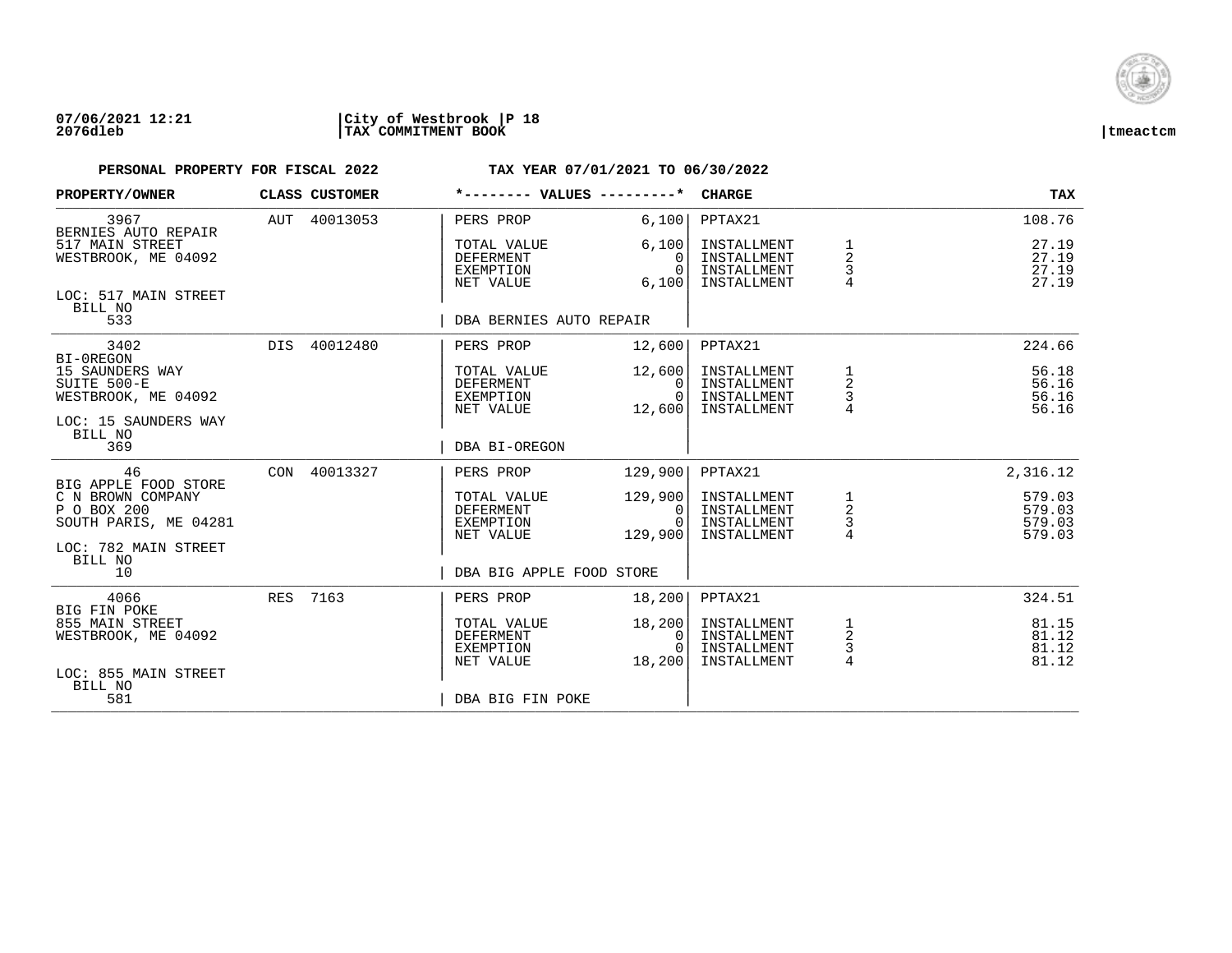

| PROPERTY/OWNER                                                             |     | CLASS CUSTOMER | *-------- VALUES ---------*                                      |                                            | <b>CHARGE</b>                                            |                                                 | <b>TAX</b>                                   |
|----------------------------------------------------------------------------|-----|----------------|------------------------------------------------------------------|--------------------------------------------|----------------------------------------------------------|-------------------------------------------------|----------------------------------------------|
| 1999<br>BILL DODGE COLLISION CENTER                                        | AUT | 9732           | PERS PROP                                                        | 390,800                                    | PPTAX21                                                  |                                                 | 6,967.96                                     |
| P O BOX 9567<br>WESTBROOK, ME 04098                                        |     |                | TOTAL VALUE<br>DEFERMENT<br>EXEMPTION<br>NET VALUE               | 390,800<br>0<br>$\Omega$<br>390,800        | INSTALLMENT<br>INSTALLMENT<br>INSTALLMENT<br>INSTALLMENT | 1<br>2<br>3<br>$\overline{4}$                   | 1,741.99<br>1,741.99<br>1,741.99<br>1,741.99 |
| LOC: 3 SAUNDERS WAY<br>BILL NO<br>204                                      |     |                | DBA BILL DODGE COLLISION CE                                      |                                            |                                                          |                                                 |                                              |
| 1997                                                                       |     | CAR 9730       | PERS PROP                                                        | 453,900                                    | PPTAX21                                                  |                                                 | 8,093.04                                     |
| BILL DODGE INFINITI<br>P O BOX 9567<br>WESTBROOK, ME 04098                 |     |                | TOTAL VALUE<br>DEFERMENT<br><b>EXEMPTION</b><br>NET VALUE        | 453,900<br>$\Omega$<br>$\Omega$<br>453,900 | INSTALLMENT<br>INSTALLMENT<br>INSTALLMENT<br>INSTALLMENT | 1<br>2<br>$\frac{3}{4}$                         | 2,023.26<br>2,023.26<br>2,023.26<br>2,023.26 |
| LOC: 1 SAUNDERS WAY<br>BILL NO<br>202                                      |     |                | DBA BILL DODGE INFINITI                                          |                                            |                                                          |                                                 |                                              |
| 1998<br>BILL DODGE KIA                                                     |     | CAR 9731       | PERS PROP                                                        | 346,400                                    | PPTAX21                                                  |                                                 | 6,176.31                                     |
| P O BOX 9567<br>WESTBROOK, ME 04098-5067                                   |     |                | TOTAL VALUE<br>DEFERMENT<br><b>EXEMPTION</b><br>NET VALUE        | 346,400<br>0<br>$\Omega$<br>346,400        | INSTALLMENT<br>INSTALLMENT<br>INSTALLMENT<br>INSTALLMENT | $\begin{array}{c} 1 \\ 2 \\ 3 \\ 4 \end{array}$ | 1,544.10<br>1,544.07<br>1,544.07<br>1,544.07 |
| LOC: 3 SAUNDERS WAY<br>BILL NO<br>203                                      |     |                | DBA BILL DODGE KIA                                               |                                            |                                                          |                                                 |                                              |
| 882                                                                        |     | CAR 9694       | PERS PROP                                                        | 292,800                                    | PPTAX21                                                  |                                                 | 5,220.62                                     |
| BILL DODGE PREOWNED SUPERCENTE<br>P O BOX 9567<br>WESTBROOK, ME 04098-5067 |     |                | TOTAL VALUE<br><b>DEFERMENT</b><br><b>EXEMPTION</b><br>NET VALUE | 292,800<br>0<br>$\Omega$<br>292,800        | INSTALLMENT<br>INSTALLMENT<br>INSTALLMENT<br>INSTALLMENT | $\frac{1}{2}$<br>$\frac{3}{4}$                  | 1,305.17<br>1,305.15<br>1,305.15<br>1,305.15 |
| LOC: 5 SAUNDERS WAY<br>BILL NO<br>122                                      |     |                | DBA BILL DODGE PREOWNED SUP                                      |                                            |                                                          |                                                 |                                              |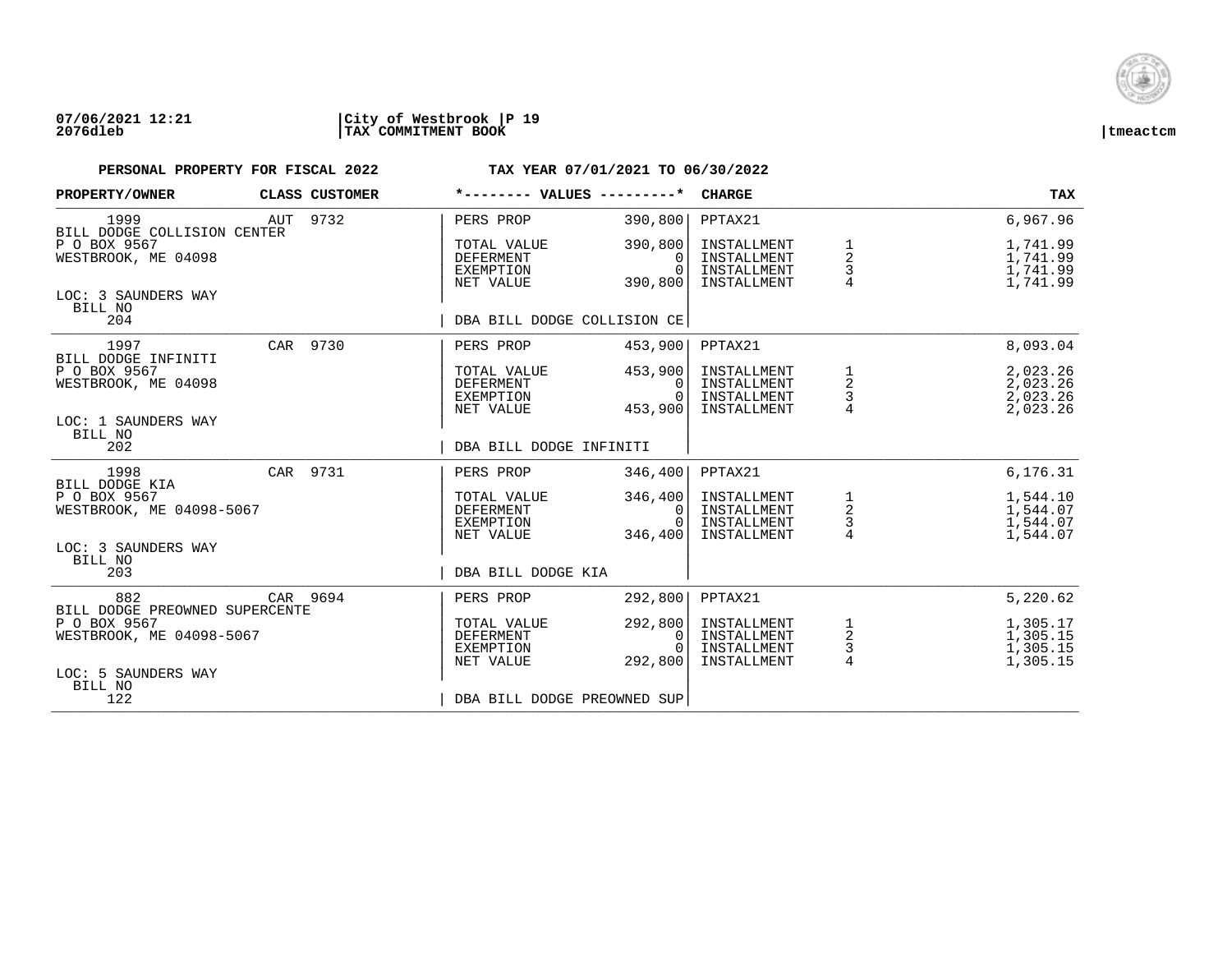

| PROPERTY/OWNER                                                                                                    |     | <b>CLASS CUSTOMER</b> | *-------- VALUES ---------*                                                   |                                            | <b>CHARGE</b>                                            |                                            | <b>TAX</b>                                   |
|-------------------------------------------------------------------------------------------------------------------|-----|-----------------------|-------------------------------------------------------------------------------|--------------------------------------------|----------------------------------------------------------|--------------------------------------------|----------------------------------------------|
| 4229<br><b>BINNIE MEDIA</b>                                                                                       |     | COM 9913              | PERS PROP                                                                     | 192,400                                    | PPTAX21                                                  |                                            | 3,430.49                                     |
| 30 THOMAS DR<br>UNIT 4<br>WESTBROOK, ME 04092<br>LOC: 30 THOMAS DRIVE<br>BILL NO                                  |     |                       | TOTAL VALUE<br><b>DEFERMENT</b><br>EXEMPTION<br>NET VALUE                     | 192,400<br>$\Omega$<br>$\Omega$<br>192,400 | INSTALLMENT<br>INSTALLMENT<br>INSTALLMENT<br>INSTALLMENT | 1<br>$\overline{a}$<br>3<br>$\overline{4}$ | 857.63<br>857.62<br>857.62<br>857.62         |
| 668                                                                                                               |     |                       | DBA BINNIE MEDIA                                                              |                                            |                                                          |                                            |                                              |
| 2258<br>BIO MEDICAL APPLICATIONS OF ME                                                                            |     | HLT 40011929          | PERS PROP                                                                     | 124,400                                    | PPTAX21                                                  |                                            | 2,218.05                                     |
| FMC DIALYSIS SERVICES CASCO BA<br>14400 METCALF AVE<br>OVERLAND PARK, KS 66223<br>LOC: 1 CHABOT STREET<br>BILL NO |     |                       | TOTAL VALUE<br>DEFERMENT<br>EXEMPTION<br>NET VALUE                            | 124,400<br>$\Omega$<br>$\Omega$<br>124,400 | INSTALLMENT<br>INSTALLMENT<br>INSTALLMENT<br>INSTALLMENT | 1<br>2<br>3                                | 554.52<br>554.51<br>554.51<br>554.51         |
| 229                                                                                                               |     |                       | DBA BIO MEDICAL APPLICATION                                                   |                                            |                                                          |                                            |                                              |
| 4196<br>BIOMERIEUX INC<br>100 RUDOLPHE STREET<br>DURHAM, NC 27712                                                 | 900 | 40013244              | PERS PROP<br>TOTAL VALUE<br><b>DEFERMENT</b><br><b>EXEMPTION</b><br>NET VALUE | $\Omega$<br>$\Omega$<br>$\Omega$<br>∩<br>∩ | INSTALLMENT<br>INSTALLMENT<br>INSTALLMENT<br>INSTALLMENT | 1<br>2<br>3<br>4                           | .00<br>.00<br>.00<br>.00                     |
| LOC: VARIOUS<br>BILL NO<br>654                                                                                    |     |                       | DBA BIOMERIEUX INC                                                            |                                            |                                                          |                                            |                                              |
| 2596<br>BISSON TRANSPORTATION INC                                                                                 | TRA | 9762                  | PERS PROP                                                                     | 549,600                                    | PPTAX21                                                  |                                            | 9,799.37                                     |
| 56 BIBBER PARKWAY<br>BRUNSWICK, ME 04011<br>LOC: 85 EISENHOWER DRIVE<br>BILL NO                                   |     |                       | TOTAL VALUE<br><b>DEFERMENT</b><br>EXEMPTION<br>NET VALUE                     | 549,600<br>0<br>$\Omega$<br>549,600        | INSTALLMENT<br>INSTALLMENT<br>INSTALLMENT<br>INSTALLMENT | $\frac{1}{2}$<br>3<br>4                    | 2,449.85<br>2,449.84<br>2,449.84<br>2,449.84 |
| 277                                                                                                               |     |                       | DBA BISSON TRANSPORTATION I                                                   |                                            |                                                          |                                            |                                              |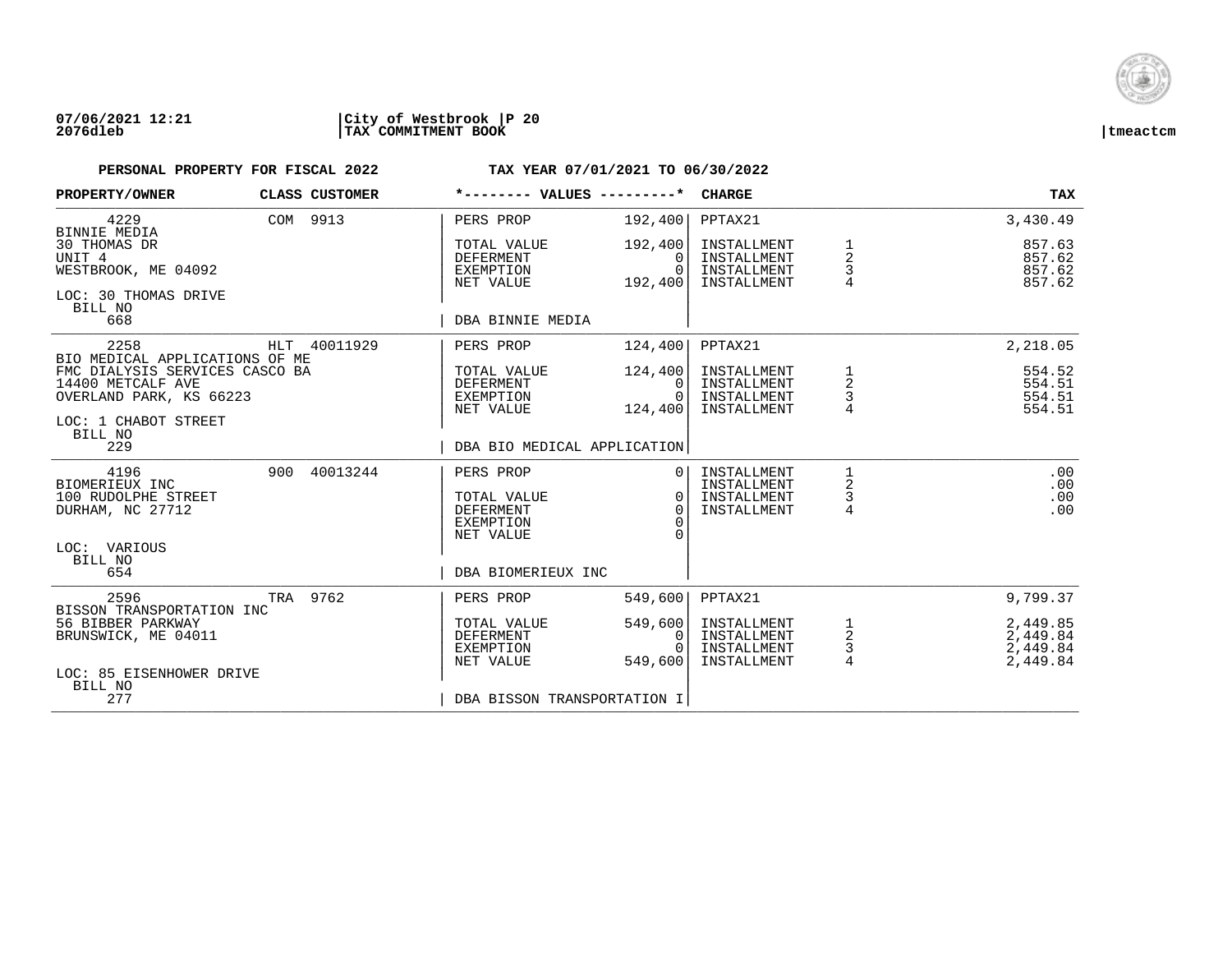

| PROPERTY/OWNER                                                          | CLASS CUSTOMER | *-------- VALUES ---------*                               |                                                 | <b>CHARGE</b>                                            |                                                   | <b>TAX</b>                       |
|-------------------------------------------------------------------------|----------------|-----------------------------------------------------------|-------------------------------------------------|----------------------------------------------------------|---------------------------------------------------|----------------------------------|
| 1382<br>BLACK BEAR TAXIDERMY                                            | MIS 40011665   | PERS PROP                                                 | 4,000                                           | PPTAX21                                                  |                                                   | 71.32                            |
| CRAIG S ANDERSON<br>44 LONGLEY ROAD<br>WESTBROOK, ME 04092              |                | TOTAL VALUE<br><b>DEFERMENT</b><br>EXEMPTION<br>NET VALUE | 4,000<br>$\Omega$<br>$\Omega$<br>4,000          | INSTALLMENT<br>INSTALLMENT<br>INSTALLMENT<br>INSTALLMENT | 1<br>2<br>3                                       | 17.83<br>17.83<br>17.83<br>17.83 |
| LOC: 44 LONGLEY ROAD<br>BILL NO<br>146                                  |                | DBA BLACK BEAR TAXIDERMY                                  |                                                 |                                                          |                                                   |                                  |
| 4436<br>BLACK CANVAS COMICS                                             | GLR 10455      | PERS PROP                                                 | 2,000                                           | PPTAX21                                                  |                                                   | 35.66                            |
| 90 BRIDGE STREET<br>WESTBROOK, ME 04092                                 |                | TOTAL VALUE<br>DEFERMENT<br>EXEMPTION<br>NET VALUE        | 2.0001<br>$\Omega$<br>$\overline{0}$ l<br>2,000 | INSTALLMENT<br>INSTALLMENT<br>INSTALLMENT<br>INSTALLMENT | 1<br>2<br>3                                       | 8.93<br>8.91<br>8.91<br>8.91     |
| LOC: 90 BRIDGE STREET<br>BILL NO<br>766                                 |                | DBA BLACK CANVAS COMICS                                   |                                                 |                                                          |                                                   |                                  |
| 4322<br>BLACKBURN FINANCIAL                                             | ACC 9934       | PERS PROP                                                 | 5,500                                           | PPTAX21                                                  |                                                   | 98.07                            |
| 23 BRIDGTON ROAD<br>WESTBROOK, ME 04092                                 |                | TOTAL VALUE<br>DEFERMENT<br>EXEMPTION<br>NET VALUE        | 5,500<br>$\mathbf{0}$<br>$\Omega$<br>5,500      | INSTALLMENT<br>INSTALLMENT<br>INSTALLMENT<br>INSTALLMENT | $\begin{array}{c}\n1 \\ 2 \\ 3 \\ 4\n\end{array}$ | 24.54<br>24.51<br>24.51<br>24.51 |
| LOC: 23 BRIDGTON ROAD<br>BILL NO<br>720                                 |                | DBA BLACKBURN FINANCIAL                                   |                                                 |                                                          |                                                   |                                  |
| 39<br>BLACKIE'S GARAGE                                                  | AUT 9651       | PERS PROP                                                 | 1,300                                           | PPTAX21                                                  |                                                   | 23.18                            |
| 735 BRIDGTON ROAD<br>WESTBROOK, ME 04092-2340<br>LOC: 735 BRIDGTON ROAD |                | TOTAL VALUE<br>DEFERMENT<br>EXEMPTION<br>NET VALUE        | 1,300<br>$\overline{0}$<br>$\bigcap$<br>1,300   | INSTALLMENT<br>INSTALLMENT<br>INSTALLMENT<br>INSTALLMENT | $\frac{1}{2}$<br>3<br>$\overline{4}$              | 5.81<br>5.79<br>5.79<br>5.79     |
| BILL NO<br>7                                                            |                | DBA BLACKIE'S GARAGE                                      |                                                 |                                                          |                                                   |                                  |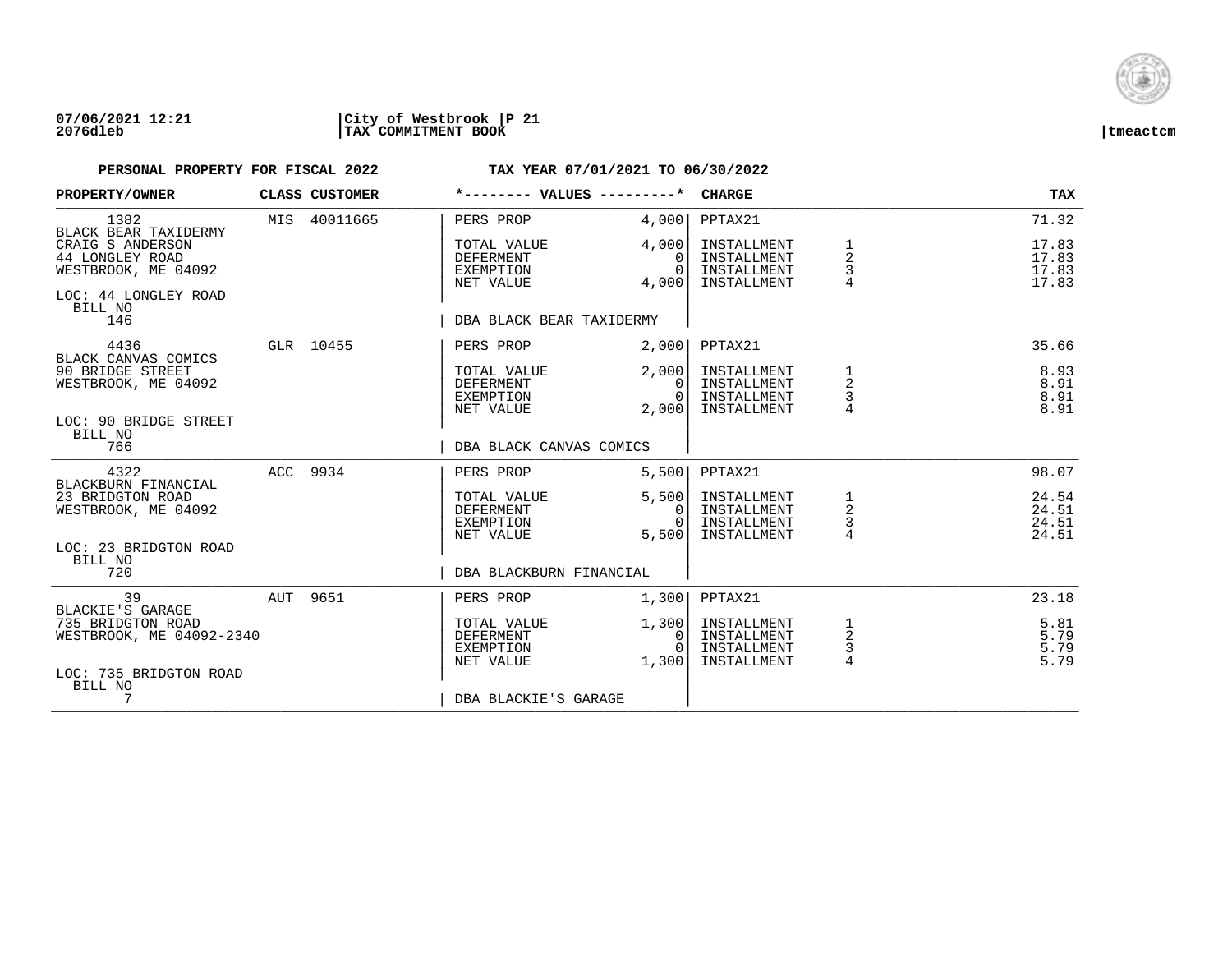

| PROPERTY/OWNER                                                                                                       | <b>CLASS CUSTOMER</b> |                                                                        | *-------- VALUES ---------*                            | <b>CHARGE</b>                                            |                                 | TAX                              |
|----------------------------------------------------------------------------------------------------------------------|-----------------------|------------------------------------------------------------------------|--------------------------------------------------------|----------------------------------------------------------|---------------------------------|----------------------------------|
| 3242<br>BLAKE HURLEY MACCALLUM AND                                                                                   | ACC 40012373          | PERS PROP                                                              | 14,700                                                 | PPTAX21                                                  |                                 | 262.10                           |
| CONLEY LLC<br>344 MAIN STREET<br>WESTBROOK, ME 04092<br>LOC: 344 MAIN STREET<br>BILL NO                              |                       | TOTAL VALUE<br><b>DEFERMENT</b><br>EXEMPTION<br>NET VALUE              | 14,700<br>$\Omega$<br>$\overline{0}$  <br>14,700       | INSTALLMENT<br>INSTALLMENT<br>INSTALLMENT<br>INSTALLMENT | 1<br>2<br>3                     | 65.54<br>65.52<br>65.52<br>65.52 |
| 342                                                                                                                  |                       |                                                                        | DBA BLAKE HURLEY MCCALLUM A                            |                                                          |                                 |                                  |
| 4202<br><b>BLAZES BURGERS</b>                                                                                        | RES 40013251          | PERS PROP                                                              | 1,800                                                  | PPTAX21                                                  |                                 | 32.09                            |
| 39 CLIFFORD STREET<br>WESTBROOK, ME 04092                                                                            |                       | TOTAL VALUE<br>DEFERMENT<br>EXEMPTION<br>NET VALUE                     | 1,800<br>- O I<br>0 <sup>1</sup><br>1,800              | INSTALLMENT<br>INSTALLMENT<br>INSTALLMENT<br>INSTALLMENT | 1<br>2<br>3                     | 8.03<br>8.02<br>8.02<br>8.02     |
| LOC: 650 MAIN STREET<br>BILL NO<br>658                                                                               |                       | DBA BLAZES BURGERS                                                     |                                                        |                                                          |                                 |                                  |
| 4309<br>BLOOM CONSIGNMENT & RESALE LLC                                                                               | RET 10421             | PERS PROP                                                              | 4,000                                                  | PPTAX21                                                  |                                 | 71.32                            |
| 863 MAIN STREET<br>UNIT <sub>2</sub><br>WESTBROOK, ME 04092<br>LOC: 863 MAIN STREET                                  |                       | TOTAL VALUE<br>DEFERMENT<br>EXEMPTION<br>NET VALUE                     | 4,000<br>0 <sup>1</sup><br>$\Omega$<br>4,000           | INSTALLMENT<br>INSTALLMENT<br>INSTALLMENT<br>INSTALLMENT | $\frac{1}{2}$<br>$\overline{4}$ | 17.83<br>17.83<br>17.83<br>17.83 |
| BILL NO<br>713                                                                                                       |                       |                                                                        | DBA BLOOM CONSIGNMENT & RES                            |                                                          |                                 |                                  |
| 4301<br>BLOOMBERG LP<br>C/O ADVANTAX<br>2500 WESTFIELD DRIVE SUITE 1-2<br>ELGIN, IL 60124<br>LOC: VARIOUS<br>BILL NO | 900 10420             | PERS PROP<br>TOTAL VALUE<br><b>DEFERMENT</b><br>EXEMPTION<br>NET VALUE | 0 <sup>1</sup><br>0 <sup>1</sup><br>$\Omega$<br>$\cap$ | INSTALLMENT<br>INSTALLMENT<br>INSTALLMENT<br>INSTALLMENT | 2<br>$\mathsf{3}$<br>4          | .00<br>.00<br>.00<br>.00         |
| 712                                                                                                                  |                       | DBA BLOOMBERG LP                                                       |                                                        |                                                          |                                 |                                  |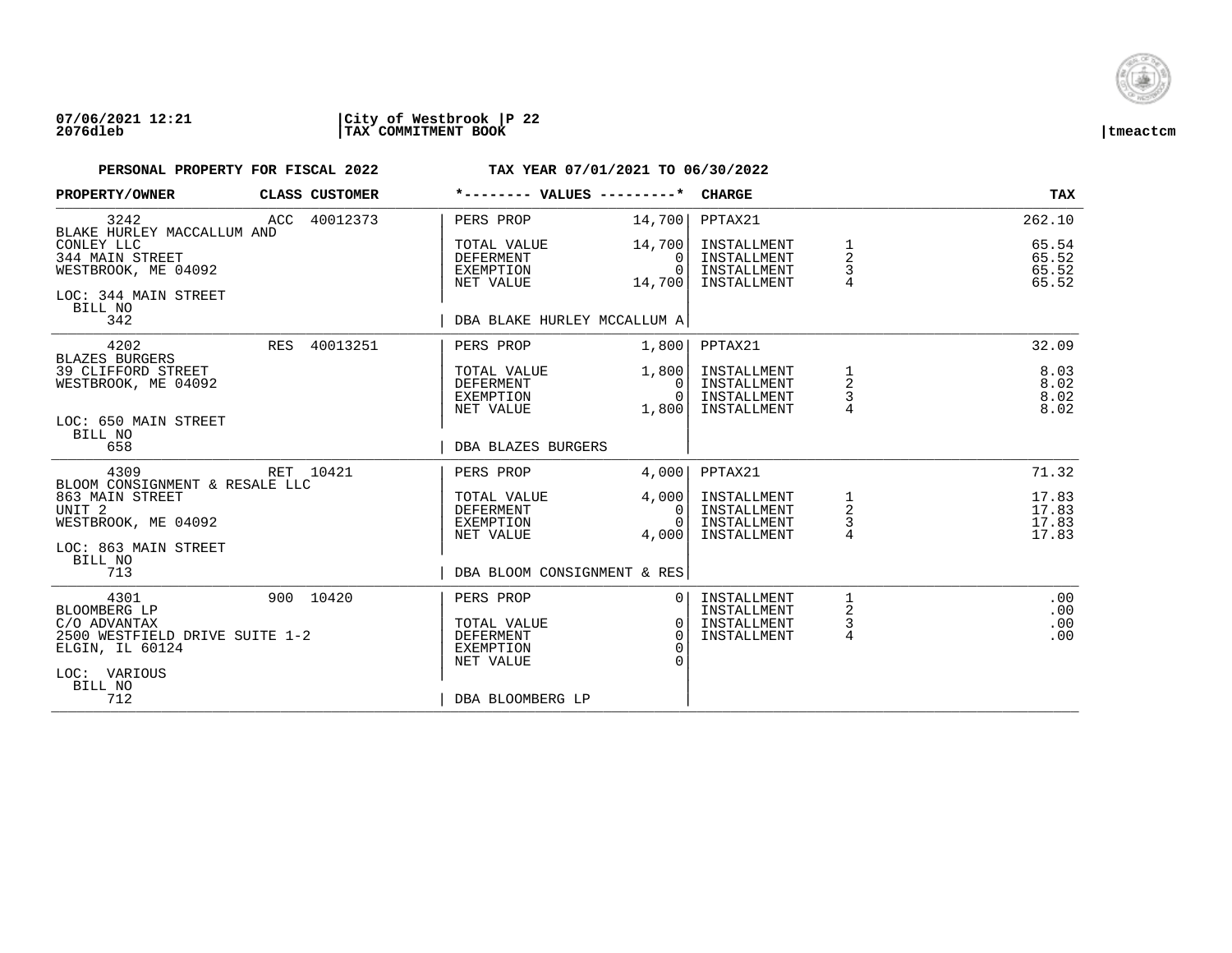

### **07/06/2021 12:21 |City of Westbrook |P 23 2076dleb |TAX COMMITMENT BOOK |tmeactcm**

| PROPERTY/OWNER                                                                                    |          | CLASS CUSTOMER | *-------- VALUES ---------*                               |                                     | <b>CHARGE</b>                                            |                                                   | <b>TAX</b>                                   |
|---------------------------------------------------------------------------------------------------|----------|----------------|-----------------------------------------------------------|-------------------------------------|----------------------------------------------------------|---------------------------------------------------|----------------------------------------------|
| 40<br>BLUE ROCK INDUSTRIES                                                                        |          | BLD 9652       | PERS PROP                                                 | 110,400                             | PPTAX21                                                  |                                                   | 1,968.43                                     |
| 737 SPRING STREET<br>PO BOX 1046<br>WESTBROOK, ME 04098-1046<br>LOC: 737 SPRING STREET<br>BILL NO |          |                | TOTAL VALUE<br>DEFERMENT<br>EXEMPTION<br>NET VALUE        | 110,400<br>0<br>$\Omega$<br>110,400 | INSTALLMENT<br>INSTALLMENT<br>INSTALLMENT<br>INSTALLMENT | $\overline{a}$<br>$\frac{3}{4}$                   | 492.13<br>492.10<br>492.10<br>492.10         |
| 8                                                                                                 |          |                | DBA BLUE ROCK STONE CENTER                                |                                     |                                                          |                                                   |                                              |
| 3963<br>BMW OF WESTBROOK                                                                          |          | AUT 40013046   | PERS PROP                                                 | 468,500                             | PPTAX21                                                  |                                                   | 8,353.36                                     |
| PO BOX 9567<br>WESTBROOK, ME 04098<br>LOC: 7 SAUNDERS WAY                                         |          |                | TOTAL VALUE<br>DEFERMENT<br>EXEMPTION<br>NET VALUE        | 468,500<br>0<br>$\Omega$<br>468,500 | INSTALLMENT<br>INSTALLMENT<br>INSTALLMENT<br>INSTALLMENT | $\begin{array}{c}\n1 \\ 2 \\ 3 \\ 4\n\end{array}$ | 2,088.34<br>2,088.34<br>2,088.34<br>2,088.34 |
| BILL NO<br>529                                                                                    |          |                | DBA BMW OF WESTBROOK                                      |                                     |                                                          |                                                   |                                              |
| 2081<br>BORN, GREG CONSULTING                                                                     | ACC 9737 |                | PERS PROP                                                 | 2,100                               | PPTAX21                                                  |                                                   | 37.44                                        |
| 1030 BRIDGTON ROAD<br>WESTBROOK, ME 04092                                                         |          |                | TOTAL VALUE<br>DEFERMENT<br>EXEMPTION<br>NET VALUE        | 2,100<br>0<br>$\Omega$<br>2,100     | INSTALLMENT<br>INSTALLMENT<br>INSTALLMENT<br>INSTALLMENT | $\frac{1}{2}$<br>$\frac{3}{4}$                    | 9.36<br>9.36<br>9.36<br>9.36                 |
| LOC: 1030 BRIDGTON ROAD<br>BILL NO<br>213                                                         |          |                | DBA BORN, GREG CONSULTING                                 |                                     |                                                          |                                                   |                                              |
| 4412<br>BOUCHARD CLEANING AND RESTORAT                                                            |          | CLN 10437      | PERS PROP                                                 | 37,100                              | PPTAX21                                                  |                                                   | 661.49                                       |
| P.O. BOX 2202<br>BANGOR, ME 04402-2202                                                            |          |                | TOTAL VALUE<br><b>DEFERMENT</b><br>EXEMPTION<br>NET VALUE | 37,100<br>0<br>$\cap$<br>37,100     | INSTALLMENT<br>INSTALLMENT<br>INSTALLMENT<br>INSTALLMENT | $\begin{array}{c}\n1 \\ 2 \\ 3 \\ 4\n\end{array}$ | 165.38<br>165.37<br>165.37<br>165.37         |
| LOC: 24 BRIDGTON ROAD<br>BILL NO<br>748                                                           |          |                | DBA BOUCHARD CLEANING AND R                               |                                     |                                                          |                                                   |                                              |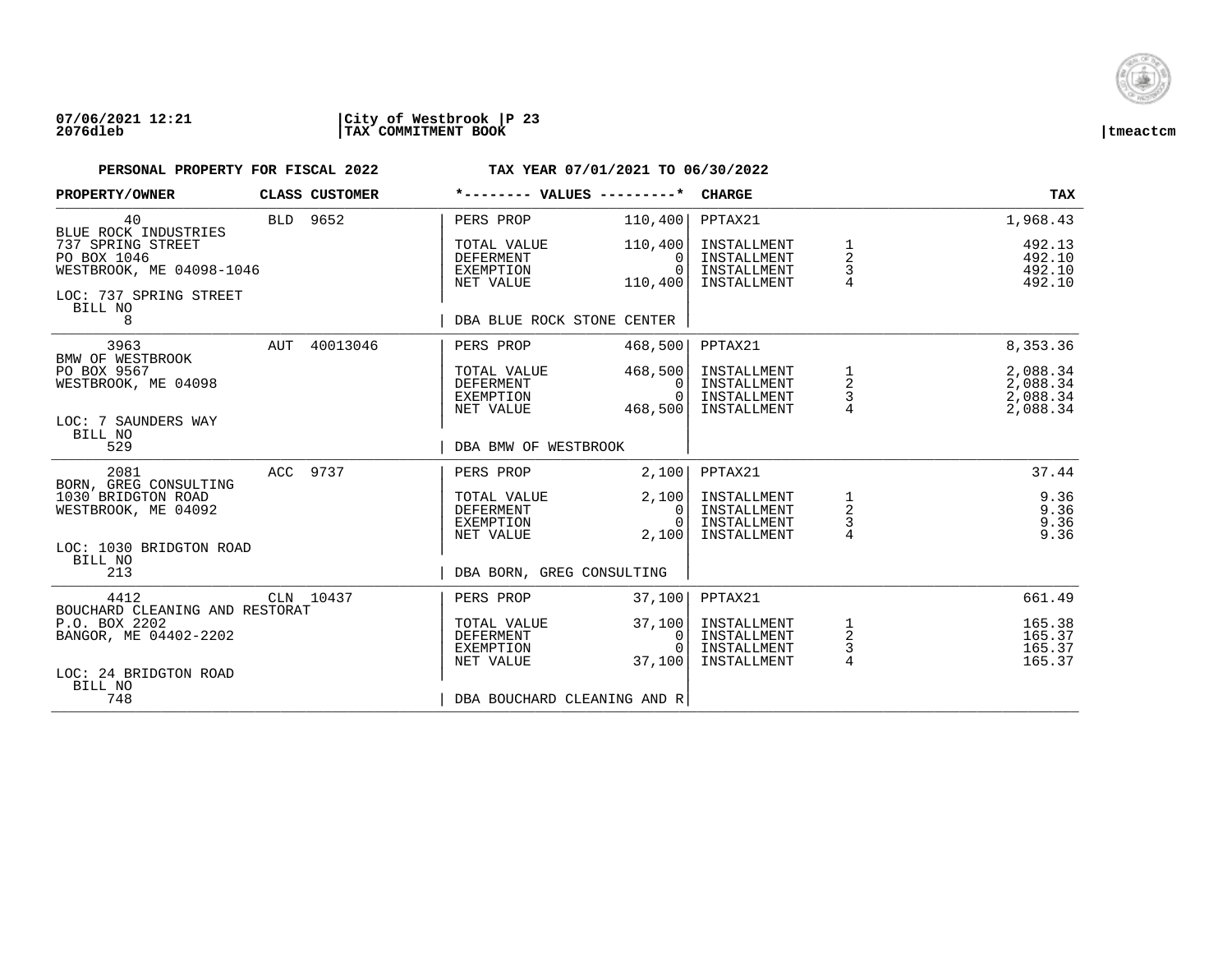

| PROPERTY/OWNER                                                                                                               |          | CLASS CUSTOMER | *-------- VALUES ---------*                                                   |                                              | <b>CHARGE</b>                                            |                                                       | <b>TAX</b>                           |
|------------------------------------------------------------------------------------------------------------------------------|----------|----------------|-------------------------------------------------------------------------------|----------------------------------------------|----------------------------------------------------------|-------------------------------------------------------|--------------------------------------|
| 42                                                                                                                           | MAC 9653 |                | PERS PROP                                                                     | 168,800                                      | PPTAX21                                                  |                                                       | 3,009.70                             |
| BRACKETT MACHINE INC<br>P O BOX 7<br>WESTBROOK, ME 04098                                                                     |          |                | TOTAL VALUE<br><b>DEFERMENT</b><br>EXEMPTION<br>NET VALUE                     | 168,800<br>$\Omega$<br>$\Omega$<br>168,800   | INSTALLMENT<br>INSTALLMENT<br>INSTALLMENT<br>INSTALLMENT | $\frac{1}{2}$<br>3                                    | 752.44<br>752.42<br>752.42<br>752.42 |
| LOC: 355 SACO STREET<br>BILL NO<br>9                                                                                         |          |                | DBA BRACKETT MACHINE INC                                                      |                                              |                                                          |                                                       |                                      |
| 114<br>BRAZIER'S BARBER SHOP<br>DIANNE BRAZIER<br>650A MAIN STREET<br>WESTBROOK, ME 04092<br>LOC: 650 MAIN STREET<br>BILL NO |          | 900 9657       | PERS PROP<br>TOTAL VALUE<br><b>DEFERMENT</b><br><b>EXEMPTION</b><br>NET VALUE | $\Omega$<br>$\Omega$<br>$\Omega$<br>$\Omega$ | INSTALLMENT<br>INSTALLMENT<br>INSTALLMENT<br>INSTALLMENT | $\mathbf{1}$<br>$\overline{2}$<br>3<br>$\overline{4}$ | .00<br>.00<br>.00<br>.00             |
| 22                                                                                                                           |          |                | DBA BRAZIER'S BARBER SHOP                                                     |                                              |                                                          |                                                       |                                      |
| 4093<br>BREAKWATER TECHNOLOGY INC                                                                                            |          | COM 40013168   | PERS PROP                                                                     | 3,700                                        | PPTAX21                                                  |                                                       | 65.97                                |
| 23 BRIDGTON ROAD<br>WESTBROOK, ME 04092<br>LOC: 23 BRIDGTON ROAD<br>BILL NO                                                  |          |                | TOTAL VALUE<br><b>DEFERMENT</b><br>EXEMPTION<br>NET VALUE                     | 3,700<br>0<br>$\cap$<br>3,700                | INSTALLMENT<br>INSTALLMENT<br>INSTALLMENT<br>INSTALLMENT | $\frac{1}{2}$<br>3                                    | 16.50<br>16.49<br>16.49<br>16.49     |
| 593                                                                                                                          |          |                | DBA BREAKWATER TECHNOLOGY I                                                   |                                              |                                                          |                                                       |                                      |
| 2624<br>BRIDGTON ROAD PROPERTIES                                                                                             |          | INS 40012131   | PERS PROP                                                                     | 11,100                                       | PPTAX21                                                  |                                                       | 197.91                               |
| 45 BRIDGTON ROAD<br>WESTBROOK, ME 04092<br>LOC: 45 BRIDGTON ROAD                                                             |          |                | TOTAL VALUE<br>DEFERMENT<br>EXEMPTION<br>NET VALUE                            | 11,100<br>0<br>$\Omega$<br>11,100            | INSTALLMENT<br>INSTALLMENT<br>INSTALLMENT<br>INSTALLMENT | $\frac{1}{2}$<br>$\frac{3}{4}$                        | 49.50<br>49.47<br>49.47<br>49.47     |
| BILL NO<br>284                                                                                                               |          |                | DBA BRIDGTON ROAD PROPERTIE                                                   |                                              |                                                          |                                                       |                                      |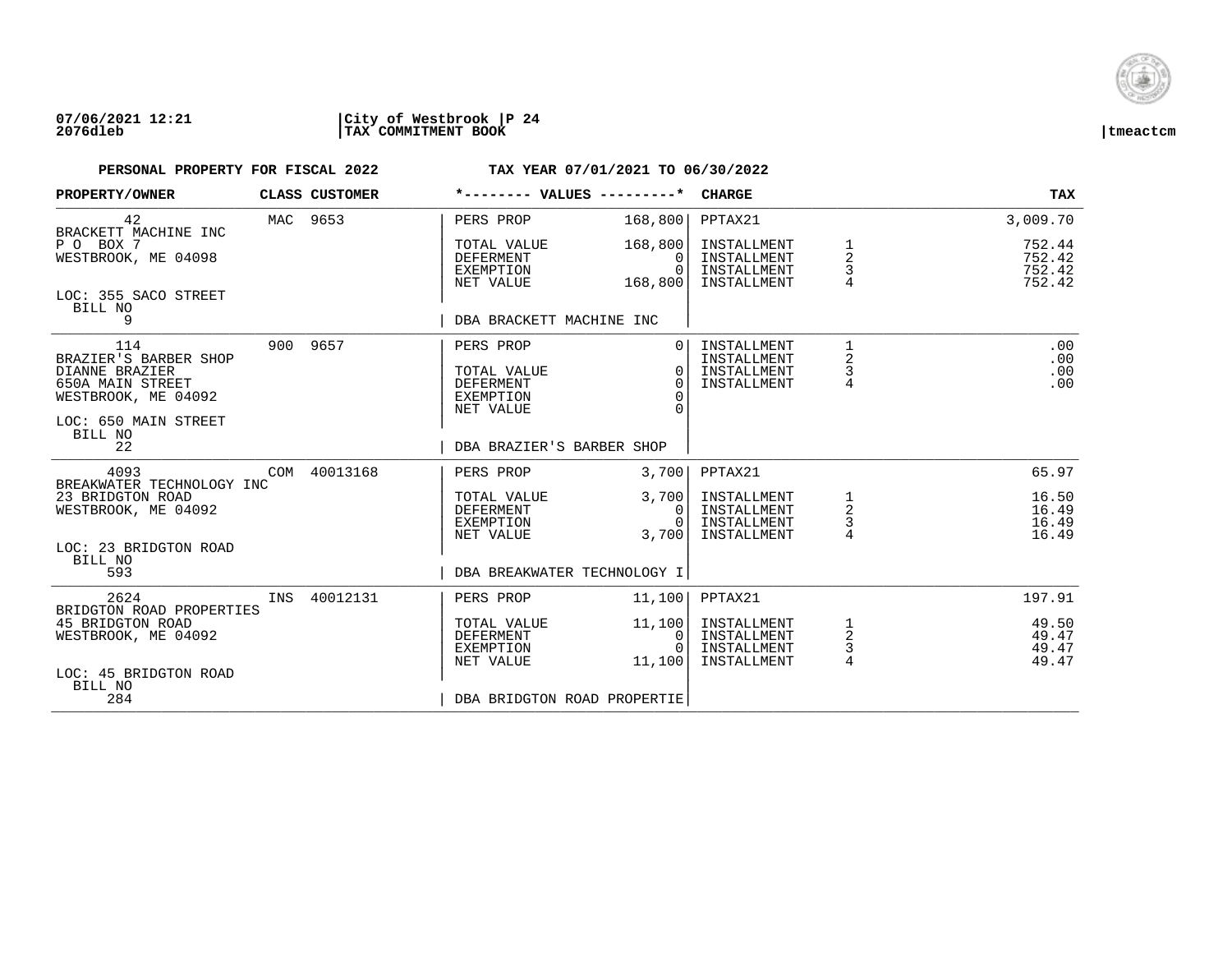

| PROPERTY/OWNER                                                      | CLASS CUSTOMER |                                                           | *-------- VALUES ---------*              | <b>CHARGE</b>                                            |                                | <b>TAX</b>                           |
|---------------------------------------------------------------------|----------------|-----------------------------------------------------------|------------------------------------------|----------------------------------------------------------|--------------------------------|--------------------------------------|
| 445<br>BROADDUS, ANDREW L, ATTORNEY                                 | LEG 9677       | PERS PROP                                                 | 19,500                                   | PPTAX21                                                  |                                | 347.69                               |
| PO BOX 368<br>WESTBROOK, ME 04098                                   |                | TOTAL VALUE<br><b>DEFERMENT</b><br>EXEMPTION<br>NET VALUE | 19,500<br>$\Omega$<br>$\Omega$<br>19,500 | INSTALLMENT<br>INSTALLMENT<br>INSTALLMENT<br>INSTALLMENT | 2<br>3                         | 86.93<br>86.92<br>86.92<br>86.92     |
| LOC: 706 MAIN STREET<br>BILL NO<br>86                               |                |                                                           | DBA BROADDUS, ANDREW L, ATT              |                                                          |                                |                                      |
| 3851<br>BROADWAY GARDENS INC                                        | RET 1356       | PERS PROP                                                 | 19,000                                   | PPTAX21                                                  |                                | 338.77                               |
| 1640 BROADWAY<br>SOUTH PORTLAND, ME 04106<br>LOC: 610 BRIDGTON ROAD |                | TOTAL VALUE<br>DEFERMENT<br>EXEMPTION<br>NET VALUE        | 19,000<br>0<br>$\Omega$<br>19,000        | INSTALLMENT<br>INSTALLMENT<br>INSTALLMENT<br>INSTALLMENT | $\frac{1}{2}$<br>3             | 84.70<br>84.69<br>84.69<br>84.69     |
| BILL NO<br>485                                                      |                |                                                           | DBA BROADWAY GARDENS INC                 |                                                          |                                |                                      |
| 4409<br>BROOKSIDE FOOD AND DRINK                                    | RES 10435      | PERS PROP                                                 | 25,000                                   | PPTAX21                                                  |                                | 445.75                               |
| 125 BRIDGTON ROAD<br>WESTBROOK, ME 04092                            |                | TOTAL VALUE<br>DEFERMENT<br>EXEMPTION<br>NET VALUE        | 25,000<br>0<br>$\cap$<br>25,000          | INSTALLMENT<br>INSTALLMENT<br>INSTALLMENT<br>INSTALLMENT | $\frac{1}{2}$<br>$\frac{3}{4}$ | 111.46<br>111.43<br>111.43<br>111.43 |
| LOC: 125 BRIDGTON ROAD<br>BILL NO<br>746                            |                |                                                           | DBA BROOKSIDE FOOD AND DRIN              |                                                          |                                |                                      |
| 3965<br>BROWN ST HOLDINGS                                           | CON 40013050   | PERS PROP                                                 | 3,300                                    | PPTAX21                                                  |                                | 58.84                                |
| 963 MAIN STREET<br>SUITE 1<br>WESTBROOK, ME 04092                   |                | TOTAL VALUE<br><b>DEFERMENT</b><br>EXEMPTION<br>NET VALUE | 3,300<br>0<br>$\Omega$<br>3,300          | INSTALLMENT<br>INSTALLMENT<br>INSTALLMENT<br>INSTALLMENT | $\frac{1}{2}$<br>$\frac{3}{4}$ | 14.71<br>14.71<br>14.71<br>14.71     |
| LOC: 963 MAIN STREET<br>BILL NO<br>531                              |                |                                                           | DBA CLARKE PAINTING INC                  |                                                          |                                |                                      |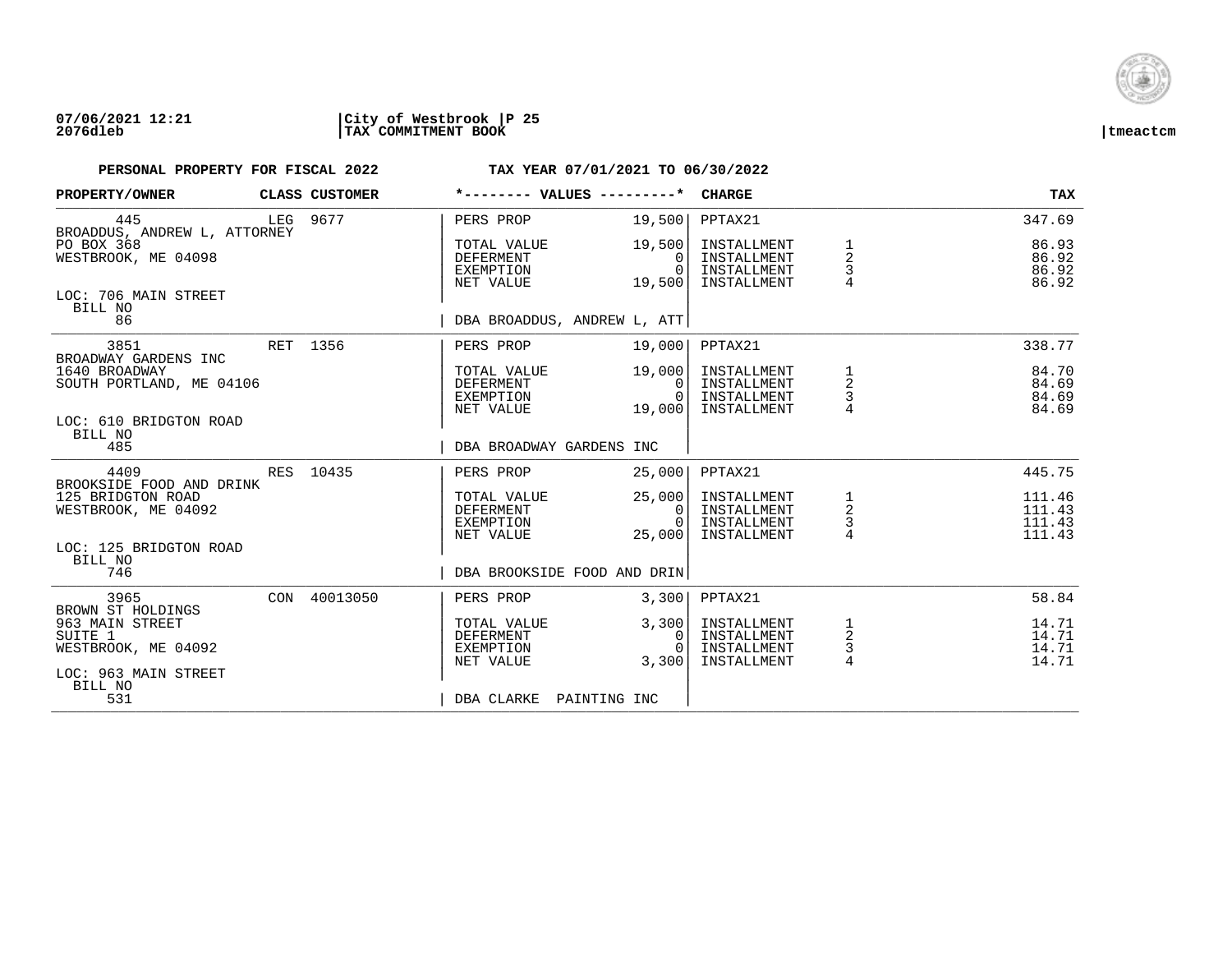

| PROPERTY/OWNER                                                                |     | <b>CLASS CUSTOMER</b>                              | *-------- VALUES ---------*                               |                                                          | <b>CHARGE</b>                                            |                                                 | <b>TAX</b>                                   |
|-------------------------------------------------------------------------------|-----|----------------------------------------------------|-----------------------------------------------------------|----------------------------------------------------------|----------------------------------------------------------|-------------------------------------------------|----------------------------------------------|
| 2285<br>BSC INDUSTRIES                                                        |     | SAL 40011948                                       | PERS PROP                                                 | 14,800                                                   | PPTAX21                                                  |                                                 | 263.88                                       |
| 50 ENERGY DRIVE<br>CANTON, MA 02021                                           |     |                                                    | TOTAL VALUE<br><b>DEFERMENT</b><br>EXEMPTION<br>NET VALUE | 14,800<br>$\Omega$<br>$\Omega$<br>14,800                 | INSTALLMENT<br>INSTALLMENT<br>INSTALLMENT<br>INSTALLMENT | 1<br>$\overline{2}$<br>3<br>$\overline{4}$      | 65.97<br>65.97<br>65.97<br>65.97             |
| LOC: 79 BRADLEY DRIVE<br>BILL NO<br>234                                       |     |                                                    | DBA BSC INDUSTRIES                                        |                                                          |                                                          |                                                 |                                              |
|                                                                               |     |                                                    |                                                           |                                                          |                                                          |                                                 |                                              |
| 970<br>BSP TRANSPORT INC                                                      |     | TRA 9698                                           | PERS PROP                                                 | 88,700                                                   | PPTAX21                                                  |                                                 | 1,581.52                                     |
| P O BOX 1387<br>LONDONDERRY, NH 03053-1387                                    |     | TOTAL VALUE<br>DEFERMENT<br>EXEMPTION<br>NET VALUE | 88,700<br>$\Omega$<br>$\Omega$<br>88,700                  | INSTALLMENT<br>INSTALLMENT<br>INSTALLMENT<br>INSTALLMENT | 1<br>2<br>3                                              | 395.38<br>395.38<br>395.38<br>395.38            |                                              |
| LOC: 65 EISENHOWER DRIVE<br>BILL NO                                           |     |                                                    |                                                           |                                                          |                                                          |                                                 |                                              |
| 129                                                                           |     |                                                    | DBA BSP TRANSPORT INC                                     |                                                          |                                                          |                                                 |                                              |
| 530<br>BURNS, E A FENCING INC                                                 |     | CON 9683                                           | PERS PROP                                                 | 30,800                                                   | PPTAX21                                                  |                                                 | 549.16                                       |
| PETER LEVECQUE<br>P O BOX 395<br>WESTBROOK, ME 04098-395                      |     |                                                    | TOTAL VALUE<br>DEFERMENT<br>EXEMPTION                     | 30,800<br>0<br>$\Omega$                                  | INSTALLMENT<br>INSTALLMENT<br>INSTALLMENT                | $\begin{array}{c} 1 \\ 2 \\ 3 \\ 4 \end{array}$ | 137.29<br>137.29<br>137.29                   |
| LOC: 14 ROCHESTER STREET<br>BILL NO                                           |     |                                                    | NET VALUE                                                 | 30,800                                                   | INSTALLMENT                                              |                                                 | 137.29                                       |
| 98                                                                            |     |                                                    | DBA BURNS, E A FENCING INC                                |                                                          |                                                          |                                                 |                                              |
| 235<br>BWE LLC                                                                | WHO | 40011974                                           | PERS PROP                                                 | 676,400                                                  | PPTAX21                                                  |                                                 | 12,060.21                                    |
| DBA BRENNTAG LUBRICANTS NORTHE<br>1064 GOFFS FALLS RD<br>MANCHESTER, NH 03103 |     |                                                    | TOTAL VALUE<br><b>DEFERMENT</b><br>EXEMPTION<br>NET VALUE | 676, 400<br>0<br>$\Omega$<br>676,400                     | INSTALLMENT<br>INSTALLMENT<br>INSTALLMENT<br>INSTALLMENT | $\frac{1}{2}$<br>3<br>4                         | 3,015.06<br>3,015.05<br>3,015.05<br>3,015.05 |
| LOC: 605 COUNTY ROAD<br>BILL NO<br>41                                         |     |                                                    | DBA BWE LLC                                               |                                                          |                                                          |                                                 |                                              |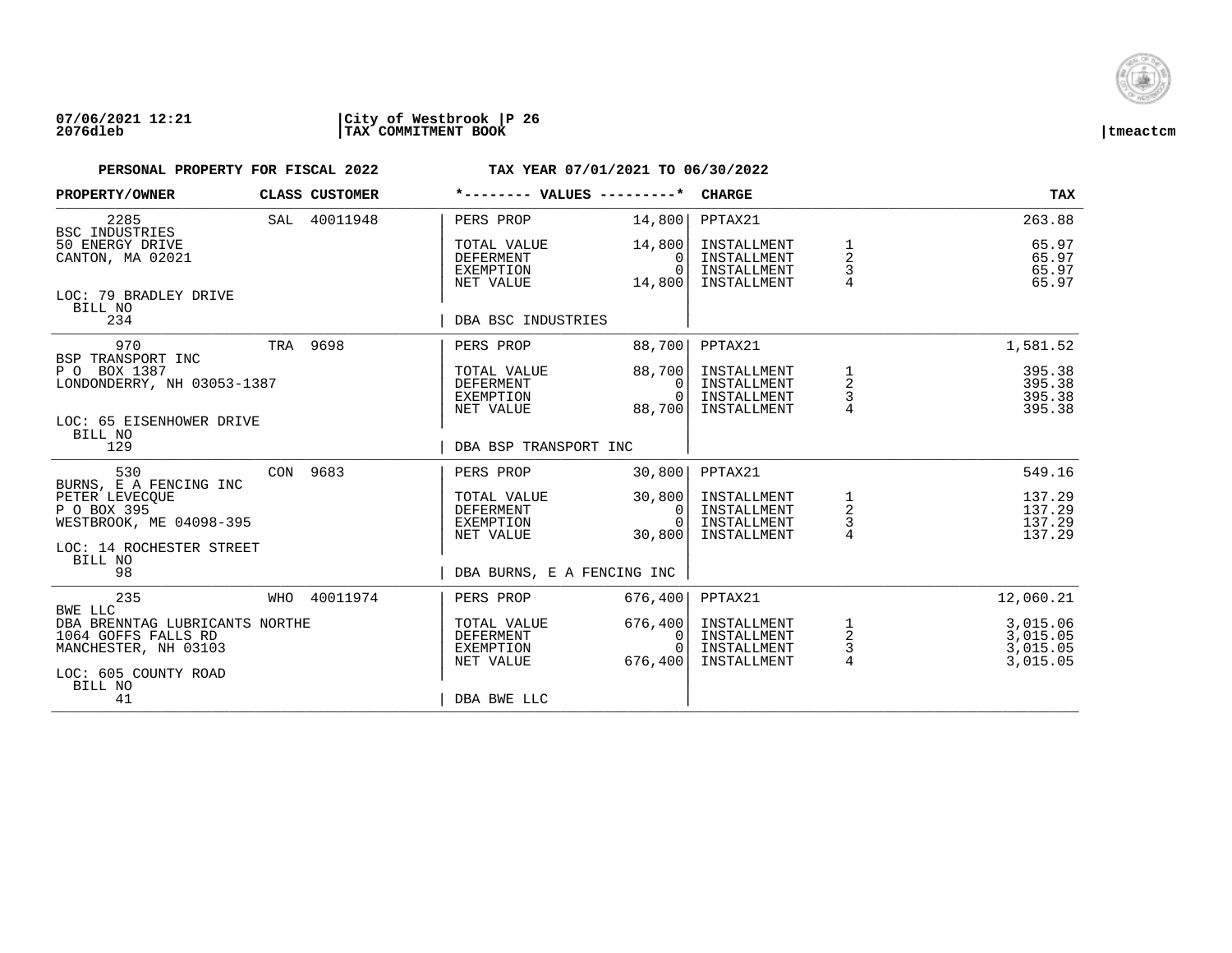

| PROPERTY/OWNER                                                                                    |     | CLASS CUSTOMER | *-------- VALUES ---------*                               |                                         | <b>CHARGE</b>                                            |                                                   | <b>TAX</b>                           |
|---------------------------------------------------------------------------------------------------|-----|----------------|-----------------------------------------------------------|-----------------------------------------|----------------------------------------------------------|---------------------------------------------------|--------------------------------------|
| 1033<br>BWE, LLC                                                                                  |     | OIL 40011625   | PERS PROP                                                 | 1,900                                   | PPTAX21                                                  |                                                   | 33.88                                |
| ATTN: TERRY GUSTAVSON<br>1064 GOFFS FALLS ROAD<br>MANCHESTER, NH 03103<br>LOC: VARIOUS<br>BILL NO |     |                | TOTAL VALUE<br><b>DEFERMENT</b><br>EXEMPTION<br>NET VALUE | 1,900 <br>$\Omega$<br>$\Omega$<br>1,900 | INSTALLMENT<br>INSTALLMENT<br>INSTALLMENT<br>INSTALLMENT | 1<br>$\overline{2}$<br>3<br>4                     | 8.47<br>8.47<br>8.47<br>8.47         |
| 136                                                                                               |     |                | DBA BWE LLC                                               |                                         |                                                          |                                                   |                                      |
| 3940<br>C BRIGGS PROPERTY MANAGEMENT                                                              | CON | 40013029       | PERS PROP                                                 | 8,800                                   | PPTAX21                                                  |                                                   | 156.90                               |
| 316 BRIDGE STREET<br>WESTBROOK, ME 04092                                                          |     |                | TOTAL VALUE<br>DEFERMENT<br>EXEMPTION<br>NET VALUE        | 8,800<br>$\Omega$<br>$\Omega$<br>8,800  | INSTALLMENT<br>INSTALLMENT<br>INSTALLMENT<br>INSTALLMENT | 1<br>2<br>3                                       | 39.24<br>39.22<br>39.22<br>39.22     |
| LOC: 316 BRIDGE STREET<br>BILL NO<br>522                                                          |     |                | DBA C BRIGGS PROPERTY MANAG                               |                                         |                                                          |                                                   |                                      |
| 3734<br>C N WOOD NORTH, INC                                                                       |     | HVE 40012805   | PERS PROP                                                 | 55,600                                  | PPTAX21                                                  |                                                   | 991.35                               |
| 200 MERRIMACK STREET<br>WOBURN, MA 01801                                                          |     |                | TOTAL VALUE<br>DEFERMENT<br>EXEMPTION<br>NET VALUE        | 55,600<br>0<br>$\Omega$<br>55,600       | INSTALLMENT<br>INSTALLMENT<br>INSTALLMENT<br>INSTALLMENT | $\begin{array}{c}\n1 \\ 2 \\ 3 \\ 4\n\end{array}$ | 247.86<br>247.83<br>247.83<br>247.83 |
| LOC: 84 WARREN AVENUE UNIT B<br>BILL NO<br>440                                                    |     |                | DBA C N WOOD NORTH INC.                                   |                                         |                                                          |                                                   |                                      |
| 3749<br>C-STARS OF MAINE                                                                          |     | COM 40012822   | PERS PROP                                                 | 4,200                                   | PPTAX21                                                  |                                                   | 74.89                                |
| 90 BRIDGE STREET<br>SUITE 120<br>WESTBROOK, ME 04092<br>LOC: 90 BRIDGE STREET<br>BILL NO          |     |                | TOTAL VALUE<br><b>DEFERMENT</b><br>EXEMPTION<br>NET VALUE | 4,200<br>0<br>$\Omega$<br>4,200         | INSTALLMENT<br>INSTALLMENT<br>INSTALLMENT<br>INSTALLMENT | 1<br>$\overline{c}$<br>3<br>$\overline{4}$        | 18.73<br>18.72<br>18.72<br>18.72     |
| 446                                                                                               |     |                | DBA C-STARS OF MAINE                                      |                                         |                                                          |                                                   |                                      |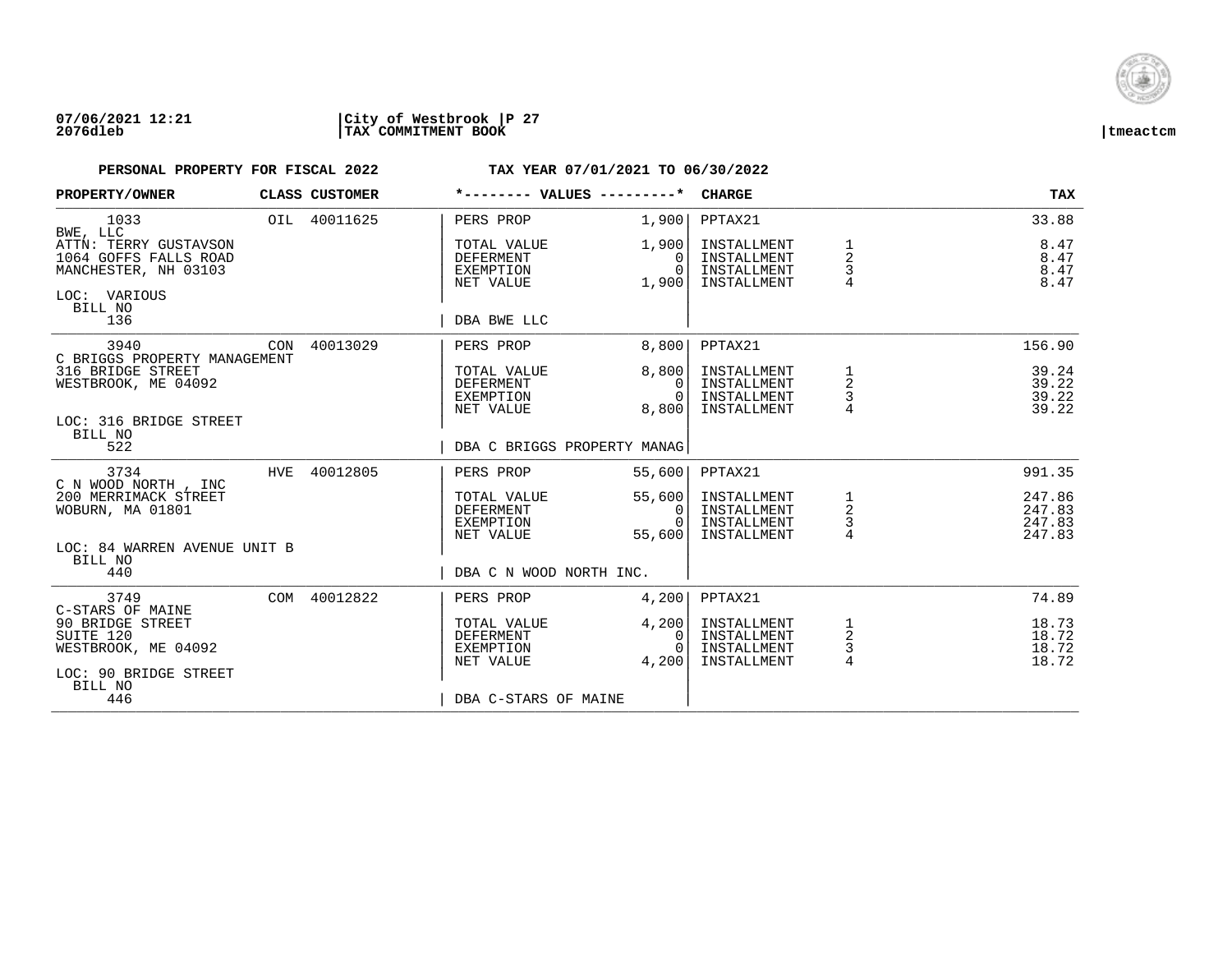

| PROPERTY/OWNER                                                                                                   | CLASS CUSTOMER | *-------- VALUES ---------*                                                       |                                                | <b>CHARGE</b>                                            |                                                              | <b>TAX</b>                                       |
|------------------------------------------------------------------------------------------------------------------|----------------|-----------------------------------------------------------------------------------|------------------------------------------------|----------------------------------------------------------|--------------------------------------------------------------|--------------------------------------------------|
| 4340<br>CALPINE NORTHEAST DEVELOPMENT                                                                            | TIF 9949       | PERS PROP                                                                         | 3,968,700                                      | PPTAX21                                                  |                                                              | 70,761.92                                        |
| C/O CALPINE CORPORATOIN<br>P.O. BOX 3288<br>HOUSTON, TX 77253-3288<br>LOC: 60 EISENHOWER DRIVE<br>BILL NO<br>733 |                | TOTAL VALUE<br>DEFERMENT<br>EXEMPTION<br>NET VALUE<br>DBA CALPINE NORTHEAST DEVEL | 3,968,700<br>$\Omega$<br>$\Omega$<br>3,968,700 | INSTALLMENT<br>INSTALLMENT<br>INSTALLMENT<br>INSTALLMENT | 1<br>2<br>3                                                  | 17,690.48<br>17,690.48<br>17,690.48<br>17,690.48 |
|                                                                                                                  |                |                                                                                   |                                                |                                                          |                                                              |                                                  |
| 3045<br>CAMPBELLS ELECTRIC INC                                                                                   | ELC 40012212   | PERS PROP                                                                         | 3,800                                          | PPTAX21                                                  |                                                              | 67.75                                            |
| 272 AUSTIN STREET<br>WESTBROOK, ME 04092<br>LOC: 272 AUSTIN STREET                                               |                | TOTAL VALUE<br>DEFERMENT<br>EXEMPTION<br>NET VALUE                                | 3,800<br>$\Omega$<br>$\overline{0}$<br>3,800   | INSTALLMENT<br>INSTALLMENT<br>INSTALLMENT<br>INSTALLMENT | $\mathbf{1}$<br>$\sqrt{2}$<br>$\mathsf{3}$<br>$\overline{4}$ | 16.96<br>16.93<br>16.93<br>16.93                 |
| BILL NO<br>300                                                                                                   |                | DBA CAMPBELLS ELECTRIC INC                                                        |                                                |                                                          |                                                              |                                                  |
| 4084<br>CAMPFIRE STUDIOS                                                                                         | GLR 40013163   | PERS PROP                                                                         | 4,200                                          | PPTAX21                                                  |                                                              | 74.89                                            |
| 90 BRIDGE STREET STE 226<br>WESTBROOK, ME 04092                                                                  |                | TOTAL VALUE<br>DEFERMENT<br>EXEMPTION<br>NET VALUE                                | 4,200<br>$\mathbf{0}$<br>$\Omega$<br>4,200     | INSTALLMENT<br>INSTALLMENT<br>INSTALLMENT<br>INSTALLMENT | $\frac{1}{2}$<br>$\frac{3}{4}$                               | 18.73<br>18.72<br>18.72<br>18.72                 |
| LOC: 90 BRIDGE ST STE 226<br>BILL NO                                                                             |                |                                                                                   |                                                |                                                          |                                                              |                                                  |
| 588                                                                                                              |                | DBA CAMPFIRE STUDIOS                                                              |                                                |                                                          |                                                              |                                                  |
| 4299<br>CANON BUSINESS PROCESS SERVICE                                                                           | LEA 9929       | PERS PROP                                                                         | 3,400                                          | PPTAX21                                                  |                                                              | 60.62                                            |
| 261 MADISON AVE. FL 3<br>NEW YORK, NY 10016-3906                                                                 |                | TOTAL VALUE<br><b>DEFERMENT</b><br>EXEMPTION<br>NET VALUE                         | 3,400<br>$\Omega$<br>$\Omega$<br>3,400         | INSTALLMENT<br>INSTALLMENT<br>INSTALLMENT<br>INSTALLMENT | 1<br>$\sqrt{2}$<br>3<br>4                                    | 15.17<br>15.15<br>15.15<br>15.15                 |
| LOC: VARIOUS<br>BILL NO<br>710                                                                                   |                | DBA CANON BUSINESS PROCESS                                                        |                                                |                                                          |                                                              |                                                  |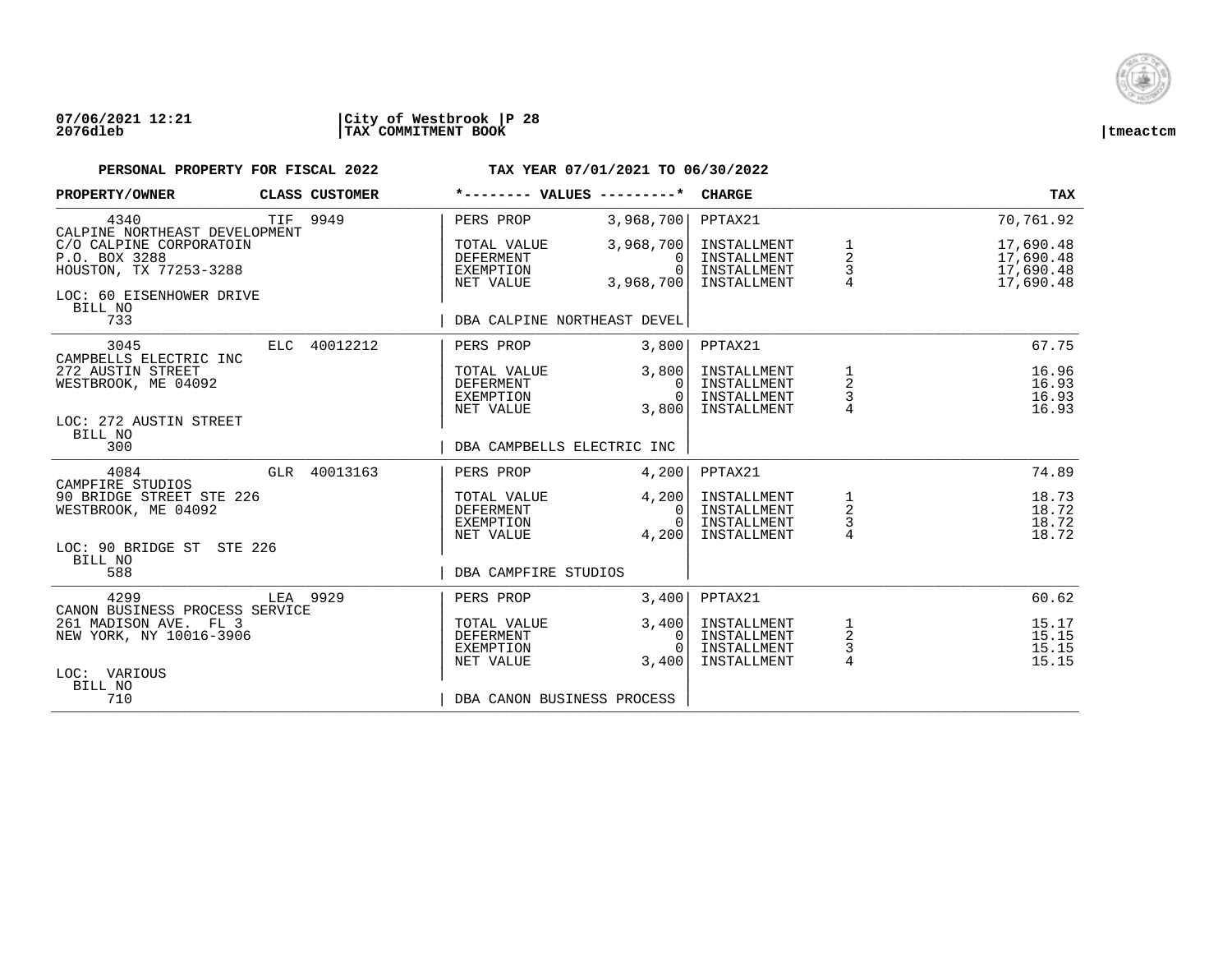

| PROPERTY/OWNER                                                                                                                                  |     | CLASS CUSTOMER |                                                                        | *-------- VALUES ---------*                                                                   | <b>CHARGE</b>                                            |                                              | <b>TAX</b>                           |
|-------------------------------------------------------------------------------------------------------------------------------------------------|-----|----------------|------------------------------------------------------------------------|-----------------------------------------------------------------------------------------------|----------------------------------------------------------|----------------------------------------------|--------------------------------------|
| 3240<br>CANON FINANCIAL SERVICES INC<br>158 GAITHER DRIVE, SUITE 200<br>PO BOX 5008<br>MOUNT LAUREL, NJ 08054<br>LOC: VARIOUS<br>BILL NO<br>341 | 900 | 40012371       | PERS PROP<br>TOTAL VALUE<br><b>DEFERMENT</b><br>EXEMPTION<br>NET VALUE | 0 <sup>1</sup><br>$\Omega$<br>$\Omega$<br>$\Omega$<br>$\Omega$<br>DBA CANON FINANCIAL SERVICE | INSTALLMENT<br>INSTALLMENT<br>INSTALLMENT<br>INSTALLMENT | $1\,$<br>2<br>$\mathsf{3}$<br>$\overline{4}$ | .00<br>.00<br>.00<br>.00             |
| 2469                                                                                                                                            |     | HLT 40012037   | PERS PROP                                                              | 26,100                                                                                        | PPTAX21                                                  |                                              | 465.36                               |
| CAP OUALITY CARE, INC<br>4 DELTA DRIVE<br>BUILDING 1<br>WESTBROOK, ME 04092<br>LOC: 4 DELTA DRIVE BLDG 1<br>BILL NO                             |     |                | TOTAL VALUE<br>DEFERMENT<br>EXEMPTION<br>NET VALUE                     | 26,100<br>$\Omega$<br>0<br>26,100                                                             | INSTALLMENT<br>INSTALLMENT<br>INSTALLMENT<br>INSTALLMENT | 1<br>2<br>3                                  | 116.34<br>116.34<br>116.34<br>116.34 |
| 264                                                                                                                                             |     |                | DBA CAP OUALITY CARE, INC                                              |                                                                                               |                                                          |                                              |                                      |
| 4348<br>CARDINAL HEALTH 200 LLC<br>C/O ADVANTAX<br>P.O. BOX 6318<br>ELGIN, IL 60121<br>LOC: VARIOUS<br>BILL NO<br>738                           |     | 900 10427      | PERS PROP<br>TOTAL VALUE<br>DEFERMENT<br>EXEMPTION<br>NET VALUE        | 0 <sup>1</sup><br>$\Omega$<br>$\Omega$<br>$\Omega$<br>$\Omega$<br>DBA CARDINAL HEALTH 200 LLC | INSTALLMENT<br>INSTALLMENT<br>INSTALLMENT<br>INSTALLMENT | 1<br>2<br>3<br>$\overline{4}$                | .00<br>.00<br>.00<br>.00             |
| 3710                                                                                                                                            |     | LEA 40012776   | PERS PROP                                                              | 12,500                                                                                        | PPTAX21                                                  |                                              | 222.88                               |
| CARDTRONICS USA INC<br>C/O HARDING & CARBONE INC<br>1235 NORTH LOOP WEST, STE 205<br>HOUSTON, TX 77008<br>LOC: VARIOUS<br>BILL NO               |     |                | TOTAL VALUE<br>DEFERMENT<br>EXEMPTION<br>NET VALUE                     | 12,500<br>0 <sup>1</sup><br>$\overline{0}$<br>12,500                                          | INSTALLMENT<br>INSTALLMENT<br>INSTALLMENT<br>INSTALLMENT | $\frac{1}{2}$<br>3<br>$\overline{4}$         | 55.72<br>55.72<br>55.72<br>55.72     |
| 433                                                                                                                                             |     |                | DBA CARDTRONICS USA INC                                                |                                                                                               |                                                          |                                              |                                      |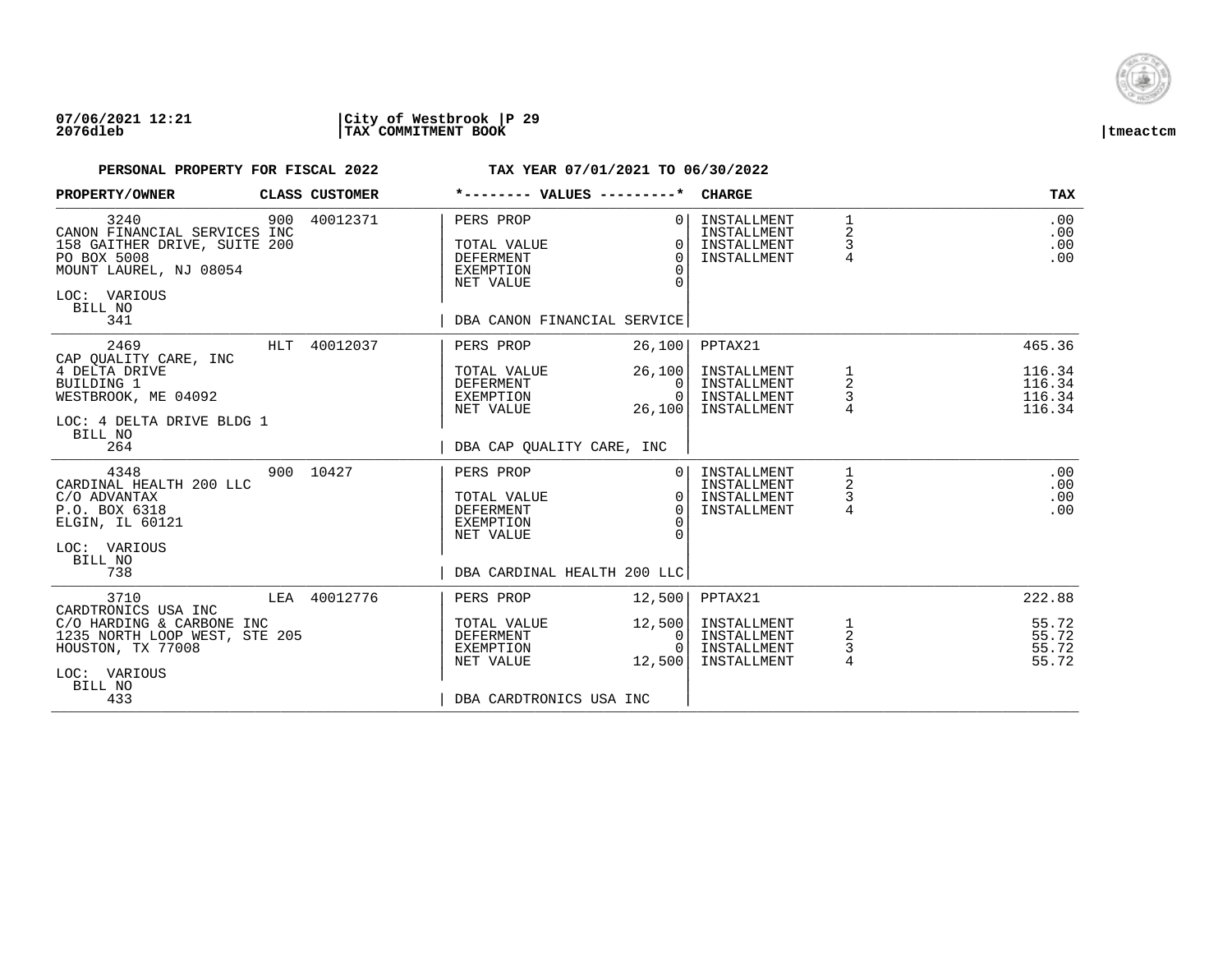

| PROPERTY/OWNER                                                                | <b>CLASS CUSTOMER</b> | *-------- VALUES ---------*                               |                                        | <b>CHARGE</b>                                            |                                                       | <b>TAX</b>                           |
|-------------------------------------------------------------------------------|-----------------------|-----------------------------------------------------------|----------------------------------------|----------------------------------------------------------|-------------------------------------------------------|--------------------------------------|
| 4163<br>CAROL CARRIUOLO                                                       | CNS 40013224          | PERS PROP                                                 | 1,300                                  | PPTAX21                                                  |                                                       | 23.18                                |
| 90 BRIDGE STREET<br>SUITE 320<br>WESTBROOK, ME 04092<br>LOC: 90 BRIDGE STREET |                       | TOTAL VALUE<br><b>DEFERMENT</b><br>EXEMPTION<br>NET VALUE | 1,300<br>$\Omega$<br>$\Omega$<br>1,300 | INSTALLMENT<br>INSTALLMENT<br>INSTALLMENT<br>INSTALLMENT | 1<br>$\overline{2}$<br>3<br>4                         | 5.81<br>5.79<br>5.79<br>5.79         |
| BILL NO<br>638                                                                |                       | DBA CARRIUOLO, CAROL                                      |                                        |                                                          |                                                       |                                      |
| 1906<br>CARPET SPECIALIST                                                     | BLD 40011796          | PERS PROP                                                 | 3,300                                  | PPTAX21                                                  |                                                       | 58.84                                |
| WILLIAM FOYE<br>P O BOX 344<br>WESTBROOK, ME 04098<br>LOC: 189 PARK ROAD      |                       | TOTAL VALUE<br>DEFERMENT<br>EXEMPTION<br>NET VALUE        | 3,300<br>$\Omega$<br>$\Omega$<br>3,300 | INSTALLMENT<br>INSTALLMENT<br>INSTALLMENT<br>INSTALLMENT | 1<br>2<br>3                                           | 14.71<br>14.71<br>14.71<br>14.71     |
| BILL NO<br>184                                                                |                       | DBA CARPET SPECIALIST                                     |                                        |                                                          |                                                       |                                      |
| 2388<br>CASA NOVELLO                                                          | RES 9750              | PERS PROP                                                 | 25, 200                                | PPTAX21                                                  |                                                       | 449.32                               |
| HOPE LAWLER<br>82 PRINCE STREET<br>WESTBROOK, ME 04092                        |                       | TOTAL VALUE<br>DEFERMENT<br>EXEMPTION<br>NET VALUE        | 25, 200<br>0<br>$\Omega$<br>25,200     | INSTALLMENT<br>INSTALLMENT<br>INSTALLMENT<br>INSTALLMENT | $\begin{array}{c}\n1 \\ 2 \\ 3 \\ 4\n\end{array}$     | 112.33<br>112.33<br>112.33<br>112.33 |
| LOC: 694 MAIN STREET<br>BILL NO<br>251                                        |                       | DBA CASA NOVELLO                                          |                                        |                                                          |                                                       |                                      |
| 4240<br>CASCO BAY CLEANING CO                                                 | CLN 40013276          | PERS PROP                                                 | 2,400                                  | PPTAX21                                                  |                                                       | 42.79                                |
| 700 EAST BRIDGE STREET<br>WESTBROOK, ME 04092                                 |                       | TOTAL VALUE<br><b>DEFERMENT</b><br>EXEMPTION<br>NET VALUE | 2,400<br>0<br>$\Omega$<br>2,400        | INSTALLMENT<br>INSTALLMENT<br>INSTALLMENT<br>INSTALLMENT | $\mathbf{1}$<br>$\overline{c}$<br>3<br>$\overline{4}$ | 10.72<br>10.69<br>10.69<br>10.69     |
| LOC: 700 EAST BRIDGE STREET<br>BILL NO<br>672                                 |                       | DBA CASCO BAY CLEANING CO                                 |                                        |                                                          |                                                       |                                      |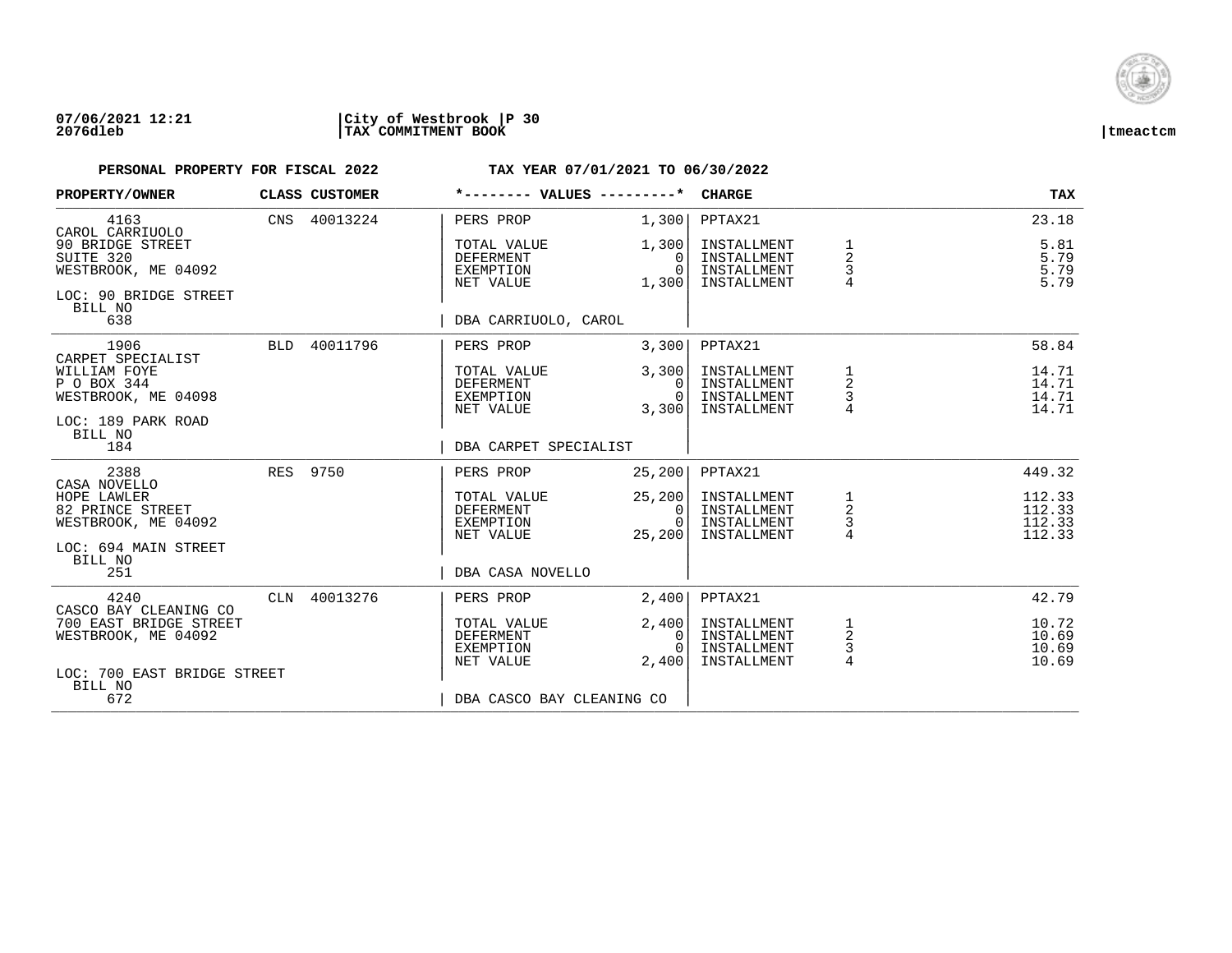

| PROPERTY/OWNER                                                                                                       | CLASS CUSTOMER | *-------- VALUES ---------*                                            |                                              | <b>CHARGE</b>                                            |                                   | <b>TAX</b>                       |
|----------------------------------------------------------------------------------------------------------------------|----------------|------------------------------------------------------------------------|----------------------------------------------|----------------------------------------------------------|-----------------------------------|----------------------------------|
| 3640<br>CASCO BAY FOOD BEVERAGE                                                                                      | VEN 40012697   | PERS PROP                                                              | 12,800                                       | PPTAX21                                                  |                                   | 228.22                           |
| 9 SARATOGA ST<br>LEWISTON, ME 04240                                                                                  |                | TOTAL VALUE<br>DEFERMENT<br>EXEMPTION<br>NET VALUE                     | 12,800<br>0<br>$\Omega$<br>12,800            | INSTALLMENT<br>INSTALLMENT<br>INSTALLMENT<br>INSTALLMENT | $\overline{a}$<br>3               | 57.07<br>57.05<br>57.05<br>57.05 |
| LOC: VARIOUS<br>BILL NO<br>421                                                                                       |                | DBA CASCO BAY FOOD BEVERAGE                                            |                                              |                                                          |                                   |                                  |
| 4328<br>CASCO BAY HARDWOOD FLOORING<br>84D WARREN AVENUE<br>WESTBROOK, ME 04092<br>LOC: 84D WARREN AVENUE<br>BILL NO | 900 9937       | PERS PROP<br>TOTAL VALUE<br><b>DEFERMENT</b><br>EXEMPTION<br>NET VALUE | $\Omega$<br>$\Omega$<br>$\Omega$<br>$\Omega$ | INSTALLMENT<br>INSTALLMENT<br>INSTALLMENT<br>INSTALLMENT | 1<br>$\mathbf 2$<br>$\frac{3}{4}$ | .00<br>.00<br>.00<br>.00         |
| 723                                                                                                                  |                | DBA CASCO BAY HARDWOOD FLOO                                            |                                              |                                                          |                                   |                                  |
| 2497<br>CATALINA MARKETING CORPORATION                                                                               | LEA 40012048   | PERS PROP                                                              | 2,200                                        | PPTAX21                                                  |                                   | 39.23                            |
| PO BOX 829<br>COLLEYVILLE, TX 76034                                                                                  |                | TOTAL VALUE<br>DEFERMENT<br>EXEMPTION<br>NET VALUE                     | 2,200<br>0<br>$\Omega$<br>2,200              | INSTALLMENT<br>INSTALLMENT<br>INSTALLMENT<br>INSTALLMENT | $\frac{1}{2}$<br>$\frac{3}{4}$    | 9.83<br>9.80<br>9.80<br>9.80     |
| LOC: VARIOUS<br>BILL NO<br>268                                                                                       |                | DBA CATALINA MARKETING CORP                                            |                                              |                                                          |                                   |                                  |
| 4145<br>CATALYST FOR CHANGE WEAR                                                                                     | RET 40013211   | PERS PROP                                                              | 1,100                                        | PPTAX21                                                  |                                   | 19.61                            |
| 90 BRIDGE STREET<br>SUITE 341<br>WESTBROOK, ME 04092<br>LOC: 90 BRIDGE STREET                                        |                | TOTAL VALUE<br>DEFERMENT<br>EXEMPTION<br>NET VALUE                     | 1,100<br>0<br>$\Omega$<br>1,100              | INSTALLMENT<br>INSTALLMENT<br>INSTALLMENT<br>INSTALLMENT | $\overline{a}$<br>$\frac{3}{4}$   | 4.91<br>4.90<br>4.90<br>4.90     |
| BILL NO<br>625                                                                                                       |                | DBA CATALYST FOR CHANGE WEA                                            |                                              |                                                          |                                   |                                  |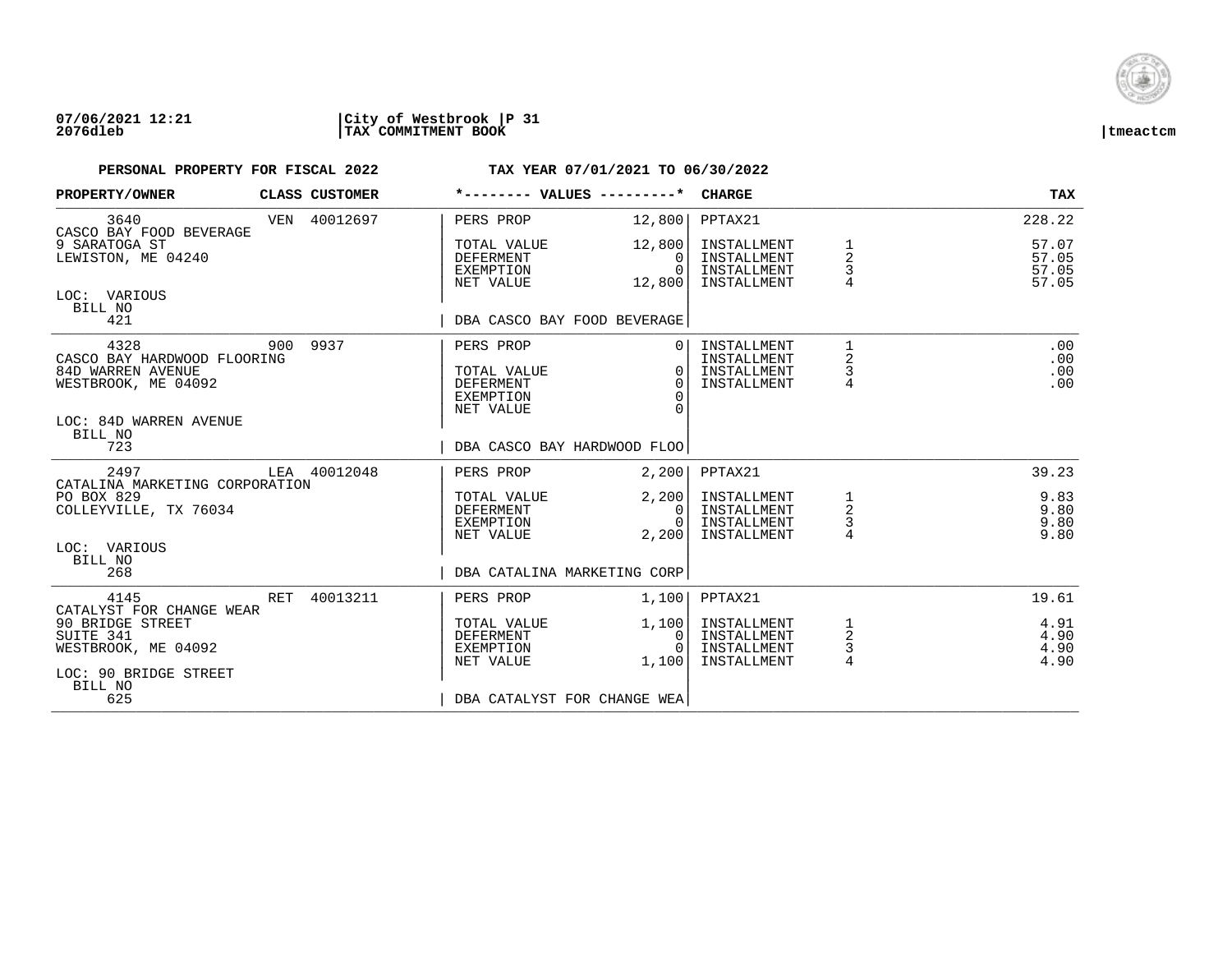

| PROPERTY/OWNER                                                                                                                  | CLASS CUSTOMER | *-------- VALUES ---------*                                                                           | <b>CHARGE</b>                                                                                                      | <b>TAX</b>                                                                     |
|---------------------------------------------------------------------------------------------------------------------------------|----------------|-------------------------------------------------------------------------------------------------------|--------------------------------------------------------------------------------------------------------------------|--------------------------------------------------------------------------------|
| 3846<br>CATERPILLAR FINANCIAL SERVICES<br>TAX DEPT<br>2120 WEST END AV<br>NASHVILLE, TN 37203<br>LOC: VARIOUS<br>BILL NO<br>483 | 900 9843       | PERS PROP<br>TOTAL VALUE<br><b>DEFERMENT</b><br>EXEMPTION<br>NET VALUE<br>DBA CATERPILLAR FINANCIAL S | INSTALLMENT<br>$\Omega$<br>INSTALLMENT<br>$\Omega$<br>INSTALLMENT<br>$\cap$<br>INSTALLMENT<br>$\Omega$<br>$\Omega$ | $\mathbf{1}$<br>.00<br>2<br>.00<br>3<br>.00<br>$\overline{4}$<br>.00           |
| 525<br>CAVALLARO AUTO REPAIR INC.<br>DBA: THE MUFFLER SHOP                                                                      | AUT 40013348   | 27,300<br>PERS PROP<br>27,300<br>TOTAL VALUE                                                          | PPTAX21<br>INSTALLMENT                                                                                             | 486.76<br>121.69                                                               |
| 959 MAIN STREET<br>WESTBROOK, ME 04092<br>LOC: 959 MAIN STREET<br>BILL NO                                                       |                | DEFERMENT<br>EXEMPTION<br>NET VALUE<br>27,300                                                         | INSTALLMENT<br>- 0 I<br>0 <sup>1</sup><br>INSTALLMENT<br>INSTALLMENT                                               | 1<br>$\sqrt{2}$<br>121.69<br>$\mathsf 3$<br>121.69<br>121.69                   |
| 97                                                                                                                              |                | DBA CAVALLARO AUTO REPAIR I                                                                           |                                                                                                                    |                                                                                |
| 1807                                                                                                                            | CON 40011773   | 442,000<br>PERS PROP                                                                                  | PPTAX21                                                                                                            | 7,880.86                                                                       |
| CCB INC -CONSOLIDATED CONSTRUC<br>& BUILDERS AKA KCS INC<br>65 BRADLEY DRIVE<br>WESTBROOK, ME 04092<br>LOC: 65 BRADLEY DRIVE    |                | 442,000<br>TOTAL VALUE<br>DEFERMENT<br>EXEMPTION<br>NET VALUE<br>442,000                              | INSTALLMENT<br>INSTALLMENT<br>$\overline{0}$<br>$\Omega$<br>INSTALLMENT<br>INSTALLMENT                             | 1,970.23<br>$\frac{1}{2}$<br>1,970.21<br>$\frac{3}{4}$<br>1,970.21<br>1,970.21 |
| BILL NO<br>176                                                                                                                  |                | DBA CCB INC -CONSOLIDATED C                                                                           |                                                                                                                    |                                                                                |
| 3834<br>CDK GLOBAL LLC                                                                                                          | LEA 10398      | PERS PROP<br>5,200                                                                                    | PPTAX21                                                                                                            | 92.72                                                                          |
| C/O ADVANTAX<br>2500 WESTFIELD DRIVE SUITE 1-2<br>ELGIN, IL 60124<br>LOC: VARIOUS<br>BILL NO                                    |                | 5,200<br>TOTAL VALUE<br><b>DEFERMENT</b><br>EXEMPTION<br>5.200<br>NET VALUE                           | INSTALLMENT<br>INSTALLMENT<br>$\Omega$<br>INSTALLMENT<br>$\Omega$<br>INSTALLMENT                                   | 1<br>23.18<br>$\overline{c}$<br>23.18<br>3<br>23.18<br>$\overline{4}$<br>23.18 |
| 477                                                                                                                             |                | DBA CDK GLOBAL LLC                                                                                    |                                                                                                                    |                                                                                |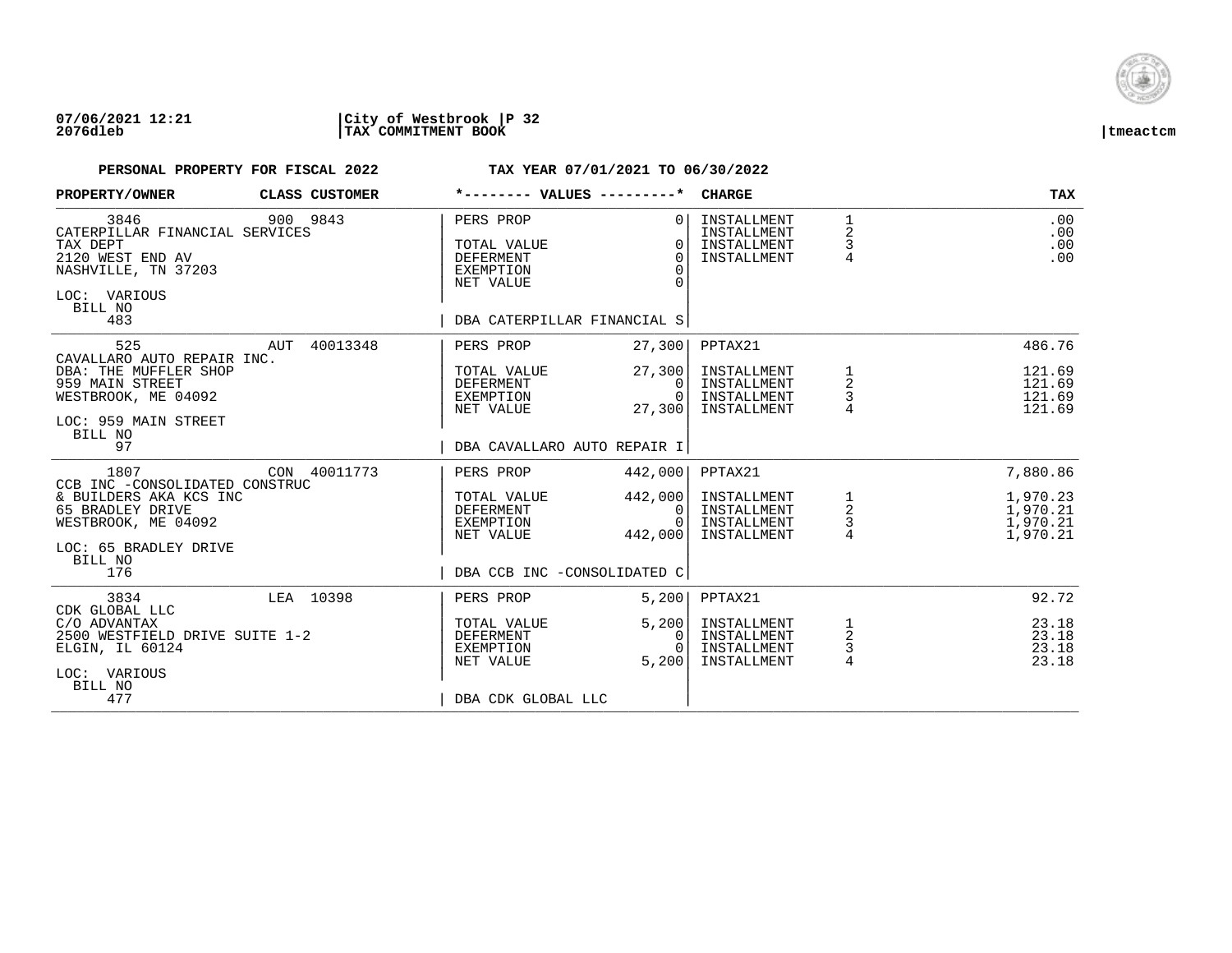

| PROPERTY/OWNER                                                                                                                         | CLASS CUSTOMER | *-------- VALUES ---------*                                            |                                                          | <b>CHARGE</b>                                            |                                             | <b>TAX</b>                       |
|----------------------------------------------------------------------------------------------------------------------------------------|----------------|------------------------------------------------------------------------|----------------------------------------------------------|----------------------------------------------------------|---------------------------------------------|----------------------------------|
| 4242<br>CENTER FOR INTEGRATIVE AND                                                                                                     | DRM 40013278   | PERS PROP                                                              | 7,300                                                    | PPTAX21                                                  |                                             | 130.16                           |
| 689 HOGAN ROAD<br>BANGOR, ME 04401                                                                                                     |                | TOTAL VALUE<br>DEFERMENT<br>EXEMPTION<br>NET VALUE                     | 7,300<br>$\Omega$<br>$\Omega$<br>7,300                   | INSTALLMENT<br>INSTALLMENT<br>INSTALLMENT<br>INSTALLMENT | $\overline{a}$<br>3                         | 32.54<br>32.54<br>32.54<br>32.54 |
| LOC: 740 STROUDWATER STREET<br>BILL NO<br>674                                                                                          |                | DBA CENTER FOR INTEGRATIVE                                             |                                                          |                                                          |                                             |                                  |
| 3596                                                                                                                                   | SHI 9821       | PERS PROP                                                              | 2,600                                                    | PPTAX21                                                  |                                             | 46.36                            |
| CENTRAL TRANSPORT LLC<br>12225 STEPHENS ROAD<br>WARREN, MI 48089-2010                                                                  |                | TOTAL VALUE<br>DEFERMENT<br>EXEMPTION<br>NET VALUE                     | 2,600<br>$\Omega$<br>$\overline{0}$ l<br>2,600           | INSTALLMENT<br>INSTALLMENT<br>INSTALLMENT<br>INSTALLMENT | 1<br>$\overline{\mathbf{c}}$<br>$\mathsf 3$ | 11.59<br>11.59<br>11.59<br>11.59 |
| LOC: 50 BRADLEY DRIVE<br>BILL NO<br>413                                                                                                |                | DBA CENTRAL TRANSPORT LLC                                              |                                                          |                                                          |                                             |                                  |
| 4457<br>CENTURYLINK COMMUNICATIONS LLC<br>ATTN: PROPERTY TAX DEPARTEMENT<br>1025 ELDORADO BLVD<br>BROOMFIELD, CO 80021<br>LOC: VARIOUS | 900 10475      | PERS PROP<br>TOTAL VALUE<br>DEFERMENT<br><b>EXEMPTION</b><br>NET VALUE | $\Omega$<br>$\Omega$<br>$\Omega$<br>$\Omega$<br>$\Omega$ | INSTALLMENT<br>INSTALLMENT<br>INSTALLMENT<br>INSTALLMENT | 2<br>3<br>4                                 | .00<br>.00<br>.00<br>.00         |
| BILL NO<br>786                                                                                                                         |                | DBA CENTURYLINK COMMUNICATI                                            |                                                          |                                                          |                                             |                                  |
| 4427<br>CERTA PRO PAINTERS                                                                                                             | CON 10446      | PERS PROP                                                              | 7,300                                                    | PPTAX21                                                  |                                             | 130.16                           |
| 740 STROUDWATER STREET<br>WESTBROOK, ME 04092<br>LOC: 740 STROUDWATER STREET                                                           |                | TOTAL VALUE<br><b>DEFERMENT</b><br>EXEMPTION<br>NET VALUE              | 7,300<br>$\Omega$<br>$\cap$<br>7,300                     | INSTALLMENT<br>INSTALLMENT<br>INSTALLMENT<br>INSTALLMENT | 1<br>$\sqrt{2}$<br>3<br>$\overline{4}$      | 32.54<br>32.54<br>32.54<br>32.54 |
| BILL NO<br>757                                                                                                                         |                | DBA CERTA PRO PAINTERS                                                 |                                                          |                                                          |                                             |                                  |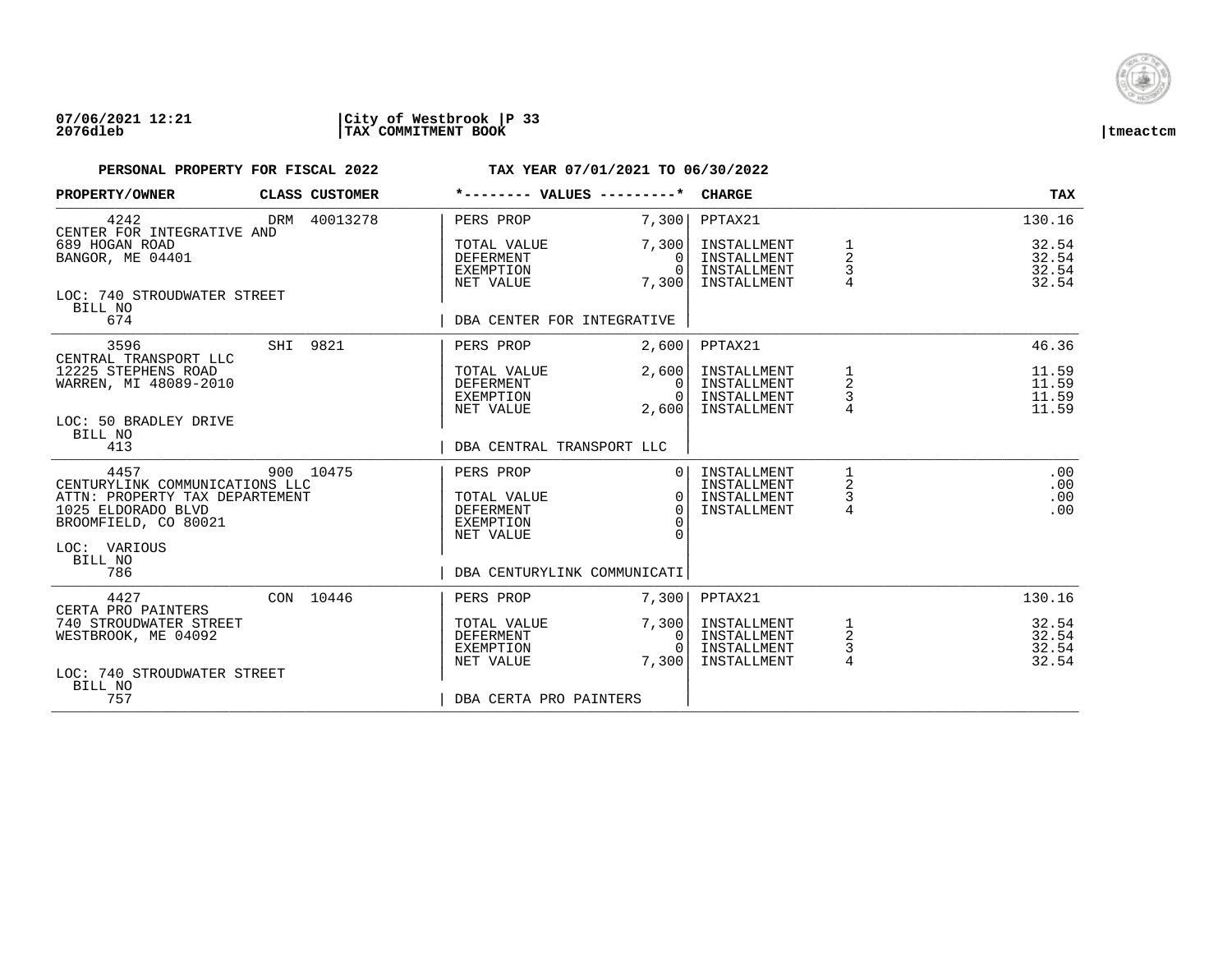

| PROPERTY/OWNER                                                                                                             | CLASS CUSTOMER | *-------- VALUES ---------*                                                   |                                            | <b>CHARGE</b>                                            |                                    | TAX                                          |
|----------------------------------------------------------------------------------------------------------------------------|----------------|-------------------------------------------------------------------------------|--------------------------------------------|----------------------------------------------------------|------------------------------------|----------------------------------------------|
| 62<br>CHADWICK-BAROSS INC                                                                                                  | RET 40013363   | PERS PROP                                                                     | 494,900                                    | PPTAX21                                                  |                                    | 8,824.07                                     |
| 160 WARREN AVENUE<br>WESTBROOK, ME 04092                                                                                   |                | TOTAL VALUE<br><b>DEFERMENT</b><br>EXEMPTION<br>NET VALUE                     | 494,900<br>$\Omega$<br>$\Omega$<br>494,900 | INSTALLMENT<br>INSTALLMENT<br>INSTALLMENT<br>INSTALLMENT | 1<br>2<br>3                        | 2,206.04<br>2,206.01<br>2,206.01<br>2,206.01 |
| LOC: 160 WARREN AVENUE<br>BILL NO<br>13                                                                                    |                | DBA CHADWICK-BAROSS INC                                                       |                                            |                                                          |                                    |                                              |
| 2330<br>CHEP USA<br>5897 WINDWARD PARKWAY<br>ALPHARETTA, GA 30005<br>LOC: VARIOUS<br>BILL NO                               | 900 10378      | PERS PROP<br>TOTAL VALUE<br><b>DEFERMENT</b><br><b>EXEMPTION</b><br>NET VALUE | $\Omega$<br>$\Omega$<br>$\Omega$           | INSTALLMENT<br>INSTALLMENT<br>INSTALLMENT<br>INSTALLMENT | 1<br>$\overline{a}$<br>3<br>4      | .00<br>.00<br>.00<br>.00                     |
| 239                                                                                                                        |                | DBA CHEP USA                                                                  |                                            |                                                          |                                    |                                              |
| 3777<br>CHG MERIDIAN USA<br>DBA CHG MERIDIAN US CORP<br>7303 SE LAKE ROAD<br>PORTLAND, OR 97267<br>LOC: VARIOUS<br>BILL NO | 900 40012854   | PERS PROP<br>TOTAL VALUE<br><b>DEFERMENT</b><br><b>EXEMPTION</b><br>NET VALUE | $\Omega$<br>$\Omega$<br>$\Omega$           | INSTALLMENT<br>INSTALLMENT<br>INSTALLMENT<br>INSTALLMENT | 1<br>2<br>3<br>4                   | .00<br>.00<br>.00<br>.00                     |
| 457                                                                                                                        |                | DBA CHG MERIDIAN                                                              |                                            |                                                          |                                    |                                              |
| 3206<br>CHINA VILLA CHINESE RESTAURANT                                                                                     | RES 9789       | PERS PROP                                                                     | 25,100                                     | PPTAX21                                                  |                                    | 447.53                                       |
| 910 MAIN STREET<br>WESTBROOK, ME 04092<br>LOC: 910 MAIN STREET                                                             |                | TOTAL VALUE<br><b>DEFERMENT</b><br><b>EXEMPTION</b><br>NET VALUE              | 25,100<br>0<br>$\Omega$<br>25,100          | INSTALLMENT<br>INSTALLMENT<br>INSTALLMENT<br>INSTALLMENT | $\mathbf 2$<br>3<br>$\overline{4}$ | 111.89<br>111.88<br>111.88<br>111.88         |
| BILL NO<br>334                                                                                                             |                | DBA CHINA VILLA CHINESE RES                                                   |                                            |                                                          |                                    |                                              |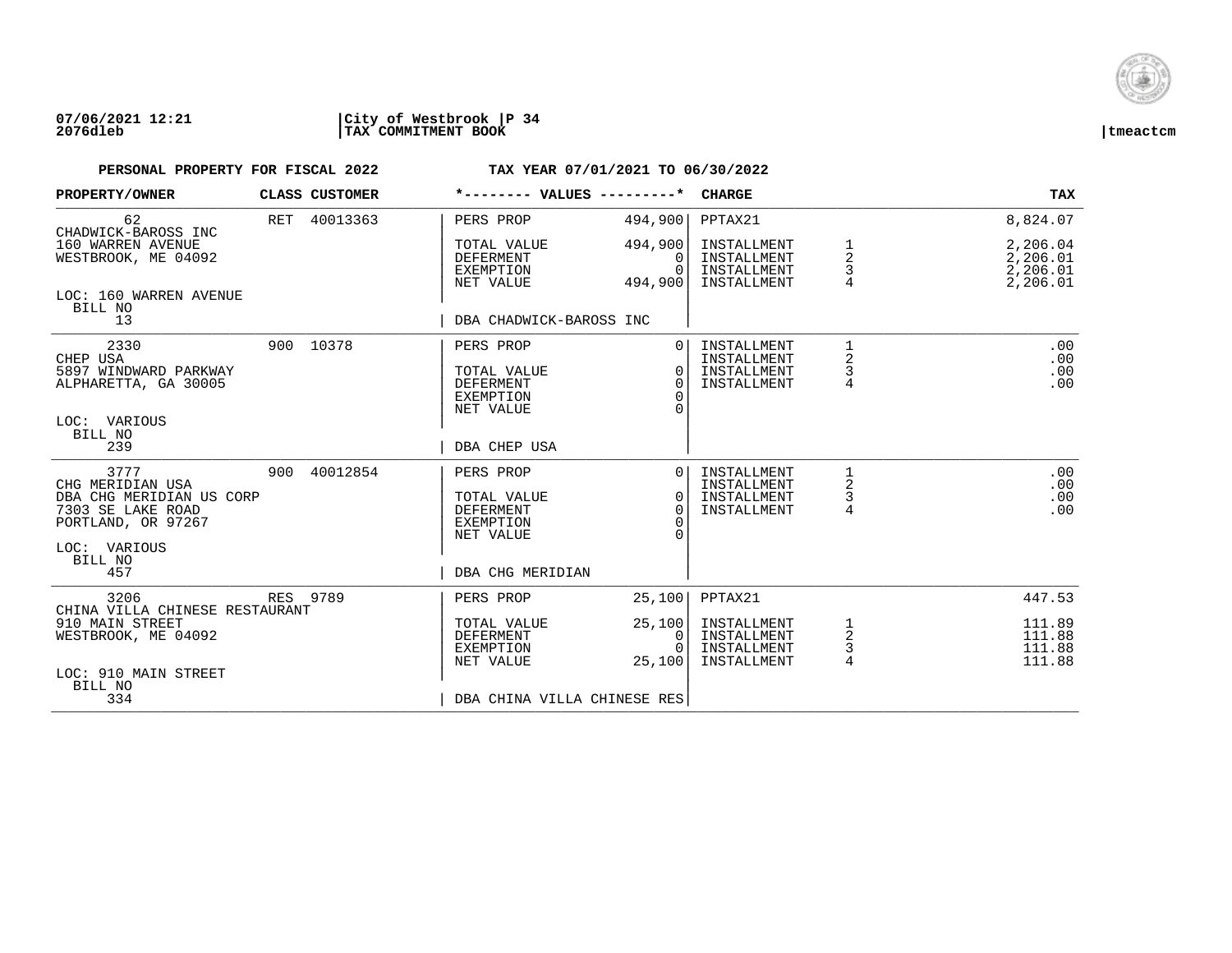

| PROPERTY/OWNER                                                                                    |     | CLASS CUSTOMER | *-------- VALUES ---------*                               |                                              | <b>CHARGE</b>                                            |                                      | TAX                                  |
|---------------------------------------------------------------------------------------------------|-----|----------------|-----------------------------------------------------------|----------------------------------------------|----------------------------------------------------------|--------------------------------------|--------------------------------------|
| 3672<br>CHIPOTLE MEXICAN GRILL                                                                    |     | RES 40012733   | PERS PROP                                                 | 123,900                                      | PPTAX21                                                  |                                      | 2,209.14                             |
| C/O MARVIN F POER & CO<br>PO BOX 52427<br>ATLANTA, GA 30355<br>LOC: 11 MAIN STREET                |     |                | TOTAL VALUE<br>DEFERMENT<br>EXEMPTION<br>NET VALUE        | 123,900<br>$\Omega$<br>$\Omega$<br>123,900   | INSTALLMENT<br>INSTALLMENT<br>INSTALLMENT<br>INSTALLMENT | 1<br>2<br>3                          | 552.30<br>552.28<br>552.28<br>552.28 |
| BILL NO<br>427                                                                                    |     |                | DBA CHIPOTLE MEXICAN GRILL                                |                                              |                                                          |                                      |                                      |
| 361<br>CHRIS DOUGHTY DBA B & C LLC                                                                |     | INS 10369      | PERS PROP                                                 | 13,700                                       | PPTAX21                                                  |                                      | 244.27                               |
| STATE FARM INSURANCE<br>723 MAIN STREET<br>WESTBROOK, ME 04092<br>LOC: 723 MAIN STREET<br>BILL NO |     |                | TOTAL VALUE<br>DEFERMENT<br>EXEMPTION<br>NET VALUE        | 13,700<br>$\mathbf{0}$<br>$\Omega$<br>13,700 | INSTALLMENT<br>INSTALLMENT<br>INSTALLMENT<br>INSTALLMENT | 1<br>$\overline{a}$<br>$\frac{3}{4}$ | 61.09<br>61.06<br>61.06<br>61.06     |
| 64                                                                                                |     |                | DBA STATE FARM INSURANCE                                  |                                              |                                                          |                                      |                                      |
| 3987<br>CHRISTOS ZOULAMIS DBA                                                                     | FOO | 40013067       | PERS PROP                                                 | 37,400                                       | PPTAX21                                                  |                                      | 666.84                               |
| BIG PAPOUS KITCHEN<br>28 STROUDWATER STREET<br>WESTBROOK, ME 04092                                |     |                | TOTAL VALUE<br><b>DEFERMENT</b><br>EXEMPTION<br>NET VALUE | 37,400<br>$\mathbf{0}$<br>$\Omega$<br>37,400 | INSTALLMENT<br>INSTALLMENT<br>INSTALLMENT<br>INSTALLMENT | $\frac{1}{2}$<br>$\frac{3}{4}$       | 166.71<br>166.71<br>166.71<br>166.71 |
| LOC: 28 STROUDWATER STREET<br>BILL NO<br>545                                                      |     |                | DBA BIG PAPOUS KITCHEN                                    |                                              |                                                          |                                      |                                      |
| 70                                                                                                |     | CON 40013378   | PERS PROP                                                 | 28, 200                                      | PPTAX21                                                  |                                      | 502.81                               |
| CIMINO, C M INC<br>3 WARREN AVENUE<br>WESTBROOK, ME 04092                                         |     |                | TOTAL VALUE<br>DEFERMENT<br>EXEMPTION<br>NET VALUE        | 28, 200<br>0<br>$\cap$<br>28,200             | INSTALLMENT<br>INSTALLMENT<br>INSTALLMENT<br>INSTALLMENT | $\frac{1}{2}$<br>$\frac{3}{4}$       | 125.71<br>125.70<br>125.70<br>125.70 |
| LOC: 3 WARREN AVENUE<br>BILL NO<br>14                                                             |     |                | DBA CIMINO, C M INC                                       |                                              |                                                          |                                      |                                      |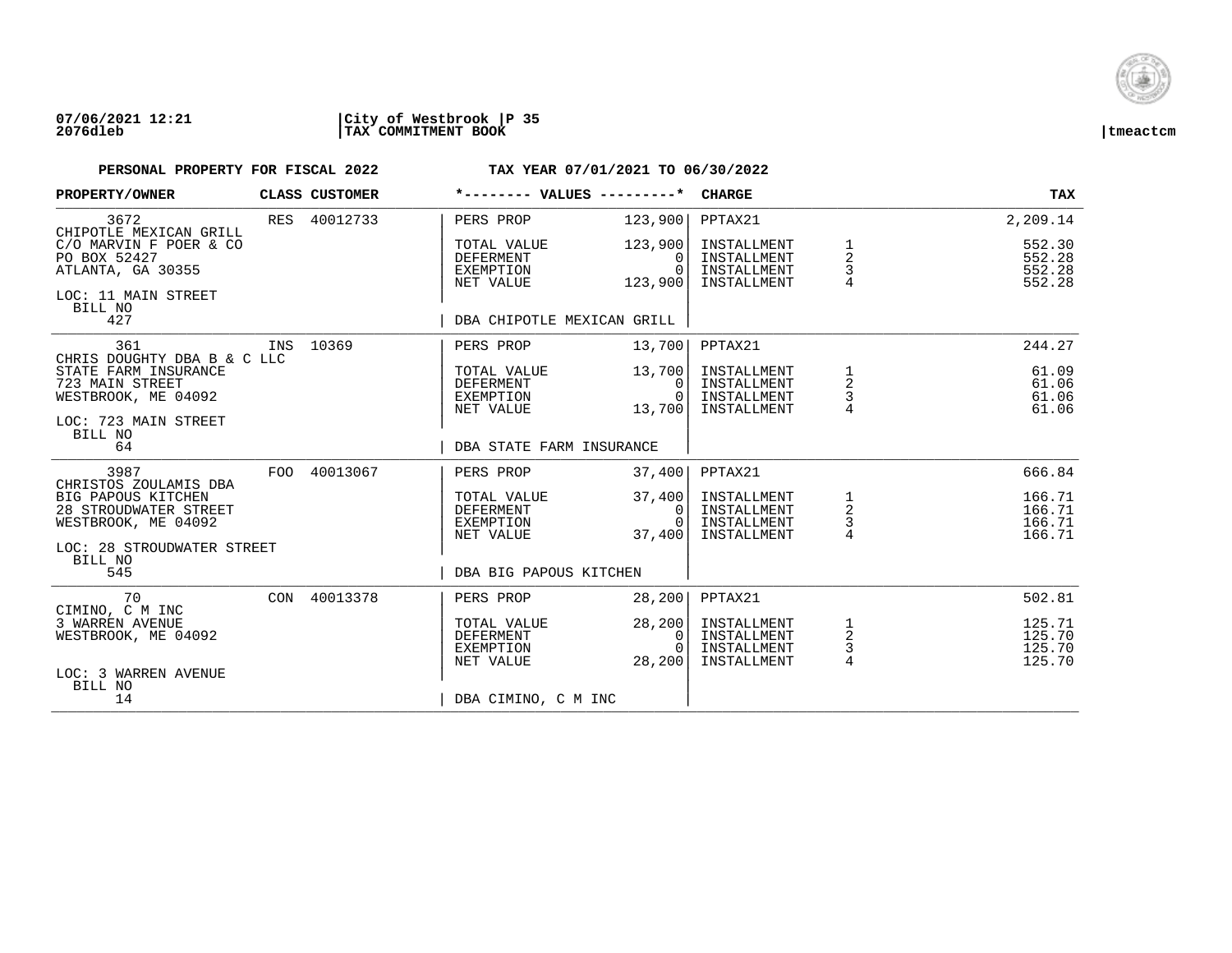

### **07/06/2021 12:21 |City of Westbrook |P 36 2076dleb |TAX COMMITMENT BOOK |tmeactcm**

| PROPERTY/OWNER                                                                                                                             |     | CLASS CUSTOMER | *-------- VALUES ---------*                                                                          |                                                        | <b>CHARGE</b>                                            |                  | TAX                                  |
|--------------------------------------------------------------------------------------------------------------------------------------------|-----|----------------|------------------------------------------------------------------------------------------------------|--------------------------------------------------------|----------------------------------------------------------|------------------|--------------------------------------|
| 422<br>CINTAS CORPORATION -758                                                                                                             |     | REN 9674       | PERS PROP                                                                                            | 84,000                                                 | PPTAX21                                                  |                  | 1,497.72                             |
| ATT: ACCOUNTING ASSISTANT 90C<br>6800<br>CINTAS BOULEVARD<br>MASON, OH 45040<br>LOC: 88 SPILLER DRIVE<br>BILL NO<br>79                     |     |                | TOTAL VALUE<br><b>DEFERMENT</b><br>EXEMPTION<br>NET VALUE<br>DBA CINTAS CORPORATION                  | 84,000<br>$\Omega$<br>$\Omega$<br>84,000               | INSTALLMENT<br>INSTALLMENT<br>INSTALLMENT<br>INSTALLMENT | 1<br>2<br>3<br>4 | 374.43<br>374.43<br>374.43<br>374.43 |
| 3629<br>CISCO SYSTEMS CAPITAL CORP<br>C/O PROPERTY TAX ALLIANCE INC<br>PO BOX 311746<br>NEW BRAUNFELS, TX 78131<br>LOC: VARIOUS<br>BILL NO | 900 | 40012685       | PERS PROP<br>TOTAL VALUE<br><b>DEFERMENT</b><br><b>EXEMPTION</b><br>NET VALUE                        | $\Omega$<br>$\Omega$<br>$\Omega$<br>$\Omega$           | INSTALLMENT<br>INSTALLMENT<br>INSTALLMENT<br>INSTALLMENT | 1<br>2<br>3<br>4 | .00<br>.00<br>.00<br>.00             |
| 419                                                                                                                                        |     |                | DBA CISCO SYSTEMS CAPITAL C                                                                          |                                                        |                                                          |                  |                                      |
| 4280<br>CIT BANK NA<br>C/O RYAN LLC<br>PO BOX 460709<br>HOUSTON, TX 77056                                                                  |     | 900 9921       | PERS PROP<br>TOTAL VALUE<br><b>DEFERMENT</b><br><b>EXEMPTION</b><br>NET VALUE                        | $\Omega$<br>$\Omega$<br>$\Omega$<br>$\Omega$<br>$\cap$ | INSTALLMENT<br>INSTALLMENT<br>INSTALLMENT<br>INSTALLMENT | 1<br>2<br>3<br>4 | .00<br>.00<br>.00<br>.00             |
| LOC: VARIOUS<br>BILL NO<br>699                                                                                                             |     |                | DBA CIT BANK NA                                                                                      |                                                        |                                                          |                  |                                      |
| 3712<br>CIT FINANCE LLC<br>C/O RYAN LLC<br>PO BOX 460709<br>HOUSTON, TX 77056<br>LOC: VARIOUS<br>BILL NO<br>434                            | LEA | 40012778       | PERS PROP<br>TOTAL VALUE<br><b>DEFERMENT</b><br><b>EXEMPTION</b><br>NET VALUE<br>DBA CIT FINANCE LLC | $\Omega$<br>0<br>$\Omega$<br>$\Omega$                  | INSTALLMENT<br>INSTALLMENT<br>INSTALLMENT<br>INSTALLMENT | 2<br>3<br>4      | .00<br>.00<br>.00<br>.00             |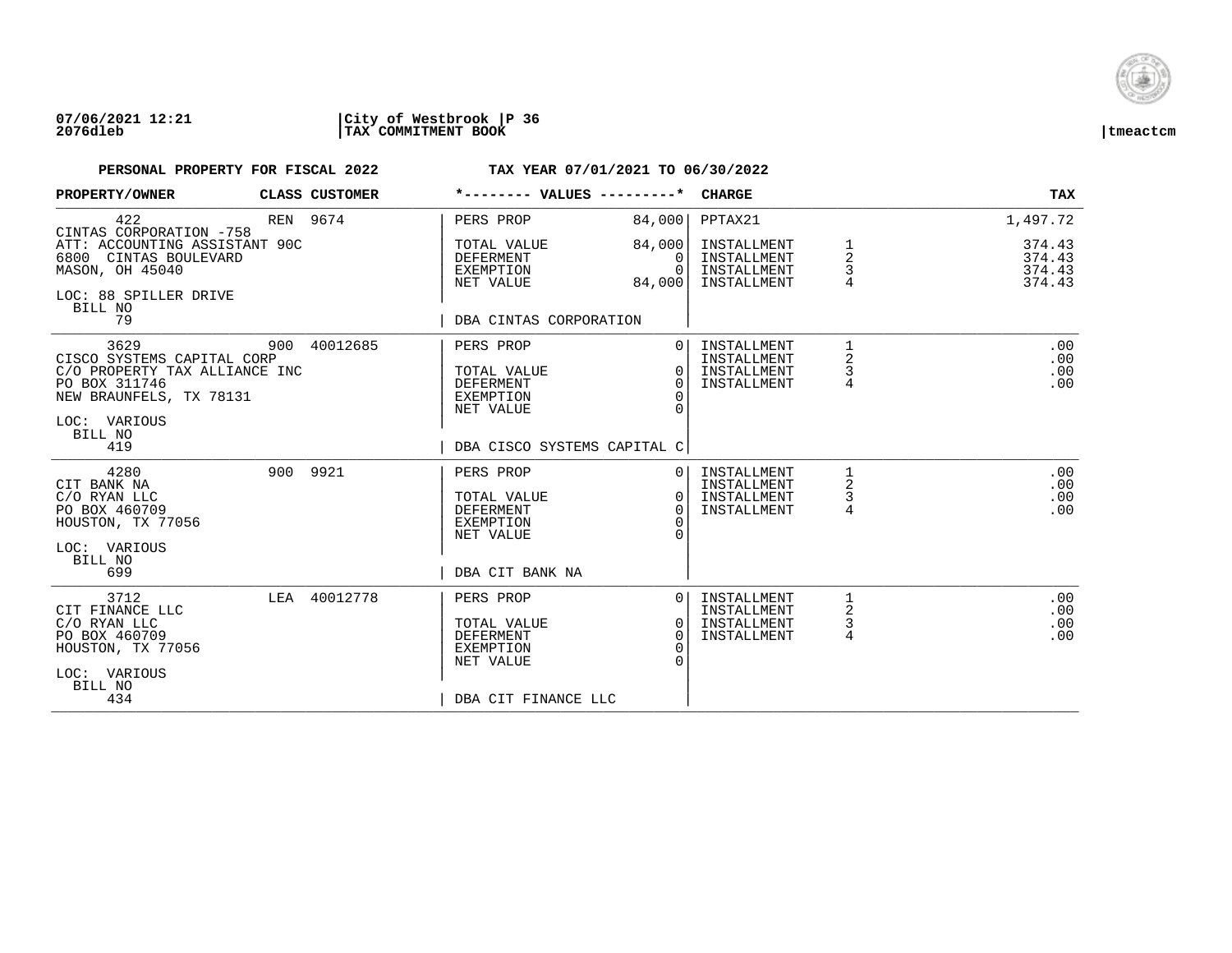

| PROPERTY/OWNER                                                                                                                  |     | CLASS CUSTOMER | *-------- VALUES ---------*                                                                                 |                                                          | <b>CHARGE</b>                                            |                                            | <b>TAX</b>                                   |
|---------------------------------------------------------------------------------------------------------------------------------|-----|----------------|-------------------------------------------------------------------------------------------------------------|----------------------------------------------------------|----------------------------------------------------------|--------------------------------------------|----------------------------------------------|
| 4024<br>CITIZENS ASSET FINANCE INC<br>1 CITIZENS BANK WAY<br>JCCL30<br>JOHNSTON, RI 02919<br>LOC: VARIOUS<br>BILL NO<br>558     |     | 900 9870       | PERS PROP<br>TOTAL VALUE<br>DEFERMENT<br><b>EXEMPTION</b><br>NET VALUE<br>DBA CITIZENS ASSET FINANCE        | $\Omega$<br>$\Omega$<br>$\Omega$<br>$\Omega$<br>$\Omega$ | INSTALLMENT<br>INSTALLMENT<br>INSTALLMENT<br>INSTALLMENT | $\mathbf{1}$<br>2<br>3<br>$\overline{4}$   | .00<br>.00<br>.00<br>.00                     |
| 4460<br>CITIZENS BANK NATIONAL ASSOCIA<br>ONE CITIZENS BANK WAY, JCCL30<br>HOHNSTON, RI 02919<br>LOC: VARIOUS<br>BILL NO<br>789 |     | 900 10478      | PERS PROP<br>TOTAL VALUE<br><b>DEFERMENT</b><br><b>EXEMPTION</b><br>NET VALUE<br>DBA CITIZENS BANK NATIONAL | $\Omega$<br>$\Omega$<br>$\Omega$<br>$\Omega$             | INSTALLMENT<br>INSTALLMENT<br>INSTALLMENT<br>INSTALLMENT | 1<br>$\overline{\mathbf{c}}$<br>3<br>4     | .00<br>.00<br>.00<br>.00                     |
| 4275                                                                                                                            | MAN | 40013306       | PERS PROP                                                                                                   | 8,900                                                    | PPTAX21                                                  |                                            | 158.69                                       |
| CLARKIES GRAPHIC DESIGN<br>671 DUCK POND ROAD<br>WESTBROOK, ME 04092<br>LOC: 671 DUCK POND ROAD<br>BILL NO<br>697               |     |                | TOTAL VALUE<br>DEFERMENT<br>EXEMPTION<br>NET VALUE<br>DBA CLARKIE'S GRAPHIC DESIG                           | 8,900<br>0<br>$\Omega$<br>8,900                          | INSTALLMENT<br>INSTALLMENT<br>INSTALLMENT<br>INSTALLMENT | 1<br>$\overline{c}$<br>3<br>$\overline{4}$ | 39.68<br>39.67<br>39.67<br>39.67             |
| 893                                                                                                                             | CAR | 9696           | PERS PROP                                                                                                   | 446,200                                                  | PPTAX21                                                  |                                            | 7,955.75                                     |
| CLASSIC BUICK-GMC TRUCK INC<br>P O BOX 9567<br>WESTBROOK, ME 04098-5067<br>LOC: 2 SAUNDERS WAY<br>BILL NO                       |     |                | TOTAL VALUE<br><b>DEFERMENT</b><br>EXEMPTION<br>NET VALUE                                                   | 446,200<br>0<br>$\Omega$<br>446,200                      | INSTALLMENT<br>INSTALLMENT<br>INSTALLMENT<br>INSTALLMENT | 1<br>$\overline{a}$<br>3<br>$\overline{4}$ | 1,988.96<br>1,988.93<br>1,988.93<br>1,988.93 |
| 124                                                                                                                             |     |                | DBA CLASSIC BUICK-GMC TRUCK                                                                                 |                                                          |                                                          |                                            |                                              |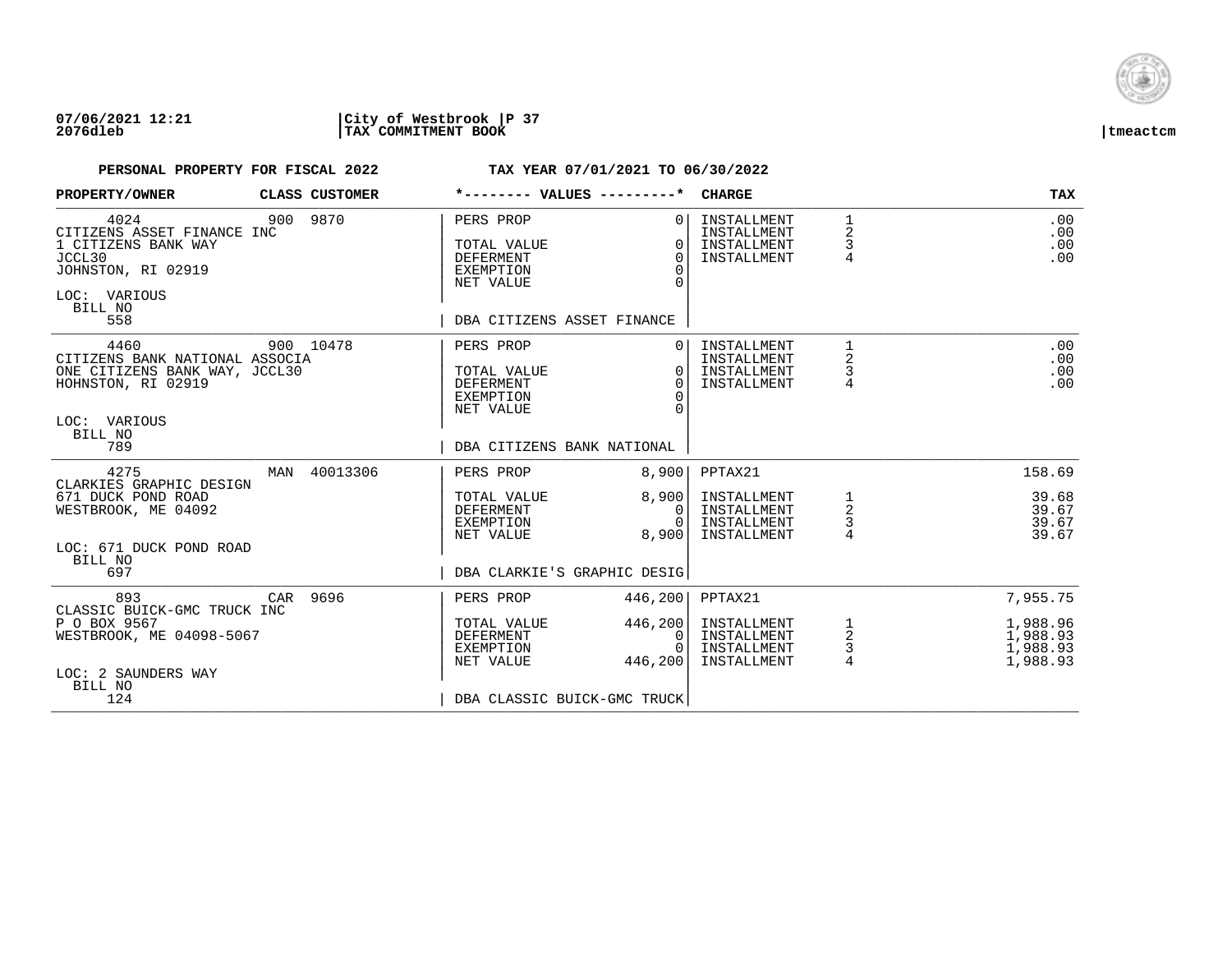

| PROPERTY/OWNER                                                                                              | CLASS CUSTOMER | *-------- VALUES ---------*                                                   |                                              | <b>CHARGE</b>                                            |                                        | <b>TAX</b>                           |
|-------------------------------------------------------------------------------------------------------------|----------------|-------------------------------------------------------------------------------|----------------------------------------------|----------------------------------------------------------|----------------------------------------|--------------------------------------|
| 4426<br>CLEAR H2O                                                                                           | MAN 10445      | PERS PROP                                                                     | 43,900                                       | PPTAX21                                                  |                                        | 782.74                               |
| 85 BRADLEY DRIVE<br>WESTBROOK, ME 04092                                                                     |                | TOTAL VALUE<br>DEFERMENT<br>EXEMPTION<br>NET VALUE                            | 43,900<br>0<br>$\Omega$<br>43,900            | INSTALLMENT<br>INSTALLMENT<br>INSTALLMENT<br>INSTALLMENT | 2<br>3                                 | 195.70<br>195.68<br>195.68<br>195.68 |
| LOC: 85 BRADLEY DRIVE<br>BILL NO<br>756                                                                     |                | DBA CLEAR H2O MANUFACTURING                                                   |                                              |                                                          |                                        |                                      |
| 4464<br>CLICKLEASE LLC<br>630 N CENTRAL EXPY STE A<br>PLANO, TX 75074<br>LOC: VARIOUS<br>BILL NO            | 900 10482      | PERS PROP<br>TOTAL VALUE<br><b>DEFERMENT</b><br><b>EXEMPTION</b><br>NET VALUE | $\Omega$<br>$\Omega$<br>$\Omega$<br>$\Omega$ | INSTALLMENT<br>INSTALLMENT<br>INSTALLMENT<br>INSTALLMENT | 1<br>$\overline{\mathbf{c}}$<br>3<br>4 | .00<br>.00<br>.00<br>.00             |
| 793                                                                                                         |                | DBA CLICKLEASE LLC                                                            |                                              |                                                          |                                        |                                      |
| 4315<br>CLIENT FIRST REALTY<br>917 MAIN STREET<br>SUITE 1A<br>WESTBROOK, ME 04092<br>LOC: 917 MAIN STREET   | 900 9932       | PERS PROP<br>TOTAL VALUE<br><b>DEFERMENT</b><br><b>EXEMPTION</b><br>NET VALUE | $\Omega$<br>$\Omega$<br>$\Omega$<br>∩        | INSTALLMENT<br>INSTALLMENT<br>INSTALLMENT<br>INSTALLMENT | 2<br>3<br>$\overline{4}$               | .00<br>.00<br>.00<br>.00             |
| BILL NO<br>717                                                                                              |                | DBA CLIENT FIRST REALTY                                                       |                                              |                                                          |                                        |                                      |
| 4009<br>CLSS LLC DBA BLUE MANGO VEG BU                                                                      | WHO 9866       | PERS PROP                                                                     | 10,100                                       | PPTAX21                                                  |                                        | 180.08                               |
| C/O CONSTANTINO LALLO<br>8 LONG COVE DRIVE<br>OLD ORCHARD BEACH, ME 04064<br>LOC: 21 COUNTY ROAD<br>BILL NO |                | TOTAL VALUE<br><b>DEFERMENT</b><br>EXEMPTION<br>NET VALUE                     | 10,100<br>0<br>$\Omega$<br>10,100            | INSTALLMENT<br>INSTALLMENT<br>INSTALLMENT<br>INSTALLMENT | 1<br>2<br>3<br>$\overline{4}$          | 45.02<br>45.02<br>45.02<br>45.02     |
| 552                                                                                                         |                | DBA BLUE MANGO VEGGIE BURGE                                                   |                                              |                                                          |                                        |                                      |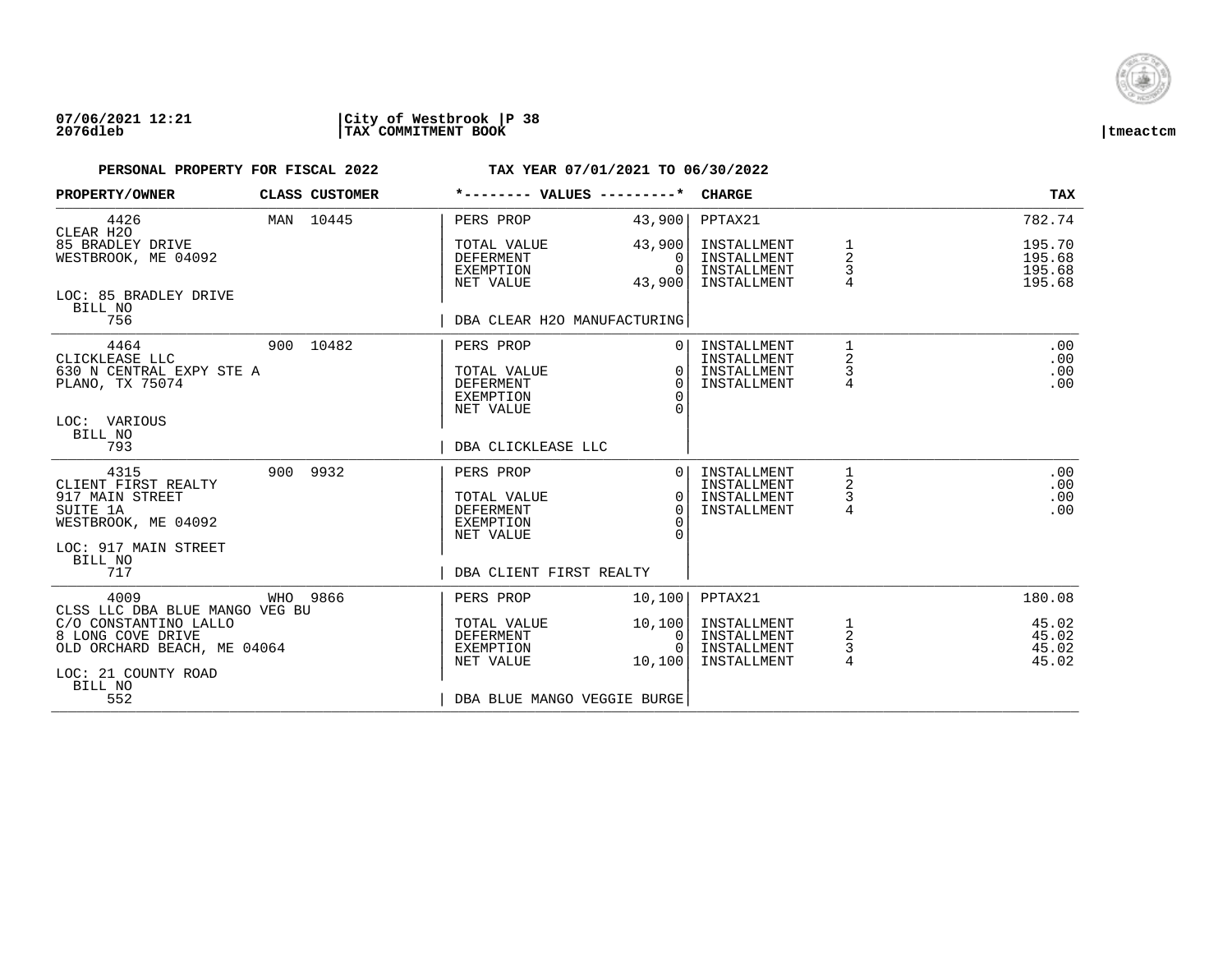

| PROPERTY/OWNER                                                                                                | <b>CLASS CUSTOMER</b> |                                                                        | *-------- VALUES ---------*                                        | CHARGE                                                   |                                                      | TAX                                  |
|---------------------------------------------------------------------------------------------------------------|-----------------------|------------------------------------------------------------------------|--------------------------------------------------------------------|----------------------------------------------------------|------------------------------------------------------|--------------------------------------|
| 2385<br>COASTAL OSTEOPATHIC CENTER                                                                            | DRM 40011987          | PERS PROP                                                              | 5,600                                                              | PPTAX21                                                  |                                                      | 99.85                                |
| TIMOTHY JAMES MANAHAN, D<br>201 MAIN STREET SUITE B<br>WESTBROOK, ME 04092<br>LOC: 201 MAIN STREET<br>BILL NO |                       | TOTAL VALUE<br><b>DEFERMENT</b><br>EXEMPTION<br>NET VALUE              | 5,600<br>$\Omega$<br>$\Omega$<br>5,600                             | INSTALLMENT<br>INSTALLMENT<br>INSTALLMENT<br>INSTALLMENT | $\mathbf 1$<br>$\overline{2}$<br>3<br>$\overline{4}$ | 24.97<br>24.96<br>24.96<br>24.96     |
| 250                                                                                                           |                       |                                                                        | DBA COASTAL OSTEOPATHIC CEN                                        |                                                          |                                                      |                                      |
| 3849<br>COASTAL ROAD REPAIR LLC<br>56 ROOSEVELT TRAIL<br>WINDHAM, ME 04062-4350                               | 900 9844              | PERS PROP<br>TOTAL VALUE<br><b>DEFERMENT</b><br>EXEMPTION<br>NET VALUE | 0 <sup>1</sup><br>0 <sup>1</sup><br>$\Omega$<br>$\Omega$<br>$\cap$ | INSTALLMENT<br>INSTALLMENT<br>INSTALLMENT<br>INSTALLMENT | $\mathbf{1}$<br>2<br>3<br>$\overline{4}$             | .00<br>.00<br>.00<br>.00             |
| LOC: 590 BRIDGTON ROAD<br>BILL NO<br>484                                                                      |                       |                                                                        | DBA COASTAL ROAD REPAIR LLC                                        |                                                          |                                                      |                                      |
| 76                                                                                                            | VEN 10365             | PERS PROP                                                              | 34,300                                                             | PPTAX21                                                  |                                                      | 611.57                               |
| COCA-COLA BEVERAGES NORTHEAST<br>C/O PROPERTY TAX DEPT<br>BEDFORD, NH 03110                                   |                       | TOTAL VALUE<br>DEFERMENT<br>EXEMPTION<br>NET VALUE                     | 34,300<br>0 <sup>1</sup><br>$\Omega$<br>34,300                     | INSTALLMENT<br>INSTALLMENT<br>INSTALLMENT<br>INSTALLMENT | $\begin{array}{c}\n1 \\ 2 \\ 3 \\ 4\n\end{array}$    | 152.90<br>152.89<br>152.89<br>152.89 |
| LOC: VARIOUS<br>BILL NO<br>15                                                                                 |                       |                                                                        | DBA COCA COLA BEVERAGES NOR                                        |                                                          |                                                      |                                      |
| 3232<br>COINSTAR ASSET HOLDINGS LLC                                                                           | LEA 9792              | PERS PROP                                                              | 6,500                                                              | PPTAX21                                                  |                                                      | 115.90                               |
| C/O ALTUS GROUP US INC<br>POBOX 72210<br>PHOENIX, AZ 85050-4242<br>LOC: VARIOUS                               |                       | TOTAL VALUE<br>DEFERMENT<br>EXEMPTION<br>NET VALUE                     | 6,500<br>0 <sup>1</sup><br>$\bigcap$<br>6.500                      | INSTALLMENT<br>INSTALLMENT<br>INSTALLMENT<br>INSTALLMENT | $\frac{1}{2}$<br>3<br>$\overline{4}$                 | 28.99<br>28.97<br>28.97<br>28.97     |
| BILL NO<br>337                                                                                                |                       |                                                                        | DBA COINSTAR ASSET HOLDINGS                                        |                                                          |                                                      |                                      |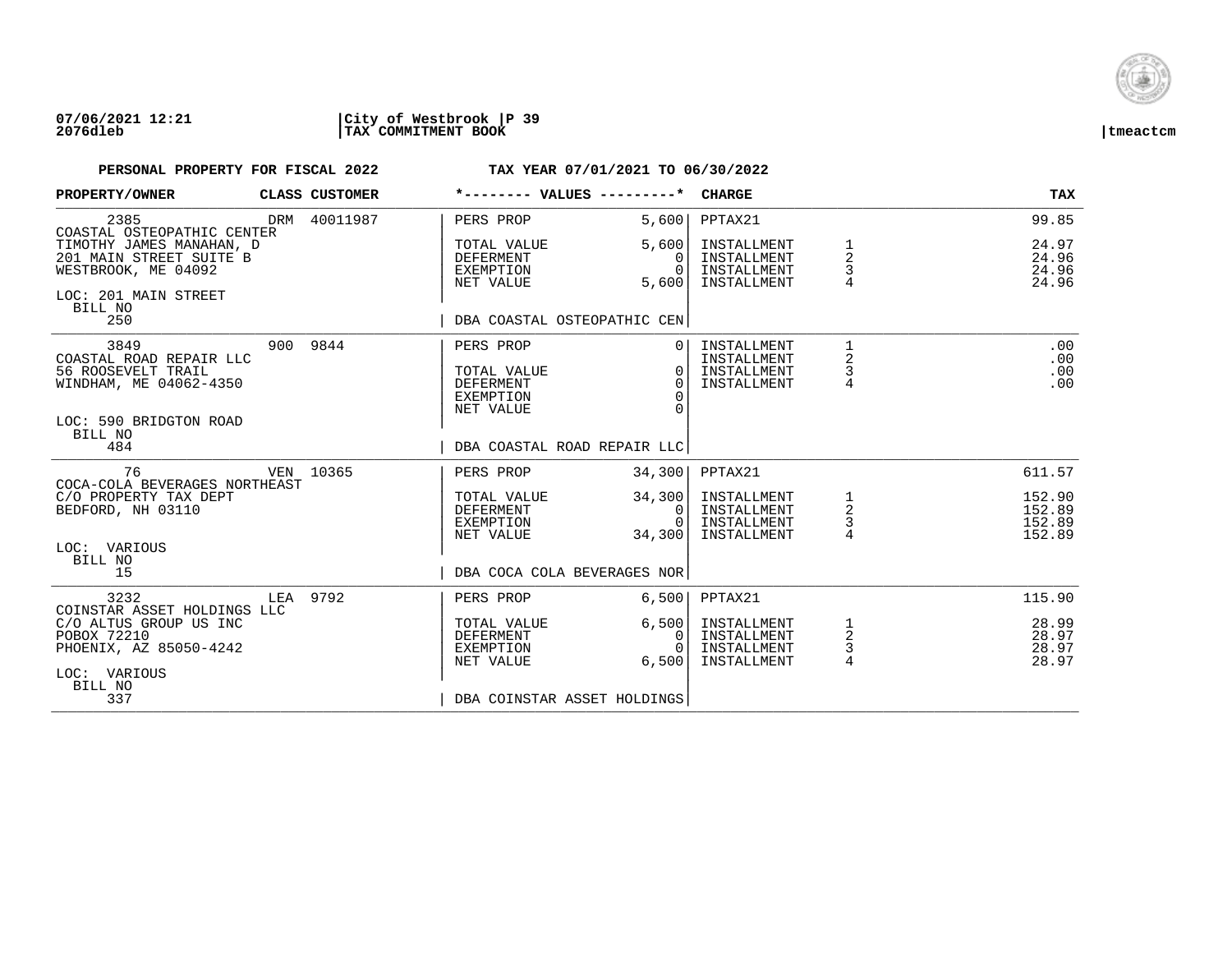

| PROPERTY/OWNER                                                                         |           | CLASS CUSTOMER | *-------- VALUES ---------*                               |                                          | <b>CHARGE</b>                                            |                                            | <b>TAX</b>                           |
|----------------------------------------------------------------------------------------|-----------|----------------|-----------------------------------------------------------|------------------------------------------|----------------------------------------------------------|--------------------------------------------|--------------------------------------|
| 4446<br>COMFORT HOME CARE LLC                                                          |           | HLT 10465      | PERS PROP                                                 | 3,000                                    | PPTAX21                                                  |                                            | 53.49                                |
| 460 BRIDGTON ROAD<br>WESTBROOK, ME 04092                                               |           |                | TOTAL VALUE<br><b>DEFERMENT</b><br>EXEMPTION<br>NET VALUE | 3,000<br>0<br>$\Omega$<br>3,000          | INSTALLMENT<br>INSTALLMENT<br>INSTALLMENT<br>INSTALLMENT | 1<br>$\overline{a}$<br>3<br>$\overline{4}$ | 13.38<br>13.37<br>13.37<br>13.37     |
| LOC: 406 BRIDGTON ROAD<br>BILL NO<br>776                                               |           |                | DBA COMFORT HOME CARE LLC                                 |                                          |                                                          |                                            |                                      |
| 4300<br>COMMERCE BANK                                                                  | LEA 10419 |                | PERS PROP                                                 | 26,600                                   | PPTAX21                                                  |                                            | 474.28                               |
| C/O ADVANTAX<br>2500 WESTFIELD DRIVE SUITE 1-2<br>ELGIN, IL 60124<br>LOC: VARIOUS      |           |                | TOTAL VALUE<br>DEFERMENT<br>EXEMPTION<br>NET VALUE        | 26,600<br>$\Omega$<br>$\Omega$<br>26,600 | INSTALLMENT<br>INSTALLMENT<br>INSTALLMENT<br>INSTALLMENT | 1<br>2<br>3                                | 118.57<br>118.57<br>118.57<br>118.57 |
| BILL NO<br>711                                                                         |           |                | DBA COMMERCE BANK                                         |                                          |                                                          |                                            |                                      |
| 2357<br>COMMON CENSUS INC                                                              |           | COM 40011975   | PERS PROP                                                 | 8,400                                    | PPTAX21                                                  |                                            | 149.77                               |
| 90 BRIDGE STREET SUITE 105<br>WESTBROOK, ME 04092                                      |           |                | TOTAL VALUE<br><b>DEFERMENT</b><br>EXEMPTION<br>NET VALUE | 8,400<br>0<br>$\cap$<br>8,400            | INSTALLMENT<br>INSTALLMENT<br>INSTALLMENT<br>INSTALLMENT | 1<br>$\overline{a}$<br>$\frac{3}{4}$       | 37.45<br>37.44<br>37.44<br>37.44     |
| LOC: 90 BRIDGE STREET STE 105<br>BILL NO<br>245                                        |           |                | DBA COMMON CENSUS INC                                     |                                          |                                                          |                                            |                                      |
| 3971                                                                                   |           | COM 40013055   | PERS PROP                                                 | 3,200                                    | PPTAX21                                                  |                                            | 57.06                                |
| COMMUNICATIONS TECHNOLOGIES IN<br>188 INTERNATIONAL BLVD<br>GLENDALE HEIGHTS, IL 60139 |           |                | TOTAL VALUE<br><b>DEFERMENT</b><br>EXEMPTION<br>NET VALUE | 3,200<br>0<br>$\cap$<br>3,200            | INSTALLMENT<br>INSTALLMENT<br>INSTALLMENT<br>INSTALLMENT | 1<br>$\overline{a}$<br>$\frac{3}{4}$       | 14.28<br>14.26<br>14.26<br>14.26     |
| LOC: 90 BRIDGE STREET STE 338<br>BILL NO<br>536                                        |           |                | DBA COMMUNICATION TECHNOLOG                               |                                          |                                                          |                                            |                                      |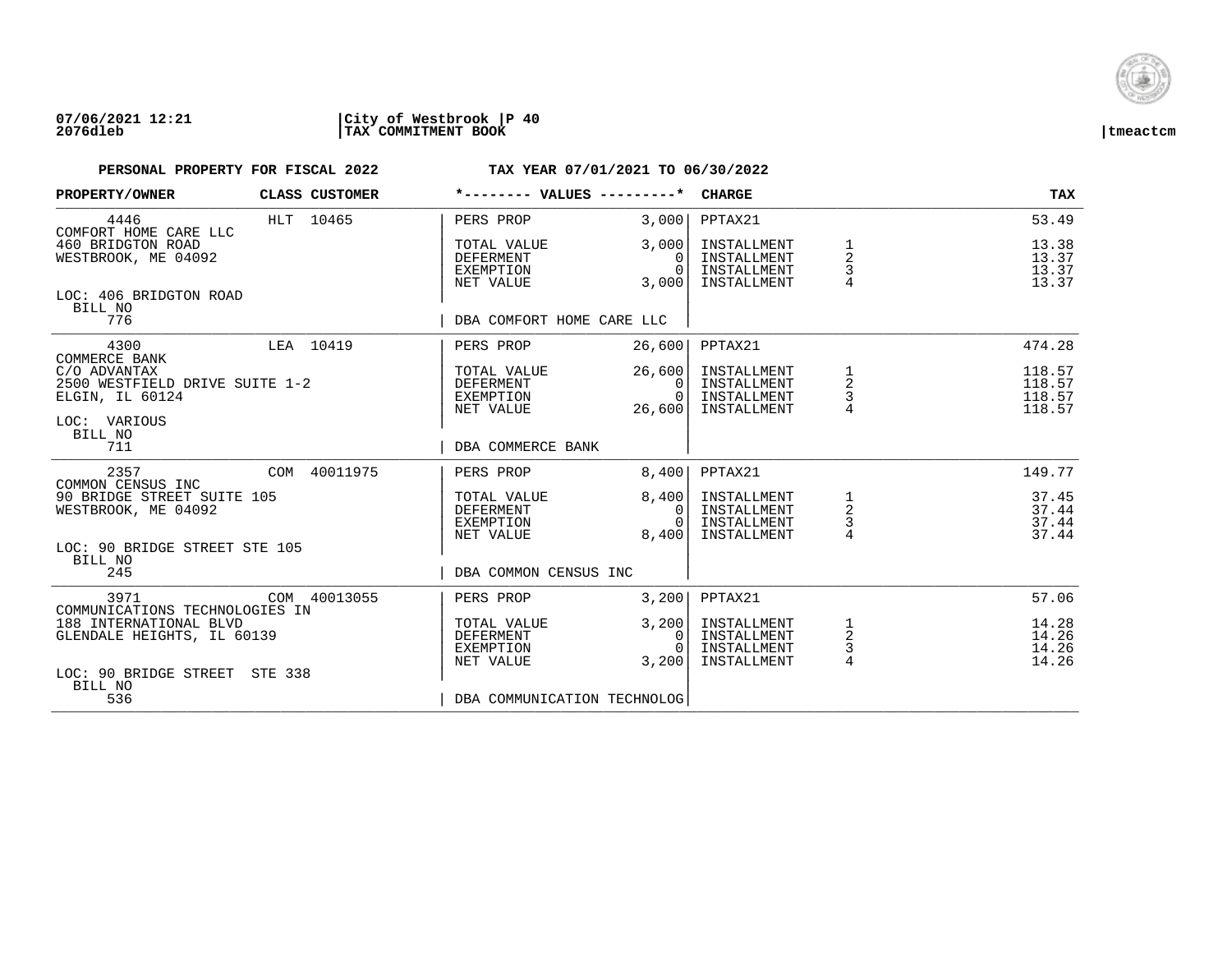

| PROPERTY/OWNER                                                                                                  | CLASS CUSTOMER | *-------- VALUES ---------*                                            |                                        | <b>CHARGE</b>                                            |                                       | <b>TAX</b>                           |
|-----------------------------------------------------------------------------------------------------------------|----------------|------------------------------------------------------------------------|----------------------------------------|----------------------------------------------------------|---------------------------------------|--------------------------------------|
| 3931<br>CONOPCO INC.                                                                                            | LEA 9855       | PERS PROP                                                              | 6,300                                  | PPTAX21                                                  |                                       | 112.33                               |
| PO BOX 4747<br>OAK BROOK, IL 60522                                                                              |                | TOTAL VALUE<br><b>DEFERMENT</b><br>EXEMPTION<br>NET VALUE              | 6,300<br>0<br>$\Omega$<br>6,300        | INSTALLMENT<br>INSTALLMENT<br>INSTALLMENT<br>INSTALLMENT | $\overline{2}$<br>3<br>$\overline{4}$ | 28.09<br>28.08<br>28.08<br>28.08     |
| LOC: VARIOUS<br>BILL NO<br>518                                                                                  |                | DBA CONOPCO INC                                                        |                                        |                                                          |                                       |                                      |
| 1759                                                                                                            | TEL 10373      | PERS PROP                                                              | 4,400                                  | PPTAX21                                                  |                                       | 78.45                                |
| CONSOLIDATED COMMUNICATIONS OF<br>770 ELM STREET<br>$TAX 2-4$<br>MANCHESTER, NH 03101<br>LOC: VARIOUS           |                | TOTAL VALUE<br>DEFERMENT<br>EXEMPTION<br>NET VALUE                     | 4,400<br>$\Omega$<br>$\Omega$<br>4,400 | INSTALLMENT<br>INSTALLMENT<br>INSTALLMENT<br>INSTALLMENT | 1<br>2                                | 19.62<br>19.61<br>19.61<br>19.61     |
| BILL NO<br>172                                                                                                  |                | DBA CONSOLIDATED COMMUNICAT                                            |                                        |                                                          |                                       |                                      |
| 4294<br>CONTEXT MEDIA LLC<br>330 N WABASH AVE, SUITE 2500<br>ATTN: PROPERTY TAX DEPARTMENT<br>CHICAGO, IL 60611 | 900 9926       | PERS PROP<br>TOTAL VALUE<br><b>DEFERMENT</b><br>EXEMPTION<br>NET VALUE | $\Omega$<br>$\Omega$<br>$\Omega$       | INSTALLMENT<br>INSTALLMENT<br>INSTALLMENT<br>INSTALLMENT | 1<br>2<br>3<br>$\overline{4}$         | .00<br>.00<br>.00<br>.00             |
| LOC: 344 CUMBERLAND STREET<br>BILL NO<br>707                                                                    |                | DBA CONTEXT MEDIA LLC                                                  |                                        |                                                          |                                       |                                      |
| 4142<br>CONVENIENT MD                                                                                           | DRM 40013209   | PERS PROP                                                              | 37,600                                 | PPTAX21                                                  |                                       | 670.41                               |
| 950 MAIN STREET<br>WESTBROOK, ME 04092<br>LOC: 950 MAIN STREET                                                  |                | TOTAL VALUE<br><b>DEFERMENT</b><br>EXEMPTION<br>NET VALUE              | 37,600<br>0<br>$\Omega$<br>37,600      | INSTALLMENT<br>INSTALLMENT<br>INSTALLMENT<br>INSTALLMENT | 1<br>$\overline{a}$<br>$\frac{3}{4}$  | 167.61<br>167.60<br>167.60<br>167.60 |
| BILL NO<br>623                                                                                                  |                | DBA CONVENIENT MD                                                      |                                        |                                                          |                                       |                                      |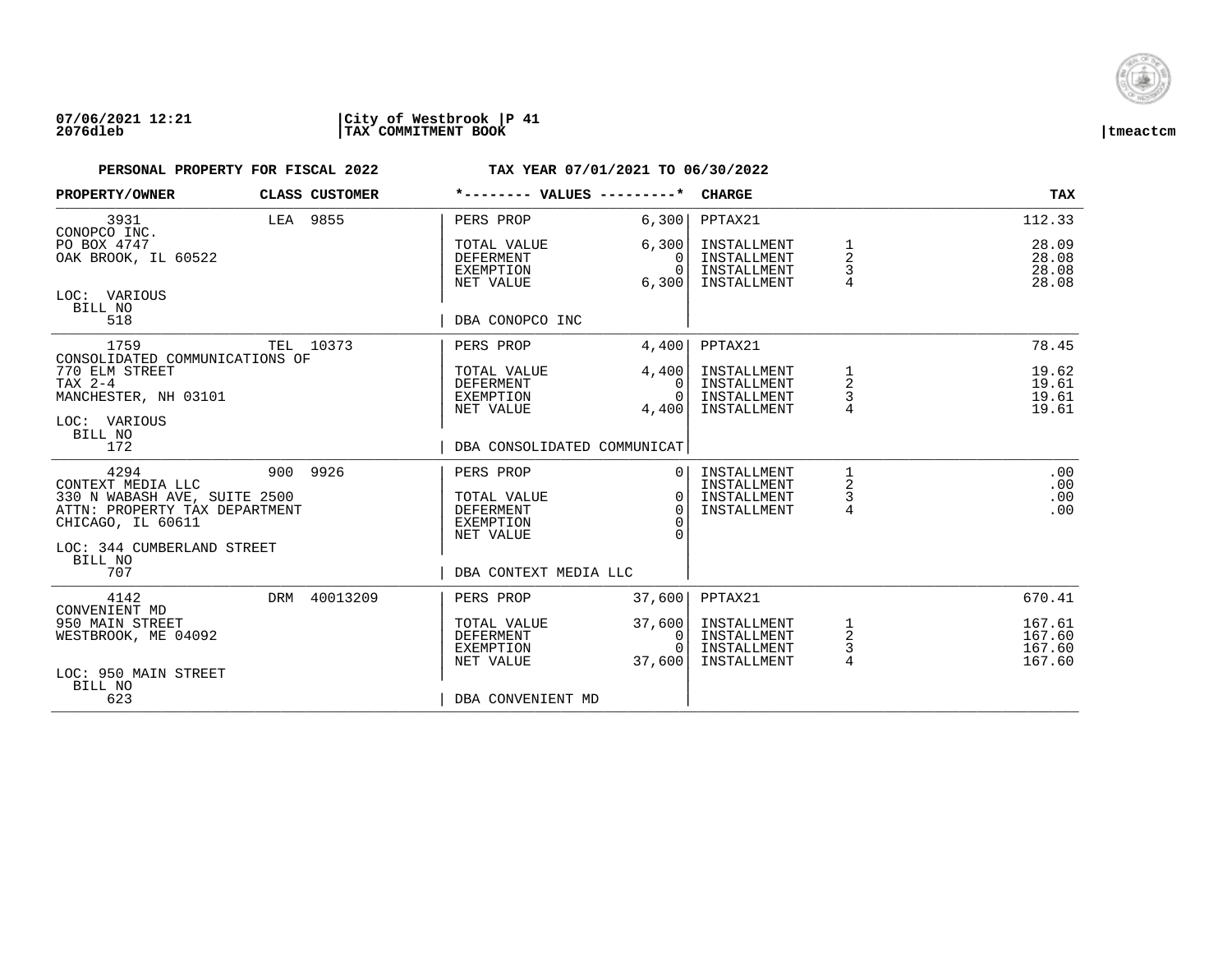

### **07/06/2021 12:21 |City of Westbrook |P 42 2076dleb |TAX COMMITMENT BOOK |tmeactcm**

| PROPERTY/OWNER                                                                   | CLASS CUSTOMER |                                                           | *-------- VALUES ---------*                  | <b>CHARGE</b>                                            |                                      | TAX                                  |
|----------------------------------------------------------------------------------|----------------|-----------------------------------------------------------|----------------------------------------------|----------------------------------------------------------|--------------------------------------|--------------------------------------|
| 3813<br>CORE & MAIN                                                              | WHO 40012903   | PERS PROP                                                 | 81,900                                       | PPTAX21                                                  |                                      | 1,460.28                             |
| PO BOX 460069<br>DEPT 905<br>HOUSTON, TX 77056                                   |                | TOTAL VALUE<br><b>DEFERMENT</b><br>EXEMPTION<br>NET VALUE | 81,900<br>$\Omega$<br>$\Omega$<br>81,900     | INSTALLMENT<br>INSTALLMENT<br>INSTALLMENT<br>INSTALLMENT | 1<br>2<br>3                          | 365.07<br>365.07<br>365.07<br>365.07 |
| LOC: 29 EISENHOWER DRIVE<br>BILL NO<br>469                                       |                | DBA CORE & MAIN                                           |                                              |                                                          |                                      |                                      |
| 4112<br>CORE-MARK NEW ENGLAND                                                    | LEA 40013187   | PERS PROP                                                 | 4,900                                        | PPTAX21                                                  |                                      | 87.37                                |
| 47 MARKET STREET<br>GARDINER, ME 04345<br>LOC: VARIOUS                           |                | TOTAL VALUE<br>DEFERMENT<br>EXEMPTION<br>NET VALUE        | 4,900<br>0 <sup>1</sup><br>$\Omega$<br>4,900 | INSTALLMENT<br>INSTALLMENT<br>INSTALLMENT<br>INSTALLMENT | 1<br>$\overline{a}$<br>3             | 21.85<br>21.84<br>21.84<br>21.84     |
| BILL NO<br>603                                                                   |                | DBA CORE MARK NEW ENGLAND                                 |                                              |                                                          |                                      |                                      |
| 3178<br>COREY ELECTRIC, INC                                                      | ELC 40012320   | PERS PROP                                                 | 5,500                                        | PPTAX21                                                  |                                      | 98.07                                |
| STEPHEN COREY<br>609 MAIN STREET SUITE 3<br>WESTBROOK, ME 04092                  |                | TOTAL VALUE<br><b>DEFERMENT</b><br>EXEMPTION<br>NET VALUE | 5,500<br>0<br>$\Omega$<br>5,500              | INSTALLMENT<br>INSTALLMENT<br>INSTALLMENT<br>INSTALLMENT | $\frac{1}{2}$<br>3<br>4              | 24.54<br>24.51<br>24.51<br>24.51     |
| LOC: 609 MAIN STREET<br>BILL NO<br>331                                           |                | DBA COREY ELECTRIC, INC                                   |                                              |                                                          |                                      |                                      |
| 92                                                                               | CON 9656       | PERS PROP                                                 | 74,200                                       | PPTAX21                                                  |                                      | 1,322.99                             |
| CORSETTI'S<br>125 BRIDGTON ROAD<br>WESTBROOK, ME 04092<br>LOC: 125 BRIDGTON ROAD |                | TOTAL VALUE<br>DEFERMENT<br>EXEMPTION<br>NET VALUE        | 74,200<br>0<br>$\Omega$<br>74,200            | INSTALLMENT<br>INSTALLMENT<br>INSTALLMENT<br>INSTALLMENT | $\frac{1}{2}$<br>3<br>$\overline{4}$ | 330.77<br>330.74<br>330.74<br>330.74 |
| BILL NO<br>17                                                                    |                | DBA CORSETTI'S                                            |                                              |                                                          |                                      |                                      |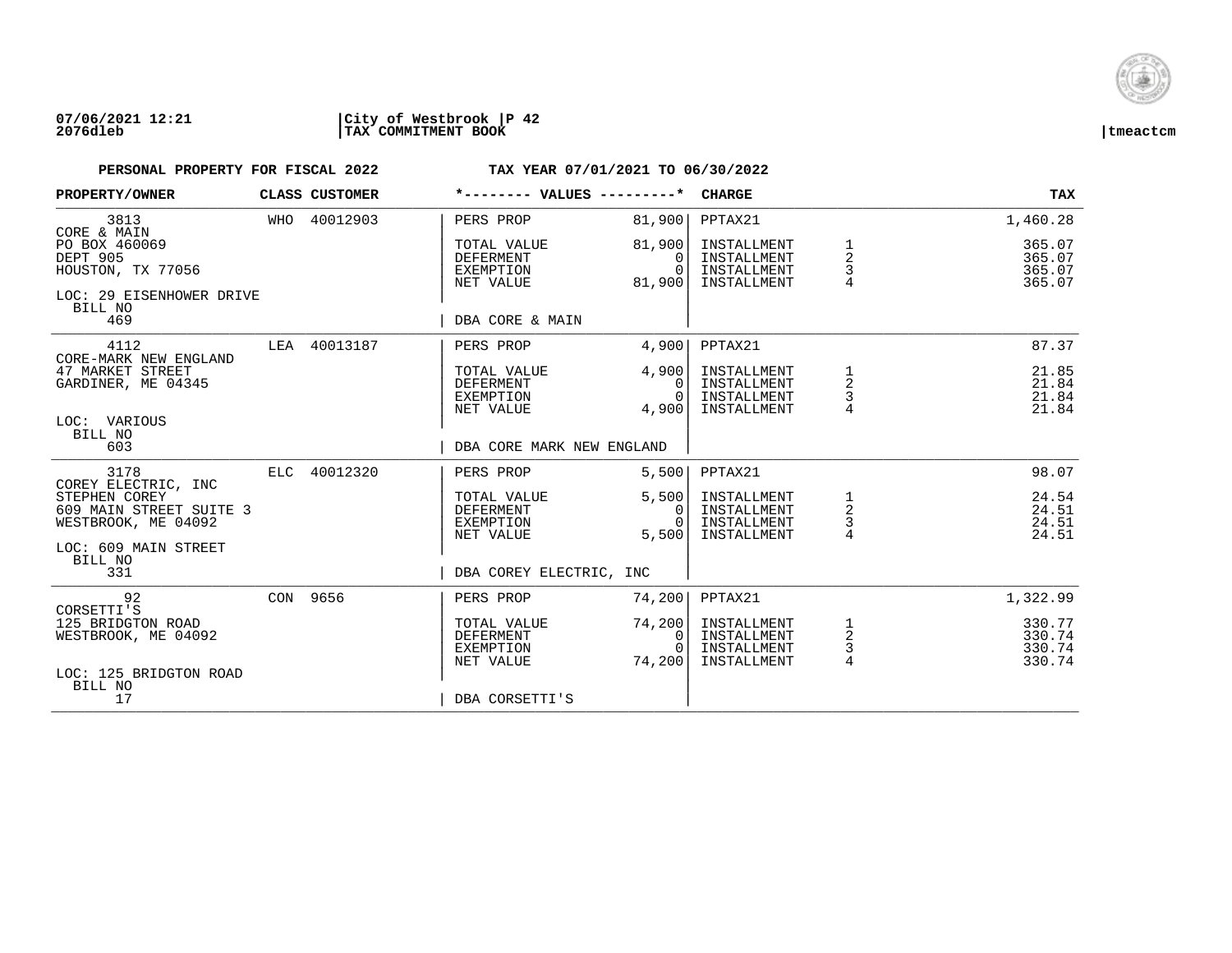

| PROPERTY/OWNER                                                                                                                    |     | CLASS CUSTOMER | *-------- VALUES ---------*                                                                          |                                                              | <b>CHARGE</b>                                            |                                            | <b>TAX</b>                           |
|-----------------------------------------------------------------------------------------------------------------------------------|-----|----------------|------------------------------------------------------------------------------------------------------|--------------------------------------------------------------|----------------------------------------------------------|--------------------------------------------|--------------------------------------|
| 3717<br>COVIDIEN LP                                                                                                               |     | MAN 40012786   | PERS PROP                                                                                            | 5,000                                                        | PPTAX21                                                  |                                            | 89.15                                |
| 15 HAMPSHIRE ST<br>MANSFIELD, MA 02048                                                                                            |     |                | TOTAL VALUE<br><b>DEFERMENT</b><br>EXEMPTION<br>NET VALUE                                            | 5,000<br>$\Omega$<br>$\Omega$<br>5,000                       | INSTALLMENT<br>INSTALLMENT<br>INSTALLMENT<br>INSTALLMENT | $\overline{2}$<br>3                        | 22.31<br>22.28<br>22.28<br>22.28     |
| LOC: VARIOUS<br>BILL NO<br>436                                                                                                    |     |                | DBA COVIDIEN LP                                                                                      |                                                              |                                                          |                                            |                                      |
| 3743<br>CRAFT BEER GUILD DISTRIBUTORS<br>15 SAUNDERS WAY STE 300<br>WESTBROOK, ME 04092<br>LOC: 15 SAUNDERS WAY<br>BILL NO<br>444 |     | 900 9828       | PERS PROP<br>TOTAL VALUE<br><b>DEFERMENT</b><br>EXEMPTION<br>NET VALUE<br>DBA CRAFT BEER GUILD DISTR | $\overline{0}$<br>$\Omega$<br>$\Omega$<br>$\Omega$<br>$\cap$ | INSTALLMENT<br>INSTALLMENT<br>INSTALLMENT<br>INSTALLMENT | $\mathbf{1}$<br>2<br>3<br>4                | .00<br>.00<br>.00<br>.00             |
| 2429                                                                                                                              | SAL | 40012020       | PERS PROP                                                                                            | 50,100                                                       | PPTAX21                                                  |                                            | 893.28                               |
| CREATIVE OFFICE INTERIORS INC<br>DBA CREATIVE OFFICE PAVILION<br>ONE DESIGN CTR PLACE STE 734<br>BOSTON, MA 02210                 |     |                | TOTAL VALUE<br>DEFERMENT<br>EXEMPTION<br>NET VALUE                                                   | 50,100<br>0<br>$\Omega$<br>50,100                            | INSTALLMENT<br>INSTALLMENT<br>INSTALLMENT<br>INSTALLMENT | $\frac{1}{2}$<br>$\overline{4}$            | 223.32<br>223.32<br>223.32<br>223.32 |
| LOC: 40 BRADLEY DRIVE<br>BILL NO<br>259                                                                                           |     |                | DBA CREATIVE OFFICE INTERIO                                                                          |                                                              |                                                          |                                            |                                      |
| 3564<br>CREDERE ASSOCIATES LLC                                                                                                    | CNS | 40012624       | PERS PROP                                                                                            | 34,200                                                       | PPTAX21                                                  |                                            | 609.79                               |
| C/O JENN TAIANI<br>776 MAIN ST<br>WESTBROOK, ME 04092<br>LOC: 776 MAIN STREET                                                     |     |                | TOTAL VALUE<br><b>DEFERMENT</b><br>EXEMPTION<br>NET VALUE                                            | 34,200<br>0<br>$\Omega$<br>34,200                            | INSTALLMENT<br>INSTALLMENT<br>INSTALLMENT<br>INSTALLMENT | 1<br>$\overline{c}$<br>3<br>$\overline{4}$ | 152.47<br>152.44<br>152.44<br>152.44 |
| BILL NO<br>406                                                                                                                    |     |                | DBA CREDERE ASSOCIATES LLC                                                                           |                                                              |                                                          |                                            |                                      |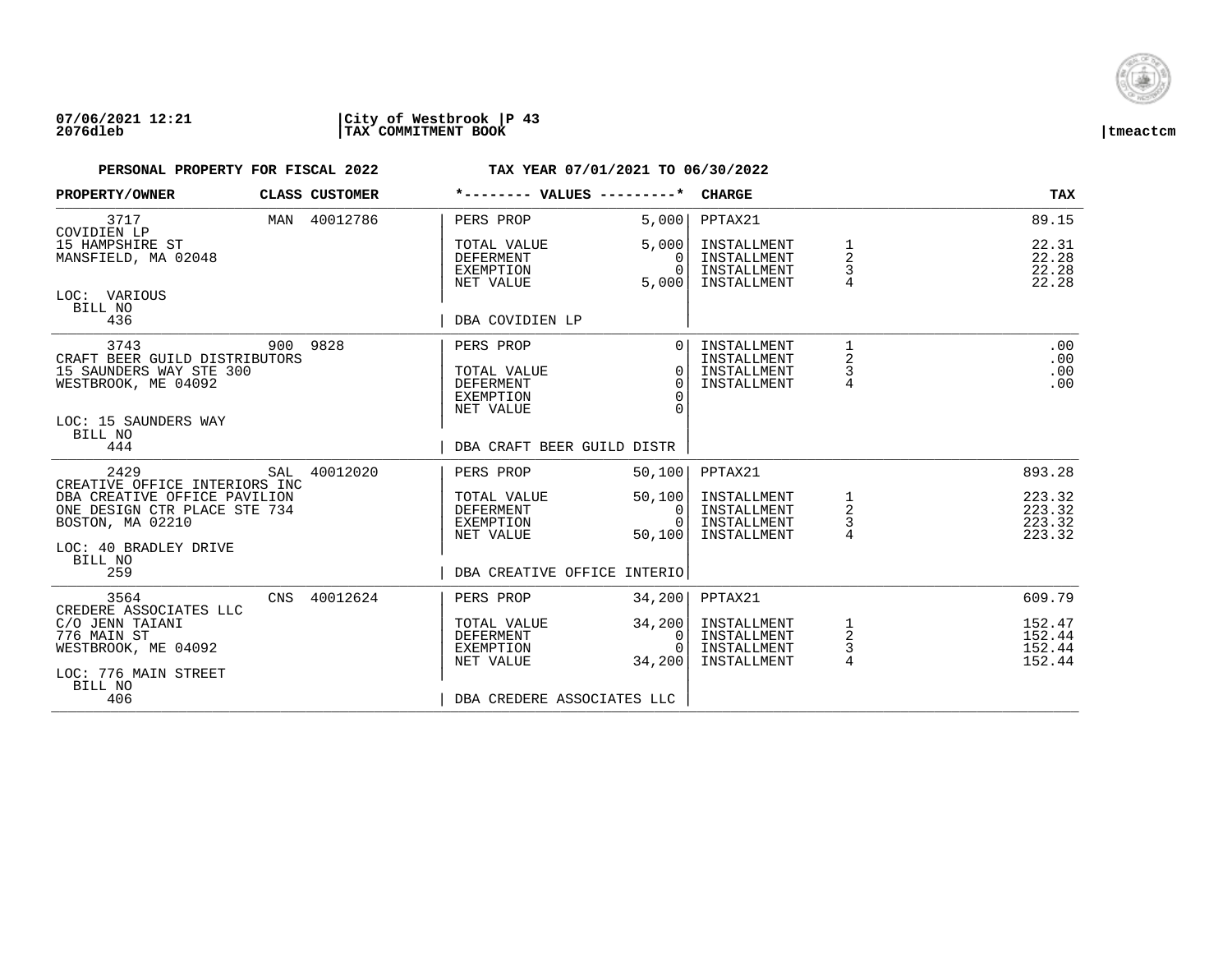

### **07/06/2021 12:21 |City of Westbrook |P 44 2076dleb |TAX COMMITMENT BOOK |tmeactcm**

| PROPERTY/OWNER                                                                                      | CLASS CUSTOMER | *-------- VALUES ---------*                               |                                              | <b>CHARGE</b>                                            |                                            | <b>TAX</b>                           |
|-----------------------------------------------------------------------------------------------------|----------------|-----------------------------------------------------------|----------------------------------------------|----------------------------------------------------------|--------------------------------------------|--------------------------------------|
| 4456<br>CRESCENDO CONSULTING GROUP                                                                  | CNS 10474      | PERS PROP                                                 | 8,800                                        | PPTAX21                                                  |                                            | 156.90                               |
| 90 BRIDGE STREET<br>SUITE 216<br>WESTBROOK, ME 04092<br>LOC: 90 BRIDGE STREET<br>BILL NO            |                | TOTAL VALUE<br><b>DEFERMENT</b><br>EXEMPTION<br>NET VALUE | 8,800<br>$\Omega$<br>$\Omega$<br>8,800       | INSTALLMENT<br>INSTALLMENT<br>INSTALLMENT<br>INSTALLMENT | 1<br>$\overline{2}$<br>3<br>$\overline{4}$ | 39.24<br>39.22<br>39.22<br>39.22     |
| 785                                                                                                 |                | DBA CRESCENDO CONSULTING GR                               |                                              |                                                          |                                            |                                      |
| 4413<br>CROWN BEAUTY STUDIO                                                                         | BEA 10438      | PERS PROP                                                 | 3,000                                        | PPTAX21                                                  |                                            | 53.49                                |
| 406 BRIDGTON ROAD<br>UNIT 201<br>WESTBROOK, ME 04092<br>LOC: 406 BRIDGTON ROAD<br>BILL NO           |                | TOTAL VALUE<br>DEFERMENT<br>EXEMPTION<br>NET VALUE        | 3,000<br>$\Omega$<br>$\Omega$<br>3,000       | INSTALLMENT<br>INSTALLMENT<br>INSTALLMENT<br>INSTALLMENT | 1<br>2<br>3<br>$\overline{4}$              | 13.38<br>13.37<br>13.37<br>13.37     |
| 749                                                                                                 |                | DBA CROWN BEAUTY STUDIO                                   |                                              |                                                          |                                            |                                      |
| 1659<br>CROWN EOUIPMENT CORPORATION                                                                 | HVE 9712       | PERS PROP                                                 | 51,100                                       | PPTAX21                                                  |                                            | 911.11                               |
| DBA CROWN LIFT TRUCKS<br>44 SOUTH WASHINGTON ST<br>NEW BREMEN, OH 45869-1247<br>LOC: 82 SCOTT DRIVE |                | TOTAL VALUE<br><b>DEFERMENT</b><br>EXEMPTION<br>NET VALUE | 51,100<br>$\mathbf{0}$<br>$\Omega$<br>51,100 | INSTALLMENT<br>INSTALLMENT<br>INSTALLMENT<br>INSTALLMENT | 1<br>$\overline{a}$<br>$\frac{3}{4}$       | 227.80<br>227.77<br>227.77<br>227.77 |
| BILL NO<br>158                                                                                      |                | DBA CROWN EQUIPMENT CORPORA                               |                                              |                                                          |                                            |                                      |
| 4257<br>CROWN LINEN SERVICE INC                                                                     | CLN 40013288   | PERS PROP                                                 | 38,500                                       | PPTAX21                                                  |                                            | 686.46                               |
| 15 TECHNOLOGY WAY<br>NASHUA, NH 03060<br>LOC: 17 PATRICK DRIVE                                      |                | TOTAL VALUE<br><b>DEFERMENT</b><br>EXEMPTION<br>NET VALUE | 38,500<br>0<br>$\Omega$<br>38,500            | INSTALLMENT<br>INSTALLMENT<br>INSTALLMENT<br>INSTALLMENT | 1<br>$\mathbf 2$<br>$\frac{3}{4}$          | 171.63<br>171.61<br>171.61<br>171.61 |
| BILL NO<br>682                                                                                      |                | DBA CROWN LINEN SERVICE INC                               |                                              |                                                          |                                            |                                      |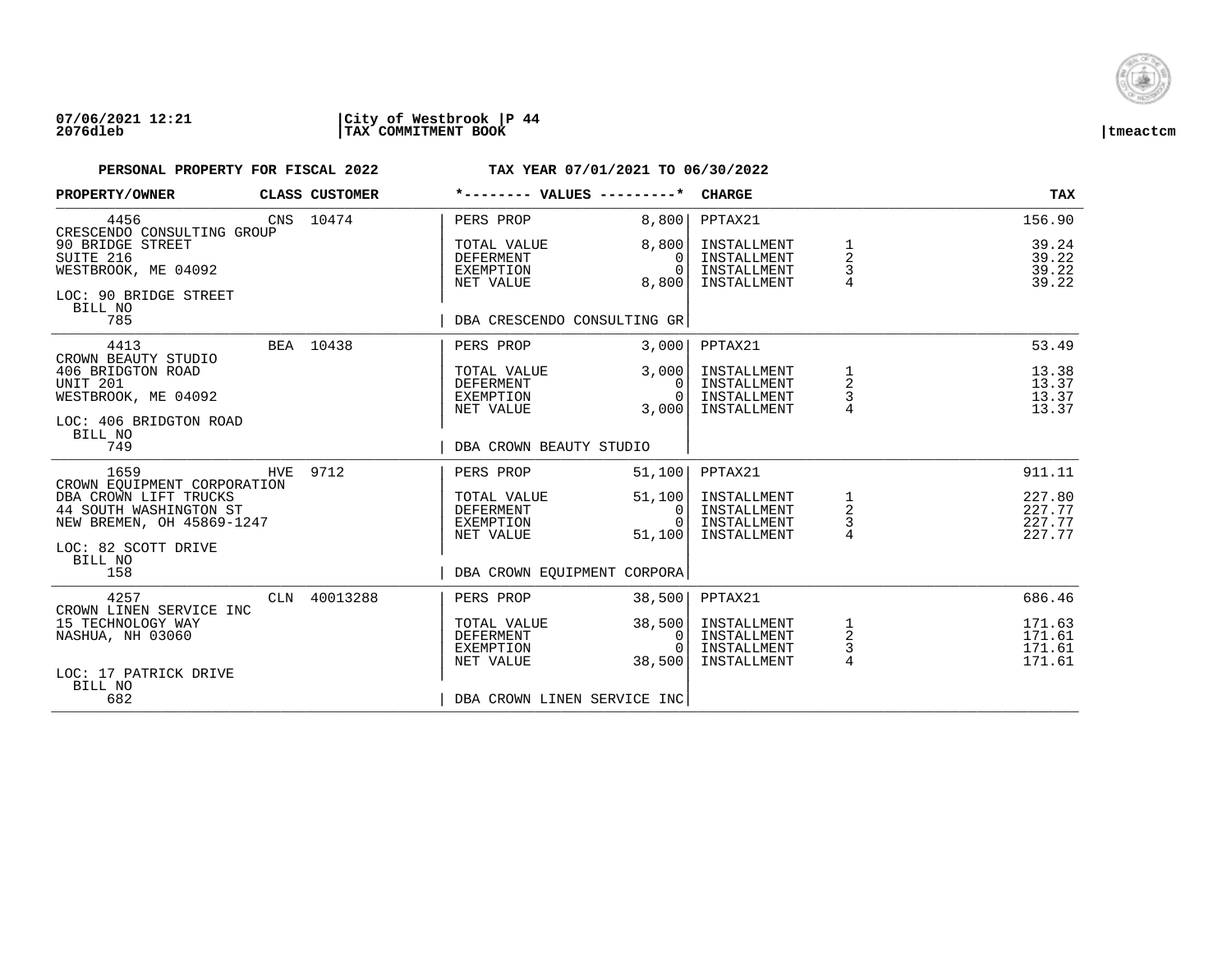

### **07/06/2021 12:21 |City of Westbrook |P 45 2076dleb |TAX COMMITMENT BOOK |tmeactcm**

| PROPERTY/OWNER                                                                                                       |     | CLASS CUSTOMER | *-------- VALUES ---------*                               |                                             | <b>CHARGE</b>                                            |                                                   | <b>TAX</b>                           |
|----------------------------------------------------------------------------------------------------------------------|-----|----------------|-----------------------------------------------------------|---------------------------------------------|----------------------------------------------------------|---------------------------------------------------|--------------------------------------|
| 4011<br>CSC SERVICEWORKS INC                                                                                         |     | LEA 40013098   | PERS PROP                                                 | 10, 200                                     | PPTAX21                                                  |                                                   | 181.87                               |
| C/O RYAN TAX COMPLIANCE<br>PO BOX 460049<br>HOUSTON, TX 77056<br>LOC: 5 KAREN DRIVE<br>BILL NO                       |     |                | TOTAL VALUE<br><b>DEFERMENT</b><br>EXEMPTION<br>NET VALUE | 10,200<br>$\Omega$<br>$\Omega$<br>10,200    | INSTALLMENT<br>INSTALLMENT<br>INSTALLMENT<br>INSTALLMENT | 1<br>2<br>3                                       | 45.49<br>45.46<br>45.46<br>45.46     |
| 553                                                                                                                  |     |                | DBA CSC SERVICEWORKS INC                                  |                                             |                                                          |                                                   |                                      |
| 3247<br>CSI LEASING INC                                                                                              |     | LEA 9793       | PERS PROP                                                 | 1,000                                       | PPTAX21                                                  |                                                   | 17.83                                |
| ATTN PROPERTY TAX DEPARTMENT<br>9990 OLD OLIVE STREET ROAD 101<br>ST LOUIS, MO 63141-5904<br>LOC: VARIOUS<br>BILL NO |     |                | TOTAL VALUE<br>DEFERMENT<br>EXEMPTION<br>NET VALUE        | 1,000 <br>$\Omega$<br>$\mathbf{0}$<br>1,000 | INSTALLMENT<br>INSTALLMENT<br>INSTALLMENT<br>INSTALLMENT | 1<br>2<br>3                                       | 4.48<br>4.45<br>4.45<br>4.45         |
| 343                                                                                                                  |     |                | DBA CSI LEASING INC                                       |                                             |                                                          |                                                   |                                      |
| 3921<br>CUMBERLAND COUNTY FCU                                                                                        | BAN | 40013006       | PERS PROP                                                 | 19,800                                      | PPTAX21                                                  |                                                   | 353.03                               |
| 101 GRAY ROAD<br>FALMOUTH, ME 04105                                                                                  |     |                | TOTAL VALUE<br>DEFERMENT<br>EXEMPTION<br>NET VALUE        | 19,800<br>0<br>$\Omega$<br>19,800           | INSTALLMENT<br>INSTALLMENT<br>INSTALLMENT<br>INSTALLMENT | $\begin{array}{c}\n1 \\ 2 \\ 3 \\ 4\n\end{array}$ | 88.28<br>88.25<br>88.25<br>88.25     |
| LOC: 150 MAIN STREET<br>BILL NO<br>512                                                                               |     |                | DBA CUMBERLAND COUNTY FCU                                 |                                             |                                                          |                                                   |                                      |
| 97<br>CUMBERLAND FARMS INC #5565                                                                                     | CON | 40013459       | PERS PROP                                                 | 122,500                                     | PPTAX21                                                  |                                                   | 2,184.18                             |
| ATTN: TAX DEPT<br>165 FLANDERS ROAD<br>WESTBOROUGH, MA 01581<br>LOC: 730 MAIN STREET<br>BILL NO                      |     |                | TOTAL VALUE<br><b>DEFERMENT</b><br>EXEMPTION<br>NET VALUE | 122,500<br>0<br>$\Omega$<br>122,500         | INSTALLMENT<br>INSTALLMENT<br>INSTALLMENT<br>INSTALLMENT | $\frac{1}{2}$<br>3<br>4                           | 546.06<br>546.04<br>546.04<br>546.04 |
| 18                                                                                                                   |     |                | DBA CUMBERLAND FARMS INC #5                               |                                             |                                                          |                                                   |                                      |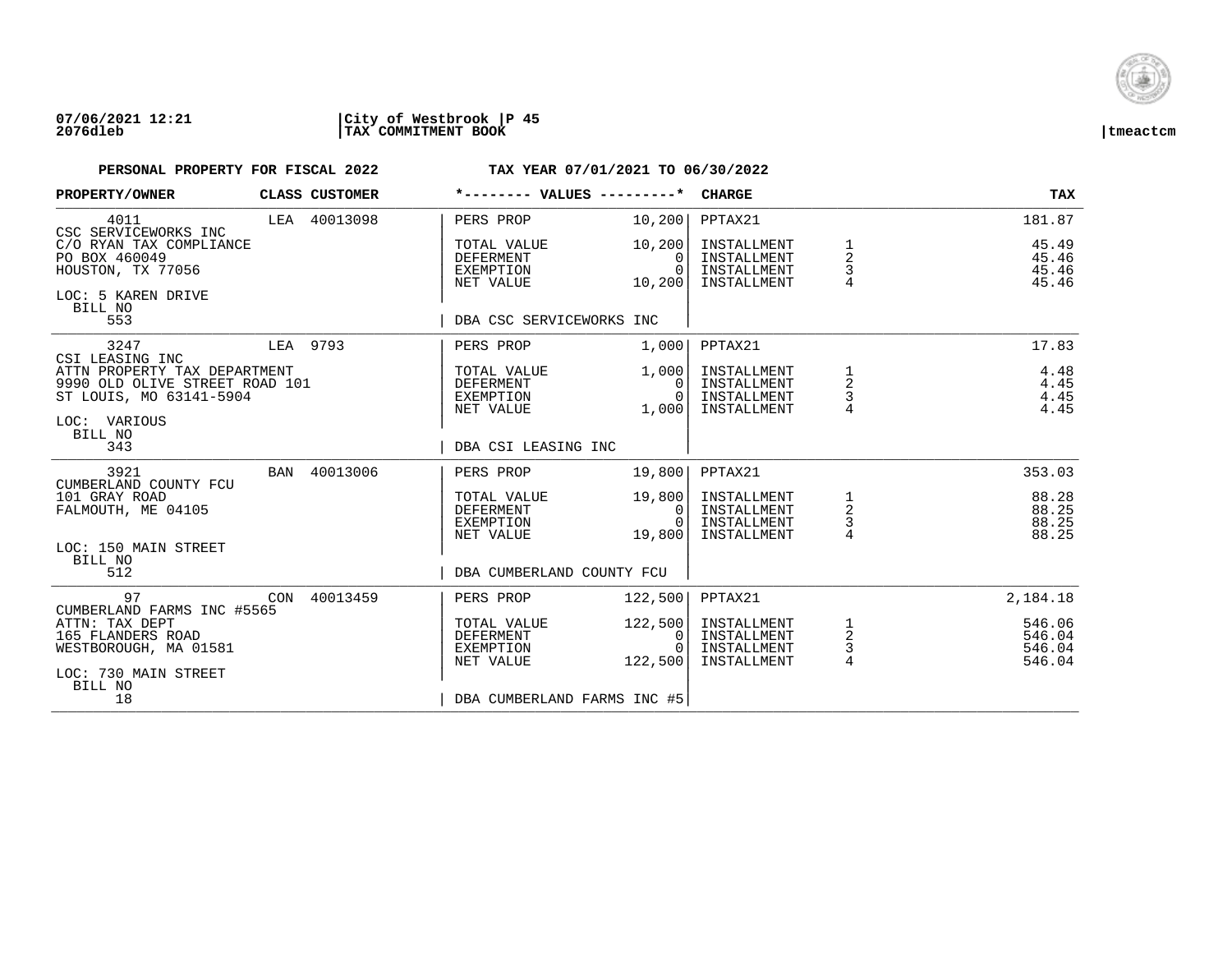

| PROPERTY/OWNER                                                                                   |     | CLASS CUSTOMER | *-------- VALUES ---------*                               |                                            | <b>CHARGE</b>                                            |                                        | <b>TAX</b>                           |
|--------------------------------------------------------------------------------------------------|-----|----------------|-----------------------------------------------------------|--------------------------------------------|----------------------------------------------------------|----------------------------------------|--------------------------------------|
| 2619<br><b>CURVES</b>                                                                            |     | SPO 9766       | PERS PROP                                                 | 11,200                                     | PPTAX21                                                  |                                        | 199.70                               |
| DORI FLYNN<br>24 BRIDGTON ROAD STE 10<br>WESTBROOK, ME 04092<br>LOC: 24 BRIDGTON ROAD<br>BILL NO |     |                | TOTAL VALUE<br><b>DEFERMENT</b><br>EXEMPTION<br>NET VALUE | 11,200<br>$\Omega$<br>$\Omega$<br>11,200   | INSTALLMENT<br>INSTALLMENT<br>INSTALLMENT<br>INSTALLMENT | 1<br>2<br>3<br>$\overline{4}$          | 49.94<br>49.92<br>49.92<br>49.92     |
| 282                                                                                              |     |                | DBA CURVES                                                |                                            |                                                          |                                        |                                      |
| 101<br>CVS HEALTH CORPORATION                                                                    | RET | 40011612       | PERS PROP                                                 | 114,700                                    | PPTAX21                                                  |                                        | 2,045.10                             |
| C/O ALTUS GROUP US INC<br>PO BOX 71130<br>PHOENIX, AZ 85050                                      |     |                | TOTAL VALUE<br><b>DEFERMENT</b><br>EXEMPTION<br>NET VALUE | 114,700<br>$\Omega$<br>$\Omega$<br>114,700 | INSTALLMENT<br>INSTALLMENT<br>INSTALLMENT<br>INSTALLMENT | 1<br>$\overline{\mathbf{c}}$<br>3<br>4 | 511.29<br>511.27<br>511.27<br>511.27 |
| LOC: 870 MAIN STREET<br>BILL NO<br>19                                                            |     |                | DBA CVS PHARMACY #00803                                   |                                            |                                                          |                                        |                                      |
| 4408<br>CYBER COPY                                                                               |     | PRI 10434      | PERS PROP                                                 | 150,000                                    | PPTAX21                                                  |                                        | 2,674.50                             |
| 55 BRADLEY DRIVE<br>WESTBROOK, ME 04092                                                          |     |                | TOTAL VALUE<br>DEFERMENT<br>EXEMPTION<br>NET VALUE        | 150,000<br>0<br>$\Omega$<br>150,000        | INSTALLMENT<br>INSTALLMENT<br>INSTALLMENT<br>INSTALLMENT | $\frac{1}{2}$<br>$\overline{4}$        | 668.64<br>668.62<br>668.62<br>668.62 |
| LOC: 55 BRADLEY DRIVE<br>BILL NO                                                                 |     |                |                                                           |                                            |                                                          |                                        |                                      |
| 745                                                                                              |     |                | DBA CYBER COPY                                            |                                            |                                                          |                                        |                                      |
| 4113<br><b>D L PETERSON TRUST</b>                                                                | LEA | 40013188       | PERS PROP                                                 | 46,000                                     | PPTAX21                                                  |                                        | 820.18                               |
| PO BOX 13085<br>BALTIMORE, MD 21203                                                              |     |                | TOTAL VALUE<br><b>DEFERMENT</b><br>EXEMPTION<br>NET VALUE | 46,000<br>0<br>$\Omega$<br>46,000          | INSTALLMENT<br>INSTALLMENT<br>INSTALLMENT<br>INSTALLMENT | $\frac{1}{2}$<br>3<br>$\overline{4}$   | 205.06<br>205.04<br>205.04<br>205.04 |
| LOC: 39 THOMAS DRIVE<br>BILL NO<br>604                                                           |     |                | DBA D L PETERSON TRUST                                    |                                            |                                                          |                                        |                                      |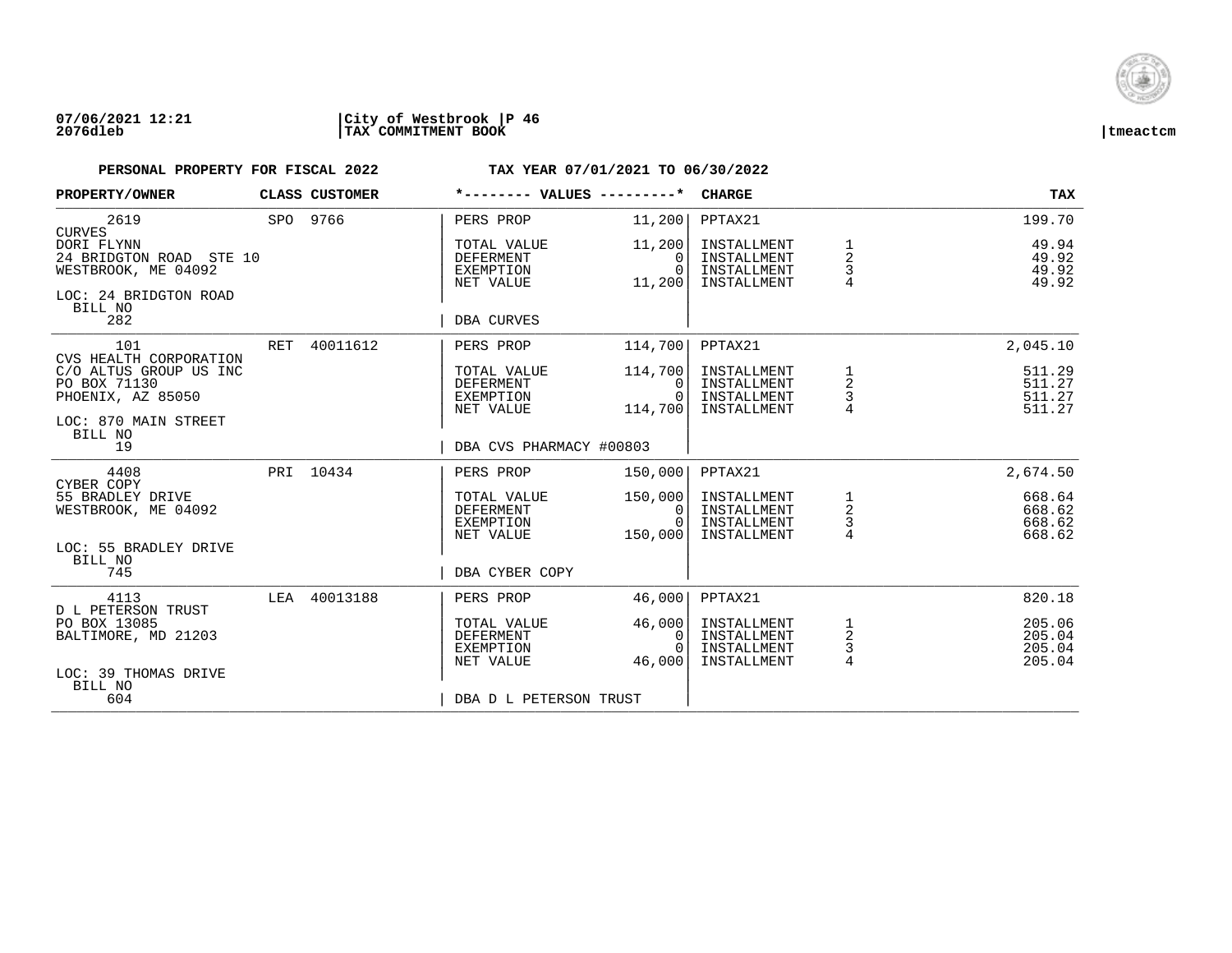

| PROPERTY/OWNER                                                                                       |     | CLASS CUSTOMER |                                                           | *-------- VALUES ---------*             | <b>CHARGE</b>                                            |                                                      | <b>TAX</b>                                   |
|------------------------------------------------------------------------------------------------------|-----|----------------|-----------------------------------------------------------|-----------------------------------------|----------------------------------------------------------|------------------------------------------------------|----------------------------------------------|
| 1990<br>D&D WOODWORKS                                                                                |     | TRA 40011827   | PERS PROP                                                 | 2,500                                   | PPTAX21                                                  |                                                      | 44.58                                        |
| C/O RICHARD BAILLARGEON<br>6 LAFFIN DRIVE<br>WESTBROOK, ME 04092<br>LOC: 6 LAFFIN DRIVE<br>BILL NO   |     |                | TOTAL VALUE<br><b>DEFERMENT</b><br>EXEMPTION<br>NET VALUE | 2,500<br>$\Omega$<br>$\Omega$<br>2,500  | INSTALLMENT<br>INSTALLMENT<br>INSTALLMENT<br>INSTALLMENT | $\mathbf 1$<br>$\overline{a}$<br>3<br>$\overline{4}$ | 11.16<br>11.14<br>11.14<br>11.14             |
| 201                                                                                                  |     |                | DBA D&D WOODWORKS                                         |                                         |                                                          |                                                      |                                              |
| 1059<br>D&G MACHINE PRODUCTS INC                                                                     | MAN | 40011632       | PERS PROP                                                 | 1,884,000                               | PPTAX21                                                  |                                                      | 33,591.72                                    |
| 50 EISENHOWER DRIVE<br>WESTBROOK, ME 04092<br>LOC: 50 EISENHOWER DRIVE<br>BILL NO                    |     |                | TOTAL VALUE<br><b>DEFERMENT</b><br>EXEMPTION<br>NET VALUE | 1,884,000<br>$\Omega$<br>0<br>1,884,000 | INSTALLMENT<br>INSTALLMENT<br>INSTALLMENT<br>INSTALLMENT | 1<br>$\frac{2}{3}$<br>4                              | 8,397.93<br>8,397.93<br>8,397.93<br>8,397.93 |
| 139                                                                                                  |     |                |                                                           | DBA D&G MACHINE PRODUCTS IN             |                                                          |                                                      |                                              |
| 3570<br>D. M. BLACK INC DBA                                                                          |     | MAN 9818       | PERS PROP                                                 | 233,400                                 | PPTAX21                                                  |                                                      | 4,161.52                                     |
| 674 BRIDGTON ROAD<br>WESTBROOK, ME 04092                                                             |     |                | TOTAL VALUE<br><b>DEFERMENT</b><br>EXEMPTION<br>NET VALUE | 233,400<br>0<br>$\Omega$<br>233,400     | INSTALLMENT<br>INSTALLMENT<br>INSTALLMENT<br>INSTALLMENT | $\begin{array}{c}\n1 \\ 2 \\ 3 \\ 4\n\end{array}$    | 1,040.38<br>1,040.38<br>1,040.38<br>1,040.38 |
| LOC: 674 BRIDGTON ROAD<br>BILL NO<br>408                                                             |     |                |                                                           | DBA SWANS CONCRETE PRODUCTS             |                                                          |                                                      |                                              |
| 290<br>DAIRY QUEEN                                                                                   |     | RES 40012155   | PERS PROP                                                 | 50,600                                  | PPTAX21                                                  |                                                      | 902.20                                       |
| PATTEN ENTERPRISES, INC<br>272 MAIN STREET<br>WESTBROOK, ME 04092<br>LOC: 272 MAIN STREET<br>BILL NO |     |                | TOTAL VALUE<br><b>DEFERMENT</b><br>EXEMPTION<br>NET VALUE | 50,600<br>0<br>$\Omega$<br>50,600       | INSTALLMENT<br>INSTALLMENT<br>INSTALLMENT<br>INSTALLMENT | $\frac{1}{2}$<br>$\mathsf 3$<br>$\overline{4}$       | 225.55<br>225.55<br>225.55<br>225.55         |
| 47                                                                                                   |     |                | DBA DAIRY OUEEN                                           |                                         |                                                          |                                                      |                                              |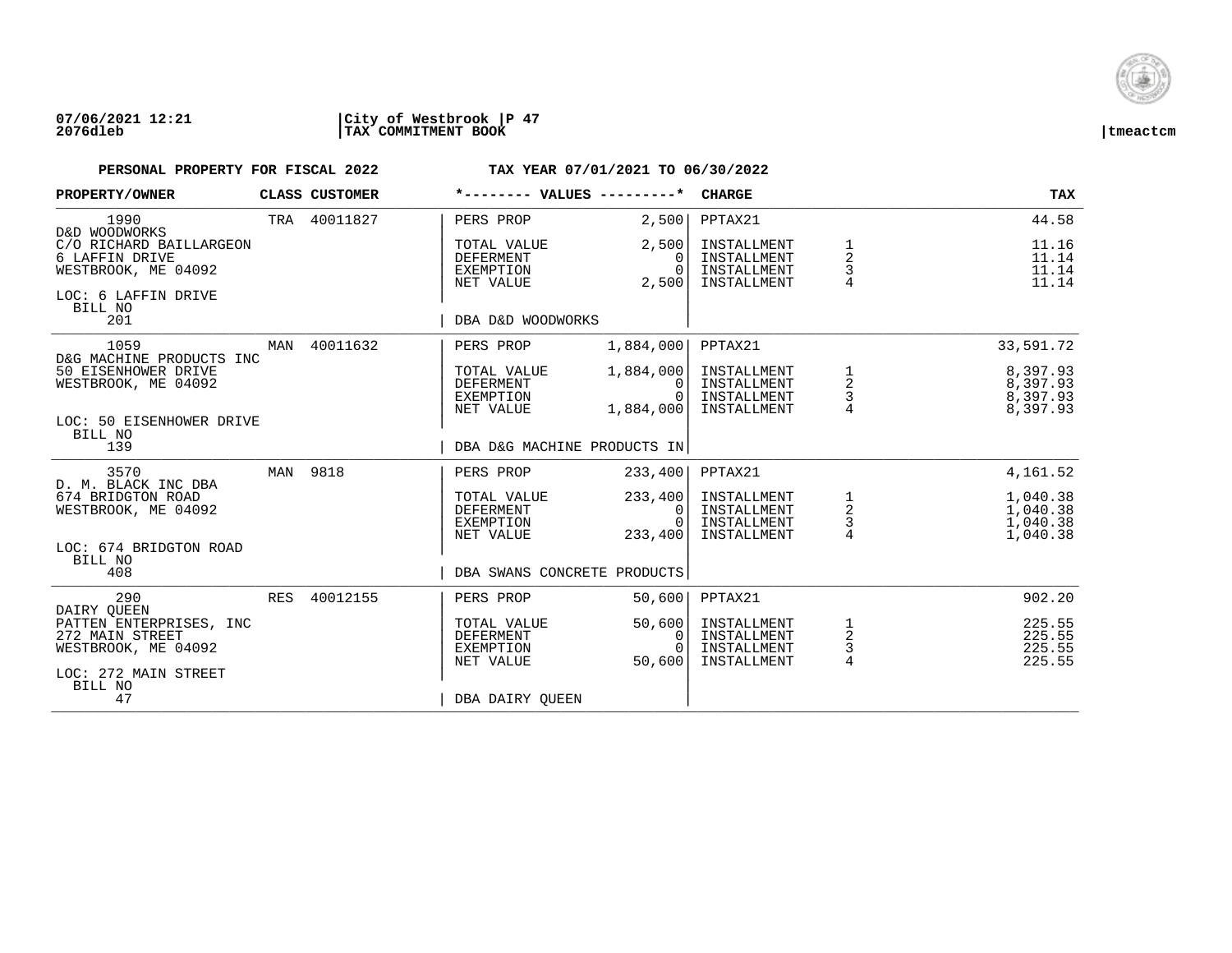

| PROPERTY/OWNER                                                                                         | CLASS CUSTOMER | *-------- VALUES ---------*                                     |                                              | <b>CHARGE</b>                                            |                               | <b>TAX</b>                       |
|--------------------------------------------------------------------------------------------------------|----------------|-----------------------------------------------------------------|----------------------------------------------|----------------------------------------------------------|-------------------------------|----------------------------------|
| 4432<br>DANA BARGER                                                                                    | GLR 10451      | PERS PROP                                                       | 2,000                                        | PPTAX21                                                  |                               | 35.66                            |
| 24 TWIN PONDS DRIVE<br>FALMOUTH, ME 04105                                                              |                | TOTAL VALUE<br>DEFERMENT<br>EXEMPTION<br>NET VALUE              | 2,000<br>$\Omega$<br>$\Omega$<br>2,000       | INSTALLMENT<br>INSTALLMENT<br>INSTALLMENT<br>INSTALLMENT | 1<br>2<br>3                   | 8.93<br>8.91<br>8.91<br>8.91     |
| LOC: 90 BRIDGE STREET<br>BILL NO<br>762                                                                |                | DBA BARGER, DANA                                                |                                              |                                                          |                               |                                  |
| 4463<br>DATA SALES CO<br>3450 E. BURNSVILLE PARKWAY<br>BURNSVILLE, MN 55337<br>LOC: VARIOUS<br>BILL NO | 900 10481      | PERS PROP<br>TOTAL VALUE<br>DEFERMENT<br>EXEMPTION<br>NET VALUE | $\Omega$<br>$\Omega$<br>$\Omega$<br>$\Omega$ | INSTALLMENT<br>INSTALLMENT<br>INSTALLMENT<br>INSTALLMENT | 1<br>2<br>3<br>4              | .00<br>.00<br>.00<br>.00         |
| 792                                                                                                    |                | DBA DATA SALES CO                                               |                                              |                                                          |                               |                                  |
| 79<br>DAVID COLLINS DBA                                                                                | ELC 9655       | PERS PROP                                                       | 15,500                                       | PPTAX21                                                  |                               | 276.37                           |
| COLLINS ELECTRIC AND ALARM<br>570 BRIDGE STREET<br>WESTBROOK, ME 04092-2340                            |                | TOTAL VALUE<br>DEFERMENT<br>EXEMPTION<br>NET VALUE              | 15,500<br>$\mathbf{0}$<br>$\Omega$<br>15,500 | INSTALLMENT<br>INSTALLMENT<br>INSTALLMENT<br>INSTALLMENT | 1<br>$\overline{a}$<br>3<br>4 | 69.10<br>69.09<br>69.09<br>69.09 |
| LOC: 570 BRIDGE STREET<br>BILL NO<br>16                                                                |                | DBA COLLINS ELECTRIC & ALAR                                     |                                              |                                                          |                               |                                  |
| 3891<br>DAVID GORMLEY                                                                                  | MIS 40012979   | PERS PROP                                                       | 22,200                                       | PPTAX21                                                  |                               | 395.83                           |
| 14 LEWIS STREET<br>WESTBROOK, ME 04092                                                                 |                | TOTAL VALUE<br>DEFERMENT<br>EXEMPTION<br>NET VALUE              | 22,200<br>$\mathbf{0}$<br>$\Omega$<br>22,200 | INSTALLMENT<br>INSTALLMENT<br>INSTALLMENT<br>INSTALLMENT | 1<br>2<br>3<br>4              | 98.98<br>98.95<br>98.95<br>98.95 |
| LOC: 14 LEWIS STREET<br>BILL NO<br>502                                                                 |                | DBA GORMLEY, DAVID                                              |                                              |                                                          |                               |                                  |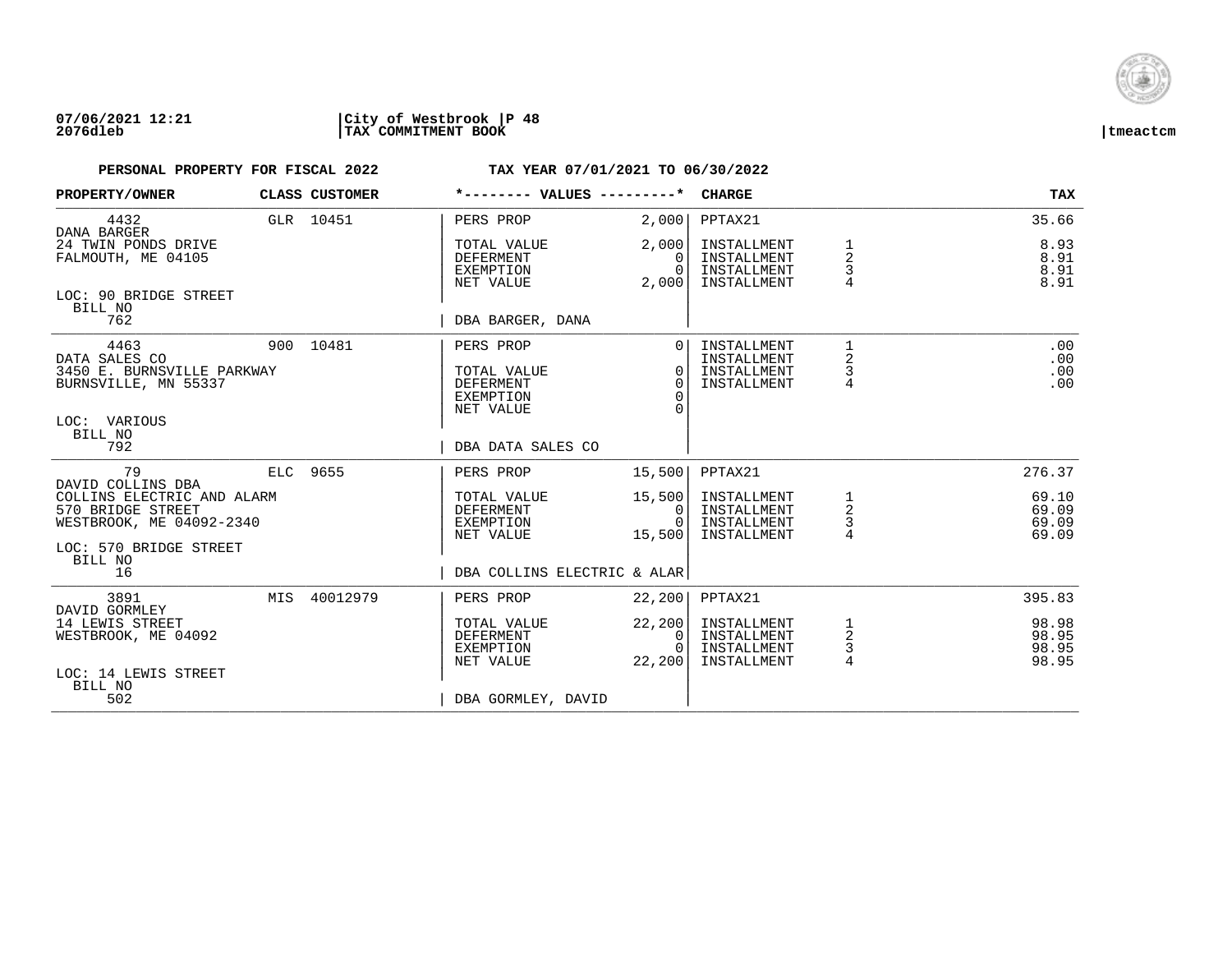

| PROPERTY/OWNER                                                                              | CLASS CUSTOMER | *-------- VALUES ---------*                               |                                                | <b>CHARGE</b>                                            |                                             | <b>TAX</b>                           |
|---------------------------------------------------------------------------------------------|----------------|-----------------------------------------------------------|------------------------------------------------|----------------------------------------------------------|---------------------------------------------|--------------------------------------|
| 1657<br>DAVINA'S DESIGN                                                                     | BEA 40011716   | PERS PROP                                                 | 5,900                                          | PPTAX21                                                  |                                             | 105.20                               |
| DAVINA BURRELL<br>406 MAIN STREET<br>WESTBROOK, ME 04092<br>LOC: 406 MAIN STREET<br>BILL NO |                | TOTAL VALUE<br><b>DEFERMENT</b><br>EXEMPTION<br>NET VALUE | 5,900<br>$\Omega$<br>$\Omega$<br>5,900         | INSTALLMENT<br>INSTALLMENT<br>INSTALLMENT<br>INSTALLMENT | 1<br>$\overline{a}$<br>3<br>$\overline{4}$  | 26.30<br>26.30<br>26.30<br>26.30     |
| 157                                                                                         |                | DBA DAVINA'S DESIGN                                       |                                                |                                                          |                                             |                                      |
| 4267<br>DAVO TECHNOLOGIES                                                                   | COM 40013298   | PERS PROP                                                 | 32,000                                         | PPTAX21                                                  |                                             | 570.56                               |
| 90 BRIDGE STREET<br>SUITE 300<br>WESTBROOK, ME 04092<br>LOC: 90 BRIDGE STREET               |                | TOTAL VALUE<br>DEFERMENT<br>EXEMPTION<br>NET VALUE        | 32,000<br>$\Omega$<br>$\overline{0}$<br>32,000 | INSTALLMENT<br>INSTALLMENT<br>INSTALLMENT<br>INSTALLMENT | 1<br>$\sqrt{2}$<br>$\mathsf 3$              | 142.64<br>142.64<br>142.64<br>142.64 |
| BILL NO<br>691                                                                              |                | DBA DAVO TECHNOLOGIES                                     |                                                |                                                          |                                             |                                      |
| 4016<br>DE LAGE LANDEN FINANCIAL                                                            | LEA 40013101   | PERS PROP                                                 | 6,300                                          | PPTAX21                                                  |                                             | 112.33                               |
| SERVICES, INC ATTN: CORP TAX<br>1111 OLD EAGLE SCHOOL ROAD<br>WAYNE, PA 19087               |                | TOTAL VALUE<br>DEFERMENT<br>EXEMPTION<br>NET VALUE        | 6,300<br>$\overline{0}$<br>$\Omega$<br>6,300   | INSTALLMENT<br>INSTALLMENT<br>INSTALLMENT<br>INSTALLMENT | $\mathbf{1}$<br>$\sqrt{2}$<br>$\frac{3}{4}$ | 28.09<br>28.08<br>28.08<br>28.08     |
| LOC: VARIOUS<br>BILL NO<br>555                                                              |                | DBA DE LAGE LANDEN OPERATIO                               |                                                |                                                          |                                             |                                      |
| 3890<br>DE SANTOS MENS GROOMING                                                             | BEA 40012976   | PERS PROP                                                 | 10,400                                         | PPTAX21                                                  |                                             | 185.43                               |
| 26 HILLCREST DRIVE<br>BRUNSWICK, ME 04011                                                   |                | TOTAL VALUE<br><b>DEFERMENT</b><br>EXEMPTION<br>NET VALUE | 10,400<br>$\mathbf{0}$<br>$\Omega$<br>10,400   | INSTALLMENT<br>INSTALLMENT<br>INSTALLMENT<br>INSTALLMENT | 1<br>$\sqrt{2}$<br>$\frac{3}{4}$            | 46.38<br>46.35<br>46.35<br>46.35     |
| LOC: 917 MAIN STREET<br>BILL NO<br>501                                                      |                | DBA DE SANTOS MENS GROOMING                               |                                                |                                                          |                                             |                                      |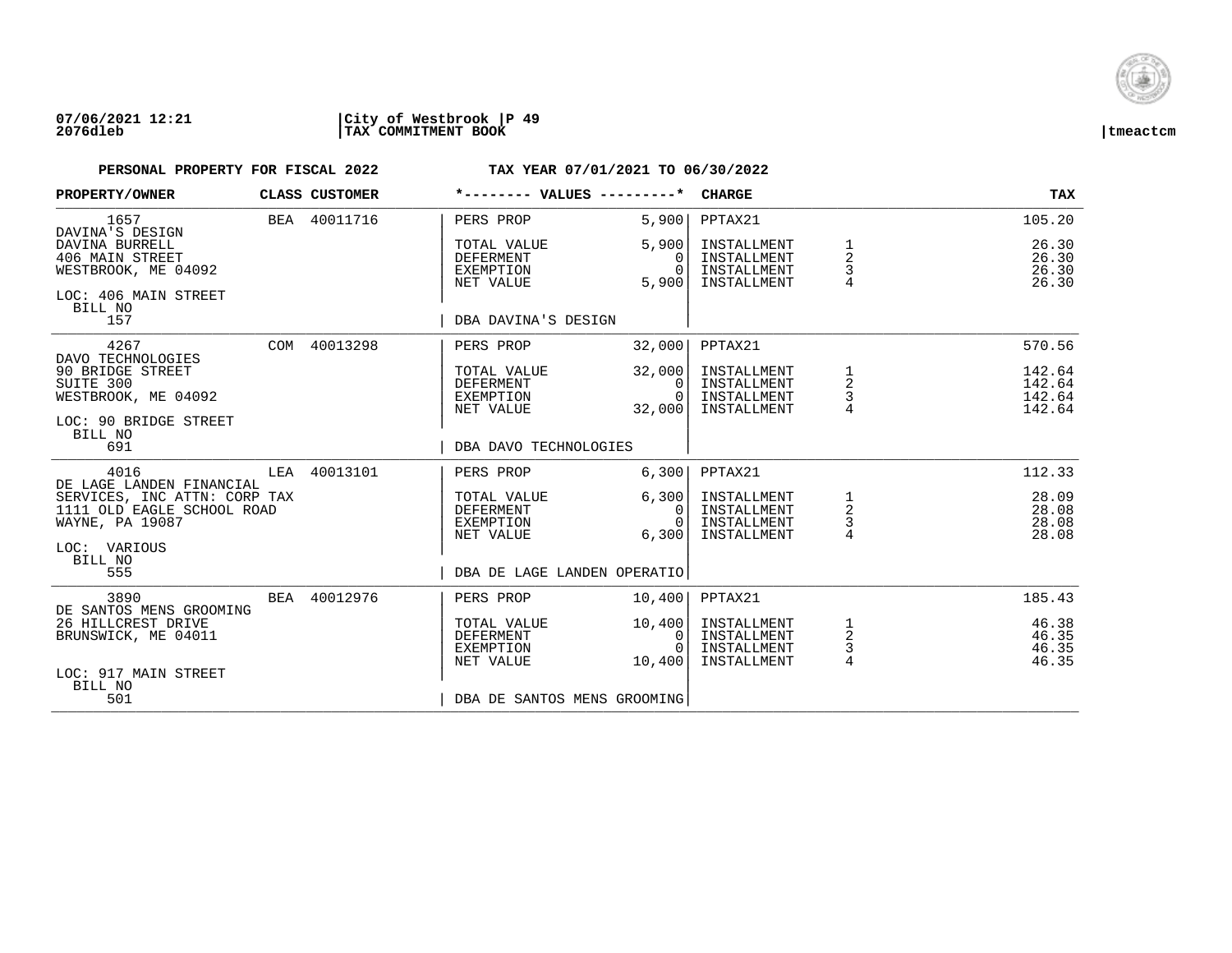

| PROPERTY/OWNER                                                                                                                            | CLASS CUSTOMER | *-------- VALUES ---------*                                                                           |                                                | <b>CHARGE</b>                                            |                               | TAX                                          |
|-------------------------------------------------------------------------------------------------------------------------------------------|----------------|-------------------------------------------------------------------------------------------------------|------------------------------------------------|----------------------------------------------------------|-------------------------------|----------------------------------------------|
| 706<br>DEAD RIVER COMPANY                                                                                                                 | OIL 40013384   | PERS PROP                                                                                             | 792,200                                        | PPTAX21                                                  |                               | 14, 124.93                                   |
| 82 RUNNING HILL RD STE 400<br>SOUTH PORTLAND, ME 04106                                                                                    |                | TOTAL VALUE<br>DEFERMENT<br>EXEMPTION<br>NET VALUE                                                    | 792,200<br>$\Omega$<br>$\Omega$<br>792,200     | INSTALLMENT<br>INSTALLMENT<br>INSTALLMENT<br>INSTALLMENT | 1<br>2<br>3                   | 3,531.24<br>3,531.23<br>3,531.23<br>3,531.23 |
| LOC: 14 TERMINAL STREET<br>BILL NO<br>108                                                                                                 |                | DBA DEAD RIVER COMPANY                                                                                |                                                |                                                          |                               |                                              |
| 3565<br>DEATH OR GLORY TATOOS<br><b>JAMES HODGDON</b><br>415 MAIN STREET<br>WESTBROOK, ME 04092<br>LOC: 415 MAIN STREET<br>BILL NO<br>407 | 900 9817       | PERS PROP<br>TOTAL VALUE<br>DEFERMENT<br>EXEMPTION<br>NET VALUE<br>DBA DEATH OR GLORY TATOOS          | $\Omega$<br>$\Omega$<br>$\Omega$<br>$\Omega$   | INSTALLMENT<br>INSTALLMENT<br>INSTALLMENT<br>INSTALLMENT | 1<br>$\overline{a}$<br>3<br>4 | .00<br>.00<br>.00<br>.00                     |
| 2103                                                                                                                                      | LEG 9739       | PERS PROP                                                                                             | 1,700                                          | PPTAX21                                                  |                               | 30.31                                        |
| DECOSTE, WILLIAM G<br>ATTORNEY AT LAW<br>P O BOX 561<br>WESTBROOK, ME 04098-561<br>LOC: 471 BROOK STREET                                  |                | TOTAL VALUE<br>DEFERMENT<br>EXEMPTION<br>NET VALUE                                                    | 1,700 <br>$\mathbf{0}$<br>$\Omega$<br>1,700    | INSTALLMENT<br>INSTALLMENT<br>INSTALLMENT<br>INSTALLMENT | 1<br>$\overline{a}$<br>3<br>4 | 7.60<br>7.57<br>7.57<br>7.57                 |
| BILL NO<br>217                                                                                                                            |                | DBA DECOSTE, WILLIAM G                                                                                |                                                |                                                          |                               |                                              |
| 3363<br>DEERE CREDIT INC<br>PO BOX 14505<br>DES MOINES, IA 50306-3505<br>LOC: VARIOUS<br>BILL NO<br>357                                   | 900 9800       | PERS PROP<br>TOTAL VALUE<br><b>DEFERMENT</b><br><b>EXEMPTION</b><br>NET VALUE<br>DBA DEERE CREDIT INC | $\Omega$<br>$\mathbf{0}$<br>$\cap$<br>$\Omega$ | INSTALLMENT<br>INSTALLMENT<br>INSTALLMENT<br>INSTALLMENT | 2<br>3<br>4                   | .00<br>.00<br>.00<br>.00                     |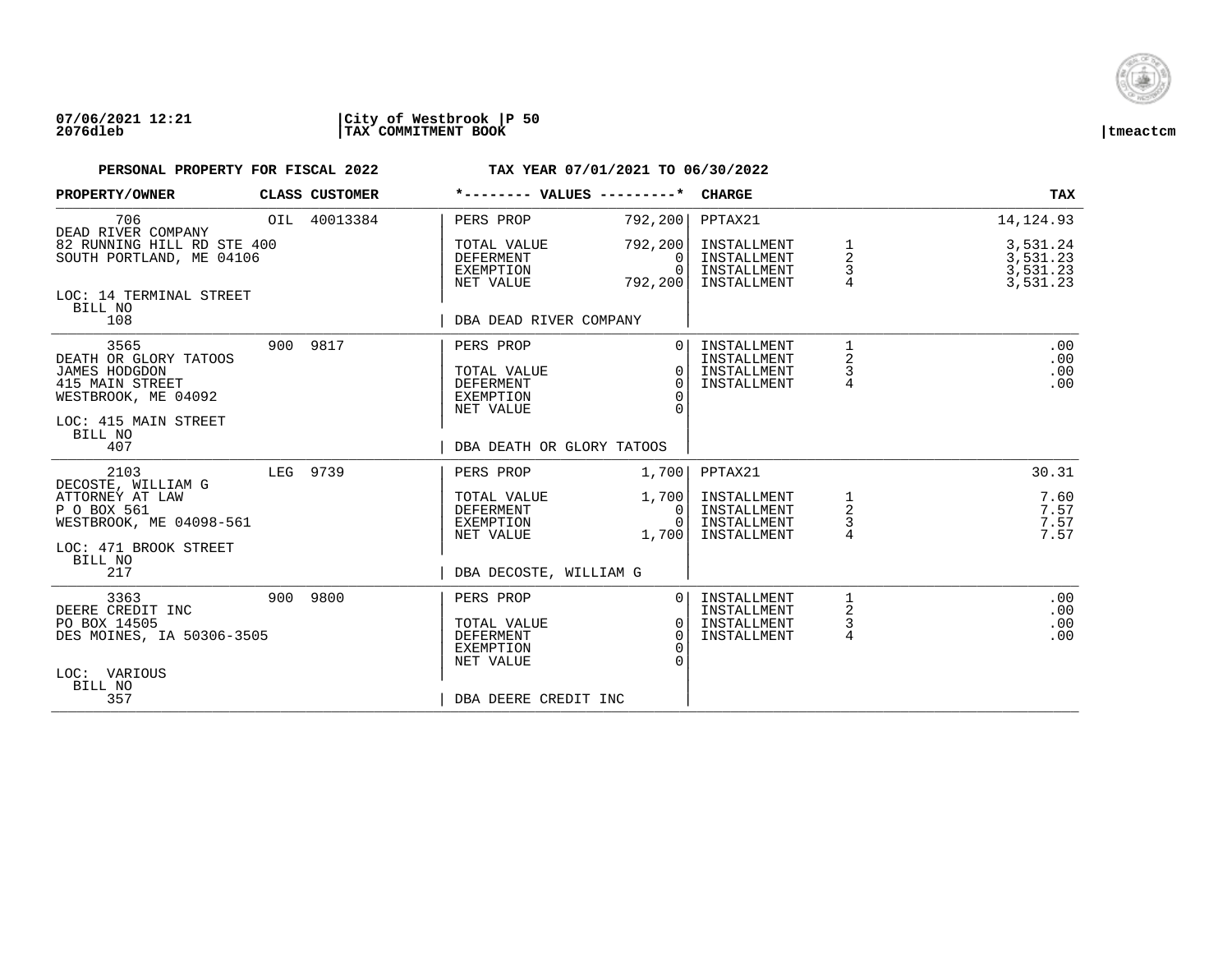

| PROPERTY/OWNER<br>CLASS CUSTOMER                                       |          | *-------- VALUES ---------*                               |                                   | <b>CHARGE</b>                                            |                                | <b>TAX</b>                       |
|------------------------------------------------------------------------|----------|-----------------------------------------------------------|-----------------------------------|----------------------------------------------------------|--------------------------------|----------------------------------|
| 840<br>DRV 10372<br>DEHLER ANIMAL CLINIC                               |          | PERS PROP                                                 | 10,100                            | PPTAX21                                                  |                                | 180.08                           |
| 91 LARRABEE ROAD<br>WESTBROOK, ME 04092                                |          | TOTAL VALUE<br><b>DEFERMENT</b><br>EXEMPTION<br>NET VALUE | 10,100<br>0<br>$\Omega$<br>10,100 | INSTALLMENT<br>INSTALLMENT<br>INSTALLMENT<br>INSTALLMENT | $\overline{2}$<br>3<br>4       | 45.02<br>45.02<br>45.02<br>45.02 |
| LOC: 91 LARRABEE ROAD<br>BILL NO<br>120                                |          | DBA DEHLER ANIMAL CLINIC                                  |                                   |                                                          |                                |                                  |
|                                                                        |          |                                                           |                                   |                                                          |                                |                                  |
| 3626<br>LEA 40012684<br>DELL EOUIPMENT FUNDING LP                      |          | PERS PROP                                                 | 12,300                            | PPTAX21                                                  |                                | 219.31                           |
| ATTN: PROPERTY TAX DEPT<br>ONE DELL WAY RR1-35<br>ROUND ROCK, TX 78682 |          | TOTAL VALUE<br><b>DEFERMENT</b><br>EXEMPTION              | 12,300<br>$\Omega$<br>$\Omega$    | INSTALLMENT<br>INSTALLMENT<br>INSTALLMENT                | 2<br>3                         | 54.85<br>54.82<br>54.82          |
| LOC: VARIOUS<br>BILL NO                                                |          | NET VALUE                                                 | 12,300                            | INSTALLMENT                                              |                                | 54.82                            |
| 418                                                                    |          | DBA DELL EQUIPMENT FUNDING                                |                                   |                                                          |                                |                                  |
| 4054<br>RES<br>DELUCA LLC DBA BREALU CAFE                              | 40013140 | PERS PROP                                                 | 11,900                            | PPTAX21                                                  |                                | 212.18                           |
| 9 CUMBERLAND STREET<br>WESTBROOK, ME 04092                             |          | TOTAL VALUE<br><b>DEFERMENT</b><br>EXEMPTION              | 11,900<br>0<br>$\cap$             | INSTALLMENT<br>INSTALLMENT<br>INSTALLMENT                | $\frac{1}{2}$                  | 53.06<br>53.04<br>53.04          |
| LOC: 9 CUMBERLAND STREET<br>BILL NO                                    |          | NET VALUE                                                 | 11,900                            | INSTALLMENT                                              | $\frac{3}{4}$                  | 53.04                            |
| 575                                                                    |          | <b>DBA BREALU CAFE</b>                                    |                                   |                                                          |                                |                                  |
| WHO 40012594<br>3531<br>DENNYMIKES CUE STUFF INC                       |          | PERS PROP                                                 | 10,000                            | PPTAX21                                                  |                                | 178.30                           |
| PO BOX 256<br>YORK, ME 03909                                           |          | TOTAL VALUE<br><b>DEFERMENT</b><br>EXEMPTION<br>NET VALUE | 10,000<br>0<br>$\cap$<br>10,000   | INSTALLMENT<br>INSTALLMENT<br>INSTALLMENT<br>INSTALLMENT | $\frac{1}{2}$<br>$\frac{3}{4}$ | 44.59<br>44.57<br>44.57<br>44.57 |
| LOC: 55 BRADLEY DRIVE<br>BILL NO<br>398                                |          | DBA DENNYMIKE'S CUE STUFF I                               |                                   |                                                          |                                |                                  |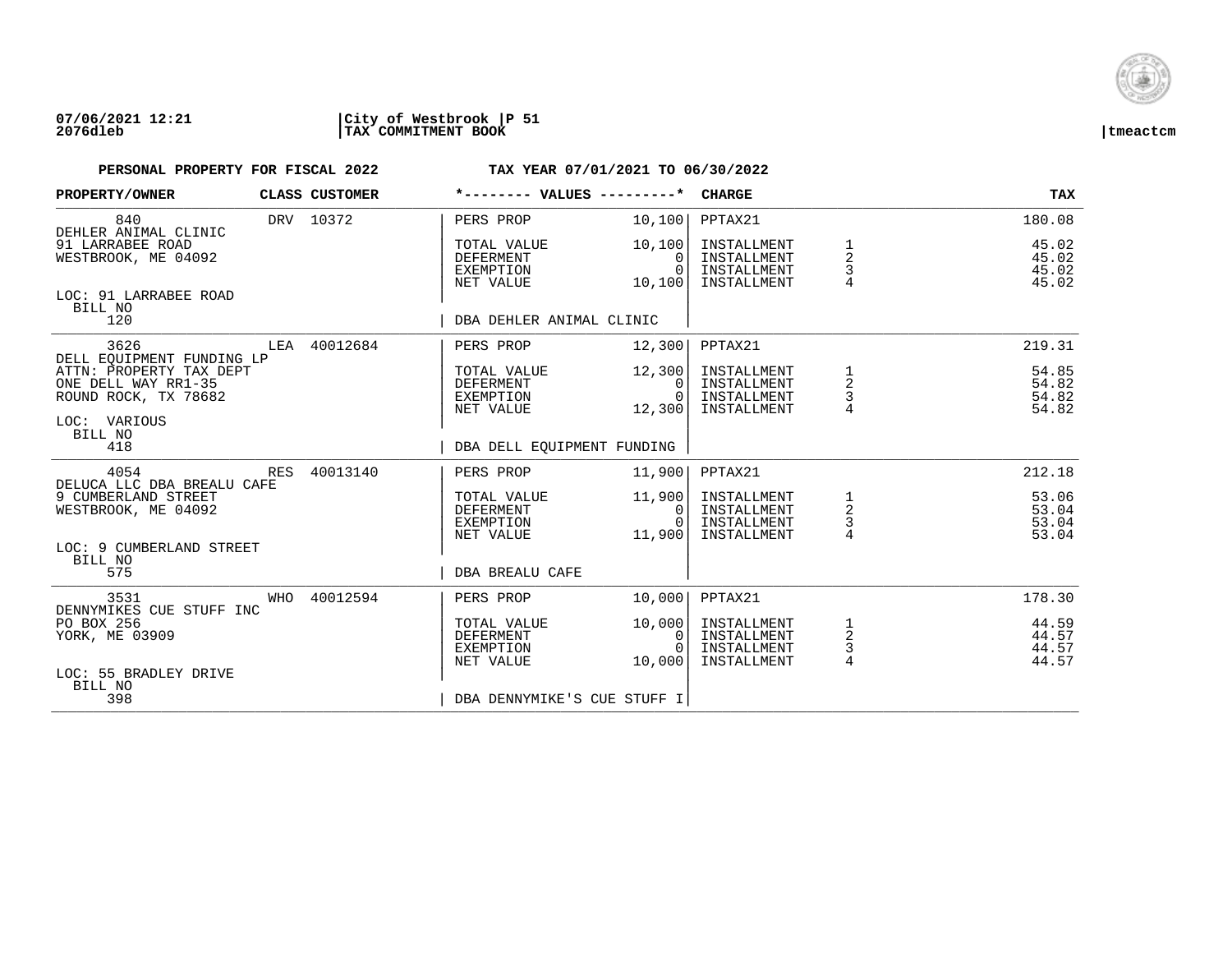

| PROPERTY/OWNER                                                     |     | CLASS CUSTOMER | *-------- VALUES ---------*                               |                                              | <b>CHARGE</b>                                            |                                        | TAX                                  |
|--------------------------------------------------------------------|-----|----------------|-----------------------------------------------------------|----------------------------------------------|----------------------------------------------------------|----------------------------------------|--------------------------------------|
| 4020<br>DENT WIZARD INTERNATIONAL CORP                             |     | AUT 40013110   | PERS PROP                                                 | 9.800                                        | PPTAX21                                                  |                                        | 174.73                               |
| 4710 EARTH CITY EXPRESSWAY<br>BRIDGETON, MO 63044                  |     |                | TOTAL VALUE<br>DEFERMENT<br>EXEMPTION<br>NET VALUE        | 9,800<br>0<br>$\Omega$<br>9,800              | INSTALLMENT<br>INSTALLMENT<br>INSTALLMENT<br>INSTALLMENT | 1<br>$\overline{\mathbf{c}}$<br>3<br>4 | 43.69<br>43.68<br>43.68<br>43.68     |
| LOC: 140 LARRABEE ROAD<br>BILL NO<br>557                           |     |                | DBA DENT WIZARD                                           |                                              |                                                          |                                        |                                      |
| 3957<br>DENTAL DYNAMICS                                            |     | LAB 40013039   | PERS PROP                                                 | 9.100                                        | PPTAX21                                                  |                                        | 162.25                               |
| 50 PARK ROAD STE 5<br>WESTBROOK, ME 04092<br>LOC: 50 PARK RD STE 5 |     |                | TOTAL VALUE<br>DEFERMENT<br>EXEMPTION<br>NET VALUE        | 9,100<br>0<br>$\cap$<br>9,100                | INSTALLMENT<br>INSTALLMENT<br>INSTALLMENT<br>INSTALLMENT | $\frac{1}{2}$<br>3<br>$\overline{4}$   | 40.57<br>40.56<br>40.56<br>40.56     |
| BILL NO<br>527                                                     |     |                | DBA DENTAL DYNAMICS                                       |                                              |                                                          |                                        |                                      |
| 477<br>DESMOND & RAND P A                                          |     | LEG 9678       | PERS PROP                                                 | 23,100                                       | PPTAX21                                                  |                                        | 411.87                               |
| 55 STROUDWATER STREET<br>WESTBROOK, ME 04092-4033                  |     |                | TOTAL VALUE<br>DEFERMENT<br>EXEMPTION<br>NET VALUE        | 23,100<br>$\mathbf{0}$<br>$\Omega$<br>23,100 | INSTALLMENT<br>INSTALLMENT<br>INSTALLMENT<br>INSTALLMENT | $\frac{1}{2}$<br>3<br>$\overline{4}$   | 102.99<br>102.96<br>102.96<br>102.96 |
| LOC: 55 STROUDWATER STREET<br>BILL NO<br>89                        |     |                | DBA DESMOND & RAND P A                                    |                                              |                                                          |                                        |                                      |
| 4172<br>DEVTA DOOLAN JEWELRY INC                                   | RET | 40013230       | PERS PROP                                                 | 2,700                                        | PPTAX21                                                  |                                        | 48.14                                |
| PO BOX 17593<br>PORTLAND, ME 04112                                 |     |                | TOTAL VALUE<br><b>DEFERMENT</b><br>EXEMPTION<br>NET VALUE | 2,700<br>$\Omega$<br>$\Omega$<br>2,700       | INSTALLMENT<br>INSTALLMENT<br>INSTALLMENT<br>INSTALLMENT | 1<br>2<br>3<br>4                       | 12.05<br>12.03<br>12.03<br>12.03     |
| LOC: 90 BRIDGE STREET<br>BILL NO<br>642                            |     |                | DBA DEVTA DOOLAN JEWELRY IN                               |                                              |                                                          |                                        |                                      |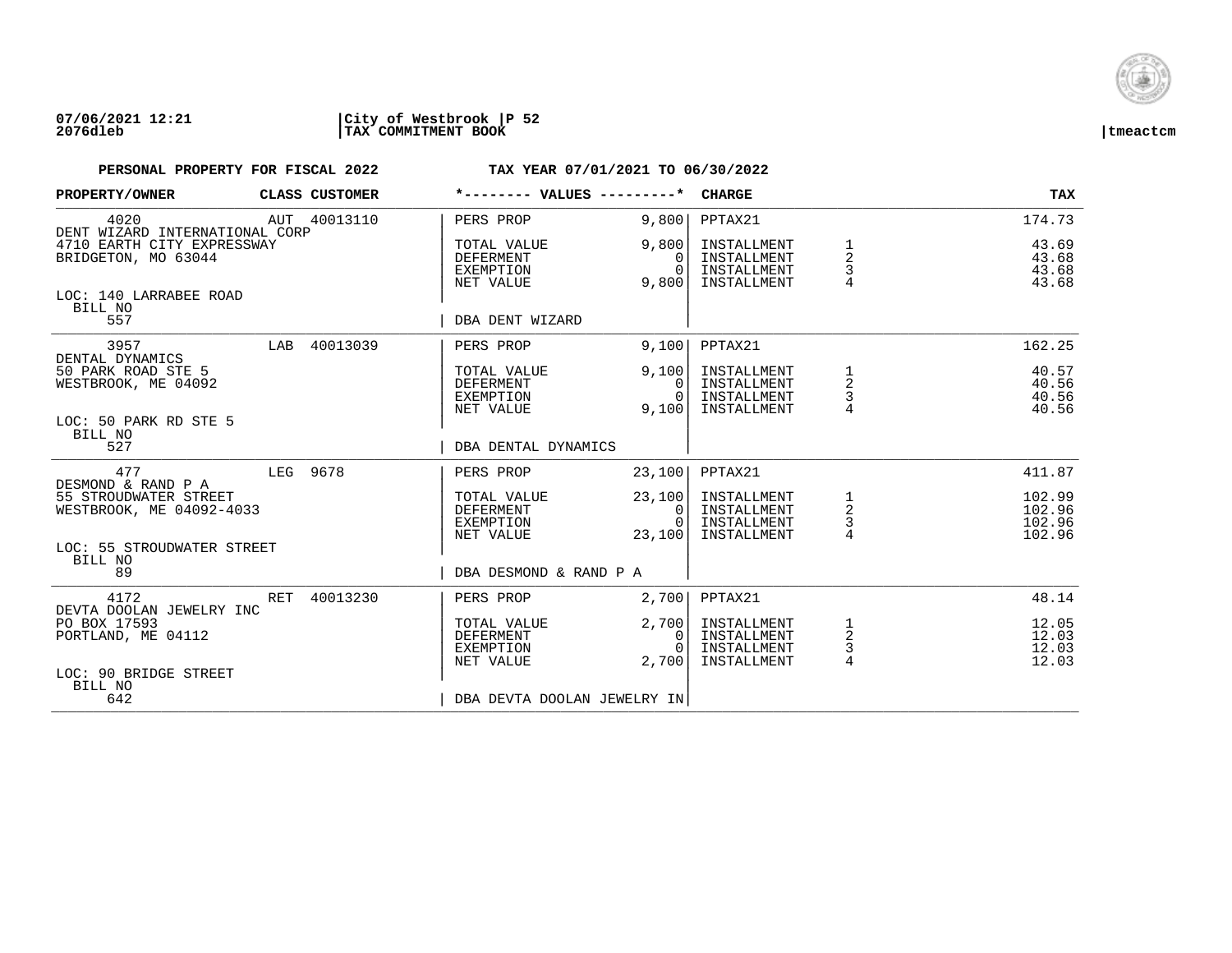

| PROPERTY/OWNER                                                                                                               | CLASS CUSTOMER | *-------- VALUES ---------*                                            |                                                                    | <b>CHARGE</b>                                            |                                                   | <b>TAX</b>                       |
|------------------------------------------------------------------------------------------------------------------------------|----------------|------------------------------------------------------------------------|--------------------------------------------------------------------|----------------------------------------------------------|---------------------------------------------------|----------------------------------|
| 3909<br>DIAMANTE, ROBERT                                                                                                     | GLR 40012998   | PERS PROP                                                              | 2,700                                                              | PPTAX21                                                  |                                                   | 48.14                            |
| DBA BERLIAN ARTS<br>PO BOX 812<br>WESTBROOK, ME 04098<br>LOC: 90 BRIDGE STREET 415                                           |                | TOTAL VALUE<br><b>DEFERMENT</b><br>EXEMPTION<br>NET VALUE              | 2,700<br>$\Omega$<br>$\bigcap$<br>2,700                            | INSTALLMENT<br>INSTALLMENT<br>INSTALLMENT<br>INSTALLMENT | 1<br>$\overline{2}$<br>3<br>$\overline{4}$        | 12.05<br>12.03<br>12.03<br>12.03 |
| BILL NO<br>509                                                                                                               |                | DBA DIAMANTE, ROBERT DBA BE                                            |                                                                    |                                                          |                                                   |                                  |
| 4251<br>DIANE HARRIS LCSW<br>201 MAIN STREET<br>SUITE <sub>2</sub><br>WESTBROOK, ME 04092<br>LOC: 201 MAIN STREET<br>BILL NO | 900 9916       | PERS PROP<br>TOTAL VALUE<br><b>DEFERMENT</b><br>EXEMPTION<br>NET VALUE | 0 <sup>1</sup><br>$\overline{0}$<br>$\Omega$<br>$\Omega$<br>$\cap$ | INSTALLMENT<br>INSTALLMENT<br>INSTALLMENT<br>INSTALLMENT | $\mathbf{1}$<br>2<br>3<br>$\overline{4}$          | .00<br>.00<br>.00<br>.00         |
| 678                                                                                                                          |                | DBA HARRIS, DIANE LCSW                                                 |                                                                    |                                                          |                                                   |                                  |
| 473<br>DIGBY'S VARIETY                                                                                                       | CON 40013329   | PERS PROP                                                              | 12,900                                                             | PPTAX21                                                  |                                                   | 230.01                           |
| C/O MATTHEW TOMPKINS<br>16 WILLIAM STREET<br>WESTBROOK, ME 04092                                                             |                | TOTAL VALUE<br>DEFERMENT<br>EXEMPTION<br>NET VALUE                     | 12,900<br>0 I<br>$\Omega$<br>12,900                                | INSTALLMENT<br>INSTALLMENT<br>INSTALLMENT<br>INSTALLMENT | $\begin{array}{c}\n1 \\ 2 \\ 3 \\ 4\n\end{array}$ | 57.51<br>57.50<br>57.50<br>57.50 |
| LOC: 110 NEW GORHAM ROAD<br>BILL NO<br>88                                                                                    |                | DBA DIGBY'S VARIETY                                                    |                                                                    |                                                          |                                                   |                                  |
| 918<br>DIRECT PERSONNEL LLC                                                                                                  | MIS 40013444   | PERS PROP                                                              | 12,600                                                             | PPTAX21                                                  |                                                   | 224.66                           |
| PO BOX 546<br>BRUNSWICK, ME 04011                                                                                            |                | TOTAL VALUE<br><b>DEFERMENT</b><br>EXEMPTION<br>NET VALUE              | 12,600<br>0 <sup>1</sup><br>$\Omega$<br>12,600                     | INSTALLMENT<br>INSTALLMENT<br>INSTALLMENT<br>INSTALLMENT | $\frac{1}{2}$<br>3<br>$\overline{4}$              | 56.18<br>56.16<br>56.16<br>56.16 |
| LOC: 91 LARRABEE ROAD<br>BILL NO<br>125                                                                                      |                | DBA DIRECT PERSONNEL LLC                                               |                                                                    |                                                          |                                                   |                                  |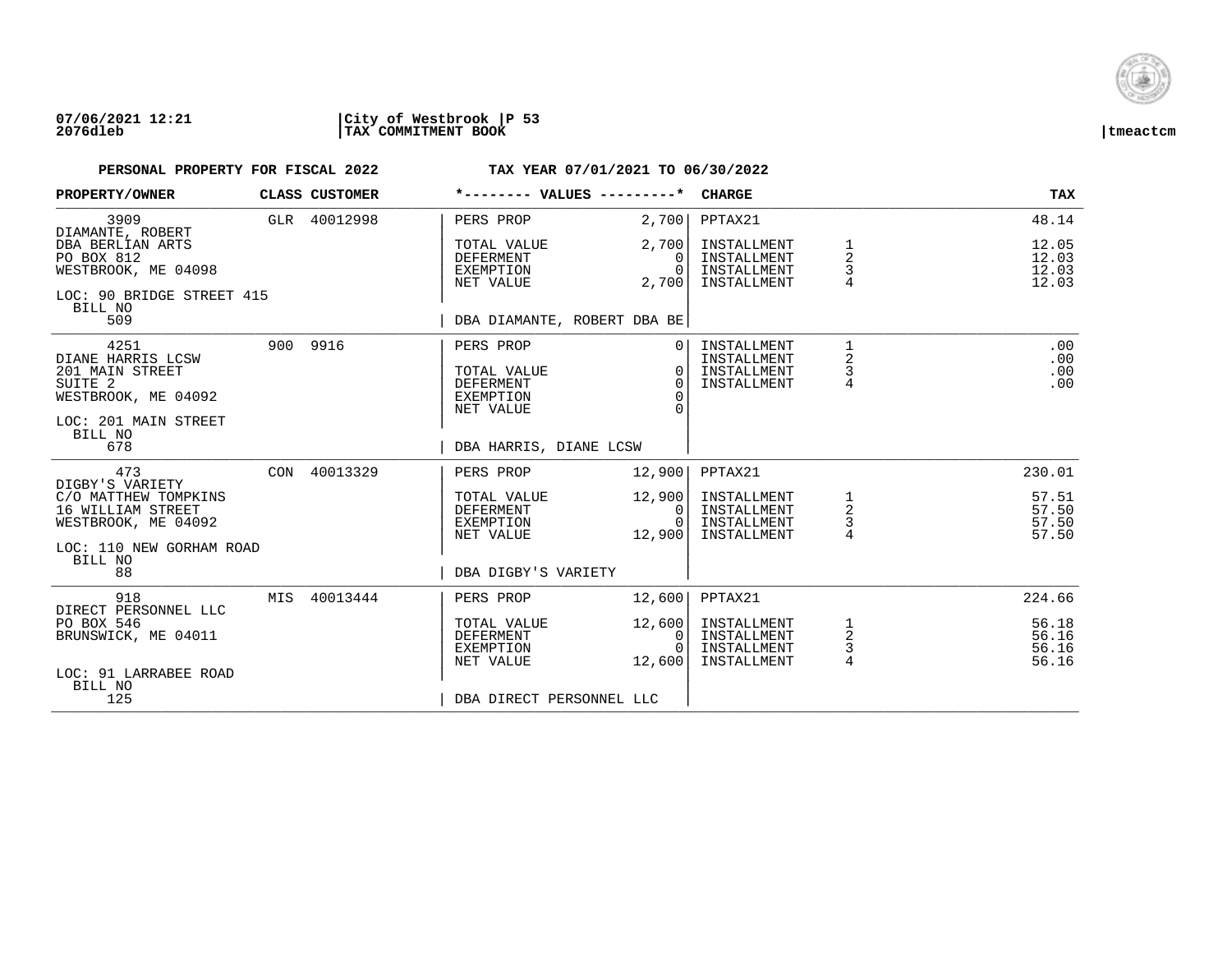

| PROPERTY/OWNER                                                                                                           | CLASS CUSTOMER | *-------- VALUES ---------*                                                                          |                                                    | <b>CHARGE</b>                                                       |                                        | <b>TAX</b>                                       |
|--------------------------------------------------------------------------------------------------------------------------|----------------|------------------------------------------------------------------------------------------------------|----------------------------------------------------|---------------------------------------------------------------------|----------------------------------------|--------------------------------------------------|
| 3235<br>DIRECTV LLC<br>PROPERTY TAX<br>1010 PINE 9E-L-01<br>ST LOUIS, MO 63101<br>LOC: VARIOUS<br>BILL NO<br>339         | VID 40012369   | PERS PROP<br>TOTAL VALUE<br><b>DEFERMENT</b><br>EXEMPTION<br>NET VALUE<br>DBA DIRECTV LLC            | 14,500<br>14,500<br>$\Omega$<br>$\Omega$<br>14,500 | PPTAX21<br>INSTALLMENT<br>INSTALLMENT<br>INSTALLMENT<br>INSTALLMENT | 1<br>$\overline{a}$<br>3<br>4          | 258.54<br>64.65<br>64.63<br>64.63<br>64.63       |
| 110<br>DIRENZO & SONS COMPANY<br>56 ROCHESTER STREET<br>WESTBROOK, ME 04092<br>LOC: 56 ROCHESTER STREET<br>BILL NO<br>20 | TRA 40011635   | PERS PROP<br>TOTAL VALUE<br><b>DEFERMENT</b><br>EXEMPTION<br>NET VALUE<br>DBA DIRENZO & SONS COMPANY | 29,700<br>29,700<br>$\Omega$<br>$\Omega$<br>29,700 | PPTAX21<br>INSTALLMENT<br>INSTALLMENT<br>INSTALLMENT<br>INSTALLMENT | 1<br>$\overline{\mathbf{c}}$<br>3      | 529.55<br>132.41<br>132.38<br>132.38<br>132.38   |
| 4198<br>DIRIGO DRYWALL<br>607 BRIDGTON ROAD<br>WESTBROOK, ME 04092<br>LOC: 607 BRIDGTON ROAD<br>BILL NO<br>656           | CON 40013246   | PERS PROP<br>TOTAL VALUE<br>DEFERMENT<br>EXEMPTION<br>NET VALUE<br>DBA DIRIGO DRYWALL                | 80,500<br>80,500<br>0<br>$\Omega$<br>80,500        | PPTAX21<br>INSTALLMENT<br>INSTALLMENT<br>INSTALLMENT<br>INSTALLMENT | $\frac{1}{2}$<br>3<br>$\overline{4}$   | 1,435.32<br>358.83<br>358.83<br>358.83<br>358.83 |
| 2379<br>DISH NETWORK LLC<br>P O BOX 6623<br>ENGLEWOOD, CO 80155<br>LOC: VARIOUS<br>BILL NO<br>249                        | LEA 40011985   | PERS PROP<br>TOTAL VALUE<br><b>DEFERMENT</b><br>EXEMPTION<br>NET VALUE<br>DBA DISH NETWORK LLC       | 7,300<br>7,300<br>$\Omega$<br>$\Omega$<br>7,300    | PPTAX21<br>INSTALLMENT<br>INSTALLMENT<br>INSTALLMENT<br>INSTALLMENT | 1<br>$\sqrt{2}$<br>3<br>$\overline{4}$ | 130.16<br>32.54<br>32.54<br>32.54<br>32.54       |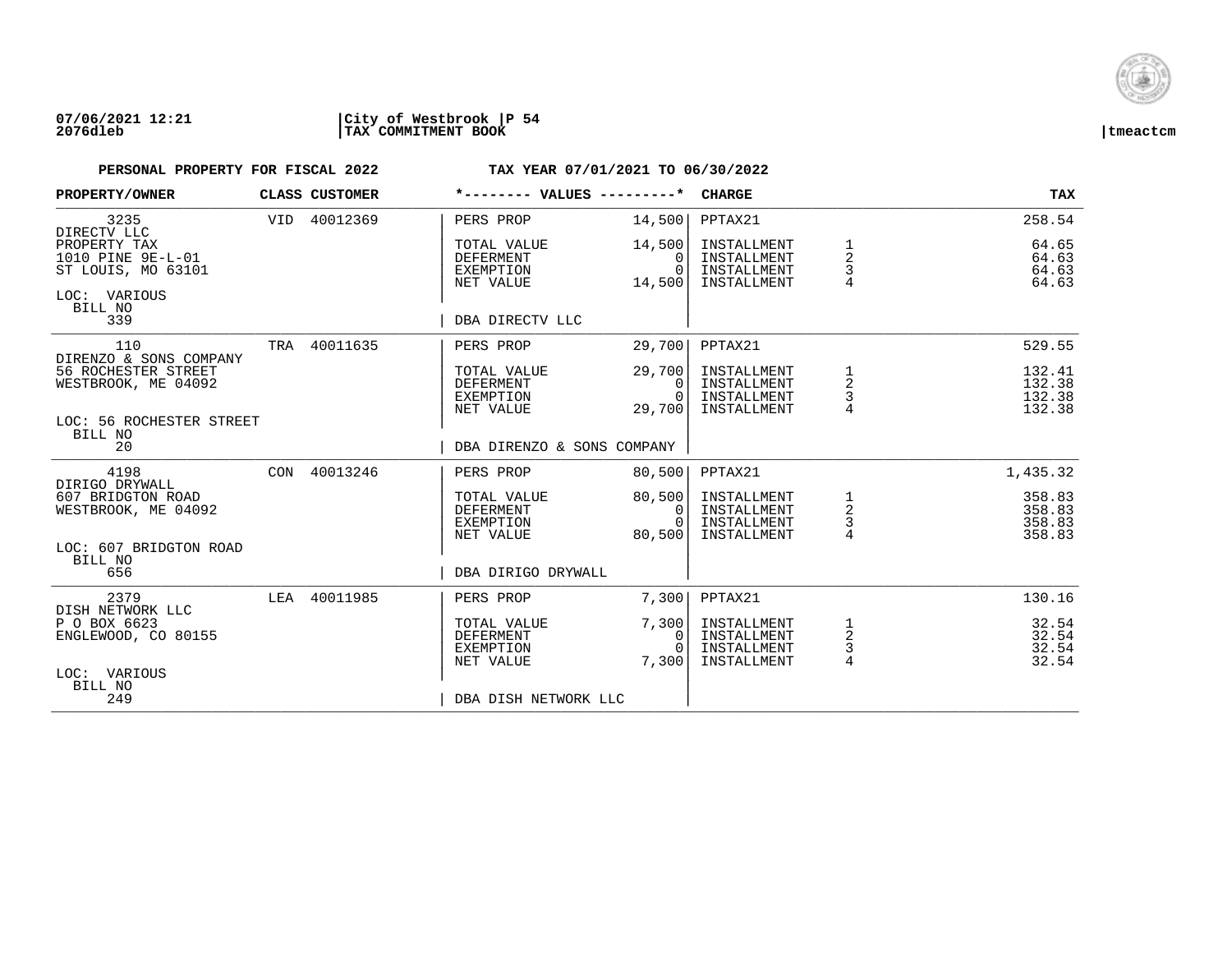

| PROPERTY/OWNER                                                                              |     | CLASS CUSTOMER | *-------- VALUES ---------*                               |                                        | <b>CHARGE</b>                                            |                                       | <b>TAX</b>                           |
|---------------------------------------------------------------------------------------------|-----|----------------|-----------------------------------------------------------|----------------------------------------|----------------------------------------------------------|---------------------------------------|--------------------------------------|
| 2528<br>DISTRIBUTOR CORPORATION                                                             |     | SAL 40012077   | PERS PROP                                                 | 20, 200                                | PPTAX21                                                  |                                       | 360.17                               |
| ATTN: AC<br>767 EASTERN AVENUE<br>MALDEN, MA 02148<br>LOC: 4 THOMAS DRIVE<br>BILL NO        |     |                | TOTAL VALUE<br><b>DEFERMENT</b><br>EXEMPTION<br>NET VALUE | 20, 200<br>0<br>$\Omega$<br>20,200     | INSTALLMENT<br>INSTALLMENT<br>INSTALLMENT<br>INSTALLMENT | $\overline{2}$<br>3<br>$\overline{4}$ | 90.05<br>90.04<br>90.04<br>90.04     |
| 273                                                                                         |     |                | DBA DISTRIBUTOR CORPORATION                               |                                        |                                                          |                                       |                                      |
| 3788<br>DOG-A-HOLICK LLC                                                                    |     | MIS 40012872   | PERS PROP                                                 | 2,300                                  | PPTAX21                                                  |                                       | 41.01                                |
| LACI BARNETT<br>625 BRIDGTON ROAD<br>WESTBROOK, ME 04092                                    |     |                | TOTAL VALUE<br><b>DEFERMENT</b><br>EXEMPTION<br>NET VALUE | 2,300<br>$\Omega$<br>$\Omega$<br>2,300 | INSTALLMENT<br>INSTALLMENT<br>INSTALLMENT<br>INSTALLMENT | 1<br>2<br>3                           | 10.26<br>10.25<br>10.25<br>10.25     |
| LOC: 625 BRIDGTON ROAD<br>BILL NO<br>462                                                    |     |                | DBA DOG-A-HOLICK                                          |                                        |                                                          |                                       |                                      |
| 2249                                                                                        |     | DAY 9742       | PERS PROP                                                 | 25,800                                 | PPTAX21                                                  |                                       | 460.01                               |
| DOLPHIN INVESTMENTS LLC<br>DR STEVEN R BRIER<br>76 MAOUOIT DRIVE<br>FREEPORT, ME 04032-6320 |     |                | TOTAL VALUE<br><b>DEFERMENT</b><br>EXEMPTION<br>NET VALUE | 25,800<br>0<br>$\cap$                  | INSTALLMENT<br>INSTALLMENT<br>INSTALLMENT<br>INSTALLMENT | 1<br>$\overline{c}$<br>$\frac{3}{4}$  | 115.01<br>115.00<br>115.00<br>115.00 |
| LOC: 101 COUNTY ROAD<br>BILL NO                                                             |     |                |                                                           | 25,800                                 |                                                          |                                       |                                      |
| 227                                                                                         |     |                | DBA LITTLE DOLPHIN SCHOOL                                 |                                        |                                                          |                                       |                                      |
| 3069<br>DONALD BOUCHER                                                                      | VEN | 40012232       | PERS PROP                                                 | 2,100                                  | PPTAX21                                                  |                                       | 37.44                                |
| DBA FREDS COFFEE CO<br>112 WASHINGTON STREET<br>OAKLAND, ME 04963<br>LOC: VARIOUS           |     |                | TOTAL VALUE<br><b>DEFERMENT</b><br>EXEMPTION<br>NET VALUE | 2,100<br>0<br>$\Omega$<br>2,100        | INSTALLMENT<br>INSTALLMENT<br>INSTALLMENT<br>INSTALLMENT | 1<br>$\sqrt{2}$<br>$\frac{3}{4}$      | 9.36<br>9.36<br>9.36<br>9.36         |
| BILL NO<br>307                                                                              |     |                | DBA FRED'S COFFEE CO                                      |                                        |                                                          |                                       |                                      |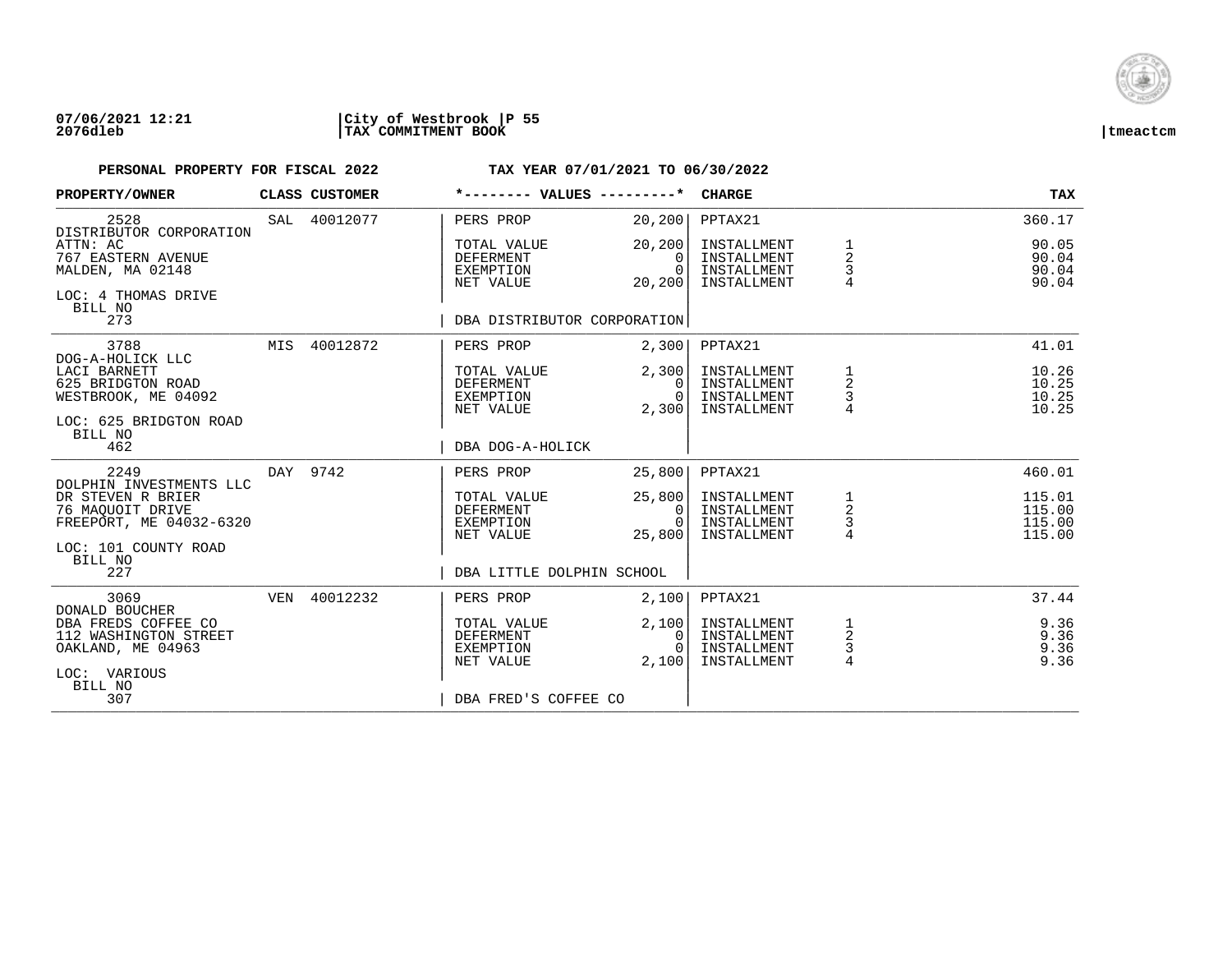

| PROPERTY/OWNER                                                                                    |  | CLASS CUSTOMER | *-------- VALUES ---------*                               |                                          | <b>CHARGE</b>                                            |                                      | TAX                                  |
|---------------------------------------------------------------------------------------------------|--|----------------|-----------------------------------------------------------|------------------------------------------|----------------------------------------------------------|--------------------------------------|--------------------------------------|
| 4220<br>DONS PRESSURE WASH                                                                        |  | AUT 40013264   | PERS PROP                                                 | 55,000                                   | PPTAX21                                                  |                                      | 980.65                               |
| 667 METHODIST ROAD<br>WESTBROOK, ME 04092                                                         |  |                | TOTAL VALUE<br><b>DEFERMENT</b><br>EXEMPTION<br>NET VALUE | 55,000<br>$\Omega$<br>$\Omega$<br>55,000 | INSTALLMENT<br>INSTALLMENT<br>INSTALLMENT<br>INSTALLMENT | 1<br>2<br>3                          | 245.17<br>245.16<br>245.16<br>245.16 |
| LOC: 667 METHODIST ROAD<br>BILL NO<br>665                                                         |  |                | DBA DONS PRESSURE WASH/AUTO                               |                                          |                                                          |                                      |                                      |
| 3663                                                                                              |  | WHO 9824       | PERS PROP                                                 | 55,000                                   | PPTAX21                                                  |                                      | 980.65                               |
| DOOR SYSTEMS INC<br>PO BOX 511<br>FRAMINGHAM, MA 01704-0511                                       |  |                | TOTAL VALUE<br>DEFERMENT<br>EXEMPTION<br>NET VALUE        | 55,000<br>0<br>$\Omega$<br>55,000        | INSTALLMENT<br>INSTALLMENT<br>INSTALLMENT<br>INSTALLMENT | 1<br>$\overline{a}$<br>$\frac{3}{4}$ | 245.17<br>245.16<br>245.16<br>245.16 |
| LOC: 4 THOMAS DRIVE<br>BILL NO<br>424                                                             |  |                | DBA DOOR SYSTEMS, INC                                     |                                          |                                                          |                                      |                                      |
| 3584                                                                                              |  | CON 40012646   | PERS PROP                                                 | 21,600                                   | PPTAX21                                                  |                                      | 385.13                               |
| DOUGHBOYS DELI<br>TINA DOHERTY<br>57 BRIDGE STREET<br>WESTBROOK, ME 04092                         |  |                | TOTAL VALUE<br>DEFERMENT<br>EXEMPTION<br>NET VALUE        | 21,600<br>0<br>$\Omega$<br>21,600        | INSTALLMENT<br>INSTALLMENT<br>INSTALLMENT<br>INSTALLMENT | $\frac{1}{2}$<br>$\frac{3}{4}$       | 96.29<br>96.28<br>96.28<br>96.28     |
| LOC: 57 BRIDGE STREET<br>BILL NO<br>410                                                           |  |                | DBA DOUGHBOYS DELI                                        |                                          |                                                          |                                      |                                      |
| 3816<br>DOUGLAS MCDANIEL CAMPO                                                                    |  | LEG 40012904   | PERS PROP                                                 | 4,300                                    | PPTAX21                                                  |                                      | 76.67                                |
| & SCHOOLS LLC<br>90 BRIDGE STREET STE 100<br>WESTBROOK, ME 04092<br>LOC: 90 BRIDGE STREET STE 100 |  |                | TOTAL VALUE<br>DEFERMENT<br>EXEMPTION<br>NET VALUE        | 4,300<br>0<br>$\cap$<br>4,300            | INSTALLMENT<br>INSTALLMENT<br>INSTALLMENT<br>INSTALLMENT | $\overline{a}$<br>$\frac{3}{4}$      | 19.19<br>19.16<br>19.16<br>19.16     |
| BILL NO<br>471                                                                                    |  |                | DBA DOUGLAS MCDANIEL CAMPO                                |                                          |                                                          |                                      |                                      |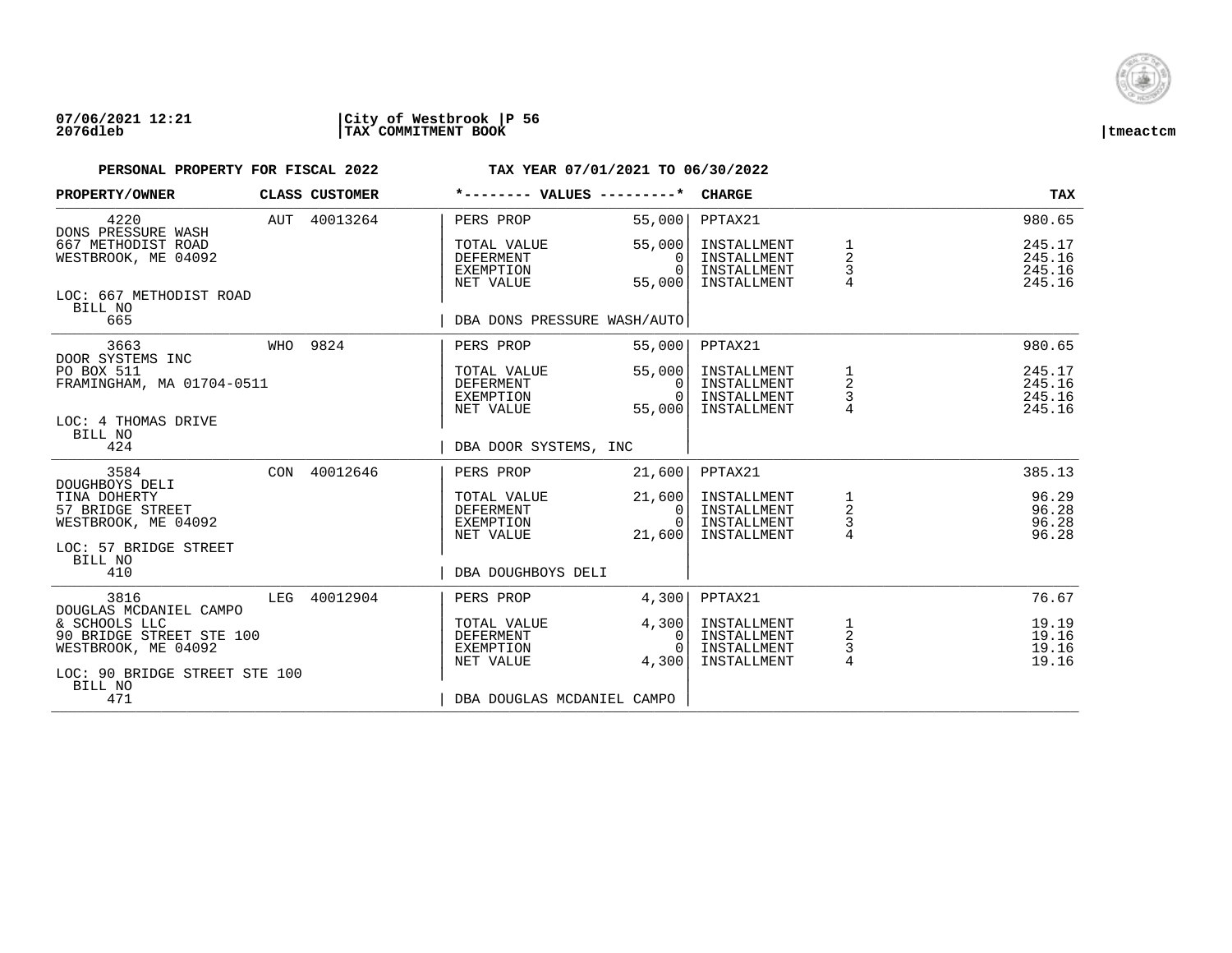

| PROPERTY/OWNER                                                                                                         |     | CLASS CUSTOMER | *-------- VALUES ---------*                               |                                              | <b>CHARGE</b>                                            |                                                   | <b>TAX</b>                           |
|------------------------------------------------------------------------------------------------------------------------|-----|----------------|-----------------------------------------------------------|----------------------------------------------|----------------------------------------------------------|---------------------------------------------------|--------------------------------------|
| 4139<br>DRAGONFLY WELLNESS STUDIO                                                                                      |     | COU 40013206   | PERS PROP                                                 | 2,700                                        | PPTAX21                                                  |                                                   | 48.14                                |
| 688 MAIN STREET<br>SUITE 4<br>WESTBROOK, ME 04092<br>LOC: 688 MAIN STREET<br>BILL NO                                   |     |                | TOTAL VALUE<br><b>DEFERMENT</b><br>EXEMPTION<br>NET VALUE | 2,700<br>$\Omega$<br>$\Omega$<br>2,700       | INSTALLMENT<br>INSTALLMENT<br>INSTALLMENT<br>INSTALLMENT | 1<br>$\overline{2}$<br>3<br>$\overline{4}$        | 12.05<br>12.03<br>12.03<br>12.03     |
| 620                                                                                                                    |     |                | DBA DRAGONFLY WELLNESS STUD                               |                                              |                                                          |                                                   |                                      |
| 4465<br>DREYER; S GRAND ICE CREAM                                                                                      |     | LEA 10483      | PERS PROP                                                 | 9,600                                        | PPTAX21                                                  |                                                   | 171.17                               |
| C/O RYAN LLC<br>P.O. BOX 4900, DEPT 660<br>SCOTTSDALE, AZ 85261-4900<br>LOC: VARIOUS<br>BILL NO                        |     |                | TOTAL VALUE<br>DEFERMENT<br>EXEMPTION<br>NET VALUE        | 9.600<br>$\Omega$<br>$\Omega$<br>9,600       | INSTALLMENT<br>INSTALLMENT<br>INSTALLMENT<br>INSTALLMENT | 1<br>2<br>3                                       | 42.80<br>42.79<br>42.79<br>42.79     |
| 794                                                                                                                    |     |                | DBA DREYER'S GRAND ICE CREA                               |                                              |                                                          |                                                   |                                      |
| 3081                                                                                                                   | RES | 40012243       | PERS PROP                                                 | 35,300                                       | PPTAX21                                                  |                                                   | 629.40                               |
| DROUIN & DROUIN INC DBA<br>STOCKHOUSE BAR<br>506 MAIN STREET<br>WESTBROOK, ME 04092<br>LOC: 506 MAIN STREET<br>BILL NO |     |                | TOTAL VALUE<br>DEFERMENT<br>EXEMPTION<br>NET VALUE        | 35,300<br>$\mathbf{0}$<br>$\Omega$<br>35,300 | INSTALLMENT<br>INSTALLMENT<br>INSTALLMENT<br>INSTALLMENT | $\begin{array}{c}\n1 \\ 2 \\ 3 \\ 4\n\end{array}$ | 157.35<br>157.35<br>157.35<br>157.35 |
| 310                                                                                                                    |     |                | DBA STOCKHOUSE RESTAURANT                                 |                                              |                                                          |                                                   |                                      |
| 3409<br>DROUIN DANCE CENTER LLC                                                                                        | SPO | 40012484       | PERS PROP                                                 | 6,500                                        | PPTAX21                                                  |                                                   | 115.90                               |
| DANIELLE DROUIN<br>PO BOX 815<br>WESTBROOK, ME 04092<br>LOC: 100 LARRABEE ROAD                                         |     |                | TOTAL VALUE<br><b>DEFERMENT</b><br>EXEMPTION<br>NET VALUE | 6,500<br>0<br>$\Omega$<br>6.500              | INSTALLMENT<br>INSTALLMENT<br>INSTALLMENT<br>INSTALLMENT | $\frac{1}{2}$<br>3<br>4                           | 28.99<br>28.97<br>28.97<br>28.97     |
| BILL NO<br>372                                                                                                         |     |                | DBA DROUIN DANCE CENTER                                   |                                              |                                                          |                                                   |                                      |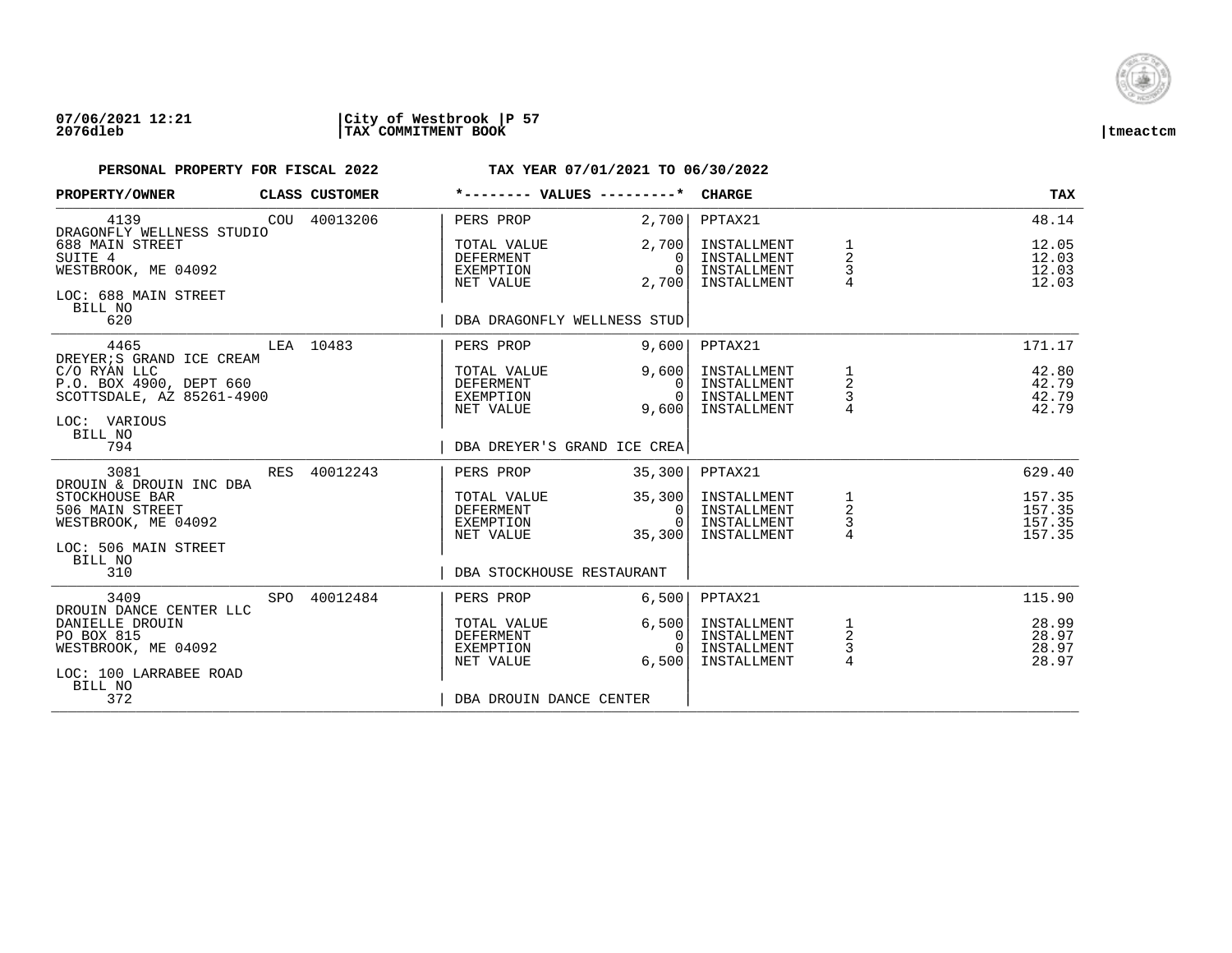

| PROPERTY/OWNER                                                                                                                             | CLASS CUSTOMER | *-------- VALUES ---------*                                                                                                               | <b>CHARGE</b>                                                                                                      | TAX                                  |
|--------------------------------------------------------------------------------------------------------------------------------------------|----------------|-------------------------------------------------------------------------------------------------------------------------------------------|--------------------------------------------------------------------------------------------------------------------|--------------------------------------|
| 3030<br>DS SERVICES OF AMERICA INC                                                                                                         | LEA 9772       | PERS PROP<br>2,000                                                                                                                        | PPTAX21                                                                                                            | 35.66                                |
| 2300 WINDY RIDGE PKW SE<br>SUITE 500N<br>ATLANTA, GA 30339-5665<br>LOC: VARIOUS<br>BILL NO<br>295                                          |                | 2,000<br>TOTAL VALUE<br><b>DEFERMENT</b><br>$\Omega$<br>EXEMPTION<br>NET VALUE<br>2,000<br>DBA DS SERVICES OF AMERICA                     | INSTALLMENT<br>1<br>2<br>INSTALLMENT<br>3<br>$\Omega$<br>INSTALLMENT<br>$\overline{4}$<br>INSTALLMENT              | 8.93<br>8.91<br>8.91<br>8.91         |
|                                                                                                                                            |                |                                                                                                                                           |                                                                                                                    |                                      |
| 3978<br>DUCK POND VARIETY                                                                                                                  | CON 40011739   | PERS PROP<br>25,900                                                                                                                       | PPTAX21                                                                                                            | 461.80                               |
| <b>JOSH GELSTON</b><br>1275 BRIDGTON ROAD<br>WESTBROOK, ME 04092<br>LOC: 1275 BRIDGTON ROAD<br>BILL NO                                     |                | 25,900<br>TOTAL VALUE<br>DEFERMENT<br>$\Omega$<br>EXEMPTION<br>0<br>25,900<br>NET VALUE                                                   | INSTALLMENT<br>1<br>2<br>INSTALLMENT<br>3<br>INSTALLMENT<br>INSTALLMENT                                            | 115.45<br>115.45<br>115.45<br>115.45 |
| 539                                                                                                                                        |                | DBA DUCK POND VARIETY                                                                                                                     |                                                                                                                    |                                      |
| 3067<br>FOO<br>DUNKIN DONUTS COUNTY ROAD                                                                                                   | 40012231       | PERS PROP<br>49,000                                                                                                                       | PPTAX21                                                                                                            | 873.67                               |
| GORHAM DISTRIBUTION<br>65 GRAY ROAD STOP 4<br>FALMOUTH, ME 04105<br>LOC: 73 COUNTY ROAD                                                    |                | 49,000<br>TOTAL VALUE<br>DEFERMENT<br>EXEMPTION<br>$\Omega$<br>NET VALUE<br>49,000                                                        | INSTALLMENT<br>$\begin{array}{c}\n1 \\ 2 \\ 3 \\ 4\n\end{array}$<br>INSTALLMENT<br>0<br>INSTALLMENT<br>INSTALLMENT | 218.44<br>218.41<br>218.41<br>218.41 |
| BILL NO<br>306                                                                                                                             |                | DBA DUNKIN DONUTS COUNTY RO                                                                                                               |                                                                                                                    |                                      |
| 4284<br>900<br>DXC TECHNOLOGY SERVICES LLC<br>5400 LEGACY DRIVE<br>MAIL STOP H4-GC-38<br>PLANO, TX 75024<br>LOC: VARIOUS<br>BILL NO<br>703 | 9924           | PERS PROP<br>TOTAL VALUE<br><b>DEFERMENT</b><br>$\Omega$<br>EXEMPTION<br>$\Omega$<br>$\Omega$<br>NET VALUE<br>DBA DXC TECHNOLOGY SERVICES | INSTALLMENT<br>1<br>0 <sup>1</sup><br>2<br>INSTALLMENT<br>3<br>INSTALLMENT<br>0 <sup>1</sup><br>4<br>INSTALLMENT   | .00<br>.00<br>.00<br>.00             |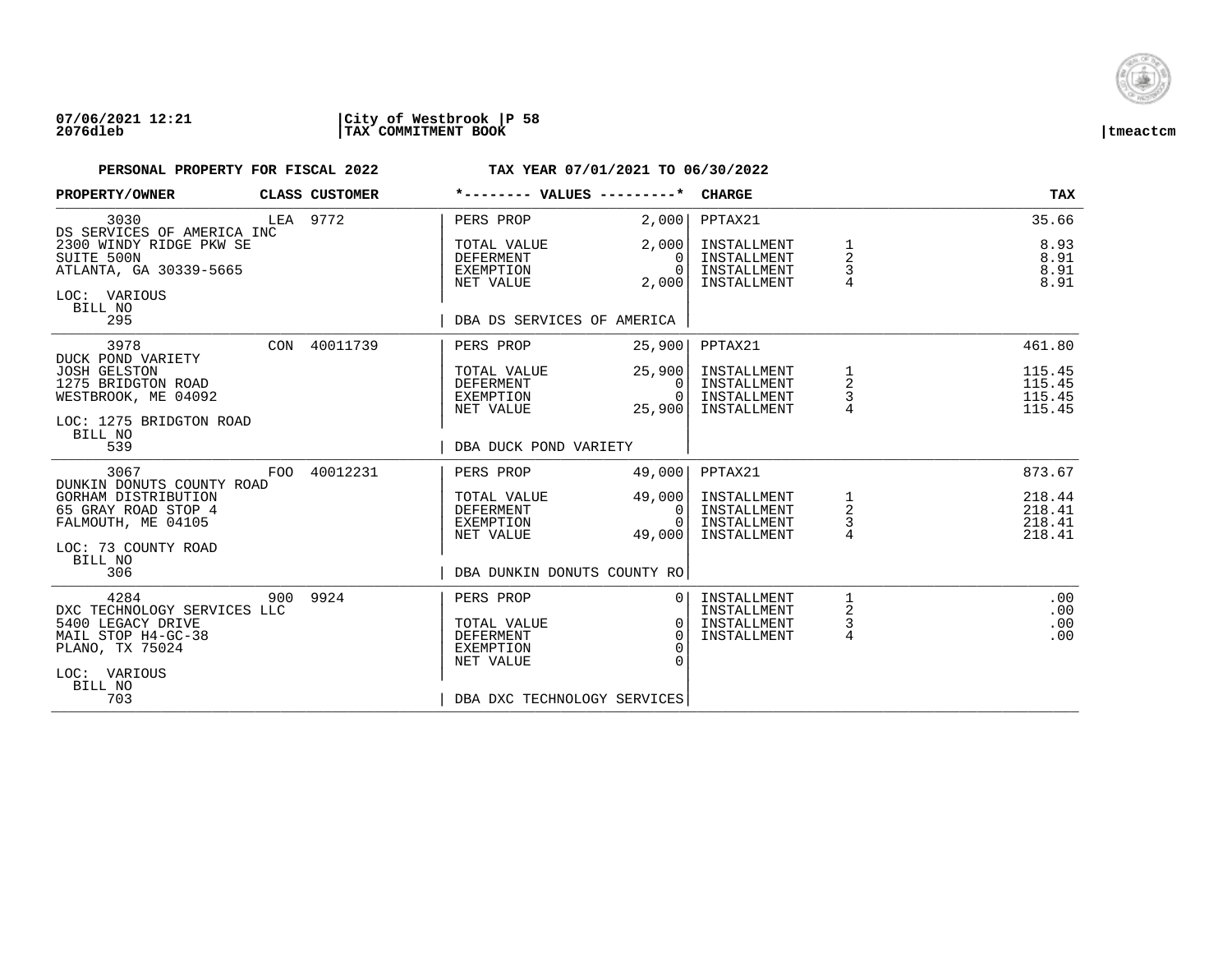

| PROPERTY/OWNER                                                                                 | CLASS CUSTOMER | *-------- VALUES ---------*                               |                                                        | <b>CHARGE</b>                                            |                                                   | <b>TAX</b>                           |
|------------------------------------------------------------------------------------------------|----------------|-----------------------------------------------------------|--------------------------------------------------------|----------------------------------------------------------|---------------------------------------------------|--------------------------------------|
| 3060<br>DYNAMAX                                                                                | SPO 40012226   | PERS PROP                                                 | 3,100                                                  | PPTAX21                                                  |                                                   | 55.27                                |
| MATTHEW ISRAELSON<br>120 MAIN STREET<br>WESTBROOK, ME 04092<br>LOC: 120 MAIN STREET<br>BILL NO |                | TOTAL VALUE<br><b>DEFERMENT</b><br>EXEMPTION<br>NET VALUE | 3,100<br>$\Omega$<br>$\overline{0}$<br>3,100           | INSTALLMENT<br>INSTALLMENT<br>INSTALLMENT<br>INSTALLMENT | 1<br>$\overline{2}$<br>3                          | 13.84<br>13.81<br>13.81<br>13.81     |
| 303                                                                                            |                | DBA DYNAMAX                                               |                                                        |                                                          |                                                   |                                      |
| 3986<br>DYNAMICS OF NATURE LLC                                                                 | MIS 40013066   | PERS PROP                                                 | 1,200                                                  | PPTAX21                                                  |                                                   | 21.40                                |
| 90 BRIDGE STREET STE 325<br>WESTBROOK, ME 04092<br>LOC: 90 BRIDGE STREET STE 325               |                | TOTAL VALUE<br>DEFERMENT<br>EXEMPTION<br>NET VALUE        | 1,200<br>- O I<br>0 I<br>1,200                         | INSTALLMENT<br>INSTALLMENT<br>INSTALLMENT<br>INSTALLMENT | 1<br>2<br>3                                       | 5.35<br>$5.35$<br>$5.35$<br>5.35     |
| BILL NO<br>544                                                                                 |                | DBA DYNAMICS OF NATURE LLC                                |                                                        |                                                          |                                                   |                                      |
| 1849<br>E & L INC                                                                              | ACC 40011781   | PERS PROP                                                 | 3,500                                                  | PPTAX21                                                  |                                                   | 62.41                                |
| EDD CABRAL ACCOUNTING<br>918 MAIN ST<br>WESTBROOK, ME 04092<br>LOC: 918 MAIN STREET            |                | TOTAL VALUE<br>DEFERMENT<br>EXEMPTION<br>NET VALUE        | 3,500<br>0 <sup>1</sup><br>$\overline{0}$  <br>3,500   | INSTALLMENT<br>INSTALLMENT<br>INSTALLMENT<br>INSTALLMENT | $\begin{array}{c}\n1 \\ 2 \\ 3 \\ 4\n\end{array}$ | 15.61<br>15.60<br>15.60<br>15.60     |
| BILL NO<br>180                                                                                 |                | DBA E & L INC                                             |                                                        |                                                          |                                                   |                                      |
| 1663<br>E. S. BOULOS COMPANY                                                                   | ELC 9713       | PERS PROP                                                 | 158,600                                                | PPTAX21                                                  |                                                   | 2,827.84                             |
| 1701 GOLF ROAD, STE 3-1012<br>ROLLING MEADOWS, IL 60008-4210                                   |                | TOTAL VALUE<br>DEFERMENT<br>EXEMPTION<br>NET VALUE        | 158,600<br>0 <sup>1</sup><br>$\overline{0}$<br>158,600 | INSTALLMENT<br>INSTALLMENT<br>INSTALLMENT<br>INSTALLMENT | $\frac{1}{2}$<br>$\frac{3}{4}$                    | 706.96<br>706.96<br>706.96<br>706.96 |
| LOC: 45 BRADLEY DRIVE<br>BILL NO<br>159                                                        |                | DBA BOULOS, E S COMPANY                                   |                                                        |                                                          |                                                   |                                      |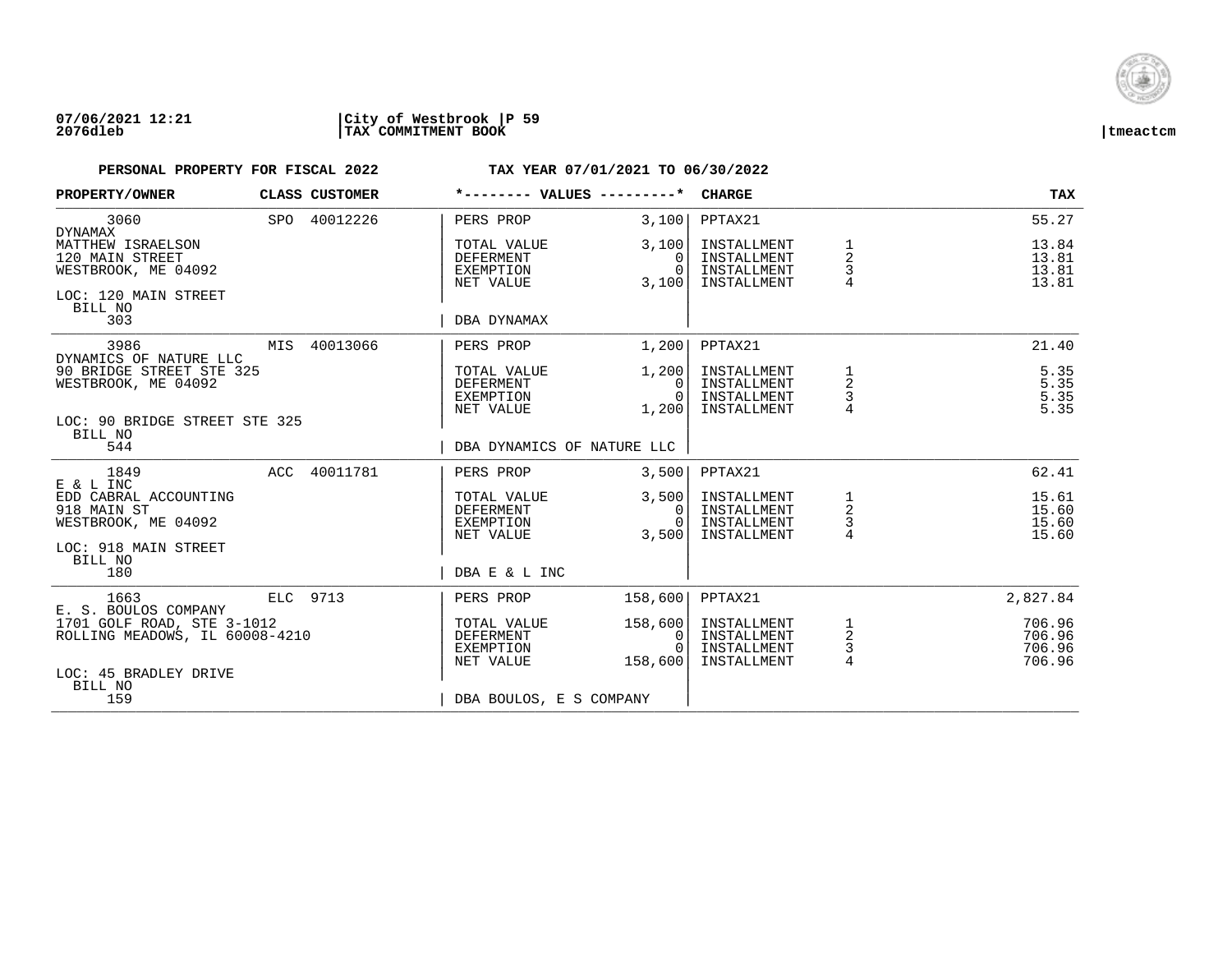

| PROPERTY/OWNER                                                                                                      |     | CLASS CUSTOMER |                                                                               | *-------- VALUES ---------*                            | <b>CHARGE</b>                                            |                                                   | <b>TAX</b>                       |
|---------------------------------------------------------------------------------------------------------------------|-----|----------------|-------------------------------------------------------------------------------|--------------------------------------------------------|----------------------------------------------------------|---------------------------------------------------|----------------------------------|
| 3539<br>EAGLE ATM LLC<br>DALE HOLMAN<br>PO BOX 17882<br>PORTLAND, ME 04112<br>LOC: 28 STROUDWATER STREET<br>BILL NO |     | 900 40012600   | PERS PROP<br>TOTAL VALUE<br><b>DEFERMENT</b><br><b>EXEMPTION</b><br>NET VALUE | $\Omega$<br>$\Omega$<br>$\Omega$<br>$\Omega$<br>$\cap$ | INSTALLMENT<br>INSTALLMENT<br>INSTALLMENT<br>INSTALLMENT | $\mathbf{1}$<br>2<br>3<br>$\overline{4}$          | .00<br>.00<br>.00<br>.00         |
| 399                                                                                                                 |     |                | DBA EAGLE ATM LLC                                                             |                                                        |                                                          |                                                   |                                  |
| 533<br>EAGLES FRATERNAL ORDER OF<br>WESTBROOK ARIE NO 2977                                                          | MIS | 40013352       | PERS PROP<br>TOTAL VALUE                                                      | 72,800<br>72,800                                       | PPTAX21<br>INSTALLMENT                                   |                                                   | 1,298.02<br>324.52               |
| 89 SACO ST<br>WESTBROOK, ME 04092                                                                                   |     |                | DEFERMENT<br>EXEMPTION<br>NET VALUE                                           | $\mathbf{0}$<br>$\Omega$<br>72,800                     | INSTALLMENT<br>INSTALLMENT<br>INSTALLMENT                | $\begin{array}{c}\n1 \\ 2 \\ 3 \\ 4\n\end{array}$ | 324.50<br>324.50<br>324.50       |
| LOC: 89 SACO STREET<br>BILL NO<br>99                                                                                |     |                | DBA EAGLES FRATERNAL ORDER                                                    |                                                        |                                                          |                                                   |                                  |
| 3517<br>EAST COAST BUILDERS                                                                                         |     | CAR 40012582   | PERS PROP                                                                     | 6,600                                                  | PPTAX21                                                  |                                                   | 117.68                           |
| ROBERT MAYNARD<br>125 HARDY ROAD<br>WESTBROOK, ME 04092                                                             |     |                | TOTAL VALUE<br>DEFERMENT<br>EXEMPTION                                         | 6,600<br>$\Omega$<br>$\Omega$                          | INSTALLMENT<br>INSTALLMENT<br>INSTALLMENT                | $\frac{1}{2}$<br>$\frac{3}{4}$                    | 29.42<br>29.42<br>29.42<br>29.42 |
| LOC: 125 HARDY ROAD<br>BILL NO<br>394                                                                               |     |                | NET VALUE<br>DBA EAST COAST BUILDERS                                          | 6,600                                                  | INSTALLMENT                                              |                                                   |                                  |
|                                                                                                                     |     |                |                                                                               |                                                        |                                                          |                                                   |                                  |
| 3865<br>EAST COAST CONSTRUCTION MANAGE                                                                              |     | CON 40012951   | PERS PROP                                                                     | 11,600                                                 | PPTAX21                                                  |                                                   | 206.83                           |
| 207 LARRABEE RD UNIT 3<br>WESTBROOK, ME 04092                                                                       |     |                | TOTAL VALUE<br>DEFERMENT<br>EXEMPTION<br>NET VALUE                            | 11,600<br>0<br>$\Omega$<br>11,600                      | INSTALLMENT<br>INSTALLMENT<br>INSTALLMENT<br>INSTALLMENT | $\frac{1}{2}$<br>3<br>$\overline{4}$              | 51.73<br>51.70<br>51.70<br>51.70 |
| LOC: 207 LARRABEE ROAD<br>BILL NO                                                                                   |     |                |                                                                               |                                                        |                                                          |                                                   |                                  |
| 490                                                                                                                 |     |                | DBA EAST COAST CONSTRUCTION                                                   |                                                        |                                                          |                                                   |                                  |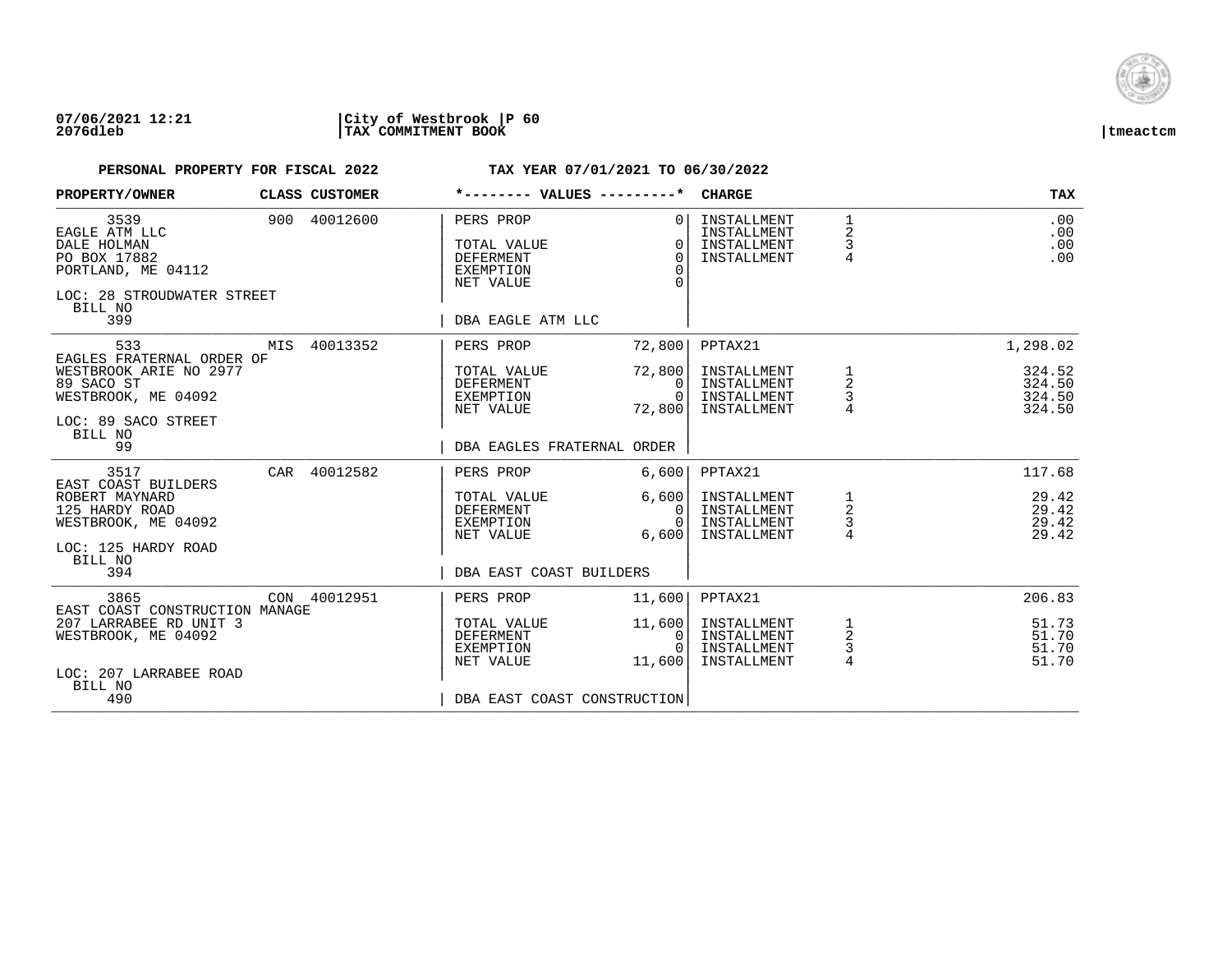

| PROPERTY/OWNER                                                                             |     | CLASS CUSTOMER | *-------- VALUES ---------*                               |                                            | <b>CHARGE</b>                                            |                                            | <b>TAX</b>                           |
|--------------------------------------------------------------------------------------------|-----|----------------|-----------------------------------------------------------|--------------------------------------------|----------------------------------------------------------|--------------------------------------------|--------------------------------------|
| 2221<br>EASTERN BEARINGS, INC                                                              |     | DIS 40011917   | PERS PROP                                                 | 1,800                                      | PPTAX21                                                  |                                            | 32.09                                |
| 158 LEXINGTON STREET<br>WALTHAM, MA 02452                                                  |     |                | TOTAL VALUE<br><b>DEFERMENT</b><br>EXEMPTION<br>NET VALUE | 1,800<br>0<br>$\Omega$<br>1,800            | INSTALLMENT<br>INSTALLMENT<br>INSTALLMENT<br>INSTALLMENT | 1<br>$\overline{2}$<br>3<br>$\overline{4}$ | 8.03<br>8.02<br>8.02<br>8.02         |
| LOC: 30 THOMAS DRIVE<br>BILL NO<br>225                                                     |     |                | DBA EASTERN BEARINGS, INC                                 |                                            |                                                          |                                            |                                      |
| 2153<br>EASTERN EXCAVATION                                                                 |     | CON 40011894   | PERS PROP                                                 | 129,900                                    | PPTAX21                                                  |                                            | 2,316.12                             |
| ATTENTION: ROBERT PLUMMER<br>81 COUNTY ROAD<br>WESTBROOK, ME 04092<br>LOC: 81 COUNTY ROAD  |     |                | TOTAL VALUE<br>DEFERMENT<br>EXEMPTION<br>NET VALUE        | 129,900<br>$\Omega$<br>$\Omega$<br>129,900 | INSTALLMENT<br>INSTALLMENT<br>INSTALLMENT<br>INSTALLMENT | 1<br>$\overline{a}$<br>$\frac{1}{4}$       | 579.03<br>579.03<br>579.03<br>579.03 |
| BILL NO<br>222                                                                             |     |                | DBA EASTERN EXCAVATION                                    |                                            |                                                          |                                            |                                      |
| 3812<br>ED DICKHAUT DBA                                                                    | RET | 40012900       | PERS PROP                                                 | 43,900                                     | PPTAX21                                                  |                                            | 782.74                               |
| CASCO BAY WIRELESS<br>11 MAIN STREET<br>WESTBROOK, ME 04092<br>LOC: 11 MAIN STREET         |     |                | TOTAL VALUE<br><b>DEFERMENT</b><br>EXEMPTION<br>NET VALUE | 43,900<br>0<br>$\cap$<br>43,900            | INSTALLMENT<br>INSTALLMENT<br>INSTALLMENT<br>INSTALLMENT | 1<br>$\overline{a}$<br>$\frac{3}{4}$       | 195.70<br>195.68<br>195.68<br>195.68 |
| BILL NO<br>468                                                                             |     |                | DBA CASCO BAY WIRELESS                                    |                                            |                                                          |                                            |                                      |
| 2333<br>ED WOLAK - SATURN ASSOCIATES I                                                     |     | BAK 9747       | PERS PROP                                                 | 41,100                                     | PPTAX21                                                  |                                            | 732.81                               |
| DBA DUNKIN DONUTS<br>65 GRAY ROAD STOP 4<br>FALMOUTH, ME 04105-2057<br>LOC: 29 MAIN STREET |     |                | TOTAL VALUE<br><b>DEFERMENT</b><br>EXEMPTION<br>NET VALUE | 41,100<br>0<br>$\cap$<br>41,100            | INSTALLMENT<br>INSTALLMENT<br>INSTALLMENT<br>INSTALLMENT | $\frac{1}{2}$<br>$\frac{3}{4}$             | 183.21<br>183.20<br>183.20<br>183.20 |
| BILL NO<br>240                                                                             |     |                | DBA DUNKIN DONUTS KOHLS PLA                               |                                            |                                                          |                                            |                                      |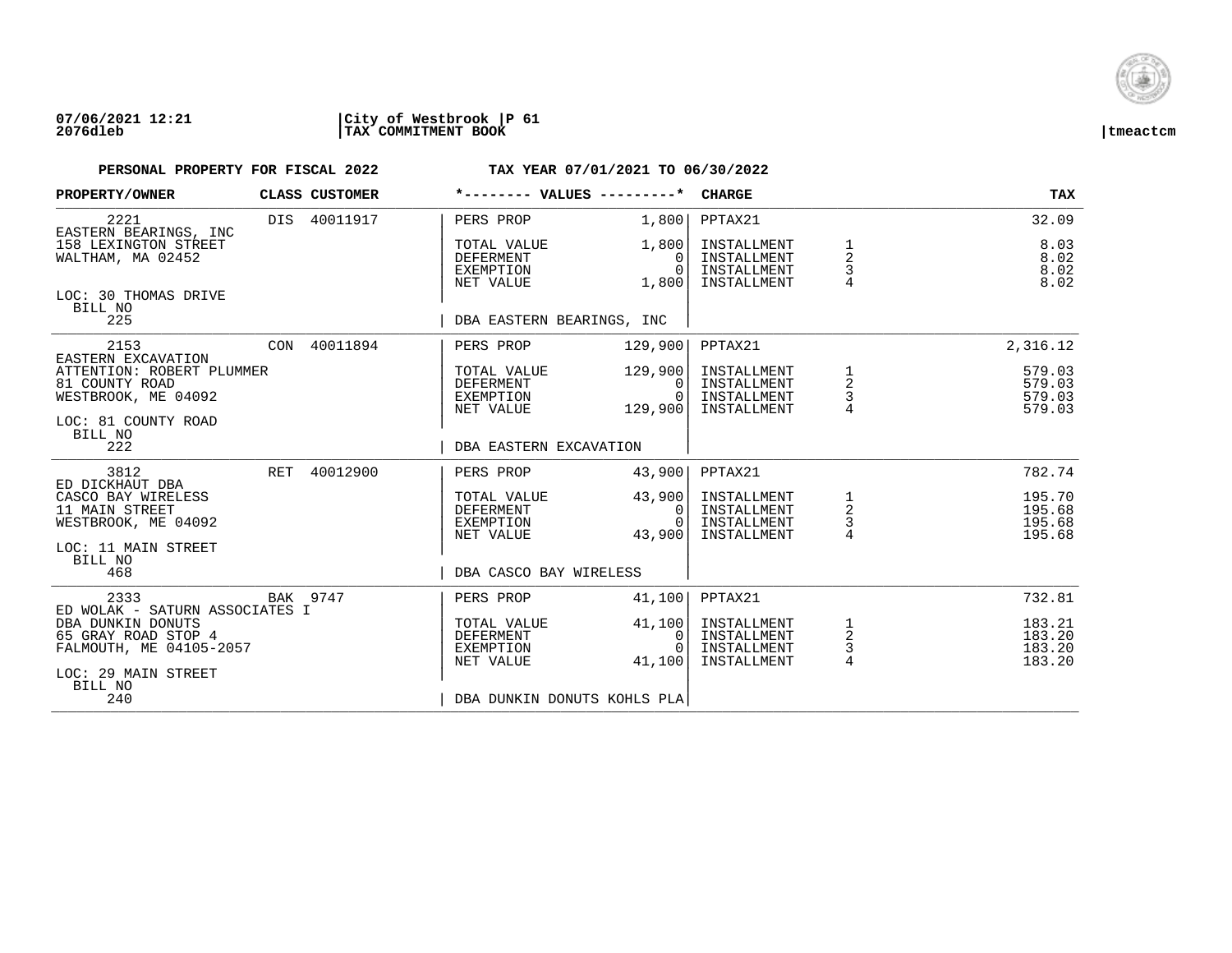

### **07/06/2021 12:21 |City of Westbrook |P 62 2076dleb |TAX COMMITMENT BOOK |tmeactcm**

| PROPERTY/OWNER                                                  |          | CLASS CUSTOMER | *-------- VALUES ---------*                  |                                | <b>CHARGE</b>                             |                    | <b>TAX</b>                 |
|-----------------------------------------------------------------|----------|----------------|----------------------------------------------|--------------------------------|-------------------------------------------|--------------------|----------------------------|
| 737<br>ED WOLAK - SATURN ASSOCIATES,                            |          | BAK 9688       | PERS PROP                                    | 69,900                         | PPTAX21                                   |                    | 1,246.32                   |
| DBA DUNKIN DONUTS<br>65 GRAY ROAD #4<br>FALMOUTH, ME 04105-2027 |          |                | TOTAL VALUE<br><b>DEFERMENT</b><br>EXEMPTION | 69,900<br>$\Omega$<br>$\Omega$ | INSTALLMENT<br>INSTALLMENT<br>INSTALLMENT | $\frac{1}{2}$<br>3 | 311.58<br>311.58<br>311.58 |
| LOC: 742 MAIN STREET<br>BILL NO                                 |          |                | NET VALUE                                    | 69,900                         | INSTALLMENT                               | 4                  | 311.58                     |
| 110                                                             |          |                | DBA DUNKIN DONUTS DOWNTOWN                   |                                |                                           |                    |                            |
| 1362<br>ED WOLAK - SATURN ASSSOCIATES,                          | BAK 9705 |                | PERS PROP                                    | 43,800                         | PPTAX21                                   |                    | 780.95                     |
| DBA DUNKIN DONUTS<br>65 GRAY ROAD STOP 4                        |          |                | TOTAL VALUE<br>DEFERMENT                     | 43,800<br>$\Omega$             | INSTALLMENT<br>INSTALLMENT                | $\frac{1}{2}$      | 195.26<br>195.23           |
| FALMOUTH, ME 04105-2027                                         |          |                | EXEMPTION                                    | $\overline{0}$                 | INSTALLMENT                               | $\mathsf 3$        | 195.23                     |
| LOC: 24 BRIDGTON ROAD                                           |          |                | NET VALUE                                    | 43,800                         | INSTALLMENT                               |                    | 195.23                     |
| BILL NO                                                         |          |                |                                              |                                |                                           |                    |                            |
| 144                                                             |          |                | DBA DUNKIN DONUTS ROUTE 302                  |                                |                                           |                    |                            |
| 124<br>ED'S BATTERIES                                           | RET 9658 |                | PERS PROP                                    | 3.000                          | PPTAX21                                   |                    | 53.49                      |
| VICKIE MATTHEWS<br>334 SPRING STREET                            |          |                | TOTAL VALUE<br>DEFERMENT                     | 3,000<br>$\mathbf{0}$          | INSTALLMENT<br>INSTALLMENT                | $\frac{1}{2}$      | 13.38<br>13.37             |
| WESTBROOK, ME 04092-3915                                        |          |                | EXEMPTION                                    | $\Omega$                       | INSTALLMENT                               | 3<br>4             | 13.37                      |
| LOC: 334 SPRING STREET<br>BILL NO                               |          |                | NET VALUE                                    | 3,000                          | INSTALLMENT                               |                    | 13.37                      |
| 23                                                              |          |                | DBA ED'S BATTERIES                           |                                |                                           |                    |                            |
| 1914<br>EDWARD D JONES & CO LP                                  |          | FIN 9722       | PERS PROP                                    | 2,300                          | PPTAX21                                   |                    | 41.01                      |
| TAX REPORTING #06658<br>PO BOX 66528                            |          |                | TOTAL VALUE<br><b>DEFERMENT</b>              | 2,300<br>$\Omega$              | INSTALLMENT<br>INSTALLMENT                | 1<br>$\sqrt{2}$    | 10.26<br>10.25             |
| ST LOUIS, MO 63166-6528                                         |          |                | EXEMPTION                                    | $\Omega$                       | INSTALLMENT                               | 3                  | 10.25                      |
| LOC: 869 MAIN STREET                                            |          |                | NET VALUE                                    | 2,300                          | INSTALLMENT                               | $\overline{4}$     | 10.25                      |
| BILL NO<br>186                                                  |          |                | DBA EDWARD D JONES                           |                                |                                           |                    |                            |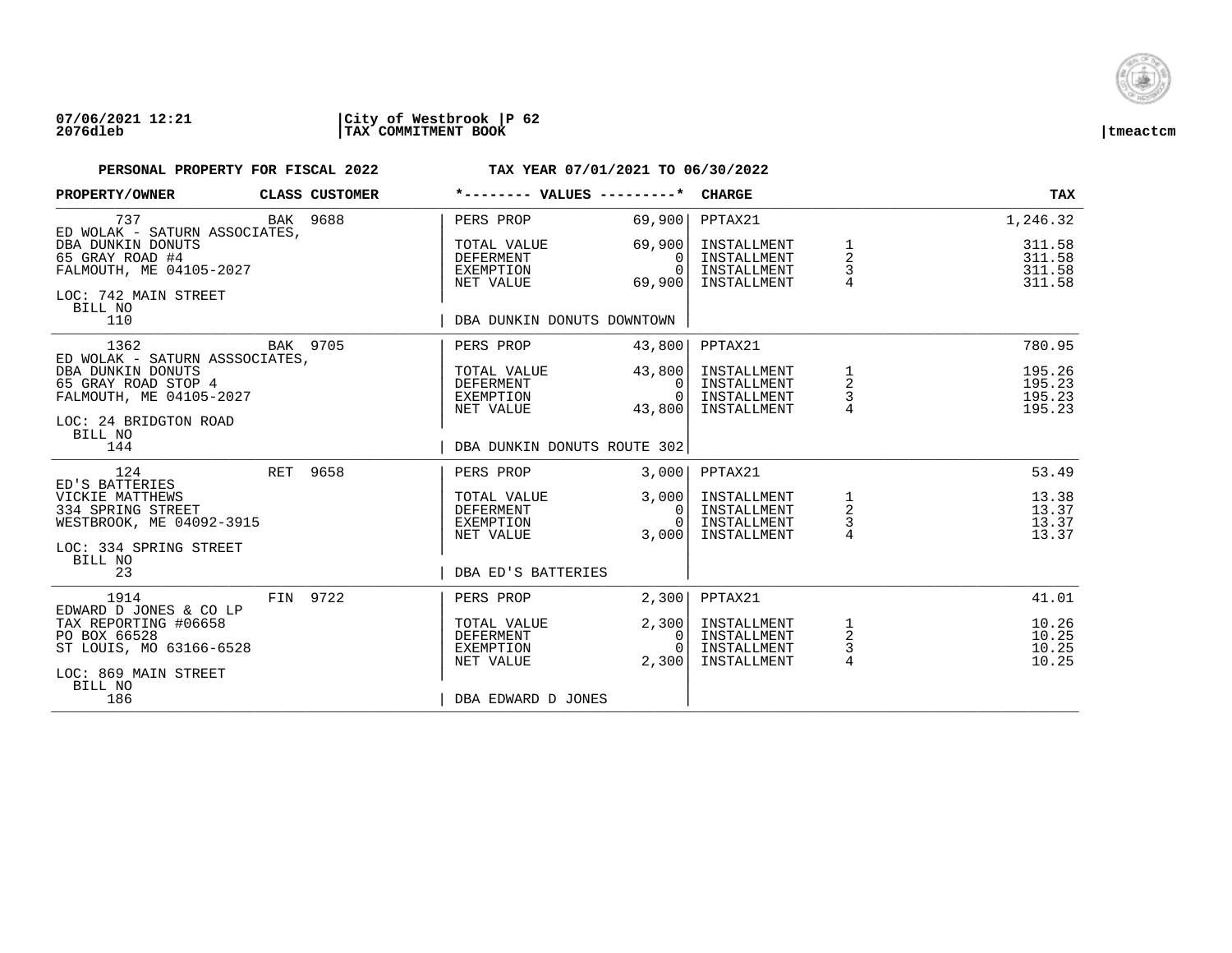

| PROPERTY/OWNER                                                            | CLASS CUSTOMER | *-------- VALUES ---------*                               |                                      | <b>CHARGE</b>                                            |                                      | <b>TAX</b>                       |
|---------------------------------------------------------------------------|----------------|-----------------------------------------------------------|--------------------------------------|----------------------------------------------------------|--------------------------------------|----------------------------------|
| 4252<br>EFFICIENCY MAINE TRUST                                            | NON 40013283   | PERS PROP                                                 | 2,400                                | PPTAX21                                                  |                                      | 42.79                            |
| 201 MAIN STREET<br>SUITE 7<br>WESTBROOK, ME 04092<br>LOC: 201 MAIN STREET |                | TOTAL VALUE<br><b>DEFERMENT</b><br>EXEMPTION<br>NET VALUE | 2,400<br>0<br>$\Omega$<br>2,400      | INSTALLMENT<br>INSTALLMENT<br>INSTALLMENT<br>INSTALLMENT | 2<br>3<br>$\overline{4}$             | 10.72<br>10.69<br>10.69<br>10.69 |
| BILL NO<br>679                                                            |                | DBA EFFICIENCY MAINE TRUST                                |                                      |                                                          |                                      |                                  |
| 4281<br>ELAVON INC                                                        | LEA 40013309   | PERS PROP                                                 | 800                                  | PPTAX21                                                  |                                      | 14.26                            |
| 2 CONCOURSE PARKWAY<br>SUITE 800<br>ATLANTA, GA 30328                     |                | TOTAL VALUE<br><b>DEFERMENT</b><br>EXEMPTION<br>NET VALUE | 800 l<br>$\Omega$<br>$\Omega$<br>800 | INSTALLMENT<br>INSTALLMENT<br>INSTALLMENT<br>INSTALLMENT | 1<br>2                               | 3.58<br>3.56<br>3.56<br>3.56     |
| LOC: VARIOUS<br>BILL NO<br>700                                            |                | DBA ELAVON INC                                            |                                      |                                                          |                                      |                                  |
| 4415<br>ELEMENTS BEAUTY LOFT                                              | BEA 10439      | PERS PROP                                                 | 3.000                                | PPTAX21                                                  |                                      | 53.49                            |
| 869 MAIN STREET<br>WESTBROOK, ME 04092                                    |                | TOTAL VALUE<br><b>DEFERMENT</b><br>EXEMPTION<br>NET VALUE | 3,000<br>0<br>$\cap$<br>3,000        | INSTALLMENT<br>INSTALLMENT<br>INSTALLMENT<br>INSTALLMENT | 1<br>$\overline{a}$<br>3<br>4        | 13.38<br>13.37<br>13.37<br>13.37 |
| LOC: 869 MAIN STREET<br>BILL NO<br>750                                    |                | DBA ELEMENTS BEAUTY LOFT                                  |                                      |                                                          |                                      |                                  |
| 3606<br>ELITE ALL STARS OF MAINE                                          | MIS 40012671   | PERS PROP                                                 | 10,300                               | PPTAX21                                                  |                                      | 183.65                           |
| 73A BRADLEY DRIVE<br>WESTBROOK, ME 04092<br>LOC: 73 BRADLEY DRIVE         |                | TOTAL VALUE<br><b>DEFERMENT</b><br>EXEMPTION<br>NET VALUE | 10,300<br>0<br>$\Omega$<br>10,300    | INSTALLMENT<br>INSTALLMENT<br>INSTALLMENT<br>INSTALLMENT | 1<br>$\overline{a}$<br>$\frac{3}{4}$ | 45.92<br>45.91<br>45.91<br>45.91 |
| BILL NO<br>416                                                            |                | DBA ELITE ALL STARS OF MAIN                               |                                      |                                                          |                                      |                                  |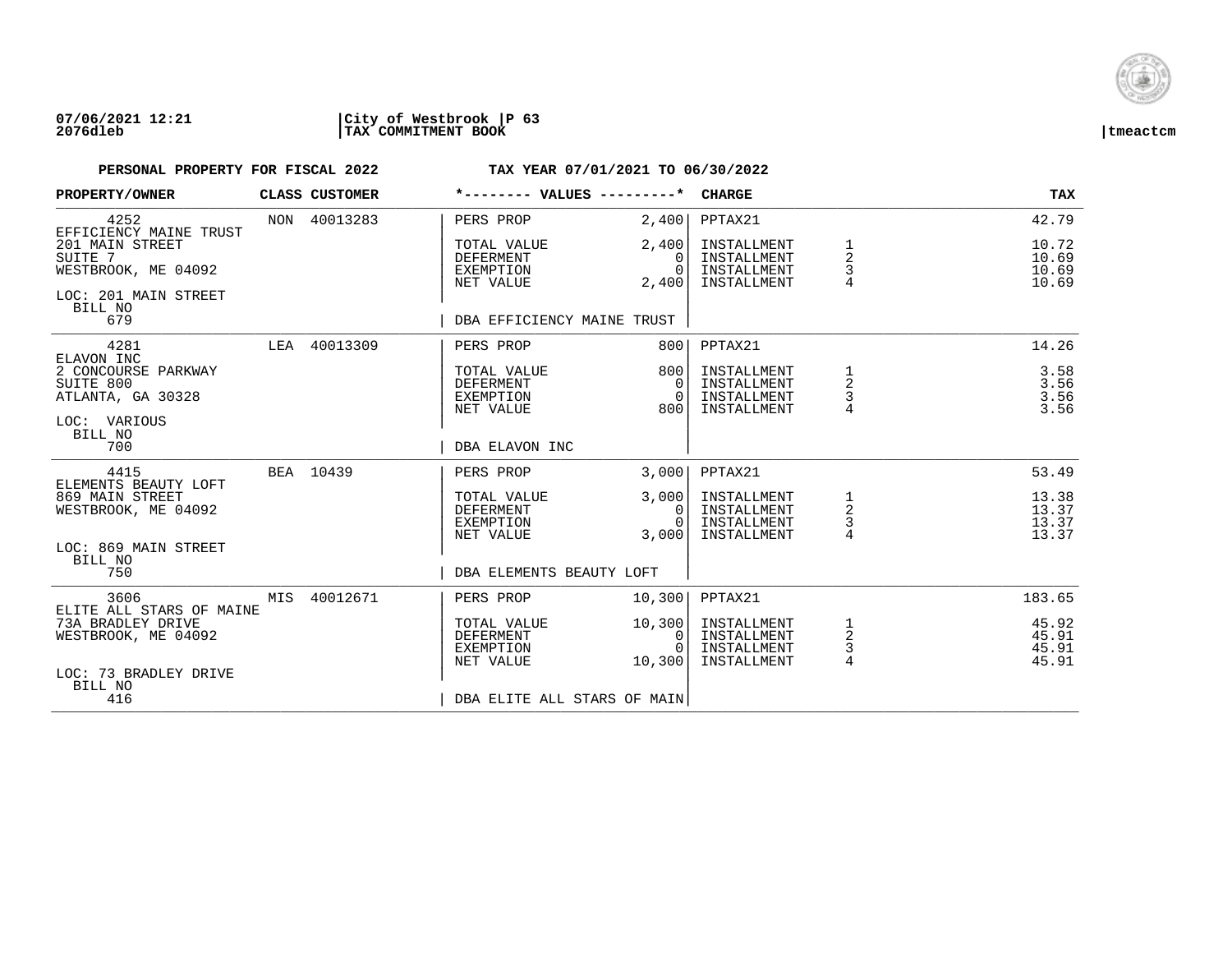

### **07/06/2021 12:21 |City of Westbrook |P 64 2076dleb |TAX COMMITMENT BOOK |tmeactcm**

| PROPERTY/OWNER                                                                                                                   |     | <b>CLASS CUSTOMER</b> | *-------- VALUES ---------*                                                                         |                                                    | <b>CHARGE</b>                                                       |                                                   | TAX                                              |
|----------------------------------------------------------------------------------------------------------------------------------|-----|-----------------------|-----------------------------------------------------------------------------------------------------|----------------------------------------------------|---------------------------------------------------------------------|---------------------------------------------------|--------------------------------------------------|
| 4443<br>ELLENBROOK LLC<br>DBA EASY AOUARIUMS<br>19 FOX RUN ROAD<br>FALMOUTH, ME 04105<br>LOC: 24 BRIDGTON ROAD<br>BILL NO<br>773 |     | RET 10462             | PERS PROP<br>TOTAL VALUE<br><b>DEFERMENT</b><br>EXEMPTION<br>NET VALUE<br>DBA EASY AOUARIUMS        | 43,100<br>43,100<br>$\Omega$<br>$\Omega$<br>43,100 | PPTAX21<br>INSTALLMENT<br>INSTALLMENT<br>INSTALLMENT<br>INSTALLMENT | 1<br>$\overline{2}$<br>3<br>$\overline{4}$        | 768.47<br>192.14<br>192.11<br>192.11<br>192.11   |
| 2398<br>EMERALD MANAGEMENT CORPORATION<br>752 MAIN ST<br>WESTBROOK, ME 04092<br>LOC: 752 MAIN STREET<br>BILL NO<br>252           |     | REA 9751              | PERS PROP<br>TOTAL VALUE<br>DEFERMENT<br>EXEMPTION<br>NET VALUE<br>DBA EMERALD MANAGEMENT CORP      | 5.600<br>5,600<br>$\Omega$<br>$\Omega$<br>5,600    | PPTAX21<br>INSTALLMENT<br>INSTALLMENT<br>INSTALLMENT<br>INSTALLMENT | 1<br>2<br>3                                       | 99.85<br>24.97<br>24.96<br>24.96<br>24.96        |
| 4425<br>ENGINEERS AUTO<br>631 BRIDGTON ROAD<br>WESTBROOK, ME 04092<br>LOC: 631 BRIDGTON ROAD<br>BILL NO<br>755                   |     | AUT 10444             | PERS PROP<br>TOTAL VALUE<br>DEFERMENT<br>EXEMPTION<br>NET VALUE<br>DBA ENGINEERS AUTO               | 20,000<br>20,000<br>0<br>$\Omega$<br>20,000        | PPTAX21<br>INSTALLMENT<br>INSTALLMENT<br>INSTALLMENT<br>INSTALLMENT | $\begin{array}{c}\n1 \\ 2 \\ 3 \\ 4\n\end{array}$ | 356.60<br>89.15<br>89.15<br>89.15<br>89.15       |
| 973<br>ENTERPRISE RENT-A-CAR<br>10 NAVIGATOR RD<br>LONDONDERRY, NH 03053<br>LOC: 140 LARRABEE ROAD<br>BILL NO<br>130             | AUT | 40013462              | PERS PROP<br>TOTAL VALUE<br><b>DEFERMENT</b><br>EXEMPTION<br>NET VALUE<br>DBA ENTERPRISE RENT-A-CAR | 142,400<br>142,400<br>0<br>$\Omega$<br>142,400     | PPTAX21<br>INSTALLMENT<br>INSTALLMENT<br>INSTALLMENT<br>INSTALLMENT | $\frac{1}{2}$<br>$\frac{3}{4}$                    | 2,538.99<br>634.77<br>634.74<br>634.74<br>634.74 |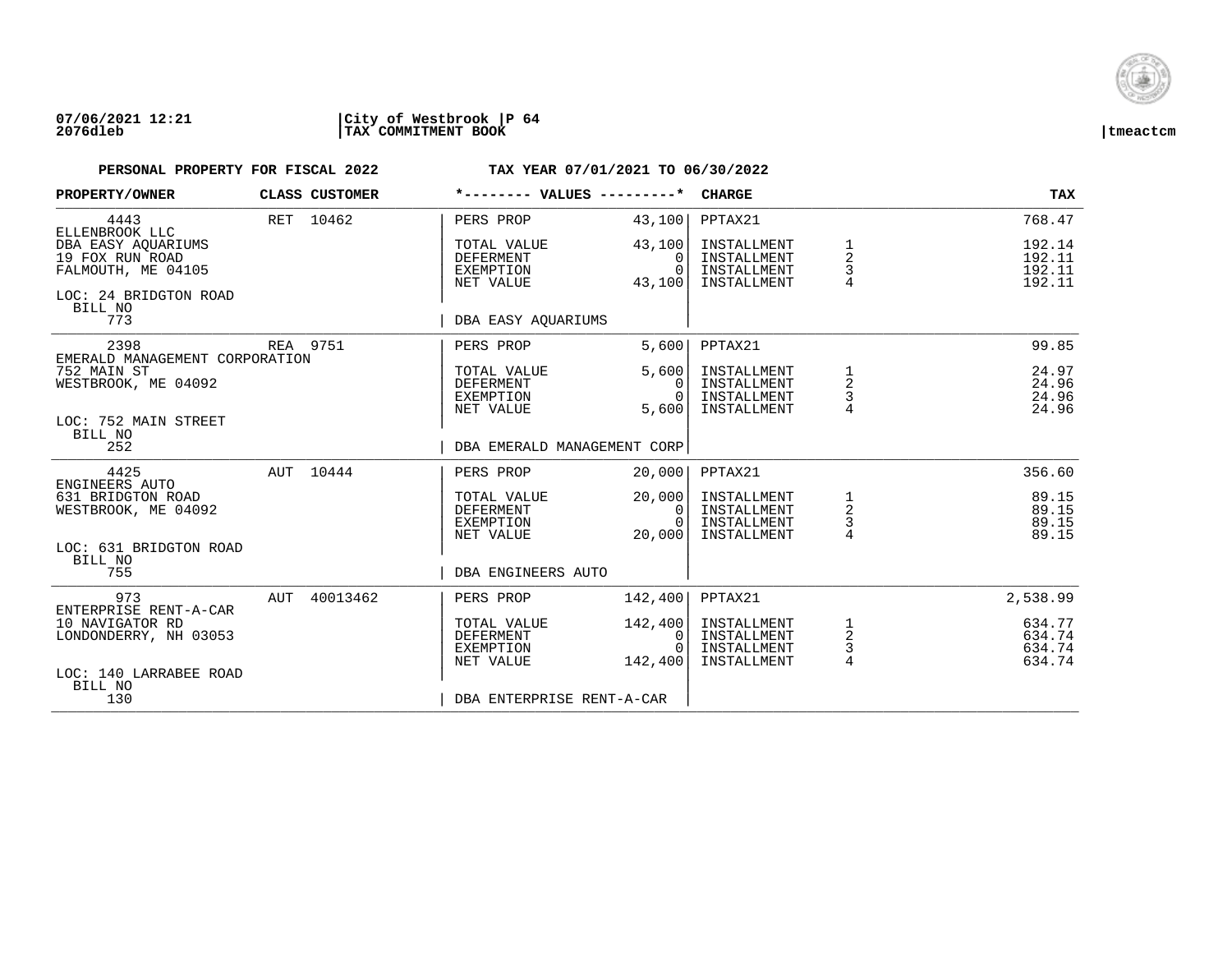

| PROPERTY/OWNER                                                                                                   | <b>CLASS CUSTOMER</b> |                                                           | *-------- VALUES ---------*               | CHARGE                                                   |                                            | TAX                              |
|------------------------------------------------------------------------------------------------------------------|-----------------------|-----------------------------------------------------------|-------------------------------------------|----------------------------------------------------------|--------------------------------------------|----------------------------------|
| 3742<br>ENVIROVANTAGE                                                                                            | CON 40012812          | PERS PROP                                                 | 16,100                                    | PPTAX21                                                  |                                            | 287.06                           |
| 629 CALEF HIGHWAY<br>EPPING, NH 03042                                                                            |                       | TOTAL VALUE<br><b>DEFERMENT</b><br>EXEMPTION<br>NET VALUE | 16, 100<br>$\Omega$<br>$\Omega$<br>16,100 | INSTALLMENT<br>INSTALLMENT<br>INSTALLMENT<br>INSTALLMENT | 1<br>$\overline{2}$<br>3<br>$\overline{4}$ | 71.78<br>71.76<br>71.76<br>71.76 |
| LOC: 680 STROUDWATER STREET<br>BILL NO<br>443                                                                    |                       | DBA ENVIROVANTAGE                                         |                                           |                                                          |                                            |                                  |
| 131                                                                                                              | RET 40011650          | PERS PROP                                                 | 5,700                                     | PPTAX21                                                  |                                            | 101.63                           |
| ERNIE'S CYCLE SHOP<br>BRUCE J. WALLINGFORD<br>105 CONANT STREET<br>WESTBROOK, ME 04092<br>LOC: 105 CONANT STREET |                       | TOTAL VALUE<br><b>DEFERMENT</b><br>EXEMPTION<br>NET VALUE | 5.700<br>$\Omega$<br>$\Omega$<br>5.700    | INSTALLMENT<br>INSTALLMENT<br>INSTALLMENT<br>INSTALLMENT | 1<br>2<br>3                                | 25.43<br>25.40<br>25.40<br>25.40 |
| BILL NO<br>24                                                                                                    |                       | DBA ERNIE'S CYCLE SHOP                                    |                                           |                                                          |                                            |                                  |
| 3420                                                                                                             | BEA 40012494          | PERS PROP                                                 | 3,300                                     | PPTAX21                                                  |                                            | 58.84                            |
| EUPHORIA SALON SPA<br>HOAI Q DOAN<br>51 MAIN STREET<br>WESTBROOK, ME 04092                                       |                       | TOTAL VALUE<br>DEFERMENT<br>EXEMPTION<br>NET VALUE        | 3,300<br>0 I<br>$\Omega$<br>3,300         | INSTALLMENT<br>INSTALLMENT<br>INSTALLMENT<br>INSTALLMENT | $\frac{1}{2}$<br>$\overline{4}$            | 14.71<br>14.71<br>14.71<br>14.71 |
| LOC: 51 MAIN STREET<br>BILL NO<br>373                                                                            |                       | DBA EUPHORIA NAIL & SPA                                   |                                           |                                                          |                                            |                                  |
| 4203<br>EVERCLEAR ELECTROLYSIS                                                                                   | BEA 9908              | PERS PROP                                                 | 1,000                                     | PPTAX21                                                  |                                            | 17.83                            |
| 35 KATHY LN<br>CUMBERLAND, ME 04021-3139                                                                         |                       | TOTAL VALUE<br><b>DEFERMENT</b><br>EXEMPTION<br>NET VALUE | 1,000<br>0<br>$\Omega$<br>1,000           | INSTALLMENT<br>INSTALLMENT<br>INSTALLMENT<br>INSTALLMENT | 1<br>$\sqrt{2}$<br>3<br>$\overline{4}$     | 4.48<br>4.45<br>4.45<br>4.45     |
| LOC: 35 KATHY LN<br>BILL NO<br>659                                                                               |                       | DBA EVERCLEAR ELECTROLYSIS                                |                                           |                                                          |                                            |                                  |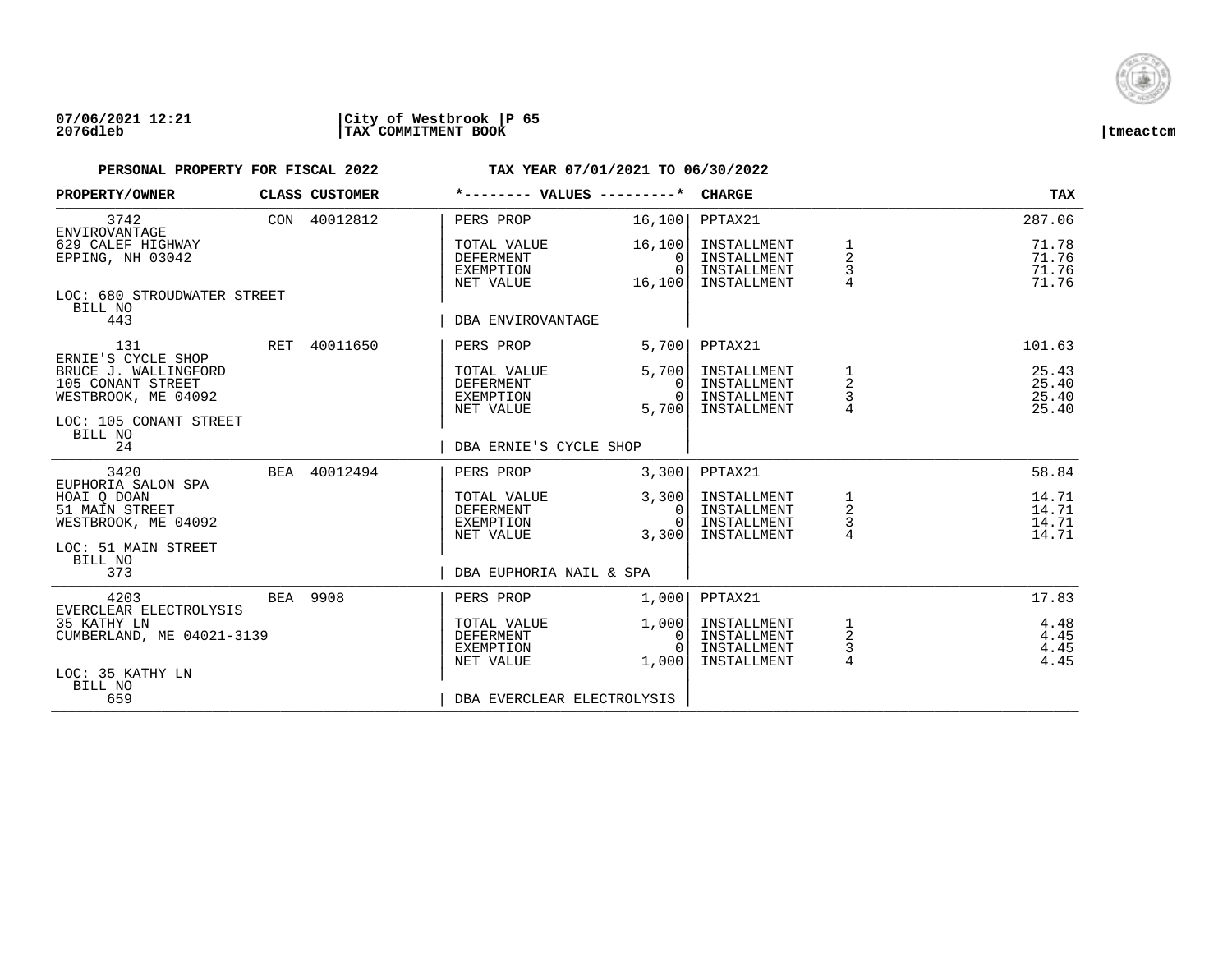

### **07/06/2021 12:21 |City of Westbrook |P 66 2076dleb |TAX COMMITMENT BOOK |tmeactcm**

| PROPERTY/OWNER                                                                                                                | CLASS CUSTOMER |                                                                        | *-------- VALUES ---------*                        | <b>CHARGE</b>                                            |                                            | <b>TAX</b>                           |
|-------------------------------------------------------------------------------------------------------------------------------|----------------|------------------------------------------------------------------------|----------------------------------------------------|----------------------------------------------------------|--------------------------------------------|--------------------------------------|
| 1891<br>EVERGREEN BUILDING & DESIGN IN                                                                                        | CAR 9720       | PERS PROP                                                              | 20, 300                                            | PPTAX21                                                  |                                            | 361.95                               |
| 185-C WARREN AVENUE<br>WESTBROOK, ME 04092                                                                                    |                | TOTAL VALUE<br>DEFERMENT<br>EXEMPTION<br>NET VALUE                     | 20, 300<br>$\Omega$<br>$\Omega$<br>20, 300         | INSTALLMENT<br>INSTALLMENT<br>INSTALLMENT<br>INSTALLMENT | 1<br>2<br>3                                | 90.51<br>90.48<br>90.48<br>90.48     |
| LOC: 185 WARREN AVENUE-C<br>BILL NO<br>183                                                                                    |                |                                                                        | DBA EVERGREEN BUILDING & DE                        |                                                          |                                            |                                      |
| 4431<br>EVERGREEN CREDIT UNION                                                                                                | BAN 10450      | PERS PROP                                                              | 124,000                                            | PPTAX21                                                  |                                            | 2,210.92                             |
| P.O. BOX 1038<br>PORTLAND, ME 04104-1038<br>LOC: 1 WESTBROOK COMMON                                                           |                | TOTAL VALUE<br>DEFERMENT<br>EXEMPTION<br>NET VALUE                     | 124,000<br>0<br>$\Omega$<br>124,000                | INSTALLMENT<br>INSTALLMENT<br>INSTALLMENT<br>INSTALLMENT | $\frac{1}{2}$<br>$\frac{3}{4}$             | 552.73<br>552.73<br>552.73<br>552.73 |
| BILL NO<br>761                                                                                                                |                | DBA EVERGREEN CREDIT UNION                                             |                                                    |                                                          |                                            |                                      |
| 4324<br>EVERY DETAIL AUTO DETAILING                                                                                           | AUT 9936       | PERS PROP                                                              | 5,500                                              | PPTAX21                                                  |                                            | 98.07                                |
| 380 MAIN STREET<br>WESTBROOK, ME 04092                                                                                        |                | TOTAL VALUE<br>DEFERMENT<br>EXEMPTION<br>NET VALUE                     | 5,500<br>0<br>$\Omega$<br>5,500                    | INSTALLMENT<br>INSTALLMENT<br>INSTALLMENT<br>INSTALLMENT | 1<br>$\overline{2}$<br>3<br>$\overline{4}$ | 24.54<br>24.51<br>24.51<br>24.51     |
| LOC: 380 MAIN STREET<br>BILL NO<br>722                                                                                        |                |                                                                        | DBA EVERY DETAIL AUTO DETAI                        |                                                          |                                            |                                      |
| 3819<br>EXPRESS RENT A CAR<br>MARK MOGREN<br>91 LARRABEE RD STE 4A<br>WESTBROOK, ME 04092<br>LOC: 91 LARRABEE ROAD<br>BILL NO | 900 9837       | PERS PROP<br>TOTAL VALUE<br><b>DEFERMENT</b><br>EXEMPTION<br>NET VALUE | $\Omega$<br>$\overline{0}$<br>$\Omega$<br>$\Omega$ | INSTALLMENT<br>INSTALLMENT<br>INSTALLMENT<br>INSTALLMENT | 1<br>2<br>$\frac{3}{4}$                    | .00<br>.00<br>.00<br>.00             |
| 472                                                                                                                           |                | DBA EXPRESS RENT A CAR                                                 |                                                    |                                                          |                                            |                                      |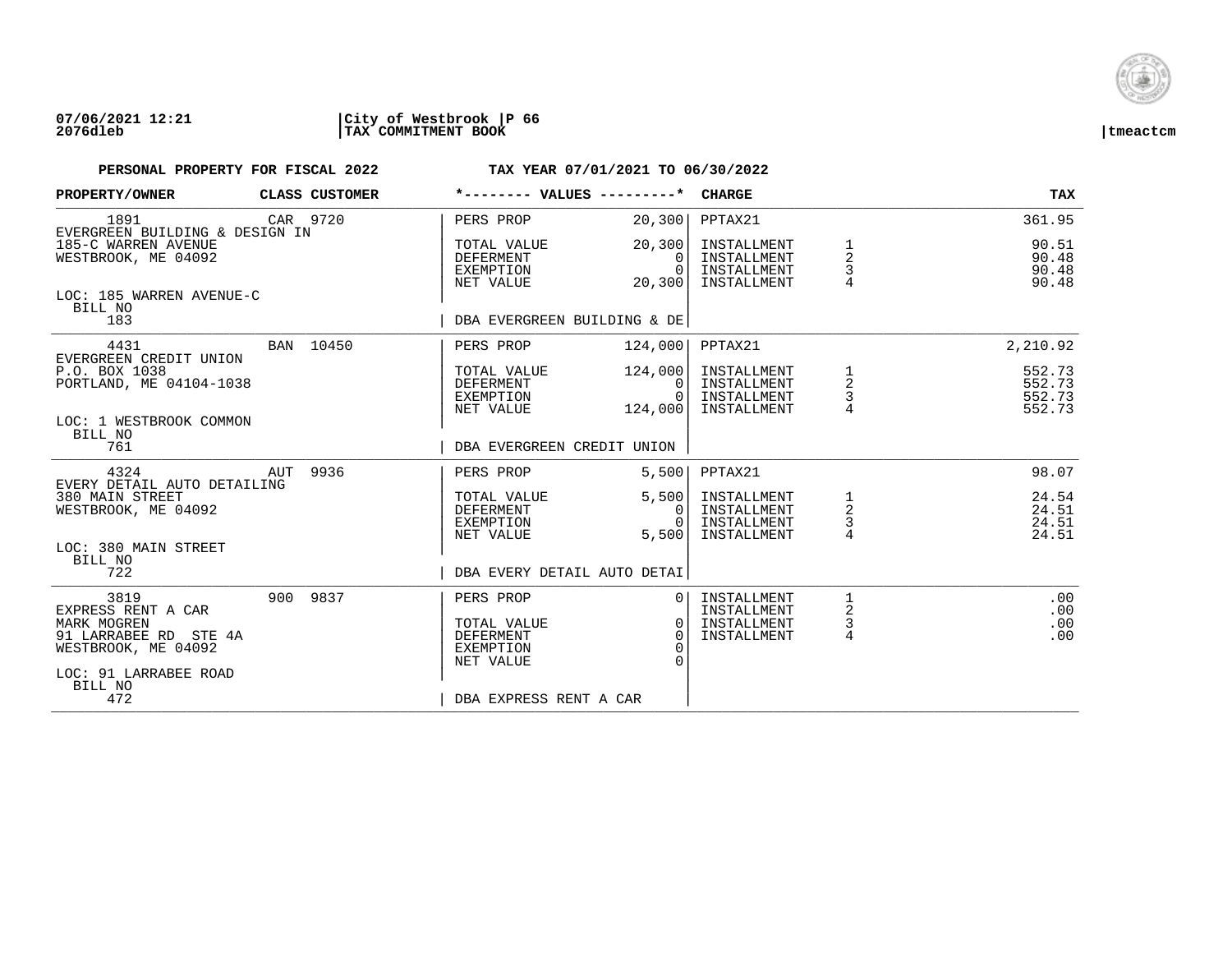

### **07/06/2021 12:21 |City of Westbrook |P 67 2076dleb |TAX COMMITMENT BOOK |tmeactcm**

| PROPERTY/OWNER                                                                                                                      |          | CLASS CUSTOMER |                                                                               | *-------- VALUES ---------*                                  | <b>CHARGE</b>                                            |                                      | TAX                                  |
|-------------------------------------------------------------------------------------------------------------------------------------|----------|----------------|-------------------------------------------------------------------------------|--------------------------------------------------------------|----------------------------------------------------------|--------------------------------------|--------------------------------------|
| 147<br>EYE CARE & EYE WEAR CTR OF ME                                                                                                |          | DRO 40011681   | PERS PROP                                                                     | 197,400                                                      | PPTAX21                                                  |                                      | 3,519.64                             |
| DOUGLAS K. GAUUVREAU, O D<br>151 MAIN STREET<br>WESTBROOK, ME 04092<br>LOC: 151 MAIN STREET<br>BILL NO                              |          |                | TOTAL VALUE<br>DEFERMENT<br>EXEMPTION<br>NET VALUE                            | 197,400<br>$\Omega$<br>$\Omega$<br>197,400                   | INSTALLMENT<br>INSTALLMENT<br>INSTALLMENT<br>INSTALLMENT | 1<br>2<br>3                          | 879.91<br>879.91<br>879.91<br>879.91 |
| 26                                                                                                                                  |          |                |                                                                               | DBA EYE CARE & EYE WEAR CTR                                  |                                                          |                                      |                                      |
| 4455<br>F. A. PEABODY INSURANCE                                                                                                     |          | INS 10473      | PERS PROP                                                                     | 1,500                                                        | PPTAX21                                                  |                                      | 26.75                                |
| 547 MAIN STREET<br>UNIT 1F<br>WESTBROOK, ME 04092<br>LOC: 547 MAIN STREET<br>BILL NO                                                |          |                | TOTAL VALUE<br>DEFERMENT<br>EXEMPTION<br>NET VALUE                            | 1,500<br>0 I<br>$\Omega$<br>1,500                            | INSTALLMENT<br>INSTALLMENT<br>INSTALLMENT<br>INSTALLMENT | 1<br>$\overline{a}$<br>$\frac{3}{4}$ | 6.71<br>6.68<br>6.68<br>6.68         |
| 784                                                                                                                                 |          |                |                                                                               | DBA PEABODY, F. A. INSURANC                                  |                                                          |                                      |                                      |
| 3899<br>FALLON, SHANNON<br>DBA THE BODHI SHOP<br>90 BRIDGE STREET STE 340C<br>WESTBROOK, ME 04092<br>LOC: 90 BRIDGE STREET STE 340C |          | 900 9850       | PERS PROP<br>TOTAL VALUE<br><b>DEFERMENT</b><br><b>EXEMPTION</b><br>NET VALUE | 0 <sub>1</sub><br>$\Omega$<br>$\Omega$<br>$\Omega$<br>$\cap$ | INSTALLMENT<br>INSTALLMENT<br>INSTALLMENT<br>INSTALLMENT | 2<br>3<br>$\overline{4}$             | .00<br>.00<br>.00<br>.00             |
| BILL NO<br>506                                                                                                                      |          |                | DBA THE BODHI SHOP                                                            |                                                              |                                                          |                                      |                                      |
| 2264<br>FAMILY DOLLAR STORES, INC                                                                                                   | RET 9743 |                | PERS PROP                                                                     | 54,400                                                       | PPTAX21                                                  |                                      | 969.95                               |
| C/O RYAN LLC<br>PO BOX 460389<br>HOUSTON, TX 77056<br>LOC: 880 MAIN STREET                                                          |          |                | TOTAL VALUE<br>DEFERMENT<br>EXEMPTION<br>NET VALUE                            | 54,400<br>0<br>$\Omega$<br>54,400                            | INSTALLMENT<br>INSTALLMENT<br>INSTALLMENT<br>INSTALLMENT | $\frac{1}{2}$<br>3<br>$\overline{4}$ | 242.51<br>242.48<br>242.48<br>242.48 |
| BILL NO<br>231                                                                                                                      |          |                |                                                                               | DBA FAMILY DOLLAR STORES, I                                  |                                                          |                                      |                                      |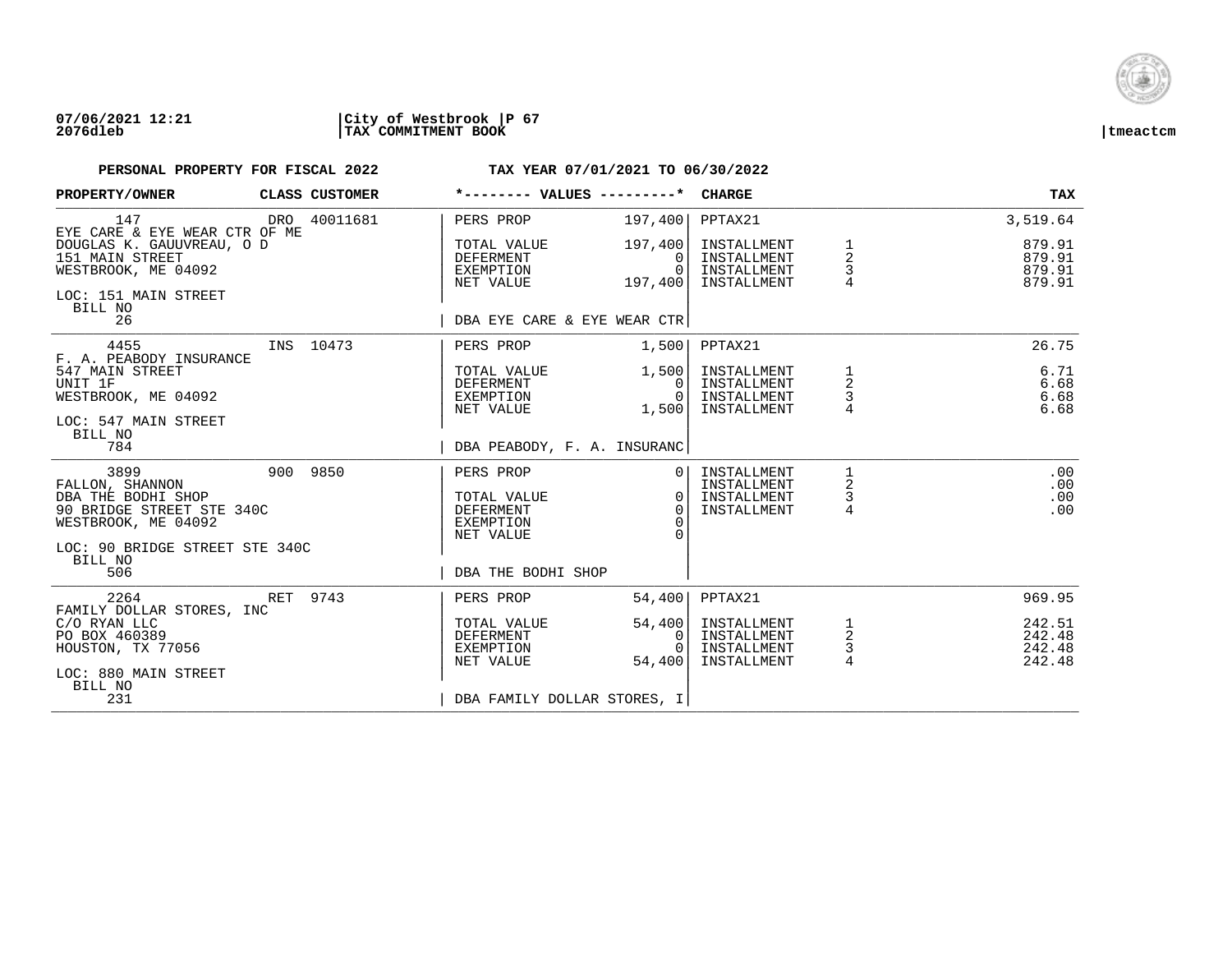

| PROPERTY/OWNER                                                  | CLASS CUSTOMER | *-------- VALUES ---------*                                      |                                          | <b>CHARGE</b>                                            |                                                   | TAX                                  |
|-----------------------------------------------------------------|----------------|------------------------------------------------------------------|------------------------------------------|----------------------------------------------------------|---------------------------------------------------|--------------------------------------|
| 4151<br>FAMILY SPORT AND SPINE LLC                              | DRC 40013214   | PERS PROP                                                        | 14,100                                   | PPTAX21                                                  |                                                   | 251.40                               |
| 201 MAIN STREET<br>SUITE C<br>WESTBROOK, ME 04092               |                | TOTAL VALUE<br><b>DEFERMENT</b><br>EXEMPTION<br>NET VALUE        | 14,100<br>$\Omega$<br>$\Omega$<br>14,100 | INSTALLMENT<br>INSTALLMENT<br>INSTALLMENT<br>INSTALLMENT | 1<br>$\overline{2}$<br>3<br>$\overline{4}$        | 62.85<br>62.85<br>62.85<br>62.85     |
| LOC: 201 MAIN STREET<br>BILL NO<br>628                          |                | DBA FAMILY SPORT AND SPINE                                       |                                          |                                                          |                                                   |                                      |
| 4003<br>FAYSAL KALAYAF                                          | RET 10409      | PERS PROP                                                        | 33,500                                   | PPTAX21                                                  |                                                   | 597.31                               |
| 11 VALLEE SOUARE<br>WESTBROOK, ME 04092                         |                | TOTAL VALUE<br>DEFERMENT<br>EXEMPTION<br>NET VALUE               | 33,500<br>$\Omega$<br>$\Omega$<br>33,500 | INSTALLMENT<br>INSTALLMENT<br>INSTALLMENT<br>INSTALLMENT | 1<br>2<br>3                                       | 149.35<br>149.32<br>149.32<br>149.32 |
| LOC: 11 VALLEE SOUARE<br>BILL NO<br>549                         |                | DBA SINIBAD MARKET # 2                                           |                                          |                                                          |                                                   |                                      |
| 2415<br>FD LLC                                                  | RET 10381      | PERS PROP                                                        | 35,100                                   | PPTAX21                                                  |                                                   | 625.83                               |
| DBA FRIENDLY DISCOUNT<br>922 MAIN STREET<br>WESTBROOK, ME 04092 |                | TOTAL VALUE<br>DEFERMENT<br>EXEMPTION<br>NET VALUE               | 35,100<br>0<br>$\Omega$<br>35,100        | INSTALLMENT<br>INSTALLMENT<br>INSTALLMENT<br>INSTALLMENT | $\begin{array}{c}\n1 \\ 2 \\ 3 \\ 4\n\end{array}$ | 156.48<br>156.45<br>156.45<br>156.45 |
| LOC: 922 MAIN STREET<br>BILL NO<br>255                          |                | DBA FRIENDLY DISCOUNT                                            |                                          |                                                          |                                                   |                                      |
| 1595<br>FEDERAL EXPRESS CORPORATION                             | 900 9710       | PERS PROP                                                        | $\Omega$                                 | INSTALLMENT<br>INSTALLMENT                               | 2                                                 | .00<br>.00                           |
| PO BOX 71850<br>PHOENIZ, AZ 85050                               |                | TOTAL VALUE<br><b>DEFERMENT</b><br><b>EXEMPTION</b><br>NET VALUE | $\Omega$<br>$\Omega$<br>∩<br>$\Omega$    | INSTALLMENT<br>INSTALLMENT                               | 3<br>4                                            | .00<br>.00                           |
| LOC: VARIOUS<br>BILL NO<br>153                                  |                | DBA FEDERAL EXPRESS CORPORA                                      |                                          |                                                          |                                                   |                                      |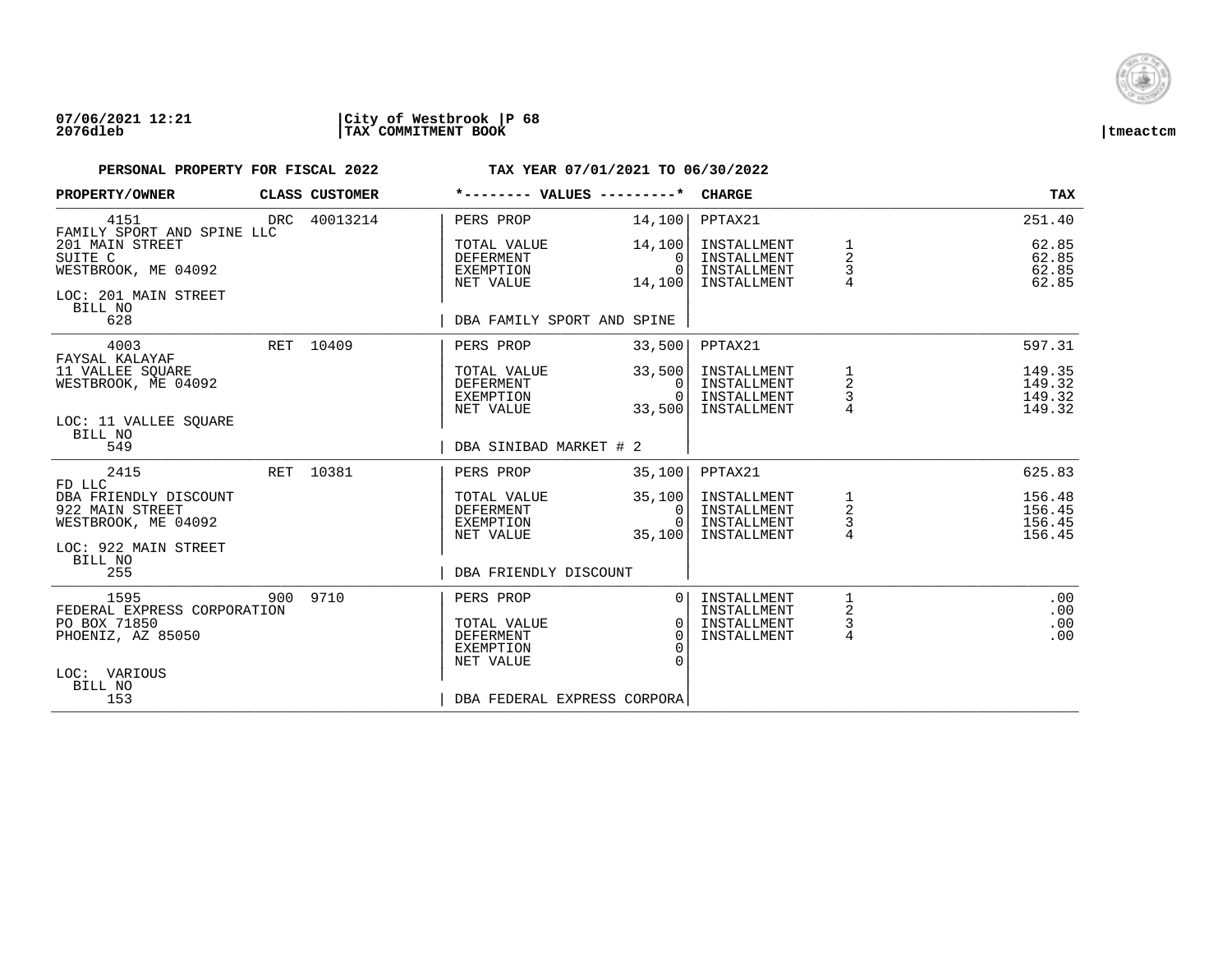

| PROPERTY/OWNER                                                                                         | CLASS CUSTOMER |                                                                        | *-------- VALUES ---------*                                    | <b>CHARGE</b>                                            |                                            | <b>TAX</b>                       |
|--------------------------------------------------------------------------------------------------------|----------------|------------------------------------------------------------------------|----------------------------------------------------------------|----------------------------------------------------------|--------------------------------------------|----------------------------------|
| 4437<br>FIELD FLORAL STUDIOS                                                                           | FLO 10456      | PERS PROP                                                              | 20,000                                                         | PPTAX21                                                  |                                            | 356.60                           |
| 90 BRIDGE STREET<br>WESTBROOK, ME 04092                                                                |                | TOTAL VALUE<br><b>DEFERMENT</b><br>EXEMPTION<br>NET VALUE              | 20,000<br>$\Omega$<br>$\Omega$<br>20,000                       | INSTALLMENT<br>INSTALLMENT<br>INSTALLMENT<br>INSTALLMENT | 1<br>$\overline{a}$<br>3                   | 89.15<br>89.15<br>89.15<br>89.15 |
| LOC: 90 BRIDGE STREET<br>BILL NO<br>767                                                                |                | DBA FIELD FLORAL STUDIOS                                               |                                                                |                                                          |                                            |                                  |
| 4191<br>FIFTH THIRD EOUIPMENT FINANCE<br>PO BOX 218<br>NORTHBROOK, IL 60065<br>LOC: VARIOUS<br>BILL NO | 900 9904       | PERS PROP<br>TOTAL VALUE<br><b>DEFERMENT</b><br>EXEMPTION<br>NET VALUE | $\overline{0}$<br>$\Omega$<br>$\Omega$<br>$\Omega$<br>$\Omega$ | INSTALLMENT<br>INSTALLMENT<br>INSTALLMENT<br>INSTALLMENT | $\mathbf{1}$<br>2<br>3<br>$\overline{4}$   | .00<br>.00<br>.00<br>.00         |
| 652                                                                                                    |                |                                                                        | DBA FIFTH THIRD EQUIPMENT F                                    |                                                          |                                            |                                  |
| 3401<br>FINAL CUT<br>918 MAIN STREET                                                                   | BEA 9804       | PERS PROP<br>TOTAL VALUE                                               | 4,000<br>4,000                                                 | PPTAX21<br>INSTALLMENT                                   | $\frac{1}{2}$                              | 71.32<br>17.83                   |
| WESTBROOK, ME 04092<br>LOC: 918 MAIN STREET<br>BILL NO                                                 |                | DEFERMENT<br>EXEMPTION<br>NET VALUE                                    | $\overline{0}$<br>$\Omega$<br>4,000                            | INSTALLMENT<br>INSTALLMENT<br>INSTALLMENT                | 3<br>$\overline{4}$                        | 17.83<br>17.83<br>17.83          |
| 368                                                                                                    |                | DBA FINAL CUT                                                          |                                                                |                                                          |                                            |                                  |
| 1445<br>FIRST DATA MERCHANT SERVICES I                                                                 | LEA 9707       | PERS PROP                                                              | 14,100                                                         | PPTAX21                                                  |                                            | 251.40                           |
| C/O RYAN LLC<br>PO BOX 4900<br>SCOTTSDALE, AZ 85261-4900<br>LOC: VARIOUS<br>BILL NO                    |                | TOTAL VALUE<br>DEFERMENT<br>EXEMPTION<br>NET VALUE                     | 14,100<br>$\mathbf{0}$<br>$\Omega$<br>14,100                   | INSTALLMENT<br>INSTALLMENT<br>INSTALLMENT<br>INSTALLMENT | 1<br>$\overline{c}$<br>3<br>$\overline{4}$ | 62.85<br>62.85<br>62.85<br>62.85 |
| 149                                                                                                    |                |                                                                        | DBA FIRST DATA MERCHANT SER                                    |                                                          |                                            |                                  |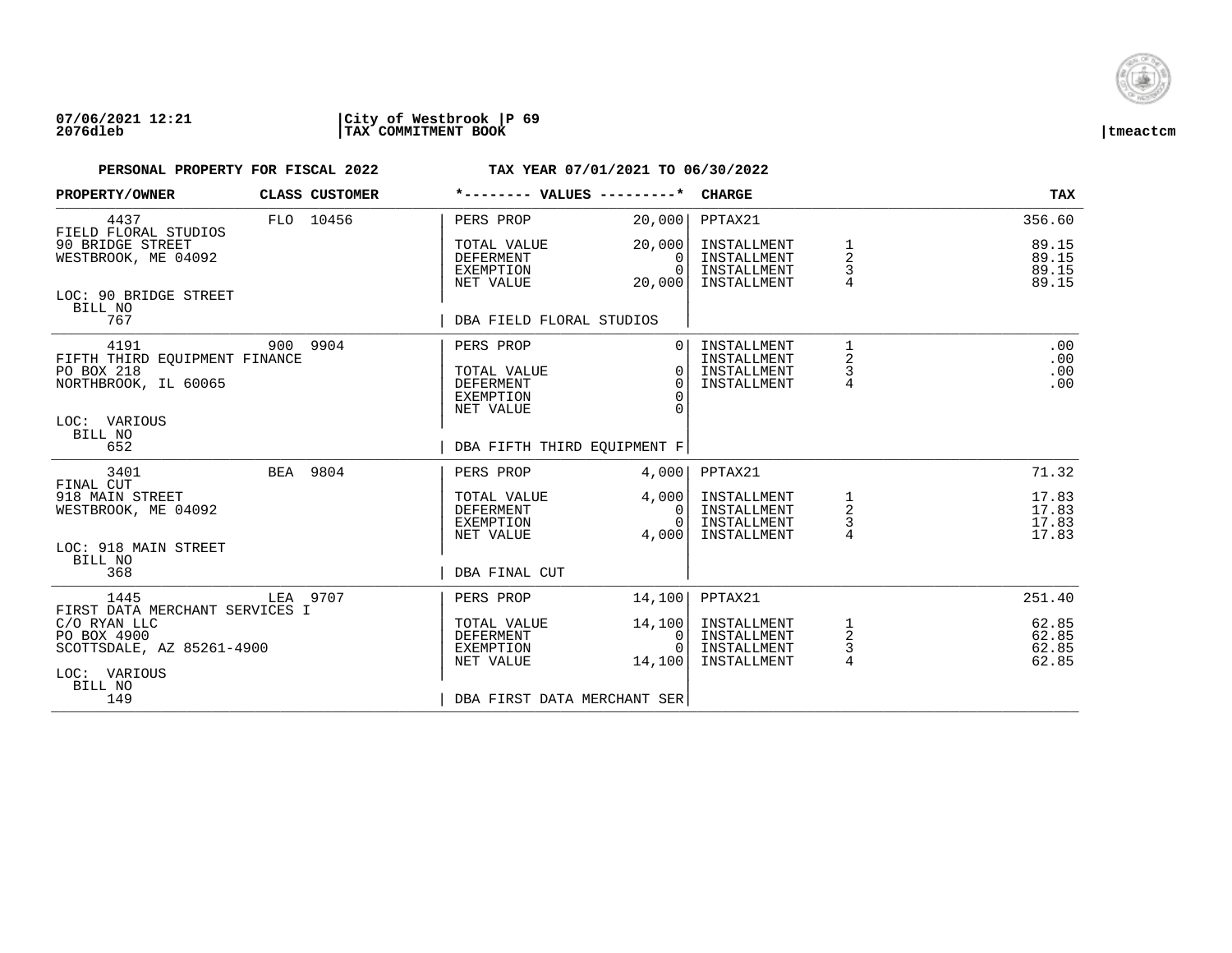

| PROPERTY/OWNER                                                                                             | CLASS CUSTOMER |                                                                               | *-------- VALUES ---------*                              | <b>CHARGE</b>                                                       |                                            | <b>TAX</b>                            |
|------------------------------------------------------------------------------------------------------------|----------------|-------------------------------------------------------------------------------|----------------------------------------------------------|---------------------------------------------------------------------|--------------------------------------------|---------------------------------------|
| 3869<br>FIRST FAMILY INSURANCE                                                                             | INS 9845       | PERS PROP                                                                     | 79,000                                                   | PPTAX21                                                             |                                            | 1,408.57                              |
| 7800 UNIVERSITY POINTE DR<br>FORT MYERS, FL 33907                                                          |                | TOTAL VALUE<br><b>DEFERMENT</b><br>EXEMPTION<br>NET VALUE                     | 79,000<br>$\Omega$<br>$\Omega$<br>79,000                 | INSTALLMENT<br>INSTALLMENT<br>INSTALLMENT<br>INSTALLMENT            | 1<br>2<br>3<br>4                           | 352.15<br>352.14<br>352.14<br>352.14  |
| LOC: 506 MAIN STREET<br>BILL NO<br>492                                                                     |                | DBA FIRST FAMILY INSURANCE                                                    |                                                          |                                                                     |                                            |                                       |
| 4450<br>FIRST WESTERN EQUIPMENT FINANC<br>P.O. BOX 2068<br>MINOT, ND 58702-2068<br>LOC: VARIOUS<br>BILL NO | 900 10469      | PERS PROP<br>TOTAL VALUE<br><b>DEFERMENT</b><br><b>EXEMPTION</b><br>NET VALUE | $\Omega$<br>$\Omega$<br>$\Omega$<br>$\Omega$<br>$\Omega$ | INSTALLMENT<br>INSTALLMENT<br>INSTALLMENT<br>INSTALLMENT            | 1<br>$\overline{a}$<br>3<br>$\overline{4}$ | .00<br>.00<br>.00<br>.00              |
| 780                                                                                                        |                |                                                                               | DBA FIRST WESTERN EOUIPMENT                              |                                                                     |                                            |                                       |
| 3691<br>FIRSTLIGHT FIBER INC<br>41 STATE STREET<br>10TH FLOOR<br>ALBANY, NY 12207                          | MIS 10394      | PERS PROP<br>TOTAL VALUE<br>DEFERMENT<br>EXEMPTION<br>NET VALUE               | 1,100<br>1,100<br>0<br>$\Omega$<br>1,100                 | PPTAX21<br>INSTALLMENT<br>INSTALLMENT<br>INSTALLMENT<br>INSTALLMENT | 1<br>$\overline{\mathbf{c}}$<br>3<br>4     | 19.61<br>4.91<br>4.90<br>4.90<br>4.90 |
| LOC: VARIOUS<br>BILL NO<br>430                                                                             |                | DBA FIRSTLIGHT FIBER INC                                                      |                                                          |                                                                     |                                            |                                       |
| 3926<br>FIZZ LLC                                                                                           | WHO 10405      | PERS PROP                                                                     | 1,400                                                    | PPTAX21                                                             |                                            | 24.96                                 |
| 28 COLONIAL RD<br>PORTLAND, ME 04102<br>LOC: 90 BRIDGE STREET STE 345                                      |                | TOTAL VALUE<br>DEFERMENT<br>EXEMPTION<br>NET VALUE                            | 1,400<br>0<br>$\Omega$<br>1,400                          | INSTALLMENT<br>INSTALLMENT<br>INSTALLMENT<br>INSTALLMENT            | 1<br>$\sqrt{2}$<br>3<br>$\overline{4}$     | 6.24<br>6.24<br>6.24<br>6.24          |
| BILL NO<br>515                                                                                             |                | DBA FIZZ LLC                                                                  |                                                          |                                                                     |                                            |                                       |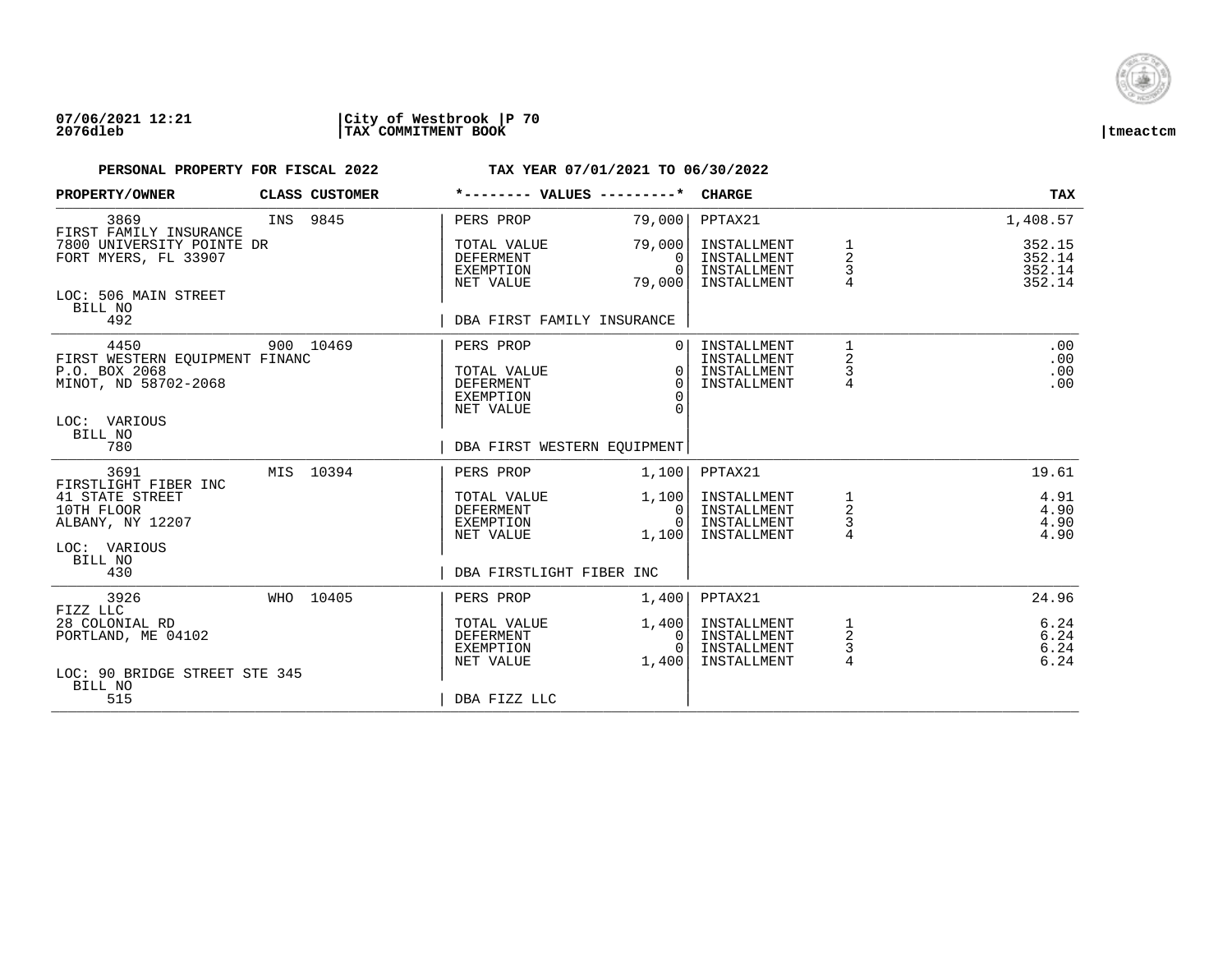

| PROPERTY/OWNER                                                                                |     | CLASS CUSTOMER | *-------- VALUES ---------*                               |                                          | <b>CHARGE</b>                                            |                                                   | <b>TAX</b>                       |
|-----------------------------------------------------------------------------------------------|-----|----------------|-----------------------------------------------------------|------------------------------------------|----------------------------------------------------------|---------------------------------------------------|----------------------------------|
| 4104<br>FLAHERTY GROUP                                                                        |     | REA 40013179   | PERS PROP                                                 | 13,300                                   | PPTAX21                                                  |                                                   | 237.14                           |
| 386 BRIDGTON ROAD<br>WESTBROOK, ME 04092                                                      |     |                | TOTAL VALUE<br><b>DEFERMENT</b><br>EXEMPTION<br>NET VALUE | 13,300<br>$\Omega$<br>$\Omega$<br>13,300 | INSTALLMENT<br>INSTALLMENT<br>INSTALLMENT<br>INSTALLMENT | 1<br>$\overline{2}$<br>3                          | 59.30<br>59.28<br>59.28<br>59.28 |
| LOC: 386 BRIDGTON ROAD<br>BILL NO<br>597                                                      |     |                | DBA FLAHERTY GROUP                                        |                                          |                                                          |                                                   |                                  |
| 3780                                                                                          |     | LEA 40012858   | PERS PROP                                                 | 1,200                                    | PPTAX21                                                  |                                                   | 21.40                            |
| FLORIDAS NATURAL FOOD SERVICE<br>20205 HWY 27<br>LAKE WALES, FL 33853<br>LOC: 208 LARRABEE RD |     |                | TOTAL VALUE<br>DEFERMENT<br>EXEMPTION<br>NET VALUE        | 1,200<br>$\Omega$<br>$\Omega$<br>1,200   | INSTALLMENT<br>INSTALLMENT<br>INSTALLMENT<br>INSTALLMENT | 1<br>2<br>3                                       | 5.35<br>$5.35$<br>$5.35$<br>5.35 |
| BILL NO<br>458                                                                                |     |                | DBA FLORIDA'S NATURAL FOOD                                |                                          |                                                          |                                                   |                                  |
| 4317<br>FLUENT INC                                                                            |     | ADV 9933       | PERS PROP                                                 | 22,000                                   | PPTAX21                                                  |                                                   | 392.26                           |
| 90 BRIDGE STREET<br>SUITE 215E<br>WESTBROOK, ME 04092<br>LOC: 90 BRIDGE STREET                |     |                | TOTAL VALUE<br>DEFERMENT<br>EXEMPTION<br>NET VALUE        | 22,000<br>0<br>$\Omega$<br>22,000        | INSTALLMENT<br>INSTALLMENT<br>INSTALLMENT<br>INSTALLMENT | $\begin{array}{c}\n1 \\ 2 \\ 3 \\ 4\n\end{array}$ | 98.08<br>98.06<br>98.06<br>98.06 |
| BILL NO<br>718                                                                                |     |                | DBA FLUENT INC                                            |                                          |                                                          |                                                   |                                  |
| 2303<br>FRANCOEUR CONSTRUCTION LLC                                                            | CON | 40011952       | PERS PROP                                                 | 2,300                                    | PPTAX21                                                  |                                                   | 41.01                            |
| <b>JAMES FRANCOEUR</b><br>P O BOX 408<br>WESTBROOK, ME 04098<br>LOC: 90 EAST BRIDGE STREET    |     |                | TOTAL VALUE<br><b>DEFERMENT</b><br>EXEMPTION<br>NET VALUE | 2,300<br>0<br>$\Omega$<br>2,300          | INSTALLMENT<br>INSTALLMENT<br>INSTALLMENT<br>INSTALLMENT | $\frac{1}{2}$<br>3<br>$\overline{4}$              | 10.26<br>10.25<br>10.25<br>10.25 |
| BILL NO<br>235                                                                                |     |                | DBA FRANCOEUR CONSTRUCTION                                |                                          |                                                          |                                                   |                                  |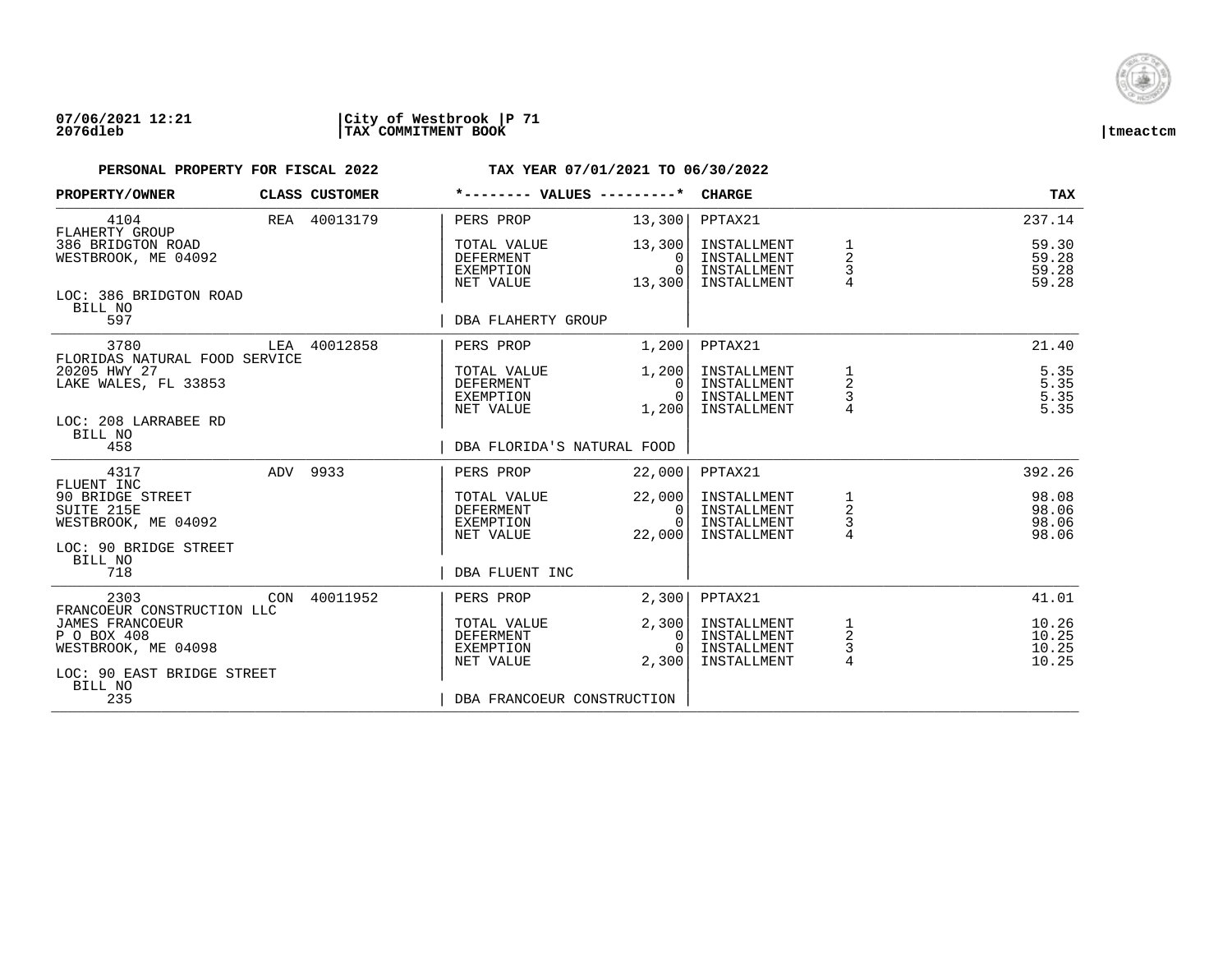

### **07/06/2021 12:21 |City of Westbrook |P 72 2076dleb |TAX COMMITMENT BOOK |tmeactcm**

| PROPERTY/OWNER                                                                                                                               |     | CLASS CUSTOMER | *-------- VALUES ---------*                                                                                 |                                                | <b>CHARGE</b>                                                       |                                          | <b>TAX</b>                                               |
|----------------------------------------------------------------------------------------------------------------------------------------------|-----|----------------|-------------------------------------------------------------------------------------------------------------|------------------------------------------------|---------------------------------------------------------------------|------------------------------------------|----------------------------------------------------------|
| 1953<br>FRANCOTYP-POSTALIA INC<br>140 N MITCHELL CT<br><b>STE 200</b><br>ADDISON, IL 60101-5629<br>LOC: VARIOUS<br>BILL NO<br>194            |     | 900 9727       | PERS PROP<br>TOTAL VALUE<br><b>DEFERMENT</b><br><b>EXEMPTION</b><br>NET VALUE<br>DBA FRANCOTYP-POSTALIA INC | $\Omega$<br>$\Omega$<br>$\Omega$<br>$\Omega$   | INSTALLMENT<br>INSTALLMENT<br>INSTALLMENT<br>INSTALLMENT            | $\mathbf{1}$<br>2<br>3<br>$\overline{4}$ | .00<br>.00<br>.00<br>.00                                 |
| 2598<br>FREIGHTLINER OF MAINE<br>TRACY THIBODEAU<br>422 PERRY ROAD<br>BANGOR, ME 04401<br>LOC: 10 TERMINAL STREET<br>BILL NO<br>278          |     | CAR 40012109   | PERS PROP<br>TOTAL VALUE<br>DEFERMENT<br>EXEMPTION<br>NET VALUE<br>DBA FREIGHTLINER OF MAINE                | 194,200<br>194,200<br>0<br>$\Omega$<br>194,200 | PPTAX21<br>INSTALLMENT<br>INSTALLMENT<br>INSTALLMENT<br>INSTALLMENT | 1<br>$\overline{a}$<br>3                 | 3,462.59<br>865.67<br>865.64<br>865.64<br>865.64         |
| 4119<br>FUJIFILM MEDICAL SYSTEMS USA I<br>200 SUMMIT LAKE DRIVE FL2<br>VALHALLA, NY 10595-1356<br>LOC: VARIOUS<br>BILL NO<br>607             |     | 900 9886       | PERS PROP<br>TOTAL VALUE<br><b>DEFERMENT</b><br>EXEMPTION<br>NET VALUE<br>DBA FUJIFILM MEDICAL SYSTEM       | $\Omega$<br>$\Omega$<br>$\Omega$               | INSTALLMENT<br>INSTALLMENT<br>INSTALLMENT<br>INSTALLMENT            | 1<br>2<br>3<br>4                         | .00<br>.00<br>.00<br>.00                                 |
| 1961<br>FULL COURT PRESS INC<br><b>JERRY SANDS</b><br>855 MAIN STREET STE 1<br>WESTBROOK, ME 04092<br>LOC: 855 MAIN STREET<br>BILL NO<br>195 | PRI | 40011818       | PERS PROP<br>TOTAL VALUE<br><b>DEFERMENT</b><br>EXEMPTION<br>NET VALUE<br>DBA FULL COURT PRESS INC          | 286,300<br>286, 300<br>0<br>286,300            | PPTAX21<br>INSTALLMENT<br>INSTALLMENT<br>INSTALLMENT<br>INSTALLMENT | $\frac{1}{2}$<br>$\frac{3}{4}$           | 5,104.73<br>1,276.19<br>1,276.18<br>1,276.18<br>1,276.18 |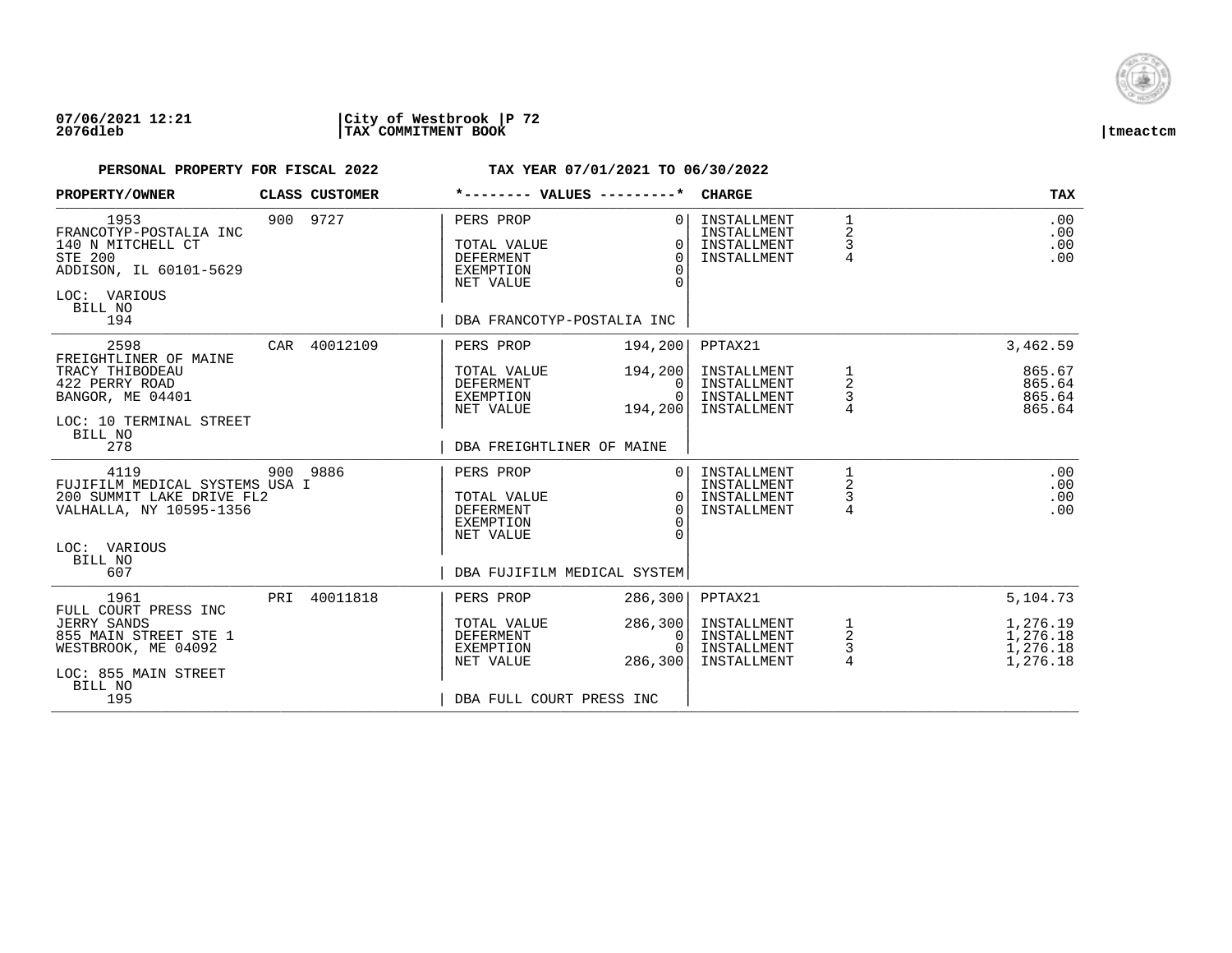

| PROPERTY/OWNER                                                                                                          | CLASS CUSTOMER | *-------- VALUES ---------*                                                                        |                                              | <b>CHARGE</b>                                            |                                 | <b>TAX</b>                       |
|-------------------------------------------------------------------------------------------------------------------------|----------------|----------------------------------------------------------------------------------------------------|----------------------------------------------|----------------------------------------------------------|---------------------------------|----------------------------------|
| 4339<br><b>FUSA MARKETING</b><br>14400 METCALF AVE<br>OVERLAND PARK, KS 66223<br>LOC: 1 CHABOT STREET<br>BILL NO<br>732 | 900 9948       | PERS PROP<br>TOTAL VALUE<br><b>DEFERMENT</b><br>EXEMPTION<br>NET VALUE<br>DBA DBA: RENAL THERAPIES | $\Omega$<br>$\Omega$<br>$\Omega$<br>$\Omega$ | INSTALLMENT<br>INSTALLMENT<br>INSTALLMENT<br>INSTALLMENT | $\mathbf{1}$<br>2<br>3<br>4     | .00<br>.00<br>.00<br>.00         |
| 1664                                                                                                                    | RET 9714       | PERS PROP                                                                                          | 3,100                                        | PPTAX21                                                  |                                 | 55.27                            |
| GAGNE & SON CONCRETE BLOCK INC<br>28 OLD RTE 27 RD<br>BELGRADE, ME 04917-3708<br>LOC: 70 WARREN AVENUE<br>BILL NO       |                | TOTAL VALUE<br>DEFERMENT<br>EXEMPTION<br>NET VALUE                                                 | 3,100<br>0 <sup>1</sup><br>$\Omega$<br>3,100 | INSTALLMENT<br>INSTALLMENT<br>INSTALLMENT<br>INSTALLMENT | 1<br>$\overline{a}$<br>3        | 13.84<br>13.81<br>13.81<br>13.81 |
| 160                                                                                                                     |                | DBA GAGNE & SON CONCRETE BL                                                                        |                                              |                                                          |                                 |                                  |
| 4402<br>GARAGE MAHAL<br>119 BRIDGE STREET<br>WESTBROOK, ME 04092<br>LOC: 119 BRIDGE STREET<br>BILL NO                   | 900 10430      | PERS PROP<br>TOTAL VALUE<br><b>DEFERMENT</b><br>EXEMPTION<br>NET VALUE                             | 0 <sup>1</sup><br>$\Omega$<br>$\Omega$       | INSTALLMENT<br>INSTALLMENT<br>INSTALLMENT<br>INSTALLMENT | 1<br>2<br>3<br>$\overline{4}$   | .00<br>.00<br>.00<br>.00         |
| 741                                                                                                                     |                | DBA GARAGE MAHAL                                                                                   |                                              |                                                          |                                 |                                  |
| 3674<br>GARAND AND ASSOCIATES PA                                                                                        | ACC 40012737   | PERS PROP                                                                                          | 6.600                                        | PPTAX21                                                  |                                 | 117.68                           |
| 201 MAIN STREET<br>SUITE A<br>WESTBROOK, ME 04092<br>LOC: 201 MAIN STREET<br>BILL NO<br>428                             |                | TOTAL VALUE<br>DEFERMENT<br>EXEMPTION<br>NET VALUE<br>DBA GARAND AND ASSOCIATES P                  | 6,600<br>0<br>$\Omega$<br>6.600              | INSTALLMENT<br>INSTALLMENT<br>INSTALLMENT<br>INSTALLMENT | $\frac{1}{2}$<br>$\overline{4}$ | 29.42<br>29.42<br>29.42<br>29.42 |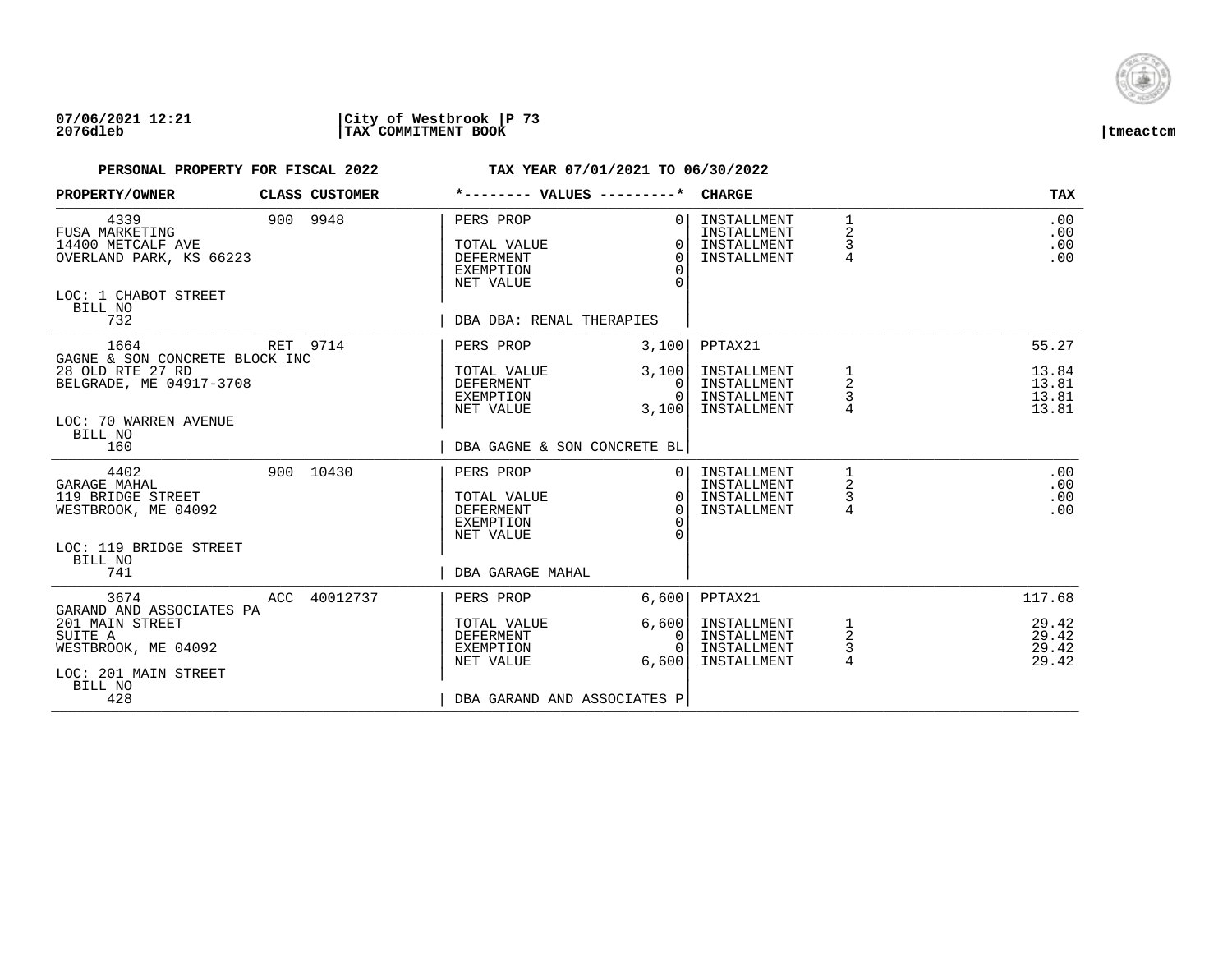

| PROPERTY/OWNER                                                                                            |          | CLASS CUSTOMER              | *-------- VALUES ---------*                               |                                        | <b>CHARGE</b>                                            |                                 | <b>TAX</b>                                   |
|-----------------------------------------------------------------------------------------------------------|----------|-----------------------------|-----------------------------------------------------------|----------------------------------------|----------------------------------------------------------|---------------------------------|----------------------------------------------|
| 3159<br>GATEWAY AUTO SALES                                                                                | CAR 9786 |                             | PERS PROP                                                 | 3.600                                  | PPTAX21                                                  |                                 | 64.19                                        |
| 40 TERMINAL STREET<br>WESTBROOK, ME 04092                                                                 |          |                             | TOTAL VALUE<br>DEFERMENT<br>EXEMPTION<br>NET VALUE        | 3,600<br>0<br>$\Omega$<br>3,600        | INSTALLMENT<br>INSTALLMENT<br>INSTALLMENT<br>INSTALLMENT | $\overline{a}$<br>$\frac{3}{4}$ | 16.07<br>16.04<br>16.04<br>16.04             |
| LOC: 696 STROUDWATER STREET<br>BILL NO<br>326                                                             |          |                             | DBA GATEWAY AUTO SALES                                    |                                        |                                                          |                                 |                                              |
| 4448                                                                                                      |          | LEA 10467                   | PERS PROP                                                 | 3,000                                  | PPTAX21                                                  |                                 | 53.49                                        |
| GCP APPLIED TECHNOLOGIES<br>P.O. BOX 71970<br>PHOENIZ, AZ 85050                                           |          |                             | TOTAL VALUE<br>DEFERMENT<br>EXEMPTION<br>NET VALUE        | 3,000<br>$\Omega$<br>$\Omega$<br>3.000 | INSTALLMENT<br>INSTALLMENT<br>INSTALLMENT<br>INSTALLMENT | $\frac{1}{2}$<br>$\frac{3}{4}$  | 13.38<br>13.37<br>13.37<br>13.37             |
| LOC: VARIOUS<br>BILL NO<br>778                                                                            |          | DBA GCP APPLIED TECHNOLOGIE |                                                           |                                        |                                                          |                                 |                                              |
| 4135                                                                                                      |          | GLR 40013204                | PERS PROP                                                 | 6,700                                  | PPTAX21                                                  |                                 | 119.46                                       |
| GEIST STUDIO AND GALLERY<br>90 BRIDGE STREET<br>SUITE 434<br>WESTBROOK, ME 04092<br>LOC: 90 BRIDGE STREET |          |                             | TOTAL VALUE<br>DEFERMENT<br>EXEMPTION<br>NET VALUE        | 6,700<br>0<br>$\Omega$<br>6,700        | INSTALLMENT<br>INSTALLMENT<br>INSTALLMENT<br>INSTALLMENT | $\frac{1}{2}$<br>$\frac{3}{4}$  | 29.88<br>29.86<br>29.86<br>29.86             |
| BILL NO<br>618                                                                                            |          |                             | DBA GEIST STUDIO AND GALLER                               |                                        |                                                          |                                 |                                              |
| 150<br>GENUINE PARTS COMPANY INC                                                                          | WHO      | 40011684                    | PERS PROP                                                 | 1,054,900                              | PPTAX21                                                  |                                 | 18,808.87                                    |
| DBA NAPA AUTO PARTS<br>PO BOX 4907<br>NORCROSS, GA 30091<br>LOC: 180 LARRABEE ROAD                        |          |                             | TOTAL VALUE<br><b>DEFERMENT</b><br>EXEMPTION<br>NET VALUE | 1,054,900<br>0<br>$\cap$<br>1,054,900  | INSTALLMENT<br>INSTALLMENT<br>INSTALLMENT<br>INSTALLMENT | $\frac{1}{2}$<br>$\frac{3}{4}$  | 4,702.24<br>4,702.21<br>4,702.21<br>4,702.21 |
| BILL NO<br>27                                                                                             |          |                             | DBA NAPA MAINE DISTRIBUTION                               |                                        |                                                          |                                 |                                              |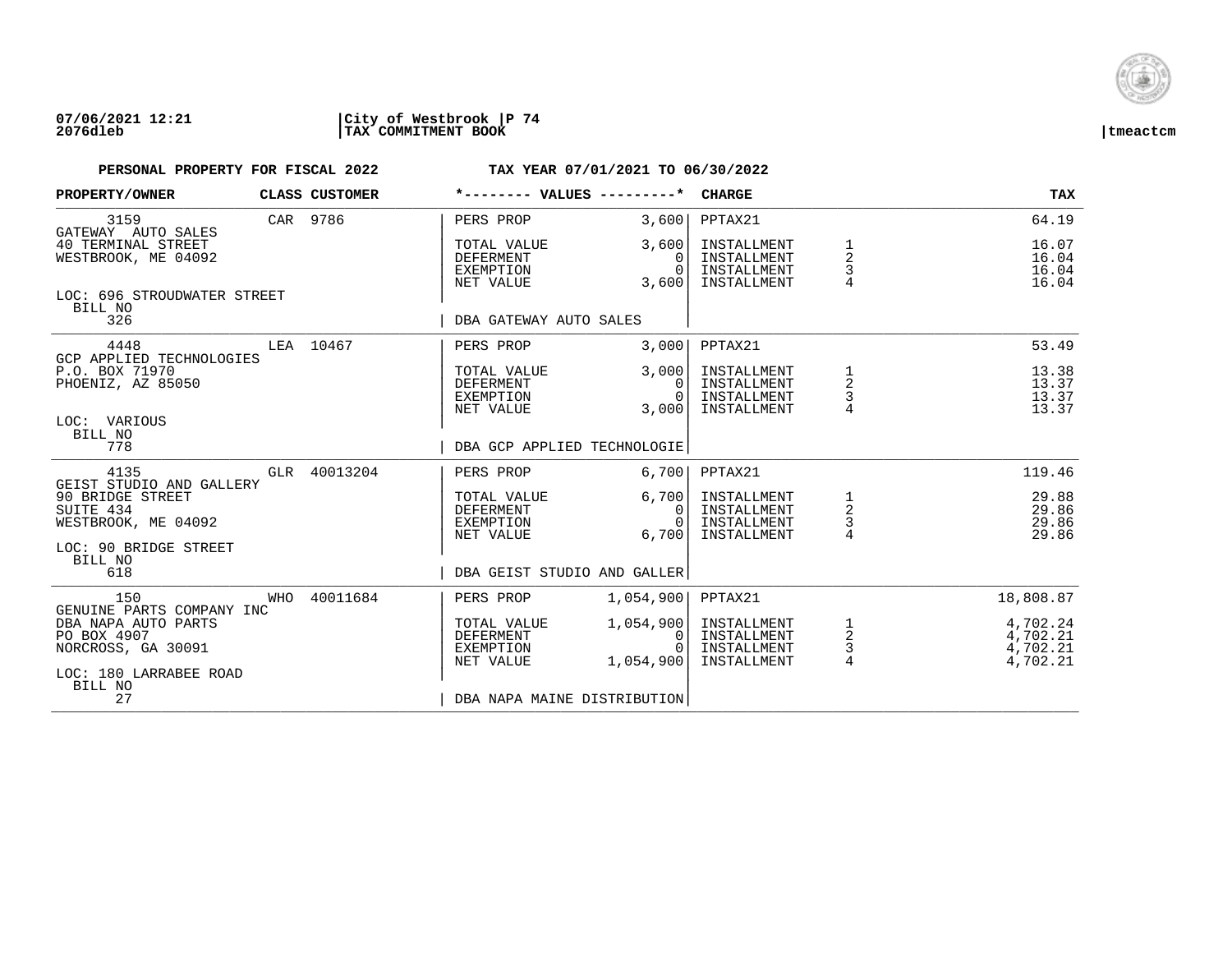

| PROPERTY/OWNER                                                                                                              |          | CLASS CUSTOMER | *-------- VALUES ---------*                                                        |                                           | <b>CHARGE</b>                                                       |                                       | <b>TAX</b>                                     |
|-----------------------------------------------------------------------------------------------------------------------------|----------|----------------|------------------------------------------------------------------------------------|-------------------------------------------|---------------------------------------------------------------------|---------------------------------------|------------------------------------------------|
| 700<br>GESSNER ENTERPRISES INC                                                                                              |          | AUT 40013380   | PERS PROP                                                                          | 41,900                                    | PPTAX21                                                             |                                       | 747.08                                         |
| MARK MOGREN<br>95 LARRABEE ROAD<br>WESTBROOK, ME 04092<br>LOC: 95 LARRABEE ROAD<br>BILL NO                                  |          |                | TOTAL VALUE<br><b>DEFERMENT</b><br>EXEMPTION<br>NET VALUE                          | 41,900<br>0<br>$\Omega$<br>41,900         | INSTALLMENT<br>INSTALLMENT<br>INSTALLMENT<br>INSTALLMENT            | $\overline{a}$<br>3<br>$\overline{4}$ | 186.77<br>186.77<br>186.77<br>186.77           |
| 106                                                                                                                         |          |                | DBA MIDAS AUTO REPAIR                                                              |                                           |                                                                     |                                       |                                                |
| 1691<br>GETCHELL BROTHERS INC                                                                                               | LEA 9715 |                | PERS PROP                                                                          | 1,500                                     | PPTAX21                                                             |                                       | 26.75                                          |
| PO BOX 8<br>1 UNION STREET<br>BREWER, ME 04412-2017<br>LOC: VARIOUS<br>BILL NO                                              |          |                | TOTAL VALUE<br>DEFERMENT<br>EXEMPTION<br>NET VALUE                                 | 1,500<br>$\Omega$<br>$\Omega$<br>1,500    | INSTALLMENT<br>INSTALLMENT<br>INSTALLMENT<br>INSTALLMENT            | 1<br>2<br>3                           | 6.71<br>6.68<br>6.68<br>6.68                   |
| 165                                                                                                                         |          |                | DBA GETCHELL BROTHERS INC                                                          |                                           |                                                                     |                                       |                                                |
| 219                                                                                                                         |          | SER 10367      | PERS PROP                                                                          | 165,800                                   | PPTAX21                                                             |                                       | 2,956.21                                       |
| GETTY REALTY CORP.<br>292 MADISON AVENUE<br>9TH FLOOR<br>NEW YORK, NY 10017-6318<br>LOC: 161 BRIDGTON ROAD<br>BILL NO<br>38 |          |                | TOTAL VALUE<br><b>DEFERMENT</b><br>EXEMPTION<br>NET VALUE<br>DBA GETTY REALTY CORP | 165,800<br>0<br>$\Omega$<br>165,800       | INSTALLMENT<br>INSTALLMENT<br>INSTALLMENT<br>INSTALLMENT            | $\frac{1}{2}$<br>$\frac{3}{4}$        | 739.06<br>739.05<br>739.05<br>739.05           |
|                                                                                                                             |          |                |                                                                                    |                                           |                                                                     |                                       |                                                |
| 4108<br>GIA-BAO LLC<br>1 CUMBERLAND STREET<br>WESTBROOK, ME 04092<br>LOC: 1 CUMBERLAND STREET<br>BILL NO                    | RES      | 40013183       | PERS PROP<br>TOTAL VALUE<br><b>DEFERMENT</b><br>EXEMPTION<br>NET VALUE             | 22,800<br>22,800<br>0<br>$\cap$<br>22,800 | PPTAX21<br>INSTALLMENT<br>INSTALLMENT<br>INSTALLMENT<br>INSTALLMENT | $\frac{1}{2}$<br>$\frac{3}{4}$        | 406.52<br>101.63<br>101.63<br>101.63<br>101.63 |
| 600                                                                                                                         |          |                | DBA BAMBOO BISTRO                                                                  |                                           |                                                                     |                                       |                                                |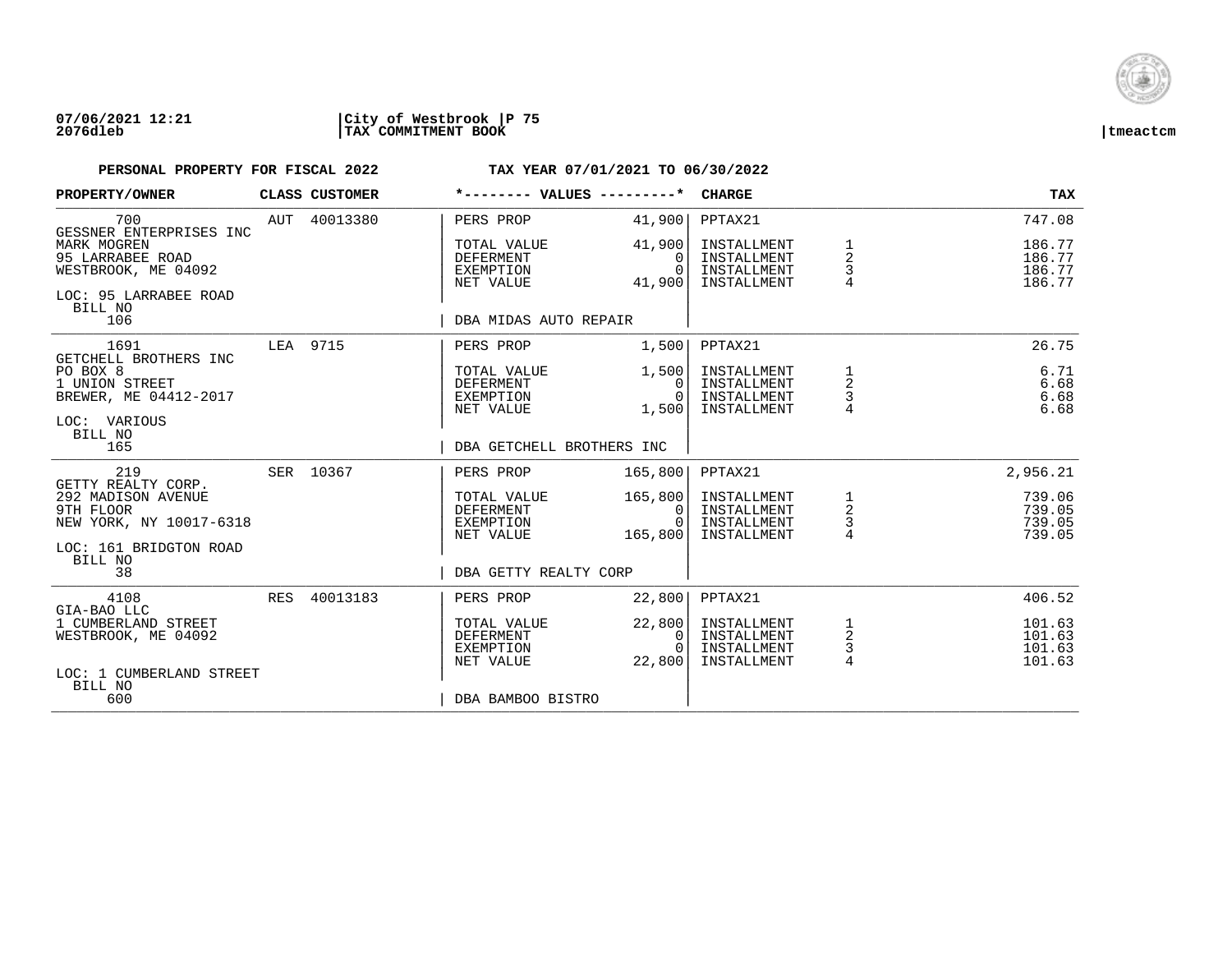

| PROPERTY/OWNER                                                                                                                                |     | CLASS CUSTOMER | *-------- VALUES ---------*                                                                                 |                                                          | <b>CHARGE</b>                                                       |                                 | <b>TAX</b>                                     |
|-----------------------------------------------------------------------------------------------------------------------------------------------|-----|----------------|-------------------------------------------------------------------------------------------------------------|----------------------------------------------------------|---------------------------------------------------------------------|---------------------------------|------------------------------------------------|
| 1831<br>GIRAULO AND ASSOCIATES LLC<br>CARLO GIRAULO<br>543 MAIN STREET<br>WESTBROOK, ME 04092<br>LOC: 543 MAIN STREET<br>BILL NO<br>178       |     | 900 40011778   | PERS PROP<br>TOTAL VALUE<br><b>DEFERMENT</b><br><b>EXEMPTION</b><br>NET VALUE<br>DBA GIRAULO AND ASSOCIATES | $\Omega$<br>$\Omega$<br>$\Omega$<br>$\Omega$<br>$\Omega$ | INSTALLMENT<br>INSTALLMENT<br>INSTALLMENT<br>INSTALLMENT            | 1<br>2<br>3<br>$\overline{4}$   | .00<br>.00<br>.00<br>.00                       |
| 4264<br>GIRLS ON THE RUN<br>1 KAREN DRIVE<br>SUITE 3A<br>WESTBROOK, ME 04092<br>LOC: 1 KAREN DRIVE<br>BILL NO<br>688                          |     | 900 9919       | PERS PROP<br>TOTAL VALUE<br><b>DEFERMENT</b><br>EXEMPTION<br>NET VALUE<br>DBA GIRLS ON THE RUN              | $\Omega$<br>$\Omega$<br>$\Omega$<br>$\Omega$<br>$\cap$   | INSTALLMENT<br>INSTALLMENT<br>INSTALLMENT<br>INSTALLMENT            | $\mathbf{1}$<br>2<br>3<br>4     | .00<br>.00<br>.00<br>.00                       |
| 2274<br>GLASS & MIRROR SERVICES INC<br>GERALD P GUITARD<br>47 BRIDGTON ROAD<br>WESTBROOK, ME 04092<br>LOC: 47 BRIDGTON ROAD<br>BILL NO<br>232 | SAL | 40011940       | PERS PROP<br>TOTAL VALUE<br>DEFERMENT<br>EXEMPTION<br>NET VALUE<br>DBA GLASS & MIRROR SERVICES              | 34,700<br>34,700<br>0<br>$\Omega$<br>34,700              | PPTAX21<br>INSTALLMENT<br>INSTALLMENT<br>INSTALLMENT<br>INSTALLMENT | $\frac{1}{2}$<br>$\overline{4}$ | 618.70<br>154.69<br>154.67<br>154.67<br>154.67 |
| 306<br>GLASS OPERATING LLC<br>DBA PORTLAND GLASS #357<br>PO BOX 3146<br>WACO, TX 76707<br>LOC: 865 SPRING STREET<br>BILL NO<br>53             | AUT | 40012225       | PERS PROP<br>TOTAL VALUE<br><b>DEFERMENT</b><br>EXEMPTION<br>NET VALUE<br>DBA PORTLAND GLASS #357           | 16,100<br>16,100<br>0<br>$\Omega$<br>16,100              | PPTAX21<br>INSTALLMENT<br>INSTALLMENT<br>INSTALLMENT<br>INSTALLMENT | $\frac{1}{2}$<br>3<br>4         | 287.06<br>71.78<br>71.76<br>71.76<br>71.76     |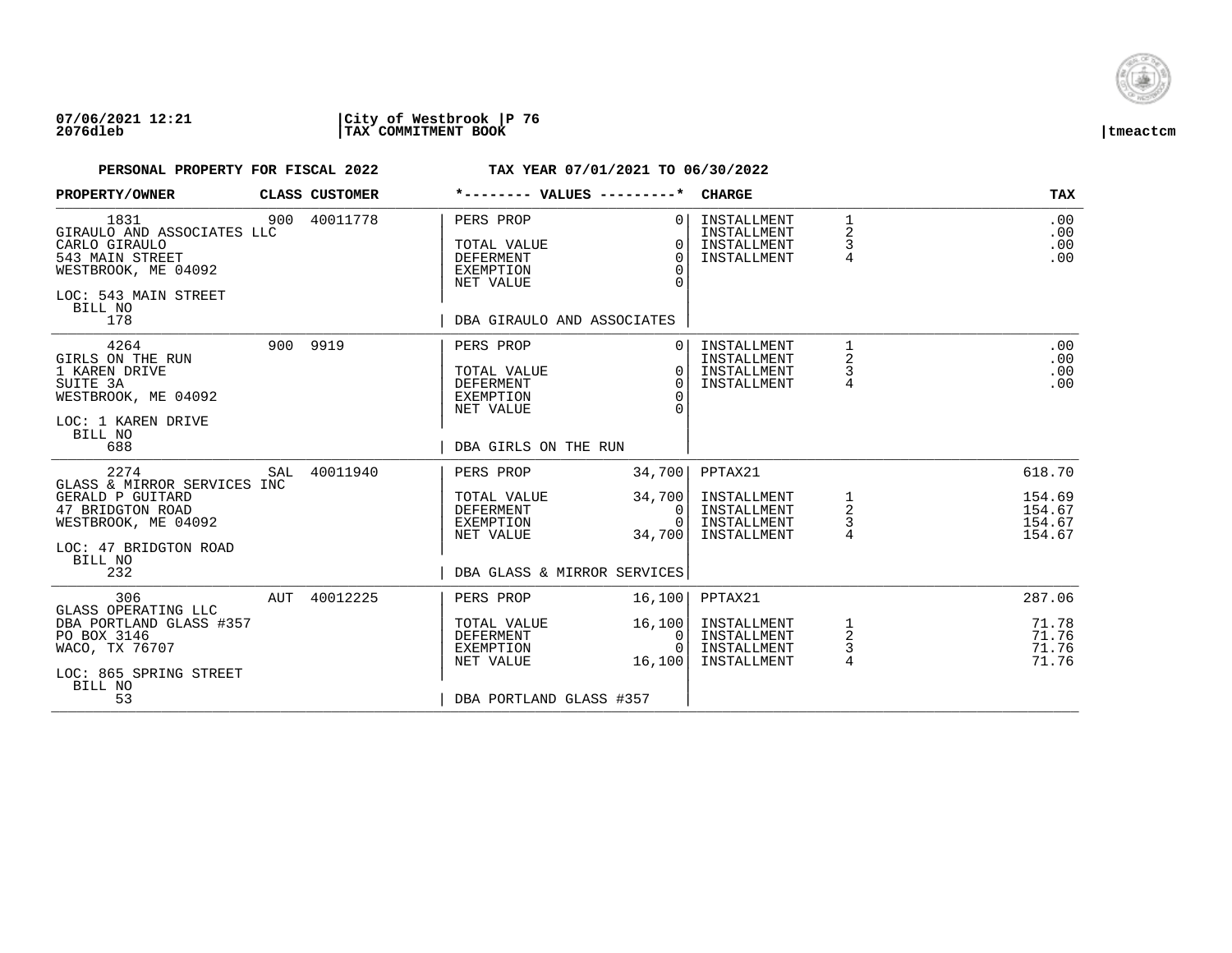

| PROPERTY/OWNER                                                                           |     | CLASS CUSTOMER | *-------- VALUES ---------*                               |                                          | <b>CHARGE</b>                                            |                                                   | <b>TAX</b>                                   |
|------------------------------------------------------------------------------------------|-----|----------------|-----------------------------------------------------------|------------------------------------------|----------------------------------------------------------|---------------------------------------------------|----------------------------------------------|
| 1965<br>GLASS TECHNOLOGY WINDSHIELD RE                                                   |     | MIS 9729       | PERS PROP                                                 | 2,800                                    | PPTAX21                                                  |                                                   | 49.92                                        |
| DAVID E MARROTTE<br>P O BOX 173<br>WESTBROOK, ME 04098<br>LOC: MOBILE REPAIR<br>BILL NO  |     |                | TOTAL VALUE<br><b>DEFERMENT</b><br>EXEMPTION<br>NET VALUE | 2,800<br>$\Omega$<br>$\Omega$<br>2,800   | INSTALLMENT<br>INSTALLMENT<br>INSTALLMENT<br>INSTALLMENT | 1<br>$\overline{2}$<br>3<br>$\overline{4}$        | 12.48<br>12.48<br>12.48<br>12.48             |
| 197                                                                                      |     |                | DBA GLASS TECHNOLOGY WINDSH                               |                                          |                                                          |                                                   |                                              |
| 2139<br>GLB CONSTRUCTION                                                                 |     | CON 40011884   | PERS PROP                                                 | 16, 200                                  | PPTAX21                                                  |                                                   | 288.85                                       |
| GEORGE BARSTOW III<br>235 CONANT STREET<br>WESTBROOK, ME 04092<br>LOC: 235 CONANT STREET |     |                | TOTAL VALUE<br><b>DEFERMENT</b><br>EXEMPTION<br>NET VALUE | 16,200<br>$\Omega$<br>$\Omega$<br>16,200 | INSTALLMENT<br>INSTALLMENT<br>INSTALLMENT<br>INSTALLMENT | 1<br>2<br>3                                       | 72.22<br>72.21<br>72.21<br>72.21             |
| BILL NO<br>219                                                                           |     |                | DBA GLB CONSTRUCTION                                      |                                          |                                                          |                                                   |                                              |
| 4297<br>GLOBAL KEG RENTAL LLC                                                            |     | LEA 40013314   | PERS PROP                                                 | 403,700                                  | PPTAX21                                                  |                                                   | 7,197.97                                     |
| PO BOX 52307<br>ATLANTA, GA 30355<br>LOC: VARIOUS                                        |     |                | TOTAL VALUE<br><b>DEFERMENT</b><br>EXEMPTION<br>NET VALUE | 403,700<br>0<br>$\Omega$<br>403,700      | INSTALLMENT<br>INSTALLMENT<br>INSTALLMENT<br>INSTALLMENT | $\begin{array}{c}\n1 \\ 2 \\ 3 \\ 4\n\end{array}$ | 1,799.50<br>1,799.49<br>1,799.49<br>1,799.49 |
| BILL NO<br>709                                                                           |     |                | DBA GLOBAL KEG RENTAL LLC                                 |                                          |                                                          |                                                   |                                              |
| 3708<br>GM-DI LEASING CORPORATION                                                        | LEA | 40012773       | PERS PROP                                                 | 11,400                                   | PPTAX21                                                  |                                                   | 203.26                                       |
| C/O RYAN LLC DEPT # 851<br>PO BOX 460169<br>HOUSTON, TX 77056<br>LOC: VARIOUS<br>BILL NO |     |                | TOTAL VALUE<br><b>DEFERMENT</b><br>EXEMPTION<br>NET VALUE | 11,400<br>0<br>$\Omega$<br>11,400        | INSTALLMENT<br>INSTALLMENT<br>INSTALLMENT<br>INSTALLMENT | $\frac{1}{2}$<br>3<br>$\overline{4}$              | 50.83<br>50.81<br>50.81<br>50.81             |
| 432                                                                                      |     |                | DBA GM-DI LEASING CORPORATI                               |                                          |                                                          |                                                   |                                              |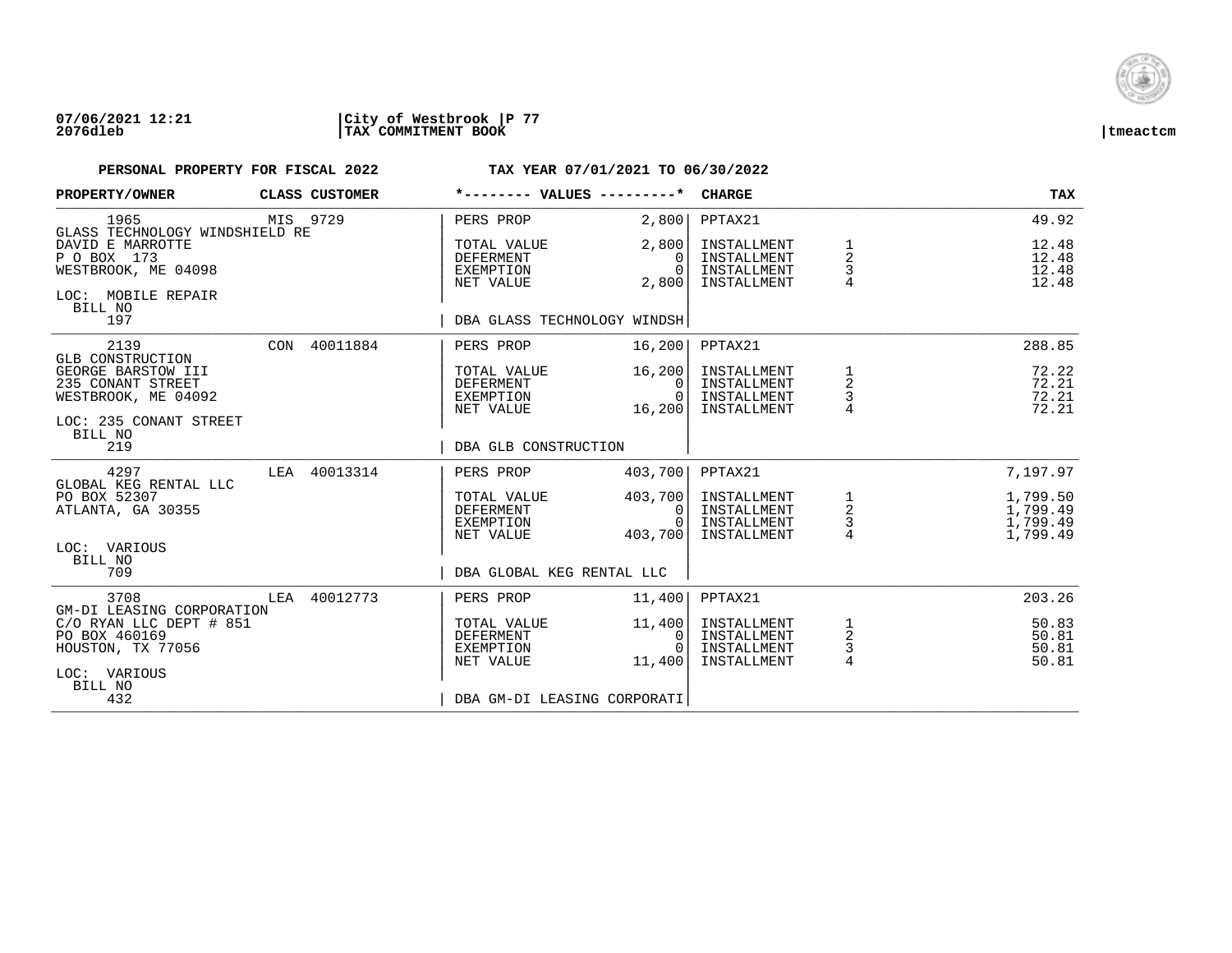

| <b>PROPERTY/OWNER</b>                      | CLASS CUSTOMER |                                                           | $*$ -------- VALUES --------* CHARGE                 |                                                          |                                                     | <b>TAX</b>                           |
|--------------------------------------------|----------------|-----------------------------------------------------------|------------------------------------------------------|----------------------------------------------------------|-----------------------------------------------------|--------------------------------------|
| 4111<br><b>GOLF GREEN LLC</b>              | LAN 40013186   | PERS PROP                                                 | 33,200                                               | PPTAX21                                                  |                                                     | 591.96                               |
| 264 LOWER GUINEA ROAD<br>LEBANON, ME 04027 |                | TOTAL VALUE<br><b>DEFERMENT</b><br>EXEMPTION<br>NET VALUE | 33,200<br>$\Omega$<br>$\Omega$<br>33,200             | INSTALLMENT<br>INSTALLMENT<br>INSTALLMENT<br>INSTALLMENT | 1<br>$\overline{\mathbf{c}}$<br>3<br>$\overline{4}$ | 147.99<br>147.99<br>147.99<br>147.99 |
| LOC: 216 LINCOLN STREET<br>BILL NO<br>602  |                | DBA GOLF GREEN LLC                                        |                                                      |                                                          |                                                     |                                      |
|                                            |                |                                                           |                                                      |                                                          |                                                     |                                      |
| 3864<br>GOOD PRICE AUTO GLASS              | AUT 40012950   | PERS PROP                                                 | 5,500                                                | PPTAX21                                                  |                                                     | 98.07                                |
| 631 BRIDGTON RD<br>WESTBROOK, ME 04092     |                | TOTAL VALUE<br>DEFERMENT<br>EXEMPTION<br>NET VALUE        | 5,500<br>0 <sub>1</sub><br>0 <sup>1</sup><br>5,500   | INSTALLMENT<br>INSTALLMENT<br>INSTALLMENT<br>INSTALLMENT | 2<br>3                                              | 24.54<br>24.51<br>24.51<br>24.51     |
| LOC: 629 BRIDGTON ROAD                     |                |                                                           |                                                      |                                                          |                                                     |                                      |
| BILL NO<br>489                             |                |                                                           | DBA GOOD PRICE AUTO GLASS                            |                                                          |                                                     |                                      |
| 3379<br>GOOD THINGS VARIETY                | CON 40012455   | PERS PROP                                                 | 18,200                                               | PPTAX21                                                  |                                                     | 324.51                               |
| 113 SACO STREET<br>WESTBROOK, ME 04092     |                | TOTAL VALUE<br>DEFERMENT                                  | 18,200<br>0 <sup>1</sup>                             | INSTALLMENT<br>INSTALLMENT                               | $\frac{1}{2}$                                       | 81.15<br>81.12                       |
|                                            |                | EXEMPTION                                                 | $\overline{0}$                                       | INSTALLMENT                                              | $\frac{3}{4}$                                       | 81.12                                |
| LOC: 113 SACO STREET                       |                | NET VALUE                                                 | 18,200                                               | INSTALLMENT                                              |                                                     | 81.12                                |
| BILL NO<br>362                             |                |                                                           | DBA GOOD THINGS VARIETY                              |                                                          |                                                     |                                      |
| 3853<br>GOODFELLAS BARBER SHOP             | BEA 40012940   | PERS PROP                                                 | 1,200                                                | PPTAX21                                                  |                                                     | 21.40                                |
| 581 BRIDGTON ROAD<br>WESTBROOK, ME 04092   |                | TOTAL VALUE<br>DEFERMENT<br>EXEMPTION<br>NET VALUE        | 1,200<br>0 <sup>1</sup><br>$\overline{0}$ I<br>1,200 | INSTALLMENT<br>INSTALLMENT<br>INSTALLMENT<br>INSTALLMENT | 1<br>$\overline{c}$<br>3<br>$\overline{4}$          | 5.35<br>5.35<br>5.35<br>5.35         |
| LOC: 581 BRIDGTON ROAD<br>BILL NO          |                |                                                           |                                                      |                                                          |                                                     |                                      |
| 486                                        |                |                                                           | DBA GOODFELLAS BARBER SHOP                           |                                                          |                                                     |                                      |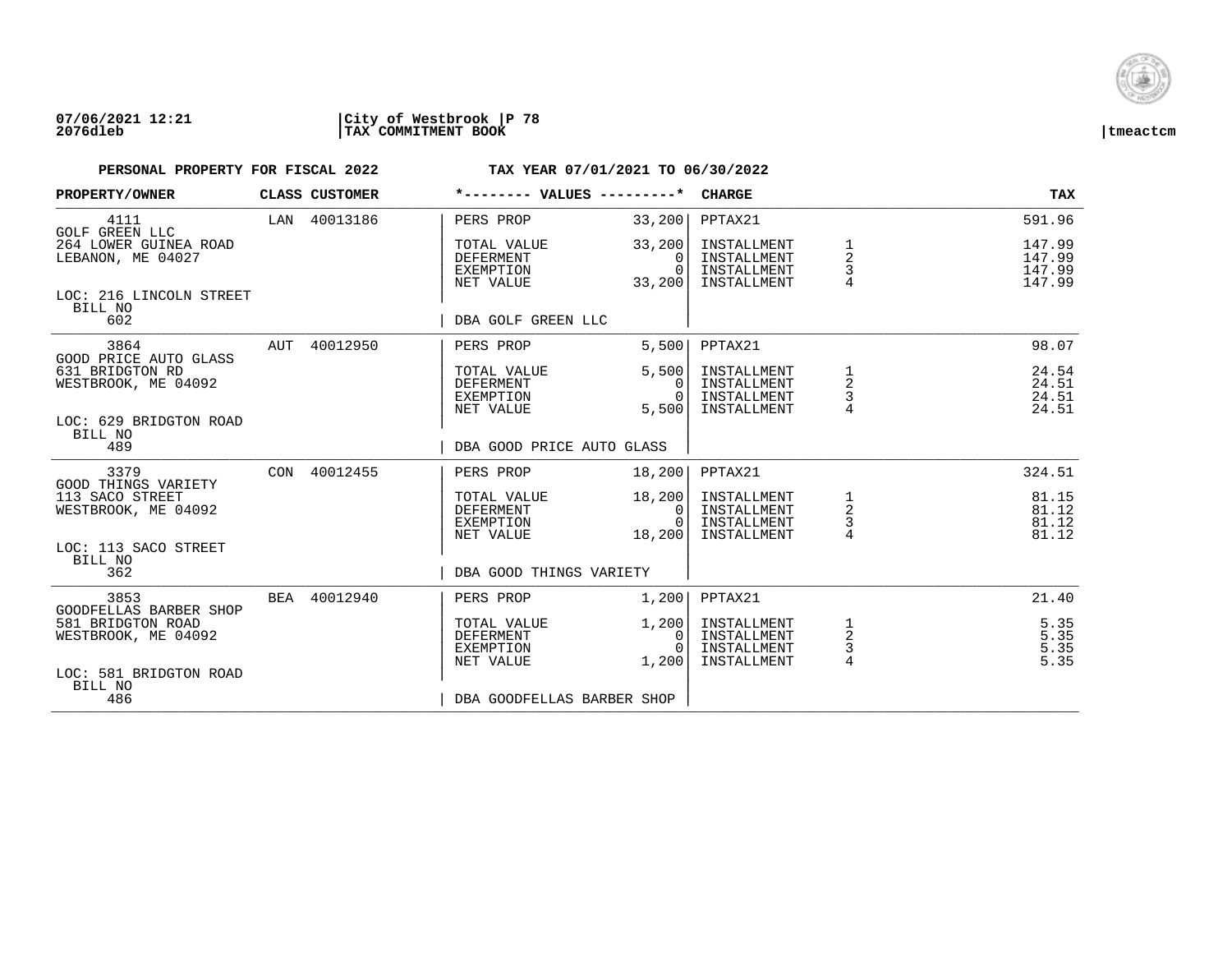

## **07/06/2021 12:21 |City of Westbrook |P 79 2076dleb |TAX COMMITMENT BOOK |tmeactcm**

| PROPERTY/OWNER                                                                                                  |     | CLASS CUSTOMER | *-------- VALUES ---------*                                                                              |                                                 | <b>CHARGE</b>                                            |                  | TAX                                          |
|-----------------------------------------------------------------------------------------------------------------|-----|----------------|----------------------------------------------------------------------------------------------------------|-------------------------------------------------|----------------------------------------------------------|------------------|----------------------------------------------|
| 154<br>GOODYEAR TIRE (FKA WINGFOOT)                                                                             | MAN | 40011688       | PERS PROP                                                                                                | 734,500                                         | PPTAX21                                                  |                  | 13,096.14                                    |
| C/O RYAN LLC<br>PO BOX 4900 DEPT 220<br>SCOTTSDALE, AZ 85261<br>LOC: 39 THOMAS DRIVE<br>BILL NO                 |     |                | TOTAL VALUE<br>DEFERMENT<br>EXEMPTION<br>NET VALUE                                                       | 734,500<br>$\Omega$<br>$\Omega$<br>734,500      | INSTALLMENT<br>INSTALLMENT<br>INSTALLMENT<br>INSTALLMENT | 2<br>3           | 3,274.05<br>3,274.03<br>3,274.03<br>3,274.03 |
| 28                                                                                                              |     |                | DBA GOODYEAR TIRE                                                                                        |                                                 |                                                          |                  |                                              |
| 3787<br>GORDON FLESCH COMPANY, INC                                                                              |     | LEA 40012867   | PERS PROP                                                                                                | 1,100                                           | PPTAX21                                                  |                  | 19.61                                        |
| 2675 RESEARCH PARK DRIVE<br>MADISON, WI 53711                                                                   |     |                | TOTAL VALUE<br>DEFERMENT<br>EXEMPTION<br>NET VALUE                                                       | 1,100<br>$\Omega$<br>$\Omega$<br>1,100          | INSTALLMENT<br>INSTALLMENT<br>INSTALLMENT<br>INSTALLMENT | 1<br>2<br>3<br>4 | 4.91<br>4.90<br>4.90<br>4.90                 |
| LOC: VARIOUS<br>BILL NO<br>461                                                                                  |     |                | DBA GORDON FLESCH COMPANY I                                                                              |                                                 |                                                          |                  |                                              |
| 4278<br>GORHAM SAVINGS BANK<br>10 WENTWORTH DRIVE<br>GORHAM, ME 04038                                           |     | 900 6783       | PERS PROP<br>TOTAL VALUE<br><b>DEFERMENT</b><br><b>EXEMPTION</b><br>NET VALUE                            | $\Omega$<br>$\Omega$<br>$\Omega$<br>∩<br>$\cap$ | INSTALLMENT<br>INSTALLMENT<br>INSTALLMENT<br>INSTALLMENT | 2<br>3<br>4      | .00<br>.00<br>.00<br>.00                     |
| LOC: 1 RIVERFRONT PLAZA<br>BILL NO<br>698                                                                       |     |                | DBA GORHAM SAVINGS BANK                                                                                  |                                                 |                                                          |                  |                                              |
| 4287<br>GORHAM SAVINGS BANK<br>10 WENTWORTH DRIVE<br>GORHAM, ME 04038<br>LOC: 742 MAIN STREET<br>BILL NO<br>704 |     | 900 6783       | PERS PROP<br>TOTAL VALUE<br><b>DEFERMENT</b><br><b>EXEMPTION</b><br>NET VALUE<br>DBA GORHAM SAVINGS BANK | $\Omega$<br>$\Omega$<br>$\Omega$<br>$\cap$      | INSTALLMENT<br>INSTALLMENT<br>INSTALLMENT<br>INSTALLMENT | 1<br>2<br>3<br>4 | .00<br>.00<br>.00<br>.00                     |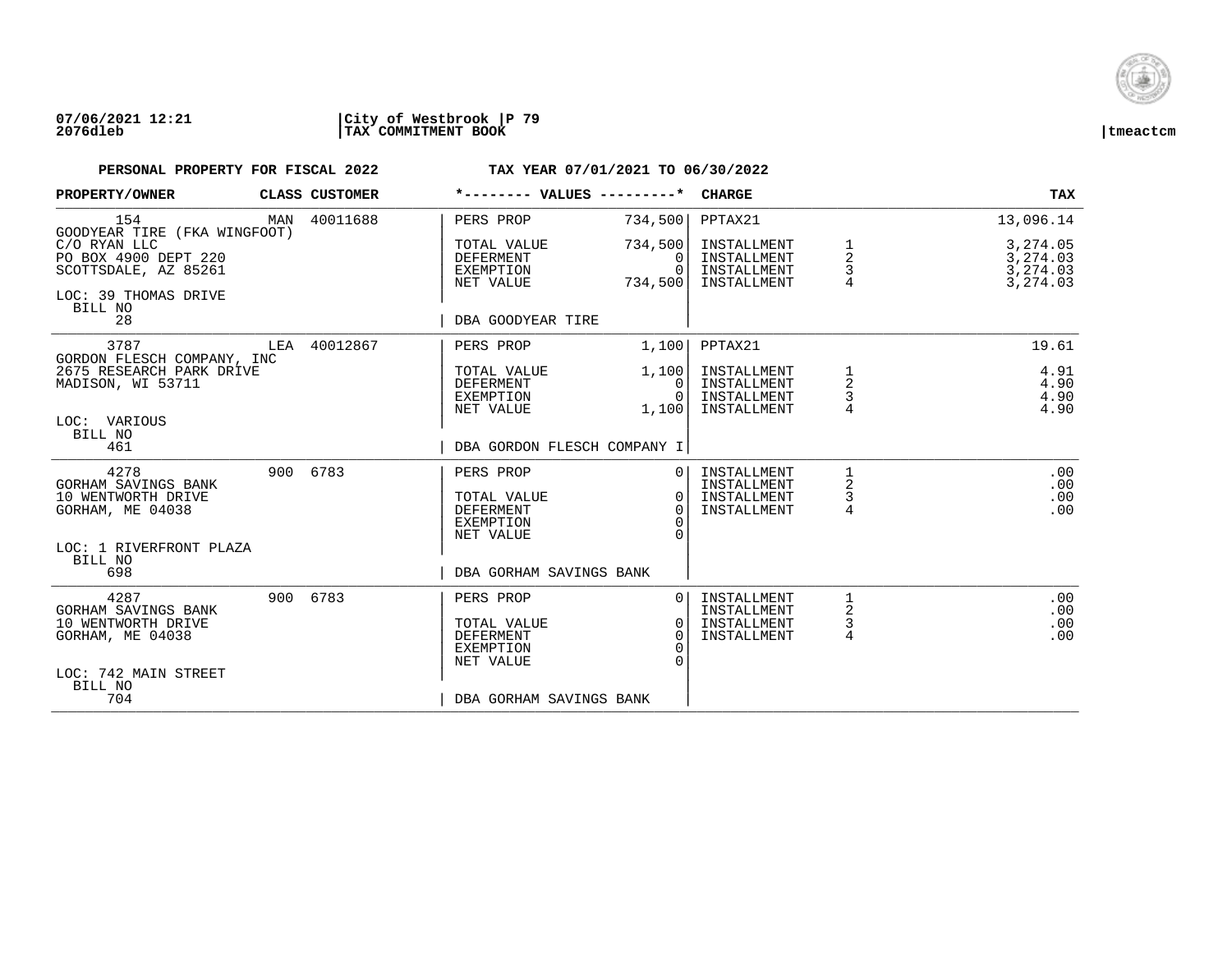

## **07/06/2021 12:21 |City of Westbrook |P 80 2076dleb |TAX COMMITMENT BOOK |tmeactcm**

| PROPERTY/OWNER                                                                |  | CLASS CUSTOMER |                                                           | *-------- VALUES ---------*              | <b>CHARGE</b>                                            |                                                   | TAX                                  |
|-------------------------------------------------------------------------------|--|----------------|-----------------------------------------------------------|------------------------------------------|----------------------------------------------------------|---------------------------------------------------|--------------------------------------|
| 341<br>GRAYHAWK LEASING LLC                                                   |  | LEA 40012487   | PERS PROP                                                 | 75,300                                   | PPTAX21                                                  |                                                   | 1,342.60                             |
| 1412 MAIN STREET<br>SUITE 1500<br>DALLAS, TX 75202<br>LOC: VARIOUS<br>BILL NO |  |                | TOTAL VALUE<br>DEFERMENT<br>EXEMPTION<br>NET VALUE        | 75,300<br>$\Omega$<br>$\Omega$<br>75,300 | INSTALLMENT<br>INSTALLMENT<br>INSTALLMENT<br>INSTALLMENT | 1<br>2<br>3                                       | 335.65<br>335.65<br>335.65<br>335.65 |
| 60                                                                            |  |                |                                                           | DBA GRAYHAWK LEASING LLC                 |                                                          |                                                   |                                      |
| 1815<br>GREATAMERICA FINANCIAL SERVICE                                        |  | LEA 40011775   | PERS PROP                                                 | 100,600                                  | PPTAX21                                                  |                                                   | 1,793.70                             |
| 625 1ST STREET SE<br>CEDAR RAPIDS, IA 52401<br>LOC: VARIOUS                   |  |                | TOTAL VALUE<br>DEFERMENT<br>EXEMPTION<br>NET VALUE        | 100,600<br>0<br>$\Omega$<br>100,600      | INSTALLMENT<br>INSTALLMENT<br>INSTALLMENT<br>INSTALLMENT | $\begin{array}{c}\n1 \\ 2 \\ 3 \\ 4\n\end{array}$ | 448.44<br>448.42<br>448.42<br>448.42 |
| BILL NO<br>177                                                                |  |                |                                                           | DBA GREATAMERICA FINANCIAL               |                                                          |                                                   |                                      |
| 3482<br>GREATER PORTLAND JAZZERCISE                                           |  | SPO 10391      | PERS PROP                                                 | 2,300                                    | PPTAX21                                                  |                                                   | 41.01                                |
| WENDY LEBLANC<br>58 CUMBERLAND AVE<br>SACO, ME 04072                          |  |                | TOTAL VALUE<br><b>DEFERMENT</b><br>EXEMPTION<br>NET VALUE | 2,300<br>$\Omega$<br>$\Omega$<br>2,300   | INSTALLMENT<br>INSTALLMENT<br>INSTALLMENT<br>INSTALLMENT | $\frac{1}{2}$<br>$\frac{3}{4}$                    | 10.26<br>10.25<br>10.25<br>10.25     |
| LOC: 90 BRIDGE STREET<br>BILL NO<br>387                                       |  |                |                                                           | DBA GREATER PORTLAND JAZZER              |                                                          |                                                   |                                      |
| 1753<br>GREATER PORTLAND SCHOOL OF JUK                                        |  | SPO 40011749   | PERS PROP                                                 | 4,700                                    | PPTAX21                                                  |                                                   | 83.80                                |
| C/O JUKADO INC<br>PO BOX 517<br>WESTBROOK, ME 04098<br>LOC: 821 MAIN STREET   |  |                | TOTAL VALUE<br><b>DEFERMENT</b><br>EXEMPTION<br>NET VALUE | 4,700<br>0<br>$\Omega$<br>4,700          | INSTALLMENT<br>INSTALLMENT<br>INSTALLMENT<br>INSTALLMENT | $\frac{1}{2}$<br>3<br>$\overline{4}$              | 20.95<br>20.95<br>20.95<br>20.95     |
| BILL NO<br>171                                                                |  |                |                                                           | DBA GREATER PORTLAND SCHOOL              |                                                          |                                                   |                                      |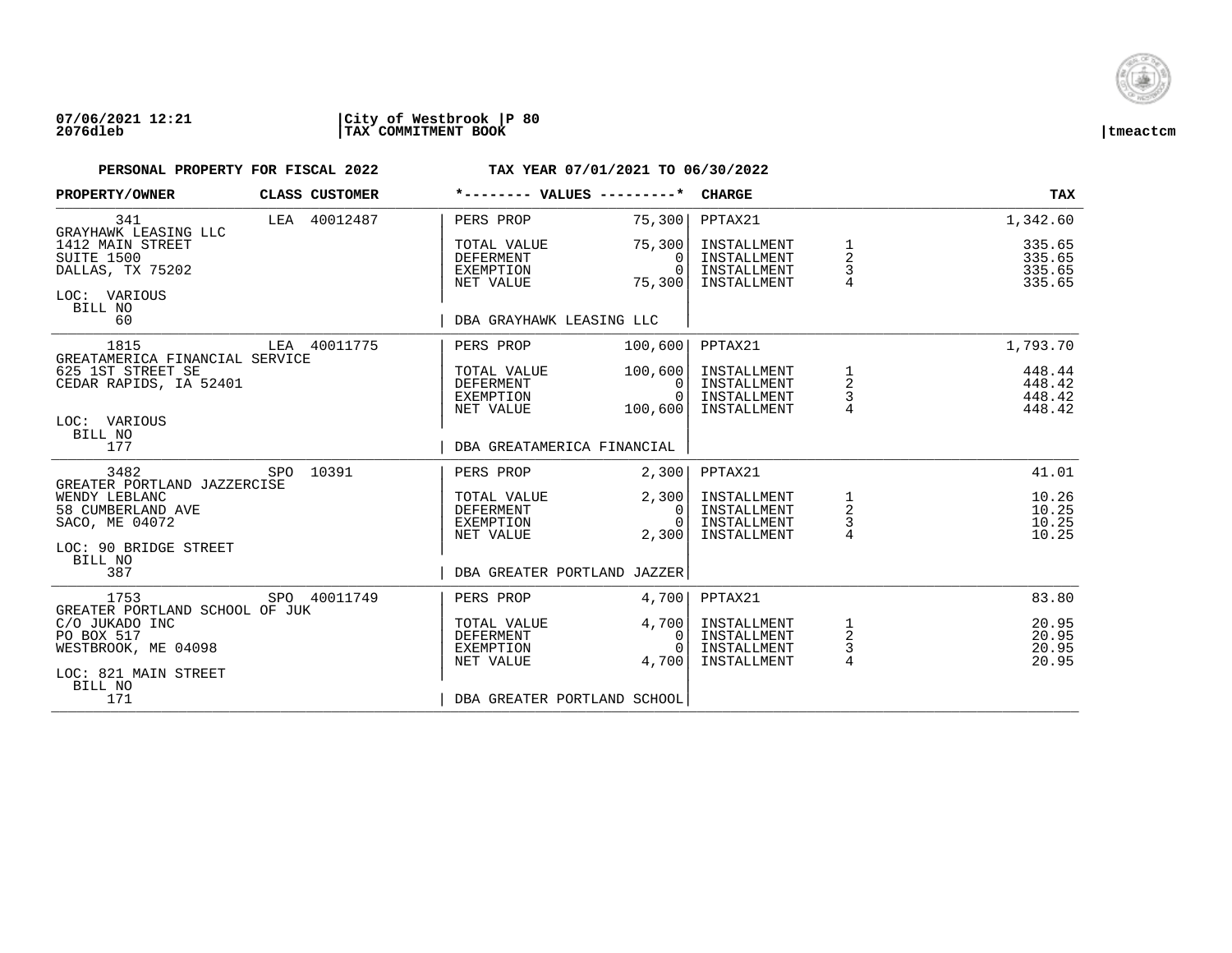

| PROPERTY/OWNER                                                                                | CLASS CUSTOMER | *-------- VALUES ---------*                                            |                                                        | <b>CHARGE</b>                                            |                                                                | <b>TAX</b>                           |
|-----------------------------------------------------------------------------------------------|----------------|------------------------------------------------------------------------|--------------------------------------------------------|----------------------------------------------------------|----------------------------------------------------------------|--------------------------------------|
| 4014<br>GREEN, ERICA LCSW                                                                     | COU 9869       | PERS PROP                                                              | 1,300                                                  | PPTAX21                                                  |                                                                | 23.18                                |
| 825 MAIN STREET<br>WESTBROOK, ME 04092                                                        |                | TOTAL VALUE<br><b>DEFERMENT</b><br>EXEMPTION<br>NET VALUE              | 1,300<br>0<br>$\Omega$<br>1,300                        | INSTALLMENT<br>INSTALLMENT<br>INSTALLMENT<br>INSTALLMENT | 1<br>$\overline{2}$<br>3<br>4                                  | 5.81<br>5.79<br>5.79<br>5.79         |
| LOC: 825 MAIN STREET<br>BILL NO<br>554                                                        |                | DBA ERICA GREEN LCSW                                                   |                                                        |                                                          |                                                                |                                      |
| 4404<br>GRENIER PHOTOGRAPHY<br>277 MAIN STREET<br>WESTBROOK, ME 04092<br>LOC: 277 MAIN STREET | 900 10431      | PERS PROP<br>TOTAL VALUE<br><b>DEFERMENT</b><br>EXEMPTION<br>NET VALUE | $\Omega$<br>$\Omega$<br>$\Omega$<br>$\Omega$<br>$\cap$ | INSTALLMENT<br>INSTALLMENT<br>INSTALLMENT<br>INSTALLMENT | $\mathbf{1}$<br>$\overline{\mathbf{c}}$<br>3<br>$\overline{4}$ | .00<br>.00<br>.00<br>.00             |
| BILL NO<br>742                                                                                |                | DBA GRENIER PHOTOGRAPHY                                                |                                                        |                                                          |                                                                |                                      |
| 4259<br>GUN FX TACTICAL                                                                       | SAL 40013290   | PERS PROP                                                              | 6,100                                                  | PPTAX21                                                  |                                                                | 108.76                               |
| 28 STROUDWATER STREET<br>WESTBROOK, ME 04092                                                  |                | TOTAL VALUE<br><b>DEFERMENT</b><br>EXEMPTION<br>NET VALUE              | 6,100<br>0 <sup>1</sup><br>$\cap$<br>6,100             | INSTALLMENT<br>INSTALLMENT<br>INSTALLMENT<br>INSTALLMENT | 1<br>$\overline{a}$<br>3<br>$\overline{4}$                     | 27.19<br>27.19<br>27.19<br>27.19     |
| LOC: 28 STROUDWATER STREET<br>BILL NO<br>684                                                  |                | DBA GUN FX TACTICAL                                                    |                                                        |                                                          |                                                                |                                      |
| 3775<br>H & K GOLF LLC                                                                        | GOL 1039       | PERS PROP                                                              | 102, 200                                               | PPTAX21                                                  |                                                                | 1,822.23                             |
| 7 GOLDENROD LANE<br>FALMOUTH, ME 04105                                                        |                | TOTAL VALUE<br>DEFERMENT<br>EXEMPTION<br>NET VALUE                     | 102, 200<br>$\mathbf{0}$<br>$\Omega$<br>102,200        | INSTALLMENT<br>INSTALLMENT<br>INSTALLMENT<br>INSTALLMENT | 1<br>$\overline{a}$<br>$\frac{3}{4}$                           | 455.58<br>455.55<br>455.55<br>455.55 |
| LOC: 771 CUMBERLAND STREET<br>BILL NO<br>456                                                  |                | DBA H & K GOLF LLC                                                     |                                                        |                                                          |                                                                |                                      |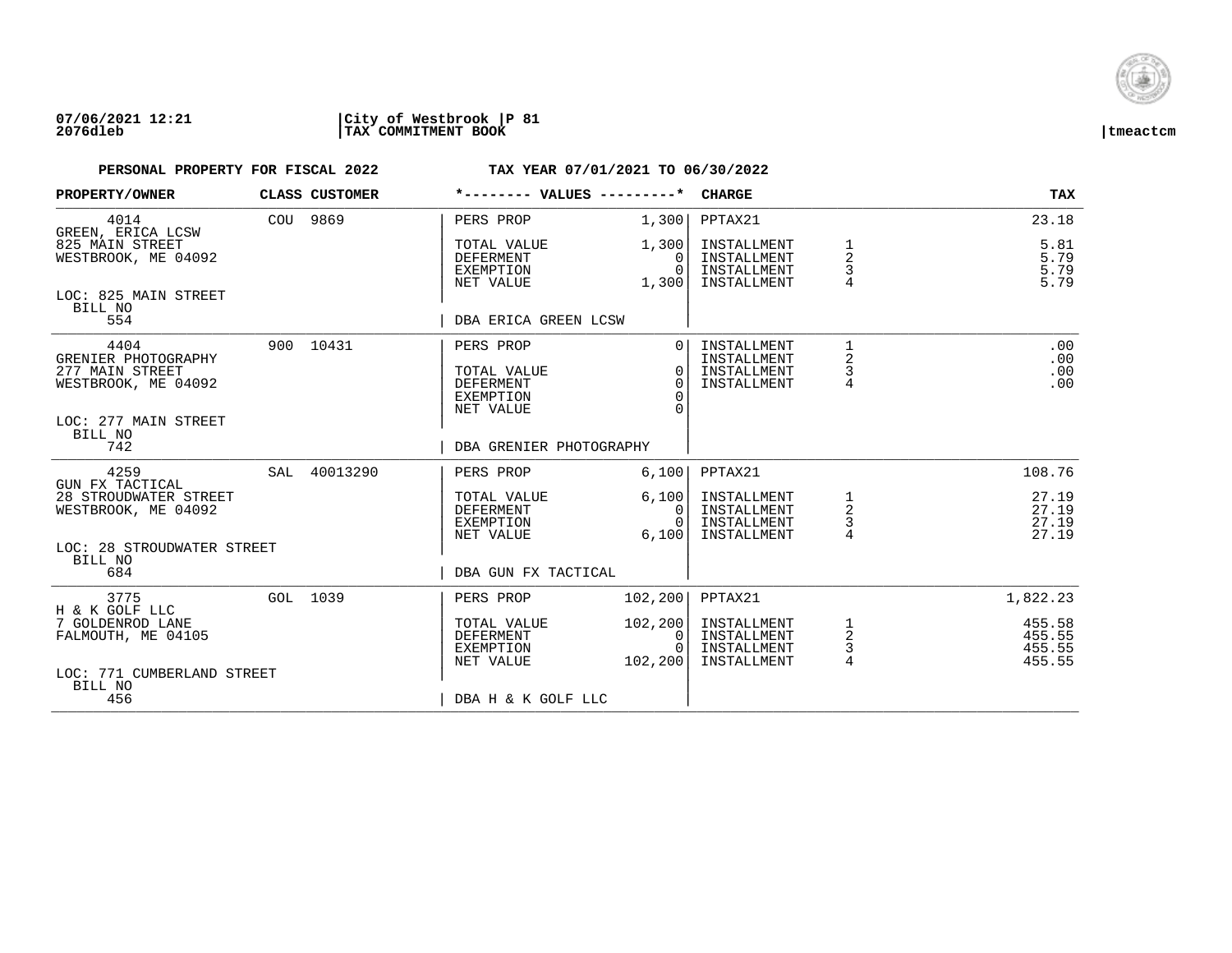

| PROPERTY/OWNER                                                           |  | CLASS CUSTOMER | *-------- VALUES ---------*                               |                                           | <b>CHARGE</b>                                            |                                                               | <b>TAX</b>                           |
|--------------------------------------------------------------------------|--|----------------|-----------------------------------------------------------|-------------------------------------------|----------------------------------------------------------|---------------------------------------------------------------|--------------------------------------|
| 2601<br>H P HOOD LLC                                                     |  | LEA 9763       | PERS PROP                                                 | 24,100                                    | PPTAX21                                                  |                                                               | 429.70                               |
| 349 PARK AVE<br>PORTLAND, ME 04102                                       |  |                | TOTAL VALUE<br>DEFERMENT<br>EXEMPTION<br>NET VALUE        | 24,100<br>$\Omega$<br>$\Omega$<br>24,100  | INSTALLMENT<br>INSTALLMENT<br>INSTALLMENT<br>INSTALLMENT | $\overline{a}$<br>3<br>4                                      | 107.44<br>107.42<br>107.42<br>107.42 |
| LOC: 39 EISENHOWER DRIVE<br>BILL NO<br>279                               |  |                | DBA HOOD, H P                                             |                                           |                                                          |                                                               |                                      |
| 4441                                                                     |  | BEA 10460      | PERS PROP                                                 | 3,000                                     | PPTAX21                                                  |                                                               | 53.49                                |
| HAIR BY KAYLA<br>90 BRIDGE STREET<br>WESTBROOK, ME 04092                 |  |                | TOTAL VALUE<br><b>DEFERMENT</b><br>EXEMPTION<br>NET VALUE | 3,000<br>$\Omega$<br>$\mathbf 0$<br>3,000 | INSTALLMENT<br>INSTALLMENT<br>INSTALLMENT<br>INSTALLMENT | 1<br>$\overline{\mathbf{c}}$<br>$\mathsf 3$<br>$\overline{4}$ | 13.38<br>13.37<br>13.37<br>13.37     |
| LOC: 90 BRIDGE STREET<br>BILL NO<br>771                                  |  |                | DBA HAIR BY KAYLA                                         |                                           |                                                          |                                                               |                                      |
| 4133<br>HAIRBUILDERS OF PORTLAND                                         |  | BEA 40013202   | PERS PROP                                                 | 6,700                                     | PPTAX21                                                  |                                                               | 119.46                               |
| 625 BRIDGTON ROAD<br>SUITE A<br>WESTBROOK, ME 04092                      |  |                | TOTAL VALUE<br>DEFERMENT<br>EXEMPTION<br>NET VALUE        | 6,700<br>0<br>$\Omega$<br>6,700           | INSTALLMENT<br>INSTALLMENT<br>INSTALLMENT<br>INSTALLMENT | 1<br>$\sqrt{2}$<br>3<br>4                                     | 29.88<br>29.86<br>29.86<br>29.86     |
| LOC: 625 BRIDGTON ROAD<br>BILL NO<br>616                                 |  |                | DBA HAIRBUILDERS OF PORTLAN                               |                                           |                                                          |                                                               |                                      |
| 1454<br>HALLMARK MARKETING CORPORATION                                   |  | LEA 9708       | PERS PROP                                                 | 13,900                                    | PPTAX21                                                  |                                                               | 247.84                               |
| P O BOX 419479<br>TAX #407<br>KANSAS CITY, MO 64141-6479<br>LOC: VARIOUS |  |                | TOTAL VALUE<br><b>DEFERMENT</b><br>EXEMPTION<br>NET VALUE | 13,900<br>0<br>$\Omega$<br>13,900         | INSTALLMENT<br>INSTALLMENT<br>INSTALLMENT<br>INSTALLMENT | 1<br>$\sqrt{2}$<br>3<br>4                                     | 61.96<br>61.96<br>61.96<br>61.96     |
| BILL NO<br>151                                                           |  |                | DBA HALLMARK MARKETING CORP                               |                                           |                                                          |                                                               |                                      |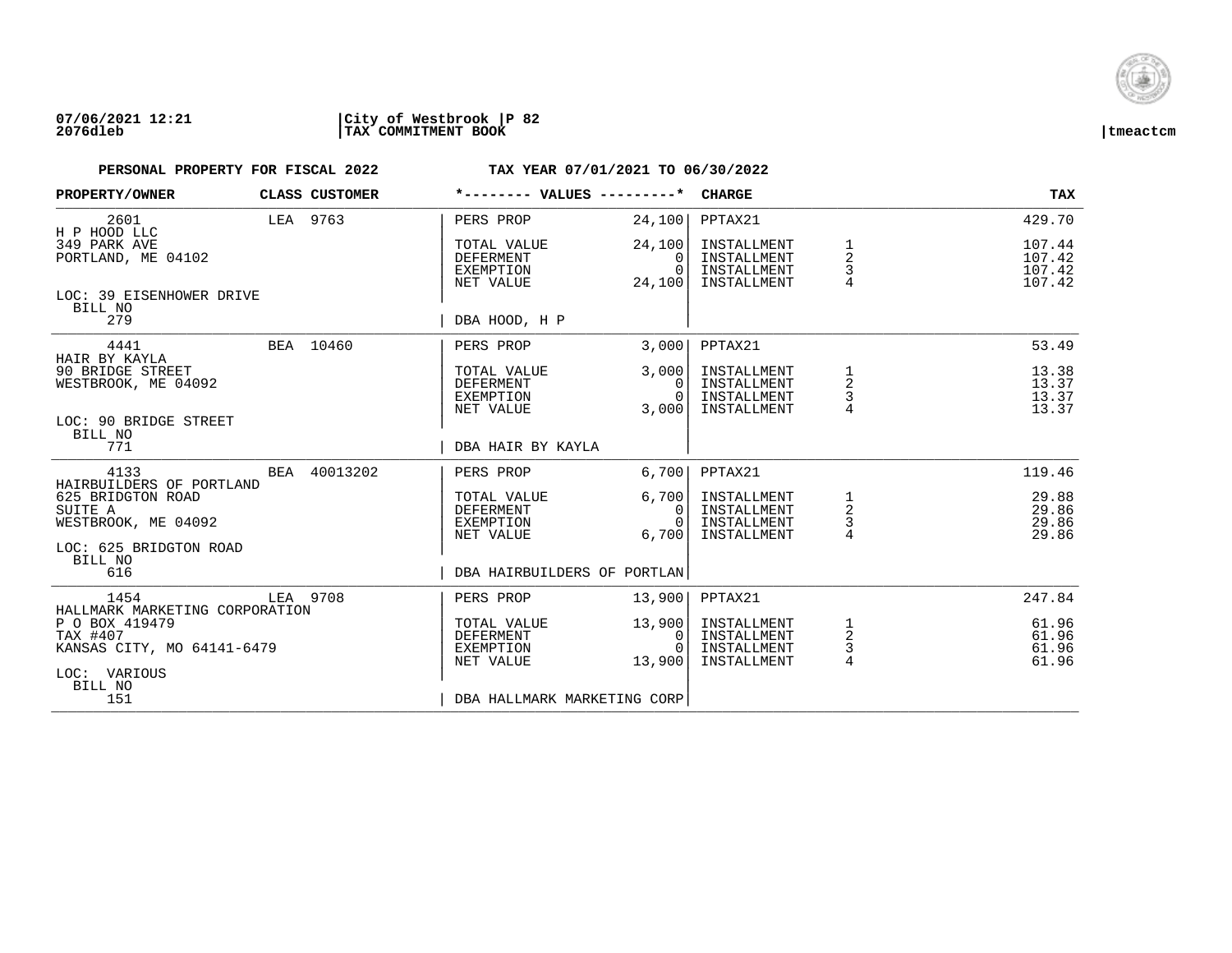

| PROPERTY/OWNER                                                                          |     | <b>CLASS CUSTOMER</b> |                                                           | *-------- VALUES ---------*             | <b>CHARGE</b>                                            |                                                     | TAX                                              |
|-----------------------------------------------------------------------------------------|-----|-----------------------|-----------------------------------------------------------|-----------------------------------------|----------------------------------------------------------|-----------------------------------------------------|--------------------------------------------------|
| 1799<br>HAM/WESTBROOK, LLC                                                              |     | REA 40011768          | PERS PROP                                                 | 10,800                                  | PPTAX21                                                  |                                                     | 192.56                                           |
| C/O ARCAP, LC<br>PO BOX 1528<br>CHESAPEAKE, VA 23327<br>LOC: 665 SACO STREET<br>BILL NO |     |                       | TOTAL VALUE<br><b>DEFERMENT</b><br>EXEMPTION<br>NET VALUE | 10,800<br>0<br>$\Omega$<br>10,800       | INSTALLMENT<br>INSTALLMENT<br>INSTALLMENT<br>INSTALLMENT | 1<br>$\overline{2}$<br>3<br>4                       | 48.14<br>48.14<br>48.14<br>48.14                 |
| 175                                                                                     |     |                       | DBA HAM/WESTBROOK, LLC                                    |                                         |                                                          |                                                     |                                                  |
| 2145<br>HANDYMAN SERVICES                                                               |     | CON 40011889          | PERS PROP                                                 | 57,700                                  | PPTAX21                                                  |                                                     | 1,028.79                                         |
| C/O DAVID CRIMMIN<br>13 GRAY STREET<br>WESTBROOK, ME 04092<br>LOC: 13 GRAY STREET       |     |                       | TOTAL VALUE<br><b>DEFERMENT</b><br>EXEMPTION<br>NET VALUE | 57,700<br>$\Omega$<br>0<br>57,700       | INSTALLMENT<br>INSTALLMENT<br>INSTALLMENT<br>INSTALLMENT | 1<br>$\overline{\mathbf{c}}$<br>3<br>$\overline{4}$ | 257.22<br>257.19<br>257.19<br>257.19             |
| BILL NO<br>220                                                                          |     |                       | DBA HANDYMAN SERVICES                                     |                                         |                                                          |                                                     |                                                  |
| 521<br>HANNAFORD BROS CO #8223                                                          |     | MAR 9682              | PERS PROP                                                 | 2,864,200                               | PPTAX21                                                  |                                                     | 51,068.69                                        |
| PROPERTY TAX DEPT<br>PO BOX 1330<br>SALISBURY, NC 28145-1330                            |     |                       | TOTAL VALUE<br>DEFERMENT<br>EXEMPTION<br>NET VALUE        | 2,864,200<br>0<br>$\Omega$<br>2,864,200 | INSTALLMENT<br>INSTALLMENT<br>INSTALLMENT<br>INSTALLMENT | $\frac{1}{2}$<br>$\overline{4}$                     | 12,767.18<br>12,767.17<br>12,767.17<br>12,767.17 |
| LOC: 7 HANNAFORD DRIVE<br>BILL NO<br>96                                                 |     |                       | DBA HANNAFORD BROS CO                                     |                                         |                                                          |                                                     |                                                  |
|                                                                                         |     |                       |                                                           |                                         |                                                          |                                                     |                                                  |
| 165<br>HARCROS CHEMICALS INC                                                            | DIS | 40011715              | PERS PROP                                                 | 9,700                                   | PPTAX21                                                  |                                                     | 172.95                                           |
| 5200 SPEAKER ROAD<br>KANSAS CITY, KS 66106                                              |     |                       | TOTAL VALUE<br><b>DEFERMENT</b><br>EXEMPTION<br>NET VALUE | 9,700<br>0<br>$\Omega$<br>9,700         | INSTALLMENT<br>INSTALLMENT<br>INSTALLMENT<br>INSTALLMENT | $\frac{1}{2}$<br>3<br>$\overline{4}$                | 43.26<br>43.23<br>43.23<br>43.23                 |
| LOC: 50 LARRABEE ROAD<br>BILL NO<br>29                                                  |     |                       |                                                           | DBA HARCROS CHEMICALS INC               |                                                          |                                                     |                                                  |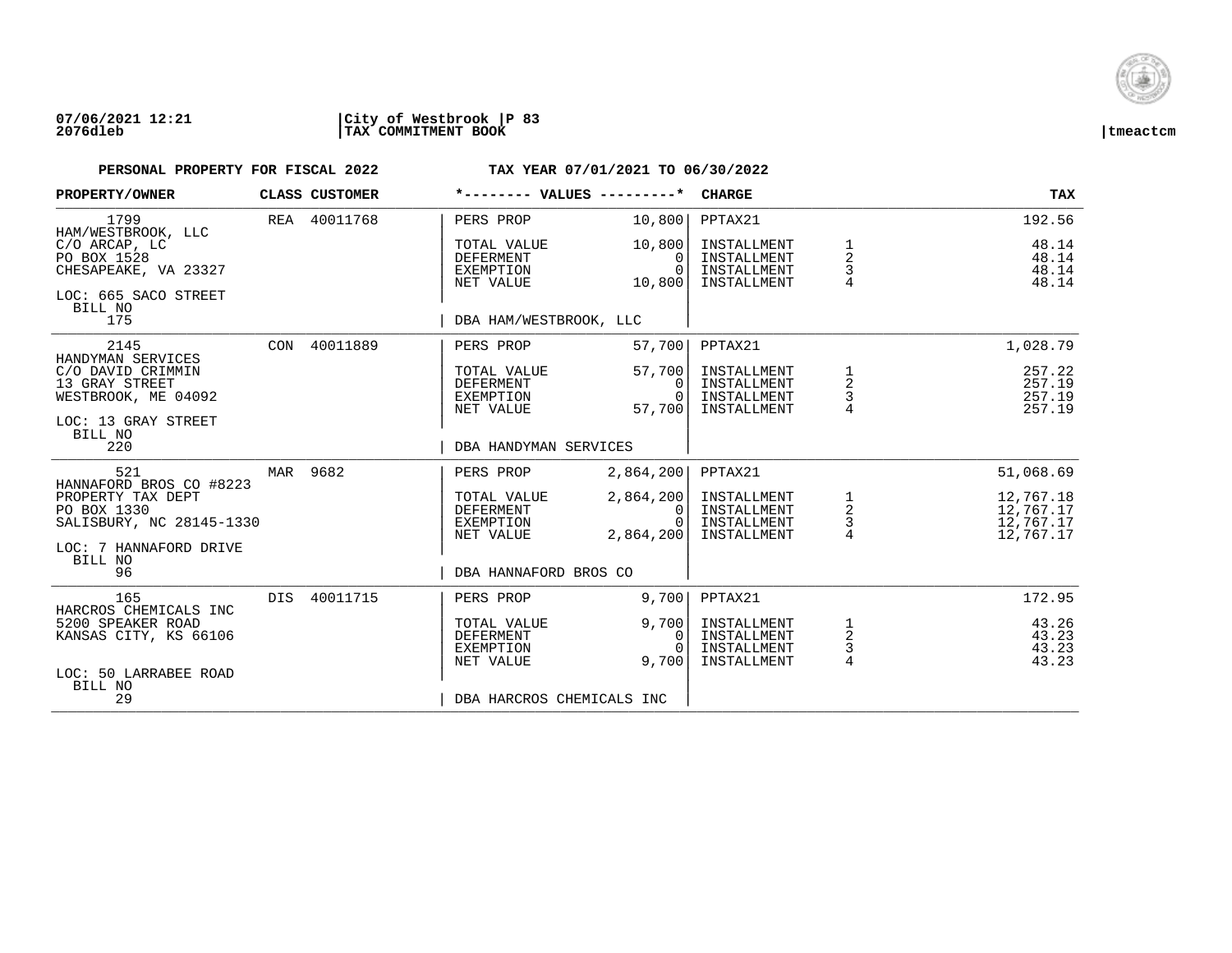

## **07/06/2021 12:21 |City of Westbrook |P 84 2076dleb |TAX COMMITMENT BOOK |tmeactcm**

| PROPERTY/OWNER                                                                                |                 | CLASS CUSTOMER | *-------- VALUES ---------*                        |                                              | <b>CHARGE</b>                                            |                                      | <b>TAX</b>                           |
|-----------------------------------------------------------------------------------------------|-----------------|----------------|----------------------------------------------------|----------------------------------------------|----------------------------------------------------------|--------------------------------------|--------------------------------------|
| 30<br>HARMON'S BARTON'S FLOWERS                                                               |                 | FLO 40012162   | PERS PROP                                          | 39,000                                       | PPTAX21                                                  |                                      | 695.37                               |
| STEPHEN BARTON<br>117 BROWN STREET<br>WESTBROOK, ME 04092<br>LOC: 117 BROWN STREET<br>BILL NO |                 |                | TOTAL VALUE<br>DEFERMENT<br>EXEMPTION<br>NET VALUE | 39,000<br>$\Omega$<br>$\Omega$<br>39,000     | INSTALLMENT<br>INSTALLMENT<br>INSTALLMENT<br>INSTALLMENT | 1<br>2<br>3                          | 173.85<br>173.84<br>173.84<br>173.84 |
| 5                                                                                             |                 |                | DBA HARMON'S BARTON'S FLOWE                        |                                              |                                                          |                                      |                                      |
| 1852                                                                                          | MAN             | 40011783       | PERS PROP                                          | 73,100                                       | PPTAX21                                                  |                                      | 1,303.37                             |
| ERIN COLLINS<br>87 COUNTY ROAD<br>WESTBROOK, ME 04092                                         | HAVEN'S CANDIES |                | TOTAL VALUE<br>DEFERMENT<br>EXEMPTION<br>NET VALUE | 73,100<br>$\mathbf{0}$<br>$\Omega$<br>73,100 | INSTALLMENT<br>INSTALLMENT<br>INSTALLMENT<br>INSTALLMENT | 1<br>$\overline{a}$<br>$\frac{3}{4}$ | 325.85<br>325.84<br>325.84<br>325.84 |
| LOC: 87 COUNTY ROAD<br>BILL NO<br>181                                                         |                 |                | DBA HAVEN'S CANDIES                                |                                              |                                                          |                                      |                                      |
| 3935<br>HEARST TELEVISION INC                                                                 |                 | MIS 10408      | PERS PROP                                          | 80,100                                       | PPTAX21                                                  |                                      | 1,428.18                             |
| C/O FANDL LLC<br>2920 N GREEN VALLEY PKWY, #722<br>HENDERSON, NV 89014                        |                 |                | TOTAL VALUE<br>DEFERMENT<br>EXEMPTION<br>NET VALUE | 80,100<br>0<br>$\cap$<br>80,100              | INSTALLMENT<br>INSTALLMENT<br>INSTALLMENT<br>INSTALLMENT | $\frac{1}{2}$<br>$\frac{3}{4}$       | 357.06<br>357.04<br>357.04<br>357.04 |
| LOC: 4 LEDGEVIEW DRIVE<br>BILL NO<br>521                                                      |                 |                | DBA HEARST TELEVISION INC                          |                                              |                                                          |                                      |                                      |
| 3989<br>HEPNER, GEORGE III                                                                    |                 | LEG 40013069   | PERS PROP                                          | 2,300                                        | PPTAX21                                                  |                                      | 41.01                                |
| 850 MAIN STREET<br>WESTBROOK, ME 04092                                                        |                 |                | TOTAL VALUE<br>DEFERMENT<br>EXEMPTION<br>NET VALUE | 2,300<br>0<br>$\cap$<br>2,300                | INSTALLMENT<br>INSTALLMENT<br>INSTALLMENT<br>INSTALLMENT | 1<br>$\overline{c}$<br>3<br>4        | 10.26<br>10.25<br>10.25<br>10.25     |
| LOC: 850 MAIN STREET<br>BILL NO<br>546                                                        |                 |                | DBA HEPNER, GEORGE III                             |                                              |                                                          |                                      |                                      |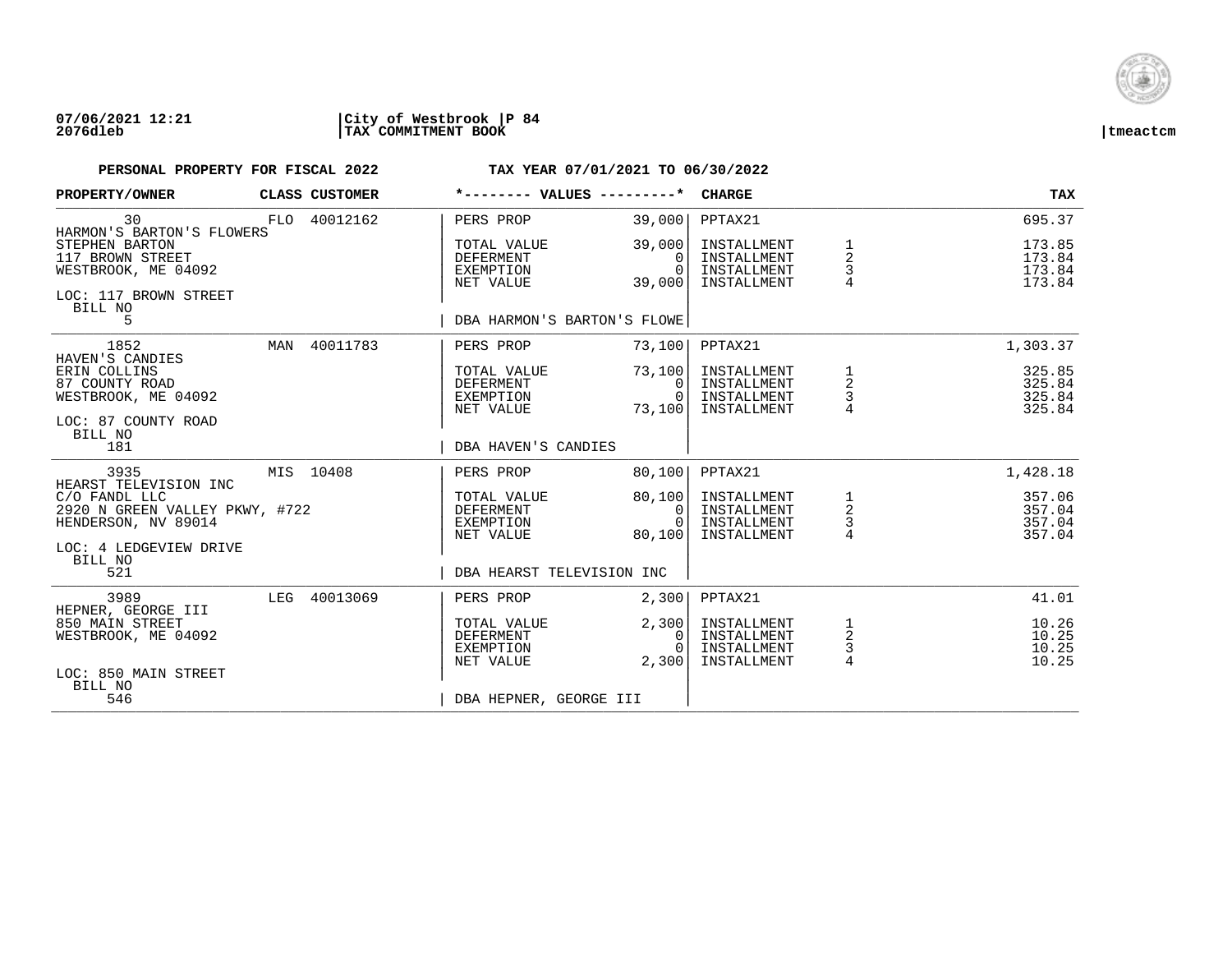

## **07/06/2021 12:21 |City of Westbrook |P 85 2076dleb |TAX COMMITMENT BOOK |tmeactcm**

| PROPERTY/OWNER                                                                                                                          | CLASS CUSTOMER | *-------- VALUES ---------*                                                                                  |                                              | <b>CHARGE</b>                                            |                                          | <b>TAX</b>                   |
|-----------------------------------------------------------------------------------------------------------------------------------------|----------------|--------------------------------------------------------------------------------------------------------------|----------------------------------------------|----------------------------------------------------------|------------------------------------------|------------------------------|
| 2084<br>HEWLETT-PACKARD FINANCIAL SERV<br>ATTN: PROPERTY TAX<br>PO BOX 251209<br>PLANO, TX 75025-1209<br>LOC: VARIOUS<br>BILL NO<br>214 | 900 9738       | PERS PROP<br>TOTAL VALUE<br><b>DEFERMENT</b><br><b>EXEMPTION</b><br>NET VALUE<br>DBA HEWLETT-PACKARD FINANCI | $\Omega$<br>$\Omega$<br>$\Omega$<br>$\Omega$ | INSTALLMENT<br>INSTALLMENT<br>INSTALLMENT<br>INSTALLMENT | $\mathbf{1}$<br>2<br>3<br>$\overline{4}$ | .00<br>.00<br>.00<br>.00     |
|                                                                                                                                         |                |                                                                                                              |                                              |                                                          |                                          |                              |
| 4028<br>HIGI SH LLC                                                                                                                     | LEA 40013117   | PERS PROP                                                                                                    | 1,400                                        | PPTAX21                                                  |                                          | 24.96                        |
| PO BOX 800729<br>DALLAS, TX 75380                                                                                                       |                | TOTAL VALUE<br>DEFERMENT<br>EXEMPTION<br>NET VALUE                                                           | 1,400<br>0<br>$\Omega$<br>1,400              | INSTALLMENT<br>INSTALLMENT<br>INSTALLMENT<br>INSTALLMENT | 1<br>$\overline{2}$<br>3                 | 6.24<br>6.24<br>6.24<br>6.24 |
| LOC: VARIOUS<br>BILL NO                                                                                                                 |                |                                                                                                              |                                              |                                                          |                                          |                              |
| 560                                                                                                                                     |                | DBA HIGI SH LLC                                                                                              |                                              |                                                          |                                          |                              |
| 2147                                                                                                                                    | BEA 40011890   | PERS PROP                                                                                                    | 1,300                                        | PPTAX21                                                  |                                          | 23.18                        |
| HIS & HERS HAIR CARE<br>C/O CATHERINE PLUMMER<br>56 GREEN STREET<br>WESTBROOK, ME 04092                                                 |                | TOTAL VALUE<br><b>DEFERMENT</b><br>EXEMPTION                                                                 | 1,300<br>0<br>$\Omega$                       | INSTALLMENT<br>INSTALLMENT<br>INSTALLMENT                | 1<br>$\overline{c}$<br>3                 | 5.81<br>5.79<br>5.79         |
| LOC: 56 GREEN STREET                                                                                                                    |                | NET VALUE                                                                                                    | 1,300                                        | INSTALLMENT                                              | 4                                        | 5.79                         |
| BILL NO<br>221                                                                                                                          |                | DBA HIS & HERS HAIR CARE                                                                                     |                                              |                                                          |                                          |                              |
| 3782                                                                                                                                    | 900 40012861   | PERS PROP                                                                                                    | $\Omega$                                     | INSTALLMENT                                              | 1<br>2                                   | .00                          |
| HISSONG READY MIX AND AGGREGAT<br>48 YORK ST STE 2<br>KENNEBUNK, ME 04043                                                               |                | TOTAL VALUE<br><b>DEFERMENT</b><br>EXEMPTION<br>NET VALUE                                                    | $\overline{0}$<br>$\Omega$<br>$\Omega$       | INSTALLMENT<br>INSTALLMENT<br>INSTALLMENT                | 3<br>4                                   | .00<br>.00<br>.00            |
| LOC: 84 WARREN AVENUE UNIT I<br>BILL NO                                                                                                 |                |                                                                                                              |                                              |                                                          |                                          |                              |
| 459                                                                                                                                     |                | DBA HISSONG READY MIX AND A                                                                                  |                                              |                                                          |                                          |                              |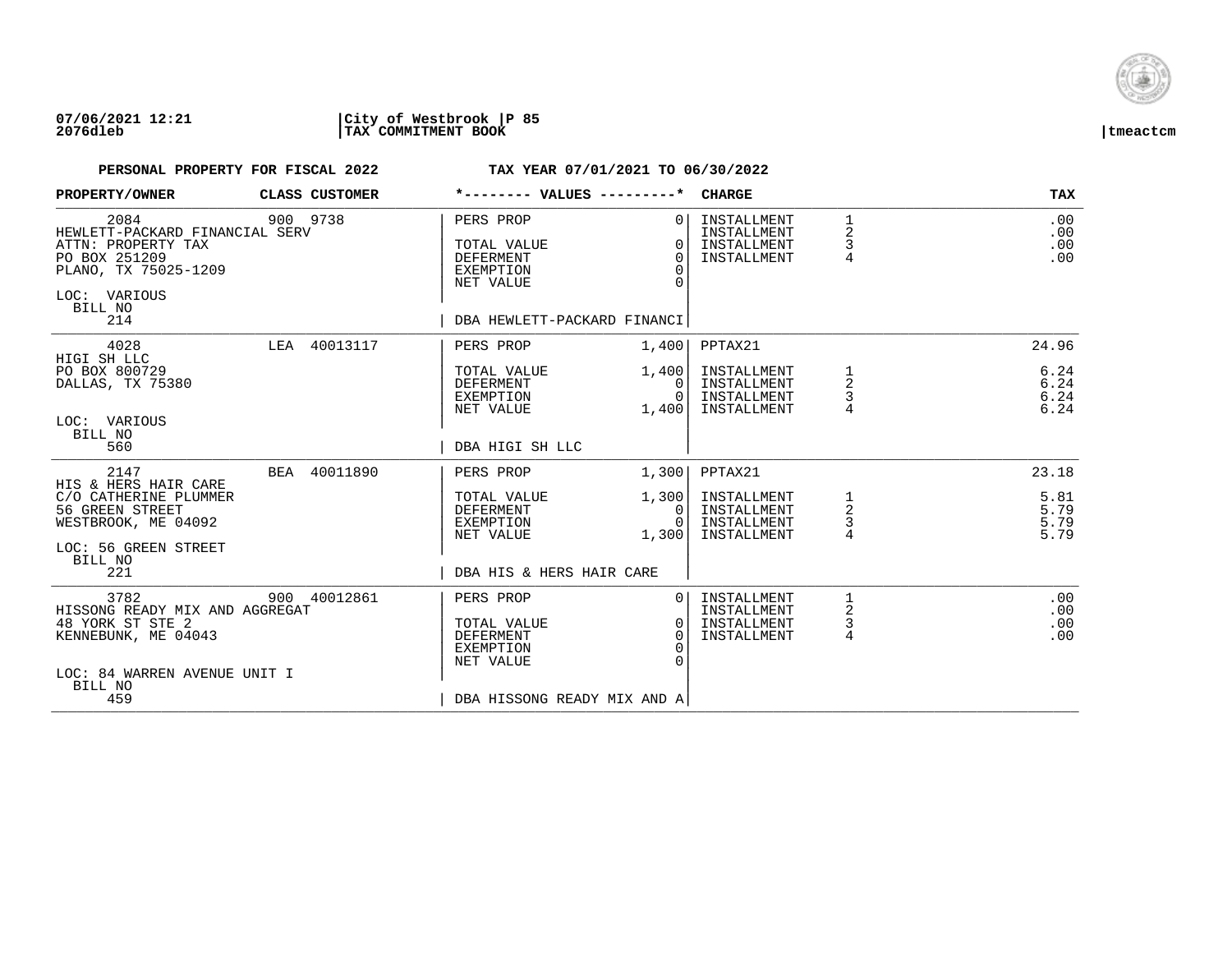

| PROPERTY/OWNER                                                                                                         | CLASS CUSTOMER | *-------- VALUES ---------*                                                   |                                                | <b>CHARGE</b>                                            |                          | <b>TAX</b>                       |
|------------------------------------------------------------------------------------------------------------------------|----------------|-------------------------------------------------------------------------------|------------------------------------------------|----------------------------------------------------------|--------------------------|----------------------------------|
| 3879<br>HOAG, LIZ<br>PO BOX 663<br>PORTLAND, ME 04104<br>LOC: 90 BRIDGE STREET STE 215A<br>BILL NO                     | 900 40012964   | PERS PROP<br>TOTAL VALUE<br>DEFERMENT<br><b>EXEMPTION</b><br>NET VALUE        | $\Omega$<br>$\Omega$<br>$\Omega$<br>$\Omega$   | INSTALLMENT<br>INSTALLMENT<br>INSTALLMENT<br>INSTALLMENT | 1<br>2<br>3<br>4         | .00<br>.00<br>.00<br>.00         |
| 496                                                                                                                    |                | DBA HOAG, LIZ                                                                 |                                                |                                                          |                          |                                  |
| 794                                                                                                                    | MAN 40013414   | PERS PROP                                                                     | 14,000                                         | PPTAX21                                                  |                          | 249.62                           |
| HONEYWELL INTERNATIONAL, INC.<br>C/O ALTUS GROUP US INC<br>PO BOX 71970<br>PHOENIX, AZ 85050<br>LOC: 207 LARRABEE ROAD |                | TOTAL VALUE<br>DEFERMENT<br>EXEMPTION<br>NET VALUE                            | 14,000<br>0 <sup>1</sup><br>$\Omega$<br>14,000 | INSTALLMENT<br>INSTALLMENT<br>INSTALLMENT<br>INSTALLMENT | 1<br>$\overline{a}$<br>3 | 62.42<br>62.40<br>62.40<br>62.40 |
| BILL NO<br>116                                                                                                         |                | DBA HONEYWELL INTERNATIONAL                                                   |                                                |                                                          |                          |                                  |
| 4344<br>HPE DEPOSITOR MASTER TRUST<br>P.O. BOX 251209<br>PLANO, TX 75025-1209                                          | 900 9953       | PERS PROP<br>TOTAL VALUE<br><b>DEFERMENT</b><br><b>EXEMPTION</b><br>NET VALUE | 01<br>$\Omega$<br>$\Omega$<br>$\cap$           | INSTALLMENT<br>INSTALLMENT<br>INSTALLMENT<br>INSTALLMENT | 2<br>3<br>4              | .00<br>.00<br>.00<br>.00         |
| LOC: VARIOUS<br>BILL NO                                                                                                |                |                                                                               |                                                |                                                          |                          |                                  |
| 737                                                                                                                    |                | DBA HPE DEPOSITOR MASTER TR                                                   |                                                |                                                          |                          |                                  |
| 180<br>HUB FURNITURE COMPANY<br>291 FORE ST<br>PORTLAND, ME 04101<br>LOC: 900 MAIN STREET<br>BILL NO                   | 900 40011770   | PERS PROP<br>TOTAL VALUE<br><b>DEFERMENT</b><br><b>EXEMPTION</b><br>NET VALUE | 0 I<br>$\cap$<br>$\Omega$                      | INSTALLMENT<br>INSTALLMENT<br>INSTALLMENT<br>INSTALLMENT | 1<br>2<br>4              | .00<br>.00<br>.00<br>.00         |
| 30                                                                                                                     |                | DBA HUB FURNITURE COMPANY                                                     |                                                |                                                          |                          |                                  |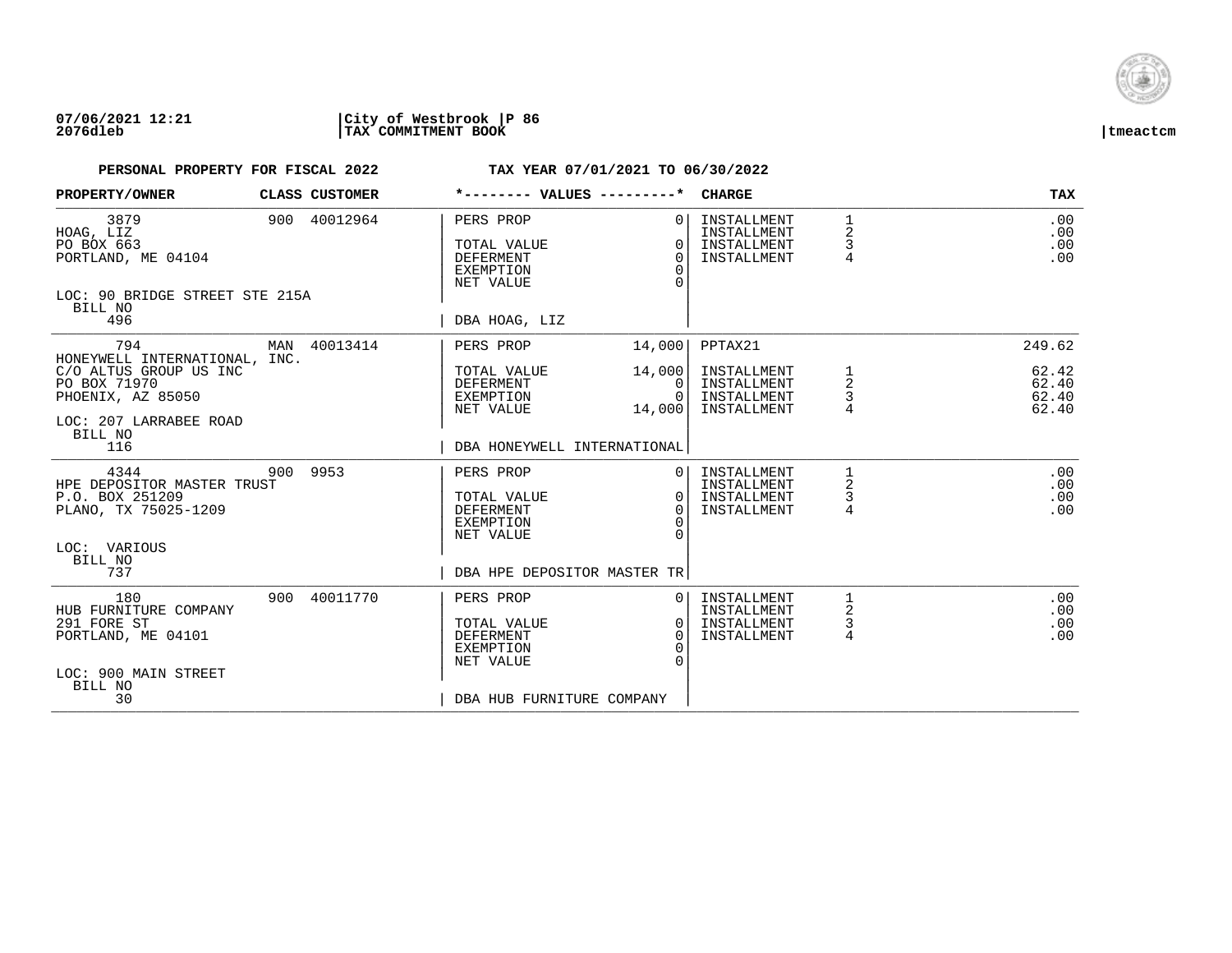

| PROPERTY/OWNER                                                                                                                             |          | CLASS CUSTOMER                                     | *-------- VALUES ---------*                                                                          |                                                          | <b>CHARGE</b>                                            |                                  | <b>TAX</b>                       |
|--------------------------------------------------------------------------------------------------------------------------------------------|----------|----------------------------------------------------|------------------------------------------------------------------------------------------------------|----------------------------------------------------------|----------------------------------------------------------|----------------------------------|----------------------------------|
| 3841<br>HUGHES NETWORK SYSTEMS LLC                                                                                                         |          | LEA 40012929                                       | PERS PROP                                                                                            | 1,600                                                    | PPTAX21                                                  |                                  | 28.53                            |
| C/O RYAN PTS DEPT. 804<br>PO BOX 460049<br>HOUSTON, TX 77056<br>LOC: VARIOUS<br>BILL NO<br>481                                             |          |                                                    | TOTAL VALUE<br>DEFERMENT<br>EXEMPTION<br>NET VALUE                                                   | 1,600<br>0<br>$\Omega$<br>1,600                          | INSTALLMENT<br>INSTALLMENT<br>INSTALLMENT<br>INSTALLMENT | 1<br>$\overline{2}$<br>3<br>4    | 7.14<br>7.13<br>7.13<br>7.13     |
|                                                                                                                                            |          |                                                    | DBA HUGHES NETWORK SYSTEMS                                                                           |                                                          |                                                          |                                  |                                  |
| 4025<br>HUNTINGTON TECHNOLOGY FINANCE                                                                                                      |          | LEA 40013114                                       | PERS PROP                                                                                            | 9,500                                                    | PPTAX21                                                  |                                  | 169.39                           |
| 2285 FRANKLIN ROAD<br>BLOOMFIELD HILLS, MI 48302<br>LOC: VARIOUS<br>BILL NO                                                                |          |                                                    | TOTAL VALUE<br>DEFERMENT<br>EXEMPTION<br>NET VALUE                                                   | 9,500<br>$\Omega$<br>$\overline{0}$<br>9,500             | INSTALLMENT<br>INSTALLMENT<br>INSTALLMENT<br>INSTALLMENT | 1<br>$\overline{a}$<br>3         | 42.37<br>42.34<br>42.34<br>42.34 |
| 559                                                                                                                                        |          |                                                    | DBA HUNTINGTON TECHNOLOGY F                                                                          |                                                          |                                                          |                                  |                                  |
| 1916                                                                                                                                       | HVA 9723 |                                                    | PERS PROP                                                                                            | 16,100                                                   | PPTAX21                                                  |                                  | 287.06                           |
| HVAC SERVICES, INC<br>73 BRADLEY DRIVE<br>WESTBROOK, ME 04092<br>LOC: 73 BRADLEY DRIVE<br>BILL NO                                          |          | TOTAL VALUE<br>DEFERMENT<br>EXEMPTION<br>NET VALUE | 16, 100<br> 0 <br>$\Omega$<br>16, 100                                                                | INSTALLMENT<br>INSTALLMENT<br>INSTALLMENT<br>INSTALLMENT | 1<br>$\overline{a}$<br>$\frac{3}{4}$                     | 71.78<br>71.76<br>71.76<br>71.76 |                                  |
| 187                                                                                                                                        |          |                                                    | DBA HVAC SERVICES, INC                                                                               |                                                          |                                                          |                                  |                                  |
| 2319<br>HYG FINANCIAL SERVICES INC<br>PROPERTY TAX COMPLIANCE<br>PO BOX 36200<br>BILLINGS, MT 59107-9979<br>LOC: VARIOUS<br>BILL NO<br>236 |          | 900 9744                                           | PERS PROP<br>TOTAL VALUE<br>DEFERMENT<br><b>EXEMPTION</b><br>NET VALUE<br>DBA HYG FINANCIAL SERVICES | $\Omega$<br>0 I<br>$\Omega$<br>$\Omega$                  | INSTALLMENT<br>INSTALLMENT<br>INSTALLMENT<br>INSTALLMENT | 1<br>2<br>3<br>4                 | .00<br>.00<br>.00<br>.00         |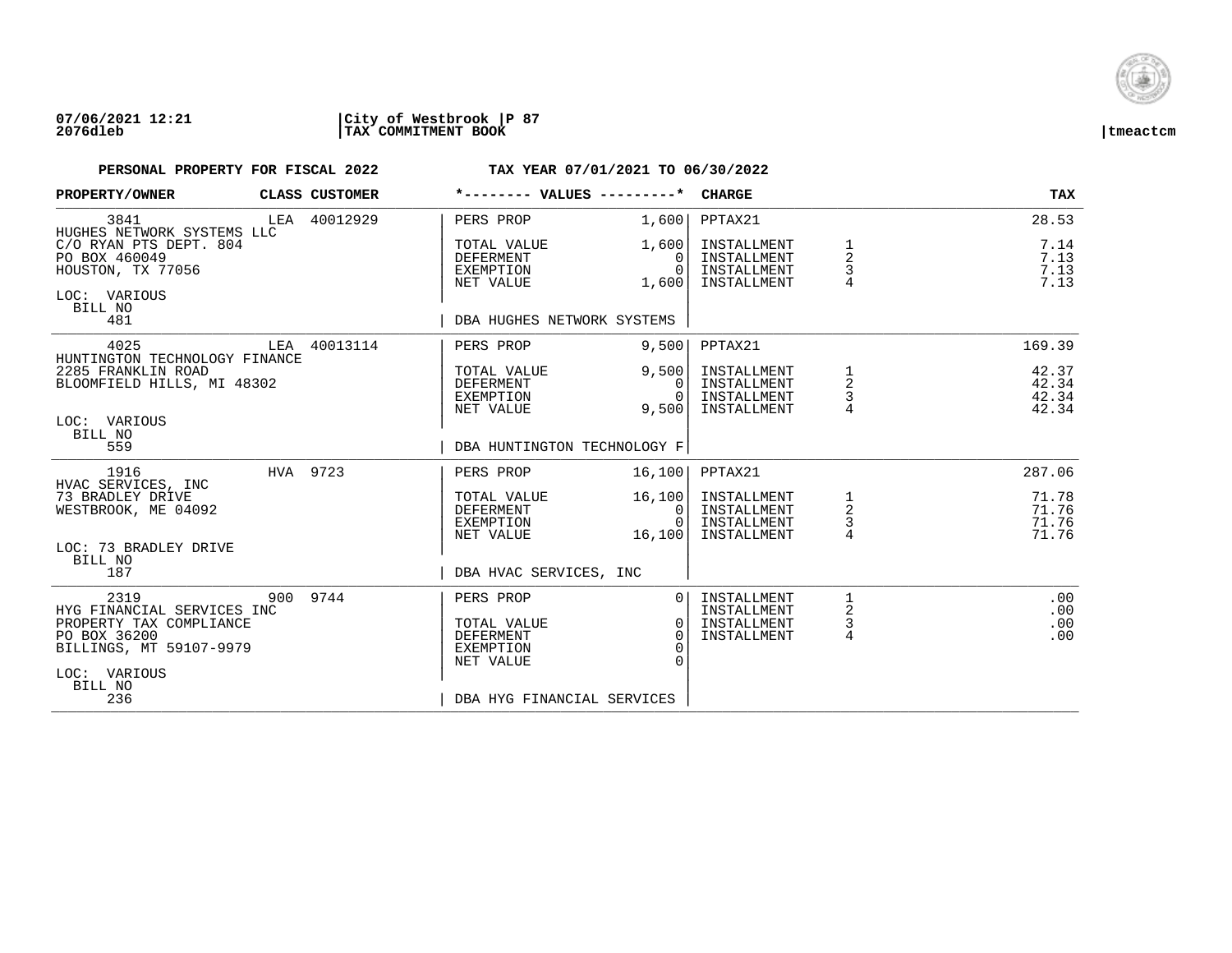

| PROPERTY/OWNER                                                                                                                         |            | CLASS CUSTOMER | *-------- VALUES ---------*                                                                          |                                            | <b>CHARGE</b>                                                       |                               | TAX                                        |
|----------------------------------------------------------------------------------------------------------------------------------------|------------|----------------|------------------------------------------------------------------------------------------------------|--------------------------------------------|---------------------------------------------------------------------|-------------------------------|--------------------------------------------|
| 4453<br>IBM CORPORATION<br>150 KETTLETOWN ROAD<br>SOUTHBURY, CT 06488-9861<br>LOC: VARIOUS<br>BILL NO<br>782                           |            | 900 10471      | PERS PROP<br>TOTAL VALUE<br>DEFERMENT<br><b>EXEMPTION</b><br>NET VALUE<br>DBA IBM CORPORATION        | $\Omega$<br>O<br>$\Omega$<br>$\Omega$<br>∩ | INSTALLMENT<br>INSTALLMENT<br>INSTALLMENT<br>INSTALLMENT            | $\mathbf{1}$<br>2<br>3<br>4   | .00<br>.00<br>.00<br>.00                   |
| 182<br>IBM CREDIT LLC<br>150 KETTLETOWN RD<br>P O BOX 1159<br>SOUTHBURY, CT 06488-9861<br>LOC: VARIOUS<br>BILL NO<br>31                |            | 900 9659       | PERS PROP<br>TOTAL VALUE<br>DEFERMENT<br><b>EXEMPTION</b><br>NET VALUE<br>DBA IBM CREDIT LLC         | $\Omega$<br>$\Omega$<br>$\Omega$<br>∩      | INSTALLMENT<br>INSTALLMENT<br>INSTALLMENT<br>INSTALLMENT            | 1<br>$\overline{a}$<br>3<br>4 | .00<br>.00<br>.00<br>.00                   |
| 2541<br>IDEXX DISTRIBUTION INC<br>1 IDEXX DRIVE<br>WESTBROOK, ME 04092<br>LOC: 1 IDEXX DRIVE<br>BILL NO<br>274                         | <b>TIF</b> | 40012082       | PERS PROP<br>TOTAL VALUE<br><b>DEFERMENT</b><br>EXEMPTION<br>NET VALUE<br>DBA IDEXX DISTRIBUTION INC | 15,900<br>15,900<br>0<br>$\cap$<br>15,900  | PPTAX21<br>INSTALLMENT<br>INSTALLMENT<br>INSTALLMENT<br>INSTALLMENT | 1<br>$\overline{a}$<br>3<br>4 | 283.50<br>70.89<br>70.87<br>70.87<br>70.87 |
| 4123<br>IDEXX DISTRIBUTION INC<br>C/O RYAN LLC<br>PO BOX 4900- DEPT 602<br>SCOTTSDALE, AZ 85261-4900<br>LOC: VARIOUS<br>BILL NO<br>610 | LEA        | 9889           | PERS PROP<br>TOTAL VALUE<br>DEFERMENT<br><b>EXEMPTION</b><br>NET VALUE<br>DBA IDEXX DISTRIBUTION INC | 5,500<br>5,500<br>0<br>$\Omega$<br>5,500   | PPTAX21<br>INSTALLMENT<br>INSTALLMENT<br>INSTALLMENT<br>INSTALLMENT | 1<br>2<br>3<br>4              | 98.07<br>24.54<br>24.51<br>24.51<br>24.51  |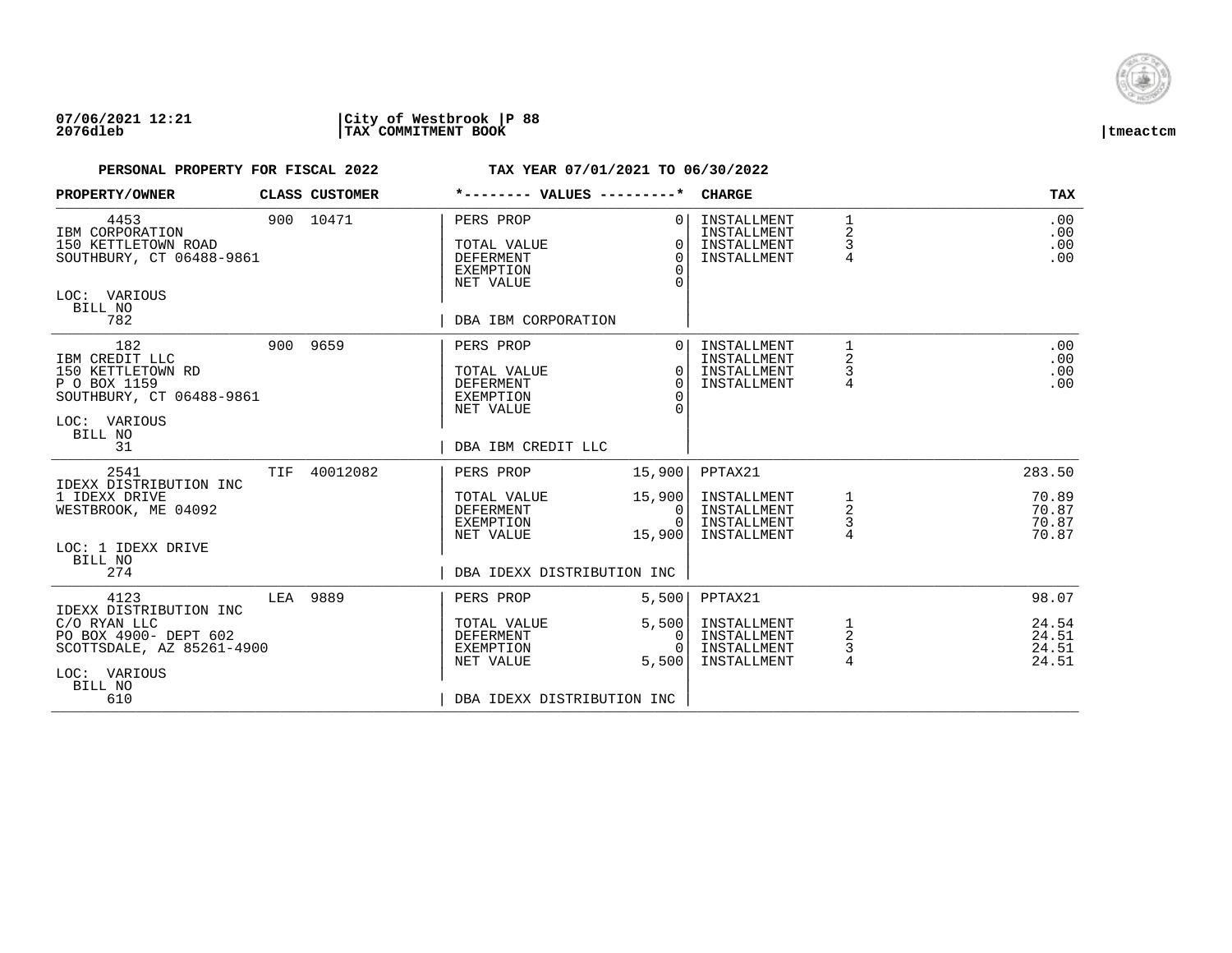

| PROPERTY/OWNER                         |            | CLASS CUSTOMER | *-------- VALUES ---------*                               |                                                  | <b>CHARGE</b>                                            |                                                 | TAX                                              |
|----------------------------------------|------------|----------------|-----------------------------------------------------------|--------------------------------------------------|----------------------------------------------------------|-------------------------------------------------|--------------------------------------------------|
| 792<br>IDEXX LABORATORIES<br>INC       | <b>TIF</b> | 9691           | PERS PROP                                                 | 16,813,800                                       | PPTAX21                                                  |                                                 | 299,790.05                                       |
| ONE IDEXX DRIVE<br>WESTBROOK, ME 04092 |            |                | TOTAL VALUE<br><b>DEFERMENT</b><br>EXEMPTION<br>NET VALUE | 16,813,800<br>$\Omega$<br>$\Omega$<br>16,813,800 | INSTALLMENT<br>INSTALLMENT<br>INSTALLMENT<br>INSTALLMENT | 1<br>$\mathbf 2$<br>3                           | 74,947.52<br>74,947.51<br>74,947.51<br>74,947.51 |
| LOC: 1 IDEXX DRIVE<br>BILL NO<br>115   |            |                | DBA IDEXX LABORATORIES INC                                |                                                  |                                                          |                                                 |                                                  |
| 3252<br>IDEXX LABORATORIES INC         | MAN        | 216            | PERS PROP                                                 | 682,400                                          | PPTAX21                                                  |                                                 | 12, 167. 19                                      |
| ONE IDEXX DRIVE<br>WESTBROOK, ME 04092 |            |                | TOTAL VALUE<br>DEFERMENT<br>EXEMPTION<br>NET VALUE        | 682,400<br>0<br>$\Omega$<br>682,400              | INSTALLMENT<br>INSTALLMENT<br>INSTALLMENT<br>INSTALLMENT | 1<br>$\begin{array}{c} 2 \\ 3 \\ 4 \end{array}$ | 3,041.82<br>3,041.79<br>3,041.79<br>3,041.79     |
| LOC: 1 THOMAS DRIVE<br>BILL NO<br>344  |            |                | DBA IDEXX LABORATORIES BUSI                               |                                                  |                                                          |                                                 |                                                  |
| 2326<br>IDEXX OPERATIONS INC           | TIF        | 40011954       | PERS PROP                                                 | 1,748,500                                        | PPTAX21                                                  |                                                 | 31, 175. 76                                      |
| ONE IDEXX DRIVE<br>WESTBROOK, ME 04092 |            |                | TOTAL VALUE<br><b>DEFERMENT</b><br>EXEMPTION<br>NET VALUE | 1,748,500<br>0<br><sup>0</sup><br>1,748,500      | INSTALLMENT<br>INSTALLMENT<br>INSTALLMENT<br>INSTALLMENT | $\begin{array}{c} 1 \\ 2 \\ 3 \\ 4 \end{array}$ | 7,793.94<br>7,793.94<br>7,793.94<br>7,793.94     |
| LOC: 1 IDEXX DRIVE<br>BILL NO<br>238   |            |                | DBA IDEXX OPERATIONS INC                                  |                                                  |                                                          |                                                 |                                                  |
| 3460<br>IDEXX PHARMACEUTICALS, INC     | TIF        | 40012529       | PERS PROP                                                 | 129,500                                          | PPTAX21                                                  |                                                 | 2,308.99                                         |
| ONE IDEXX DRIVE<br>WESTBROOK, ME 04092 |            |                | TOTAL VALUE<br><b>DEFERMENT</b><br>EXEMPTION<br>NET VALUE | 129,500<br>0<br>129,500                          | INSTALLMENT<br>INSTALLMENT<br>INSTALLMENT<br>INSTALLMENT | $\frac{1}{2}$<br>$\frac{3}{4}$                  | 577.27<br>577.24<br>577.24<br>577.24             |
| LOC: 1 IDEXX DRIVE<br>BILL NO<br>380   |            |                | DBA IDEXX PHARMACEUTICALS                                 |                                                  |                                                          |                                                 |                                                  |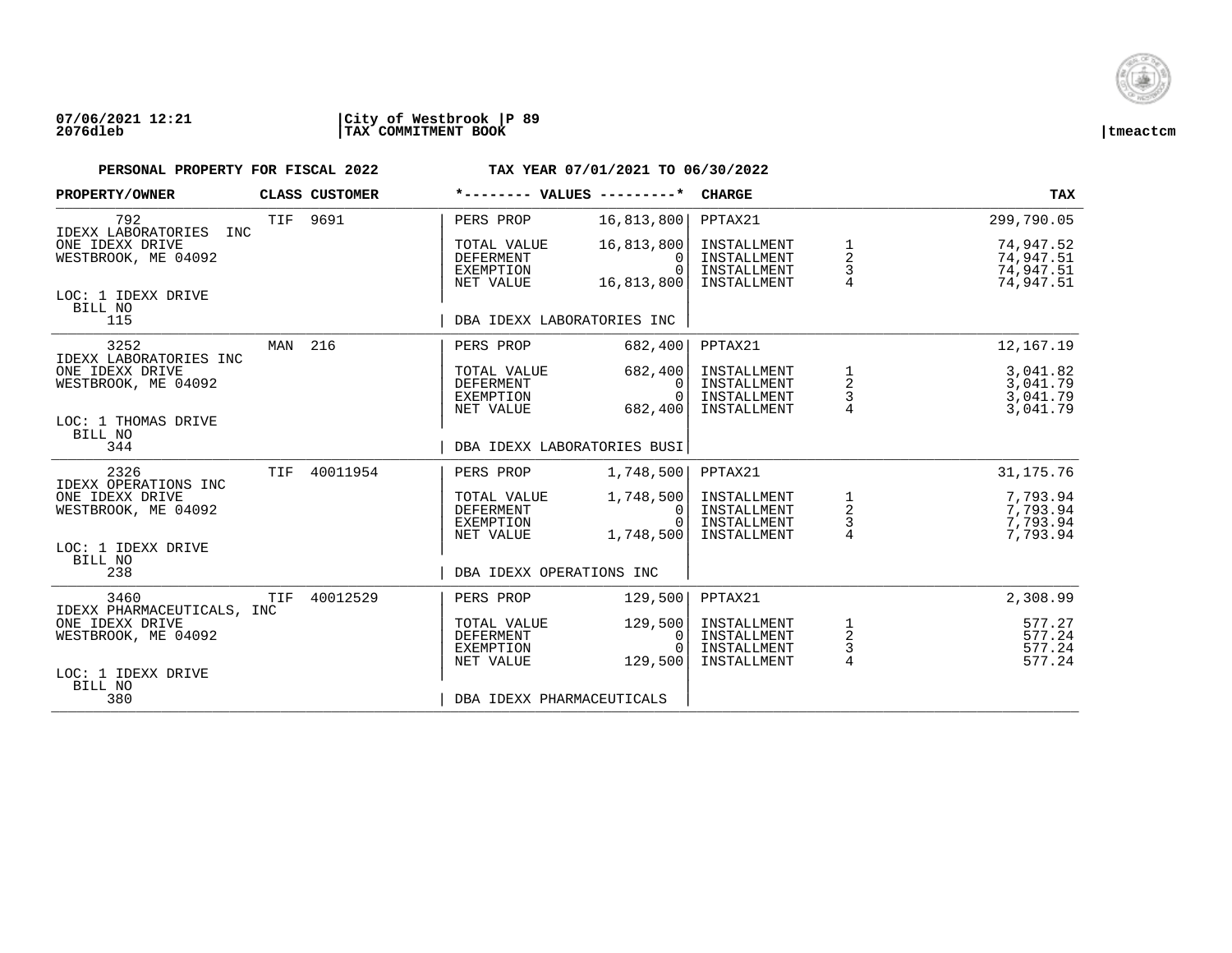

### **07/06/2021 12:21 |City of Westbrook |P 90 2076dleb |TAX COMMITMENT BOOK |tmeactcm**

| PROPERTY/OWNER                                                                                                         |  | CLASS CUSTOMER | *-------- VALUES ---------*                                                       |                                              | <b>CHARGE</b>                                                       |                                                   | <b>TAX</b>                                       |
|------------------------------------------------------------------------------------------------------------------------|--|----------------|-----------------------------------------------------------------------------------|----------------------------------------------|---------------------------------------------------------------------|---------------------------------------------------|--------------------------------------------------|
| 3747<br>IMPECCABLE PROPERTY WORKS LLC                                                                                  |  | LAN 40012818   | PERS PROP                                                                         | 43,500                                       | PPTAX21                                                             |                                                   | 775.61                                           |
| ALAN LANGLEY<br>28 ELMWOOD AVENUE<br>WESTBROOK, ME 04092<br>LOC: 32 ELMWOOD AVENUE<br>BILL NO<br>445                   |  |                | TOTAL VALUE<br>DEFERMENT<br>EXEMPTION<br>NET VALUE<br>DBA IMPECCABLE PROPERTY WOR | 43,500<br>0<br>$\Omega$<br>43,500            | INSTALLMENT<br>INSTALLMENT<br>INSTALLMENT<br>INSTALLMENT            | $\frac{2}{3}$                                     | 193.91<br>193.90<br>193.90<br>193.90             |
| 3741                                                                                                                   |  | WHO 9827       | PERS PROP                                                                         | 26,700                                       | PPTAX21                                                             |                                                   | 476.06                                           |
| INDEPENDENCE FLOOR SUPPLY & RE<br>4 WARREN AVENUE<br>SUITE 1<br>WESTBROOK, ME 04092<br>LOC: 4 WARREN AVENUE<br>BILL NO |  |                | TOTAL VALUE<br>DEFERMENT<br>EXEMPTION<br>NET VALUE                                | 26,700<br>$\Omega$<br>$\Omega$<br>26,700     | INSTALLMENT<br>INSTALLMENT<br>INSTALLMENT<br>INSTALLMENT            | $\begin{array}{c}\n1 \\ 2 \\ 3 \\ 4\n\end{array}$ | 119.03<br>119.01<br>119.01<br>119.01             |
| 442                                                                                                                    |  |                | DBA INDEPENDENCE FLOOR SUPP                                                       |                                              |                                                                     |                                                   |                                                  |
| 378                                                                                                                    |  | BAN 9670       | PERS PROP                                                                         | 354,800                                      | PPTAX21                                                             |                                                   | 6,326.08                                         |
| INFINITY FEDERAL CREDIT UNION<br>P O BOX 9742<br>PORTLAND, ME 04104-5060<br>LOC: 202 LARRABEE ROAD<br>BILL NO          |  |                | TOTAL VALUE<br>DEFERMENT<br>EXEMPTION<br>NET VALUE                                | 354,800<br>0<br>$\Omega$<br>354,800          | INSTALLMENT<br>INSTALLMENT<br>INSTALLMENT<br>INSTALLMENT            | $\begin{array}{c} 1 \\ 2 \\ 3 \\ 4 \end{array}$   | 1,581.52<br>1,581.52<br>1,581.52<br>1,581.52     |
| 69                                                                                                                     |  |                | DBA INFINITY FEDERAL CREDIT                                                       |                                              |                                                                     |                                                   |                                                  |
| 3820<br>INSTALLED BUILDING PRODUCTS O<br>495 SOUTH HIGH STREET<br>SUITE 50<br>COLUMBUS, OH 43215                       |  | CON 9838       | PERS PROP<br>TOTAL VALUE<br><b>DEFERMENT</b><br>EXEMPTION<br>NET VALUE            | 122,500<br>122,500<br>0<br>$\cap$<br>122,500 | PPTAX21<br>INSTALLMENT<br>INSTALLMENT<br>INSTALLMENT<br>INSTALLMENT | $\frac{1}{2}$<br>$\frac{3}{4}$                    | 2,184.18<br>546.06<br>546.04<br>546.04<br>546.04 |
| LOC: 84 WARREN AVENUE UNIT C<br>BILL NO<br>473                                                                         |  |                | DBA INSTALLED BUILDING PROD                                                       |                                              |                                                                     |                                                   |                                                  |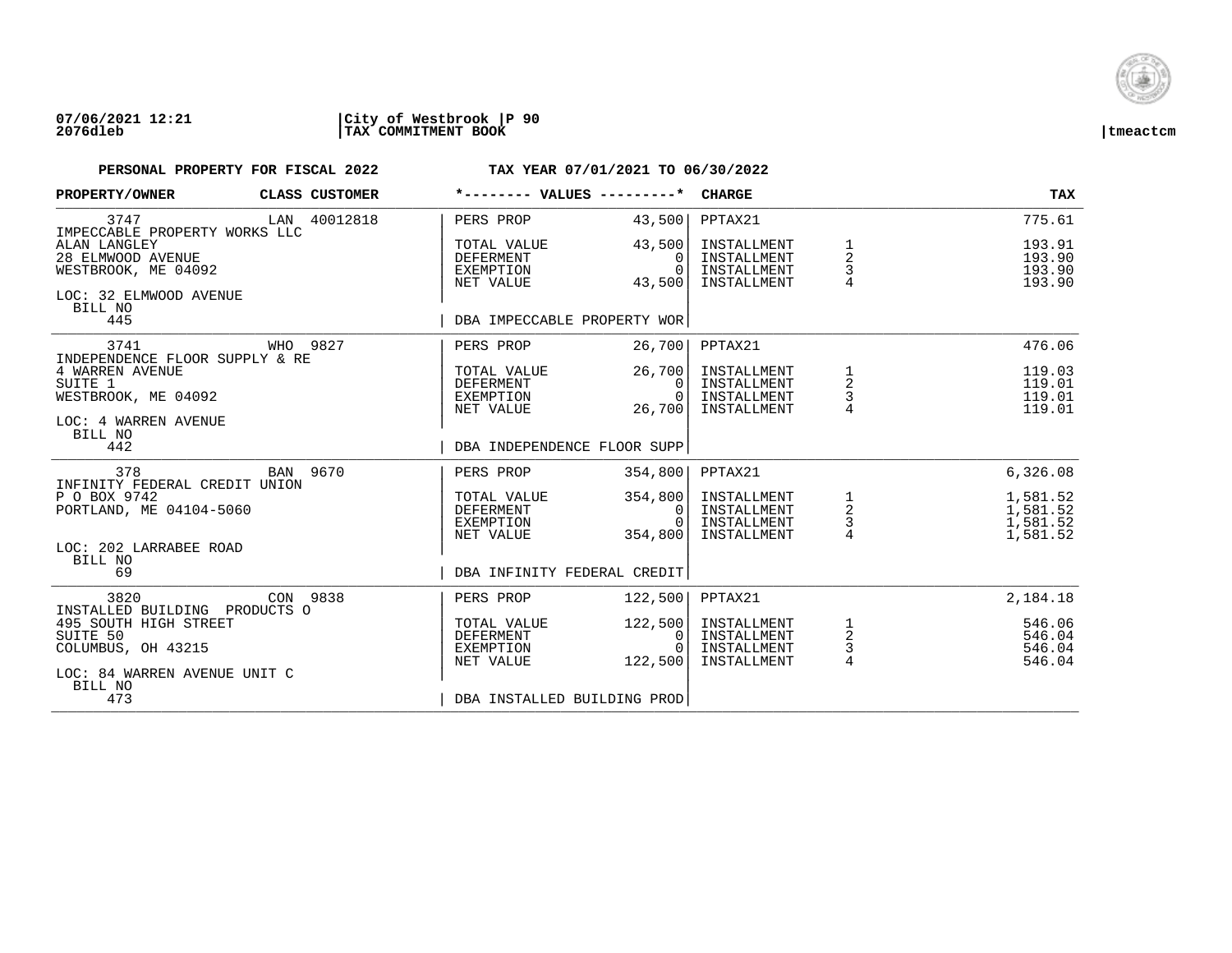

| PROPERTY/OWNER                                                                                                                                 | CLASS CUSTOMER | *-------- VALUES ---------*                                            |                                                                | <b>CHARGE</b>                                            |                                            | TAX                                  |
|------------------------------------------------------------------------------------------------------------------------------------------------|----------------|------------------------------------------------------------------------|----------------------------------------------------------------|----------------------------------------------------------|--------------------------------------------|--------------------------------------|
| 1372<br>INSURANCE TRUST                                                                                                                        | INS 9706       | PERS PROP                                                              | 55,400                                                         | PPTAX21                                                  |                                            | 987.78                               |
| P O BOX 1338<br>PORTLAND, ME 04104                                                                                                             |                | TOTAL VALUE<br><b>DEFERMENT</b><br>EXEMPTION<br>NET VALUE              | 55,400<br>$\Omega$<br>$\Omega$<br>55,400                       | INSTALLMENT<br>INSTALLMENT<br>INSTALLMENT<br>INSTALLMENT | 1<br>$\overline{2}$<br>3<br>$\overline{4}$ | 246.96<br>246.94<br>246.94<br>246.94 |
| LOC: 2 LEDGEVIEW DRIVE<br>BILL NO<br>145                                                                                                       |                | DBA INSURANCE TRUST                                                    |                                                                |                                                          |                                            |                                      |
| 4029<br>INTERFACE SECURITY SYSTEMS<br>C/O BROWN SMITH WALLACE LLP<br>6 CITY PLACE DR, STE 800<br>ST LOUIS, MO 63141<br>LOC: VARIOUS<br>BILL NO | 900 40013118   | PERS PROP<br>TOTAL VALUE<br><b>DEFERMENT</b><br>EXEMPTION<br>NET VALUE | $\overline{0}$<br>$\Omega$<br>$\Omega$<br>$\Omega$<br>$\Omega$ | INSTALLMENT<br>INSTALLMENT<br>INSTALLMENT<br>INSTALLMENT | $\mathbf{1}$<br>2<br>3<br>4                | .00<br>.00<br>.00<br>.00             |
| 561                                                                                                                                            |                | DBA INTERFACE SECURITY SYST                                            |                                                                |                                                          |                                            |                                      |
| 3306<br>INTERFAITH FEDERAL CREDIT UNIO                                                                                                         | BAN 10388      | PERS PROP                                                              | 1,600                                                          | PPTAX21                                                  |                                            | 28.53                                |
| 9040 BENSON AVENUE<br>MONTCLAIR, CA 91763<br>LOC: 201 MAIN STREET                                                                              |                | TOTAL VALUE<br>DEFERMENT<br>EXEMPTION<br>NET VALUE                     | 1,600<br>0 <sup>1</sup><br>$\Omega$<br>1,600                   | INSTALLMENT<br>INSTALLMENT<br>INSTALLMENT<br>INSTALLMENT | $\frac{1}{2}$<br>3<br>4                    | 7.14<br>7.13<br>7.13<br>7.13         |
| BILL NO<br>348                                                                                                                                 |                | DBA INTERFAITH FEDERAL CRED                                            |                                                                |                                                          |                                            |                                      |
| 3944<br>INTERMED PA<br>100 GANNETT DRIVE STEC<br>SOUTH PORTLAND, ME 04106<br>LOC: 1 IDEXX DRIVE<br>BILL NO                                     | 900 9857       | PERS PROP<br>TOTAL VALUE<br><b>DEFERMENT</b><br>EXEMPTION<br>NET VALUE | 0 <sup>1</sup><br>0 <sup>1</sup><br>$\Omega$<br>$\Omega$       | INSTALLMENT<br>INSTALLMENT<br>INSTALLMENT<br>INSTALLMENT | 2<br>$\mathsf{3}$<br>4                     | .00<br>.00<br>.00<br>.00             |
| 523                                                                                                                                            |                | DBA INTERMED PA                                                        |                                                                |                                                          |                                            |                                      |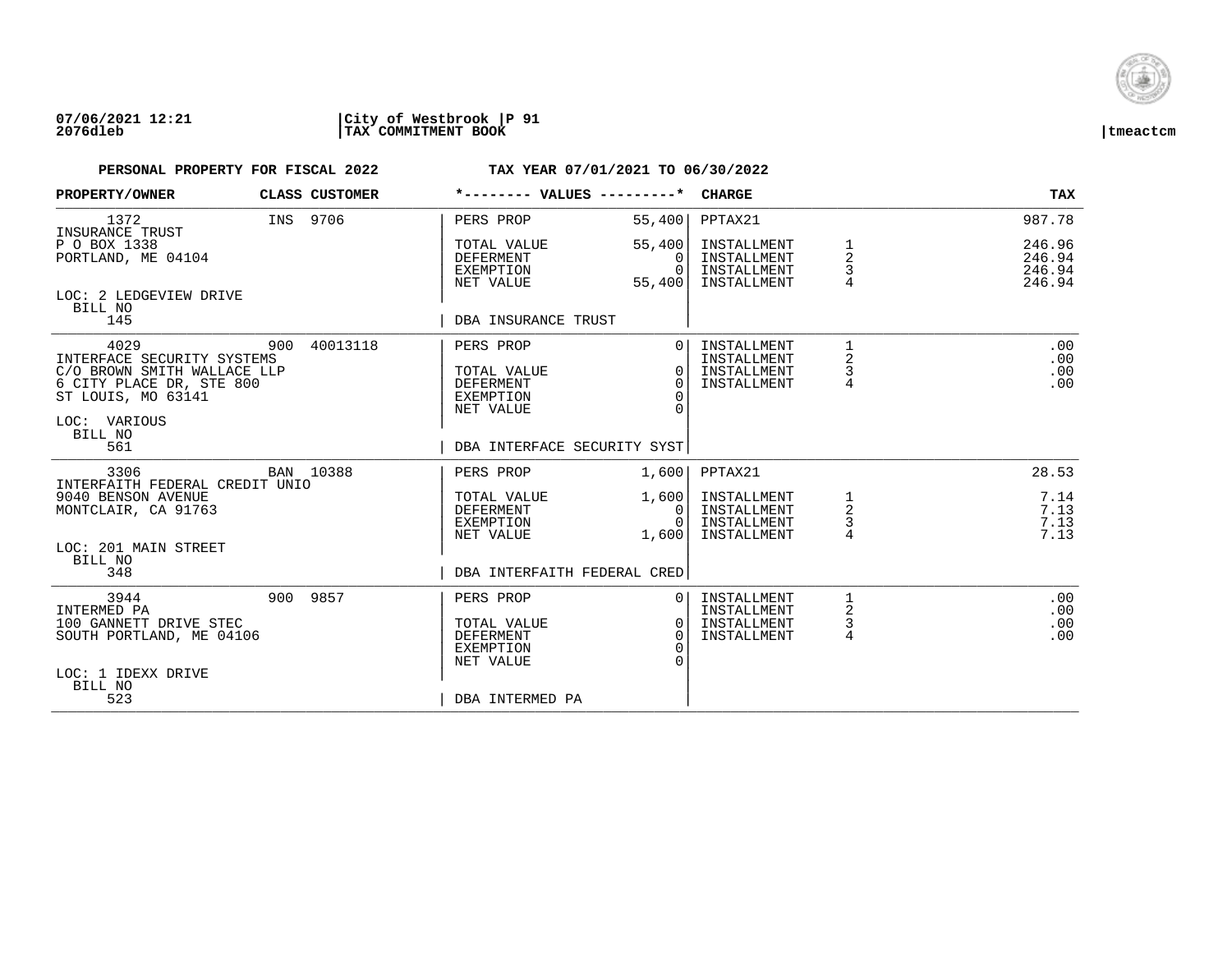

## **07/06/2021 12:21 |City of Westbrook |P 92 2076dleb |TAX COMMITMENT BOOK |tmeactcm**

| PROPERTY/OWNER                                                  |  | CLASS CUSTOMER                                     | *-------- VALUES ---------*                          |                                                          | <b>CHARGE</b>                                            |                                            | <b>TAX</b>                       |
|-----------------------------------------------------------------|--|----------------------------------------------------|------------------------------------------------------|----------------------------------------------------------|----------------------------------------------------------|--------------------------------------------|----------------------------------|
| 3966<br>IRON WILL STRENGTH STUDIO LLC                           |  | HLT 9860                                           | PERS PROP                                            | 12,300                                                   | PPTAX21                                                  |                                            | 219.31                           |
| 2 COLONIAL DR<br>SCARBOROUGH, ME 04074                          |  |                                                    | TOTAL VALUE<br>DEFERMENT<br>EXEMPTION<br>NET VALUE   | 12,300<br>$\Omega$<br>$\Omega$<br>12,300                 | INSTALLMENT<br>INSTALLMENT<br>INSTALLMENT<br>INSTALLMENT | 1<br>2<br>3                                | 54.85<br>54.82<br>54.82<br>54.82 |
| LOC: 90 BRIDGE STREET STE 127<br>BILL NO<br>532                 |  |                                                    | DBA IRON WILL STRENGTH STUD                          |                                                          |                                                          |                                            |                                  |
| 1355<br>J & M INC                                               |  | CON 9704                                           | PERS PROP                                            | 21,400                                                   | PPTAX21                                                  |                                            | 381.56                           |
| P O BOX 1087<br>WESTBROOK, ME 04098-1087                        |  | TOTAL VALUE<br>DEFERMENT<br>EXEMPTION<br>NET VALUE | 21,400<br>0 <sup>1</sup><br>$\overline{0}$<br>21,400 | INSTALLMENT<br>INSTALLMENT<br>INSTALLMENT<br>INSTALLMENT | 1<br>$\overline{a}$<br>$\frac{3}{4}$                     | 95.39<br>95.39<br>95.39<br>95.39           |                                  |
| LOC: 8 STROUDWATER STREET<br>BILL NO<br>143                     |  |                                                    | DBA J & M INC                                        |                                                          |                                                          |                                            |                                  |
| 4118<br>J & S SALISBY LLC                                       |  | FOO 40013190                                       | PERS PROP                                            | 14,900                                                   | PPTAX21                                                  |                                            | 265.67                           |
| DBA THE DAILY GRIND<br>820 MAIN STREET<br>WESTBROOK, ME 04092   |  |                                                    | TOTAL VALUE<br>DEFERMENT<br>EXEMPTION<br>NET VALUE   | 14,900<br>$\mathbf{0}$<br>$\Omega$<br>14,900             | INSTALLMENT<br>INSTALLMENT<br>INSTALLMENT<br>INSTALLMENT | $\frac{1}{2}$<br>$\frac{3}{4}$             | 66.44<br>66.41<br>66.41<br>66.41 |
| LOC: 820 MAIN STREET<br>BILL NO<br>606                          |  |                                                    | DBA THE DAILY GRIND                                  |                                                          |                                                          |                                            |                                  |
| 3163                                                            |  | MIS 9787                                           | PERS PROP                                            | 5,200                                                    | PPTAX21                                                  |                                            | 92.72                            |
| J GAUDET ASSOCIATES<br>386 BRIDGTON ROAD<br>WESTBROOK, ME 04092 |  |                                                    | TOTAL VALUE<br>DEFERMENT<br>EXEMPTION<br>NET VALUE   | 5,200<br>0<br>$\cap$<br>5.200                            | INSTALLMENT<br>INSTALLMENT<br>INSTALLMENT<br>INSTALLMENT | 1<br>$\overline{c}$<br>3<br>$\overline{4}$ | 23.18<br>23.18<br>23.18<br>23.18 |
| LOC: 386 BRIDGTON ROAD<br>BILL NO<br>328                        |  |                                                    | DBA J GAUDET ASSOCIATES                              |                                                          |                                                          |                                            |                                  |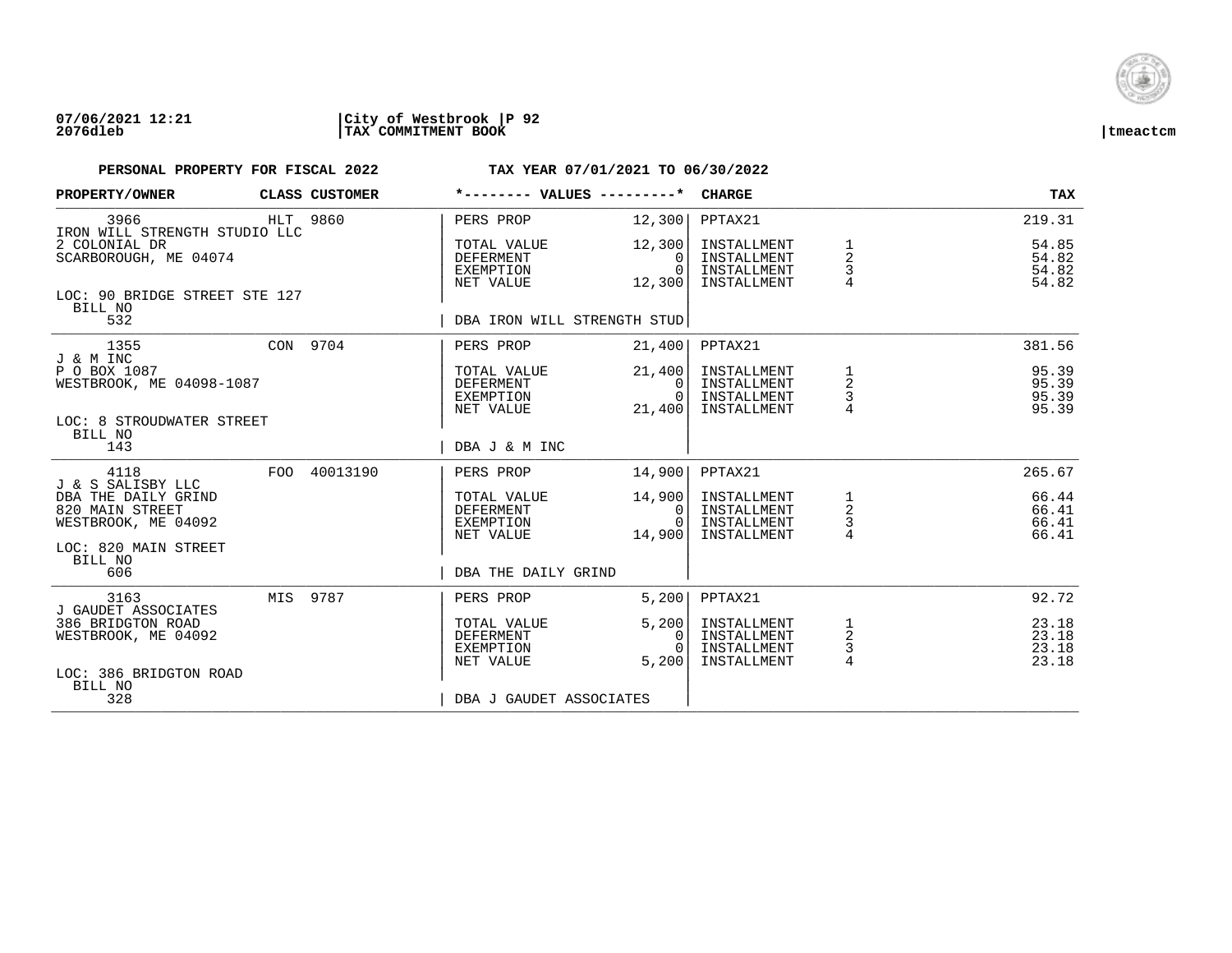

| PROPERTY/OWNER                                                                                                                    |            | CLASS CUSTOMER | *-------- VALUES ---------*                                                                     |                                                                | <b>CHARGE</b>                                            |                                        | <b>TAX</b>                       |
|-----------------------------------------------------------------------------------------------------------------------------------|------------|----------------|-------------------------------------------------------------------------------------------------|----------------------------------------------------------------|----------------------------------------------------------|----------------------------------------|----------------------------------|
| 1921<br>J H GALIPEAU INC<br><b>JAMES GALIPEAU</b><br>P O BOX 190<br>WESTBROOK, ME 04098<br>LOC: 383 MAIN STREET<br>BILL NO<br>188 |            | 900 40011808   | PERS PROP<br>TOTAL VALUE<br><b>DEFERMENT</b><br>EXEMPTION<br>NET VALUE<br>DBA GALIPEAU, J H INC | 0 <sup>1</sup><br>$\Omega$<br>$\Omega$<br>$\Omega$<br>$\Omega$ | INSTALLMENT<br>INSTALLMENT<br>INSTALLMENT<br>INSTALLMENT | $1\,$<br>2<br>3<br>$\overline{4}$      | .00<br>.00<br>.00<br>.00         |
| 3447                                                                                                                              |            | ACC 40012518   | PERS PROP                                                                                       | 5,400                                                          | PPTAX21                                                  |                                        | 96.28                            |
| J MURPHY TAX PARTNERS<br>306 BRIDGTON ROAD<br>WESTBROOK, ME 04092<br>LOC: 306 BRIDGTON ROAD                                       |            |                | TOTAL VALUE<br>DEFERMENT<br>EXEMPTION<br>NET VALUE                                              | 5,400<br>$\Omega$<br>$\Omega$<br>5,400                         | INSTALLMENT<br>INSTALLMENT<br>INSTALLMENT<br>INSTALLMENT | 1<br>2<br>3                            | 24.07<br>24.07<br>24.07<br>24.07 |
| BILL NO<br>377                                                                                                                    |            |                | DBA J MURPHY TAX PARTNERS                                                                       |                                                                |                                                          |                                        |                                  |
| 4140<br>JACKS THAI CUISINE LLC                                                                                                    | RES        | 40013207       | PERS PROP                                                                                       | 20,400                                                         | PPTAX21                                                  |                                        | 363.73                           |
| 861 MAIN STREET<br>WESTBROOK, ME 04092                                                                                            |            |                | TOTAL VALUE<br>DEFERMENT<br>EXEMPTION<br>NET VALUE                                              | 20,400<br>0 <sup>1</sup><br>$\Omega$<br>20,400                 | INSTALLMENT<br>INSTALLMENT<br>INSTALLMENT<br>INSTALLMENT | 1<br>$\overline{\mathbf{c}}$<br>3<br>4 | 90.94<br>90.93<br>90.93<br>90.93 |
| LOC: 861 MAIN STREET<br>BILL NO<br>621                                                                                            |            |                | DBA JACKS THAI CUISINE                                                                          |                                                                |                                                          |                                        |                                  |
| 4046<br>JAMES PARA                                                                                                                | <b>RES</b> | 40013132       | PERS PROP                                                                                       | 3,800                                                          | PPTAX21                                                  |                                        | 67.75                            |
| DBA HOUSE OF PIZZA<br>1 WESTBROOK COMMON STE 4<br>WESTBROOK, ME 04092                                                             |            |                | TOTAL VALUE<br><b>DEFERMENT</b><br>EXEMPTION<br>NET VALUE                                       | 3,800<br>$\Omega$<br>$\Omega$<br>3,800                         | INSTALLMENT<br>INSTALLMENT<br>INSTALLMENT<br>INSTALLMENT | $\frac{1}{2}$<br>3<br>$\overline{4}$   | 16.96<br>16.93<br>16.93<br>16.93 |
| LOC: 1 WESTBROOK COMMON STE 4<br>BILL NO<br>570                                                                                   |            |                | DBA HOUSE OF PIZZA                                                                              |                                                                |                                                          |                                        |                                  |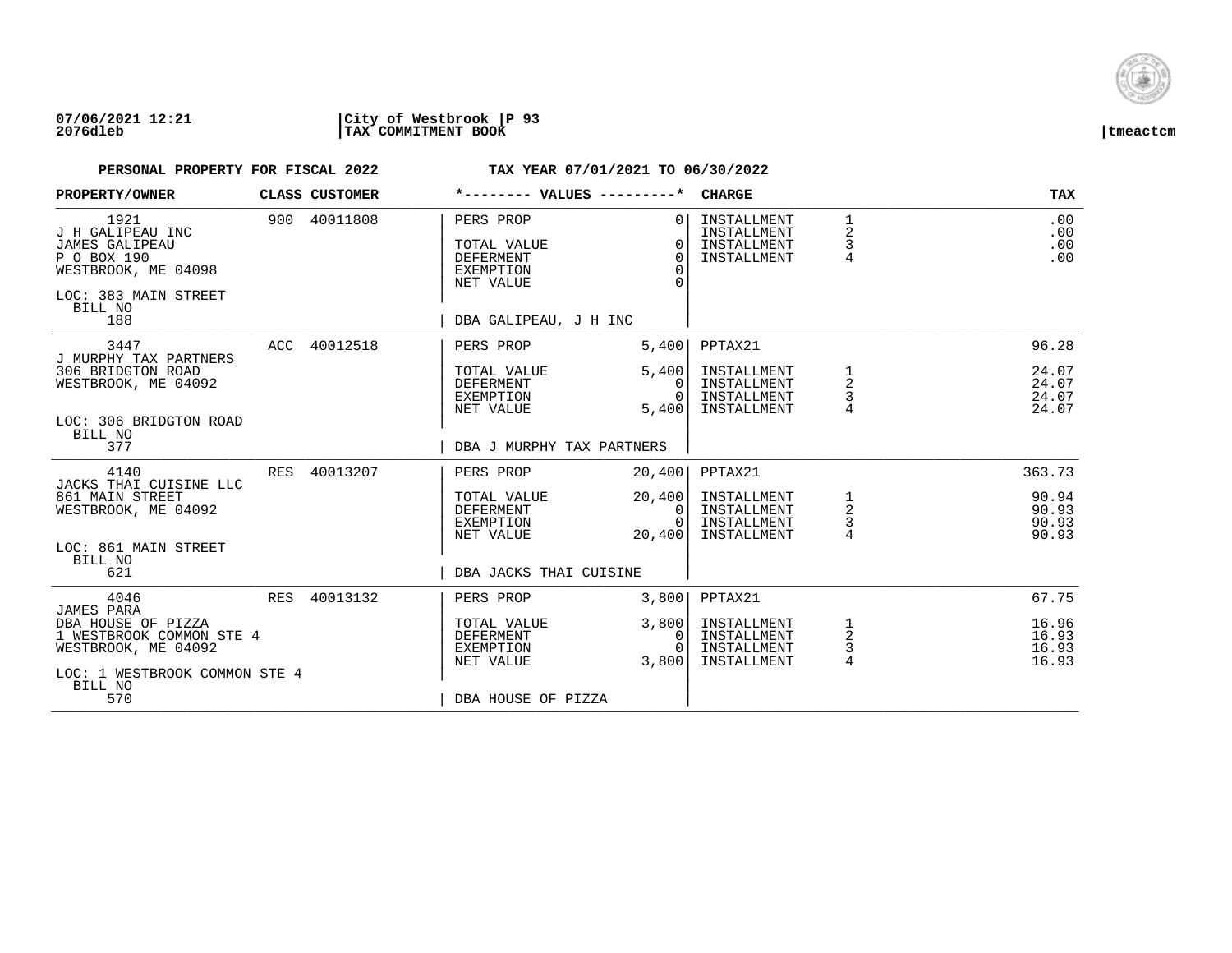

| PROPERTY/OWNER                                                                                                                    |     | CLASS CUSTOMER | *-------- VALUES ---------*                                                            |                                              | <b>CHARGE</b>                                                       |                                                     | <b>TAX</b>                                 |
|-----------------------------------------------------------------------------------------------------------------------------------|-----|----------------|----------------------------------------------------------------------------------------|----------------------------------------------|---------------------------------------------------------------------|-----------------------------------------------------|--------------------------------------------|
| 3583<br>JEANNE LAVOIE & ASSOCIATES                                                                                                |     | CNS 9820       | PERS PROP                                                                              | 1,200                                        | PPTAX21                                                             |                                                     | 21.40                                      |
| PO BOX 124<br>GORHAM, ME 04038                                                                                                    |     |                | TOTAL VALUE<br>DEFERMENT<br>EXEMPTION<br>NET VALUE                                     | 1,200<br>$\Omega$<br>$\Omega$<br>1,200       | INSTALLMENT<br>INSTALLMENT<br>INSTALLMENT<br>INSTALLMENT            | $\overline{2}$<br>3                                 | 5.35<br>$5.35$<br>$5.35$<br>5.35           |
| LOC: 90 BRIDGE STREET STE 215D<br>BILL NO<br>409                                                                                  |     |                | DBA JL DESIGN                                                                          |                                              |                                                                     |                                                     |                                            |
| 3906<br>JEN DEAN PHOTOGRAPHY<br>74 WILSON ST #1<br>PORTLAND, ME 04101-4451<br>LOC: 90 BRIDGE STREET STE 350<br>BILL NO            |     | 900 10403      | PERS PROP<br>TOTAL VALUE<br><b>DEFERMENT</b><br>EXEMPTION<br>NET VALUE                 | $\Omega$<br>$\Omega$<br>$\Omega$<br>$\Omega$ | INSTALLMENT<br>INSTALLMENT<br>INSTALLMENT<br>INSTALLMENT            | 1<br>$\overline{\mathbf{c}}$<br>3<br>$\overline{4}$ | .00<br>.00<br>.00<br>.00                   |
| 508                                                                                                                               |     |                | DBA JEN DEAN PHOTOGRAPHY                                                               |                                              |                                                                     |                                                     |                                            |
| 4162<br><b>JENNIFER AKERS</b><br>90 BRIDGE STREET<br>SUITE 215C<br>WESTBROOK, ME 04092<br>LOC: 90 BRIDGE STREET<br>BILL NO<br>637 |     | SPO 40013223   | PERS PROP<br>TOTAL VALUE<br>DEFERMENT<br>EXEMPTION<br>NET VALUE<br>DBA AKERS, JENNIFER | 6,700<br>6,700<br>0<br>$\Omega$<br>6,700     | PPTAX21<br>INSTALLMENT<br>INSTALLMENT<br>INSTALLMENT<br>INSTALLMENT | 1<br>$\overline{a}$<br>$\frac{3}{4}$                | 119.46<br>29.88<br>29.86<br>29.86<br>29.86 |
| 2283                                                                                                                              | PLU | 40011946       | PERS PROP                                                                              | 3,700                                        | PPTAX21                                                             |                                                     | 65.97                                      |
| JIM'S PLUMBING & HEATING INC<br>89 LAMB STREET<br>WESTBROOK, ME 04092<br>LOC: 89 LAMB STREET<br>BILL NO                           |     |                | TOTAL VALUE<br>DEFERMENT<br>EXEMPTION<br>NET VALUE                                     | 3,700<br>0<br>$\cap$<br>3.700                | INSTALLMENT<br>INSTALLMENT<br>INSTALLMENT<br>INSTALLMENT            | 1<br>$\overline{a}$<br>3<br>$\overline{4}$          | 16.50<br>16.49<br>16.49<br>16.49           |
| 233                                                                                                                               |     |                | DBA JIM'S PLUMBING & HEATIN                                                            |                                              |                                                                     |                                                     |                                            |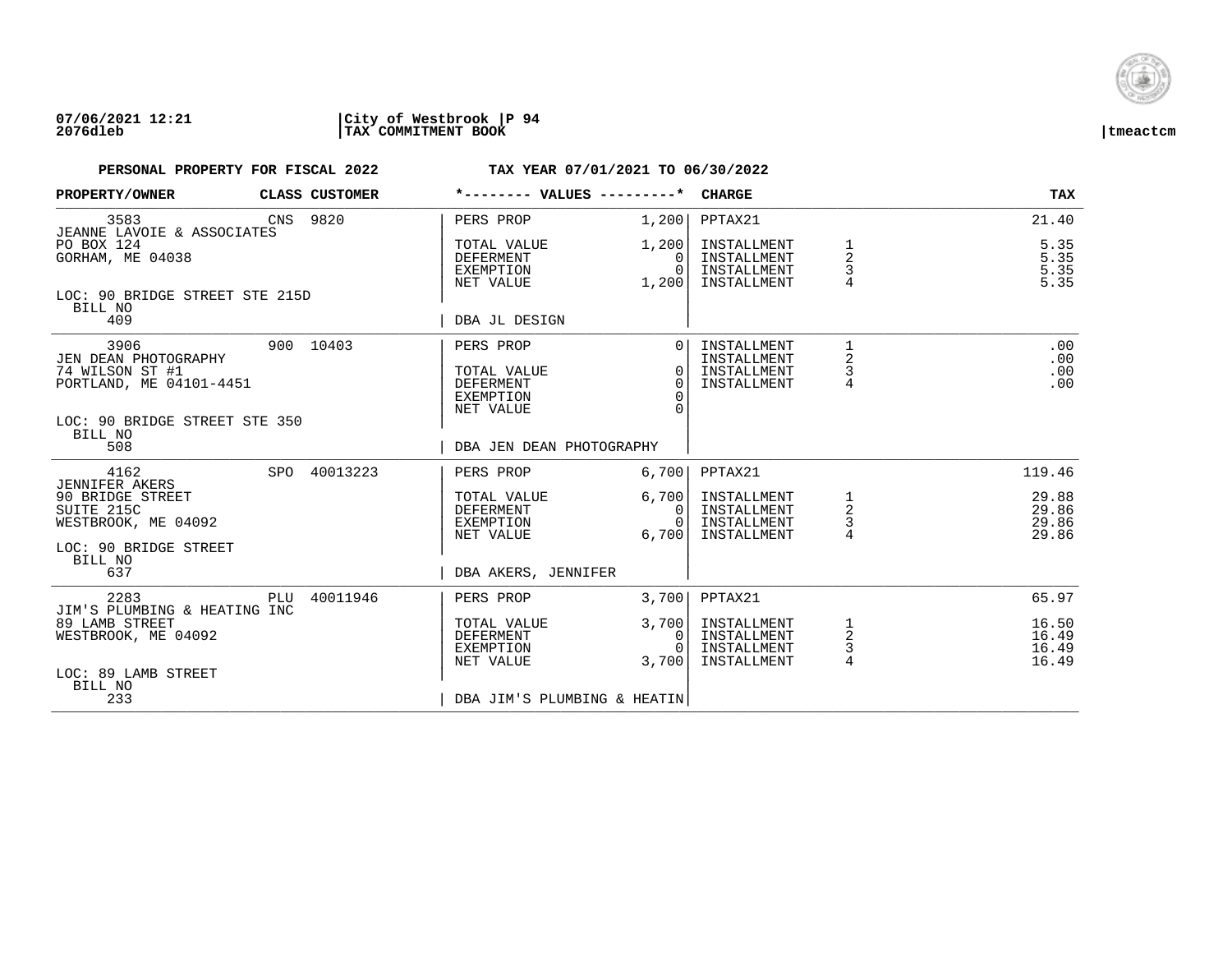

| PROPERTY/OWNER                                                                                |  | CLASS CUSTOMER                                     | *-------- VALUES ---------*                               |                                                          | <b>CHARGE</b>                                            |                                                   | <b>TAX</b>                           |
|-----------------------------------------------------------------------------------------------|--|----------------------------------------------------|-----------------------------------------------------------|----------------------------------------------------------|----------------------------------------------------------|---------------------------------------------------|--------------------------------------|
| 4165<br>JOCELYN LEE PHOTOGRAPHY                                                               |  | PHO 40013226                                       | PERS PROP                                                 | 6,700                                                    | PPTAX21                                                  |                                                   | 119.46                               |
| 90 BRIDGE STREET<br>SUITE 330<br>WESTBROOK, ME 04092<br>LOC: 90 BRIDGE STREET<br>BILL NO      |  |                                                    | TOTAL VALUE<br><b>DEFERMENT</b><br>EXEMPTION<br>NET VALUE | 6,700<br>$\Omega$<br>$\Omega$<br>6,700                   | INSTALLMENT<br>INSTALLMENT<br>INSTALLMENT<br>INSTALLMENT | $\mathbf 1$<br>$\overline{2}$<br>3                | 29.88<br>29.86<br>29.86<br>29.86     |
| 639                                                                                           |  |                                                    | DBA LEE, JOCELYN PHOTOGRAPH                               |                                                          |                                                          |                                                   |                                      |
| 3756<br>JOHN SCOTT PLUMBING & HEATING                                                         |  | PLU 10396                                          | PERS PROP                                                 | 7,200                                                    | PPTAX21                                                  |                                                   | 128.38                               |
| 24 CRESTVIEW DRIVE<br>PORTLAND, ME 04103<br>LOC: 73 WARREN AVENUE<br>BILL NO                  |  | TOTAL VALUE<br>DEFERMENT<br>EXEMPTION<br>NET VALUE | 7,200<br>$\Omega$<br>$\Omega$<br>7,200                    | INSTALLMENT<br>INSTALLMENT<br>INSTALLMENT<br>INSTALLMENT | 1<br>$\sqrt{2}$<br>$\frac{1}{4}$                         | 32.11<br>32.09<br>32.09<br>32.09                  |                                      |
| 449                                                                                           |  |                                                    | DBA JOHN SCOTT PLUMBING & H                               |                                                          |                                                          |                                                   |                                      |
| 3729<br>JOHNSON AND JORDAN INC.                                                               |  | CON 40012799                                       | PERS PROP                                                 | 34,100                                                   | PPTAX21                                                  |                                                   | 608.00                               |
| 18 MUSSEY RD<br>SCARBOROUGH, ME 04074<br>LOC: 690 STROUDWATER STREET<br>BILL NO               |  |                                                    | TOTAL VALUE<br>DEFERMENT<br>EXEMPTION<br>NET VALUE        | 34,100<br>$\mathbf{0}$<br>$\Omega$<br>34,100             | INSTALLMENT<br>INSTALLMENT<br>INSTALLMENT<br>INSTALLMENT | $\begin{array}{c}\n1 \\ 2 \\ 3 \\ 4\n\end{array}$ | 152.00<br>152.00<br>152.00<br>152.00 |
| 439                                                                                           |  |                                                    | DBA JOHNSON AND JORDAN INC.                               |                                                          |                                                          |                                                   |                                      |
| 2251<br>JOHNSON CONTROLS FIRE PROTECTI                                                        |  | SEC 40011927                                       | PERS PROP                                                 | 120,800                                                  | PPTAX21                                                  |                                                   | 2,153.86                             |
| ATTN TAX DEPARTMENT<br>PO BOX 5006<br>BOCA RATON, FL 33431<br>LOC: 30 THOMAS DRIVE<br>BILL NO |  |                                                    | TOTAL VALUE<br>DEFERMENT<br>EXEMPTION<br>NET VALUE        | 120,800<br>0<br>$\Omega$<br>120,800                      | INSTALLMENT<br>INSTALLMENT<br>INSTALLMENT<br>INSTALLMENT | $\frac{1}{2}$<br>$\frac{3}{4}$                    | 538.48<br>538.46<br>538.46<br>538.46 |
| 228                                                                                           |  |                                                    | DBA JOHNSON CONTROLS FIRE P                               |                                                          |                                                          |                                                   |                                      |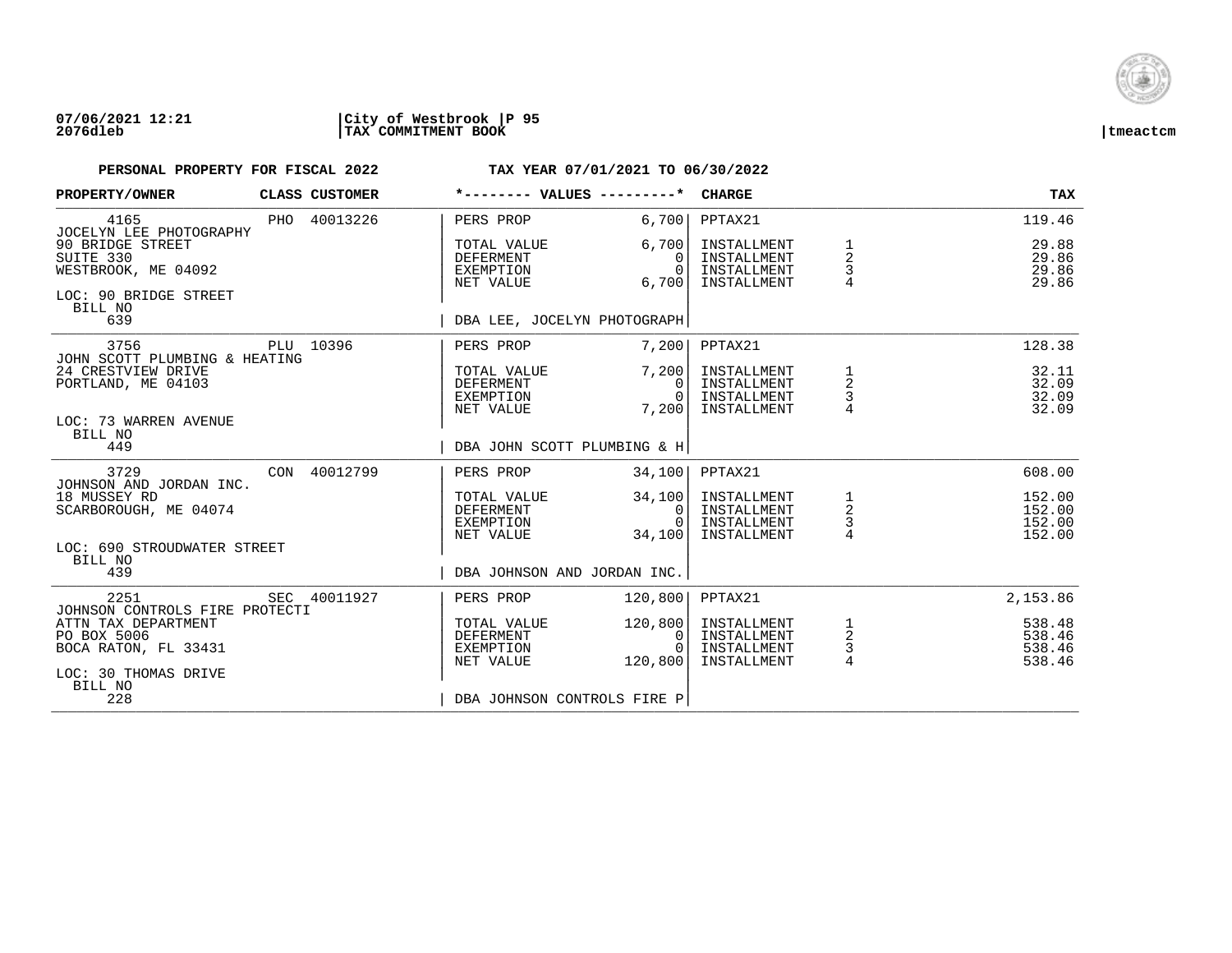

| PROPERTY/OWNER                                                                                                       |  | CLASS CUSTOMER                                     | *-------- VALUES ---------*                               |                                                          | <b>CHARGE</b>                                            |                                      | <b>TAX</b>                       |
|----------------------------------------------------------------------------------------------------------------------|--|----------------------------------------------------|-----------------------------------------------------------|----------------------------------------------------------|----------------------------------------------------------|--------------------------------------|----------------------------------|
| 4338<br>JOHNSON CONTROLS SECURITY SOLU                                                                               |  | SEC 9947                                           | PERS PROP                                                 | 4,600                                                    | PPTAX21                                                  |                                      | 82.02                            |
| PO BOX 5006<br>BOCA RATON, FL 33431-0806                                                                             |  |                                                    | TOTAL VALUE<br>DEFERMENT<br>EXEMPTION<br>NET VALUE        | 4,600<br>0<br>$\Omega$<br>4,600                          | INSTALLMENT<br>INSTALLMENT<br>INSTALLMENT<br>INSTALLMENT | $\overline{a}$<br>3                  | 20.52<br>20.50<br>20.50<br>20.50 |
| LOC: VARIOUS<br>BILL NO<br>731                                                                                       |  |                                                    | DBA DBA: JOHNSON CONTROLS S                               |                                                          |                                                          |                                      |                                  |
| 4040                                                                                                                 |  | WHO 10411                                          | PERS PROP                                                 | 15,100                                                   | PPTAX21                                                  |                                      | 269.23                           |
| JOHNSTONE SUPPLY, THE BALSAN G<br>55 COUNTRY CLUB DRIVE<br>SUITE 201<br>DOWNINGTOWN, PA 19335<br>LOC: 7 THOMAS DRIVE |  | TOTAL VALUE<br>DEFERMENT<br>EXEMPTION<br>NET VALUE | 15,100<br>0<br>$\Omega$<br>15,100                         | INSTALLMENT<br>INSTALLMENT<br>INSTALLMENT<br>INSTALLMENT | $\overline{c}$<br>3                                      | 67.33<br>67.30<br>67.30<br>67.30     |                                  |
| BILL NO<br>568                                                                                                       |  |                                                    | DBA JOHNSTONE SUPPLY                                      |                                                          |                                                          |                                      |                                  |
| 4114<br><b>JST TRANSPORTATION</b>                                                                                    |  | SHI 40013189                                       | PERS PROP                                                 | 21,300                                                   | PPTAX21                                                  |                                      | 379.78                           |
| 40 KENWOOD CIRCLE STE 3-4<br>FRANKLIN, MA 02038                                                                      |  |                                                    | TOTAL VALUE<br>DEFERMENT<br>EXEMPTION<br>NET VALUE        | 21,300<br>$\overline{0}$<br>$\Omega$<br>21,300           | INSTALLMENT<br>INSTALLMENT<br>INSTALLMENT<br>INSTALLMENT | $\frac{1}{2}$<br>$\frac{3}{4}$       | 94.96<br>94.94<br>94.94<br>94.94 |
| LOC: 39 EISENHOWER DRIVE<br>BILL NO<br>605                                                                           |  |                                                    | DBA JST TRANSPORTATION                                    |                                                          |                                                          |                                      |                                  |
| 4141                                                                                                                 |  | REA 40013208                                       | PERS PROP                                                 | 6,700                                                    | PPTAX21                                                  |                                      | 119.46                           |
| JT LEAHEY REAL ESTATE<br>1 WESTBROOK COMMON<br>SUITE 1<br>WESTBROOK, ME 04092<br>LOC: 1 WESTBROOK COMMON             |  |                                                    | TOTAL VALUE<br><b>DEFERMENT</b><br>EXEMPTION<br>NET VALUE | 6,700<br>0<br>$\cap$<br>6,700                            | INSTALLMENT<br>INSTALLMENT<br>INSTALLMENT<br>INSTALLMENT | $\frac{1}{2}$<br>3<br>$\overline{4}$ | 29.88<br>29.86<br>29.86<br>29.86 |
| BILL NO<br>622                                                                                                       |  |                                                    | DBA LEAHEY, JT REAL ESTATE                                |                                                          |                                                          |                                      |                                  |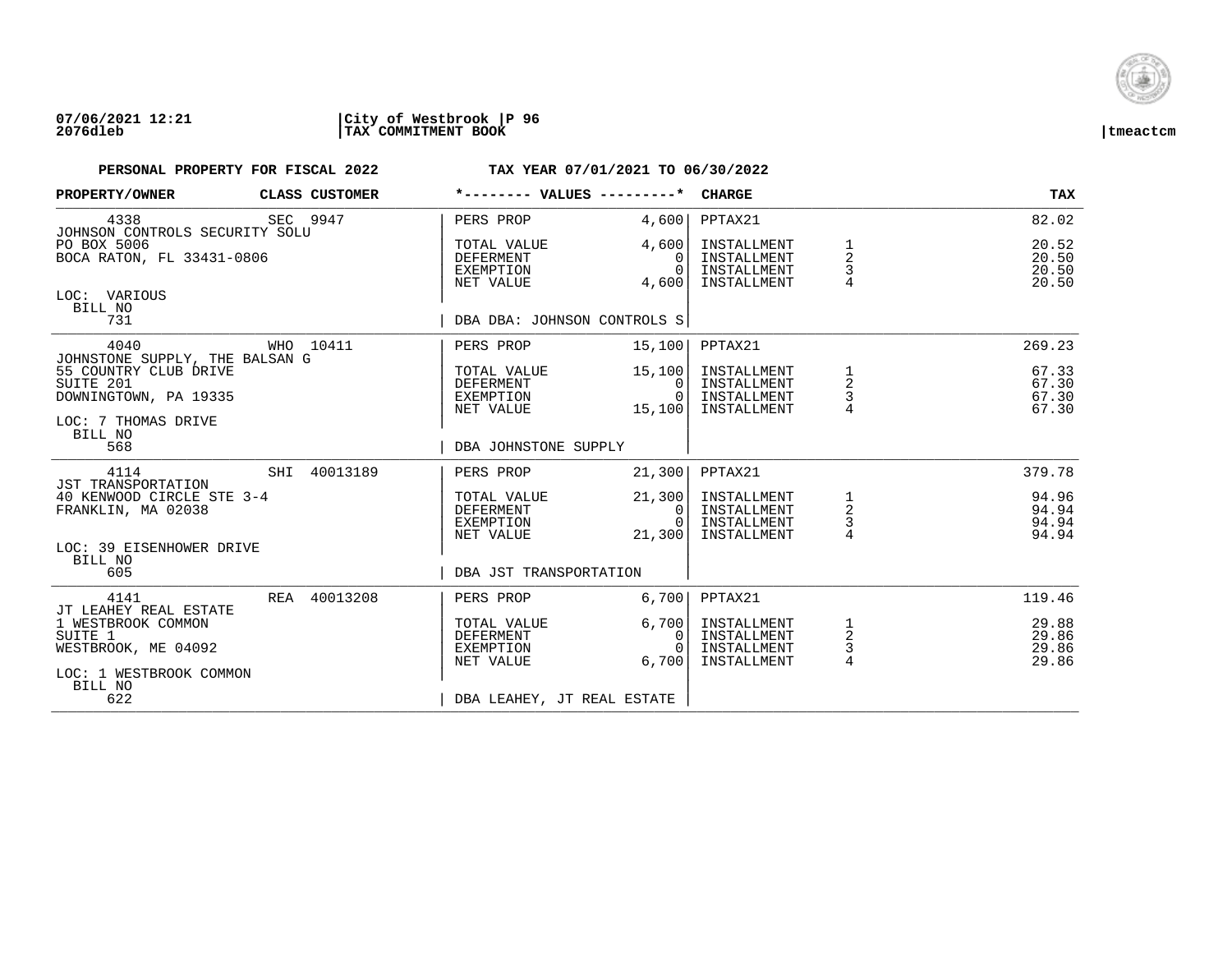

| PROPERTY/OWNER                                                                                                                                      | CLASS CUSTOMER | *-------- VALUES ---------*                                                                         |                                                                | <b>CHARGE</b>                                            |                                                   | <b>TAX</b>                           |
|-----------------------------------------------------------------------------------------------------------------------------------------------------|----------------|-----------------------------------------------------------------------------------------------------|----------------------------------------------------------------|----------------------------------------------------------|---------------------------------------------------|--------------------------------------|
| 2645<br>JUDY SIMONEAU & ASSOC<br>PRIMERICA FINANCIAL SERV<br>23 BRIDGTON RD STE 1<br>WESTBROOK, ME 04092<br>LOC: 23 BRIDGTON ROAD<br>BILL NO<br>288 | 900 40012146   | PERS PROP<br>TOTAL VALUE<br><b>DEFERMENT</b><br>EXEMPTION<br>NET VALUE<br>DBA JUDY SIMONEAU & ASSOC | 0 <sup>1</sup><br>$\Omega$<br>$\Omega$<br>$\Omega$<br>$\Omega$ | INSTALLMENT<br>INSTALLMENT<br>INSTALLMENT<br>INSTALLMENT | 1<br>2<br>3<br>$\overline{4}$                     | .00<br>.00<br>.00<br>.00             |
| 4266                                                                                                                                                | COU 40013297   | PERS PROP                                                                                           | 4,700                                                          | PPTAX21                                                  |                                                   | 83.80                                |
| JULIE CHAMPOUX<br>91 LARRABEE ROAD<br>WESTBROOK, ME 04092<br>LOC: 91 LARRABEE ROAD<br>BILL NO<br>690                                                |                | TOTAL VALUE<br>DEFERMENT<br>EXEMPTION<br>NET VALUE<br>DBA CHAMPOUX, JULIE                           | 4,700<br>$\Omega$<br>0<br>4,700                                | INSTALLMENT<br>INSTALLMENT<br>INSTALLMENT<br>INSTALLMENT | 1<br>2<br>3                                       | 20.95<br>20.95<br>20.95<br>20.95     |
| 4249<br>AUT                                                                                                                                         | 40013281       | PERS PROP                                                                                           | 30,300                                                         | PPTAX21                                                  |                                                   | 540.25                               |
| K AND R AUTO TRUCK REPAIR<br>1171 BRIDGTON ROAD<br>WESTBROOK, ME 04092<br>LOC: 1171 BRIDGTON ROAD<br>BILL NO<br>676                                 |                | TOTAL VALUE<br>DEFERMENT<br>EXEMPTION<br>NET VALUE<br>DBA K AND R AUTO TRUCK REPA                   | 30, 300<br>0 I<br>$\Omega$<br>30,300                           | INSTALLMENT<br>INSTALLMENT<br>INSTALLMENT<br>INSTALLMENT | $\begin{array}{c}\n1 \\ 2 \\ 3 \\ 4\n\end{array}$ | 135.07<br>135.06<br>135.06<br>135.06 |
| 783<br>K BROS INC                                                                                                                                   | DIS 40013404   | PERS PROP                                                                                           | 27,100                                                         | PPTAX21                                                  |                                                   | 483.19                               |
| PROMPTO INC<br>70 SCOTT DRIVE<br>WESTBROOK, ME 04092<br>LOC: 70 SCOTT DRIVE<br>BILL NO<br>114                                                       |                | TOTAL VALUE<br><b>DEFERMENT</b><br>EXEMPTION<br>NET VALUE<br>DBA K BROS INC                         | 27,100<br>0<br>$\Omega$<br>27,100                              | INSTALLMENT<br>INSTALLMENT<br>INSTALLMENT<br>INSTALLMENT | $\frac{1}{2}$<br>3<br>$\overline{4}$              | 120.82<br>120.79<br>120.79<br>120.79 |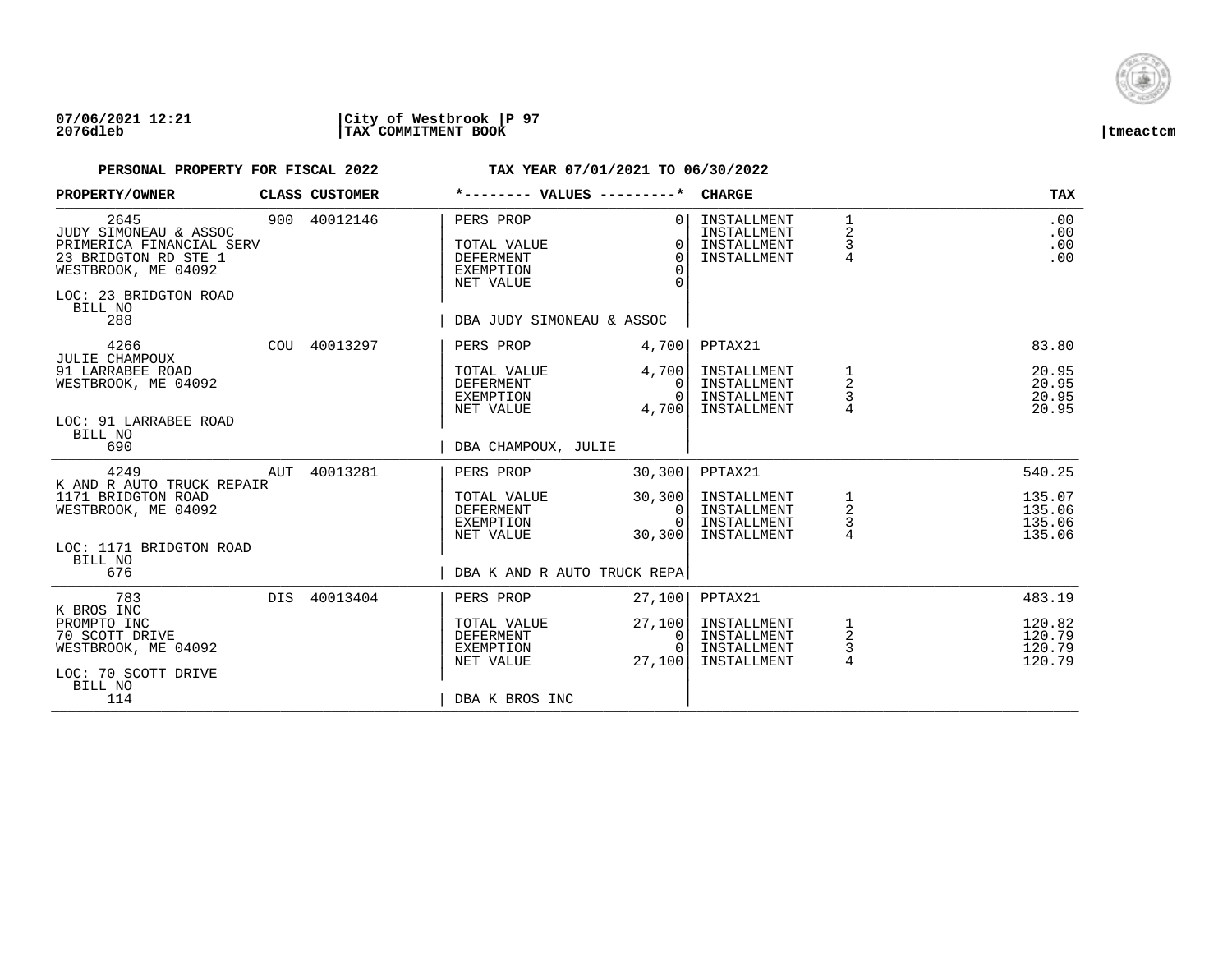

| PROPERTY/OWNER                                                                                                                         |     | CLASS CUSTOMER |                                                                                                     | *-------- VALUES ---------*                                  | <b>CHARGE</b>                                            |                                          | <b>TAX</b>                           |
|----------------------------------------------------------------------------------------------------------------------------------------|-----|----------------|-----------------------------------------------------------------------------------------------------|--------------------------------------------------------------|----------------------------------------------------------|------------------------------------------|--------------------------------------|
| 4470<br>K12 MANAGEMENT<br>DUCHARME MCMILLEN & ASSOCIATES<br>P.O. BOX 80615<br>INDIANAPOLIS, IN 46280<br>LOC: VARIOUS<br>BILL NO<br>799 |     | 900 10488      | PERS PROP<br>TOTAL VALUE<br><b>DEFERMENT</b><br>EXEMPTION<br>NET VALUE<br>DBA K12 MANAGEMENT        | 0 <sup>1</sup><br>$\Omega$<br>$\Omega$<br>$\Omega$<br>$\cap$ | INSTALLMENT<br>INSTALLMENT<br>INSTALLMENT<br>INSTALLMENT | $\mathbf{1}$<br>2<br>3<br>$\overline{4}$ | .00<br>.00<br>.00<br>.00             |
| 509                                                                                                                                    |     | REN 9680       | PERS PROP                                                                                           | 91,200                                                       | PPTAX21                                                  |                                          | 1,626.10                             |
| KARDEX REMSTAR LLC<br>41 EISENHOWER DRIVE<br>WESTBROOK, ME 04092<br>LOC: 41 EISENHOWER DRIVE<br>BILL NO                                |     |                | TOTAL VALUE<br>DEFERMENT<br>EXEMPTION<br>NET VALUE                                                  | 91, 200<br>0 I<br>$\Omega$<br>91,200                         | INSTALLMENT<br>INSTALLMENT<br>INSTALLMENT<br>INSTALLMENT | 1<br>$\overline{\mathbf{c}}$<br>3        | 406.54<br>406.52<br>406.52<br>406.52 |
| 94                                                                                                                                     |     |                | DBA KARDEX REMSTAR LLC                                                                              |                                                              |                                                          |                                          |                                      |
| 3838<br>KARDEX PRODUCTION USA INC<br>41 EISENHOWER DR<br>WESTBROOK, ME 04092                                                           | 900 | 9841           | PERS PROP<br>TOTAL VALUE<br><b>DEFERMENT</b><br>EXEMPTION<br>NET VALUE                              | 0 <sup>1</sup><br>$\Omega$<br>$\Omega$<br>$\Omega$           | INSTALLMENT<br>INSTALLMENT<br>INSTALLMENT<br>INSTALLMENT | 1<br>2<br>3<br>4                         | .00<br>.00<br>.00<br>.00             |
| LOC: 41 EISENHOWER DRIVE<br>BILL NO<br>480                                                                                             |     |                |                                                                                                     | DBA KARDEX PRODUCTION USA I                                  |                                                          |                                          |                                      |
| 3212<br>KATE CHENEY CHAPPELL STUDIO LL<br>PO BOX 920<br>KENNEBUNK, ME 04043<br>LOC: 90 BRIDGE STREET STE 360<br>BILL NO<br>335         |     | 900 9790       | PERS PROP<br>TOTAL VALUE<br><b>DEFERMENT</b><br>EXEMPTION<br>NET VALUE<br>DBA CHAPPELL, KATE CHENEY | 0 <sup>1</sup><br>0 <sup>1</sup><br>$\Omega$<br>$\Omega$     | INSTALLMENT<br>INSTALLMENT<br>INSTALLMENT<br>INSTALLMENT | 2<br>$\mathsf{3}$<br>$\overline{4}$      | .00<br>.00<br>.00<br>.00             |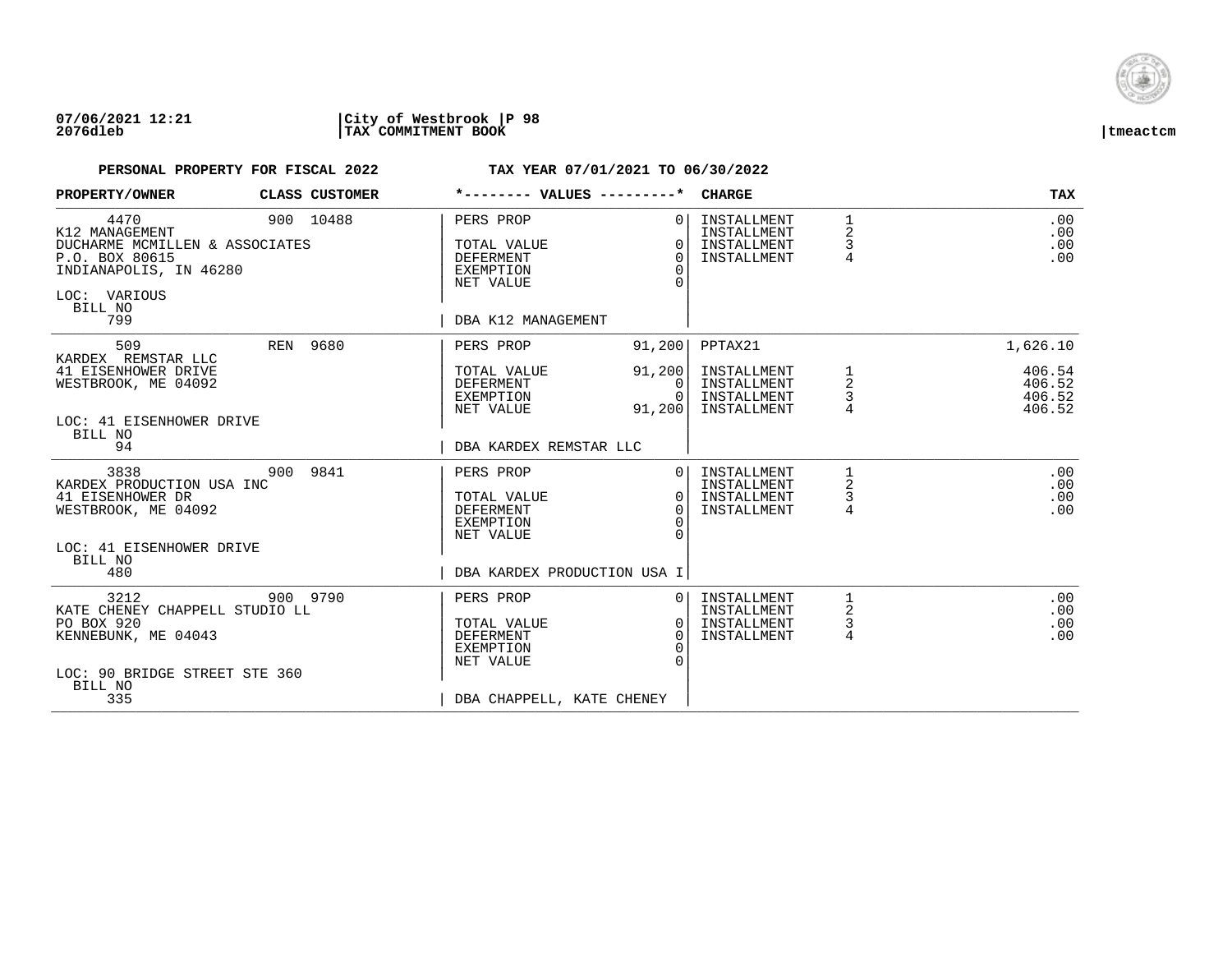

| PROPERTY/OWNER                                                                                                                                |     | CLASS CUSTOMER | *-------- VALUES ---------*                                                                           |                                                    | <b>CHARGE</b>                                            |                               | <b>TAX</b>                   |
|-----------------------------------------------------------------------------------------------------------------------------------------------|-----|----------------|-------------------------------------------------------------------------------------------------------|----------------------------------------------------|----------------------------------------------------------|-------------------------------|------------------------------|
| 813<br>KAY'S BEAUTY SHOP<br><b>B KAY REED</b><br>303 CUMBERLAND STREET<br>WESTBROOK, ME 04092<br>LOC: 303 CUMBERLAND STREET<br>BILL NO<br>118 |     | 900 9692       | PERS PROP<br>TOTAL VALUE<br><b>DEFERMENT</b><br>EXEMPTION<br>NET VALUE<br>DBA KAY'S BEAUTY SHOP       | 0 <sup>1</sup><br>$\Omega$<br>$\Omega$<br>$\Omega$ | INSTALLMENT<br>INSTALLMENT<br>INSTALLMENT<br>INSTALLMENT | 1<br>2<br>3<br>4              | .00<br>.00<br>.00<br>.00     |
| 4095                                                                                                                                          |     | DIS 9884       | PERS PROP                                                                                             | 500                                                | PPTAX21                                                  |                               | 8.92                         |
| KELLEY BROTHERS<br>PO BOX 177<br>SYRACUSE, NY 13205-0177<br>LOC: 4 DELTA DRIVE UNIT 3<br>BILL NO                                              |     |                | TOTAL VALUE<br>DEFERMENT<br>EXEMPTION<br>NET VALUE                                                    | 500<br>0 <sup>1</sup><br>$\overline{0}$<br>500     | INSTALLMENT<br>INSTALLMENT<br>INSTALLMENT<br>INSTALLMENT | 1<br>2<br>3                   | 2.23<br>2.23<br>2.23<br>2.23 |
| 594                                                                                                                                           |     |                | DBA KELLEY BROTHERS                                                                                   |                                                    |                                                          |                               |                              |
| 1982<br>KEMPTON, R RANDALL<br>REAL ESTATE APPRAISER<br>P O BOX 87<br>PORTLAND, ME 04112<br>LOC: 386 BRIDGTON ROAD<br>BILL NO<br>199           |     | 900 40011824   | PERS PROP<br>TOTAL VALUE<br><b>DEFERMENT</b><br>EXEMPTION<br>NET VALUE<br>DBA KEMPTON, R RANDALL      | $\bigcap$<br>$\Omega$<br>$\Omega$<br>$\Omega$      | INSTALLMENT<br>INSTALLMENT<br>INSTALLMENT<br>INSTALLMENT | 1<br>2<br>3<br>$\overline{4}$ | .00<br>.00<br>.00<br>.00     |
| 4342<br>KEYBANK NATIONAL ASSOCIATION<br>PO BOX 22055<br>ALBANY,, NY 12201-2055<br>LOC: VARIOUS<br>BILL NO<br>735                              | 900 | 9951           | PERS PROP<br>TOTAL VALUE<br><b>DEFERMENT</b><br>EXEMPTION<br>NET VALUE<br>DBA KEYBANK NATIONAL ASSOCI | 0 <sup>1</sup><br>$\Omega$<br>$\Omega$<br>$\Omega$ | INSTALLMENT<br>INSTALLMENT<br>INSTALLMENT<br>INSTALLMENT | 2<br>$\mathsf{3}$<br>4        | .00<br>.00<br>.00<br>.00     |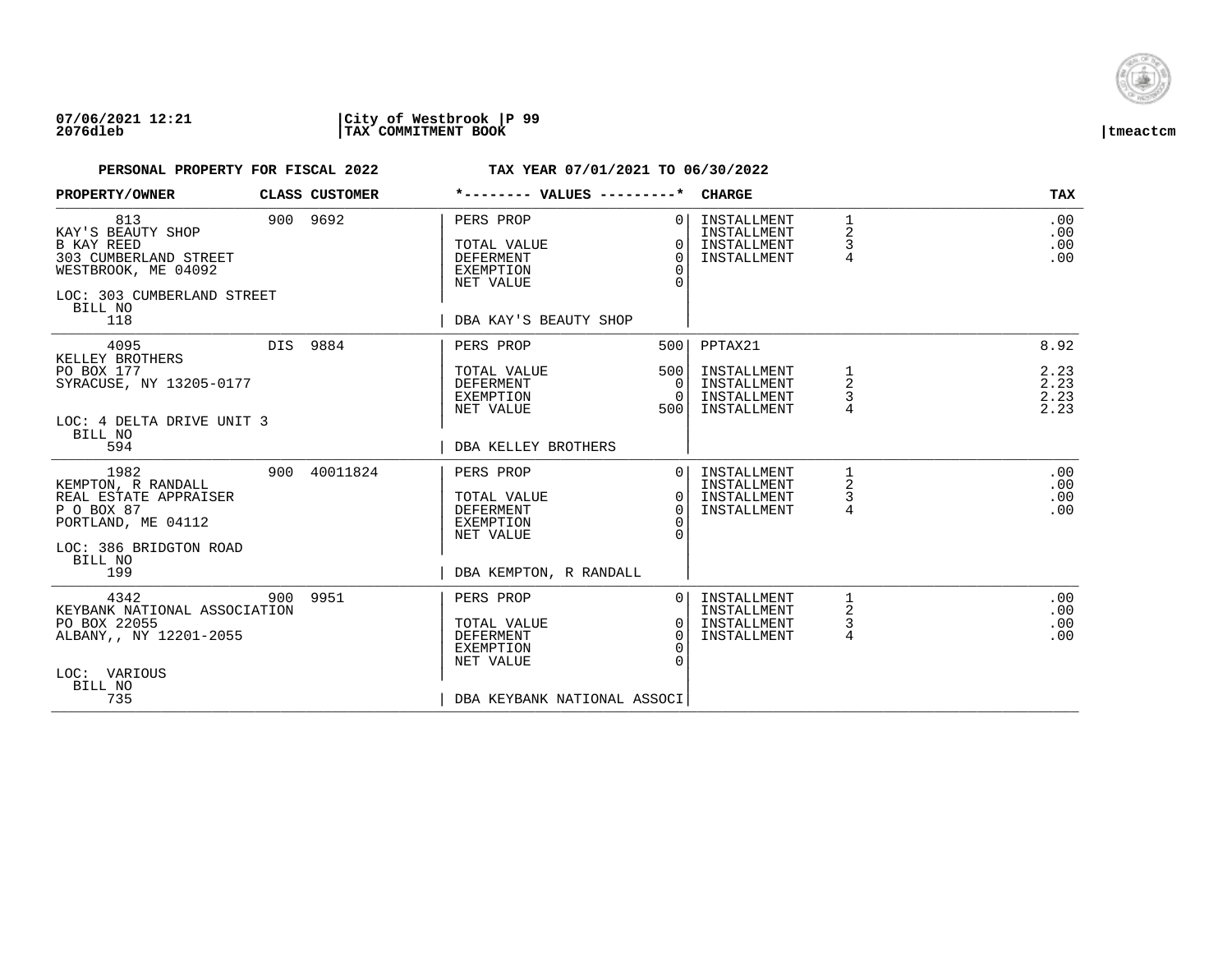

| PROPERTY/OWNER                                     |     | CLASS CUSTOMER | *-------- VALUES ---------*                               |                               | <b>CHARGE</b>                             |                            | <b>TAX</b>           |
|----------------------------------------------------|-----|----------------|-----------------------------------------------------------|-------------------------------|-------------------------------------------|----------------------------|----------------------|
| 4433<br>KIELEY KIMMEL<br>90 BRIDGE STREET          |     | GLR 10452      | PERS PROP                                                 | 2,000<br>2,000                | PPTAX21<br>INSTALLMENT                    |                            | 35.66<br>8.93        |
| WESTBROOK, ME 04092                                |     |                | TOTAL VALUE<br><b>DEFERMENT</b><br>EXEMPTION<br>NET VALUE | $\Omega$<br>$\Omega$<br>2,000 | INSTALLMENT<br>INSTALLMENT<br>INSTALLMENT | $\overline{a}$<br>3        | 8.91<br>8.91<br>8.91 |
| LOC: 90 BRIDGE STREET<br>BILL NO<br>763            |     |                | DBA KIMMEL, KIELEY                                        |                               |                                           |                            |                      |
|                                                    |     |                |                                                           |                               |                                           |                            |                      |
| 4261<br>KJS WOODWORKING LLC                        |     | CAR 9917       | PERS PROP                                                 | 60,500                        | PPTAX21                                   |                            | 1,078.72             |
| 28 STROUDWATER STREET<br>UNIT 9                    |     |                | TOTAL VALUE<br>DEFERMENT                                  | 60,500<br>$\Omega$            | INSTALLMENT<br>INSTALLMENT                | $\frac{1}{2}$              | 269.68<br>269.68     |
| WESTBROOK, ME 04092                                |     |                | EXEMPTION<br>NET VALUE                                    | $\Omega$<br>60,500            | INSTALLMENT<br>INSTALLMENT                | $\mathsf 3$                | 269.68<br>269.68     |
| LOC: 28 STROUDWATER STREET<br>BILL NO              |     |                |                                                           |                               |                                           |                            |                      |
| 686                                                |     |                | DBA KJS WOODWORKING LLC                                   |                               |                                           |                            |                      |
| 3550<br>KNIGHT PROPERTY SERVCIES                   | LAN | 40012608       | PERS PROP                                                 | 11,700                        | PPTAX21                                   |                            | 208.61               |
| 783 COUNTY ROAD<br>WESTBROOK, ME 04092             |     |                | TOTAL VALUE<br>DEFERMENT                                  | 11,700<br>- 0 I               | INSTALLMENT<br>INSTALLMENT                | $\mathbf{1}$<br>$\sqrt{2}$ | 52.16<br>52.15       |
|                                                    |     |                | EXEMPTION                                                 | $\Omega$                      | INSTALLMENT                               | $\frac{3}{4}$              | 52.15                |
| LOC: 783 COUNTY ROAD<br>BILL NO                    |     |                | NET VALUE                                                 | 11,700                        | INSTALLMENT                               |                            | 52.15                |
| 402                                                |     |                | DBA KNIGHT PROPERTY SERVICE                               |                               |                                           |                            |                      |
| 2419<br>KNOCK ON WOODWORKS                         |     | CAR 40012012   | PERS PROP                                                 | 3,300                         | PPTAX21                                   |                            | 58.84                |
| CASCO BAY BUILDERS INC.                            |     |                | TOTAL VALUE                                               | 3,300                         | INSTALLMENT                               | 1<br>$\sqrt{2}$            | 14.71                |
| <b>36R ROCHESTER STREET</b><br>WESTBROOK, ME 04092 |     |                | <b>DEFERMENT</b><br>EXEMPTION                             | $\Omega$<br>$\cap$            | INSTALLMENT<br>INSTALLMENT                | 3                          | 14.71<br>14.71       |
| LOC: 36R ROCHESTER STREET                          |     |                | NET VALUE                                                 | 3,300                         | INSTALLMENT                               | $\overline{4}$             | 14.71                |
| BILL NO<br>256                                     |     |                | DBA KNOCK ON WOODWORKS                                    |                               |                                           |                            |                      |
|                                                    |     |                |                                                           |                               |                                           |                            |                      |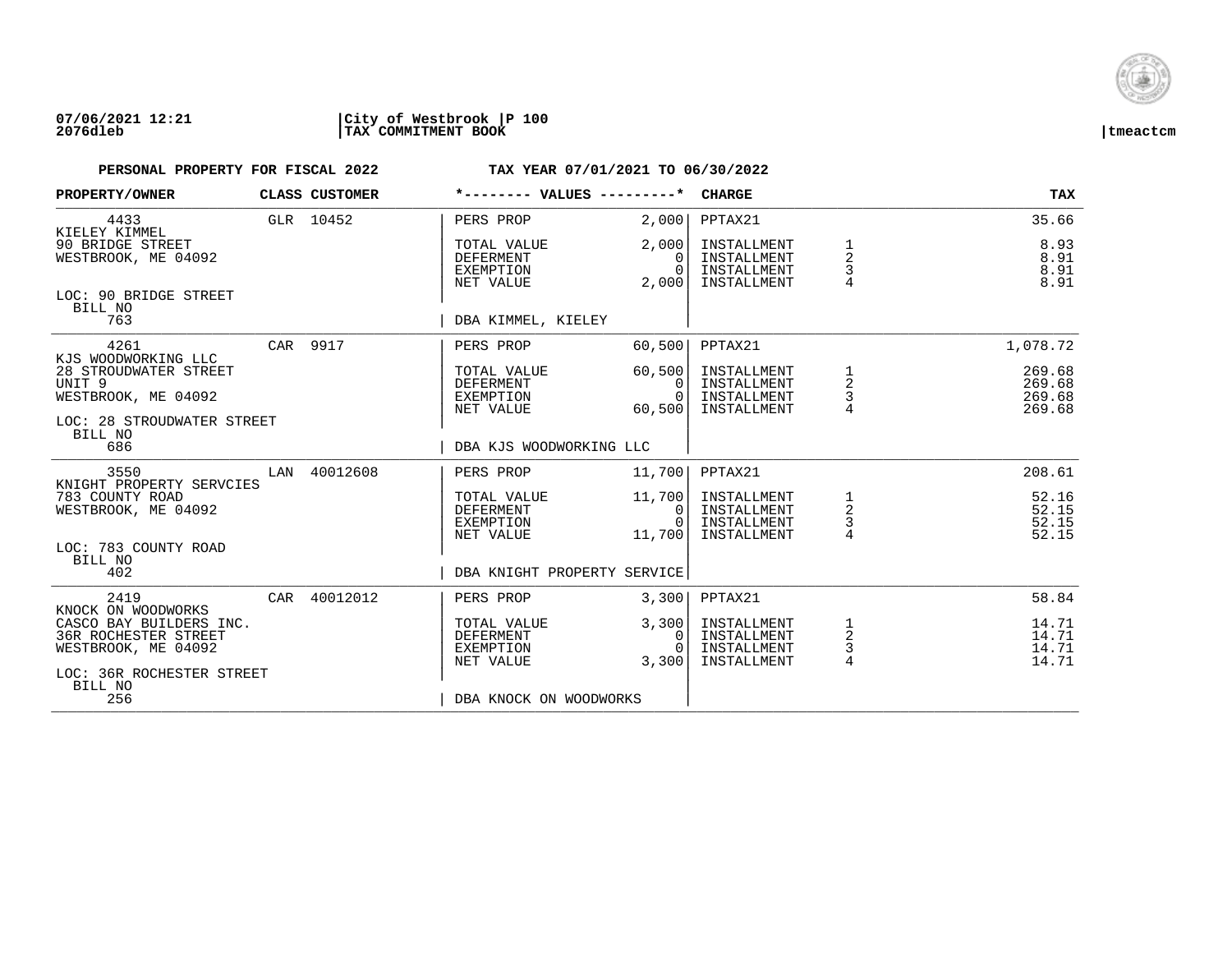

## **07/06/2021 12:21 |City of Westbrook |P 101 2076dleb |TAX COMMITMENT BOOK |tmeactcm**

| PROPERTY/OWNER                                                                                            |  | CLASS CUSTOMER                                     | *-------- VALUES ---------*                                      |                                                          | <b>CHARGE</b>                                            |                                              | TAX                                  |
|-----------------------------------------------------------------------------------------------------------|--|----------------------------------------------------|------------------------------------------------------------------|----------------------------------------------------------|----------------------------------------------------------|----------------------------------------------|--------------------------------------|
| 3396<br>KNOCKOUT STRATEGIES, INC                                                                          |  | ADV 40012474                                       | PERS PROP                                                        | 56,800                                                   | PPTAX21                                                  |                                              | 1,012.74                             |
| 26 THOMAS DRIVE<br>WESTBROOK, ME 04092                                                                    |  |                                                    | TOTAL VALUE<br><b>DEFERMENT</b><br><b>EXEMPTION</b><br>NET VALUE | 56,800<br>$\Omega$<br>$\Omega$<br>56,800                 | INSTALLMENT<br>INSTALLMENT<br>INSTALLMENT<br>INSTALLMENT | $\boldsymbol{2}$<br>$\mathsf{3}$             | 253.20<br>253.18<br>253.18<br>253.18 |
| LOC: 26 THOMAS DRIVE<br>BILL NO<br>367                                                                    |  |                                                    | DBA KNOCKOUT STRATEGIES, IN                                      |                                                          |                                                          |                                              |                                      |
| 3002                                                                                                      |  | RET 40012165                                       | PERS PROP                                                        | 791,100                                                  | PPTAX21                                                  |                                              | 14,105.31                            |
| KOHLS DEPARTMENT STORE 703<br>ATTN: TAX DEPT<br>PO BOX 3208<br>MILWAUKEE, WI 53201<br>LOC: 17 MAIN STREET |  | TOTAL VALUE<br>DEFERMENT<br>EXEMPTION<br>NET VALUE | 791,100 <br>0<br>$\Omega$<br>791,100                             | INSTALLMENT<br>INSTALLMENT<br>INSTALLMENT<br>INSTALLMENT | 1<br>$\overline{\mathbf{c}}$<br>$\frac{3}{4}$            | 3,526.35<br>3,526.32<br>3,526.32<br>3,526.32 |                                      |
| BILL NO<br>289                                                                                            |  |                                                    | DBA KOHLS DEPARTMENT STORE                                       |                                                          |                                                          |                                              |                                      |
| 3889<br>KONE USA                                                                                          |  | CON 10401                                          | PERS PROP                                                        | 35,100                                                   | PPTAX21                                                  |                                              | 625.83                               |
| C/O RADIUSPOINT DEPT 119<br>1211 STATE ROAD 436 STE 295<br>CASSELBERRY, FL 32707                          |  |                                                    | TOTAL VALUE<br><b>DEFERMENT</b><br>EXEMPTION<br>NET VALUE        | 35,100<br>0<br>$\Omega$<br>35,100                        | INSTALLMENT<br>INSTALLMENT<br>INSTALLMENT<br>INSTALLMENT | $\frac{1}{2}$<br>$\frac{3}{4}$               | 156.48<br>156.45<br>156.45<br>156.45 |
| LOC: 81 COUNTY ROAD<br>BILL NO<br>500                                                                     |  |                                                    | DBA KONE USA                                                     |                                                          |                                                          |                                              |                                      |
| 2436<br>KOZETAS RESTAURANT                                                                                |  | RES 9754                                           | PERS PROP                                                        | 8,100                                                    | PPTAX21                                                  |                                              | 144.42                               |
| 597 BRIDGTON ROAD<br>WESTBROOK, ME 04092                                                                  |  |                                                    | TOTAL VALUE<br><b>DEFERMENT</b><br>EXEMPTION<br>NET VALUE        | 8,100<br>0<br>8,100                                      | INSTALLMENT<br>INSTALLMENT<br>INSTALLMENT<br>INSTALLMENT | $\frac{1}{2}$<br>$\frac{3}{4}$               | 36.12<br>36.10<br>36.10<br>36.10     |
| LOC: 597 BRIDGTON ROAD<br>BILL NO<br>261                                                                  |  |                                                    | DBA KOZETA'S RESTAURANT                                          |                                                          |                                                          |                                              |                                      |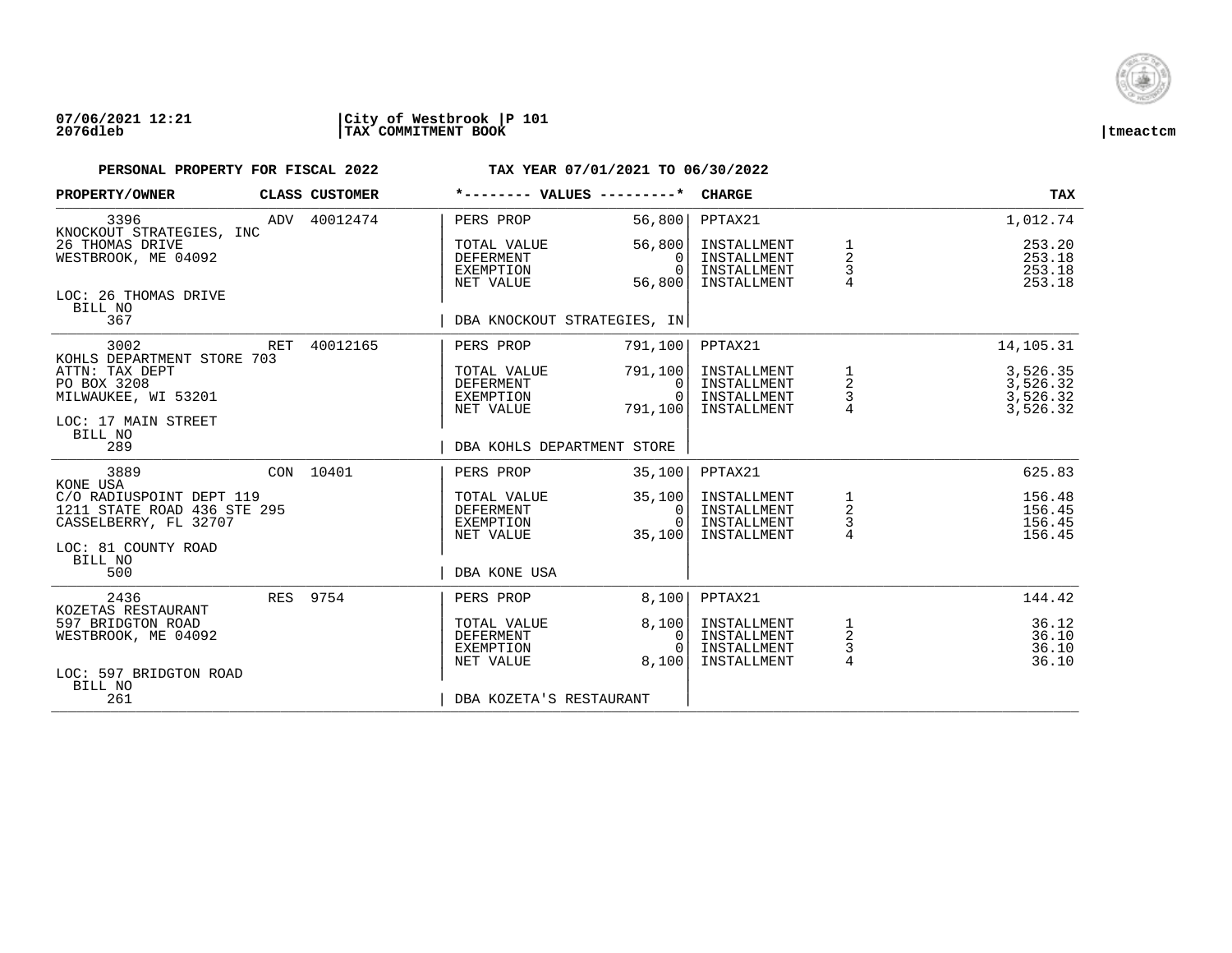

| PROPERTY/OWNER                                                                                                                  | CLASS CUSTOMER | *-------- VALUES ---------*                               |                                                  | <b>CHARGE</b>                                            |                                             | <b>TAX</b>                           |
|---------------------------------------------------------------------------------------------------------------------------------|----------------|-----------------------------------------------------------|--------------------------------------------------|----------------------------------------------------------|---------------------------------------------|--------------------------------------|
| 3910<br>KP3 LLC                                                                                                                 | FLO 40013000   | PERS PROP                                                 | 40,300                                           | PPTAX21                                                  |                                             | 718.55                               |
| PO BOX 4182<br>PORTLAND, ME 04101                                                                                               |                | TOTAL VALUE<br>DEFERMENT<br>EXEMPTION<br>NET VALUE        | 40,300<br>$\Omega$<br>$\Omega$<br>40,300         | INSTALLMENT<br>INSTALLMENT<br>INSTALLMENT<br>INSTALLMENT | $\overline{a}$<br>3<br>4                    | 179.66<br>179.63<br>179.63<br>179.63 |
| LOC: 84 WARREN AVENUE UNIT H<br>BILL NO<br>510                                                                                  |                | DBA KP3 LLC                                               |                                                  |                                                          |                                             |                                      |
| 200<br>KPB FOODS #5824                                                                                                          | RES 10366      | PERS PROP                                                 | 171,000                                          | PPTAX21                                                  |                                             | 3,048.93                             |
| P.O. BOX 55348<br>LEXINGTON, KY 40555                                                                                           |                | TOTAL VALUE<br>DEFERMENT<br>EXEMPTION<br>NET VALUE        | 171,000<br>$\Omega$<br>$\overline{0}$<br>171,000 | INSTALLMENT<br>INSTALLMENT<br>INSTALLMENT<br>INSTALLMENT | $\frac{1}{2}$<br>$\mathsf 3$                | 762.24<br>762.23<br>762.23<br>762.23 |
| LOC: 140 MAIN STREET<br>BILL NO<br>33                                                                                           |                | DBA KENTUCKY FRIED CHICKEN/                               |                                                  |                                                          |                                             |                                      |
| 4407<br>KYOCERA DOCUMENT SOLUTIONS NEW                                                                                          | SAL 10433      | PERS PROP                                                 | 5.000                                            | PPTAX21                                                  |                                             | 89.15                                |
| 55 BRADLEY DRIVE<br>WESTBROOK, ME 04092                                                                                         |                | TOTAL VALUE<br>DEFERMENT<br>EXEMPTION<br>NET VALUE        | 5,000<br>0<br>$\Omega$<br>5,000                  | INSTALLMENT<br>INSTALLMENT<br>INSTALLMENT<br>INSTALLMENT | $\mathbf{1}$<br>$\sqrt{2}$<br>$\frac{3}{4}$ | 22.31<br>22.28<br>22.28<br>22.28     |
| LOC: 55 BRADLEY DRIVE<br>BILL NO<br>744                                                                                         |                | DBA KYOCERA DOCUMENT SOLUTI                               |                                                  |                                                          |                                             |                                      |
| 213                                                                                                                             | RET 40011883   | PERS PROP                                                 | 6,200                                            | PPTAX21                                                  |                                             | 110.55                               |
| L P APPLIANCE DISTRIBUTORS INC<br>CRAIG LAPIERRE<br>54 BRIDGTON ROAD<br>WESTBROOK, ME 04092<br>LOC: 54 BRIDGTON ROAD<br>BILL NO |                | TOTAL VALUE<br><b>DEFERMENT</b><br>EXEMPTION<br>NET VALUE | 6,200<br>$\Omega$<br>$\Omega$<br>6.200           | INSTALLMENT<br>INSTALLMENT<br>INSTALLMENT<br>INSTALLMENT | 1<br>$\sqrt{2}$<br>3<br>4                   | 27.66<br>27.63<br>27.63<br>27.63     |
| 35                                                                                                                              |                | DBA L P APPLIANCE DISTRIBUT                               |                                                  |                                                          |                                             |                                      |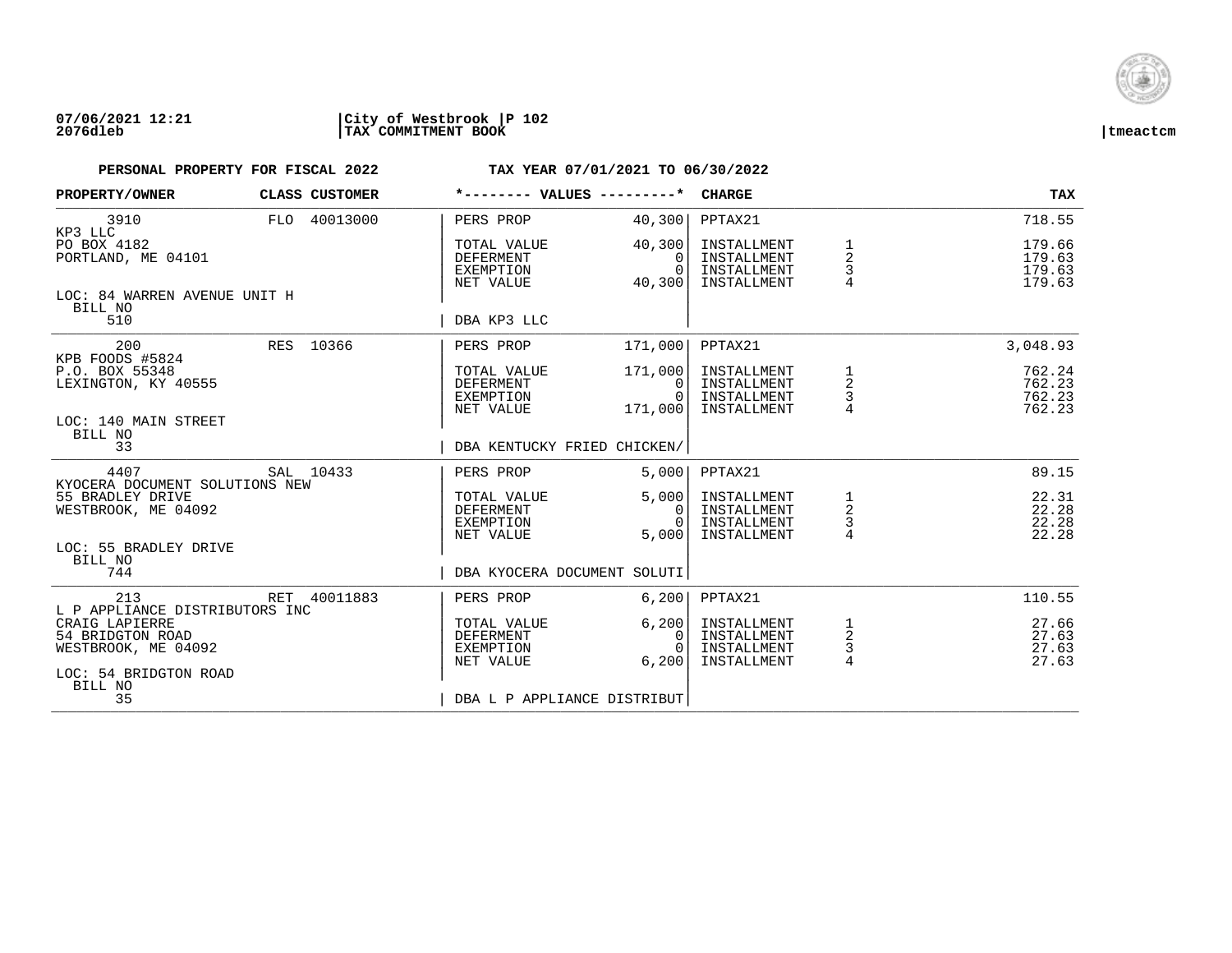

| PROPERTY/OWNER                                                       | CLASS CUSTOMER | *-------- VALUES ---------*                        |                                                | CHARGE                                                   |                                                   | TAX                                  |
|----------------------------------------------------------------------|----------------|----------------------------------------------------|------------------------------------------------|----------------------------------------------------------|---------------------------------------------------|--------------------------------------|
| 4086<br>L2M ARCHITECTS                                               | CNS 40013164   | PERS PROP                                          | 12,500                                         | PPTAX21                                                  |                                                   | 222.88                               |
| 90 BRIDGE STREET STE 420<br>WESTBROOK, ME 04092                      |                | TOTAL VALUE<br>DEFERMENT<br>EXEMPTION<br>NET VALUE | 12,500<br>$\Omega$<br>0 <sup>1</sup><br>12,500 | INSTALLMENT<br>INSTALLMENT<br>INSTALLMENT<br>INSTALLMENT | $\frac{1}{2}$<br>3<br>$\overline{4}$              | 55.72<br>55.72<br>55.72<br>55.72     |
| LOC: 90 BRIDGE STREET STE 420<br>BILL NO<br>589                      |                | DBA L2M ARCHITECTS                                 |                                                |                                                          |                                                   |                                      |
| 4262<br>LABELLA HAIR SALON                                           | BEA 40013295   | PERS PROP                                          | 6,100                                          | PPTAX21                                                  |                                                   | 108.76                               |
| 395 BRIDGTON ROAD<br>SUITE <sub>2</sub><br>WESTBROOK, ME 04092       |                | TOTAL VALUE<br>DEFERMENT<br>EXEMPTION<br>NET VALUE | 6,100<br>$\Omega$<br>0 <sup>1</sup><br>6,100   | INSTALLMENT<br>INSTALLMENT<br>INSTALLMENT<br>INSTALLMENT | 1<br>$\overline{\mathbf{c}}$<br>3                 | 27.19<br>27.19<br>27.19<br>27.19     |
| LOC: 395 BRIDGTON ROAD<br>BILL NO<br>687                             |                | DBA LA BELLA HAIR SALON                            |                                                |                                                          |                                                   |                                      |
| 447<br>LAKE REGION IMPORTS, INC                                      | CAR 40013326   | PERS PROP                                          | 42,400                                         | PPTAX21                                                  |                                                   | 755.99                               |
| 608 BRIDGTON ROAD<br>WESTBROOK, ME 04092                             |                | TOTAL VALUE<br>DEFERMENT<br>EXEMPTION<br>NET VALUE | 42,400<br>0 <sup>1</sup><br>$\Omega$<br>42,400 | INSTALLMENT<br>INSTALLMENT<br>INSTALLMENT<br>INSTALLMENT | $\begin{array}{c}\n1 \\ 2 \\ 3 \\ 4\n\end{array}$ | 189.02<br>188.99<br>188.99<br>188.99 |
| LOC: 608 BRIDGTON ROAD<br>BILL NO<br>87                              |                | DBA LAKE REGION IMPORTS, IN                        |                                                |                                                          |                                                   |                                      |
| 3131                                                                 | MAI 10386      | PERS PROP                                          | 91,000                                         | PPTAX21                                                  |                                                   | 1,622.53                             |
| LAKESIDE CONCRETE CUTTING<br>12 RAILROAD STREET<br>NEWPORT, ME 04953 |                | TOTAL VALUE<br>DEFERMENT<br>EXEMPTION<br>NET VALUE | 91,000<br>0 I<br>$\overline{0}$<br>91,000      | INSTALLMENT<br>INSTALLMENT<br>INSTALLMENT<br>INSTALLMENT | $\frac{1}{2}$<br>$\frac{3}{4}$                    | 405.64<br>405.63<br>405.63<br>405.63 |
| LOC: 590 COUNTY ROAD<br>BILL NO<br>321                               |                | DBA ABATEMENT PROFESSIONALS                        |                                                |                                                          |                                                   |                                      |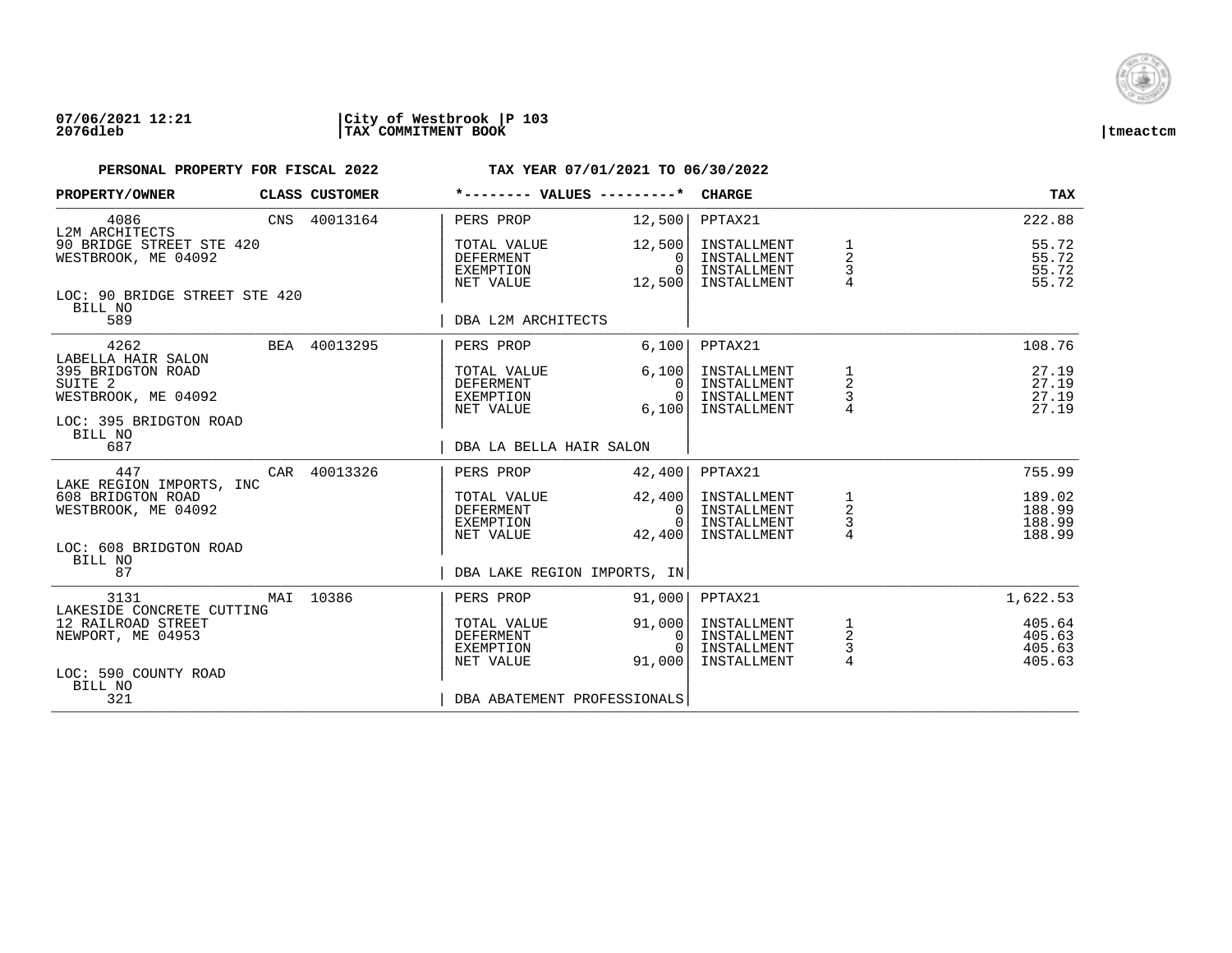

## **07/06/2021 12:21 |City of Westbrook |P 104 2076dleb |TAX COMMITMENT BOOK |tmeactcm**

| PROPERTY/OWNER                                                                               |            | CLASS CUSTOMER | *-------- VALUES ---------*                        |                                              | <b>CHARGE</b>                                            |                                                 | <b>TAX</b>                           |
|----------------------------------------------------------------------------------------------|------------|----------------|----------------------------------------------------|----------------------------------------------|----------------------------------------------------------|-------------------------------------------------|--------------------------------------|
| 3769<br>LAMBRIDES AND ASSOCIATES INC                                                         |            | ACC 9829       | PERS PROP                                          | 2,000                                        | PPTAX21                                                  |                                                 | 35.66                                |
| 89 LARRABEE ROAD<br>WESTBROOK, ME 04092                                                      |            |                | TOTAL VALUE<br>DEFERMENT<br>EXEMPTION<br>NET VALUE | 2,000<br>$\Omega$<br>$\Omega$<br>2,000       | INSTALLMENT<br>INSTALLMENT<br>INSTALLMENT<br>INSTALLMENT | 1<br>2<br>3                                     | 8.93<br>8.91<br>8.91<br>8.91         |
| LOC: 89 LARRABEE ROAD<br>BILL NO<br>453                                                      |            |                | DBA LAMBRIDES AND ASSOCIATE                        |                                              |                                                          |                                                 |                                      |
| 1785<br>LANCO ASSEMBLY SYSTEMS                                                               | <b>TIF</b> | 40011763       | PERS PROP                                          | 163,500                                      | PPTAX21                                                  |                                                 | 2,915.21                             |
| C/O SHARON DADIEGO/FINANCE<br>12 THOMAS DRIVE<br>WESTBROOK, ME 04092<br>LOC: 12 THOMAS DRIVE |            |                | TOTAL VALUE<br>DEFERMENT<br>EXEMPTION<br>NET VALUE | 163,500<br>0 I<br>$\overline{0}$<br>163,500  | INSTALLMENT<br>INSTALLMENT<br>INSTALLMENT<br>INSTALLMENT | 1<br>$\overline{a}$<br>$\frac{3}{4}$            | 728.81<br>728.80<br>728.80<br>728.80 |
| BILL NO<br>174                                                                               |            |                | DBA LANCO ASSEMBLY SYSTEMS                         |                                              |                                                          |                                                 |                                      |
| 1421<br>LAROSE, JAMES G & THERESE H                                                          | APT        | 40011668       | PERS PROP                                          | 15,700                                       | PPTAX21                                                  |                                                 | 279.93                               |
| 84 ABBY LANE<br>PORTLAND, ME 04103                                                           |            |                | TOTAL VALUE<br>DEFERMENT<br>EXEMPTION<br>NET VALUE | 15,700<br> 0 <br>$\Omega$<br>15,700          | INSTALLMENT<br>INSTALLMENT<br>INSTALLMENT<br>INSTALLMENT | $\frac{1}{2}$<br>$\frac{3}{4}$                  | 69.99<br>69.98<br>69.98<br>69.98     |
| LOC: 197 NEW GORHAM ROAD<br>BILL NO<br>147                                                   |            |                | DBA LAROSE, JAMES G & THERE                        |                                              |                                                          |                                                 |                                      |
| 214                                                                                          |            | AUT 40011885   | PERS PROP                                          | 4,400                                        | PPTAX21                                                  |                                                 | 78.45                                |
| LARSON'S GARAGE<br>740 COUNTY ROAD<br>WESTBROOK, ME 04092<br>LOC: 740 COUNTY ROAD            |            |                | TOTAL VALUE<br>DEFERMENT<br>EXEMPTION<br>NET VALUE | 4,400<br>$\overline{0}$<br>$\Omega$<br>4,400 | INSTALLMENT<br>INSTALLMENT<br>INSTALLMENT<br>INSTALLMENT | $\mathbf{1}$<br>$\overline{a}$<br>$\frac{3}{4}$ | 19.62<br>19.61<br>19.61<br>19.61     |
| BILL NO<br>36                                                                                |            |                | DBA LARSON'S GARAGE                                |                                              |                                                          |                                                 |                                      |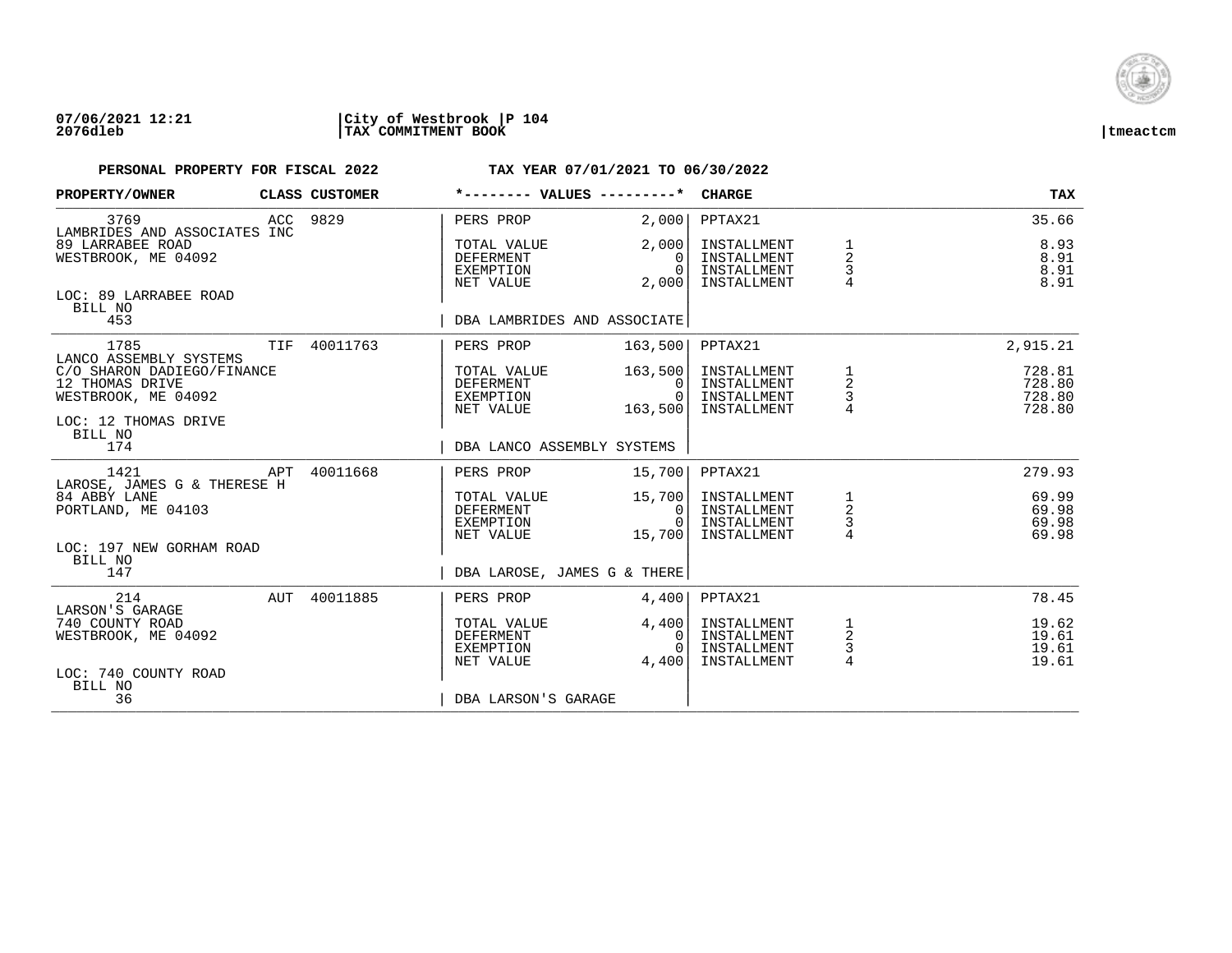

## **07/06/2021 12:21 |City of Westbrook |P 105 2076dleb |TAX COMMITMENT BOOK |tmeactcm**

| PROPERTY/OWNER                                                                                                          |     | CLASS CUSTOMER | *-------- VALUES ---------*                                                                                  |                                                         | <b>CHARGE</b>                                            |                  | <b>TAX</b>                       |
|-------------------------------------------------------------------------------------------------------------------------|-----|----------------|--------------------------------------------------------------------------------------------------------------|---------------------------------------------------------|----------------------------------------------------------|------------------|----------------------------------|
| 2437<br>LASHIN, BONNIE<br>90 BRIDGE ST STE 220<br>WESTBROOK, ME 04092<br>LOC: 90 BRIDGE STREET STE 140                  |     | 900 10382      | PERS PROP<br>TOTAL VALUE<br><b>DEFERMENT</b><br><b>EXEMPTION</b><br>NET VALUE                                | 0 <sup>1</sup><br>$\Omega$<br>$\Omega$<br>$\Omega$<br>∩ | INSTALLMENT<br>INSTALLMENT<br>INSTALLMENT<br>INSTALLMENT | 1<br>2<br>3<br>4 | .00<br>.00<br>.00<br>.00         |
| BILL NO<br>262                                                                                                          |     |                | DBA LASHIN, BONNIE                                                                                           |                                                         |                                                          |                  |                                  |
| 3132<br>LATINI ELECTRIC                                                                                                 |     | ELC 40012275   | PERS PROP                                                                                                    | 2,700                                                   | PPTAX21                                                  |                  | 48.14                            |
| ANTHONY LATINI<br>170 PIERCE STREET<br>WESTBROOK, ME 04092                                                              |     |                | TOTAL VALUE<br>DEFERMENT<br>EXEMPTION<br>NET VALUE                                                           | 2,700<br>$\Omega$<br>$\Omega$<br>2,700                  | INSTALLMENT<br>INSTALLMENT<br>INSTALLMENT<br>INSTALLMENT | 1<br>2<br>3      | 12.05<br>12.03<br>12.03<br>12.03 |
| LOC: 170 PIERCE STREET<br>BILL NO<br>322                                                                                |     |                | DBA LATINI ELECTRIC                                                                                          |                                                         |                                                          |                  |                                  |
| 3325<br>LAURA MARR PRINTING<br>155 WARREN AVENUE<br>WESTBROOK, ME 04092                                                 |     | 900 9797       | PERS PROP<br>TOTAL VALUE<br><b>DEFERMENT</b><br><b>EXEMPTION</b><br>NET VALUE                                | $\Omega$<br>$\Omega$<br>$\Omega$<br>∩<br>$\cap$         | INSTALLMENT<br>INSTALLMENT<br>INSTALLMENT<br>INSTALLMENT | 1<br>2<br>3<br>4 | .00<br>.00<br>.00<br>.00         |
| LOC: 155 WARREN AVENUE<br>BILL NO<br>352                                                                                |     |                | DBA LAURA MARR PRINTING                                                                                      |                                                         |                                                          |                  |                                  |
| 3723<br>LEAF CAPITAL FUNDING LLC<br>2005 MARKET ST, 14TH FL<br>PHILADELPHIA, PA 19103<br>LOC: VARIOUS<br>BILL NO<br>437 | 900 | 40012790       | PERS PROP<br>TOTAL VALUE<br><b>DEFERMENT</b><br><b>EXEMPTION</b><br>NET VALUE<br>DBA LEAF CAPITAL FUNDING LL | $\Omega$<br>$\Omega$<br>$\Omega$<br>$\Omega$            | INSTALLMENT<br>INSTALLMENT<br>INSTALLMENT<br>INSTALLMENT | 2<br>3<br>4      | .00<br>.00<br>.00<br>.00         |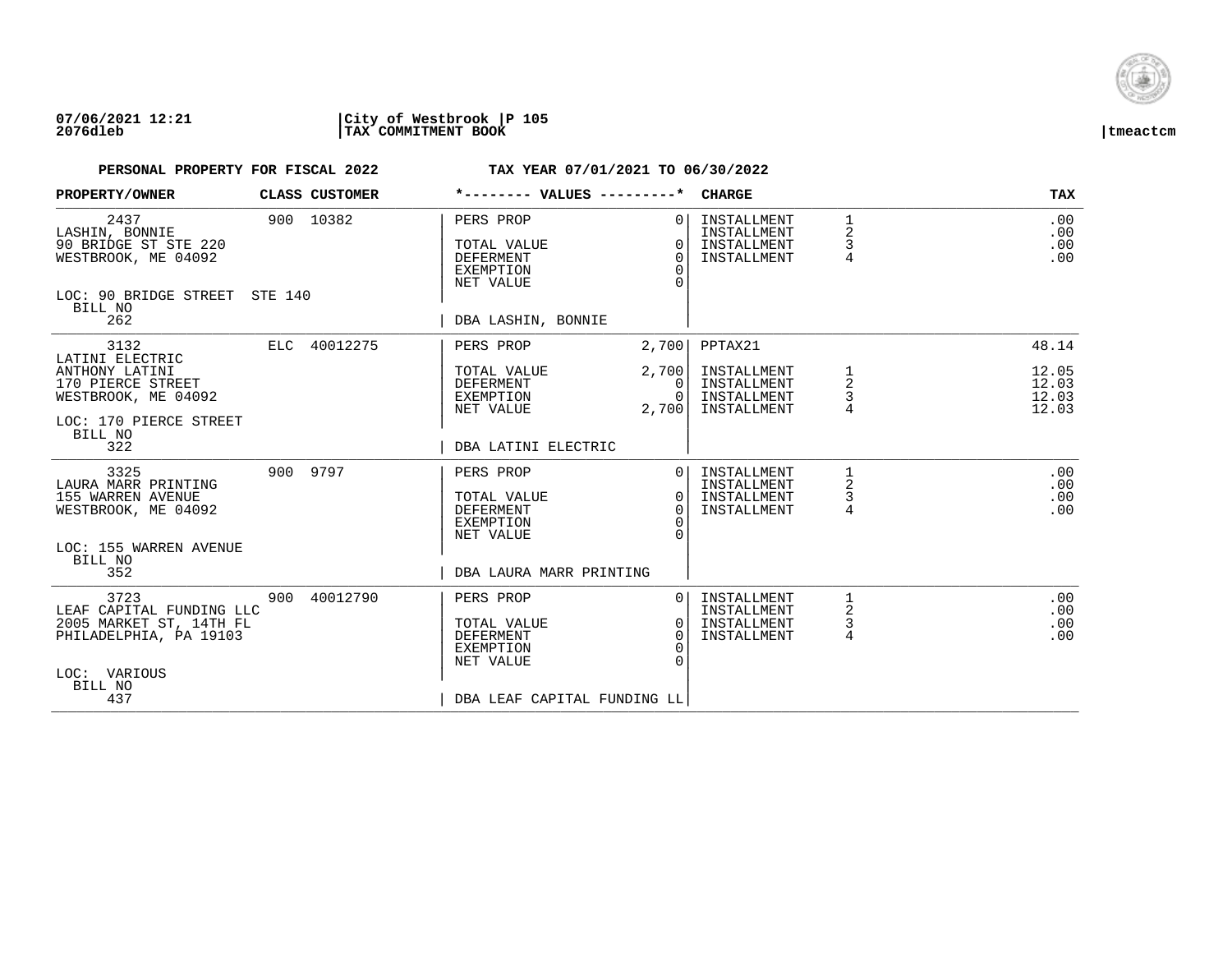

## **07/06/2021 12:21 |City of Westbrook |P 106 2076dleb |TAX COMMITMENT BOOK |tmeactcm**

| PROPERTY/OWNER                                                                                   |     | CLASS CUSTOMER | *-------- VALUES ---------*                               |                                            | <b>CHARGE</b>                                            |                                       | TAX                                          |
|--------------------------------------------------------------------------------------------------|-----|----------------|-----------------------------------------------------------|--------------------------------------------|----------------------------------------------------------|---------------------------------------|----------------------------------------------|
| 1601<br>LEE AUTO MALL                                                                            |     | CAR 9711       | PERS PROP                                                 | 376,500                                    | PPTAX21                                                  |                                       | 6,713.00                                     |
| 200 MAIN STREET<br>WESTBROOK, ME 04092                                                           |     |                | TOTAL VALUE<br><b>DEFERMENT</b><br>EXEMPTION<br>NET VALUE | 376,500<br>$\Omega$<br>$\Omega$<br>376,500 | INSTALLMENT<br>INSTALLMENT<br>INSTALLMENT<br>INSTALLMENT | 1<br>$\boldsymbol{2}$<br>3            | 1,678.25<br>1,678.25<br>1,678.25<br>1,678.25 |
| LOC: 200 MAIN STREET<br>BILL NO<br>154                                                           |     |                | DBA LEE AUTO MALL                                         |                                            |                                                          |                                       |                                              |
| 3803<br>LEE BAXTER ENTERPRISES INC.                                                              | MAN | 40012885       | PERS PROP                                                 | 10,500                                     | PPTAX21                                                  |                                       | 187.22                                       |
| DBA CINCINNATI TIME OF MAINE<br>79 BRADLEY DRIVE<br>WESTBROOK, ME 04092<br>LOC: 79 BRADLEY DRIVE |     |                | TOTAL VALUE<br>DEFERMENT<br>EXEMPTION<br>NET VALUE        | 10,500<br>0<br>$\Omega$<br>10,500          | INSTALLMENT<br>INSTALLMENT<br>INSTALLMENT<br>INSTALLMENT | 1<br>2<br>3                           | 46.82<br>46.80<br>46.80<br>46.80             |
| BILL NO<br>465                                                                                   |     |                | DBA LEE BAXTER ENTERPRISES                                |                                            |                                                          |                                       |                                              |
| 4043<br>LEEMILTS PETROLEUM<br>161 BRIDGTON RD<br>WESTBROOK, ME 04092                             |     | 900 9875       | PERS PROP<br>TOTAL VALUE<br><b>DEFERMENT</b><br>EXEMPTION | $\Omega$<br>$\Omega$                       | INSTALLMENT<br>INSTALLMENT<br>INSTALLMENT<br>INSTALLMENT | 2<br>3<br>4                           | .00<br>.00<br>.00<br>.00                     |
| LOC: 161 BRIDGTON ROAD<br>BILL NO<br>569                                                         |     |                | NET VALUE<br>DBA WESTBROOK PETROL LLC                     |                                            |                                                          |                                       |                                              |
| 4209<br>LEGENDS REST TAPROOM                                                                     | RES | 7860           | PERS PROP                                                 | 15,800                                     | PPTAX21                                                  |                                       | 281.71                                       |
| 855 MAIN STREET<br>WESTBROOK, ME 04092                                                           |     |                | TOTAL VALUE<br>DEFERMENT<br>EXEMPTION<br>NET VALUE        | 15,800<br>0<br>$\Omega$<br>15,800          | INSTALLMENT<br>INSTALLMENT<br>INSTALLMENT<br>INSTALLMENT | $\overline{c}$<br>3<br>$\overline{4}$ | 70.45<br>70.42<br>70.42<br>70.42             |
| LOC: 855 MAIN STREET<br>BILL NO<br>661                                                           |     |                | DBA LEGENDS REST TAPROOM                                  |                                            |                                                          |                                       |                                              |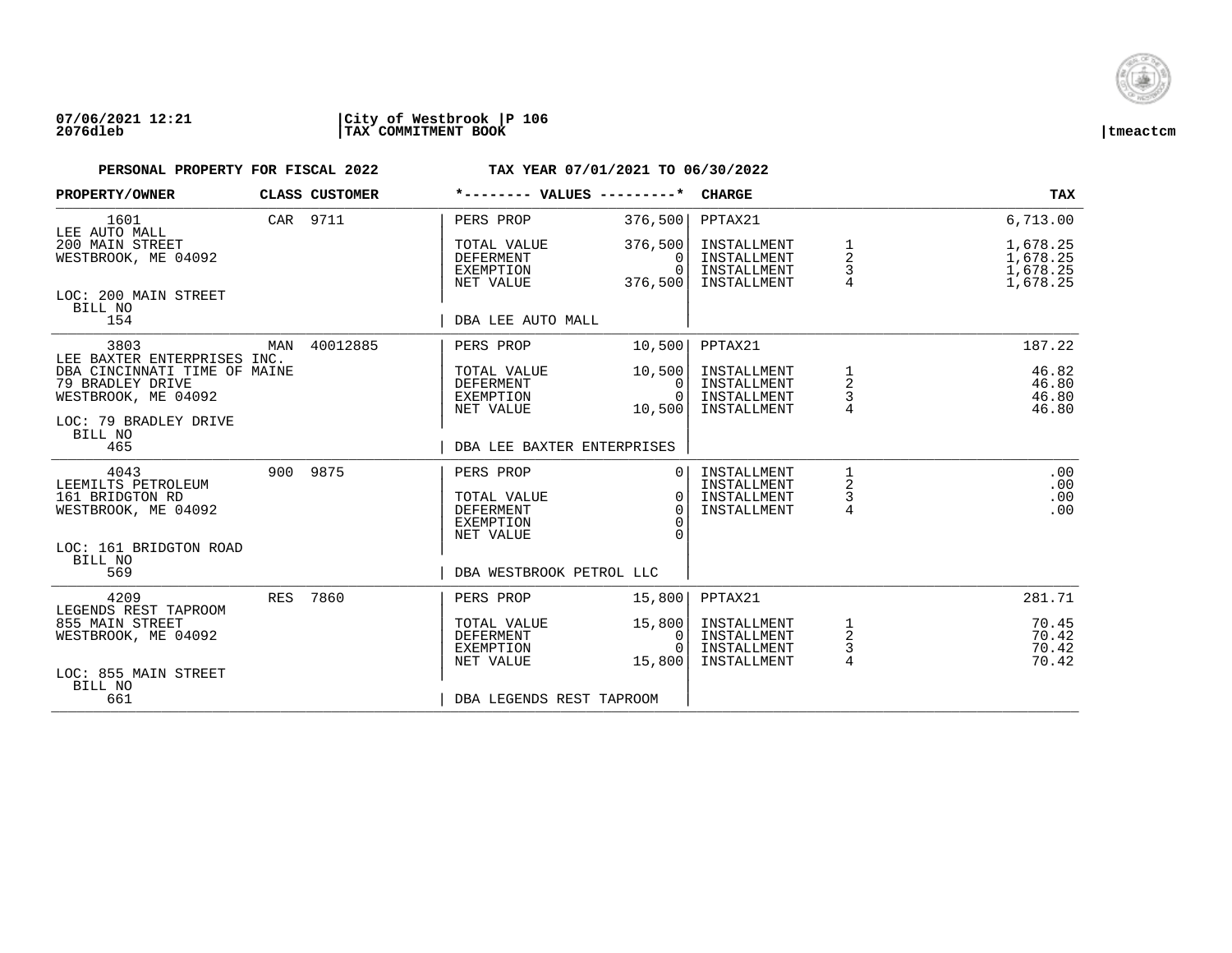

## **07/06/2021 12:21 |City of Westbrook |P 107 2076dleb |TAX COMMITMENT BOOK |tmeactcm**

| PROPERTY/OWNER                                                              | CLASS CUSTOMER | *-------- VALUES ---------*                                      |                                                  | <b>CHARGE</b>                                            |                                        | <b>TAX</b>                           |
|-----------------------------------------------------------------------------|----------------|------------------------------------------------------------------|--------------------------------------------------|----------------------------------------------------------|----------------------------------------|--------------------------------------|
| 3980<br>LENNYS PUB                                                          | BAR 40013062   | PERS PROP                                                        | 11,500                                           | PPTAX21                                                  |                                        | 205.05                               |
| 10 HARDY ROAD<br>WESTBROOK, ME 04092                                        |                | TOTAL VALUE<br>DEFERMENT<br>EXEMPTION<br>NET VALUE               | 11,500<br>$\Omega$<br>$\Omega$<br>11,500         | INSTALLMENT<br>INSTALLMENT<br>INSTALLMENT<br>INSTALLMENT | $\overline{a}$<br>3                    | 51.27<br>51.26<br>51.26<br>51.26     |
| LOC: 10 HARDY ROAD<br>BILL NO<br>540                                        |                | DBA LENNYS PUB                                                   |                                                  |                                                          |                                        |                                      |
| 426<br>LES WILSON & SONS INC.                                               | CON 9675       | PERS PROP                                                        | 133,000                                          | PPTAX21                                                  |                                        | 2,371.39                             |
| PO BOX 1029<br>WESTBROOK, ME 04098-1028                                     |                | TOTAL VALUE<br>DEFERMENT<br>EXEMPTION<br>NET VALUE               | 133,000<br>$\Omega$<br>$\overline{0}$<br>133,000 | INSTALLMENT<br>INSTALLMENT<br>INSTALLMENT<br>INSTALLMENT | $\frac{1}{2}$<br>$\mathsf{3}$          | 592.87<br>592.84<br>592.84<br>592.84 |
| LOC: 161 WARREN AVENUE REAR<br>BILL NO<br>80                                |                | DBA LES WILSON & SONS, INC                                       |                                                  |                                                          |                                        |                                      |
| 369<br>LIFE STORAGE LP #222                                                 | REN 9669       | PERS PROP                                                        | 36,500                                           | PPTAX21                                                  |                                        | 650.80                               |
| LIFE STORAGE LP<br>6467 MAIN STREET STE 200<br>WILLIAMSVILLE, NY 14221-5890 |                | TOTAL VALUE<br>DEFERMENT<br>EXEMPTION                            | 36,500<br>$\mathbf{0}$<br>$\Omega$               | INSTALLMENT<br>INSTALLMENT<br>INSTALLMENT                | 1<br>$\sqrt{2}$<br>3<br>$\overline{4}$ | 162.70<br>162.70<br>162.70<br>162.70 |
| LOC: 576 BRIDGTON ROAD<br>BILL NO<br>67                                     |                | NET VALUE<br>DBA LIFE STORAGE LP #222                            | 36,500                                           | INSTALLMENT                                              |                                        |                                      |
|                                                                             |                |                                                                  |                                                  |                                                          |                                        |                                      |
| 4282<br>LINDE GAS NORTH AMERICA                                             | 900 9922       | PERS PROP                                                        | 0 <sub>1</sub>                                   | INSTALLMENT<br>INSTALLMENT                               | 1<br>2                                 | .00<br>.00                           |
| 10 RIVERVIEW DR<br>DANBURY, CT 06810                                        |                | TOTAL VALUE<br><b>DEFERMENT</b><br><b>EXEMPTION</b><br>NET VALUE | $\Omega$<br>$\Omega$<br>$\Omega$                 | INSTALLMENT<br>INSTALLMENT                               | 3<br>4                                 | .00<br>.00                           |
| LOC: VARIOUS<br>BILL NO<br>701                                              |                | DBA LINDE GAS NORTH AMERICA                                      |                                                  |                                                          |                                        |                                      |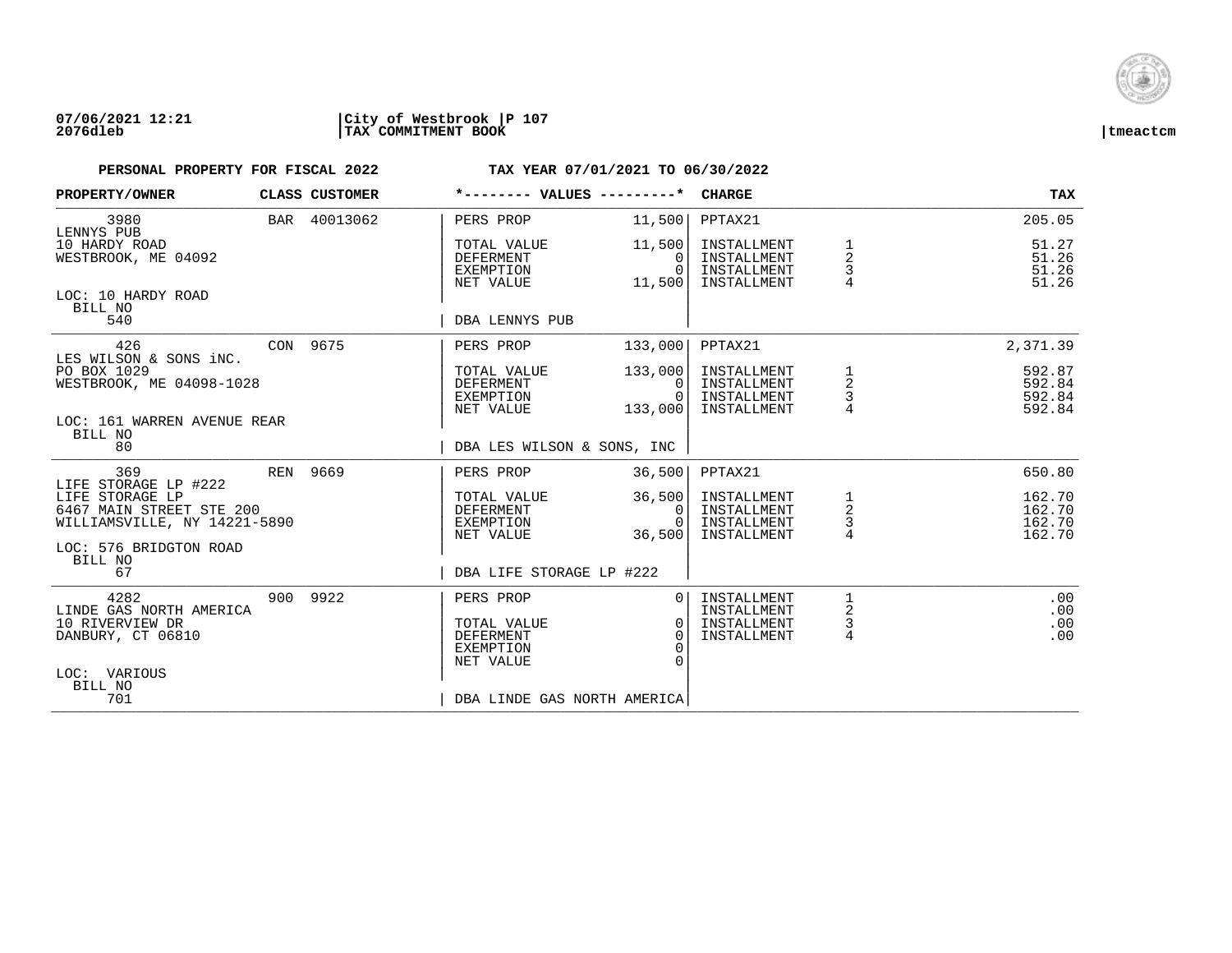

## **07/06/2021 12:21 |City of Westbrook |P 108 2076dleb |TAX COMMITMENT BOOK |tmeactcm**

| PROPERTY/OWNER                                                                    |          | CLASS CUSTOMER | *-------- VALUES ---------*                               |                                              | <b>CHARGE</b>                                            |                                                   | <b>TAX</b>                       |
|-----------------------------------------------------------------------------------|----------|----------------|-----------------------------------------------------------|----------------------------------------------|----------------------------------------------------------|---------------------------------------------------|----------------------------------|
| 4283<br>LINDE GAS NORTH AMERICA LLC                                               | LEA 9923 |                | PERS PROP                                                 | 8,800                                        | PPTAX21                                                  |                                                   | 156.90                           |
| 10 RIVERVIEW DR<br>DANBURY, CT 06810                                              |          |                | TOTAL VALUE<br><b>DEFERMENT</b><br>EXEMPTION<br>NET VALUE | 8,800<br>$\Omega$<br>$\Omega$<br>8,800       | INSTALLMENT<br>INSTALLMENT<br>INSTALLMENT<br>INSTALLMENT | 1<br>$\overline{2}$<br>3<br>$\overline{4}$        | 39.24<br>39.22<br>39.22<br>39.22 |
| LOC: VARIOUS<br>BILL NO<br>702                                                    |          |                | DBA LINDE GAS NORTH AMERICA                               |                                              |                                                          |                                                   |                                  |
| 4179                                                                              |          | LEA 10417      | PERS PROP                                                 | 19,200                                       | PPTAX21                                                  |                                                   | 342.34                           |
| LINDE LEASED EOUIPMENT<br>10 RIVERVIEW DRIVE<br>DANBURY, CT 06810<br>LOC: VARIOUS |          |                | TOTAL VALUE<br>DEFERMENT<br>EXEMPTION<br>NET VALUE        | 19,200<br>$\Omega$<br>$\Omega$<br>19,200     | INSTALLMENT<br>INSTALLMENT<br>INSTALLMENT<br>INSTALLMENT | 1<br>2<br>3                                       | 85.60<br>85.58<br>85.58<br>85.58 |
| BILL NO<br>643                                                                    |          |                | DBA LINDE LEASED EQUIPMENT                                |                                              |                                                          |                                                   |                                  |
| 3046<br>LINFORD J STILLSON DO                                                     |          | DRM 40012214   | PERS PROP                                                 | 14,000                                       | PPTAX21                                                  |                                                   | 249.62                           |
| 825 MAIN STREET<br>SUITE 1<br>WESTBROOK, ME 04092                                 |          |                | TOTAL VALUE<br>DEFERMENT<br>EXEMPTION<br>NET VALUE        | 14,000<br>$\mathbf{0}$<br>$\Omega$<br>14,000 | INSTALLMENT<br>INSTALLMENT<br>INSTALLMENT<br>INSTALLMENT | $\begin{array}{c}\n1 \\ 2 \\ 3 \\ 4\n\end{array}$ | 62.42<br>62.40<br>62.40<br>62.40 |
| LOC: 825 MAIN STREET<br>BILL NO<br>301                                            |          |                | DBA STILLSON, LINFORD J DO                                |                                              |                                                          |                                                   |                                  |
| 3485<br>LITTLE RED SCHOOL HOUSE                                                   | DAY      | 40012559       | PERS PROP                                                 | 16,800                                       | PPTAX21                                                  |                                                   | 299.54                           |
| 596 MAIN STREET<br>WESTBROOK, ME 04092                                            |          |                | TOTAL VALUE<br><b>DEFERMENT</b><br>EXEMPTION<br>NET VALUE | 16,800<br>0<br>$\Omega$<br>16,800            | INSTALLMENT<br>INSTALLMENT<br>INSTALLMENT<br>INSTALLMENT | $\frac{1}{2}$<br>$\frac{3}{4}$                    | 74.90<br>74.88<br>74.88<br>74.88 |
| LOC: 596 MAIN STREET<br>BILL NO<br>388                                            |          |                | DBA LITTLE RED SCHOOL HOUSE                               |                                              |                                                          |                                                   |                                  |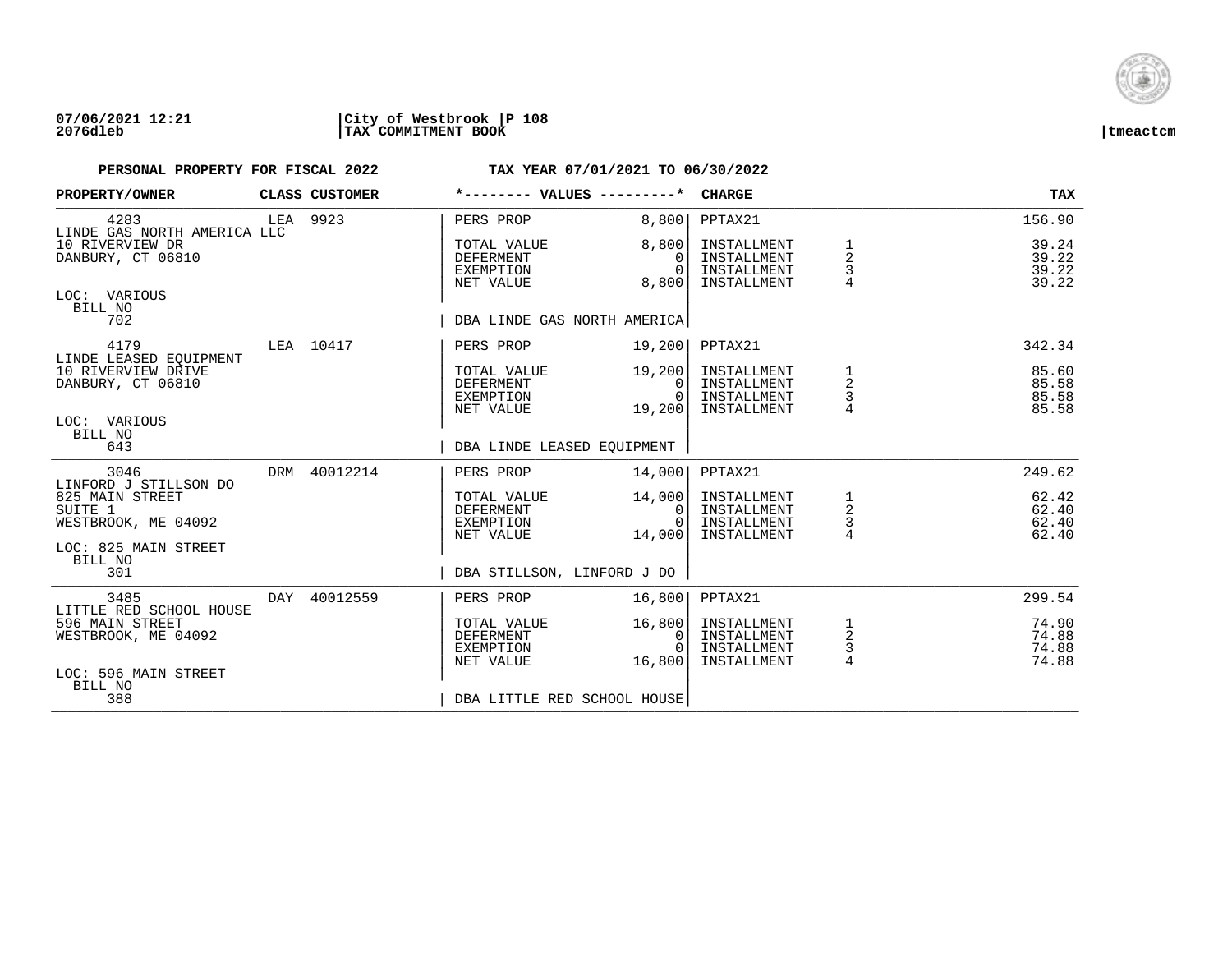

### **07/06/2021 12:21 |City of Westbrook |P 109 2076dleb |TAX COMMITMENT BOOK |tmeactcm**

| PROPERTY/OWNER                                                                                                                         | CLASS CUSTOMER | *-------- VALUES ---------*                                                   |                                                   | <b>CHARGE</b>                                            |                                            | <b>TAX</b>                       |
|----------------------------------------------------------------------------------------------------------------------------------------|----------------|-------------------------------------------------------------------------------|---------------------------------------------------|----------------------------------------------------------|--------------------------------------------|----------------------------------|
| 4073<br>LITTLE RED SCHOOL HOUSE TOO                                                                                                    | DAY 40013156   | PERS PROP                                                                     | 2,900                                             | PPTAX21                                                  |                                            | 51.71                            |
| 18 PATRICK DRIVE<br>WESTBROOK, ME 04092                                                                                                |                | TOTAL VALUE<br><b>DEFERMENT</b><br>EXEMPTION<br>NET VALUE                     | 2,900<br>$\Omega$<br>$\Omega$<br>2,900            | INSTALLMENT<br>INSTALLMENT<br>INSTALLMENT<br>INSTALLMENT | 2<br>3<br>4                                | 12.95<br>12.92<br>12.92<br>12.92 |
| LOC: 18 PATRICK DRIVE<br>BILL NO<br>584                                                                                                |                | DBA LITTLE RED SCHOOL HOUSE                                                   |                                                   |                                                          |                                            |                                  |
| 3092<br>LITTLE STARS PRESCHOOL<br>FAYE WILSON<br>449 CUMBERLAND STREET<br>WESTBROOK, ME 04092<br>LOC: 406 CUMBERLAND STREET<br>BILL NO | 900 9778       | PERS PROP<br>TOTAL VALUE<br><b>DEFERMENT</b><br><b>EXEMPTION</b><br>NET VALUE | $\Omega$<br>$\Omega$<br>$\Omega$<br>$\Omega$<br>U | INSTALLMENT<br>INSTALLMENT<br>INSTALLMENT<br>INSTALLMENT | 1<br>$\overline{\mathbf{c}}$<br>3<br>4     | .00<br>.00<br>.00<br>.00         |
| 314                                                                                                                                    |                | DBA LITTLE STARS PRESCHOOL                                                    |                                                   |                                                          |                                            |                                  |
| 4440<br>LIZ BAHL                                                                                                                       | GLR 10459      | PERS PROP                                                                     | 2.000                                             | PPTAX21                                                  |                                            | 35.66                            |
| 90 BRIDGE STREET<br>WESTBROOK, ME 04092                                                                                                |                | TOTAL VALUE<br>DEFERMENT<br>EXEMPTION<br>NET VALUE                            | 2,000<br>$\mathbf{0}$<br>$\Omega$<br>2,000        | INSTALLMENT<br>INSTALLMENT<br>INSTALLMENT<br>INSTALLMENT | 1<br>$\overline{a}$<br>4                   | 8.93<br>8.91<br>8.91<br>8.91     |
| LOC: 90 BRIDGE STREET<br>BILL NO<br>770                                                                                                |                | DBA BAHL, LIZ                                                                 |                                                   |                                                          |                                            |                                  |
| 3501<br>LL BEAN                                                                                                                        | PHO 40012572   | PERS PROP                                                                     | 18,800                                            | PPTAX21                                                  |                                            | 335.20                           |
| ATTN: ANN HEBERT<br>15 CASCO STREET<br>FREEPORT, ME 04032<br>LOC: 25 THOMAS DRIVE<br>BILL NO                                           |                | TOTAL VALUE<br><b>DEFERMENT</b><br>EXEMPTION<br>NET VALUE                     | 18,800<br>$\Omega$<br>$\Omega$<br>18,800          | INSTALLMENT<br>INSTALLMENT<br>INSTALLMENT<br>INSTALLMENT | 1<br>$\overline{c}$<br>3<br>$\overline{4}$ | 83.80<br>83.80<br>83.80<br>83.80 |
| 390                                                                                                                                    |                | DBA LL BEAN                                                                   |                                                   |                                                          |                                            |                                  |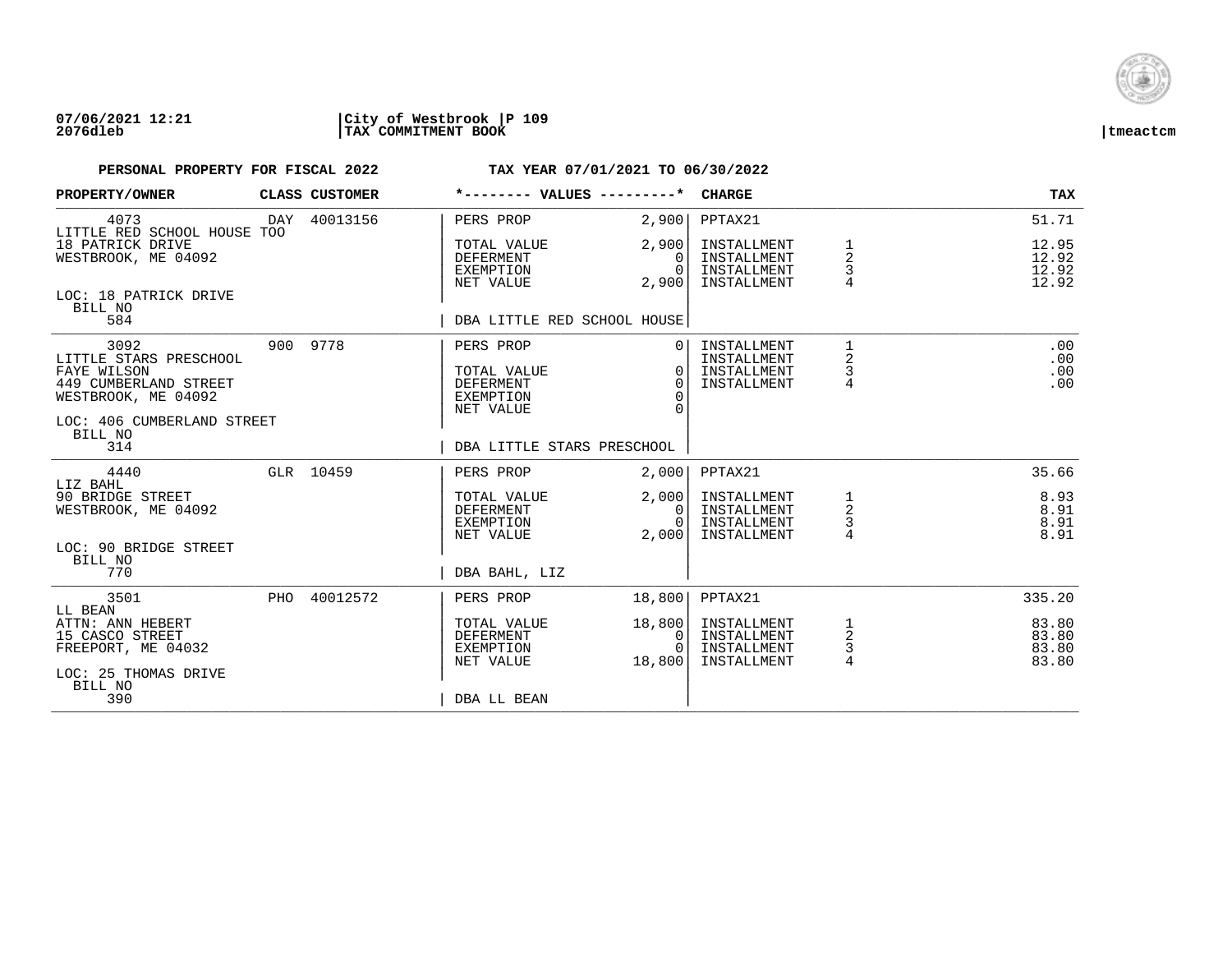

### **07/06/2021 12:21 |City of Westbrook |P 110 2076dleb |TAX COMMITMENT BOOK |tmeactcm**

| PROPERTY/OWNER                                                                                       |     | CLASS CUSTOMER | *-------- VALUES ---------*                               |                                            | <b>CHARGE</b>                                            |                               | <b>TAX</b>                       |
|------------------------------------------------------------------------------------------------------|-----|----------------|-----------------------------------------------------------|--------------------------------------------|----------------------------------------------------------|-------------------------------|----------------------------------|
| 4452<br>LLOYD'S REGISTER                                                                             |     | MIS 10470      | PERS PROP                                                 | 20,000                                     | PPTAX21                                                  |                               | 356.60                           |
| 510 COUNTY ROAD<br>WESTBROOK, ME 04092                                                               |     |                | TOTAL VALUE<br><b>DEFERMENT</b><br>EXEMPTION<br>NET VALUE | 20,000<br>$\Omega$<br>$\Omega$<br>20,000   | INSTALLMENT<br>INSTALLMENT<br>INSTALLMENT<br>INSTALLMENT | 1<br>$\overline{2}$<br>3      | 89.15<br>89.15<br>89.15<br>89.15 |
| LOC: 510 COUNTY ROAD<br>BILL NO<br>781                                                               |     |                | DBA LLOYD'S REGISTER                                      |                                            |                                                          |                               |                                  |
| 3032                                                                                                 |     | TRA 40012197   | PERS PROP                                                 | 37,000                                     | PPTAX21                                                  |                               | 659.71                           |
| LOOMIS ARMORED US LLC<br>1401 MCKINNEY STREET<br>SUITE 1200<br>HOUSTON, TX 77010                     |     |                | TOTAL VALUE<br>DEFERMENT<br>EXEMPTION                     | 37,000<br>$\Omega$<br>$\Omega$             | INSTALLMENT<br>INSTALLMENT<br>INSTALLMENT                | 1<br>2<br>3                   | 164.95<br>164.92<br>164.92       |
| LOC: 30 BRADLEY DRIVE<br>BILL NO<br>296                                                              |     |                | NET VALUE<br>DBA LOOMIS ARMORED US                        | 37,000                                     | INSTALLMENT                                              |                               | 164.92                           |
| 4147<br>LOOSE END HAIR SALON<br>345 BROWN STREET<br>WESTBROOK, ME 04092                              | 900 | 40013213       | PERS PROP<br>TOTAL VALUE<br>DEFERMENT<br><b>EXEMPTION</b> | $\Omega$<br>$\Omega$<br>$\Omega$<br>∩<br>∩ | INSTALLMENT<br>INSTALLMENT<br>INSTALLMENT<br>INSTALLMENT | 1<br>2<br>3<br>4              | .00<br>.00<br>.00<br>.00         |
| LOC: 345 BROWN STREET<br>BILL NO<br>627                                                              |     |                | NET VALUE<br>DBA LOOSE END HAIR SALON                     |                                            |                                                          |                               |                                  |
| 4258                                                                                                 | ENG | 40013289       | PERS PROP                                                 | 12,900                                     | PPTAX21                                                  |                               | 230.01                           |
| LOWRY AERATION SYSTEMS INC<br>39 EISENHOWER DRIVE<br>WESTBROOK, ME 04092<br>LOC: 39 EISENHOWER DRIVE |     |                | TOTAL VALUE<br><b>DEFERMENT</b><br>EXEMPTION<br>NET VALUE | 12,900<br>0<br>$\Omega$<br>12,900          | INSTALLMENT<br>INSTALLMENT<br>INSTALLMENT<br>INSTALLMENT | 1<br>$\overline{c}$<br>3<br>4 | 57.51<br>57.50<br>57.50<br>57.50 |
| BILL NO<br>683                                                                                       |     |                | DBA LOWRY ENGINEERING                                     |                                            |                                                          |                               |                                  |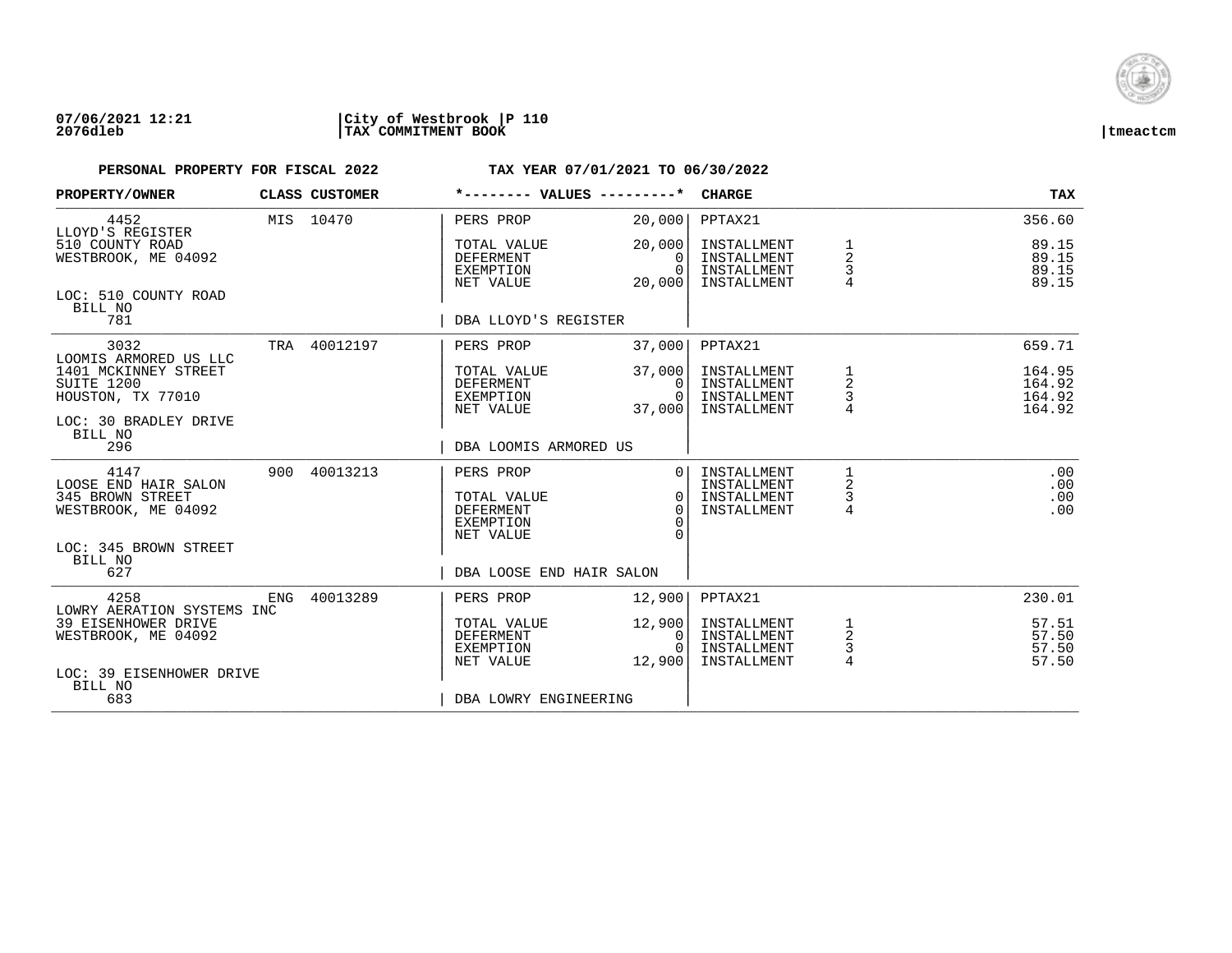

### **07/06/2021 12:21 |City of Westbrook |P 111 2076dleb |TAX COMMITMENT BOOK |tmeactcm**

| PROPERTY/OWNER                                                                                                                         | CLASS CUSTOMER | *-------- VALUES ---------*                                                       |                                                   | <b>CHARGE</b>                                            |                                          | TAX                              |
|----------------------------------------------------------------------------------------------------------------------------------------|----------------|-----------------------------------------------------------------------------------|---------------------------------------------------|----------------------------------------------------------|------------------------------------------|----------------------------------|
| 4030<br>LYTX, INC<br>C/O DUCHARME, MCMILLEN & ASSOC<br>PO BOX 80615<br>INDIANAPOLIS, IN 46280<br>LOC: VARIOUS<br>BILL NO<br>562        | 900 40013119   | PERS PROP<br>TOTAL VALUE<br>DEFERMENT<br>EXEMPTION<br>NET VALUE<br>DBA LYTX, INC  | $\Omega$<br>$\Omega$<br>$\Omega$<br>$\Omega$<br>U | INSTALLMENT<br>INSTALLMENT<br>INSTALLMENT<br>INSTALLMENT | $\mathbf{1}$<br>2<br>3<br>$\overline{4}$ | .00<br>.00<br>.00<br>.00         |
| 4271                                                                                                                                   | MIS 40013302   | PERS PROP                                                                         | 2,400                                             | PPTAX21                                                  |                                          | 42.79                            |
| M.T. CLEANING SERVICE LLC<br>625 BRIDGTON ROAD<br>WESTBROOK, ME 04092<br>LOC: 625 BRIDGTON ROAD<br>BILL NO<br>694                      |                | TOTAL VALUE<br>DEFERMENT<br>EXEMPTION<br>NET VALUE<br>DBA M.T.CLEANING SERVICE LL | 2,400<br>$\Omega$<br>$\overline{0}$<br>2,400      | INSTALLMENT<br>INSTALLMENT<br>INSTALLMENT<br>INSTALLMENT | 1<br>$\overline{a}$<br>3                 | 10.72<br>10.69<br>10.69<br>10.69 |
| 228                                                                                                                                    | APT 40011944   | PERS PROP                                                                         | 6,900                                             | PPTAX21                                                  |                                          | 123.03                           |
| <b>MACK BROTHERS</b><br>C/O MARSHALL MACK<br>80 LONGFELLOW STREET<br>WESTBROOK, ME 04092<br>LOC: 80 LONGFELLOW STREET<br>BILL NO<br>40 |                | TOTAL VALUE<br>DEFERMENT<br>EXEMPTION<br>NET VALUE<br>DBA MACK BROTHERS           | 6,900<br>$\Omega$<br>$\Omega$<br>6,900            | INSTALLMENT<br>INSTALLMENT<br>INSTALLMENT<br>INSTALLMENT | $\frac{1}{2}$<br>4                       | 30.78<br>30.75<br>30.75<br>30.75 |
| 4270<br>MACKY PAGE MANUAL AND MOVEMENT                                                                                                 | HLT 40013301   | PERS PROP                                                                         | 2,400                                             | PPTAX21                                                  |                                          | 42.79                            |
| 625 BRIDGTON ROAD<br>WESTBROOK, ME 04092<br>LOC: 625 BRIDGTON ROAD<br>BILL NO<br>693                                                   |                | TOTAL VALUE<br>DEFERMENT<br>EXEMPTION<br>NET VALUE<br>DBA PAGE, MACKY             | 2,400<br>$\mathbf{0}$<br>$\Omega$<br>2,400        | INSTALLMENT<br>INSTALLMENT<br>INSTALLMENT<br>INSTALLMENT | 1<br>$\sqrt{2}$<br>3<br>$\overline{4}$   | 10.72<br>10.69<br>10.69<br>10.69 |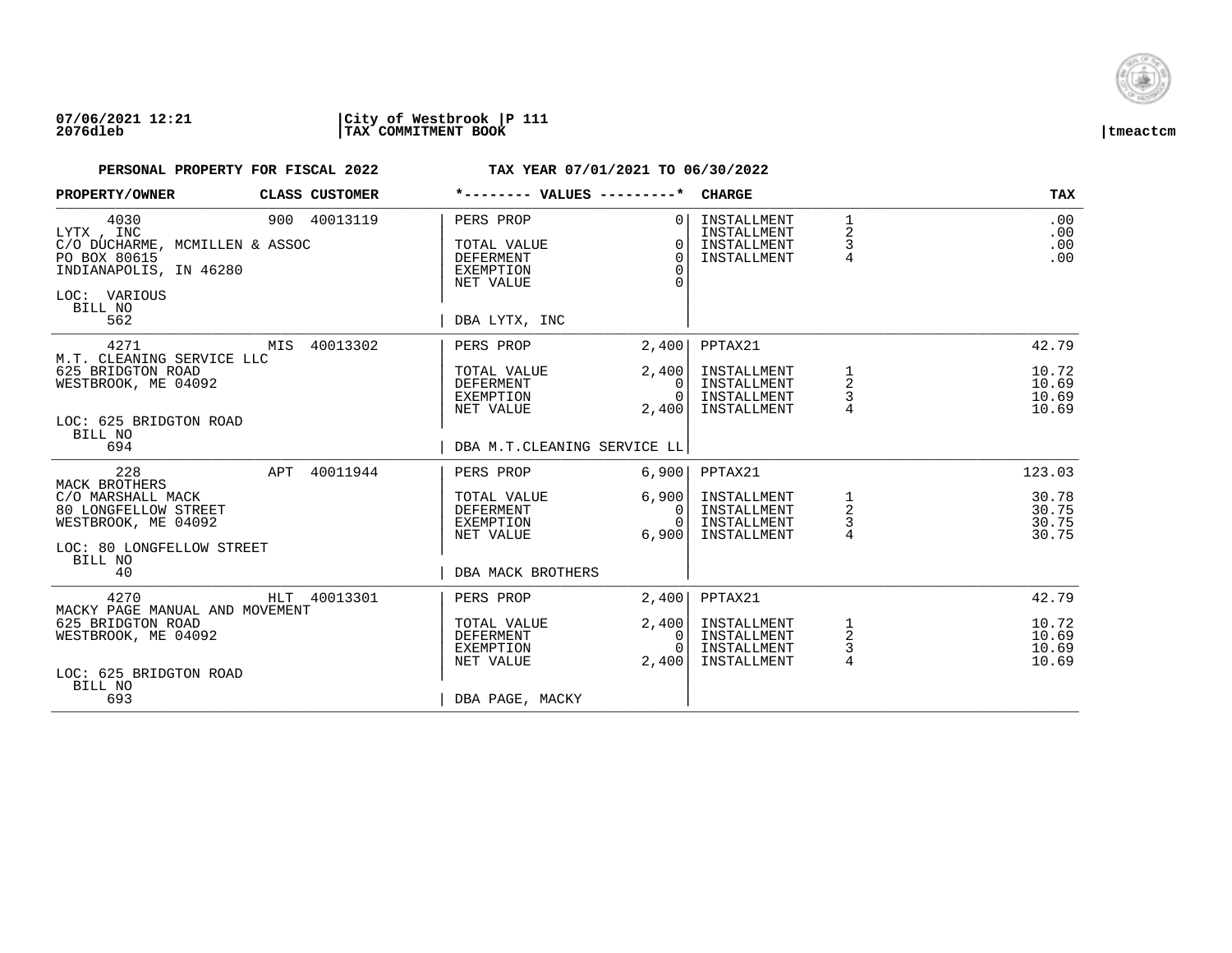

### **07/06/2021 12:21 |City of Westbrook |P 112 2076dleb |TAX COMMITMENT BOOK |tmeactcm**

| <b>PROPERTY/OWNER</b>                                                                                 |     | CLASS CUSTOMER | *-------- VALUES ---------*                                            |                                                          | <b>CHARGE</b>                                            |                                                     | <b>TAX</b>                           |
|-------------------------------------------------------------------------------------------------------|-----|----------------|------------------------------------------------------------------------|----------------------------------------------------------|----------------------------------------------------------|-----------------------------------------------------|--------------------------------------|
| 3203<br>MAIN STREET DENTAL                                                                            |     | DRD 40012338   | PERS PROP                                                              | 39,600                                                   | PPTAX21                                                  |                                                     | 706.07                               |
| PAUL C CLOUTIER DDS<br>808 MAIN STREET<br>WESTBROOK, ME 04092<br>LOC: 808 MAIN STREET<br>BILL NO      |     |                | TOTAL VALUE<br><b>DEFERMENT</b><br>EXEMPTION<br>NET VALUE              | 39,600<br>$\Omega$<br>$\Omega$<br>39,600                 | INSTALLMENT<br>INSTALLMENT<br>INSTALLMENT<br>INSTALLMENT | 1<br>$\overline{\mathbf{c}}$<br>3<br>$\overline{4}$ | 176.54<br>176.51<br>176.51<br>176.51 |
| 332                                                                                                   |     |                | DBA MAIN STREET DENTAL                                                 |                                                          |                                                          |                                                     |                                      |
| 1008<br>MAINE ACADEMY OF GYMNASTICS                                                                   |     | SPO 40011608   | PERS PROP                                                              | 17,600                                                   | PPTAX21                                                  |                                                     | 313.81                               |
| 20B TERMINAL STREET<br>WESTBROOK, ME 04092<br>LOC: 20 TERMINAL STREET<br>BILL NO                      |     |                | TOTAL VALUE<br>DEFERMENT<br>EXEMPTION<br>NET VALUE                     | 17,600<br>$\Omega$<br>0 <sup>1</sup><br>17,600           | INSTALLMENT<br>INSTALLMENT<br>INSTALLMENT<br>INSTALLMENT | $\overline{\mathbf{c}}$<br>3                        | 78.46<br>78.45<br>78.45<br>78.45     |
| 132                                                                                                   |     |                | DBA MAINE ACADEMY OF GYMNAS                                            |                                                          |                                                          |                                                     |                                      |
| 4034<br>MAINE BANKERS ASSOCIATION                                                                     | BAN | 40013124       | PERS PROP                                                              | 42,100                                                   | PPTAX21                                                  |                                                     | 750.64                               |
| 2 THOMAS DRIVE<br>WESTBROOK, ME 04092<br>LOC: 2 THOMAS DRIVE                                          |     |                | TOTAL VALUE<br>DEFERMENT<br>EXEMPTION<br>NET VALUE                     | 42,100<br>0 <sup>1</sup><br>$\Omega$<br>42,100           | INSTALLMENT<br>INSTALLMENT<br>INSTALLMENT<br>INSTALLMENT | $\frac{1}{2}$<br>$\frac{3}{4}$                      | 187.66<br>187.66<br>187.66<br>187.66 |
| BILL NO<br>565                                                                                        |     |                | DBA MAINE BANKERS ASSOCIATI                                            |                                                          |                                                          |                                                     |                                      |
| 3877<br>MAINE BEER COMPANY<br>525 US ROUTE 1<br>FREEPORT, ME 04032<br>LOC: 15 SAUNDERS WAY<br>BILL NO |     | 900 9847       | PERS PROP<br>TOTAL VALUE<br><b>DEFERMENT</b><br>EXEMPTION<br>NET VALUE | 0 <sup>1</sup><br>0 <sup>1</sup><br>$\Omega$<br>$\Omega$ | INSTALLMENT<br>INSTALLMENT<br>INSTALLMENT<br>INSTALLMENT | 1<br>2<br>3<br>$\overline{4}$                       | .00<br>.00<br>.00<br>.00             |
| 494                                                                                                   |     |                | DBA MAINE BEER COMPANY                                                 |                                                          |                                                          |                                                     |                                      |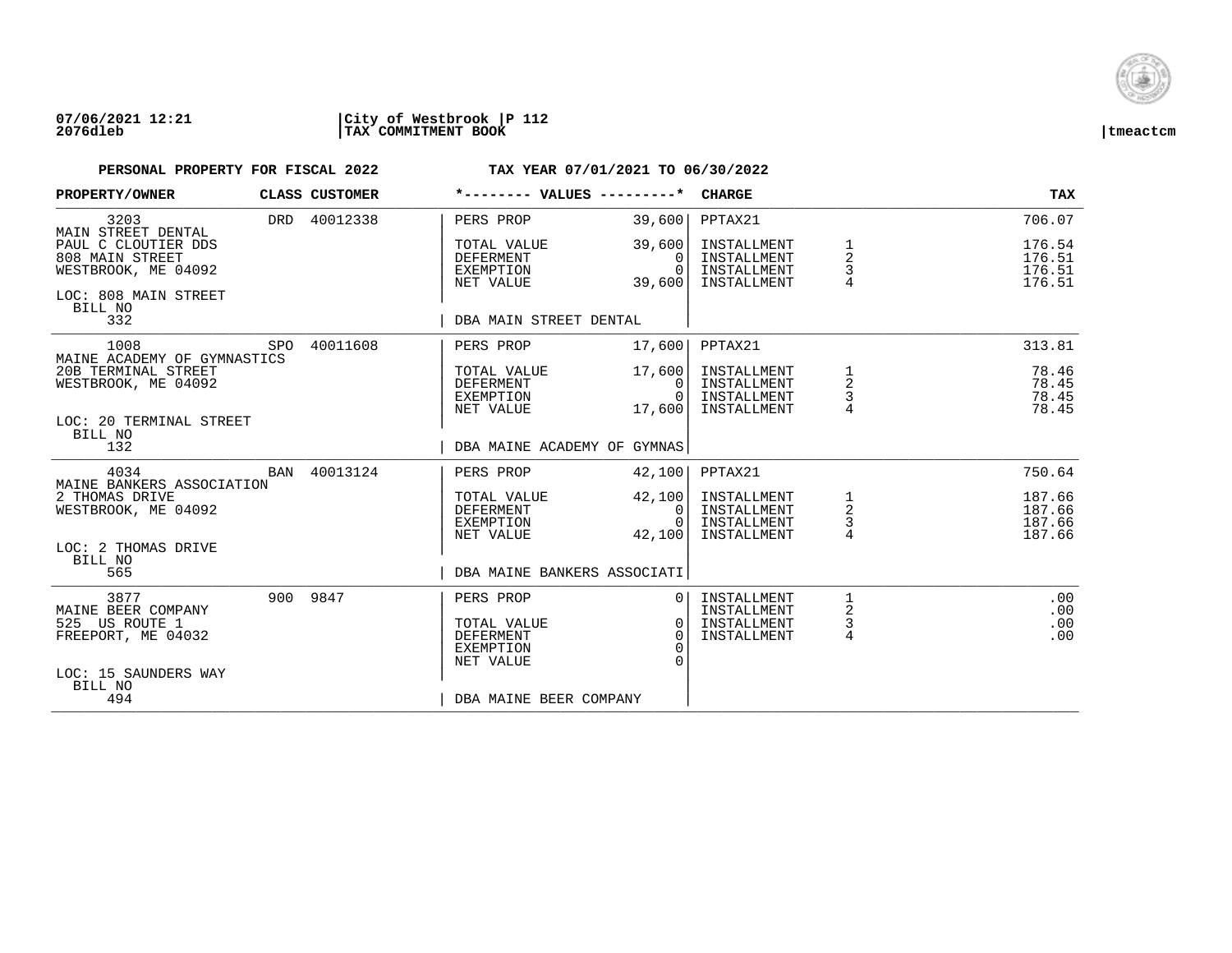

## **07/06/2021 12:21 |City of Westbrook |P 113 2076dleb |TAX COMMITMENT BOOK |tmeactcm**

| PROPERTY/OWNER                                       | <b>CLASS CUSTOMER</b> | *-------- VALUES ---------*                                      |                                          | <b>CHARGE</b>                                            |                                                   | <b>TAX</b>                           |
|------------------------------------------------------|-----------------------|------------------------------------------------------------------|------------------------------------------|----------------------------------------------------------|---------------------------------------------------|--------------------------------------|
| 2101<br>MAINE CONTRACT FLOORING                      | CON 40011877          | PERS PROP                                                        | 52,800                                   | PPTAX21                                                  |                                                   | 941.42                               |
| 3 KAREN DRIVE<br>WESTBROOK, ME 04092                 |                       | TOTAL VALUE<br><b>DEFERMENT</b><br>EXEMPTION<br>NET VALUE        | 52,800<br>$\Omega$<br>$\Omega$<br>52,800 | INSTALLMENT<br>INSTALLMENT<br>INSTALLMENT<br>INSTALLMENT | 1<br>$\overline{2}$<br>3                          | 235.37<br>235.35<br>235.35<br>235.35 |
| LOC: 3 KAREN DRIVE<br>BILL NO<br>216                 |                       | DBA MAINE CONTRACT FLOORING                                      |                                          |                                                          |                                                   |                                      |
|                                                      |                       |                                                                  |                                          |                                                          |                                                   |                                      |
| 2420<br>MAINE DOVETAIL INC                           | CAR 9753              | PERS PROP                                                        | 4,100                                    | PPTAX21                                                  |                                                   | 73.10                                |
| <b>36R ROCHESTER STREET</b><br>WESTBROOK, ME 04092   |                       | TOTAL VALUE<br>DEFERMENT<br>EXEMPTION<br>NET VALUE               | 4,100<br>$\Omega$<br>$\Omega$<br>4,100   | INSTALLMENT<br>INSTALLMENT<br>INSTALLMENT<br>INSTALLMENT | 1<br>2<br>3                                       | 18.29<br>18.27<br>18.27<br>18.27     |
| LOC: 36R ROCHESTER STREET<br>BILL NO                 |                       |                                                                  |                                          |                                                          |                                                   |                                      |
| 257                                                  |                       | DBA MAINE DOVETAIL INC                                           |                                          |                                                          |                                                   |                                      |
| 3431<br>MAINE EXPEDITED FREIGHT                      | TRA 40012503          | PERS PROP                                                        | 24,900                                   | PPTAX21                                                  |                                                   | 443.97                               |
| 15 SAUNDERS WAY<br>UNIT 500-F<br>WESTBROOK, ME 04092 |                       | TOTAL VALUE<br>DEFERMENT<br>EXEMPTION                            | 24,900<br>0<br>$\Omega$                  | INSTALLMENT<br>INSTALLMENT<br>INSTALLMENT                | $\begin{array}{c}\n1 \\ 2 \\ 3 \\ 4\n\end{array}$ | 111.00<br>110.99<br>110.99           |
| LOC: 15 SAUNDERS WAY                                 |                       | NET VALUE                                                        | 24,900                                   | INSTALLMENT                                              |                                                   | 110.99                               |
| BILL NO<br>374                                       |                       | DBA MAINE EXPEDITED FREIGHT                                      |                                          |                                                          |                                                   |                                      |
| 3506<br>MAINE PARCEL SERVICE                         | 900 9811              | PERS PROP                                                        | $\Omega$                                 | INSTALLMENT<br>INSTALLMENT                               | 2                                                 | .00<br>.00                           |
| 1899 MAIN STREET<br>FAYETTE, ME 04349                |                       | TOTAL VALUE<br><b>DEFERMENT</b><br><b>EXEMPTION</b><br>NET VALUE | $\Omega$<br>$\Omega$<br>$\Omega$         | INSTALLMENT<br>INSTALLMENT                               | 3<br>4                                            | .00<br>.00                           |
| LOC: 185 WARREN AVENUE<br>BILL NO                    |                       |                                                                  |                                          |                                                          |                                                   |                                      |
| 391                                                  |                       | DBA MAINE PARCEL SERVICE                                         |                                          |                                                          |                                                   |                                      |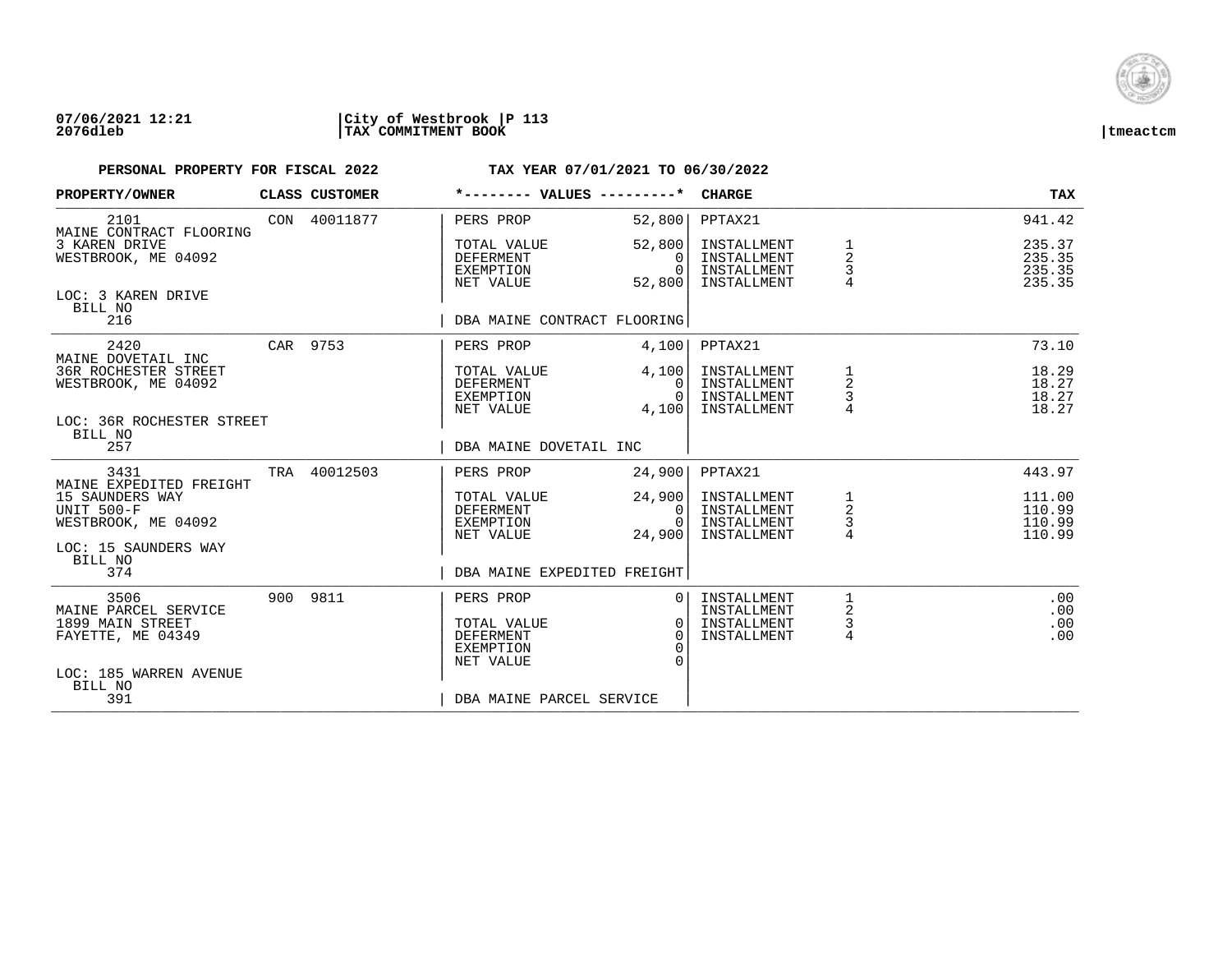

### **07/06/2021 12:21 |City of Westbrook |P 114 2076dleb |TAX COMMITMENT BOOK |tmeactcm**

| PROPERTY/OWNER                                                                                                                     |     | CLASS CUSTOMER |                                                           | *-------- VALUES ---------*               | <b>CHARGE</b>                                            |                                                   | <b>TAX</b>                                   |
|------------------------------------------------------------------------------------------------------------------------------------|-----|----------------|-----------------------------------------------------------|-------------------------------------------|----------------------------------------------------------|---------------------------------------------------|----------------------------------------------|
| 3923                                                                                                                               |     | DRM 10404      | PERS PROP                                                 | 9,500                                     | PPTAX21                                                  |                                                   | 169.39                                       |
| MAINE PROCTOLOGY CENTER<br>344 CUMBERLAND STREET<br>WESTBROOK, ME 04092<br>LOC: 344 CUMBERLAND STREET                              |     |                | TOTAL VALUE<br><b>DEFERMENT</b><br>EXEMPTION<br>NET VALUE | 9,500<br>0<br>$\Omega$<br>9,500           | INSTALLMENT<br>INSTALLMENT<br>INSTALLMENT<br>INSTALLMENT | 1<br>$\overline{a}$<br>$\frac{3}{4}$              | 42.37<br>42.34<br>42.34<br>42.34             |
| BILL NO<br>513                                                                                                                     |     |                |                                                           | DBA MAINE PROCTOLOGY CENTER               |                                                          |                                                   |                                              |
| 3040                                                                                                                               |     | COM 40012208   | PERS PROP                                                 | 90,300                                    | PPTAX21                                                  |                                                   | 1,610.05                                     |
| MAINE RSA #1 IMC<br>#: 853-ME-MULTIPLE<br>PO BOX 2629<br>ADDISON, TX 75001<br>LOC: VARIOUS                                         |     |                | TOTAL VALUE<br>DEFERMENT<br>EXEMPTION<br>NET VALUE        | 90,300<br>$\Omega$<br>$\Omega$<br>90,300  | INSTALLMENT<br>INSTALLMENT<br>INSTALLMENT<br>INSTALLMENT | 1<br>2<br>3                                       | 402.52<br>402.51<br>402.51<br>402.51         |
| BILL NO<br>298                                                                                                                     |     |                | DBA US CELLULAR                                           |                                           |                                                          |                                                   |                                              |
| 3078                                                                                                                               | RET | 40012238       | PERS PROP                                                 | 47,400                                    | PPTAX21                                                  |                                                   | 845.14                                       |
| MAINE RSA #1/ DBA US CELLULAR<br>C/O D&P # 853-ME-0000853009<br>PO BOX 2629<br>ADDISON, TX 75001<br>LOC: 11 MAIN STREET<br>BILL NO |     |                | TOTAL VALUE<br>DEFERMENT<br>EXEMPTION<br>NET VALUE        | 47,400<br>0<br>$\Omega$<br>47,400         | INSTALLMENT<br>INSTALLMENT<br>INSTALLMENT<br>INSTALLMENT | $\frac{1}{2}$<br>$\frac{3}{4}$                    | 211.30<br>211.28<br>211.28<br>211.28         |
| 309                                                                                                                                |     |                | DBA US CELLULAR                                           |                                           |                                                          |                                                   |                                              |
| 1619<br>MAINE UNIFORM RENTAL                                                                                                       |     | DRY 40011711   | PERS PROP                                                 | 1, 113, 800                               | PPTAX21                                                  |                                                   | 19,859.05                                    |
| DBA PRATT ABBOTT UNIFORM RENTA<br>P O BOX 1120<br>PORTLAND, ME 04104<br>LOC: 2 EISENHOWER DRIVE<br>BILL NO                         |     |                | TOTAL VALUE<br><b>DEFERMENT</b><br>EXEMPTION<br>NET VALUE | 1, 113, 800<br>0<br>$\Omega$<br>1,113,800 | INSTALLMENT<br>INSTALLMENT<br>INSTALLMENT<br>INSTALLMENT | $\begin{array}{c}\n1 \\ 2 \\ 3 \\ 4\n\end{array}$ | 4,964.77<br>4,964.76<br>4,964.76<br>4,964.76 |
| 156                                                                                                                                |     |                |                                                           | DBA PRATT ABBOTT UNIFORM RE               |                                                          |                                                   |                                              |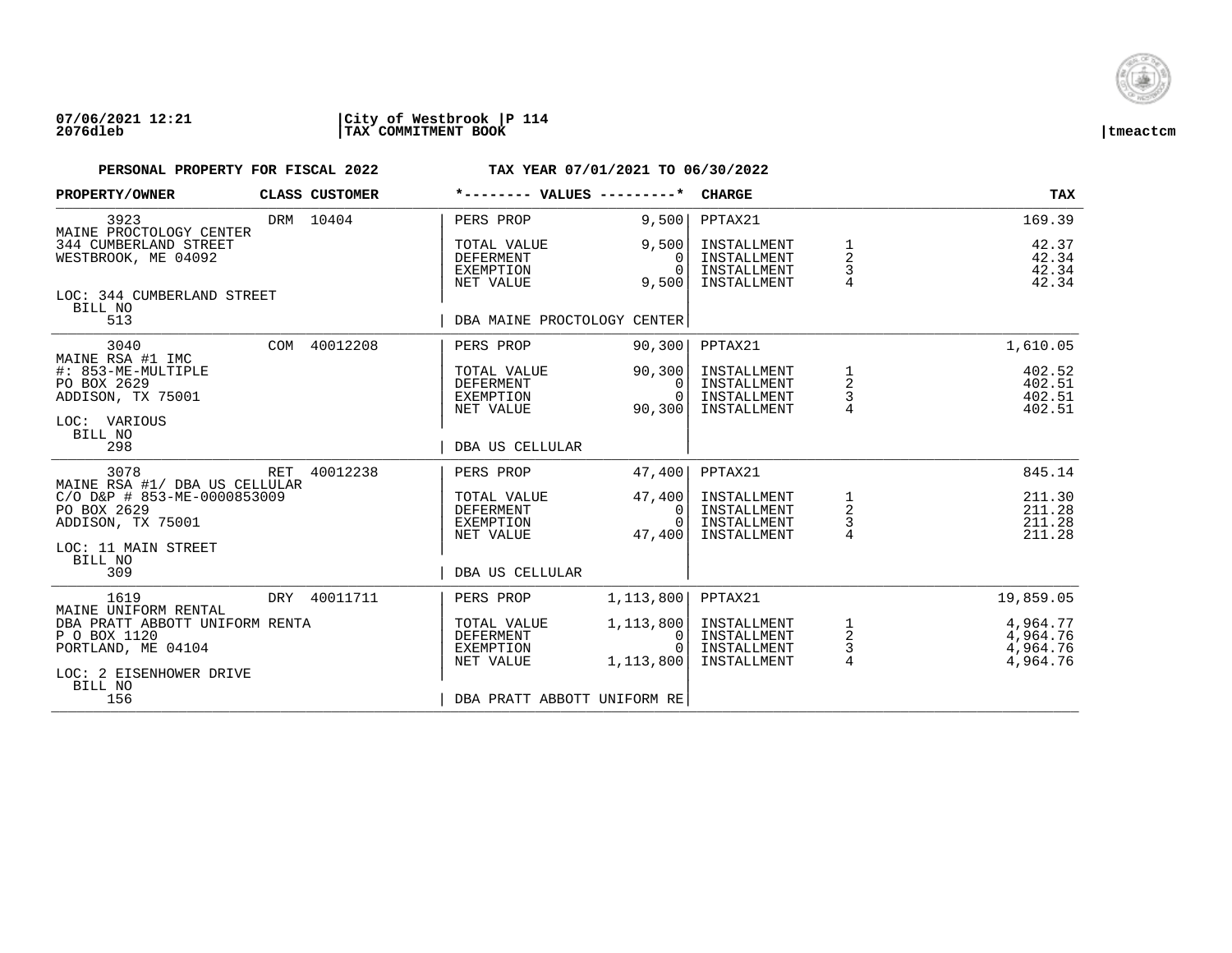

### **07/06/2021 12:21 |City of Westbrook |P 115 2076dleb |TAX COMMITMENT BOOK |tmeactcm**

| PROPERTY/OWNER                                                                                                                                  |     | CLASS CUSTOMER | *-------- VALUES ---------*                                                                                  |                                                          | <b>CHARGE</b>                                            |                                                      | TAX                                                  |
|-------------------------------------------------------------------------------------------------------------------------------------------------|-----|----------------|--------------------------------------------------------------------------------------------------------------|----------------------------------------------------------|----------------------------------------------------------|------------------------------------------------------|------------------------------------------------------|
| 49<br>MAINELY SMALL ENGINES                                                                                                                     |     | SAL 9654       | PERS PROP                                                                                                    | 6,800                                                    | PPTAX21                                                  |                                                      | 121.24                                               |
| RANDY SCHAEFER<br>319 COUNTY ROAD<br>WESTBROOK, ME 04092-2340<br>LOC: 319 COUNTY ROAD<br>BILL NO                                                |     |                | TOTAL VALUE<br><b>DEFERMENT</b><br>EXEMPTION<br>NET VALUE                                                    | 6,800<br>$\Omega$<br>$\Omega$<br>6,800                   | INSTALLMENT<br>INSTALLMENT<br>INSTALLMENT<br>INSTALLMENT | 1<br>$\overline{2}$<br>3<br>$\overline{4}$           | 30.31<br>30.31<br>30.31<br>30.31                     |
| 12                                                                                                                                              |     |                | DBA MAINELY SMALL ENGINES                                                                                    |                                                          |                                                          |                                                      |                                                      |
| 2422<br>MALONE PADDLE GEAR LLC                                                                                                                  | MAN | 40012015       | PERS PROP                                                                                                    | 88,600                                                   | PPTAX21                                                  |                                                      | 1,579.74                                             |
| DBA MAOLNE AUTO RACKS<br>81 COUNTY ROAD SUITE 1<br>WESTBROOK, ME 04092<br>LOC: 81 COUNTY ROAD<br>BILL NO                                        |     |                | TOTAL VALUE<br>DEFERMENT<br>EXEMPTION<br>NET VALUE                                                           | 88,600<br>$\Omega$<br>$\Omega$<br>88,600                 | INSTALLMENT<br>INSTALLMENT<br>INSTALLMENT<br>INSTALLMENT | 1<br>2<br>3                                          | 394.95<br>394.93<br>394.93<br>394.93                 |
| 258                                                                                                                                             |     |                | DBA MALONE PADDLE GEAR                                                                                       |                                                          |                                                          |                                                      |                                                      |
| 3632<br>MANUFACTURER SERVICES GROUP/WE<br>WELLS FARGO FINANCIAL LEASING<br>PO BOX 36200<br>BILLINGS, MT 59107<br>LOC: VARIOUS<br>BILL NO<br>420 |     | 900 10393      | PERS PROP<br>TOTAL VALUE<br><b>DEFERMENT</b><br><b>EXEMPTION</b><br>NET VALUE<br>DBA MANFACTURER SERVICES GR | $\Omega$<br>$\Omega$<br>$\Omega$<br>$\Omega$<br>$\Omega$ | INSTALLMENT<br>INSTALLMENT<br>INSTALLMENT<br>INSTALLMENT | 1<br>2<br>3<br>4                                     | .00<br>.00<br>.00<br>.00                             |
| 3465                                                                                                                                            |     | OIL 40012536   | PERS PROP                                                                                                    | 24,036,100                                               | PPTAX21                                                  |                                                      | 428,563.66                                           |
| MARITIMES & NORTHEAST PIPELINE<br>PO BOX 2629<br>ADDISON, TX 75001<br>LOC: METHODIST ROAD<br>BILL NO                                            |     |                | TOTAL VALUE<br><b>DEFERMENT</b><br>EXEMPTION<br>NET VALUE                                                    | 24,036,100<br>0<br>$\Omega$<br>24,036,100                | INSTALLMENT<br>INSTALLMENT<br>INSTALLMENT<br>INSTALLMENT | $\mathbf 1$<br>$\overline{c}$<br>3<br>$\overline{4}$ | 107,140.93<br>107,140.91<br>107,140.91<br>107,140.91 |
| 383                                                                                                                                             |     |                | DBA MARITIMES & NORTHEAST P                                                                                  |                                                          |                                                          |                                                      |                                                      |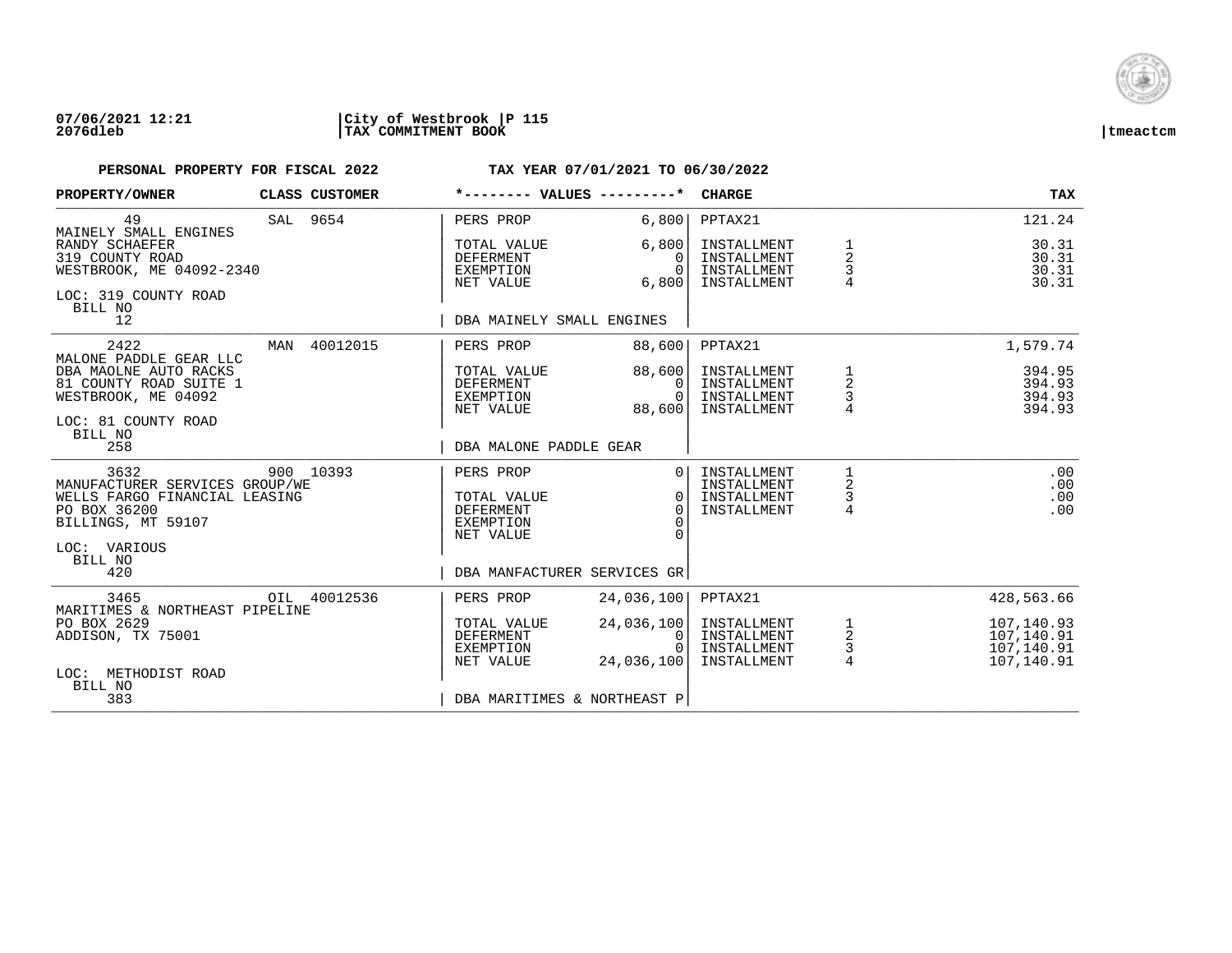

## **07/06/2021 12:21 |City of Westbrook |P 116 2076dleb |TAX COMMITMENT BOOK |tmeactcm**

| PROPERTY/OWNER                                                       | CLASS CUSTOMER |                                                                        | *-------- VALUES ---------*                        | <b>CHARGE</b>                                            |                                                 | TAX                                              |
|----------------------------------------------------------------------|----------------|------------------------------------------------------------------------|----------------------------------------------------|----------------------------------------------------------|-------------------------------------------------|--------------------------------------------------|
| 4146<br>MARK ROCKWOOD PHOTOGRAPHY INC                                | PHO 40013212   | PERS PROP                                                              | 6,700                                              | PPTAX21                                                  |                                                 | 119.46                                           |
| 342 EASTERN PROMENADE APT 252<br>PORTLAND, ME 04101                  |                | TOTAL VALUE<br>DEFERMENT<br>EXEMPTION<br>NET VALUE                     | 6,700<br>0<br>$\cap$<br>6,700                      | INSTALLMENT<br>INSTALLMENT<br>INSTALLMENT<br>INSTALLMENT | $\frac{1}{2}$<br>3<br>4                         | 29.88<br>29.86<br>29.86<br>29.86                 |
| LOC: 90 BRIDGE STREET<br>BILL NO<br>626                              |                |                                                                        | DBA ROCKWOOD, MARK PHOTOGRA                        |                                                          |                                                 |                                                  |
| 4429<br>MARKET BASKET                                                | MAR 10448      | PERS PROP                                                              | 4,135,300                                          | PPTAX21                                                  |                                                 | 73,732.40                                        |
| 875 EAST STREET<br>TEWKSBURY, MA 01876-1469<br>LOC: 90 ROCK ROW      |                | TOTAL VALUE<br><b>DEFERMENT</b><br>EXEMPTION<br>NET VALUE              | 4,135,300<br>0<br>$\Omega$<br>4, 135, 300          | INSTALLMENT<br>INSTALLMENT<br>INSTALLMENT<br>INSTALLMENT | 1<br>$\frac{2}{3}$<br>$\overline{4}$            | 18,433.10<br>18,433.10<br>18,433.10<br>18,433.10 |
| BILL NO<br>759                                                       |                | DBA MARKET BASKET                                                      |                                                    |                                                          |                                                 |                                                  |
| 2052<br>MARLIN LEASING CORP<br>PO BOX 5481<br>MOUNT LAUREL, NJ 08054 | 900 40011856   | PERS PROP<br>TOTAL VALUE<br><b>DEFERMENT</b><br>EXEMPTION<br>NET VALUE | $\overline{0}$<br>$\Omega$<br>$\Omega$<br>$\Omega$ | INSTALLMENT<br>INSTALLMENT<br>INSTALLMENT<br>INSTALLMENT | 1<br>2<br>3<br>$\overline{4}$                   | .00<br>.00<br>.00<br>.00                         |
| LOC: VARIOUS<br>BILL NO<br>209                                       |                | DBA MARLIN LEASING CORP                                                |                                                    |                                                          |                                                 |                                                  |
| 111<br>MARTINI LANE DISCOUNT BEVERAGE                                | RET 40011637   | PERS PROP                                                              | 21,300                                             | PPTAX21                                                  |                                                 | 379.78                                           |
| PHILIP LANE<br>894 MAIN STREET<br>WESTBROOK, ME 04092                |                | TOTAL VALUE<br>DEFERMENT<br>EXEMPTION<br>NET VALUE                     | 21,300<br>$\Omega$<br>$\Omega$<br>21,300           | INSTALLMENT<br>INSTALLMENT<br>INSTALLMENT<br>INSTALLMENT | $\begin{array}{c} 1 \\ 2 \\ 3 \end{array}$<br>4 | 94.96<br>94.94<br>94.94<br>94.94                 |
| LOC: 894 MAIN STREET<br>BILL NO<br>21                                |                |                                                                        | DBA MARTINI LANE DISCOUNT B                        |                                                          |                                                 |                                                  |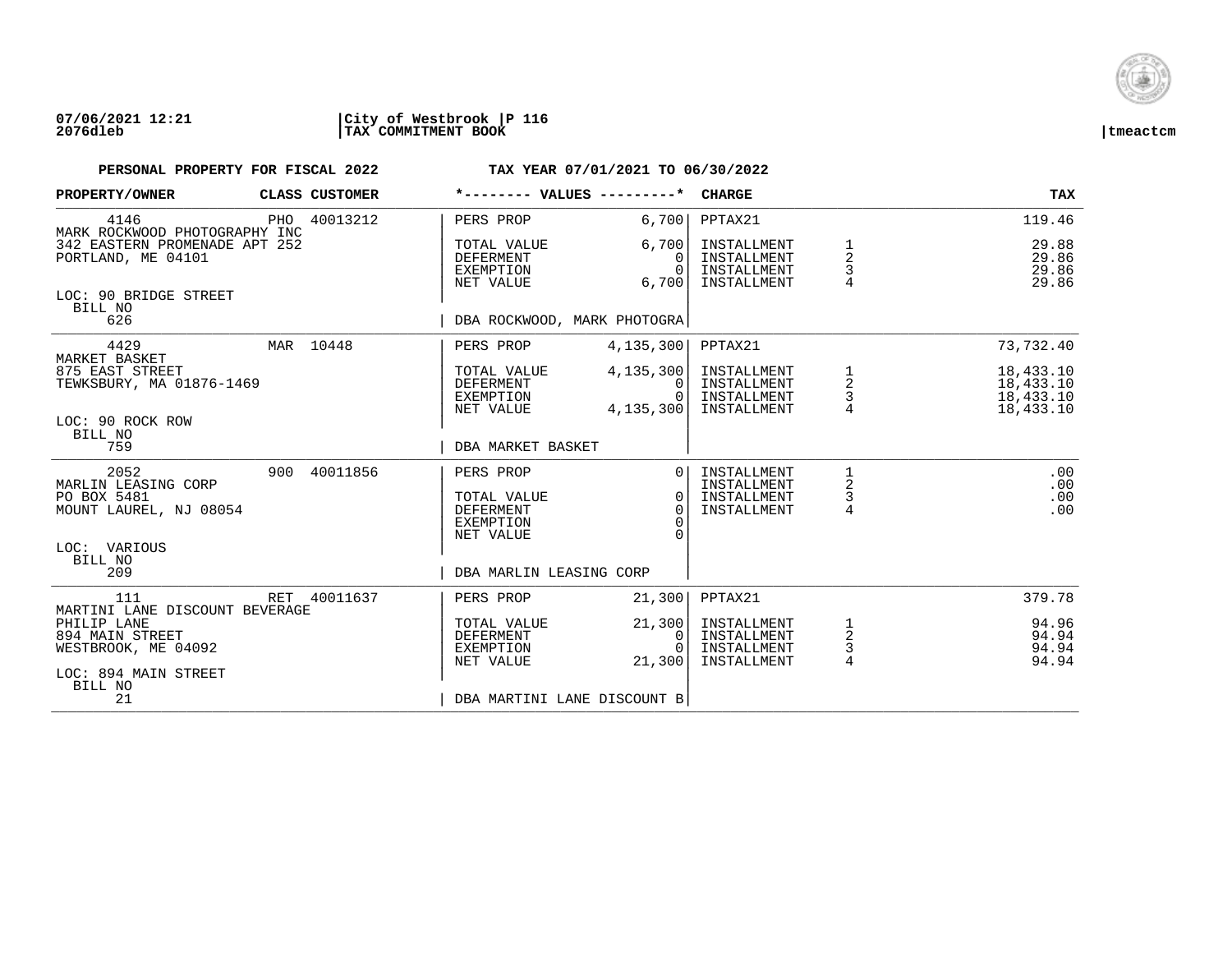

## **07/06/2021 12:21 |City of Westbrook |P 117 2076dleb |TAX COMMITMENT BOOK |tmeactcm**

| PROPERTY/OWNER                                                                        |     | CLASS CUSTOMER | *-------- VALUES ---------*                               |                                          | <b>CHARGE</b>                                            |                                                 | TAX                                          |
|---------------------------------------------------------------------------------------|-----|----------------|-----------------------------------------------------------|------------------------------------------|----------------------------------------------------------|-------------------------------------------------|----------------------------------------------|
| 3586<br>MAS HOME CARE OF MAINE                                                        |     | PRO 40012648   | PERS PROP                                                 | 58,600                                   | PPTAX21                                                  |                                                 | 1,044.84                                     |
| 21 SACO STREET<br>WESTBROOK, ME 04092                                                 |     |                | TOTAL VALUE<br><b>DEFERMENT</b><br>EXEMPTION<br>NET VALUE | 58,600<br>$\Omega$<br>$\Omega$<br>58,600 | INSTALLMENT<br>INSTALLMENT<br>INSTALLMENT<br>INSTALLMENT | 1<br>$\boldsymbol{2}$<br>3                      | 261.21<br>261.21<br>261.21<br>261.21         |
| LOC: 21 SACO STREET<br>BILL NO<br>411                                                 |     |                | DBA MAS HOME CARE OF MAINE                                |                                          |                                                          |                                                 |                                              |
| 3994<br>MAST LANDING BREWING COMPANY                                                  | FOO | 9864           | PERS PROP                                                 | 286, 200                                 | PPTAX21                                                  |                                                 | 5,102.95                                     |
| IAN H DORSEY<br>C/O<br>920 MAIN STREET<br>WESTBROOK, ME 04092<br>LOC: 920 MAIN STREET |     |                | TOTAL VALUE<br>DEFERMENT<br>EXEMPTION<br>NET VALUE        | 286, 200<br>0<br>$\Omega$<br>286,200     | INSTALLMENT<br>INSTALLMENT<br>INSTALLMENT<br>INSTALLMENT | 1<br>$\overline{a}$<br>$\frac{3}{4}$            | 1,275.76<br>1,275.73<br>1,275.73<br>1,275.73 |
| BILL NO<br>547                                                                        |     |                | DBA MAST LANDING BREWING CO                               |                                          |                                                          |                                                 |                                              |
| 4428<br>MAST LANDING BREWING COMPANY                                                  |     | MAN 10447      | PERS PROP                                                 | 750,000                                  | PPTAX21                                                  |                                                 | 13,372.50                                    |
| 920 MAIN STREET<br>WESTBROOK, ME 04092                                                |     |                | TOTAL VALUE<br><b>DEFERMENT</b><br>EXEMPTION<br>NET VALUE | 750,000<br>0<br>$\Omega$<br>750,000      | INSTALLMENT<br>INSTALLMENT<br>INSTALLMENT<br>INSTALLMENT | $\begin{array}{c} 1 \\ 2 \\ 3 \\ 4 \end{array}$ | 3,343.14<br>3,343.12<br>3,343.12<br>3,343.12 |
| LOC: 600 SACO STREET<br>BILL NO<br>758                                                |     |                | DBA MAST LANDING BREWING CO                               |                                          |                                                          |                                                 |                                              |
| 2334<br>MATHESON TRI GAS INC                                                          |     | LEA 10379      | PERS PROP                                                 | 51,700                                   | PPTAX21                                                  |                                                 | 921.81                                       |
| 3 MOUNTAINVIEW RD<br>WARREN, NJ 07059                                                 |     |                | TOTAL VALUE<br><b>DEFERMENT</b><br>EXEMPTION<br>NET VALUE | 51,700<br>0<br>$\Omega$<br>51,700        | INSTALLMENT<br>INSTALLMENT<br>INSTALLMENT<br>INSTALLMENT | $\frac{1}{2}$<br>$\frac{3}{4}$                  | 230.46<br>230.45<br>230.45<br>230.45         |
| LOC: VARIOUS<br>BILL NO<br>241                                                        |     |                | DBA MATHESON TRI GAS INC                                  |                                          |                                                          |                                                 |                                              |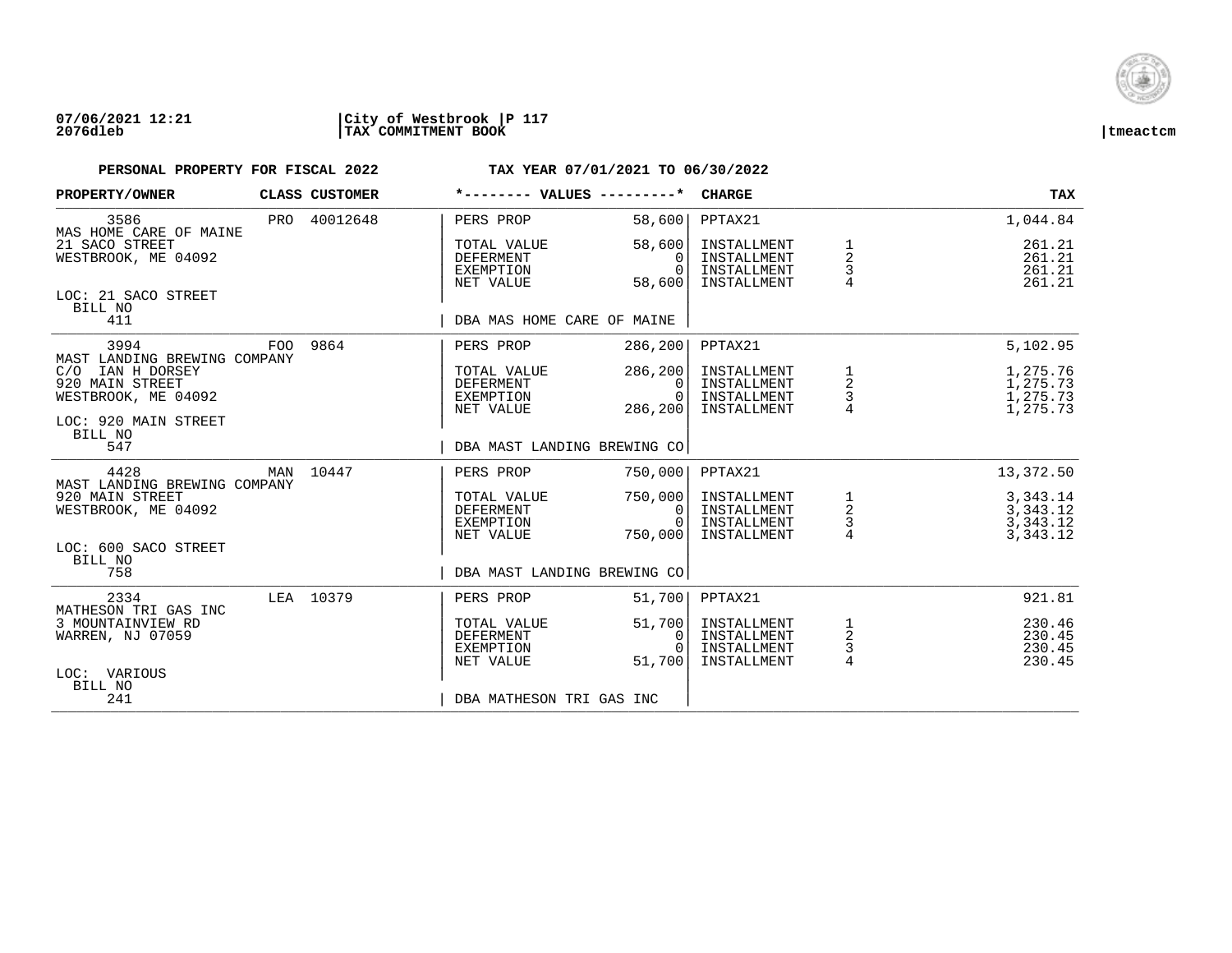

| PROPERTY/OWNER                                                     | CLASS CUSTOMER | *-------- VALUES ---------*                               |                                                | <b>CHARGE</b>                                            |                                                 | <b>TAX</b>                           |
|--------------------------------------------------------------------|----------------|-----------------------------------------------------------|------------------------------------------------|----------------------------------------------------------|-------------------------------------------------|--------------------------------------|
| 4273<br>MAVIS FOOD MART                                            | RET 40013304   | PERS PROP                                                 | 23,100                                         | PPTAX21                                                  |                                                 | 411.87                               |
| 529B MAIN STREET<br>WESTBROOK, ME 04092                            |                | TOTAL VALUE<br>DEFERMENT<br>EXEMPTION<br>NET VALUE        | 23,100<br>$\Omega$<br>$\Omega$<br>23,100       | INSTALLMENT<br>INSTALLMENT<br>INSTALLMENT<br>INSTALLMENT | 1<br>$\overline{a}$<br>$\frac{3}{4}$            | 102.99<br>102.96<br>102.96<br>102.96 |
| LOC: 529 MAIN STREET<br>BILL NO<br>696                             |                | DBA MAVIS FOOD MART                                       |                                                |                                                          |                                                 |                                      |
| 3831                                                               | MIS 40012918   | PERS PROP                                                 | 14,400                                         | PPTAX21                                                  |                                                 | 256.75                               |
| MCKEEMAN & SONS SERVICE CO<br>P.O. BOX 1457<br>WESTBROOK, ME 04098 |                | TOTAL VALUE<br>DEFERMENT<br>EXEMPTION<br>NET VALUE        | 14,400<br>$\Omega$<br>$\overline{0}$<br>14,400 | INSTALLMENT<br>INSTALLMENT<br>INSTALLMENT<br>INSTALLMENT | 1<br>$\overline{a}$<br>$\frac{3}{4}$            | 64.21<br>64.18<br>64.18<br>64.18     |
| LOC: 640 SACO STREET<br>BILL NO<br>476                             |                | DBA MCKEEMAN & SONS SERVICE                               |                                                |                                                          |                                                 |                                      |
| 3671<br>MCS ASSOCIATES DBA SUBWAY                                  | RES 40012732   | PERS PROP                                                 | 12,700                                         | PPTAX21                                                  |                                                 | 226.44                               |
| 390 BRIDGTON ROAD<br>WESTBROOK, ME 04092                           |                | TOTAL VALUE<br>DEFERMENT<br>EXEMPTION<br>NET VALUE        | 12,700<br>0 <sup>1</sup><br>$\Omega$<br>12,700 | INSTALLMENT<br>INSTALLMENT<br>INSTALLMENT<br>INSTALLMENT | $\mathbf{1}$<br>$\overline{a}$<br>$\frac{3}{4}$ | 56.61<br>56.61<br>56.61<br>56.61     |
| LOC: 390 BRIDGTON ROAD<br>BILL NO<br>426                           |                | DBA SUBWAY                                                |                                                |                                                          |                                                 |                                      |
| 3139<br>MEDEO EUROPEAN FOOD DELI                                   | FOO 40012283   | PERS PROP                                                 | 8,500                                          | PPTAX21                                                  |                                                 | 151.56                               |
| LUBA GORELOV<br>529 MAIN STREET<br>WESTBROOK, ME 04092             |                | TOTAL VALUE<br><b>DEFERMENT</b><br>EXEMPTION<br>NET VALUE | 8,500<br>0<br>$\cap$<br>8,500                  | INSTALLMENT<br>INSTALLMENT<br>INSTALLMENT<br>INSTALLMENT | $\mathbf{1}$<br>$\overline{c}$<br>$\frac{3}{4}$ | 37.89<br>37.89<br>37.89<br>37.89     |
| LOC: 529 MAIN STREET<br>BILL NO<br>324                             |                | DBA MEDEO EUROPEAN FOOD DEL                               |                                                |                                                          |                                                 |                                      |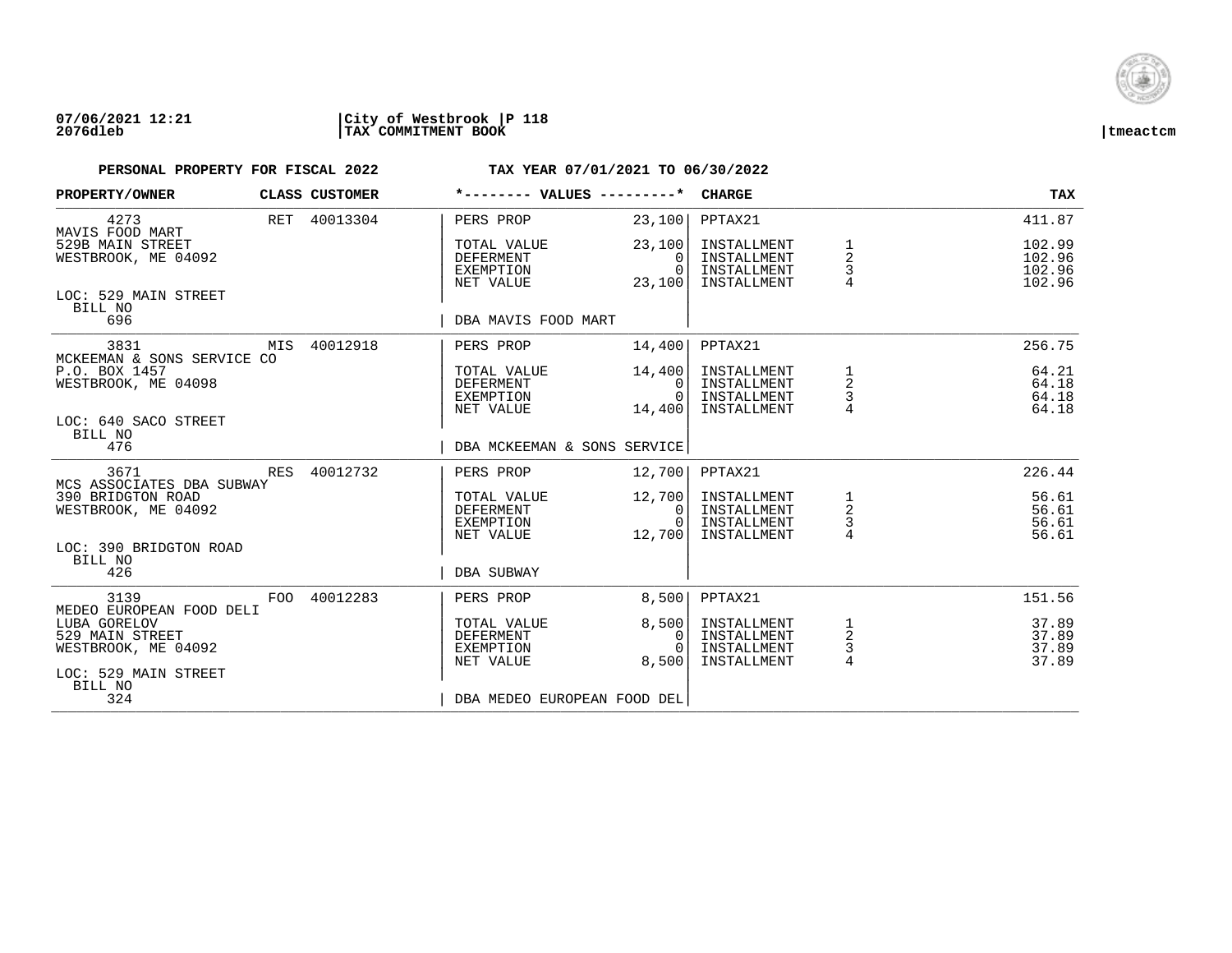

## **07/06/2021 12:21 |City of Westbrook |P 119 2076dleb |TAX COMMITMENT BOOK |tmeactcm**

| PROPERTY/OWNER                                                                                             |          | CLASS CUSTOMER | *-------- VALUES ---------*                                                   |                                              | <b>CHARGE</b>                                            |                                          | TAX                              |
|------------------------------------------------------------------------------------------------------------|----------|----------------|-------------------------------------------------------------------------------|----------------------------------------------|----------------------------------------------------------|------------------------------------------|----------------------------------|
| 4438<br>MELITA LEWIS STUDIO<br>90 BRIDGE STREET<br>WESTBROOK, ME 04092<br>LOC: 90 BRIDGE STREET<br>BILL NO |          | 900 10457      | PERS PROP<br>TOTAL VALUE<br><b>DEFERMENT</b><br><b>EXEMPTION</b><br>NET VALUE | $\Omega$<br>$\Omega$<br>$\Omega$<br>$\Omega$ | INSTALLMENT<br>INSTALLMENT<br>INSTALLMENT<br>INSTALLMENT | $\mathbf{1}$<br>2<br>3<br>$\overline{4}$ | .00<br>.00<br>.00<br>.00         |
| 768                                                                                                        |          |                | DBA MELITA LEWIS STUDIO                                                       |                                              |                                                          |                                          |                                  |
| 4169                                                                                                       | GLR 9897 |                | PERS PROP                                                                     | 6,700                                        | PPTAX21                                                  |                                          | 119.46                           |
| MEREDITH COUGH<br>32 ORKNEY STREET<br>PORTLAND, ME 04103<br>LOC: 90 BRIDGE STREET                          |          |                | TOTAL VALUE<br>DEFERMENT<br>EXEMPTION<br>NET VALUE                            | 6,700<br>0<br>$\Omega$<br>6,700              | INSTALLMENT<br>INSTALLMENT<br>INSTALLMENT<br>INSTALLMENT | 1<br>2<br>3                              | 29.88<br>29.86<br>29.86<br>29.86 |
| BILL NO<br>640                                                                                             |          |                | DBA COUGH, MEREDITH                                                           |                                              |                                                          |                                          |                                  |
| 4331<br>MERIDIAN LEASING CORPORATION                                                                       | LEA      | 9940           | PERS PROP                                                                     | 2,800                                        | PPTAX21                                                  |                                          | 49.92                            |
| NINE PARKWAY NORTH<br>SUITE 500<br>DEERFIELD, IL 60015<br>LOC: VARIOUS<br>BILL NO                          |          |                | TOTAL VALUE<br><b>DEFERMENT</b><br>EXEMPTION<br>NET VALUE                     | 2,800<br>0<br>$\cap$<br>2,800                | INSTALLMENT<br>INSTALLMENT<br>INSTALLMENT<br>INSTALLMENT | 1<br>$\overline{c}$<br>3<br>4            | 12.48<br>12.48<br>12.48<br>12.48 |
| 725                                                                                                        |          |                | DBA MERIDIAN LEASING CORPOR                                                   |                                              |                                                          |                                          |                                  |
| 756<br>MESSER LLC                                                                                          | LEA 9689 |                | PERS PROP                                                                     | 10,700                                       | PPTAX21                                                  |                                          | 190.78                           |
| 200 SOMERSET CORP BLVD<br>SUITE 7000<br>BRIDGEWATER, NJ 08807-2882<br>LOC: VARIOUS<br>BILL NO              |          |                | TOTAL VALUE<br>DEFERMENT<br>EXEMPTION<br>NET VALUE                            | 10,700<br>0<br>$\cap$<br>10,700              | INSTALLMENT<br>INSTALLMENT<br>INSTALLMENT<br>INSTALLMENT | $\overline{a}$<br>3<br>$\overline{4}$    | 47.71<br>47.69<br>47.69<br>47.69 |
| 111                                                                                                        |          |                | DBA MESSER LLC                                                                |                                              |                                                          |                                          |                                  |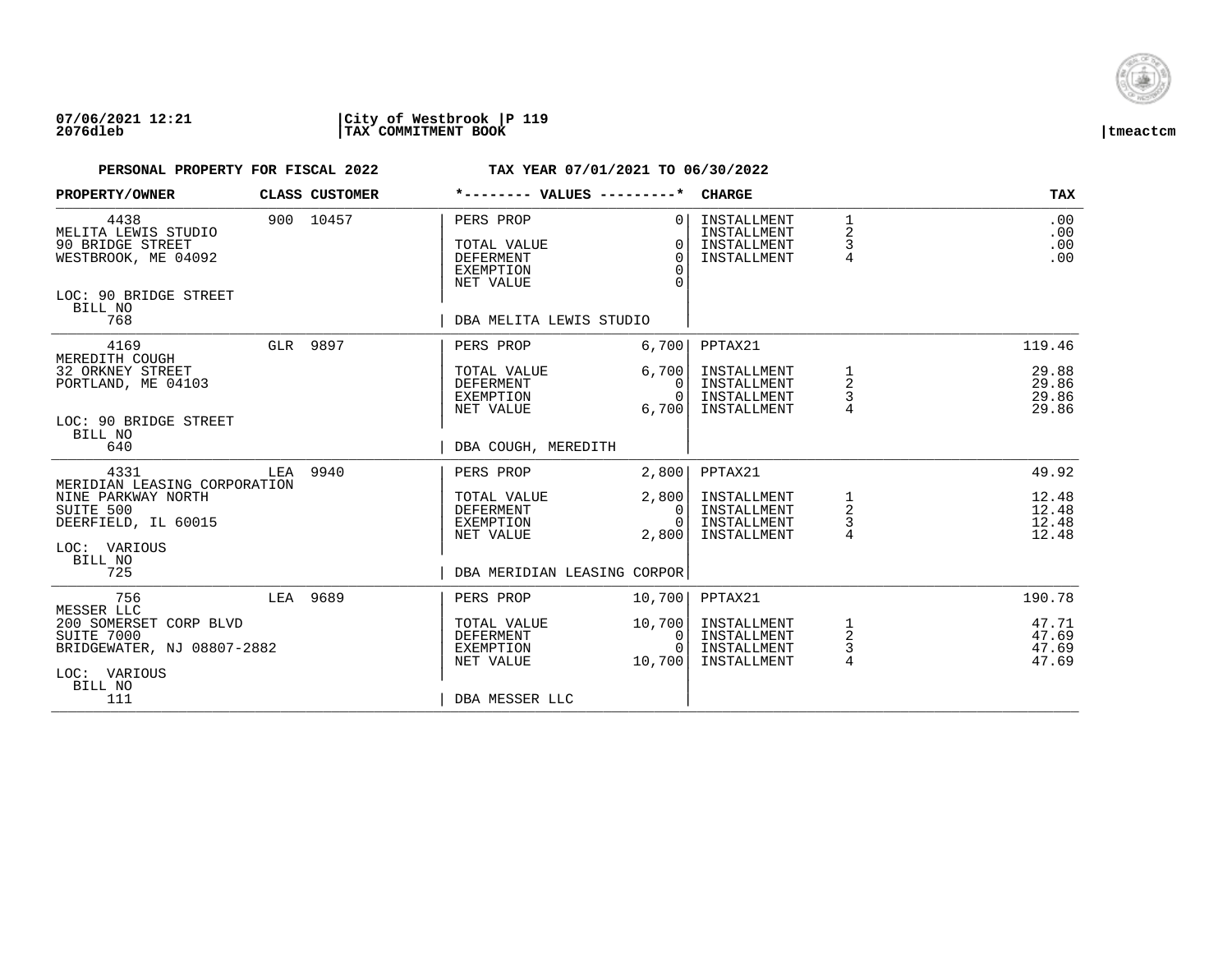

### **07/06/2021 12:21 |City of Westbrook |P 120 2076dleb |TAX COMMITMENT BOOK |tmeactcm**

| PROPERTY/OWNER                                                                                  |     | CLASS CUSTOMER | *-------- VALUES ---------*                               |                                                | <b>CHARGE</b>                                            |                                                 | TAX                                  |
|-------------------------------------------------------------------------------------------------|-----|----------------|-----------------------------------------------------------|------------------------------------------------|----------------------------------------------------------|-------------------------------------------------|--------------------------------------|
| 250<br>MESSER TRUCK EOUIPMENT                                                                   |     | DIS 40012050   | PERS PROP                                                 | 91,000                                         | PPTAX21                                                  |                                                 | 1,622.53                             |
| 170 WARREN AVENUE<br>WESTBROOK, ME 04092                                                        |     |                | TOTAL VALUE<br>DEFERMENT<br>EXEMPTION<br>NET VALUE        | 91,000<br>$\Omega$<br>$\Omega$<br>91,000       | INSTALLMENT<br>INSTALLMENT<br>INSTALLMENT<br>INSTALLMENT | 1<br>$\overline{\mathbf{c}}$<br>3               | 405.64<br>405.63<br>405.63<br>405.63 |
| LOC: 170 WARREN AVENUE<br>BILL NO<br>42                                                         |     |                | DBA MESSER TRUCK EOUIPMENT                                |                                                |                                                          |                                                 |                                      |
| 4056<br>MICHAEL J. PAPI DBA                                                                     |     | FLO 9877       | PERS PROP                                                 | 24,400                                         | PPTAX21                                                  |                                                 | 435.05                               |
| 142 EAST COMMONWEALTH DR<br>PORTLAND, ME 04103<br>LOC: 84 WARREN AVENUE UNIT A                  |     |                | TOTAL VALUE<br>DEFERMENT<br>EXEMPTION<br>NET VALUE        | 24,400<br>0 I<br>$\Omega$<br>24,400            | INSTALLMENT<br>INSTALLMENT<br>INSTALLMENT<br>INSTALLMENT | 1<br>$\begin{array}{c} 2 \\ 3 \\ 4 \end{array}$ | 108.77<br>108.76<br>108.76<br>108.76 |
| BILL NO<br>577                                                                                  |     |                | DBA HIGH TIDE CONSULTING IN                               |                                                |                                                          |                                                 |                                      |
| 3950<br>MICROSTAR KEG MANAGEMENT LLC                                                            | LEA | 9858           | PERS PROP                                                 | 35,200                                         | PPTAX21                                                  |                                                 | 627.62                               |
| 2401 15th STREET STE 200<br>DENVER, CO 80202                                                    |     |                | TOTAL VALUE<br>DEFERMENT<br>EXEMPTION<br>NET VALUE        | 35,200<br>0 <sup>1</sup><br>$\Omega$<br>35,200 | INSTALLMENT<br>INSTALLMENT<br>INSTALLMENT<br>INSTALLMENT | $\frac{1}{2}$<br>3<br>4                         | 156.92<br>156.90<br>156.90<br>156.90 |
| LOC: VARIOUS<br>BILL NO<br>524                                                                  |     |                | DBA MICROSTAR KEG MGMT                                    |                                                |                                                          |                                                 |                                      |
| 4430                                                                                            |     | MGM 10449      | PERS PROP                                                 | 20,000                                         | PPTAX21                                                  |                                                 | 356.60                               |
| MIGIS HOTEL GROUP<br>506 MAIN STREET<br>SUITE 28<br>WESTBROOK, ME 04092<br>LOC: 506 MAIN STREET |     |                | TOTAL VALUE<br><b>DEFERMENT</b><br>EXEMPTION<br>NET VALUE | 20,000<br>0<br>$\Omega$<br>20,000              | INSTALLMENT<br>INSTALLMENT<br>INSTALLMENT<br>INSTALLMENT | $\frac{1}{2}$<br>3<br>$\overline{4}$            | 89.15<br>89.15<br>89.15<br>89.15     |
| BILL NO<br>760                                                                                  |     |                | DBA MIGIS HOTEL GROUP                                     |                                                |                                                          |                                                 |                                      |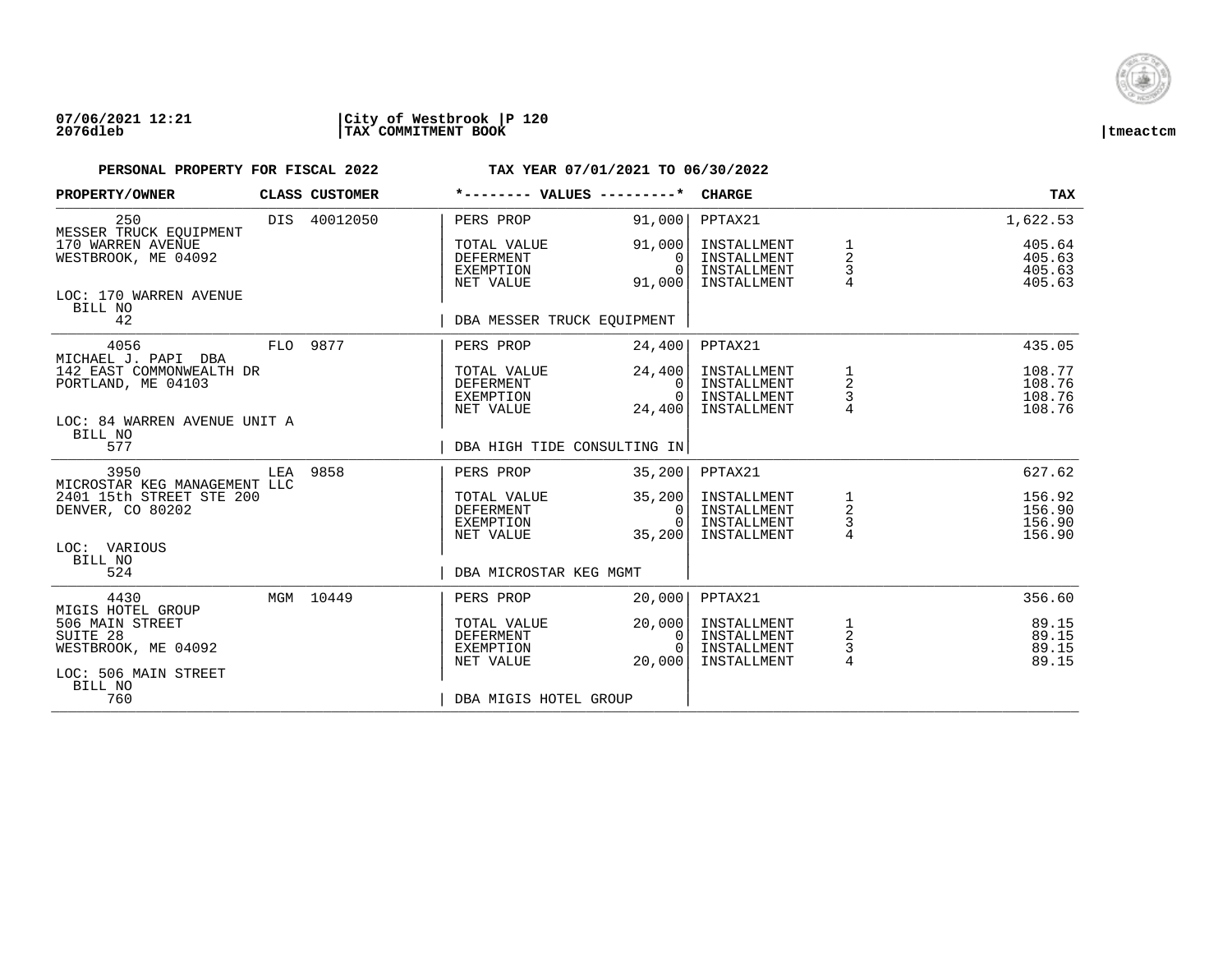

## **07/06/2021 12:21 |City of Westbrook |P 121 2076dleb |TAX COMMITMENT BOOK |tmeactcm**

| PROPERTY/OWNER                                                                                                                              |          | CLASS CUSTOMER | *-------- VALUES ---------*                                                                                  |                                            | <b>CHARGE</b>                                            |                                               | <b>TAX</b>                                   |
|---------------------------------------------------------------------------------------------------------------------------------------------|----------|----------------|--------------------------------------------------------------------------------------------------------------|--------------------------------------------|----------------------------------------------------------|-----------------------------------------------|----------------------------------------------|
| 3737                                                                                                                                        |          | DRM 40012806   | PERS PROP                                                                                                    | 15,400                                     | PPTAX21                                                  |                                               | 274.58                                       |
| MIGUELA VELAZQUEZ DO<br>240 MAIN STREET<br>WESTBROOK, ME 04092                                                                              |          |                | TOTAL VALUE<br>DEFERMENT<br>EXEMPTION<br>NET VALUE                                                           | 15,400<br>0<br>$\Omega$<br>15,400          | INSTALLMENT<br>INSTALLMENT<br>INSTALLMENT<br>INSTALLMENT | 2<br>3                                        | 68.66<br>68.64<br>68.64<br>68.64             |
| LOC: 240 MAIN STREET<br>BILL NO<br>441                                                                                                      |          |                | DBA VELAZOUEZ, MIGUELA                                                                                       |                                            |                                                          |                                               |                                              |
| 1907                                                                                                                                        | FOO 9721 |                | PERS PROP                                                                                                    | 409,300                                    | PPTAX21                                                  |                                               | 7,297.82                                     |
| MIMMO INC<br>AMATO'S BAKERY ATTN: MAR<br>312 ST JOHN STREET<br>PORTLAND, ME 04102<br>LOC: 4 THOMAS DRIVE                                    |          |                | TOTAL VALUE<br>DEFERMENT<br>EXEMPTION<br>NET VALUE                                                           | 409,300<br>$\Omega$<br>$\Omega$<br>409,300 | INSTALLMENT<br>INSTALLMENT<br>INSTALLMENT<br>INSTALLMENT | 1<br>$\overline{\mathbf{c}}$<br>$\frac{3}{4}$ | 1,824.47<br>1,824.45<br>1,824.45<br>1,824.45 |
| BILL NO<br>185                                                                                                                              |          |                | DBA AMATOS BAKERY                                                                                            |                                            |                                                          |                                               |                                              |
| 2367<br>MINOR MOMENTS PHOTOGRAPHY<br>JOANNE MINOR<br>20 TIMBERLAND DR<br>WESTBROOK, ME 04092<br>LOC: 20 TIMBERLAND DRIVE<br>BILL NO         | 900      | 40011982       | PERS PROP<br>TOTAL VALUE<br><b>DEFERMENT</b><br>EXEMPTION<br>NET VALUE                                       | $\Omega$<br>$\Omega$<br>$\Omega$           | INSTALLMENT<br>INSTALLMENT<br>INSTALLMENT<br>INSTALLMENT | 2<br>3<br>4                                   | .00<br>.00<br>.00<br>.00                     |
| 247                                                                                                                                         |          |                | DBA MINOR MOMENTS PHOTOGRAP                                                                                  |                                            |                                                          |                                               |                                              |
| 4183<br>MINORITY ALLIANCE CAPITAL LLC<br>6960 ORCHARD LAKE ROAD<br>SUITE 306<br>WEST BLOOMFIELD, MI 48322<br>LOC: VARIOUS<br>BILL NO<br>647 | 900 9900 |                | PERS PROP<br>TOTAL VALUE<br><b>DEFERMENT</b><br><b>EXEMPTION</b><br>NET VALUE<br>DBA MINORITY ALLIANCE CAPIT | $\Omega$<br>$\Omega$<br>$\Omega$           | INSTALLMENT<br>INSTALLMENT<br>INSTALLMENT<br>INSTALLMENT | 1<br>2<br>3<br>4                              | .00<br>.00<br>.00<br>.00                     |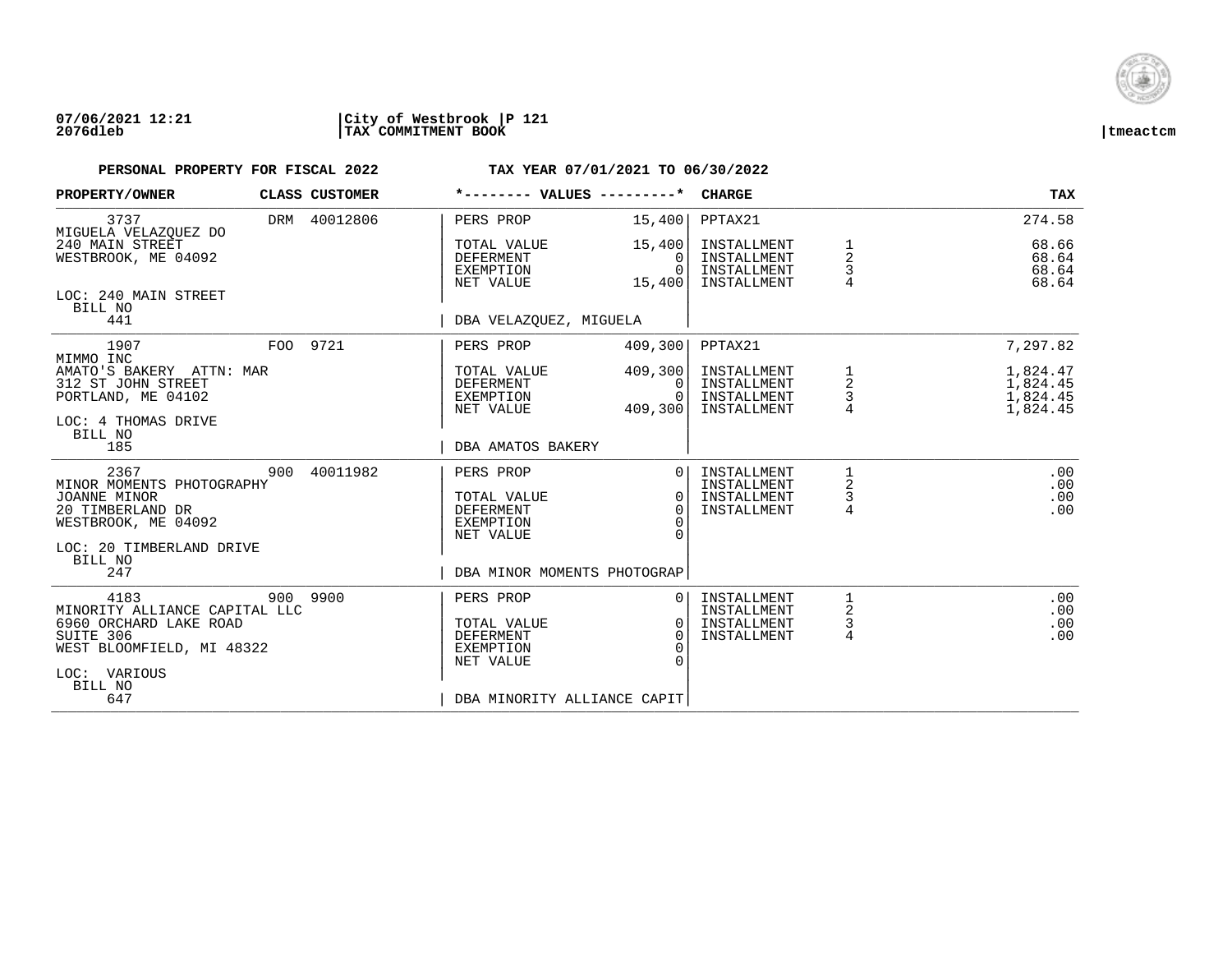

### **07/06/2021 12:21 |City of Westbrook |P 122 2076dleb |TAX COMMITMENT BOOK |tmeactcm**

| PROPERTY/OWNER                                                                                          | CLASS CUSTOMER | *-------- VALUES ---------*                               |                                                  | CHARGE                                                   |                                                   | <b>TAX</b>                           |
|---------------------------------------------------------------------------------------------------------|----------------|-----------------------------------------------------------|--------------------------------------------------|----------------------------------------------------------|---------------------------------------------------|--------------------------------------|
| 3255<br>MISTER BAGEL                                                                                    | RES 40012379   | PERS PROP                                                 | 28,600                                           | PPTAX21                                                  |                                                   | 509.94                               |
| RICK WAGNER<br>609 MAIN STREET SUITE #1<br>WESTBROOK, ME 04092<br>LOC: 609 MAIN STREET<br>BILL NO       |                | TOTAL VALUE<br><b>DEFERMENT</b><br>EXEMPTION<br>NET VALUE | 28,600<br>$\Omega$<br>$\overline{0}$<br>28,600   | INSTALLMENT<br>INSTALLMENT<br>INSTALLMENT<br>INSTALLMENT | 1<br>$\overline{a}$<br>3<br>$\overline{4}$        | 127.50<br>127.48<br>127.48<br>127.48 |
| 345                                                                                                     |                | DBA MISTER BAGEL                                          |                                                  |                                                          |                                                   |                                      |
| 3077<br>MJJM ENTERPRISES INC                                                                            | BEA 40012236   | PERS PROP                                                 | 10,900                                           | PPTAX21                                                  |                                                   | 194.35                               |
| DBA SUPERCUTS<br>37 WALKER ROAD<br>NORTH ANDOVER, MA 01845<br>LOC: 11 MAIN STREET<br>BILL NO            |                | TOTAL VALUE<br>DEFERMENT<br>EXEMPTION<br>NET VALUE        | 10,900<br>0 I<br>0<br>10,900                     | INSTALLMENT<br>INSTALLMENT<br>INSTALLMENT<br>INSTALLMENT | 1<br>$\overline{\mathbf{c}}$<br>$\mathsf{3}$      | 48.61<br>48.58<br>48.58<br>48.58     |
| 308                                                                                                     |                | DBA SUPER CUTS                                            |                                                  |                                                          |                                                   |                                      |
| 3764<br>MMC WESTBROOK FAMILY MEDICINE                                                                   | DRM 40012839   | PERS PROP                                                 | 22,200                                           | PPTAX21                                                  |                                                   | 395.83                               |
| 1 HARNOIS AV<br>WESTBROOK, ME 04092                                                                     |                | TOTAL VALUE<br>DEFERMENT<br>EXEMPTION<br>NET VALUE        | 22, 200<br>0 <sup>1</sup><br>$\Omega$<br>22, 200 | INSTALLMENT<br>INSTALLMENT<br>INSTALLMENT<br>INSTALLMENT | $\begin{array}{c}\n1 \\ 2 \\ 3 \\ 4\n\end{array}$ | 98.98<br>98.95<br>98.95<br>98.95     |
| LOC: 1 HARNOIS AVENUE<br>BILL NO<br>451                                                                 |                | DBA MMP WESTBROOK FAMILY ME                               |                                                  |                                                          |                                                   |                                      |
| 419                                                                                                     | DRM 9673       | PERS PROP                                                 | 77,000                                           | PPTAX21                                                  |                                                   | 1,372.91                             |
| MMP WESTBROOK INTERNAL MEDICIN<br>1 HARNOIS AVENUE<br>WESTBROOK, ME 04092-2340<br>LOC: 1 HARNOIS AVENUE |                | TOTAL VALUE<br>DEFERMENT<br>EXEMPTION<br>NET VALUE        | 77,000<br>0 <sup>1</sup><br>$\Omega$<br>77,000   | INSTALLMENT<br>INSTALLMENT<br>INSTALLMENT<br>INSTALLMENT | $\frac{1}{2}$<br>3<br>$\overline{4}$              | 343.25<br>343.22<br>343.22<br>343.22 |
| BILL NO<br>78                                                                                           |                | DBA MMP WESTBROOK INTERNAL                                |                                                  |                                                          |                                                   |                                      |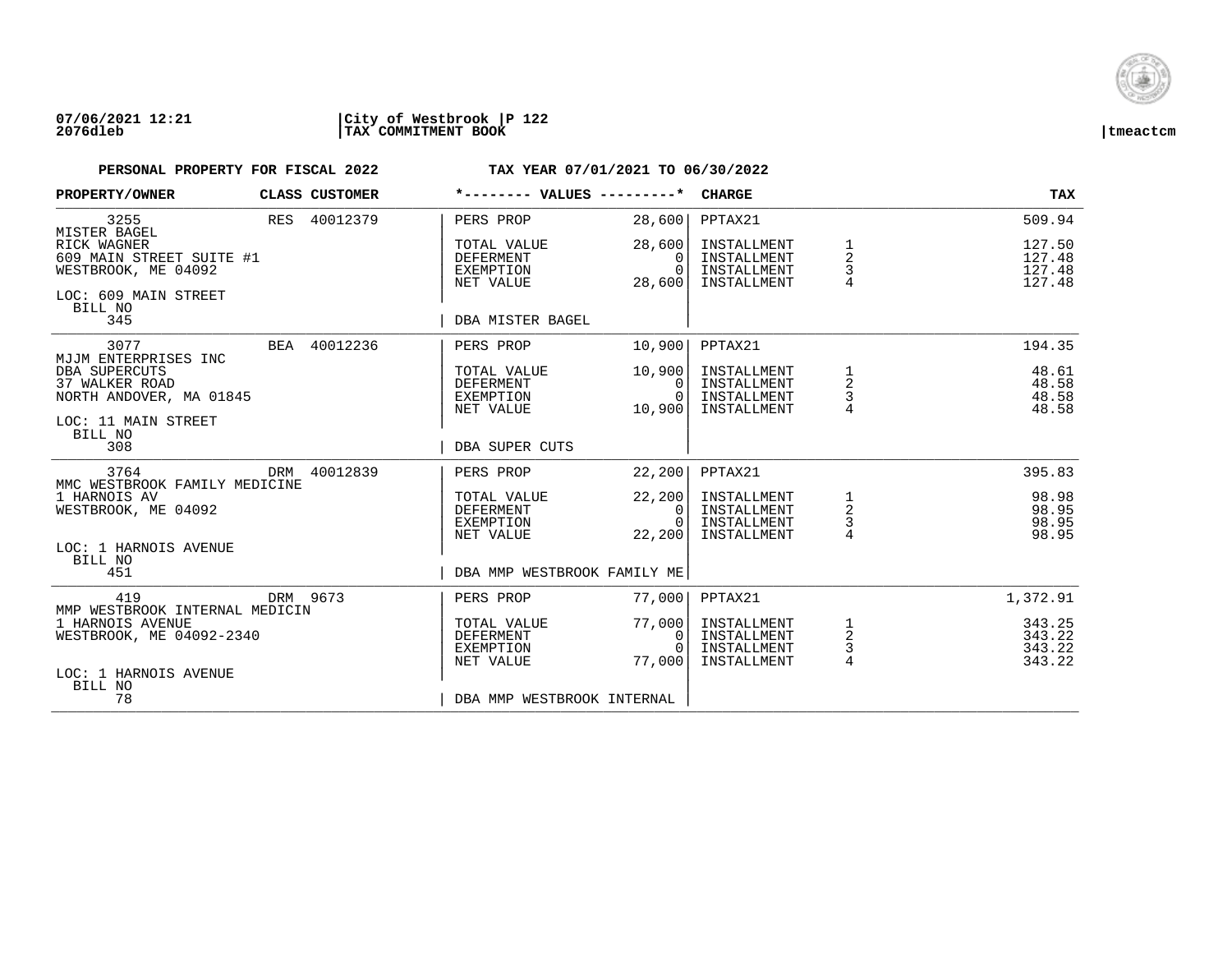

## **07/06/2021 12:21 |City of Westbrook |P 123 2076dleb |TAX COMMITMENT BOOK |tmeactcm**

| PROPERTY/OWNER                                                    |     | <b>CLASS CUSTOMER</b> | *-------- VALUES ---------*                               |                                          | <b>CHARGE</b>                                            |                                                       | <b>TAX</b>                       |
|-------------------------------------------------------------------|-----|-----------------------|-----------------------------------------------------------|------------------------------------------|----------------------------------------------------------|-------------------------------------------------------|----------------------------------|
| 3300<br>MMP WESTBROOK PEDIATRICS                                  |     | DRM 9794              | PERS PROP                                                 | 17,600                                   | PPTAX21                                                  |                                                       | 313.81                           |
| 1 HARNOIS AVENUE<br>WESTBROOK, ME 04092                           |     |                       | TOTAL VALUE<br><b>DEFERMENT</b><br>EXEMPTION<br>NET VALUE | 17,600<br>$\Omega$<br>$\Omega$<br>17,600 | INSTALLMENT<br>INSTALLMENT<br>INSTALLMENT<br>INSTALLMENT | 1<br>$\overline{2}$<br>3<br>$\overline{4}$            | 78.46<br>78.45<br>78.45<br>78.45 |
| LOC: 1 HARNOIS AVENUE<br>BILL NO<br>346                           |     |                       | DBA MMP WESTBROOK PEDIATRIC                               |                                          |                                                          |                                                       |                                  |
|                                                                   |     |                       |                                                           |                                          |                                                          |                                                       |                                  |
| 19<br>MOBILE MINI INC                                             |     | REN 9649              | PERS PROP                                                 | 7,600                                    | PPTAX21                                                  |                                                       | 135.51                           |
| ATTN: PROPERTY TAX<br>4646 EAST VAN BUREN ST<br>PHOENIX, AZ 85008 |     |                       | TOTAL VALUE<br>DEFERMENT<br>EXEMPTION                     | 7,600<br>$\Omega$<br>$\Omega$            | INSTALLMENT<br>INSTALLMENT<br>INSTALLMENT                | 1<br>2<br>3                                           | 33.90<br>33.87<br>33.87          |
| LOC: VARIOUS<br>BILL NO                                           |     |                       | NET VALUE                                                 | 7,600                                    | INSTALLMENT                                              |                                                       | 33.87                            |
| 3                                                                 |     |                       | DBA MOBILE MINI INC                                       |                                          |                                                          |                                                       |                                  |
| 3599<br>MOD DOG SPA LLC                                           | PET | 40012663              | PERS PROP                                                 | 4,500                                    | PPTAX21                                                  |                                                       | 80.24                            |
| 91 LARRABEE ROAD STE 101<br>WESTBROOK, ME 04092                   |     |                       | TOTAL VALUE<br>DEFERMENT<br>EXEMPTION                     | 4,500<br>$\mathbf{0}$<br>$\Omega$        | INSTALLMENT<br>INSTALLMENT<br>INSTALLMENT                | $\begin{array}{c}\n1 \\ 2 \\ 3 \\ 4\n\end{array}$     | 20.06<br>20.06<br>20.06          |
| LOC: 91 LARRABEE ROAD                                             |     |                       | NET VALUE                                                 | 4,500                                    | INSTALLMENT                                              |                                                       | 20.06                            |
| BILL NO<br>414                                                    |     |                       | DBA MOD DOG SPA LLC                                       |                                          |                                                          |                                                       |                                  |
| 3094<br>MODERN PEST SERVICES                                      |     | MIS 9779              | PERS PROP                                                 | 6,600                                    | PPTAX21                                                  |                                                       | 117.68                           |
| <b>34A THOMAS DRIVE</b><br>WESTBROOK, ME 04092                    |     |                       | TOTAL VALUE<br><b>DEFERMENT</b><br>EXEMPTION<br>NET VALUE | 6,600<br>0<br>$\Omega$<br>6,600          | INSTALLMENT<br>INSTALLMENT<br>INSTALLMENT<br>INSTALLMENT | $\mathbf{1}$<br>$\overline{c}$<br>3<br>$\overline{4}$ | 29.42<br>29.42<br>29.42<br>29.42 |
| LOC: 34 THOMAS DRIVE<br>BILL NO                                   |     |                       |                                                           |                                          |                                                          |                                                       |                                  |
| 315                                                               |     |                       | DBA MODERN PEST SERVICES                                  |                                          |                                                          |                                                       |                                  |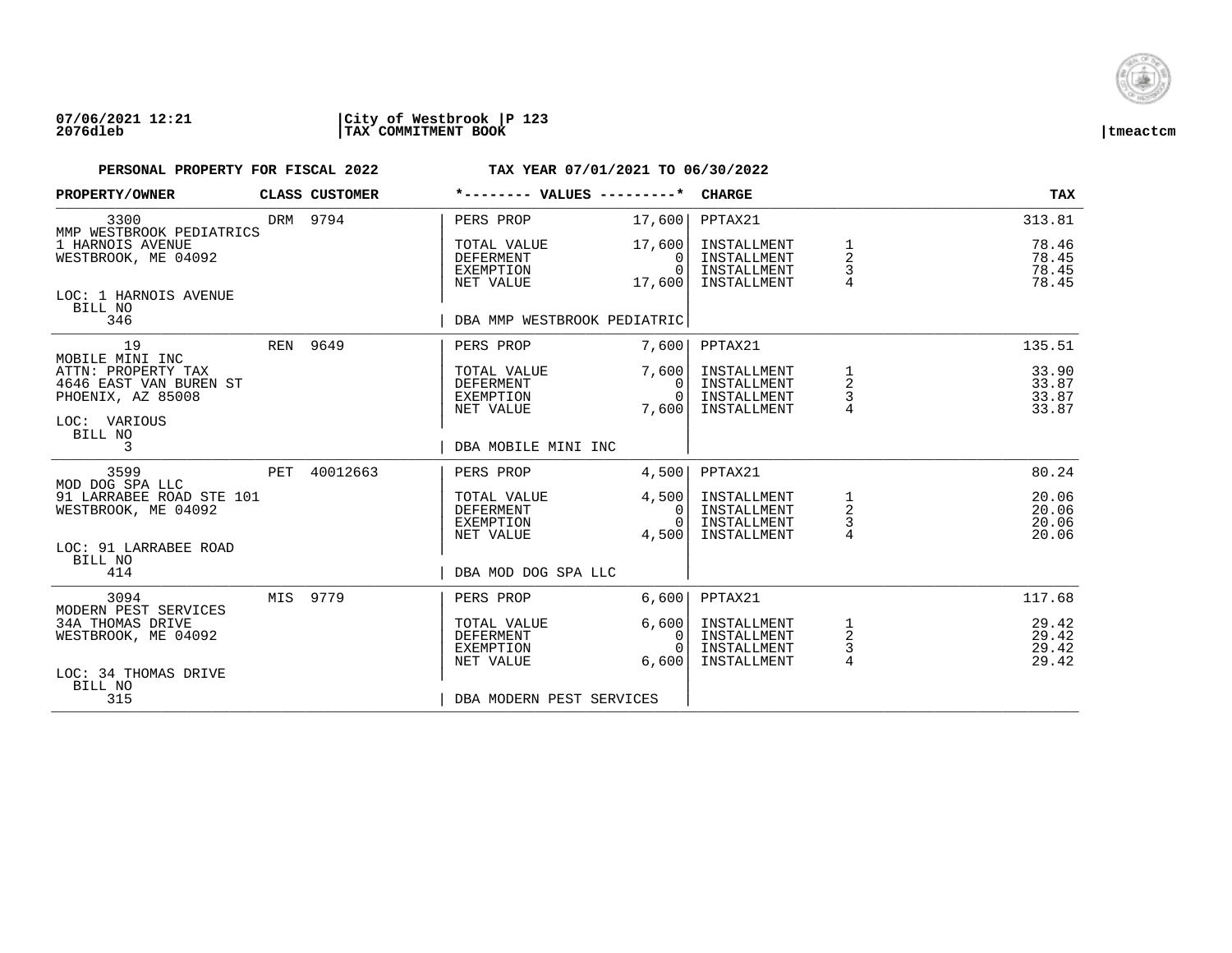

### **07/06/2021 12:21 |City of Westbrook |P 124 2076dleb |TAX COMMITMENT BOOK |tmeactcm**

| PROPERTY/OWNER                                                                                                   |     | CLASS CUSTOMER | *-------- VALUES ---------*                               |                                          | <b>CHARGE</b>                                            |                                                   | TAX                                  |
|------------------------------------------------------------------------------------------------------------------|-----|----------------|-----------------------------------------------------------|------------------------------------------|----------------------------------------------------------|---------------------------------------------------|--------------------------------------|
| 4057<br>MONSON COMPANIES INC                                                                                     |     | MIS 40013143   | PERS PROP                                                 | 2,100                                    | PPTAX21                                                  |                                                   | 37.44                                |
| 39 MECHANIC ST<br>SUITE 200<br>WESTBROOK, ME 04092<br>LOC: 39 MECHANIC STREET<br>BILL NO                         |     |                | TOTAL VALUE<br><b>DEFERMENT</b><br>EXEMPTION<br>NET VALUE | 2,100<br>$\Omega$<br>$\Omega$<br>2,100   | INSTALLMENT<br>INSTALLMENT<br>INSTALLMENT<br>INSTALLMENT | 1<br>$\overline{2}$<br>3<br>$\overline{4}$        | 9.36<br>9.36<br>9.36<br>9.36         |
| 578                                                                                                              |     |                | DBA MONSON COMPANIES INC                                  |                                          |                                                          |                                                   |                                      |
| 402<br>MOONLIGHT CLEANERS                                                                                        |     | CLN 10370      | PERS PROP                                                 | 28,800                                   | PPTAX21                                                  |                                                   | 513.50                               |
| CYNTHIA & THOMAS TOBIASSEN<br>26 STILLWATER DRIVE, #15<br>WESTBROOK, ME 04092<br>LOC: 823 MAIN STREET<br>BILL NO |     |                | TOTAL VALUE<br>DEFERMENT<br>EXEMPTION<br>NET VALUE        | 28,800<br>$\Omega$<br>$\Omega$<br>28,800 | INSTALLMENT<br>INSTALLMENT<br>INSTALLMENT<br>INSTALLMENT | 1<br>$\overline{\mathbf{c}}$<br>3                 | 128.39<br>128.37<br>128.37<br>128.37 |
| 74                                                                                                               |     |                | DBA MOONLIGHT CLEANERS                                    |                                          |                                                          |                                                   |                                      |
| 4078<br>MOSLEY FINANCIAL GROUP                                                                                   | ACC | 40013161       | PERS PROP                                                 | 4,400                                    | PPTAX21                                                  |                                                   | 78.45                                |
| 425 MAIN STREET<br>2ND FLOOR<br>WESTBROOK, ME 04092                                                              |     |                | TOTAL VALUE<br>DEFERMENT<br>EXEMPTION<br>NET VALUE        | 4,400<br>0<br>$\Omega$<br>4,400          | INSTALLMENT<br>INSTALLMENT<br>INSTALLMENT<br>INSTALLMENT | $\begin{array}{c}\n1 \\ 2 \\ 3 \\ 4\n\end{array}$ | 19.62<br>19.61<br>19.61<br>19.61     |
| LOC: 425 MAIN STREET<br>BILL NO<br>586                                                                           |     |                | DBA MOSLEY FINANCIAL GROUP                                |                                          |                                                          |                                                   |                                      |
| 593<br>MULLEN'S DRIVING SCHOOL INC                                                                               | EDU | 9684           | PERS PROP                                                 | 3,200                                    | PPTAX21                                                  |                                                   | 57.06                                |
| 104 TANDBERG TR<br>WINDHAM, ME 04062-5206<br>LOC: 28 STROUDWATER STREET                                          |     |                | TOTAL VALUE<br><b>DEFERMENT</b><br>EXEMPTION<br>NET VALUE | 3,200<br>0<br>$\Omega$<br>3,200          | INSTALLMENT<br>INSTALLMENT<br>INSTALLMENT<br>INSTALLMENT | $\frac{1}{2}$<br>$\frac{3}{4}$                    | 14.28<br>14.26<br>14.26<br>14.26     |
| BILL NO<br>101                                                                                                   |     |                | DBA MULLEN'S DRIVING SCHOOL                               |                                          |                                                          |                                                   |                                      |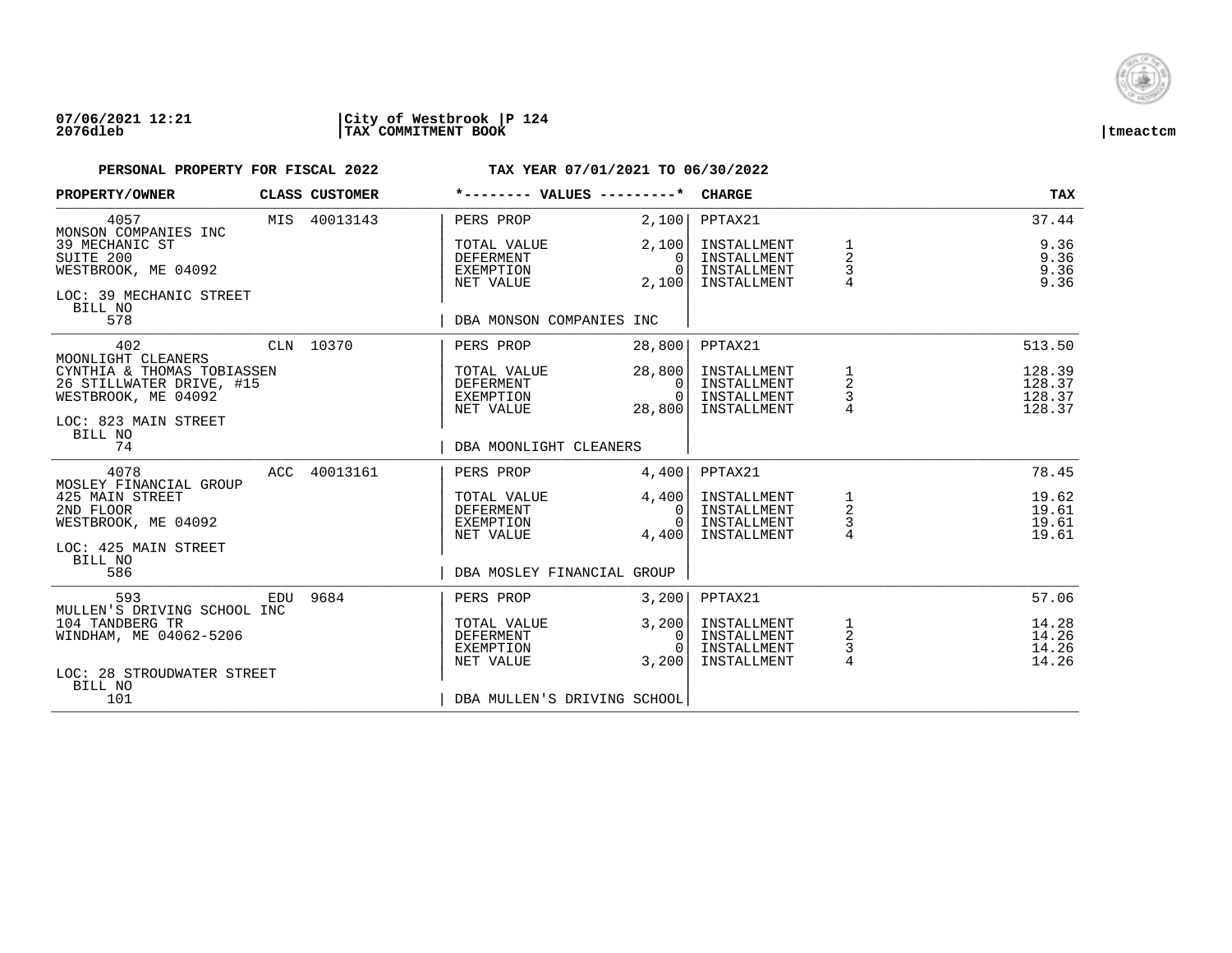

### **07/06/2021 12:21 |City of Westbrook |P 125 2076dleb |TAX COMMITMENT BOOK |tmeactcm**

| PROPERTY/OWNER                                                                                                            | CLASS CUSTOMER | *-------- VALUES ---------*                                                                         |                                                    | <b>CHARGE</b>                                                       |                  | <b>TAX</b>                                     |
|---------------------------------------------------------------------------------------------------------------------------|----------------|-----------------------------------------------------------------------------------------------------|----------------------------------------------------|---------------------------------------------------------------------|------------------|------------------------------------------------|
| 2080<br>MUZAK<br>C/O RYAN TAX COMPLIANCE SERVIC<br>PO BOX 460049<br>HOUSTON, TX 77056<br>LOC: VARIOUS<br>BILL NO<br>212   | 900 9736       | PERS PROP<br>TOTAL VALUE<br>DEFERMENT<br><b>EXEMPTION</b><br>NET VALUE<br>DBA MUZAK                 | $\Omega$<br>$\Omega$<br>$\Omega$<br>$\Omega$       | INSTALLMENT<br>INSTALLMENT<br>INSTALLMENT<br>INSTALLMENT            | 1<br>2<br>3<br>4 | .00<br>.00<br>.00<br>.00                       |
| 1594<br>NAMCO POOLS LLC<br><b>30 WATERCHASE DRIVE</b><br>ROCKY HILL, CT 06067<br>LOC: 100 LARRABEE ROAD<br>BILL NO<br>152 | POO 9709       | PERS PROP<br>TOTAL VALUE<br>DEFERMENT<br>EXEMPTION<br>NET VALUE<br>DBA NAMCO POOLS LLC              | 46,300<br>46,300<br>$\Omega$<br>$\Omega$<br>46,300 | PPTAX21<br>INSTALLMENT<br>INSTALLMENT<br>INSTALLMENT<br>INSTALLMENT | 1<br>2<br>3<br>4 | 825.53<br>206.39<br>206.38<br>206.38<br>206.38 |
| 266<br>NAN'S BEE-HIVE<br>NANCY GOWEN<br>138 HARDY ROAD<br>WESTBROOK, ME 04098<br>LOC: 138 HARDY ROAD<br>BILL NO<br>45     | 900 9663       | PERS PROP<br>TOTAL VALUE<br><b>DEFERMENT</b><br><b>EXEMPTION</b><br>NET VALUE<br>DBA NAN'S BEE-HIVE | $\Omega$<br>$\Omega$<br>$\Omega$                   | INSTALLMENT<br>INSTALLMENT<br>INSTALLMENT<br>INSTALLMENT            | 2<br>3<br>4      | .00<br>.00<br>.00<br>.00                       |
| 3915<br>NAPOLITANO, CAESAR<br>199 ALLEN AVENUE<br>PORTLAND, ME 04103<br>LOC: 640 SACO STREET<br>BILL NO<br>511            | LAN 40013004   | PERS PROP<br>TOTAL VALUE<br><b>DEFERMENT</b><br>EXEMPTION<br>NET VALUE<br>DBA NAPOLITANO, CAESAR    | 6,800<br>6,800<br>0<br>$\Omega$<br>6,800           | PPTAX21<br>INSTALLMENT<br>INSTALLMENT<br>INSTALLMENT<br>INSTALLMENT | 1<br>2<br>3<br>4 | 121.24<br>30.31<br>30.31<br>30.31<br>30.31     |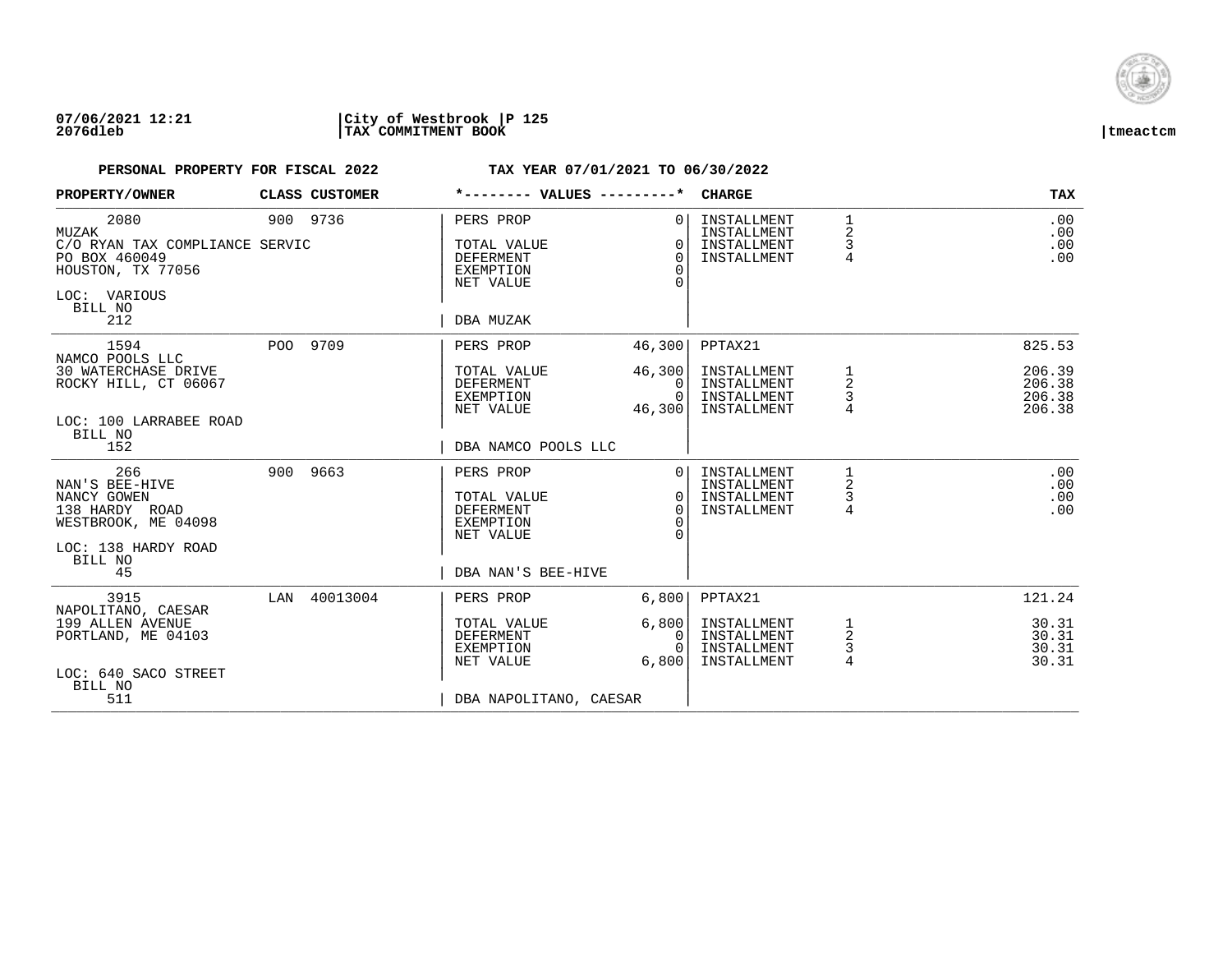

### **07/06/2021 12:21 |City of Westbrook |P 126 2076dleb |TAX COMMITMENT BOOK |tmeactcm**

## **PERSONAL PROPERTY FOR FISCAL 2022 TAX YEAR 07/01/2021 TO 06/30/2022 PROPERTY/OWNER** CLASS CUSTOMER  $\uparrow$  values of  $\downarrow$  customer  $\downarrow$  customer  $\downarrow$  customer  $\downarrow$  customer  $\downarrow$  customer  $\downarrow$

| <b>PROPERTY/OWNER</b>                                  |     | CLASS CUSTOMER | ---- VALUES                                        |                                        | <b>CHARGE</b>                                            |                     | TAX.                         |
|--------------------------------------------------------|-----|----------------|----------------------------------------------------|----------------------------------------|----------------------------------------------------------|---------------------|------------------------------|
| 2496<br>NATIONAL ENTERTAINMNET NETWORK                 |     | VEN 9758       | PERS PROP                                          | 2,100                                  | PPTAX21                                                  |                     | 37.44                        |
| 325 INTERLOCKEN PARKWAY B<br>BROOMFIELD, CO 80021-8043 |     |                | TOTAL VALUE<br>DEFERMENT<br>EXEMPTION<br>NET VALUE | 2,100<br>$\Omega$<br>$\Omega$<br>2,100 | INSTALLMENT<br>INSTALLMENT<br>INSTALLMENT<br>INSTALLMENT | 1<br>2<br>3         | 9.36<br>9.36<br>9.36<br>9.36 |
| LOC: VARIOUS<br>BILL NO                                |     |                |                                                    |                                        |                                                          |                     |                              |
| 267                                                    |     |                | DBA NATIONAL ENTERTAINMENT                         |                                        |                                                          |                     |                              |
| 3160<br>NATIVE MAINE PRODUCE AND                       | WHO | 40012304       | PERS PROP                                          | 263,500                                | PPTAX21                                                  |                     | 4,698.21                     |
| SPECIALTY FOODS<br>10 BRADLEY DRIVE                    |     |                | TOTAL VALUE<br>DEFERMENT                           | 263,500<br>$\Omega$                    | INSTALLMENT<br>INSTALLMENT                               | 1<br>2              | 1,174.56<br>1,174.55         |
| WESTBROOK, ME 04092                                    |     |                | EXEMPTION<br>NET VALUE                             | $\Omega$<br>263,500                    | INSTALLMENT<br>INSTALLMENT                               | 3<br>$\overline{4}$ | 1,174.55<br>1,174.55         |
| LOC: 10 BRADLEY DRIVE<br>BILL NO                       |     |                |                                                    |                                        |                                                          |                     |                              |
| 327                                                    |     |                | DBA NATIVE MAINE PRODUCE AN                        |                                        |                                                          |                     |                              |
| 3605<br>NATURES DESIGN LANDSCAPING                     |     | CON 40012670   | PERS PROP                                          | 178,800                                | PPTAX21                                                  |                     | 3,188.00                     |
| 63 HARDING BRIDGE ROAD<br>GORHAM, ME 04038             |     |                | TOTAL VALUE<br>DEFERMENT                           | 178,800<br>$\Omega$                    | INSTALLMENT<br>INSTALLMENT                               | 1<br>$\overline{a}$ | 797.00<br>797.00             |
|                                                        |     |                | EXEMPTION                                          | $\cap$                                 | INSTALLMENT                                              | 3                   | 797.00                       |
| LOC: 58 PERSHING WAY                                   |     |                | NET VALUE                                          | 178,800                                | INSTALLMENT                                              | $\overline{4}$      | 797.00                       |
| BILL NO<br>415                                         |     |                | DBA NATURE'S DESIGN LANDSCA                        |                                        |                                                          |                     |                              |
| 4466<br>NAVITAS CREDIT CORP                            |     | LEA 10484      | PERS PROP                                          | 4,400                                  | PPTAX21                                                  |                     | 78.45                        |
| ATTN: PROPERTY TAX DEPT                                |     |                | TOTAL VALUE                                        | 4,400                                  | INSTALLMENT                                              | 1                   | 19.62                        |
| 303 FELLOWSHIP ROAD, STE 310<br>MOUNT LAUREL, NJ 08054 |     |                | DEFERMENT<br>EXEMPTION                             | $\Omega$<br>$\cap$                     | INSTALLMENT<br>INSTALLMENT                               | 2<br>3              | 19.61<br>19.61               |
| LOC: VARIOUS                                           |     |                | NET VALUE                                          | 4,400                                  | INSTALLMENT                                              | 4                   | 19.61                        |
| BILL NO<br>795                                         |     |                | DBA NAVITAS CREDIT CORP                            |                                        |                                                          |                     |                              |
|                                                        |     |                |                                                    |                                        |                                                          |                     |                              |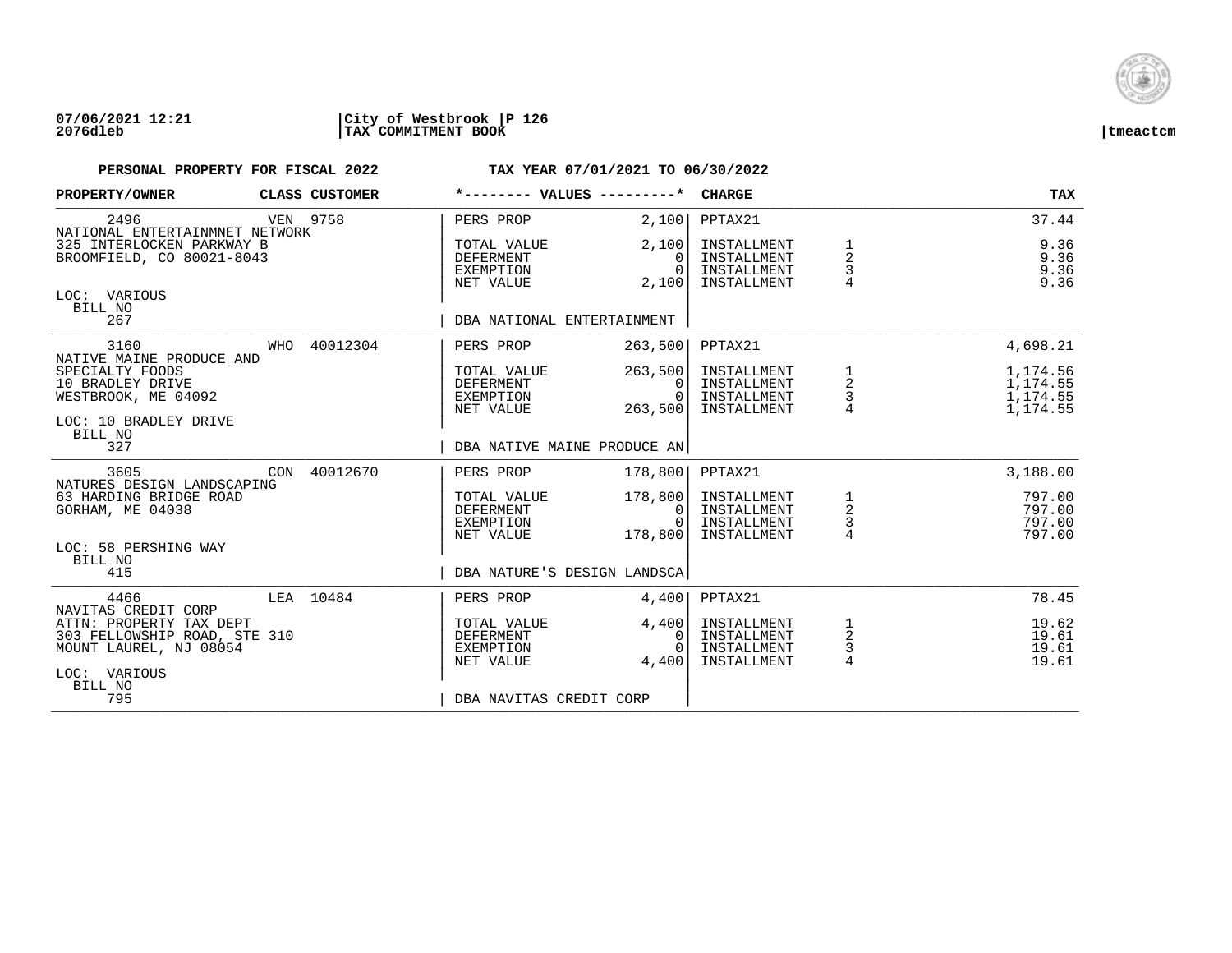

## **07/06/2021 12:21 |City of Westbrook |P 127 2076dleb |TAX COMMITMENT BOOK |tmeactcm**

| PROPERTY/OWNER                                                                                               | CLASS CUSTOMER | *-------- VALUES ---------*                               |                                                      | CHARGE                                                   |                                                   | <b>TAX</b>                           |
|--------------------------------------------------------------------------------------------------------------|----------------|-----------------------------------------------------------|------------------------------------------------------|----------------------------------------------------------|---------------------------------------------------|--------------------------------------|
| 2551<br>NCS PEARSON, INC                                                                                     | CNS 9760       | PERS PROP                                                 | 22,800                                               | PPTAX21                                                  |                                                   | 406.52                               |
| C/O DUCHARME, MCMILLEN<br>PO BOX 80615<br>INDIANAPOLIS, IN 46280<br>LOC: 201 MAIN STREET<br>BILL NO          |                | TOTAL VALUE<br><b>DEFERMENT</b><br>EXEMPTION<br>NET VALUE | 22,800<br>$\Omega$<br>$\overline{0}$<br>22,800       | INSTALLMENT<br>INSTALLMENT<br>INSTALLMENT<br>INSTALLMENT | 1<br>$\overline{2}$<br>3<br>4                     | 101.63<br>101.63<br>101.63<br>101.63 |
| 275                                                                                                          |                | DBA PEARSON PROFESSIONAL CE                               |                                                      |                                                          |                                                   |                                      |
| 657<br>NESTLE WATERS NORTH AMERICA IN                                                                        | LEA 9685       | PERS PROP                                                 | 5,900                                                | PPTAX21                                                  |                                                   | 105.20                               |
| C/O RYAN TAX COMPLIANCE SERVIC<br>POB 4900, DEPT 170<br>SCOTTSDALE, AZ 85261-4900<br>LOC: VARIOUS<br>BILL NO |                | TOTAL VALUE<br>DEFERMENT<br>EXEMPTION<br>NET VALUE        | 5,900<br>$\Omega$<br>$\Omega$<br>5,900               | INSTALLMENT<br>INSTALLMENT<br>INSTALLMENT<br>INSTALLMENT | 1<br>2<br>3                                       | 26.30<br>26.30<br>26.30<br>26.30     |
| 103                                                                                                          |                | DBA NESTLE WATERS NORTH AME                               |                                                      |                                                          |                                                   |                                      |
| 2368<br>NETINSURE                                                                                            | INS 40011983   | PERS PROP                                                 | 2,500                                                | PPTAX21                                                  |                                                   | 44.58                                |
| DANIEL FREUND<br>90 BRIDGE STREET<br>WESTBROOK, ME 04092<br>LOC: 90 BRIDGE STREET STE 105<br>BILL NO         |                | TOTAL VALUE<br>DEFERMENT<br>EXEMPTION<br>NET VALUE        | 2,500<br>0 <sup>1</sup><br>$\overline{0}$  <br>2,500 | INSTALLMENT<br>INSTALLMENT<br>INSTALLMENT<br>INSTALLMENT | $\begin{array}{c}\n1 \\ 2 \\ 3 \\ 4\n\end{array}$ | 11.16<br>11.14<br>11.14<br>11.14     |
| 248                                                                                                          |                | <b>DBA NETINSURE</b>                                      |                                                      |                                                          |                                                   |                                      |
| 3855<br>NEW CINGULAR WIRELESS PCS LLC                                                                        | TEL 40012942   | PERS PROP                                                 | 17,500                                               | PPTAX21                                                  |                                                   | 312.03                               |
| 550 COCHITUATE RD, STE 13<br>FRAMINGHAM, MA 01701<br>LOC: VARIOUS<br>BILL NO                                 |                | TOTAL VALUE<br>DEFERMENT<br>EXEMPTION<br>NET VALUE        | 17,500<br>0 <sup>1</sup><br>$\overline{0}$<br>17,500 | INSTALLMENT<br>INSTALLMENT<br>INSTALLMENT<br>INSTALLMENT | $\frac{1}{2}$<br>$\frac{3}{4}$                    | 78.03<br>78.00<br>78.00<br>78.00     |
| 488                                                                                                          |                | DBA NEW CINGULAR WIRELESS P                               |                                                      |                                                          |                                                   |                                      |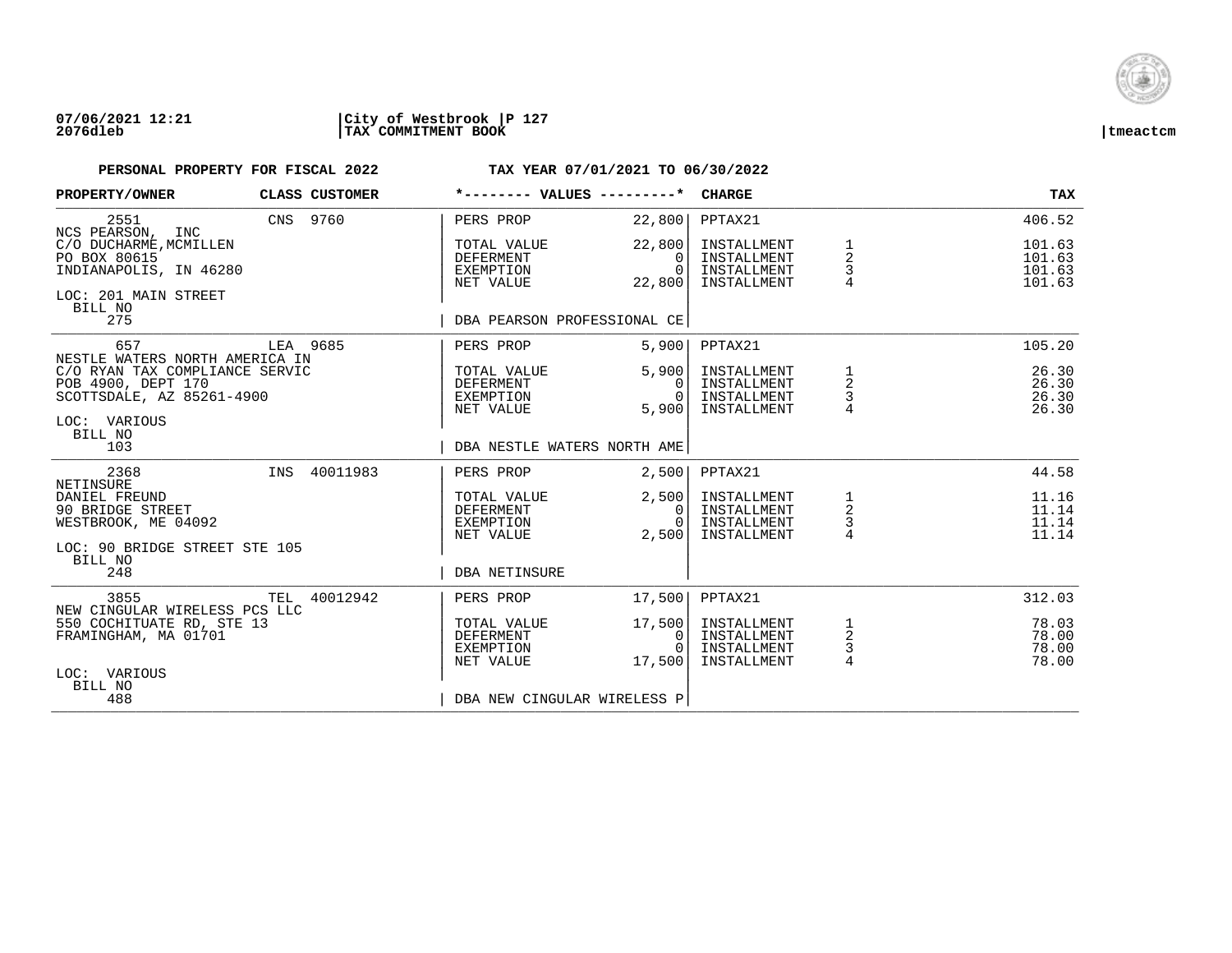

### **07/06/2021 12:21 |City of Westbrook |P 128 2076dleb |TAX COMMITMENT BOOK |tmeactcm**

| PROPERTY/OWNER                                               | CLASS CUSTOMER | *-------- VALUES ---------*                               |                                              | <b>CHARGE</b>                                            |                                                   | <b>TAX</b>                           |
|--------------------------------------------------------------|----------------|-----------------------------------------------------------|----------------------------------------------|----------------------------------------------------------|---------------------------------------------------|--------------------------------------|
| 2476<br>NEW ENGLAND CHIROPRACTIC, LLC                        | DRC 40012040   | PERS PROP                                                 | 74, 200                                      | PPTAX21                                                  |                                                   | 1,322.99                             |
| 89 LARRABEE ROAD<br>WESTBROOK, ME 04092                      |                | TOTAL VALUE<br>DEFERMENT<br>EXEMPTION<br>NET VALUE        | 74,200<br>0<br>$\Omega$<br>74,200            | INSTALLMENT<br>INSTALLMENT<br>INSTALLMENT<br>INSTALLMENT | $\begin{array}{c}\n1 \\ 2 \\ 3 \\ 4\n\end{array}$ | 330.77<br>330.74<br>330.74<br>330.74 |
| LOC: 89 LARRABEE ROAD<br>BILL NO<br>265                      |                | DBA NEW ENGLAND CHIROPRACTI                               |                                              |                                                          |                                                   |                                      |
| 3594<br>NEW ENGLAND OFF-ROAD OUTFITTER                       | DIS 40012657   | PERS PROP                                                 | 24,700                                       | PPTAX21                                                  |                                                   | 440.40                               |
| 4 THOMAS DRIVE<br>WESTBROOK, ME 04092<br>LOC: 4 THOMAS DRIVE |                | TOTAL VALUE<br>DEFERMENT<br>EXEMPTION<br>NET VALUE        | 24,700<br>$\Omega$<br>$\Omega$<br>24,700     | INSTALLMENT<br>INSTALLMENT<br>INSTALLMENT<br>INSTALLMENT | $\frac{1}{2}$<br>$\frac{3}{4}$                    | 110.10<br>110.10<br>110.10<br>110.10 |
| BILL NO<br>412                                               |                | DBA NEW ENGLAND OFF-ROAD OU                               |                                              |                                                          |                                                   |                                      |
| 1043<br>NEW ENGLAND VENDING                                  | LEA 40011627   | PERS PROP                                                 | 2,300                                        | PPTAX21                                                  |                                                   | 41.01                                |
| ONE LISBON ST<br>LISBON, ME 04250                            |                | TOTAL VALUE<br>DEFERMENT<br>EXEMPTION<br>NET VALUE        | 2,300<br>$\overline{0}$<br>$\Omega$<br>2,300 | INSTALLMENT<br>INSTALLMENT<br>INSTALLMENT<br>INSTALLMENT | $\frac{1}{2}$<br>$\frac{3}{4}$                    | 10.26<br>10.25<br>10.25<br>10.25     |
| LOC: VARIOUS<br>BILL NO<br>137                               |                | DBA NEW ENGLAND VENDING                                   |                                              |                                                          |                                                   |                                      |
| 4434<br>NEW JOURNEY MOVING                                   | MIS 10453      | PERS PROP                                                 | 5,000                                        | PPTAX21                                                  |                                                   | 89.15                                |
| 90 BRIDGE STREET<br>WESTBROOK, ME 04092                      |                | TOTAL VALUE<br><b>DEFERMENT</b><br>EXEMPTION<br>NET VALUE | 5,000<br>0<br>$\cap$<br>5.000                | INSTALLMENT<br>INSTALLMENT<br>INSTALLMENT<br>INSTALLMENT | $\frac{1}{2}$<br>$\frac{3}{4}$                    | 22.31<br>22.28<br>22.28<br>22.28     |
| LOC: 90 BRIDGE STREET<br>BILL NO<br>764                      |                | DBA NEW JOURNEY MOVING                                    |                                              |                                                          |                                                   |                                      |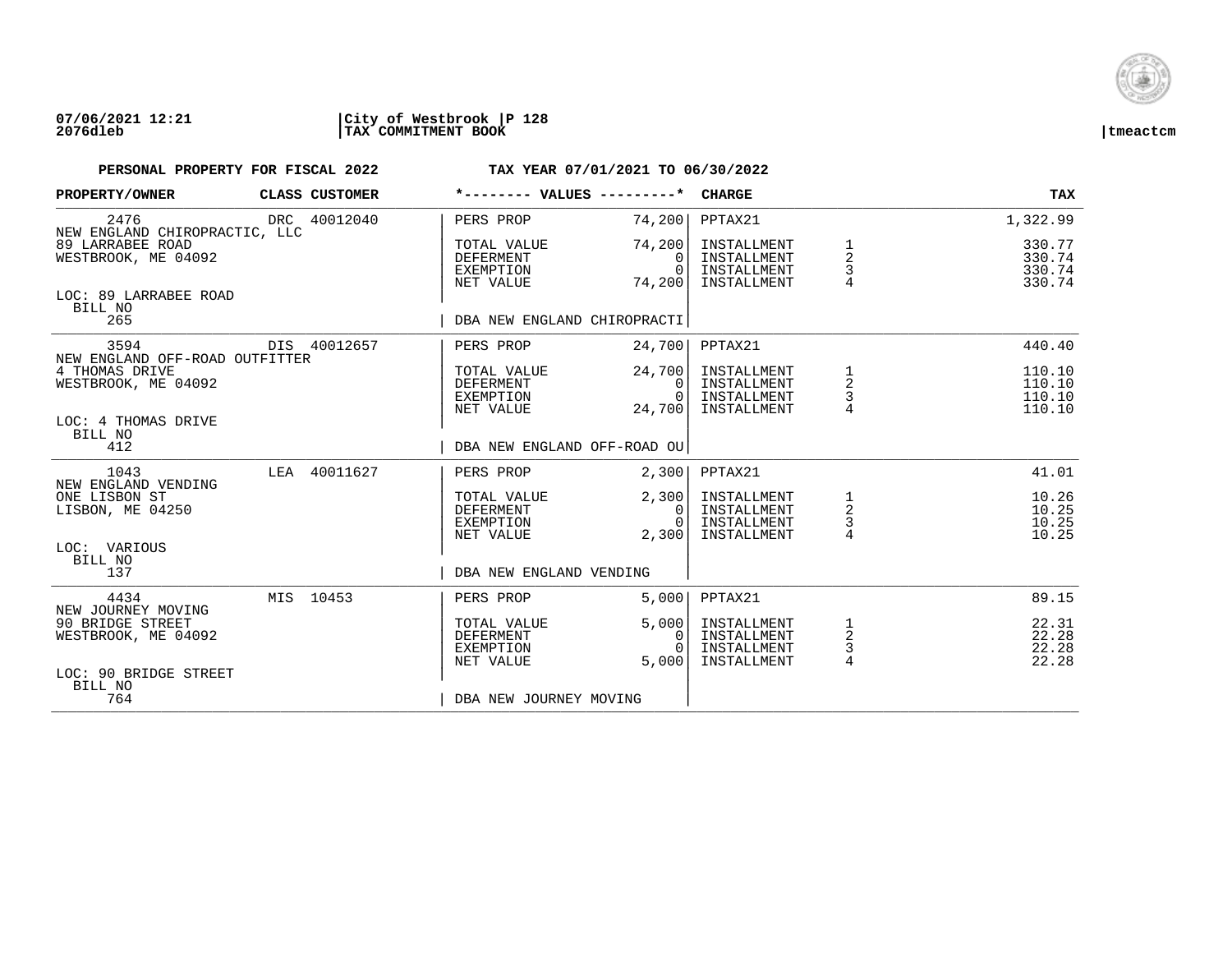

### **07/06/2021 12:21 |City of Westbrook |P 129 2076dleb |TAX COMMITMENT BOOK |tmeactcm**

| PROPERTY/OWNER                                                                |     | CLASS CUSTOMER |                                                                               | *-------- VALUES ---------*                  | <b>CHARGE</b>                                            |                                                      | <b>TAX</b>                           |
|-------------------------------------------------------------------------------|-----|----------------|-------------------------------------------------------------------------------|----------------------------------------------|----------------------------------------------------------|------------------------------------------------------|--------------------------------------|
| 3459<br>NISSAN MOTOR ACCEPTANCE CORP                                          | LEA | 40012528       | PERS PROP                                                                     | 35,500                                       | PPTAX21                                                  |                                                      | 632.97                               |
| DBA INFINITI FINANCIAL SERVICE<br>PO BOX 650214<br>DALLAS, TX 75265           |     |                | TOTAL VALUE<br>DEFERMENT<br>EXEMPTION<br>NET VALUE                            | 35,500<br>$\Omega$<br>$\Omega$<br>35,500     | INSTALLMENT<br>INSTALLMENT<br>INSTALLMENT<br>INSTALLMENT | 1<br>2<br>3                                          | 158.25<br>158.24<br>158.24<br>158.24 |
| LOC: 1 SAUNDERS WAY<br>BILL NO<br>379                                         |     |                |                                                                               | DBA NISSAN MOTOR ACCEPTANCE                  |                                                          |                                                      |                                      |
| 3301<br>NORDX<br>PO BOX 607<br>SCARBOROUGH, ME 04070<br>LOC: 1 HARNOIS AVENUE | 900 | 40012384       | PERS PROP<br>TOTAL VALUE<br><b>DEFERMENT</b><br><b>EXEMPTION</b><br>NET VALUE | $\Omega$<br>$\Omega$<br>$\Omega$<br>$\Omega$ | INSTALLMENT<br>INSTALLMENT<br>INSTALLMENT<br>INSTALLMENT | $\mathbf 1$<br>$\overline{a}$<br>3<br>$\overline{4}$ | .00<br>.00<br>.00<br>.00             |
| BILL NO<br>347                                                                |     |                | DBA NORDX                                                                     |                                              |                                                          |                                                      |                                      |
| 4083<br>NORTH POINT REALTY LLC                                                | REA | 9881           | PERS PROP                                                                     | 3,200                                        | PPTAX21                                                  |                                                      | 57.06                                |
| 688 MAIN STREET<br>WESTBROOK, ME 04092                                        |     |                | TOTAL VALUE<br><b>DEFERMENT</b><br><b>EXEMPTION</b><br>NET VALUE              | 3,200<br>$\Omega$<br>$\Omega$<br>3,200       | INSTALLMENT<br>INSTALLMENT<br>INSTALLMENT<br>INSTALLMENT | 1<br>$\overline{a}$<br>3<br>4                        | 14.28<br>14.26<br>14.26<br>14.26     |
| LOC: 688 MAIN STREET<br>BILL NO<br>587                                        |     |                |                                                                               | DBA NORTH POINT REALTY LLC                   |                                                          |                                                      |                                      |
| 3975<br>NORTH SPORE LLC                                                       | FLO | 40013058       | PERS PROP                                                                     | 34,400                                       | PPTAX21                                                  |                                                      | 613.35                               |
| #110<br>90 BRIDGE STREET<br>WESTBROOK, ME 04092                               |     |                | TOTAL VALUE<br><b>DEFERMENT</b><br>EXEMPTION<br>NET VALUE                     | 34,400<br>0<br>$\Omega$<br>34,400            | INSTALLMENT<br>INSTALLMENT<br>INSTALLMENT<br>INSTALLMENT | 1<br>$\sqrt{2}$<br>3<br>$\overline{4}$               | 153.36<br>153.33<br>153.33<br>153.33 |
| LOC: 90 BRIDGE STREET STE B4<br>BILL NO<br>537                                |     |                | DBA NORTH SPORE LLC                                                           |                                              |                                                          |                                                      |                                      |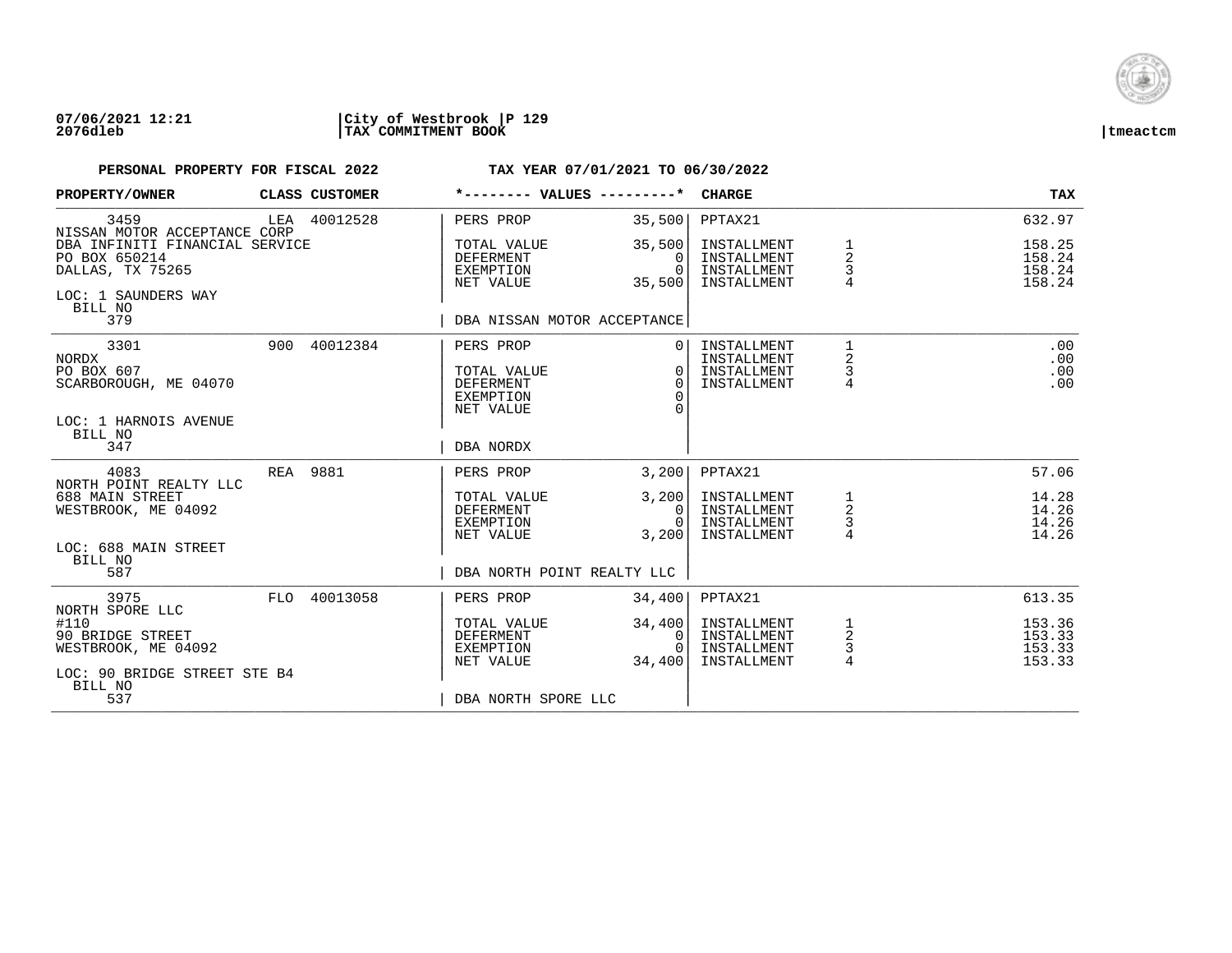

### **07/06/2021 12:21 |City of Westbrook |P 130 2076dleb |TAX COMMITMENT BOOK |tmeactcm**

| PROPERTY/OWNER                                                                                                                                     | CLASS CUSTOMER | *-------- VALUES ---------*                                                              |                                                   | <b>CHARGE</b>                                            |                                      | <b>TAX</b>                           |
|----------------------------------------------------------------------------------------------------------------------------------------------------|----------------|------------------------------------------------------------------------------------------|---------------------------------------------------|----------------------------------------------------------|--------------------------------------|--------------------------------------|
| 4033<br>NORTHBRIDGE STROUDWATER LODGE<br>ASSISTED LIVING LLC<br>116 LANDING ROAD<br>WESTBROOK, ME 04092<br>LOC: 116 LANDING ROAD<br>BILL NO<br>564 | 900 40013123   | PERS PROP<br>TOTAL VALUE<br>DEFERMENT<br>EXEMPTION<br>NET VALUE<br>DBA STROUDWATER LODGE | $\Omega$<br>$\Omega$<br>$\Omega$<br>$\Omega$<br>∩ | INSTALLMENT<br>INSTALLMENT<br>INSTALLMENT<br>INSTALLMENT | $\mathbf{1}$<br>2<br>$\frac{3}{4}$   | .00<br>.00<br>.00<br>.00             |
| 3378                                                                                                                                               | AUT 10389      | PERS PROP                                                                                | 17,700                                            | PPTAX21                                                  |                                      | 315.59                               |
| NORTHEAST AUTOWORKS INC<br>650 BRIDGTON ROAD<br>WESTBROOK, ME 04092<br>LOC: 650 BRIDGTON ROAD<br>BILL NO                                           |                | TOTAL VALUE<br>DEFERMENT<br>EXEMPTION<br>NET VALUE                                       | 17,700<br>$\Omega$<br>$\overline{0}$<br>17,700    | INSTALLMENT<br>INSTALLMENT<br>INSTALLMENT<br>INSTALLMENT | $\frac{1}{2}$<br>3                   | 78.92<br>78.89<br>78.89<br>78.89     |
| 361                                                                                                                                                |                | DBA NORTHEAST AUTOWORKS INC                                                              |                                                   |                                                          |                                      |                                      |
| 3391<br>NORTHEAST CREDIT UNION                                                                                                                     | BAN 9802       | PERS PROP                                                                                | 1,400                                             | PPTAX21                                                  |                                      | 24.96                                |
| PO BOX 1240<br>PORTSMOUTH, NH 03802                                                                                                                |                | TOTAL VALUE<br>DEFERMENT<br>EXEMPTION<br>NET VALUE                                       | 1,400<br>0 <sup>1</sup><br>$\Omega$<br>1,400      | INSTALLMENT<br>INSTALLMENT<br>INSTALLMENT<br>INSTALLMENT | $\frac{1}{2}$<br>$\frac{3}{4}$       | 6.24<br>6.24<br>6.24<br>6.24         |
| LOC: 17 WESTBROOK COMMON<br>BILL NO<br>365                                                                                                         |                | DBA NORTHEAST CREDIT UNION                                                               |                                                   |                                                          |                                      |                                      |
| 4065<br>NORTHEAST LABORATORY SERVICES                                                                                                              | LAB 9879       | PERS PROP                                                                                | 41,800                                            | PPTAX21                                                  |                                      | 745.29                               |
| 120 MAIN STREET STE B<br>WESTBROOK, ME 04092<br>LOC: 120 MAIN STREET                                                                               |                | TOTAL VALUE<br>DEFERMENT<br>EXEMPTION<br>NET VALUE                                       | 41,800<br>0<br>$\cap$<br>41,800                   | INSTALLMENT<br>INSTALLMENT<br>INSTALLMENT<br>INSTALLMENT | 1<br>$\overline{a}$<br>$\frac{3}{4}$ | 186.33<br>186.32<br>186.32<br>186.32 |
| BILL NO<br>580                                                                                                                                     |                | DBA NORTHEAST LABORATORY SE                                                              |                                                   |                                                          |                                      |                                      |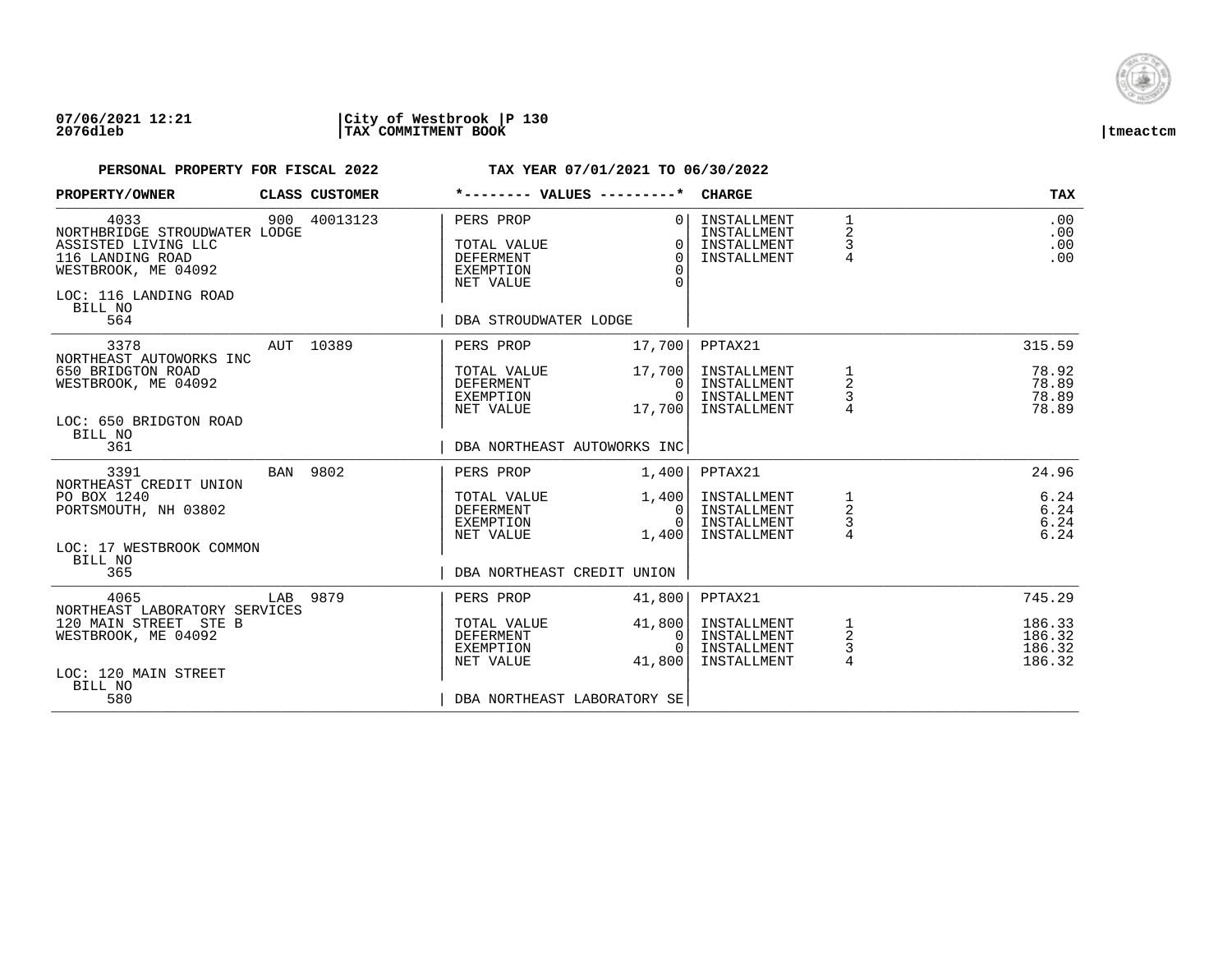

## **07/06/2021 12:21 |City of Westbrook |P 131 2076dleb |TAX COMMITMENT BOOK |tmeactcm**

| PROPERTY/OWNER                                                                                                       |     | CLASS CUSTOMER | *-------- VALUES ---------*                                                                                  |                                          | <b>CHARGE</b>                                            |                                                 | <b>TAX</b>                                       |
|----------------------------------------------------------------------------------------------------------------------|-----|----------------|--------------------------------------------------------------------------------------------------------------|------------------------------------------|----------------------------------------------------------|-------------------------------------------------|--------------------------------------------------|
| 662<br>NORTHEAST MERCHANDISING CORP<br>PO BOX 446<br>SKOWHEGAN, ME 04976-446<br>LOC: VARIOUS<br>BILL NO<br>104       |     | 900 9686       | PERS PROP<br>TOTAL VALUE<br><b>DEFERMENT</b><br><b>EXEMPTION</b><br>NET VALUE<br>DBA NORTHEAST COFFEE COMPAN | $\Omega$<br>$\Omega$<br>$\Omega$         | INSTALLMENT<br>INSTALLMENT<br>INSTALLMENT<br>INSTALLMENT | $\begin{array}{c} 1 \\ 2 \\ 3 \\ 4 \end{array}$ | .00<br>.00<br>.00<br>.00                         |
| 808                                                                                                                  | CNS | 40013418       | PERS PROP                                                                                                    | 50,900                                   | PPTAX21                                                  |                                                 | 907.55                                           |
| NORTHEAST TEST CONSULTANTS<br>587 SPRING STREET<br>WESTBROOK, ME 04092<br>LOC: 587 SPRING STREET<br>BILL NO          |     |                | TOTAL VALUE<br>DEFERMENT<br>EXEMPTION<br>NET VALUE                                                           | 50,900<br>$\Omega$<br>$\Omega$<br>50,900 | INSTALLMENT<br>INSTALLMENT<br>INSTALLMENT<br>INSTALLMENT | 1<br>$\overline{\mathbf{c}}$<br>3               | 226.91<br>226.88<br>226.88<br>226.88             |
| 117                                                                                                                  |     |                | DBA NORTHEAST TEST CONSULTA                                                                                  |                                          |                                                          |                                                 |                                                  |
| 3124<br>NORTHERN LEASING SYSTEMS INC<br>525 WASHINGTON BLVD 15FL<br>JERSEY CITY, NJ 07310<br>LOC: VARIOUS<br>BILL NO | 900 | 10385          | PERS PROP<br>TOTAL VALUE<br><b>DEFERMENT</b><br>EXEMPTION<br>NET VALUE                                       | $\Omega$<br>$\Omega$<br>$\Omega$         | INSTALLMENT<br>INSTALLMENT<br>INSTALLMENT<br>INSTALLMENT | 1<br>2<br>3<br>$\overline{4}$                   | .00<br>.00<br>.00<br>.00                         |
| 319                                                                                                                  |     |                | DBA NORTHERN LEASING SYSTEM                                                                                  |                                          |                                                          |                                                 |                                                  |
| 3373<br>NORTHERN UTILITIES INC                                                                                       |     | OIL 9801       | PERS PROP                                                                                                    | 17,809,600                               | PPTAX21                                                  |                                                 | 317,545.17                                       |
| 6 LIBERTY LANE WEST<br>HAMPTON, NH 03842-1720<br>LOC: VARIOUS<br>BILL NO                                             |     |                | TOTAL VALUE<br><b>DEFERMENT</b><br>EXEMPTION<br>NET VALUE                                                    | 17,809,600<br>0<br>17,809,600            | INSTALLMENT<br>INSTALLMENT<br>INSTALLMENT<br>INSTALLMENT | $\frac{1}{2}$<br>$\frac{3}{4}$                  | 79,386.30<br>79,386.29<br>79,386.29<br>79,386.29 |
| 360                                                                                                                  |     |                | DBA NORTHERN UTILITIES INC                                                                                   |                                          |                                                          |                                                 |                                                  |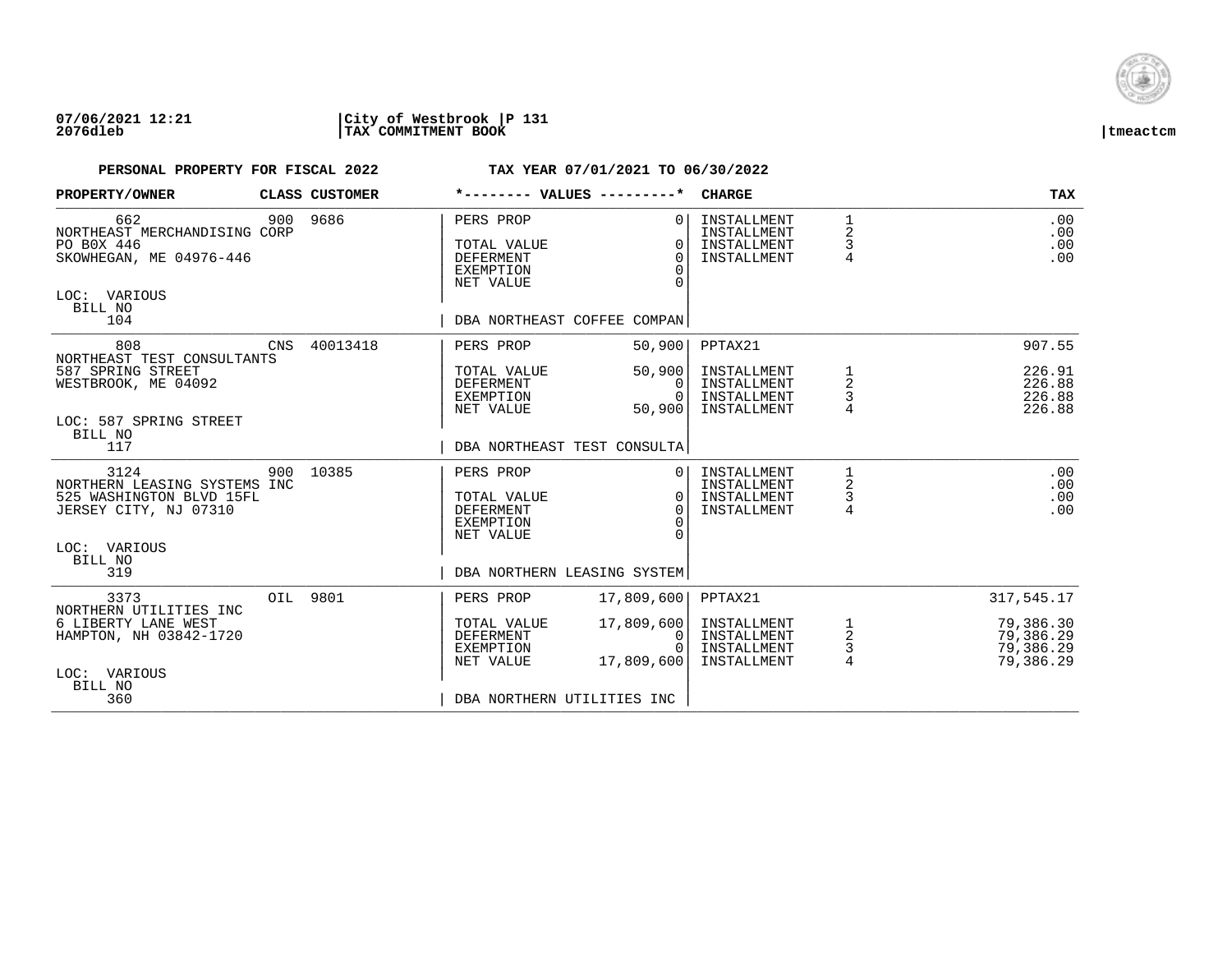

## **07/06/2021 12:21 |City of Westbrook |P 132 2076dleb |TAX COMMITMENT BOOK |tmeactcm**

| PROPERTY/OWNER                                                                                                       |     | CLASS CUSTOMER |                                                                                     | *-------- VALUES ---------* CHARGE                  |                                                          |                                            | <b>TAX</b>                                   |
|----------------------------------------------------------------------------------------------------------------------|-----|----------------|-------------------------------------------------------------------------------------|-----------------------------------------------------|----------------------------------------------------------|--------------------------------------------|----------------------------------------------|
| 251<br>NORTRAX INC                                                                                                   |     | HVE 9662       | PERS PROP                                                                           | 254,400                                             | PPTAX21                                                  |                                            | 4,535.95                                     |
| 51 US RT 1<br>SUITE G<br>SCARBOROUGH, ME 04074<br>LOC: 396 COUNTY ROAD                                               |     |                | TOTAL VALUE<br><b>DEFERMENT</b><br>EXEMPTION<br>NET VALUE                           | 254,400<br>$\Omega$<br>$\Omega$<br>254,400          | INSTALLMENT<br>INSTALLMENT<br>INSTALLMENT<br>INSTALLMENT | 1<br>$\overline{a}$<br>3<br>$\overline{4}$ | 1,134.01<br>1,133.98<br>1,133.98<br>1,133.98 |
| BILL NO<br>43                                                                                                        |     |                | DBA NORTRAX INC                                                                     |                                                     |                                                          |                                            |                                              |
| 4053<br>NOTHING BAKES LIKE A PARROTT                                                                                 | BAK | 40013139       | PERS PROP                                                                           | 6,100                                               | PPTAX21                                                  |                                            | 108.76                                       |
| 90 BRIDGE ST STE 255<br>WESTBROOK, ME 04092<br>LOC: 90 BRIDGE STREET STE 255<br>BILL NO                              |     |                | TOTAL VALUE<br>DEFERMENT<br>EXEMPTION<br>NET VALUE                                  | 6,100<br>$\Omega$<br>$\Omega$<br>6,100              | INSTALLMENT<br>INSTALLMENT<br>INSTALLMENT<br>INSTALLMENT | 2<br>3<br>4                                | 27.19<br>27.19<br>27.19<br>27.19             |
| 574                                                                                                                  |     |                |                                                                                     | DBA NOTHING BAKES LIKE A PA                         |                                                          |                                            |                                              |
| 4454<br>NOVOCURE INC<br>20 VALLEY STREAM PARKWAY<br>SUITE 300<br>MALVERN, PA 19355<br>LOC: VARIOUS<br>BILL NO<br>783 |     | 900 10472      | PERS PROP<br>TOTAL VALUE<br>DEFERMENT<br>EXEMPTION<br>NET VALUE<br>DBA NOVOCURE INC | 0 <sup>1</sup><br>$\bigcap$<br>$\Omega$<br>$\Omega$ | INSTALLMENT<br>INSTALLMENT<br>INSTALLMENT<br>INSTALLMENT | $\mathbf 1$<br>2<br>3<br>4                 | .00<br>.00<br>.00<br>.00                     |
| 4050                                                                                                                 |     | FLO 40013136   | PERS PROP                                                                           | 73,100                                              | PPTAX21                                                  |                                            | 1,303.37                                     |
| NOYES, KYLE DBA GROW HOME INC<br>10 GRETA WAY<br>FALMOUTH, ME 04105<br>LOC: 640 SACO STREET<br>BILL NO               |     |                | TOTAL VALUE<br>DEFERMENT<br>EXEMPTION<br>NET VALUE                                  | 73,100<br>0<br>$\Omega$<br>73,100                   | INSTALLMENT<br>INSTALLMENT<br>INSTALLMENT<br>INSTALLMENT | 1<br>$\overline{c}$<br>3<br>$\overline{4}$ | 325.85<br>325.84<br>325.84<br>325.84         |
| 572                                                                                                                  |     |                | DBA GROW HOME INC                                                                   |                                                     |                                                          |                                            |                                              |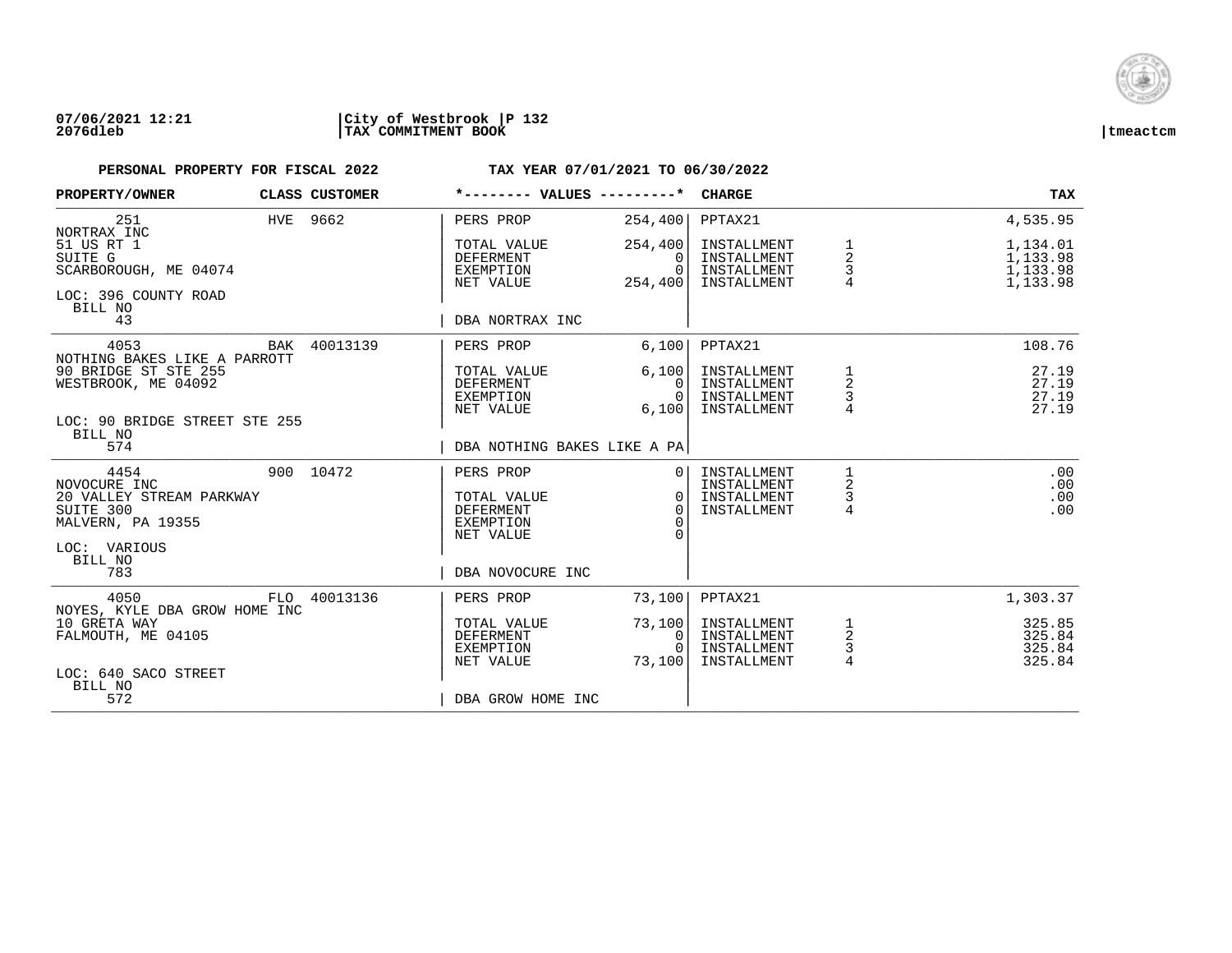

## **07/06/2021 12:21 |City of Westbrook |P 133 2076dleb |TAX COMMITMENT BOOK |tmeactcm**

| PROPERTY/OWNER                                                                                                                      | CLASS CUSTOMER |                                                                                                      | *-------- VALUES ---------*                       | <b>CHARGE</b>                                            |                               | <b>TAX</b>                           |
|-------------------------------------------------------------------------------------------------------------------------------------|----------------|------------------------------------------------------------------------------------------------------|---------------------------------------------------|----------------------------------------------------------|-------------------------------|--------------------------------------|
| 3928<br>NPRTO NORTH-EAST LLC<br>C/O RYAN LLC<br>PO BOX 4900 DEPT 500<br>SCOTTSDALE, AZ 85261-4900<br>LOC: VARIOUS<br>BILL NO<br>516 | 900 10406      | PERS PROP<br>TOTAL VALUE<br>DEFERMENT<br><b>EXEMPTION</b><br>NET VALUE<br>DBA NPRTO NORTH-EAST LLC   | $\Omega$<br>$\Omega$<br>$\Omega$<br>$\Omega$<br>∩ | INSTALLMENT<br>INSTALLMENT<br>INSTALLMENT<br>INSTALLMENT | $\mathbf 1$<br>2<br>3<br>4    | .00<br>.00<br>.00<br>.00             |
| 2500                                                                                                                                | LEA 40012054   | PERS PROP                                                                                            | 17,200                                            | PPTAX21                                                  |                               | 306.68                               |
| NUCO2 SUPPLY LLC<br>10 RIVERVIEW DR<br>DANBURY, CT 06810<br>LOC: VARIOUS                                                            |                | TOTAL VALUE<br>DEFERMENT<br>EXEMPTION<br>NET VALUE                                                   | 17,200<br>0<br>$\Omega$<br>17,200                 | INSTALLMENT<br>INSTALLMENT<br>INSTALLMENT<br>INSTALLMENT | 1<br>2<br>3                   | 76.67<br>76.67<br>76.67<br>76.67     |
| BILL NO<br>269                                                                                                                      |                | DBA NUCO2 SUPPLY LLC                                                                                 |                                                   |                                                          |                               |                                      |
| 929<br>OAK ADVERTISING<br>PAUL AUCLAIR<br>3 LUNT DRIVE<br>WESTBROOK, ME 04092<br>LOC: 3 LUNT DRIVE<br>BILL NO<br>126                | 900 9697       | PERS PROP<br>TOTAL VALUE<br><b>DEFERMENT</b><br><b>EXEMPTION</b><br>NET VALUE<br>DBA OAK ADVERTISING | $\Omega$<br>$\Omega$<br>$\Omega$<br>∩             | INSTALLMENT<br>INSTALLMENT<br>INSTALLMENT<br>INSTALLMENT | 2<br>3<br>4                   | .00<br>.00<br>.00<br>.00             |
| 702                                                                                                                                 | SAL 9687       | PERS PROP                                                                                            | 25,400                                            | PPTAX21                                                  |                               | 452.88                               |
| OFFTECH OF MAINE INC<br>1 KAREN DRIVE<br>SUITE 1<br>WESTBROOK, ME 04092-1928<br>LOC: 1 KAREN DRIVE<br>BILL NO<br>107                |                | TOTAL VALUE<br><b>DEFERMENT</b><br>EXEMPTION<br>NET VALUE<br>DBA OFFTECH NEW ENGLAND                 | 25,400<br>0<br>$\Omega$<br>25,400                 | INSTALLMENT<br>INSTALLMENT<br>INSTALLMENT<br>INSTALLMENT | 1<br>2<br>3<br>$\overline{4}$ | 113.22<br>113.22<br>113.22<br>113.22 |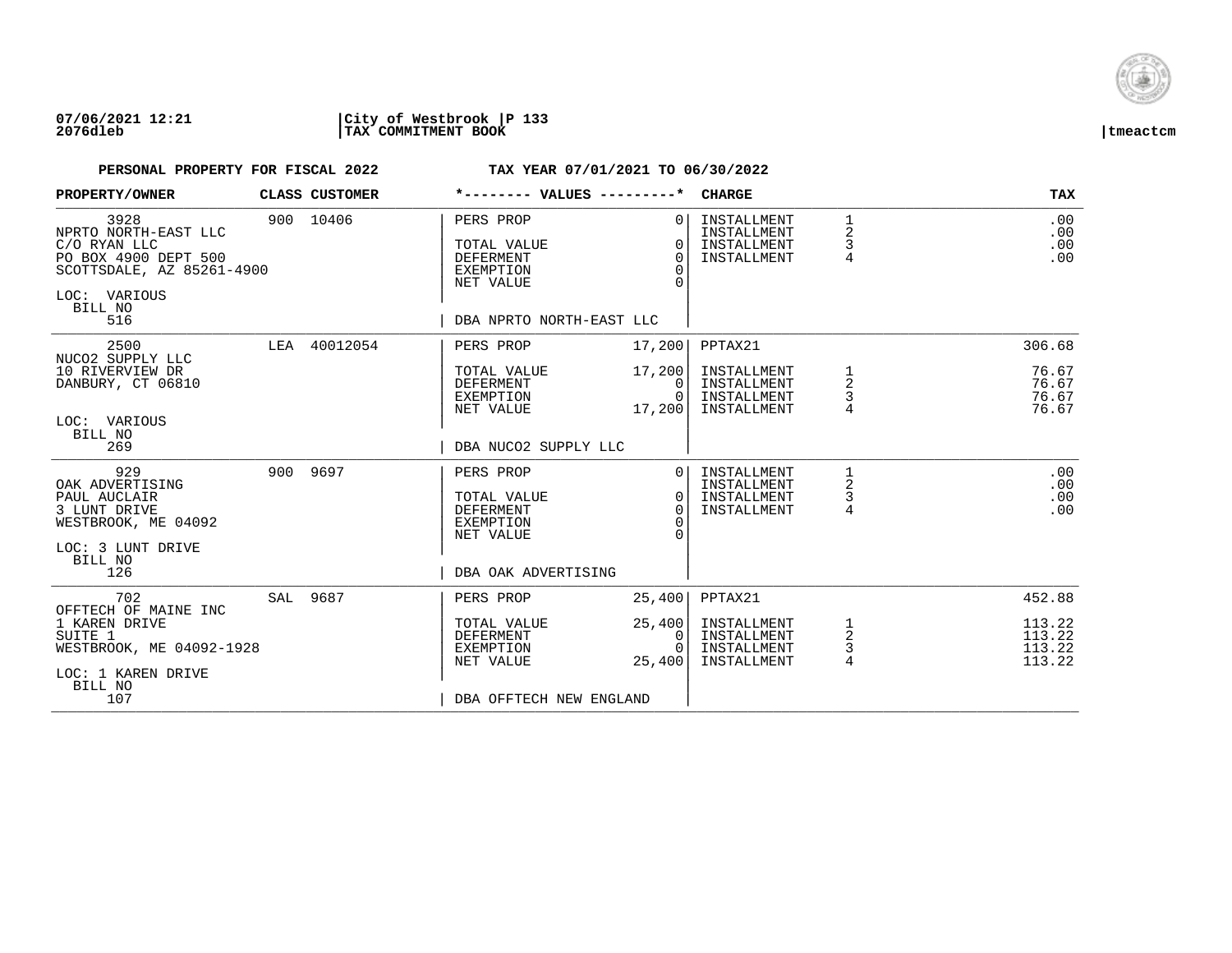

### **07/06/2021 12:21 |City of Westbrook |P 134 2076dleb |TAX COMMITMENT BOOK |tmeactcm**

| PROPERTY/OWNER                                                                           |                           | CLASS CUSTOMER |                                                                               | *-------- VALUES ---------*                    | <b>CHARGE</b>                                            |                          | TAX                                          |
|------------------------------------------------------------------------------------------|---------------------------|----------------|-------------------------------------------------------------------------------|------------------------------------------------|----------------------------------------------------------|--------------------------|----------------------------------------------|
| 3175<br>OLDCASTLE BUILDINGENVELOPE INC                                                   |                           | MAN 10387      | PERS PROP                                                                     | 2,016,400                                      | PPTAX21                                                  |                          | 35,952.41                                    |
| TAX MANAGER<br>DALLAS, TX 75244                                                          | 5005 LBJ FREEWAY STE 1050 |                | TOTAL VALUE<br>DEFERMENT<br>EXEMPTION<br>NET VALUE                            | 2,016,400<br>$\Omega$<br>$\Omega$<br>2,016,400 | INSTALLMENT<br>INSTALLMENT<br>INSTALLMENT<br>INSTALLMENT | 1<br>2<br>3              | 8,988.11<br>8,988.10<br>8,988.10<br>8,988.10 |
| LOC: 48 SPILLER DRIVE<br>BILL NO<br>330                                                  |                           |                |                                                                               | DBA OLDCASTLE BUILDINGENVEL                    |                                                          |                          |                                              |
| 3724<br>OLIVER VENDING & MUSIC                                                           |                           | VEN 10395      | PERS PROP                                                                     | 6,600                                          | PPTAX21                                                  |                          | 117.68                                       |
| PO BOX 1030<br>WINDHAM, ME 04062<br>LOC: VARIOUS                                         |                           |                | TOTAL VALUE<br>DEFERMENT<br>EXEMPTION<br>NET VALUE                            | 6,600<br>0<br>$\Omega$<br>6,600                | INSTALLMENT<br>INSTALLMENT<br>INSTALLMENT<br>INSTALLMENT | 1<br>$\overline{a}$<br>3 | 29.42<br>29.42<br>29.42<br>29.42             |
| BILL NO<br>438                                                                           |                           |                | DBA OLIVER VENDING & MUSIC                                                    |                                                |                                                          |                          |                                              |
| 4235<br>OLYMPIC KARATE CENTERS INC                                                       | SPO                       | 40013272       | PERS PROP                                                                     | 6,100                                          | PPTAX21                                                  |                          | 108.76                                       |
| 39 MECHANIC STREET<br>SUITE 500<br>WESTBROOK, ME 04092                                   |                           |                | TOTAL VALUE<br><b>DEFERMENT</b><br>EXEMPTION<br>NET VALUE                     | 6,100<br>0<br>$\Omega$<br>6,100                | INSTALLMENT<br>INSTALLMENT<br>INSTALLMENT<br>INSTALLMENT | $\frac{1}{2}$<br>3<br>4  | 27.19<br>27.19<br>27.19<br>27.19             |
| LOC: 39 MECHANIC STREET<br>BILL NO<br>671                                                |                           |                | DBA OLYMPIC KARATE CENTERS                                                    |                                                |                                                          |                          |                                              |
| 3785<br>OPTIONZ ATM<br>5 BUCKTHORN CIR<br>SACO, ME 04072-2474<br>LOC: VARIOUS<br>BILL NO |                           | 900 9832       | PERS PROP<br>TOTAL VALUE<br><b>DEFERMENT</b><br><b>EXEMPTION</b><br>NET VALUE | $\Omega$<br>0<br>$\cap$<br>$\Omega$            | INSTALLMENT<br>INSTALLMENT<br>INSTALLMENT<br>INSTALLMENT | 2<br>3<br>4              | .00<br>.00<br>.00<br>.00                     |
| 460                                                                                      |                           |                | DBA OPTIONZ ATM                                                               |                                                |                                                          |                          |                                              |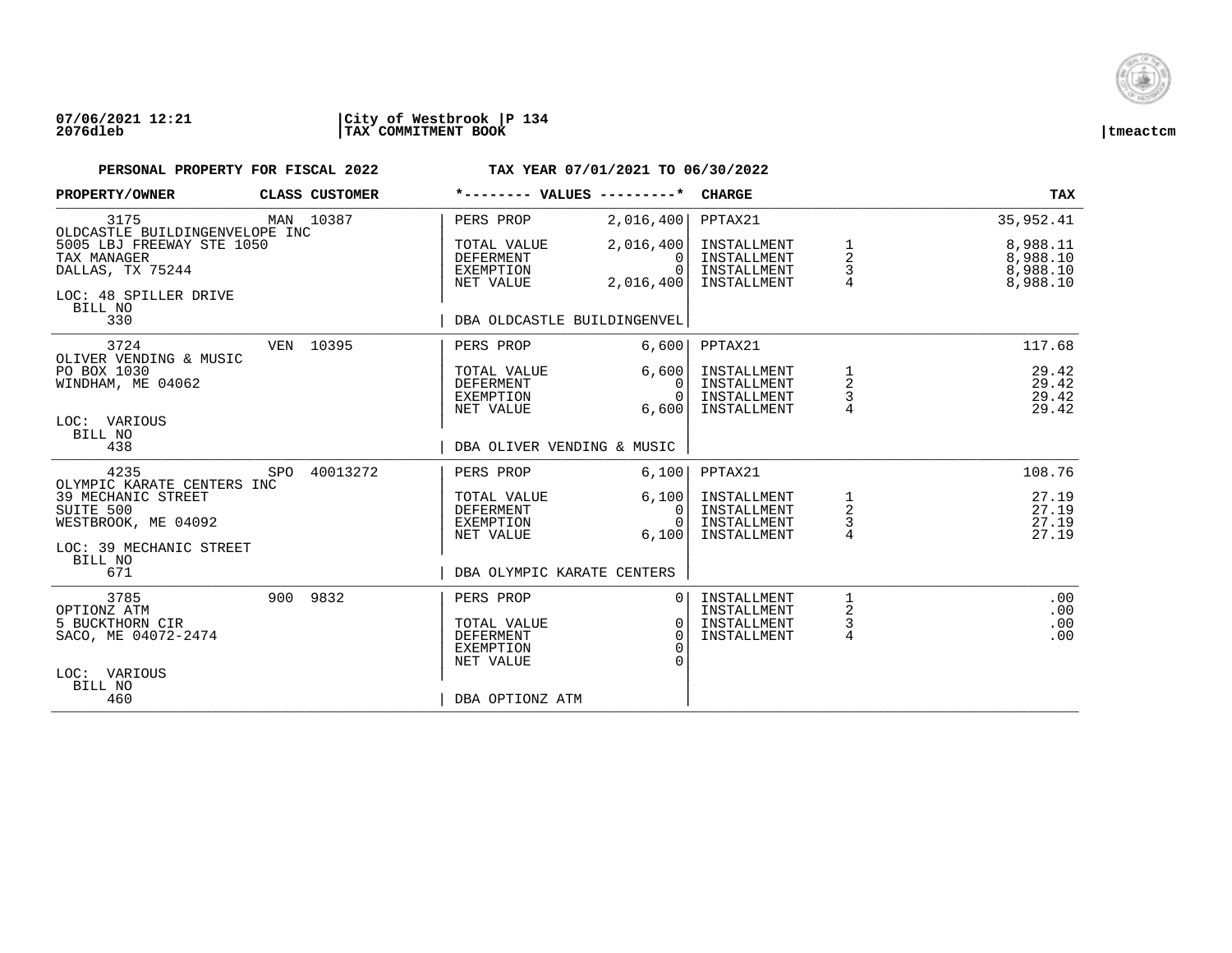

## **07/06/2021 12:21 |City of Westbrook |P 135 2076dleb |TAX COMMITMENT BOOK |tmeactcm**

| PROPERTY/OWNER                                                                                           |     | CLASS CUSTOMER | *-------- VALUES ---------*                               |                                          | <b>CHARGE</b>                                            |                                      | TAX                                  |
|----------------------------------------------------------------------------------------------------------|-----|----------------|-----------------------------------------------------------|------------------------------------------|----------------------------------------------------------|--------------------------------------|--------------------------------------|
| 1349<br>OTIS ELEVATOR COMPANY                                                                            |     | SAL 9702       | PERS PROP                                                 | 26,900                                   | PPTAX21                                                  |                                      | 479.63                               |
| ATTN: TAX DEPT<br>1 CARRIER PLACE<br>FARMINGTON, CT 06032<br>LOC: 35 BRADLEY DRIVE<br>BILL NO            |     |                | TOTAL VALUE<br><b>DEFERMENT</b><br>EXEMPTION<br>NET VALUE | 26,900<br>$\Omega$<br>$\Omega$<br>26,900 | INSTALLMENT<br>INSTALLMENT<br>INSTALLMENT<br>INSTALLMENT | 1<br>$\boldsymbol{2}$<br>3           | 119.93<br>119.90<br>119.90<br>119.90 |
| 140                                                                                                      |     |                | DBA OTIS ELEVATOR COMPANY                                 |                                          |                                                          |                                      |                                      |
| 2618<br>OUR COZY PET CORNER                                                                              |     | PET 9765       | PERS PROP                                                 | 1,800                                    | PPTAX21                                                  |                                      | 32.09                                |
| DORENE MURRAY<br>802A METHODIST ROAD<br>WESTBROOK, ME 04092<br>LOC: 802A METHODIST ROAD                  |     |                | TOTAL VALUE<br>DEFERMENT<br>EXEMPTION<br>NET VALUE        | 1,800<br>0<br>$\Omega$<br>1,800          | INSTALLMENT<br>INSTALLMENT<br>INSTALLMENT<br>INSTALLMENT | 1<br>$\overline{a}$<br>$\frac{3}{4}$ | 8.03<br>8.02<br>8.02<br>8.02         |
| BILL NO<br>281                                                                                           |     |                | DBA OUR COZY PET CORNER                                   |                                          |                                                          |                                      |                                      |
| 3004<br>P R RESTAURANTS LLC                                                                              |     | RES 10384      | PERS PROP                                                 | 125,000                                  | PPTAX21                                                  |                                      | 2,228.75                             |
| INTERNATIONAL APPRAISAL CO<br>110 PLEASANT AVENUE<br>UPPER SADDLE RIVER, NJ 07458<br>LOC: 11 MAIN STREET |     |                | TOTAL VALUE<br><b>DEFERMENT</b><br>EXEMPTION<br>NET VALUE | 125,000<br>0<br>$\Omega$<br>125,000      | INSTALLMENT<br>INSTALLMENT<br>INSTALLMENT<br>INSTALLMENT | $\frac{1}{2}$<br>$\frac{1}{4}$       | 557.21<br>557.18<br>557.18<br>557.18 |
| BILL NO<br>291                                                                                           |     |                | DBA PANERA BREAD                                          |                                          |                                                          |                                      |                                      |
| 934<br>PALLAS & SINCLAIR                                                                                 | LEG | 40013454       | PERS PROP                                                 | 1,300                                    | PPTAX21                                                  |                                      | 23.18                                |
| 425 MAIN STREET<br>WESTBROOK, ME 04092                                                                   |     |                | TOTAL VALUE<br>DEFERMENT<br>EXEMPTION<br>NET VALUE        | 1,300<br>0<br>$\Omega$<br>1,300          | INSTALLMENT<br>INSTALLMENT<br>INSTALLMENT<br>INSTALLMENT | $\frac{1}{2}$<br>$\frac{3}{4}$       | 5.81<br>5.79<br>5.79<br>5.79         |
| LOC: 425 MAIN STREET<br>BILL NO<br>127                                                                   |     |                | DBA PALLAS & SINCLAIR                                     |                                          |                                                          |                                      |                                      |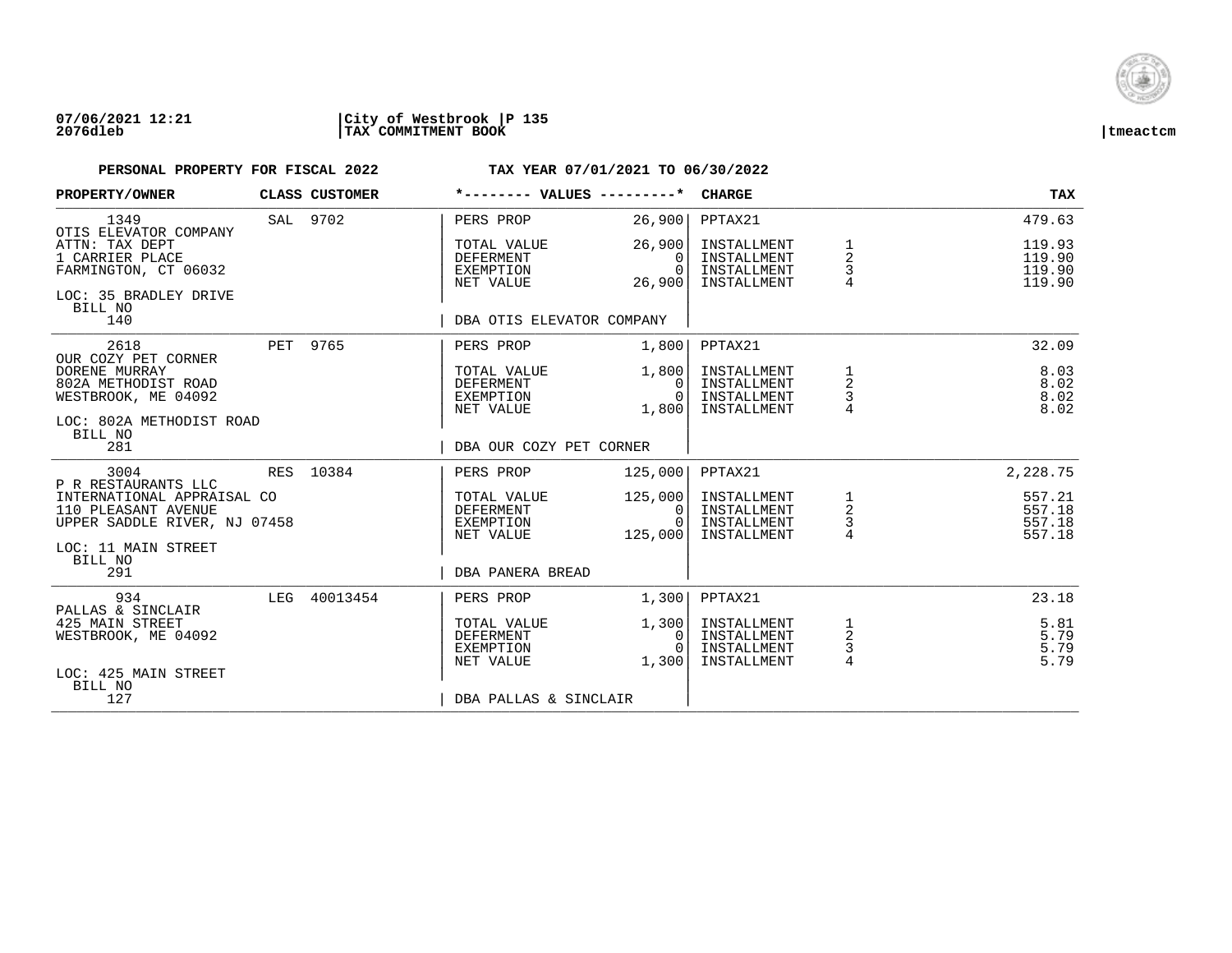

## **07/06/2021 12:21 |City of Westbrook |P 136 2076dleb |TAX COMMITMENT BOOK |tmeactcm**

| PROPERTY/OWNER                                                    | <b>CLASS CUSTOMER</b> | *-------- VALUES ---------*                               |                                                 | <b>CHARGE</b>                                            |                                                   | <b>TAX</b>                           |
|-------------------------------------------------------------------|-----------------------|-----------------------------------------------------------|-------------------------------------------------|----------------------------------------------------------|---------------------------------------------------|--------------------------------------|
| 3929<br>PATTISON SIGN GROUP INC.                                  | AUT 9854              | PERS PROP                                                 | 5,700                                           | PPTAX21                                                  |                                                   | 101.63                               |
| 555 ELLESMERE RD<br>TORONTO, CANADA, ON MIR4E8                    |                       | TOTAL VALUE<br><b>DEFERMENT</b><br>EXEMPTION<br>NET VALUE | 5,700<br>$\Omega$<br>$\cap$<br>5,700            | INSTALLMENT<br>INSTALLMENT<br>INSTALLMENT<br>INSTALLMENT | 1<br>$\overline{2}$<br>3                          | 25.43<br>25.40<br>25.40<br>25.40     |
| LOC: 3 SAUNDERS WAY<br>BILL NO<br>517                             |                       | DBA PATTISON SIGN GROUP INC                               |                                                 |                                                          |                                                   |                                      |
|                                                                   |                       |                                                           |                                                 |                                                          |                                                   |                                      |
| 3543<br>PAYMENT ALLIANCE INTERNATIONAL                            | LEA 9813              | PERS PROP                                                 | 1,400                                           | PPTAX21                                                  |                                                   | 24.96                                |
| 2101 HIGH WICKHAM PLACE<br><b>STE 101</b><br>LOUISVILLE, KY 40245 |                       | TOTAL VALUE<br>DEFERMENT<br>EXEMPTION<br>NET VALUE        | 1,400<br>- 0 I<br>- 0 I<br>1,400                | INSTALLMENT<br>INSTALLMENT<br>INSTALLMENT<br>INSTALLMENT | 1<br>$\overline{c}$<br>3                          | 6.24<br>6.24<br>6.24<br>6.24         |
| LOC: VARIOUS<br>BILL NO<br>401                                    |                       | DBA INFORMATION SALES ASSOC                               |                                                 |                                                          |                                                   |                                      |
|                                                                   |                       |                                                           |                                                 |                                                          |                                                   |                                      |
| 4468<br>PEACE OF YOU MASSAGE & POLARIT                            | HLT 10486             | PERS PROP                                                 | 2,000                                           | PPTAX21                                                  |                                                   | 35.66                                |
| 625 BRIDGTON ROAD<br>WESTBROOK, ME 04092                          |                       | TOTAL VALUE<br>DEFERMENT<br>EXEMPTION                     | 2,000<br>- 0 I<br>$\Omega$                      | INSTALLMENT<br>INSTALLMENT<br>INSTALLMENT                | $\begin{array}{c}\n1 \\ 2 \\ 3 \\ 4\n\end{array}$ | 8.93<br>8.91<br>8.91                 |
| LOC: 625 BRIDGTON ROAD<br>BILL NO                                 |                       | NET VALUE                                                 | 2,000                                           | INSTALLMENT                                              |                                                   | 8.91                                 |
| 797                                                               |                       | DBA PEACE OF YOU MASSAGE &                                |                                                 |                                                          |                                                   |                                      |
| 4253<br>PECK SIGNS INC                                            | MAN 40013284          | PERS PROP                                                 | 36,300                                          | PPTAX21                                                  |                                                   | 647.23                               |
| 510 COUNTY ROAD<br>WESTBROOK, ME 04092                            |                       | TOTAL VALUE<br>DEFERMENT<br>EXEMPTION<br>NET VALUE        | 36,300<br>$\overline{0}$<br>$\bigcap$<br>36,300 | INSTALLMENT<br>INSTALLMENT<br>INSTALLMENT<br>INSTALLMENT | $\frac{1}{2}$<br>$\frac{3}{4}$                    | 161.83<br>161.80<br>161.80<br>161.80 |
| LOC: 510 COUNTY ROAD<br>BILL NO<br>680                            |                       | DBA PECK SIGNS INC                                        |                                                 |                                                          |                                                   |                                      |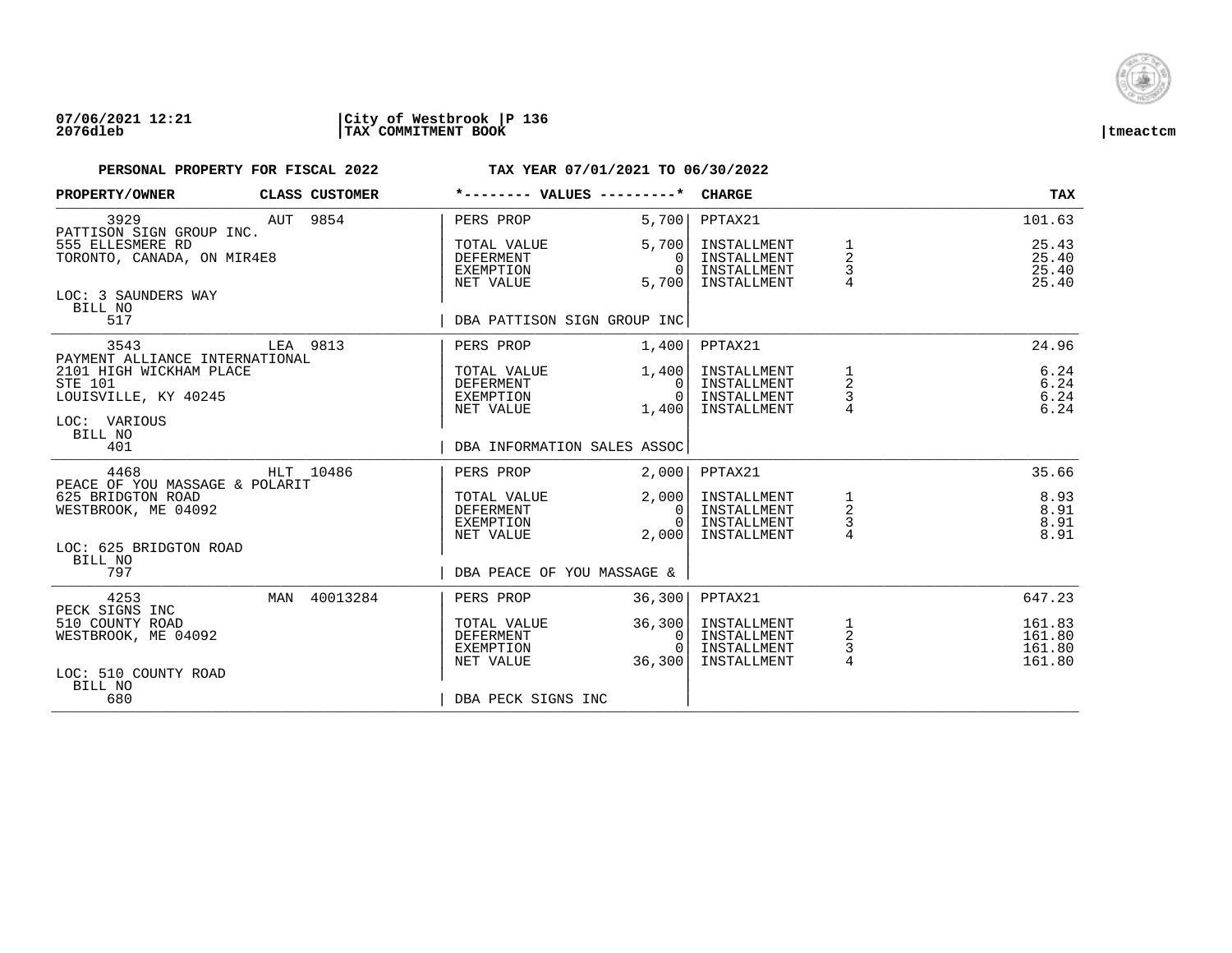

## **07/06/2021 12:21 |City of Westbrook |P 137 2076dleb |TAX COMMITMENT BOOK |tmeactcm**

| PROPERTY/OWNER                                                                                                             | CLASS CUSTOMER |                                                                        | *-------- VALUES ---------*                              | <b>CHARGE</b>                                            |                                            | <b>TAX</b>                           |
|----------------------------------------------------------------------------------------------------------------------------|----------------|------------------------------------------------------------------------|----------------------------------------------------------|----------------------------------------------------------|--------------------------------------------|--------------------------------------|
| 4215<br>PEDIATRIC DEVELOPMENT CENTER<br>12 WESTBROOK COMMON<br>WESTBROOK, ME 04092<br>LOC: 12 WESTBROOK COMMONS<br>BILL NO | 900 9911       | PERS PROP<br>TOTAL VALUE<br>DEFERMENT<br><b>EXEMPTION</b><br>NET VALUE | $\Omega$<br>$\Omega$<br>$\Omega$<br>$\Omega$<br>$\Omega$ | INSTALLMENT<br>INSTALLMENT<br>INSTALLMENT<br>INSTALLMENT | 1<br>2<br>3<br>$\overline{4}$              | .00<br>.00<br>.00<br>.00             |
| 664                                                                                                                        |                |                                                                        | DBA PEDIATRIC DEVELOPMENT C                              |                                                          |                                            |                                      |
| 3382                                                                                                                       | CNS 40012458   | PERS PROP                                                              | 11,900                                                   | PPTAX21                                                  |                                            | 212.18                               |
| PENSION SERVICES<br>869 MAIN STREET<br>SUITE 400<br>WESTBROOK, ME 04092<br>LOC: 869 MAIN STREET                            |                | TOTAL VALUE<br>DEFERMENT<br>EXEMPTION<br>NET VALUE                     | 11,900<br>$\Omega$<br>$\Omega$<br>11,900                 | INSTALLMENT<br>INSTALLMENT<br>INSTALLMENT<br>INSTALLMENT | $\overline{a}$<br>3<br>4                   | 53.06<br>53.04<br>53.04<br>53.04     |
| BILL NO<br>363                                                                                                             |                | DBA PENSION SERVICES                                                   |                                                          |                                                          |                                            |                                      |
| 1666                                                                                                                       | BAN 40011723   | PERS PROP                                                              | 79,600                                                   | PPTAX21                                                  |                                            | 1,419.27                             |
| PEOPLES UNITED BANK<br>ATTN: CORPORATE TAX DEPT<br>850 MAIN ST 15TH FLOOR<br>BRIDGEPORT, CT 06604<br>LOC: 790 MAIN STREET  |                | TOTAL VALUE<br>DEFERMENT<br>EXEMPTION<br>NET VALUE                     | 79,600<br>0<br>$\Omega$<br>79,600                        | INSTALLMENT<br>INSTALLMENT<br>INSTALLMENT<br>INSTALLMENT | 1<br>$\overline{c}$<br>$\frac{3}{4}$       | 354.84<br>354.81<br>354.81<br>354.81 |
| BILL NO<br>162                                                                                                             |                | DBA PEOPLES UNITED BANK                                                |                                                          |                                                          |                                            |                                      |
| 1930                                                                                                                       | DIS 10375      | PERS PROP                                                              | 12,000                                                   | PPTAX21                                                  |                                            | 213.96                               |
| PEPPERIDGE FARM INC<br>ATTN: TAX DEPT<br>P.O. BOX 32368<br>CHARLOTTE, NC 28232<br>LOC: 4 DELTA DRIVE UNIT 4                |                | TOTAL VALUE<br>DEFERMENT<br>EXEMPTION<br>NET VALUE                     | 12,000<br>0<br>$\Omega$<br>12,000                        | INSTALLMENT<br>INSTALLMENT<br>INSTALLMENT<br>INSTALLMENT | 1<br>$\overline{a}$<br>3<br>$\overline{4}$ | 53.49<br>53.49<br>53.49<br>53.49     |
| BILL NO<br>189                                                                                                             |                | DBA PEPPERIDGE FARM INC                                                |                                                          |                                                          |                                            |                                      |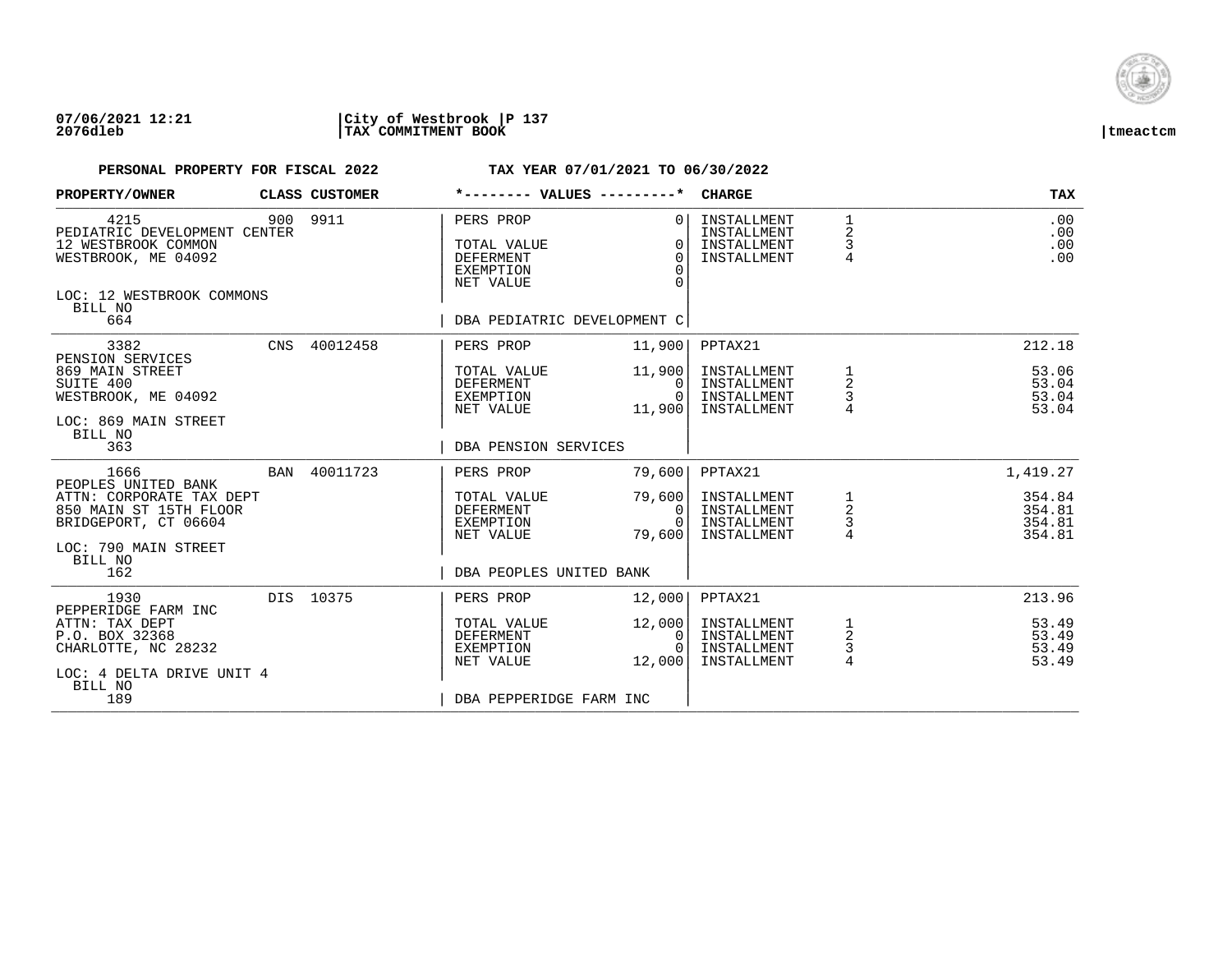

### **07/06/2021 12:21 |City of Westbrook |P 138 2076dleb |TAX COMMITMENT BOOK |tmeactcm**

| PROPERTY/OWNER                                                                                           | CLASS CUSTOMER | *-------- VALUES ---------*                                                   |                                                    | <b>CHARGE</b>                                            |                          | TAX                              |
|----------------------------------------------------------------------------------------------------------|----------------|-------------------------------------------------------------------------------|----------------------------------------------------|----------------------------------------------------------|--------------------------|----------------------------------|
| 500<br>PEREZ, MARK                                                                                       | MAI 40013340   | PERS PROP                                                                     | 10,400                                             | PPTAX21                                                  |                          | 185.43                           |
| DBA NEW ENGLAND ASSOCIATES<br>772 CUMBERLAND STREET<br>WESTBROOK, ME 04092<br>LOC: 772 CUMBERLAND STREET |                | TOTAL VALUE<br><b>DEFERMENT</b><br>EXEMPTION<br>NET VALUE                     | 10,400<br>$\Omega$<br>$\Omega$<br>10,400           | INSTALLMENT<br>INSTALLMENT<br>INSTALLMENT<br>INSTALLMENT | $\overline{2}$<br>3<br>4 | 46.38<br>46.35<br>46.35<br>46.35 |
| BILL NO<br>92                                                                                            |                | DBA NEW ENGLAND ASSOCIATES                                                    |                                                    |                                                          |                          |                                  |
| 3886<br>PET-ICURE, ETC                                                                                   | PET 10400      | PERS PROP                                                                     | 2,000                                              | PPTAX21                                                  |                          | 35.66                            |
| MELISSA BAILEY<br>28 HURRICANE RD<br>GORHAM, ME 04038                                                    |                | TOTAL VALUE<br>DEFERMENT<br>EXEMPTION<br>NET VALUE                            | 2,000<br>$\Omega$<br>0<br>2,000                    | INSTALLMENT<br>INSTALLMENT<br>INSTALLMENT<br>INSTALLMENT | 1<br>2<br>3              | 8.93<br>8.91<br>8.91<br>8.91     |
| LOC: 947 MAIN STREET<br>BILL NO<br>499                                                                   |                | DBA PET-ICURE, ETC                                                            |                                                    |                                                          |                          |                                  |
| 4228<br>PFIZER INC<br>100 ROUTE 206N<br>PEAPACK, NJ 07977                                                | 900 9912       | PERS PROP<br>TOTAL VALUE<br><b>DEFERMENT</b><br><b>EXEMPTION</b><br>NET VALUE | $\Omega$<br>$\Omega$<br>$\Omega$<br>$\Omega$       | INSTALLMENT<br>INSTALLMENT<br>INSTALLMENT<br>INSTALLMENT | 1<br>2<br>3<br>4         | .00<br>.00<br>.00<br>.00         |
| LOC: 210 FOREST STREET<br>BILL NO<br>667                                                                 |                | DBA PFIZER INC                                                                |                                                    |                                                          |                          |                                  |
| 3171<br>PGW AUTO GLASS LLC<br>PO BOX 25247<br>NASHVILLE, TN 37202<br>LOC: 2 KAREN DRIVE<br>BILL NO       | 900 40012316   | PERS PROP<br>TOTAL VALUE<br><b>DEFERMENT</b><br>EXEMPTION<br>NET VALUE        | $\Omega$<br>0 <sup>1</sup><br>$\Omega$<br>$\Omega$ | INSTALLMENT<br>INSTALLMENT<br>INSTALLMENT<br>INSTALLMENT | 2<br>$\mathsf{3}$<br>4   | .00<br>.00<br>.00<br>.00         |
| 329                                                                                                      |                | DBA PGW AUTO GLASS                                                            |                                                    |                                                          |                          |                                  |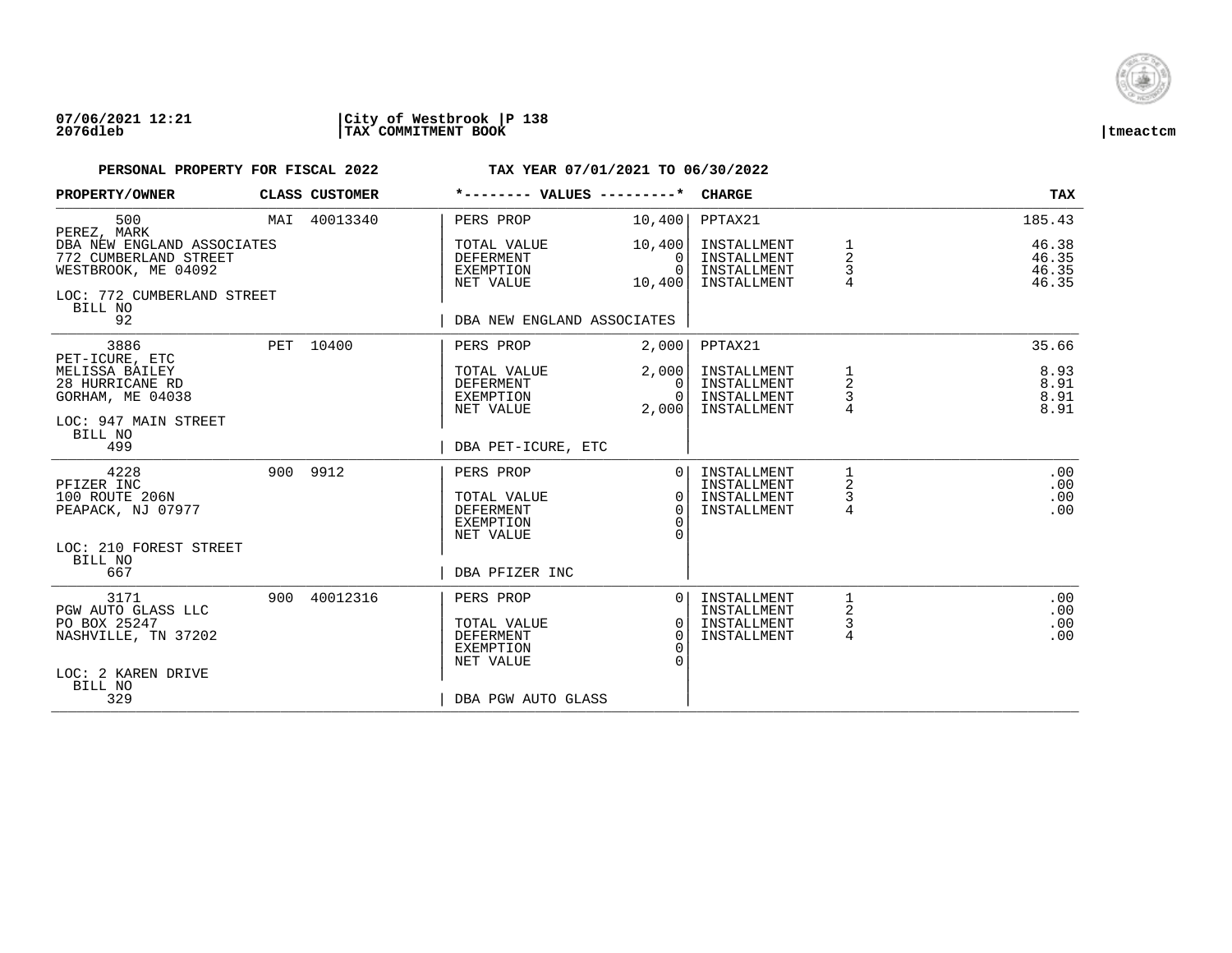

| PROPERTY/OWNER                                                                                                                             |     | CLASS CUSTOMER | *-------- VALUES ---------*                                                               |                                                        | <b>CHARGE</b>                                                       |                                            | <b>TAX</b>                                       |
|--------------------------------------------------------------------------------------------------------------------------------------------|-----|----------------|-------------------------------------------------------------------------------------------|--------------------------------------------------------|---------------------------------------------------------------------|--------------------------------------------|--------------------------------------------------|
| 2112<br>PHILBUILT<br>C/O PHIL MURRAY<br>71 EAST VALENTINE STREET<br>WESTBROOK, ME 04092<br>LOC: 71 EAST VALENTINE STREET<br>BILL NO<br>218 |     | MIS 40011879   | PERS PROP<br>TOTAL VALUE<br><b>DEFERMENT</b><br>EXEMPTION<br>NET VALUE<br>DBA PHILBUILT   | 1,400<br>1,400<br>$\Omega$<br>$\Omega$<br>1,400        | PPTAX21<br>INSTALLMENT<br>INSTALLMENT<br>INSTALLMENT<br>INSTALLMENT | 1<br>$\overline{a}$<br>3<br>$\overline{4}$ | 24.96<br>6.24<br>$6.24$<br>$6.24$<br>6.24        |
| 4180<br>PHLIPS MEDICAL LLC<br>401 MAIN STREET<br>SUITE 1<br>WESTBROOK, ME 04092<br>LOC: 401 MAIN STREET<br>BILL NO<br>644                  |     | GRO 40013236   | PERS PROP<br>TOTAL VALUE<br>DEFERMENT<br>EXEMPTION<br>NET VALUE<br>DBA PHLIPS MEDICAL LLC | 66,600<br>66,600<br>$\Omega$<br>$\Omega$<br>66,600     | PPTAX21<br>INSTALLMENT<br>INSTALLMENT<br>INSTALLMENT<br>INSTALLMENT | 1<br>$\overline{\mathbf{c}}$<br>3          | 1,187.48<br>296.87<br>296.87<br>296.87<br>296.87 |
| 4187<br>PHO CO. VARIETY<br>158 SPRING STREET<br>WESTBROOK, ME 04092<br>LOC: 158 SPRING STREET<br>BILL NO<br>650                            |     | CON 9902       | PERS PROP<br>TOTAL VALUE<br>DEFERMENT<br>EXEMPTION<br>NET VALUE<br>DBA PHO CO. VARIETY    | 24,800<br>24,800<br>$\mathbf{0}$<br>$\Omega$<br>24,800 | PPTAX21<br>INSTALLMENT<br>INSTALLMENT<br>INSTALLMENT<br>INSTALLMENT | $\frac{1}{2}$<br>$\frac{3}{4}$             | 442.18<br>110.56<br>110.54<br>110.54<br>110.54   |
| 4159<br>PHOENIX MOTORCYCLE<br>185 WARREN AVENUE<br>WESTBROOK, ME 04092<br>LOC: 185 WARREN AVENUE<br>BILL NO<br>635                         | AUT | 40013221       | PERS PROP<br>TOTAL VALUE<br>DEFERMENT<br>EXEMPTION<br>NET VALUE<br>DBA PHOENIX MOTORCYCLE | 6,700<br>6,700<br>0<br>$\Omega$<br>6.700               | PPTAX21<br>INSTALLMENT<br>INSTALLMENT<br>INSTALLMENT<br>INSTALLMENT | 1<br>$\overline{c}$<br>3<br>$\overline{4}$ | 119.46<br>29.88<br>29.86<br>29.86<br>29.86       |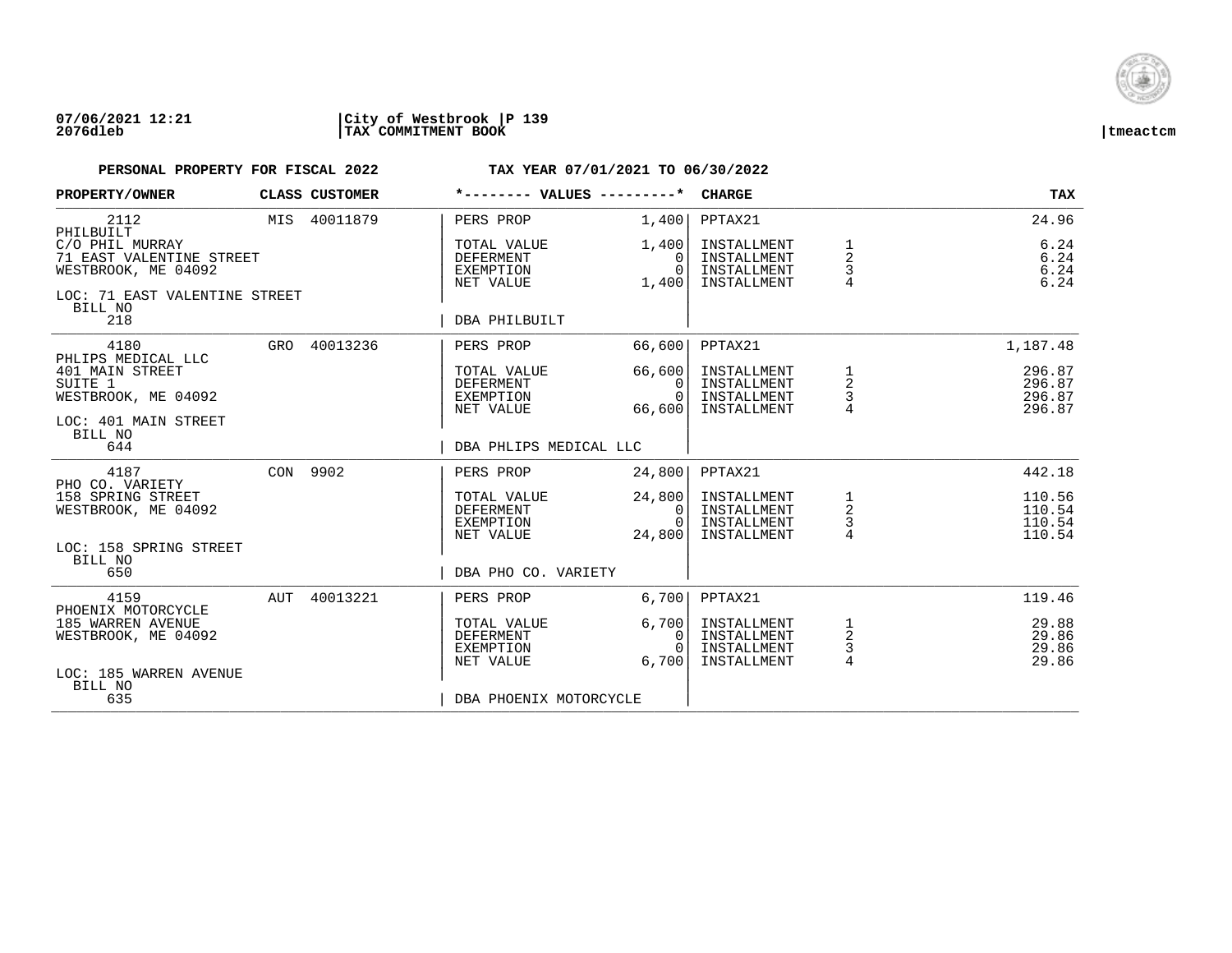

| PROPERTY/OWNER                                                                                                       |     | CLASS CUSTOMER | *-------- VALUES ---------*                                                                   |                                                    | <b>CHARGE</b>                                            |                                                       | <b>TAX</b>                           |
|----------------------------------------------------------------------------------------------------------------------|-----|----------------|-----------------------------------------------------------------------------------------------|----------------------------------------------------|----------------------------------------------------------|-------------------------------------------------------|--------------------------------------|
| 3894<br>PICKETT, VERNON S.                                                                                           |     | MIS 40012982   | PERS PROP                                                                                     | 18,200                                             | PPTAX21                                                  |                                                       | 324.51                               |
| 296 BROWN STREET<br>WESTBROOK, ME 04092                                                                              |     |                | TOTAL VALUE<br>DEFERMENT<br>EXEMPTION<br>NET VALUE                                            | 18,200<br>0<br>$\Omega$<br>18,200                  | INSTALLMENT<br>INSTALLMENT<br>INSTALLMENT<br>INSTALLMENT | $\overline{2}$<br>3<br>4                              | 81.15<br>81.12<br>81.12<br>81.12     |
| LOC: 296 BROWN STREET<br>BILL NO<br>504                                                                              |     |                | DBA PICKETT, VERNON S.                                                                        |                                                    |                                                          |                                                       |                                      |
| 3797<br>PIKA ENERGY INC<br>35 BRADLEY DRIVE UNIT 1<br>WESTBROOK, ME 04092<br>LOC: 35 BRADLEY DRIVE<br>BILL NO<br>464 |     | 900 40012879   | PERS PROP<br>TOTAL VALUE<br><b>DEFERMENT</b><br>EXEMPTION<br>NET VALUE<br>DBA PIKA ENERGY INC | $\overline{0}$<br>$\Omega$<br>$\Omega$<br>$\Omega$ | INSTALLMENT<br>INSTALLMENT<br>INSTALLMENT<br>INSTALLMENT | $\mathbf{1}$<br>$\overline{2}$<br>3<br>$\overline{4}$ | .00<br>.00<br>.00<br>.00             |
| 3134                                                                                                                 |     | CON 9784       | PERS PROP                                                                                     | 94,800                                             | PPTAX21                                                  |                                                       | 1,690.28                             |
| PIKE INDUSTRIES<br>3 EASTGATE PARK DR<br>BELMONT, NH 03220-3603<br>LOC: 95 WARREN AVENUE<br>BILL NO                  |     |                | TOTAL VALUE<br>DEFERMENT<br>EXEMPTION<br>NET VALUE                                            | 94,800<br>0<br>$\cap$<br>94,800                    | INSTALLMENT<br>INSTALLMENT<br>INSTALLMENT<br>INSTALLMENT | 1<br>$\overline{a}$<br>$\frac{3}{4}$                  | 422.57<br>422.57<br>422.57<br>422.57 |
| 323                                                                                                                  |     |                | DBA PIKE INDUSTRIES                                                                           |                                                    |                                                          |                                                       |                                      |
| 2242<br>PILKINGTON NORTH AMERICA INC                                                                                 | WHO | 9741           | PERS PROP                                                                                     | 30,100                                             | PPTAX21                                                  |                                                       | 536.68                               |
| ATTN: TAX DEPARTMENT<br>811 MADISON AVENUE FL 3<br>TOLEDO, OH 43604-5688<br>LOC: 5 KAREN DRIVE<br>BILL NO            |     |                | TOTAL VALUE<br><b>DEFERMENT</b><br>EXEMPTION<br>NET VALUE                                     | 30,100<br>0<br>$\Omega$<br>30,100                  | INSTALLMENT<br>INSTALLMENT<br>INSTALLMENT<br>INSTALLMENT | 1<br>$\overline{a}$<br>$\frac{3}{4}$                  | 134.17<br>134.17<br>134.17<br>134.17 |
| 226                                                                                                                  |     |                | DBA PILKINGTON NORTH AMERIC                                                                   |                                                    |                                                          |                                                       |                                      |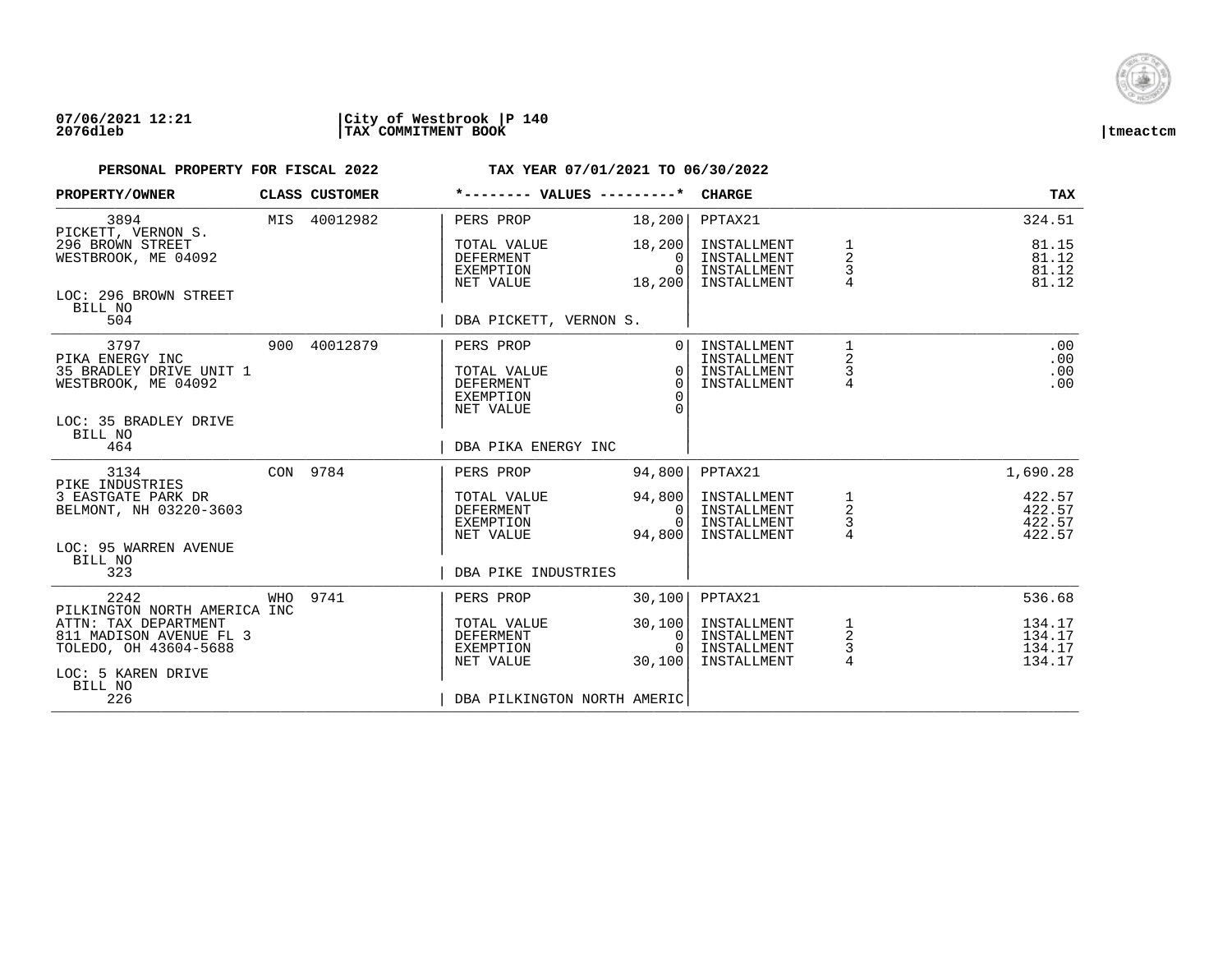

## **07/06/2021 12:21 |City of Westbrook |P 141 2076dleb |TAX COMMITMENT BOOK |tmeactcm**

| PROPERTY/OWNER                                                                | CLASS CUSTOMER | *-------- VALUES ---------*                        |                                              | <b>CHARGE</b>                                            |                                      | <b>TAX</b>                           |
|-------------------------------------------------------------------------------|----------------|----------------------------------------------------|----------------------------------------------|----------------------------------------------------------|--------------------------------------|--------------------------------------|
| 4038<br>PINE STATE SERVCES INC                                                | PLU 40013127   | PERS PROP                                          | 23, 200                                      | PPTAX21                                                  |                                      | 413.66                               |
| 3 EISENHOWER DRIVE<br>WESTBROOK, ME 04092                                     |                | TOTAL VALUE<br>DEFERMENT<br>EXEMPTION<br>NET VALUE | 23,200<br>$\Omega$<br>$\Omega$<br>23,200     | INSTALLMENT<br>INSTALLMENT<br>INSTALLMENT<br>INSTALLMENT | 1<br>$\overline{a}$<br>$\frac{3}{4}$ | 103.43<br>103.41<br>103.41<br>103.41 |
| LOC: 3 EISENHOWER DRIVE<br>BILL NO<br>566                                     |                | DBA PINE STATE SERVICES INC                        |                                              |                                                          |                                      |                                      |
| 4442                                                                          | DIS 10461      | PERS PROP                                          | 2,700                                        | PPTAX21                                                  |                                      | 48.14                                |
| PINE STATE TRADING CO<br>100 ENTERPRISE AVENUE<br>GARDINER, ME 04345          |                | TOTAL VALUE<br>DEFERMENT<br>EXEMPTION<br>NET VALUE | 2,700<br>$\Omega$<br>$\overline{0}$<br>2,700 | INSTALLMENT<br>INSTALLMENT<br>INSTALLMENT<br>INSTALLMENT | $\frac{1}{2}$<br>$\frac{3}{4}$       | 12.05<br>12.03<br>12.03<br>12.03     |
| LOC: 81 COUNTY ROAD<br>BILL NO<br>772                                         |                | DBA PINE STATE TRADING CO                          |                                              |                                                          |                                      |                                      |
| 4092                                                                          | FLO 40013167   | PERS PROP                                          | 29,300                                       | PPTAX21                                                  |                                      | 522.42                               |
| PINE TREE APOTHECARY<br>15 EISENHOWER DRIVE<br>WESTBROOK, ME 04092            |                | TOTAL VALUE<br>DEFERMENT<br>EXEMPTION<br>NET VALUE | 29,300<br>$\mathbf{0}$<br>$\Omega$<br>29,300 | INSTALLMENT<br>INSTALLMENT<br>INSTALLMENT<br>INSTALLMENT | $\frac{1}{2}$<br>$\frac{3}{4}$       | 130.62<br>130.60<br>130.60<br>130.60 |
| LOC: 15 EISENHOWER DRIVE<br>BILL NO<br>592                                    |                | DBA PINE TREE APOTHECARY                           |                                              |                                                          |                                      |                                      |
|                                                                               |                |                                                    |                                              |                                                          |                                      |                                      |
| 3755<br>PINE TREE WASTE INC                                                   | MIS 40012830   | PERS PROP                                          | 154,800                                      | PPTAX21                                                  |                                      | 2,760.08                             |
| C/O HARDING AND CARBONE<br>1235 NORTH LOOP WEST, STE 205<br>HOUSTON, TX 77008 |                | TOTAL VALUE<br>DEFERMENT<br>EXEMPTION<br>NET VALUE | 154,800<br>0<br>$\Omega$<br>154,800          | INSTALLMENT<br>INSTALLMENT<br>INSTALLMENT<br>INSTALLMENT | $\frac{1}{2}$<br>$\frac{3}{4}$       | 690.02<br>690.02<br>690.02<br>690.02 |
| LOC: 594 COUNTY ROAD<br>BILL NO<br>448                                        |                | DBA PINE TREE WASTE INC                            |                                              |                                                          |                                      |                                      |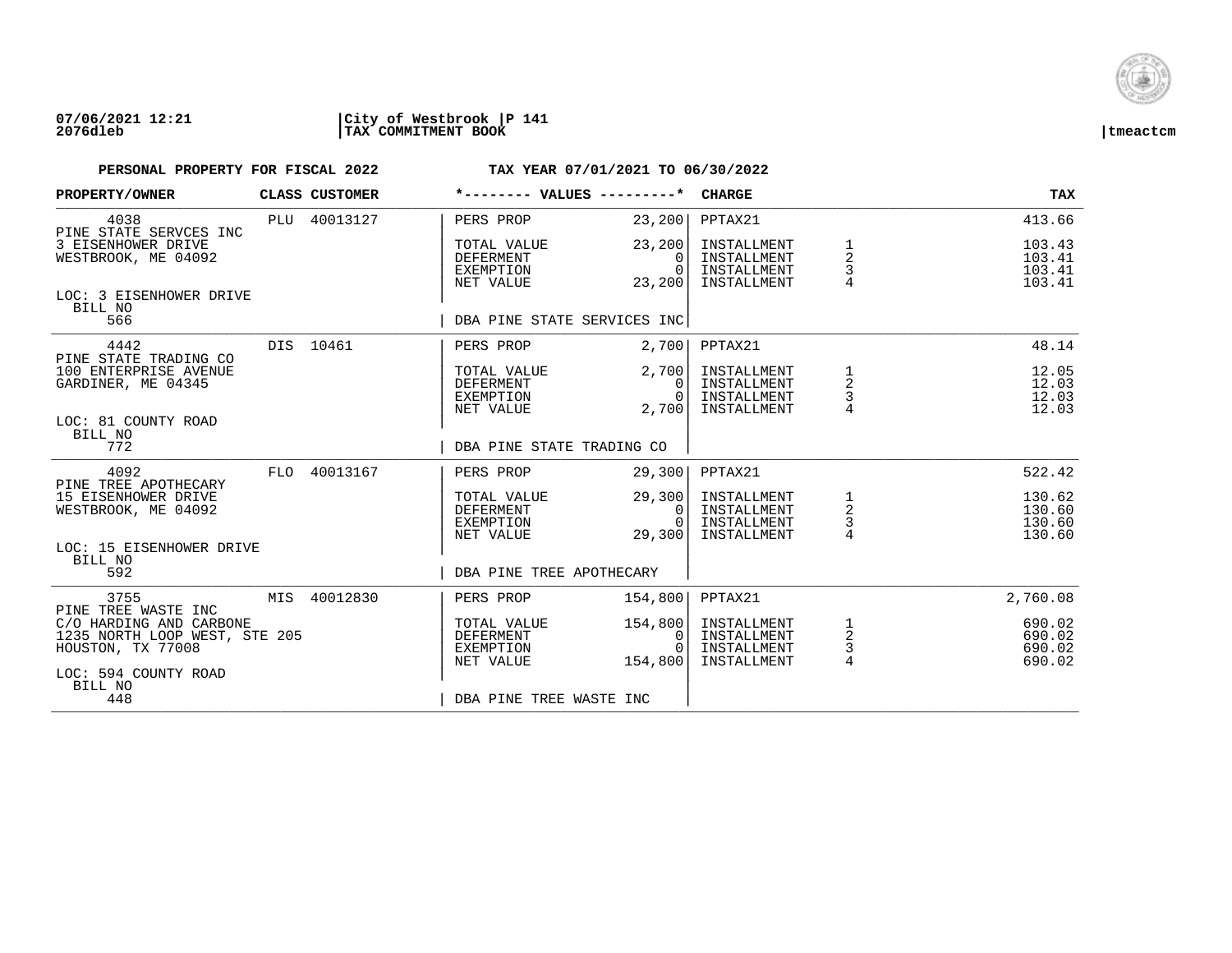

## **07/06/2021 12:21 |City of Westbrook |P 142 2076dleb |TAX COMMITMENT BOOK |tmeactcm**

| PROPERTY/OWNER                                                                               |     | CLASS CUSTOMER | *-------- VALUES ---------*                                      |                                          | <b>CHARGE</b>                                            |                                      | <b>TAX</b>                           |
|----------------------------------------------------------------------------------------------|-----|----------------|------------------------------------------------------------------|------------------------------------------|----------------------------------------------------------|--------------------------------------|--------------------------------------|
| 4329<br>PINNACLE HOME BUILDERS                                                               |     | CON 9938       | PERS PROP                                                        | 10,000                                   | PPTAX21                                                  |                                      | 178.30                               |
| 581 BRIDGTON ROAD<br>WESTBROOK, ME 04092                                                     |     |                | TOTAL VALUE<br>DEFERMENT<br>EXEMPTION<br>NET VALUE               | 10,000<br>0<br>$\Omega$<br>10,000        | INSTALLMENT<br>INSTALLMENT<br>INSTALLMENT<br>INSTALLMENT | $\boldsymbol{2}$<br>3                | 44.59<br>44.57<br>44.57<br>44.57     |
| LOC: 581 BRIDGTON ROAD<br>BILL NO<br>724                                                     |     |                | DBA PINNACLE HOME BUILDERS                                       |                                          |                                                          |                                      |                                      |
| 4106                                                                                         |     | MAN 40013181   | PERS PROP                                                        | 26,500                                   | PPTAX21                                                  |                                      | 472.50                               |
| PINSCHER DESIGNS LLC<br>4 WARREN AVENUE STE 2<br>WESTBROOK, ME 04092<br>LOC: 4 WARREN AVENUE |     |                | TOTAL VALUE<br>DEFERMENT<br>EXEMPTION<br>NET VALUE               | 26,500<br>$\Omega$<br>$\Omega$<br>26,500 | INSTALLMENT<br>INSTALLMENT<br>INSTALLMENT<br>INSTALLMENT | 1<br>$\overline{a}$<br>3             | 118.14<br>118.12<br>118.12<br>118.12 |
| BILL NO<br>598                                                                               |     |                | DBA M & H SIGNS                                                  |                                          |                                                          |                                      |                                      |
| 301<br>PITNEY BOWES GLOBAL FIN SVCS                                                          | LEA | 10368          | PERS PROP                                                        | 5.000                                    | PPTAX21                                                  |                                      | 89.15                                |
| 5310 CYPRESS CENTER DR<br>SUITE 110<br>TAMPA, FL 33609                                       |     |                | TOTAL VALUE<br>DEFERMENT<br>EXEMPTION<br>NET VALUE               | 5,000<br>0<br>$\Omega$<br>5,000          | INSTALLMENT<br>INSTALLMENT<br>INSTALLMENT<br>INSTALLMENT | 1<br>$\overline{a}$<br>$\frac{3}{4}$ | 22.31<br>22.28<br>22.28<br>22.28     |
| LOC: VARIOUS<br>BILL NO<br>51                                                                |     |                | DBA PITNEY BOWES GLOBAL FIN                                      |                                          |                                                          |                                      |                                      |
| 822<br>PITNEY BOWES INC                                                                      |     | 900 40013422   | PERS PROP                                                        |                                          | INSTALLMENT<br>INSTALLMENT                               | 1<br>2                               | .00<br>.00                           |
| 5310 CYPRESS CENTER DRIVE<br>TAMPA, FL 33609                                                 |     |                | TOTAL VALUE<br><b>DEFERMENT</b><br><b>EXEMPTION</b><br>NET VALUE | $\Omega$<br>$\Omega$<br>$\cap$           | INSTALLMENT<br>INSTALLMENT                               | 3<br>4                               | .00<br>.00                           |
| LOC: VARIOUS<br>BILL NO<br>119                                                               |     |                | DBA PITNEY BOWES INC                                             |                                          |                                                          |                                      |                                      |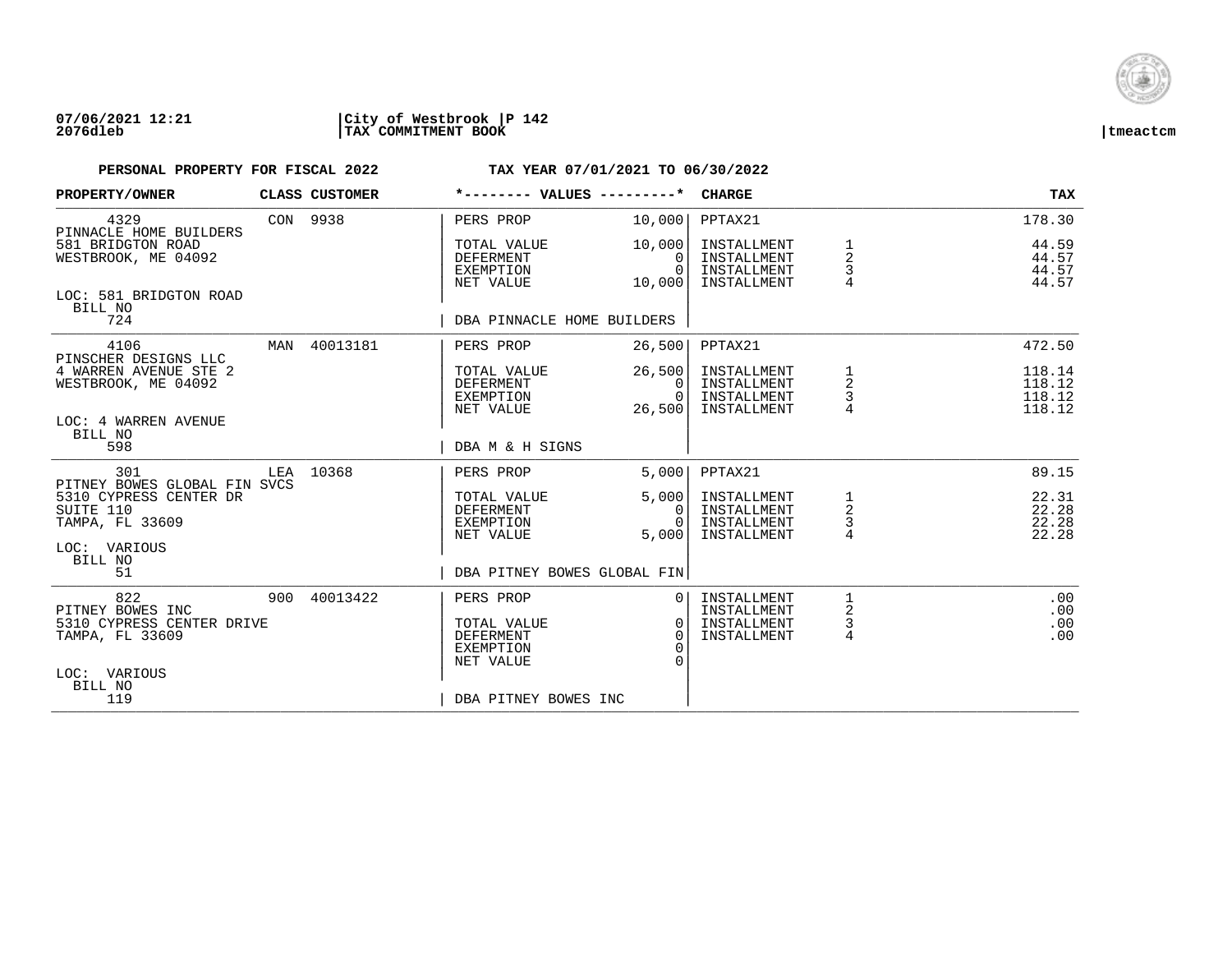

### **07/06/2021 12:21 |City of Westbrook |P 143 2076dleb |TAX COMMITMENT BOOK |tmeactcm**

| PROPERTY/OWNER                                                                              |          | CLASS CUSTOMER | *-------- VALUES ---------*                        |                                                | <b>CHARGE</b>                                            |                                      | <b>TAX</b>                           |
|---------------------------------------------------------------------------------------------|----------|----------------|----------------------------------------------------|------------------------------------------------|----------------------------------------------------------|--------------------------------------|--------------------------------------|
| 1046<br>PIZZA HUT #633 CAPITAL ENTERPR                                                      | RES 9701 |                | PERS PROP                                          | 96,900                                         | PPTAX21                                                  |                                      | 1,727.73                             |
| 116 RADIO CIRCLE DR<br>SUITE 200<br>MOUNT KISCO, NY 10549<br>LOC: 25 MAIN STREET<br>BILL NO |          |                | TOTAL VALUE<br>DEFERMENT<br>EXEMPTION<br>NET VALUE | 96,900<br>$\Omega$<br>$\Omega$<br>96,900       | INSTALLMENT<br>INSTALLMENT<br>INSTALLMENT<br>INSTALLMENT | 1<br>$\overline{a}$<br>3             | 431.94<br>431.93<br>431.93<br>431.93 |
| 138                                                                                         |          |                | DBA PIZZA HUT #633 CAPITAL                         |                                                |                                                          |                                      |                                      |
| 506<br>PIZZA TIME                                                                           |          | RES 40013342   | PERS PROP                                          | 13,600                                         | PPTAX21                                                  |                                      | 242.49                               |
| STEVEN ORR<br>528 MAIN STREET<br>WESTBROOK, ME 04092<br>LOC: 528 MAIN STREET                |          |                | TOTAL VALUE<br>DEFERMENT<br>EXEMPTION<br>NET VALUE | 13,600<br>$\Omega$<br>$\overline{0}$<br>13,600 | INSTALLMENT<br>INSTALLMENT<br>INSTALLMENT<br>INSTALLMENT | 1<br>$\overline{a}$<br>3             | 60.63<br>60.62<br>60.62<br>60.62     |
| BILL NO<br>93                                                                               |          |                | DBA PIZZA TIME                                     |                                                |                                                          |                                      |                                      |
| 3408<br>PLANET BOTANICALS                                                                   |          | HLT 40012483   | PERS PROP                                          | 6.600                                          | PPTAX21                                                  |                                      | 117.68                               |
| 90 BRIDGE ST SUITE 135<br>WESTBROOK, ME 04092                                               |          |                | TOTAL VALUE<br>DEFERMENT<br>EXEMPTION<br>NET VALUE | 6,600<br>$\mathbf{0}$<br>$\Omega$<br>6,600     | INSTALLMENT<br>INSTALLMENT<br>INSTALLMENT<br>INSTALLMENT | 1<br>$\overline{c}$<br>$\frac{3}{4}$ | 29.42<br>29.42<br>29.42<br>29.42     |
| LOC: 90 BRIDGE STREET STE 135<br>BILL NO                                                    |          |                |                                                    |                                                |                                                          |                                      |                                      |
| 371                                                                                         |          |                | DBA PLANET BOTANICALS                              |                                                |                                                          |                                      |                                      |
| 3997<br>PLAYER DESIGN                                                                       |          | ENG 40013076   | PERS PROP                                          | 8,100                                          | PPTAX21                                                  |                                      | 144.42                               |
| PO BOX 712<br>39 SECOND ST STE 2<br>PRESOUE ISLE, ME 04769                                  |          |                | TOTAL VALUE<br>DEFERMENT<br>EXEMPTION<br>NET VALUE | 8,100<br>0<br>$\cap$<br>8.100                  | INSTALLMENT<br>INSTALLMENT<br>INSTALLMENT<br>INSTALLMENT | 1<br>2<br>$\frac{3}{4}$              | 36.12<br>36.10<br>36.10<br>36.10     |
| LOC: 506 MAIN STREET<br>BILL NO<br>548                                                      |          |                | DBA PLAYER DESIGN INC                              |                                                |                                                          |                                      |                                      |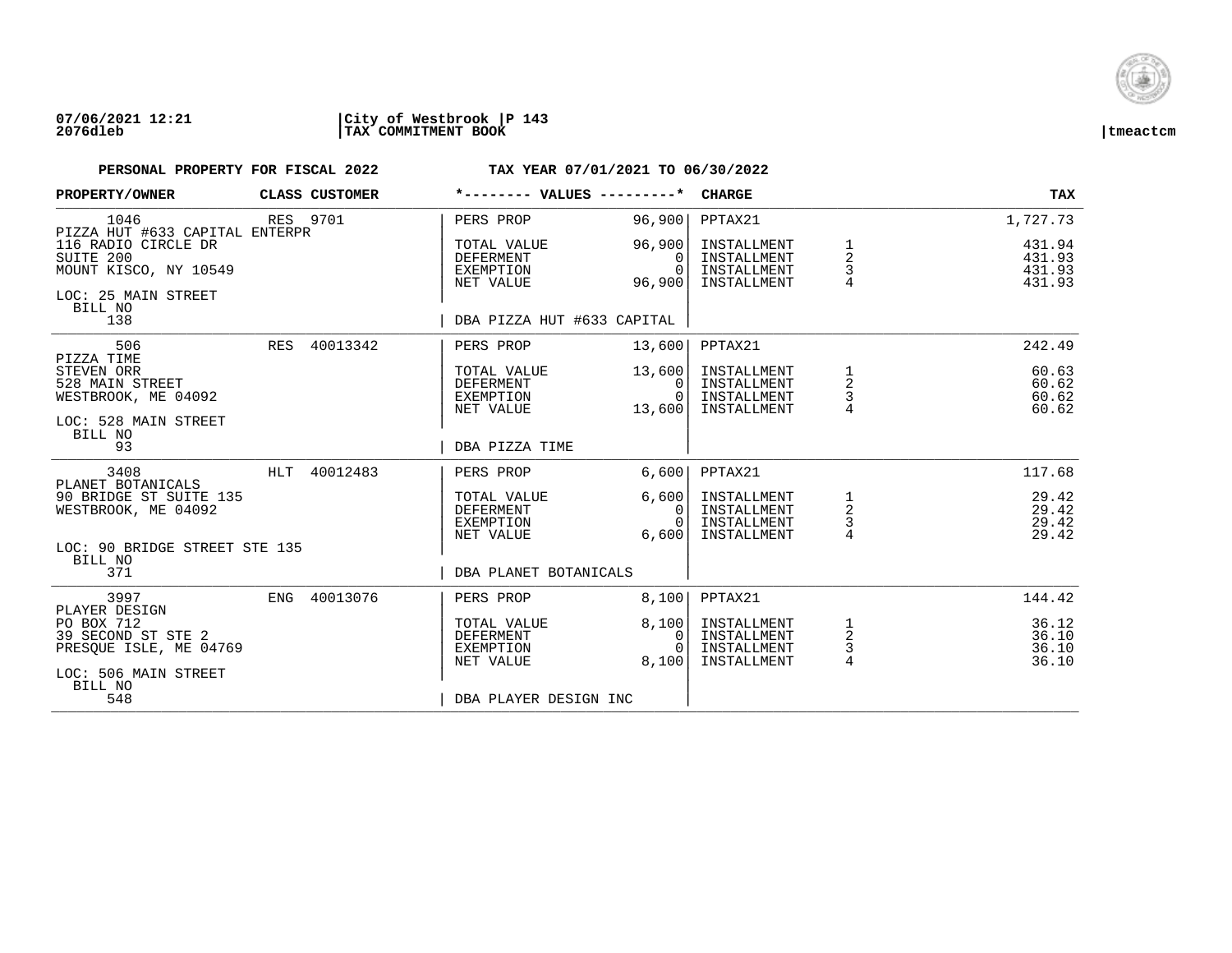

## **07/06/2021 12:21 |City of Westbrook |P 144 2076dleb |TAX COMMITMENT BOOK |tmeactcm**

| PROPERTY/OWNER                                                                                                                    |     | CLASS CUSTOMER | *-------- VALUES ---------*                                                   |                                              | <b>CHARGE</b>                                            |                                                   | TAX                                          |
|-----------------------------------------------------------------------------------------------------------------------------------|-----|----------------|-------------------------------------------------------------------------------|----------------------------------------------|----------------------------------------------------------|---------------------------------------------------|----------------------------------------------|
| 4091<br>PN SANG CHAU TEMP AGENCY<br>90 BRIDGE STREET STE 215B<br>WESTBROOK, ME 04092<br>LOC: 90 BRIDGE STREET STE 215B<br>BILL NO |     | 900 9883       | PERS PROP<br>TOTAL VALUE<br><b>DEFERMENT</b><br><b>EXEMPTION</b><br>NET VALUE | $\Omega$<br>$\Omega$<br>$\Omega$<br>$\Omega$ | INSTALLMENT<br>INSTALLMENT<br>INSTALLMENT<br>INSTALLMENT | $\mathbf{1}$<br>2<br>3<br>$\overline{4}$          | .00<br>.00<br>.00<br>.00                     |
| 591                                                                                                                               |     |                | DBA PN SANG CHAU TEMP AGENC                                                   |                                              |                                                          |                                                   |                                              |
| 3562<br>PORTLAND CELLULAR DBA VERIZON<br>PROPERT<br>TAX DEPT                                                                      |     | TEL 9816       | PERS PROP<br>TOTAL VALUE                                                      | 107,600<br>107,600                           | PPTAX21<br>INSTALLMENT                                   | 1                                                 | 1,918.51<br>479.65                           |
| PO BOX 635<br>BASKING RIDGE, NJ 07920<br>LOC: CELLULAR M&E                                                                        |     |                | DEFERMENT<br>EXEMPTION<br>NET VALUE                                           | 0<br>$\Omega$<br>107,600                     | INSTALLMENT<br>INSTALLMENT<br>INSTALLMENT                | $\overline{a}$<br>$\frac{3}{4}$                   | 479.62<br>479.62<br>479.62                   |
| BILL NO<br>405                                                                                                                    |     |                | DBA PORTLAND CELLULAR                                                         |                                              |                                                          |                                                   |                                              |
| 374<br>PORTLAND HOTEL OPERATORS INC.                                                                                              |     | HOT 40012810   | PERS PROP                                                                     | 292,300                                      | PPTAX21                                                  |                                                   | 5, 211.71                                    |
| DBA SUPER 8 MOTEL OF PORTLAND<br>208 LARRABEE ROAD<br>WESTBROOK, ME 04092                                                         |     |                | TOTAL VALUE<br><b>DEFERMENT</b><br>EXEMPTION<br>NET VALUE                     | 292,300<br>0<br>$\Omega$<br>292,300          | INSTALLMENT<br>INSTALLMENT<br>INSTALLMENT<br>INSTALLMENT | $\begin{array}{c}\n1 \\ 2 \\ 3 \\ 4\n\end{array}$ | 1,302.95<br>1,302.92<br>1,302.92<br>1,302.92 |
| LOC: 208 LARRABEE ROAD<br>BILL NO<br>68                                                                                           |     |                | DBA SUPER 8 MOTEL OF PORTLA                                                   |                                              |                                                          |                                                   |                                              |
| 3144<br>PORTLAND PIE COMPANY                                                                                                      | RES | 40012292       | PERS PROP                                                                     | 39,400                                       | PPTAX21                                                  |                                                   | 702.50                                       |
| 869 MAIN STREET<br>SUITE 100<br>WESTBROOK, ME 04092<br>LOC: 869 MAIN STREET                                                       |     |                | TOTAL VALUE<br><b>DEFERMENT</b><br>EXEMPTION<br>NET VALUE                     | 39,400<br>0<br>$\Omega$<br>39,400            | INSTALLMENT<br>INSTALLMENT<br>INSTALLMENT<br>INSTALLMENT | $\frac{1}{2}$<br>$\frac{3}{4}$                    | 175.64<br>175.62<br>175.62<br>175.62         |
| BILL NO<br>325                                                                                                                    |     |                | DBA PORTLAND PIE COMPANY                                                      |                                              |                                                          |                                                   |                                              |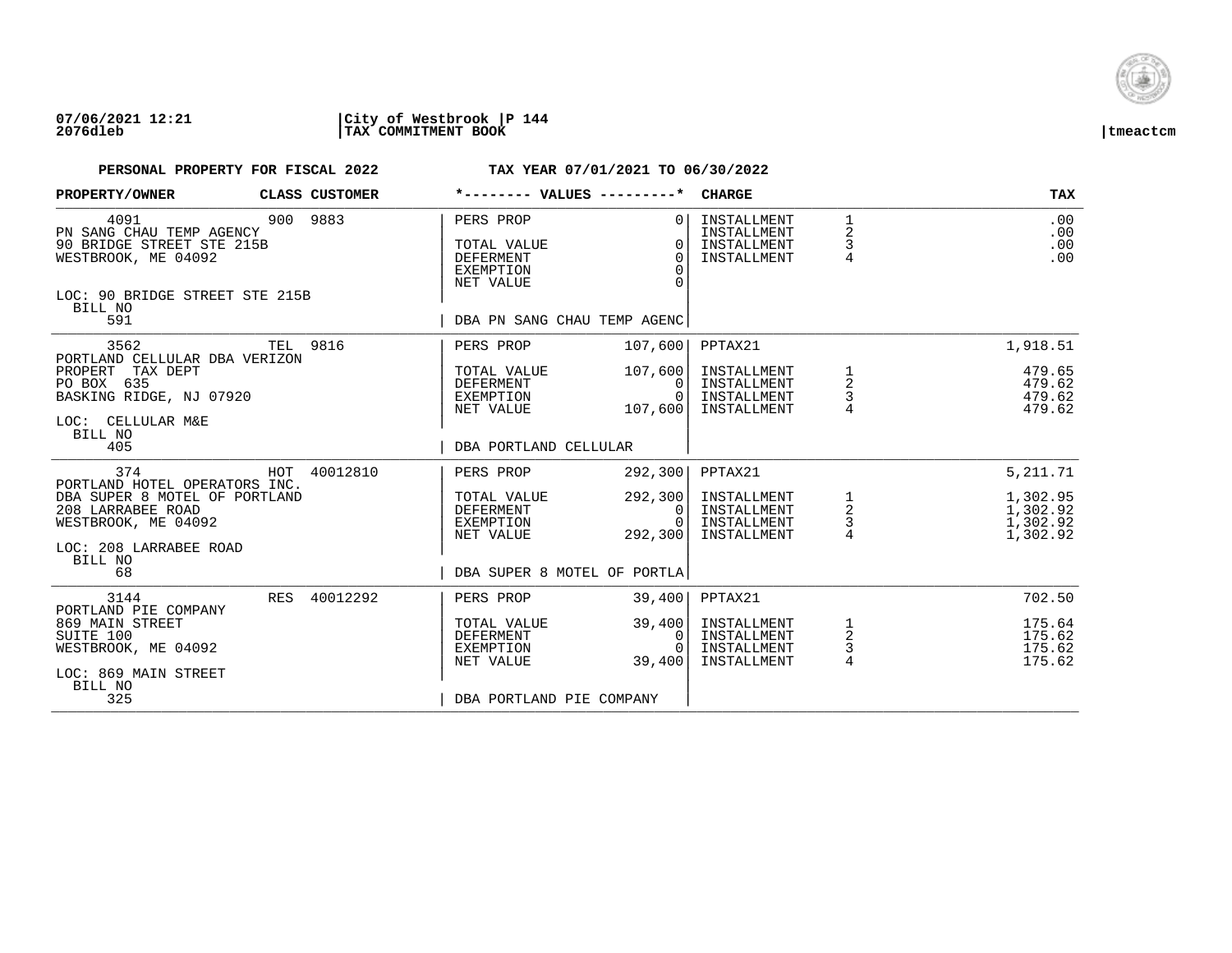

### **07/06/2021 12:21 |City of Westbrook |P 145 2076dleb |TAX COMMITMENT BOOK |tmeactcm**

| PROPERTY/OWNER                                                                                                   | CLASS CUSTOMER | *-------- VALUES ---------*                               |                                              | <b>CHARGE</b>                                            |                                                | <b>TAX</b>                           |
|------------------------------------------------------------------------------------------------------------------|----------------|-----------------------------------------------------------|----------------------------------------------|----------------------------------------------------------|------------------------------------------------|--------------------------------------|
| 336<br>PORTLAND WEST FAMILY PRACTICE                                                                             | DRM 40012436   | PERS PROP                                                 | 12,400                                       | PPTAX21                                                  |                                                | 221.09                               |
| CHRISTINE BLAKE, D.O.<br>114 STROUDWATER STREET<br>WESTBROOK, ME 04092<br>LOC: 114 STROUDWATER STREET<br>BILL NO |                | TOTAL VALUE<br>DEFERMENT<br>EXEMPTION<br>NET VALUE        | 12,400<br>$\Omega$<br>$\Omega$<br>12,400     | INSTALLMENT<br>INSTALLMENT<br>INSTALLMENT<br>INSTALLMENT | 1<br>$\overline{a}$<br>3<br>$\overline{4}$     | 55.28<br>55.27<br>55.27<br>55.27     |
| 59                                                                                                               |                | DBA PORTLAND WEST FAMILY PR                               |                                              |                                                          |                                                |                                      |
| 4181<br>POT LUCK JOINT RELIEF LLC                                                                                | GRO 9899       | PERS PROP                                                 | 1,600                                        | PPTAX21                                                  |                                                | 28.53                                |
| 401 MAIN STREET<br>SUITE A<br>WESTBROOK, ME 04092<br>LOC: 401 MAIN STREET                                        |                | TOTAL VALUE<br>DEFERMENT<br>EXEMPTION<br>NET VALUE        | 1,600<br>$\Omega$<br>0 <sup>1</sup><br>1,600 | INSTALLMENT<br>INSTALLMENT<br>INSTALLMENT<br>INSTALLMENT | $\frac{1}{2}$<br>$\mathsf 3$<br>$\overline{4}$ | 7.14<br>7.13<br>7.13<br>7.13         |
| BILL NO<br>645                                                                                                   |                | DBA POT LUCK JOINT RELIEF L                               |                                              |                                                          |                                                |                                      |
| 309<br>PRATT ABBOTT INC                                                                                          | CLN 40012249   | PERS PROP                                                 | 88,000                                       | PPTAX21                                                  |                                                | 1,569.04                             |
| P O BOX 1120<br>PORTLAND, ME 04104                                                                               |                | TOTAL VALUE<br>DEFERMENT<br>EXEMPTION<br>NET VALUE        | 88,000<br>$\mathbf{0}$<br>$\Omega$<br>88,000 | INSTALLMENT<br>INSTALLMENT<br>INSTALLMENT<br>INSTALLMENT | $\frac{1}{2}$<br>3<br>4                        | 392.26<br>392.26<br>392.26<br>392.26 |
| LOC: 434 MAIN STREET<br>BILL NO<br>54                                                                            |                | DBA PRATT ABBOTT INC                                      |                                              |                                                          |                                                |                                      |
| 310<br>PRATT INSURANCE AGENCY                                                                                    | INS 40012257   | PERS PROP                                                 | 6,600                                        | PPTAX21                                                  |                                                | 117.68                               |
| P O BOX 439<br>WESTBROOK, ME 04098                                                                               |                | TOTAL VALUE<br><b>DEFERMENT</b><br>EXEMPTION<br>NET VALUE | 6,600<br>$\Omega$<br>$\Omega$<br>6,600       | INSTALLMENT<br>INSTALLMENT<br>INSTALLMENT<br>INSTALLMENT | 1<br>$\sqrt{2}$<br>$\frac{3}{4}$               | 29.42<br>29.42<br>29.42<br>29.42     |
| LOC: 969 MAIN STREET<br>BILL NO<br>55                                                                            |                | DBA PRATT INSURANCE AGENCY                                |                                              |                                                          |                                                |                                      |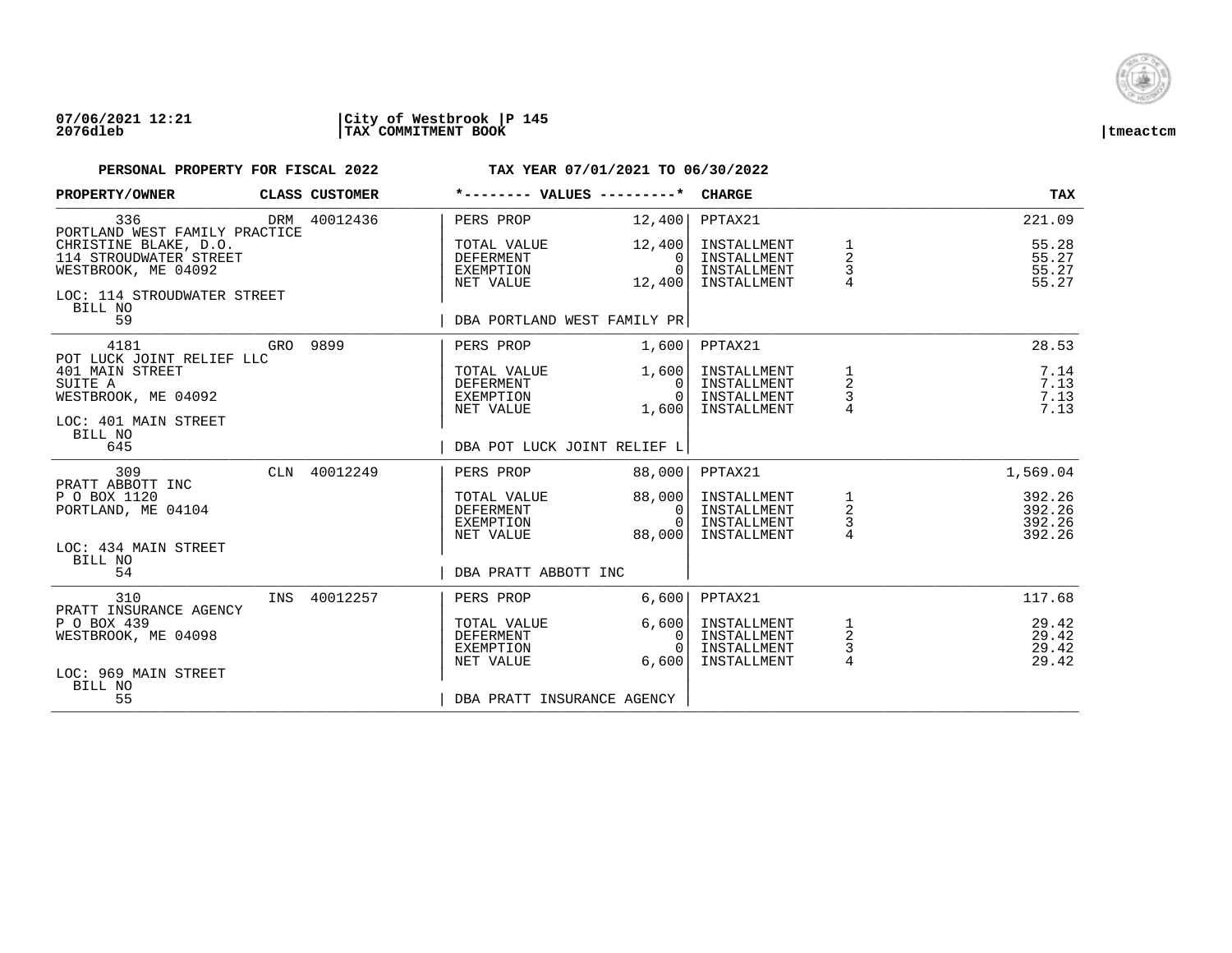

### **07/06/2021 12:21 |City of Westbrook |P 146 2076dleb |TAX COMMITMENT BOOK |tmeactcm**

| PROPERTY/OWNER                                                                                                | CLASS CUSTOMER | *-------- VALUES ---------*                                                   |                                        | <b>CHARGE</b>                                            |                                | <b>TAX</b>                           |
|---------------------------------------------------------------------------------------------------------------|----------------|-------------------------------------------------------------------------------|----------------------------------------|----------------------------------------------------------|--------------------------------|--------------------------------------|
| 4182<br>PRAXAIR DISTRIBUTION INC                                                                              | LEA 40013237   | PERS PROP                                                                     | 5,000                                  | PPTAX21                                                  |                                | 89.15                                |
| 10 RIVERVIEW DRIVE<br>DANBURY, CT 06810                                                                       |                | TOTAL VALUE<br><b>DEFERMENT</b><br>EXEMPTION<br>NET VALUE                     | 5,000<br>$\Omega$<br>$\Omega$<br>5,000 | INSTALLMENT<br>INSTALLMENT<br>INSTALLMENT<br>INSTALLMENT | 1<br>2<br>3                    | 22.31<br>22.28<br>22.28<br>22.28     |
| LOC: VARIOUS<br>BILL NO<br>646                                                                                |                | DBA PRAXAIR DISTRIBUTION IN                                                   |                                        |                                                          |                                |                                      |
| 4153<br>PRECISION PAYMENTS INC<br>23 BRIDGTON ROAD<br>WESTBROOK, ME 04092<br>LOC: 23 BRIDGTON ROAD<br>BILL NO | 900 40013215   | PERS PROP<br>TOTAL VALUE<br><b>DEFERMENT</b><br><b>EXEMPTION</b><br>NET VALUE | $\Omega$<br>$\Omega$<br>$\Omega$<br>∩  | INSTALLMENT<br>INSTALLMENT<br>INSTALLMENT<br>INSTALLMENT | 1<br>2<br>3<br>$\overline{4}$  | .00<br>.00<br>.00<br>.00             |
| 629                                                                                                           |                | DBA PRECISION PAYMENTS INC                                                    |                                        |                                                          |                                |                                      |
| 3116<br>PRECISION WELDING                                                                                     | WEL 9781       | PERS PROP                                                                     | 31,100                                 | PPTAX21                                                  |                                | 554.51                               |
| 690 STROUDWATER STREET<br>WESTBROOK, ME 04092                                                                 |                | TOTAL VALUE<br><b>DEFERMENT</b><br>EXEMPTION<br>NET VALUE                     | 31,100<br>0<br>$\cap$<br>31,100        | INSTALLMENT<br>INSTALLMENT<br>INSTALLMENT<br>INSTALLMENT | $\frac{1}{2}$<br>$\frac{3}{4}$ | 138.65<br>138.62<br>138.62<br>138.62 |
| LOC: 690 STROUDWATER STREET<br>BILL NO<br>318                                                                 |                | DBA PRECISION WELDING                                                         |                                        |                                                          |                                |                                      |
| 3340<br>PREMIER RENTALS                                                                                       | REN 9799       | PERS PROP                                                                     | 82,800                                 | PPTAX21                                                  |                                | 1,476.32                             |
| 511 MAIN STREET<br>WESTBROOK, ME 04092                                                                        |                | TOTAL VALUE<br>DEFERMENT<br>EXEMPTION<br>NET VALUE                            | 82,800<br>0<br>$\Omega$<br>82,800      | INSTALLMENT<br>INSTALLMENT<br>INSTALLMENT<br>INSTALLMENT | $\frac{1}{2}$<br>$\frac{3}{4}$ | 369.08<br>369.08<br>369.08<br>369.08 |
| LOC: 511 MAIN STREET<br>BILL NO<br>353                                                                        |                | DBA PREMIER RENTAL                                                            |                                        |                                                          |                                |                                      |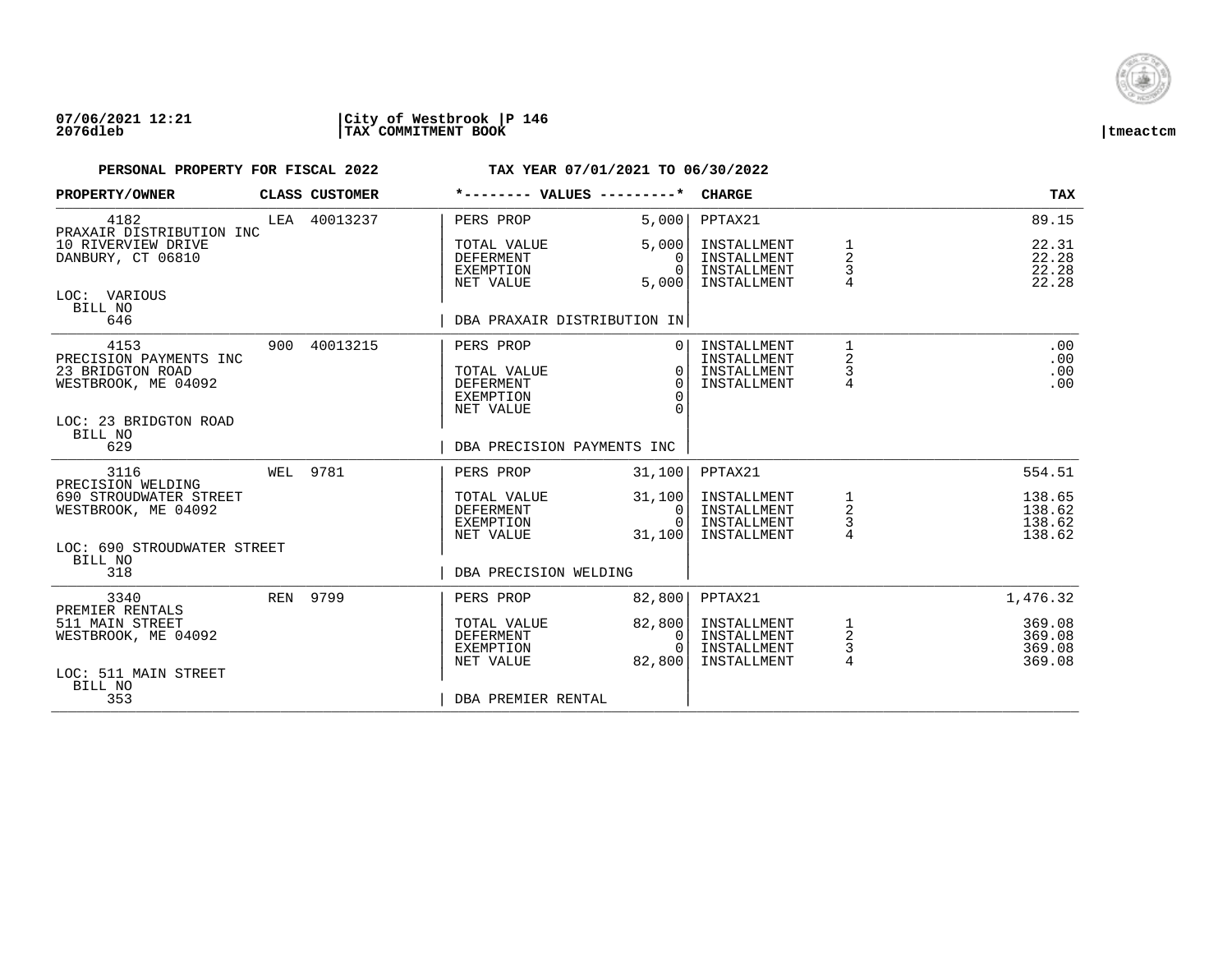

## **07/06/2021 12:21 |City of Westbrook |P 147 2076dleb |TAX COMMITMENT BOOK |tmeactcm**

| PROPERTY/OWNER                                                                                                 | CLASS CUSTOMER | *-------- VALUES ---------*                               |                                              | <b>CHARGE</b>                                            |                                             | <b>TAX</b>                       |
|----------------------------------------------------------------------------------------------------------------|----------------|-----------------------------------------------------------|----------------------------------------------|----------------------------------------------------------|---------------------------------------------|----------------------------------|
| 314<br>PRIDES CORNER DRIVE IN                                                                                  | THE 40012285   | PERS PROP                                                 | 8,800                                        | PPTAX21                                                  |                                             | 156.90                           |
| C/O JOHN TEVANIAN<br>125 HARRISBURG AVENUE UNIT 10<br>WESTBROOK, ME 04092<br>LOC: 651 BRIDGTON ROAD<br>BILL NO |                | TOTAL VALUE<br>DEFERMENT<br>EXEMPTION<br>NET VALUE        | 8,800<br>$\Omega$<br>$\Omega$<br>8,800       | INSTALLMENT<br>INSTALLMENT<br>INSTALLMENT<br>INSTALLMENT | 1<br>$\overline{a}$<br>3<br>4               | 39.24<br>39.22<br>39.22<br>39.22 |
| 56                                                                                                             |                | DBA PRIDES CORNER DRIVE IN                                |                                              |                                                          |                                             |                                  |
| 3954<br>PRO-AV SYSTEMS                                                                                         | DIS 40013036   | PERS PROP                                                 | 2,800                                        | PPTAX21                                                  |                                             | 49.92                            |
| 17 PATRICK DRIVE STE 1<br>WESTBROOK, ME 04092<br>LOC: 17 PATRICK DRIVE                                         |                | TOTAL VALUE<br>DEFERMENT<br>EXEMPTION<br>NET VALUE        | 2,800<br>$\Omega$<br>0 <sup>1</sup><br>2,800 | INSTALLMENT<br>INSTALLMENT<br>INSTALLMENT<br>INSTALLMENT | 1<br>$\overline{\mathbf{c}}$<br>$\mathsf 3$ | 12.48<br>12.48<br>12.48<br>12.48 |
| BILL NO<br>526                                                                                                 |                | DBA PRO-AV SYSTEMS                                        |                                              |                                                          |                                             |                                  |
| 3090<br>PROFENNOS PIZZERIA                                                                                     | RES 9777       | PERS PROP                                                 | 15,300                                       | PPTAX21                                                  |                                             | 272.80                           |
| 934 MAIN STREET<br>WESTBROOK, ME 04092                                                                         |                | TOTAL VALUE<br>DEFERMENT<br>EXEMPTION<br>NET VALUE        | 15,300<br>0 I<br>$\cap$<br>15,300            | INSTALLMENT<br>INSTALLMENT<br>INSTALLMENT<br>INSTALLMENT | $\mathbf{1}$<br>$\sqrt{2}$<br>$\frac{3}{4}$ | 68.20<br>68.20<br>68.20<br>68.20 |
| LOC: 934 MAIN STREET<br>BILL NO<br>313                                                                         |                | DBA PROFENNO'S PIZZERIA                                   |                                              |                                                          |                                             |                                  |
| 1963                                                                                                           | FIN 9728       | PERS PROP                                                 | 3,800                                        | PPTAX21                                                  |                                             | 67.75                            |
| PUBLIC AUTO FINANCE<br>DBA ROWE SPECIAL CREDIT<br>PO BOX 109<br>WESTBROOK, ME 04098-109                        |                | TOTAL VALUE<br><b>DEFERMENT</b><br>EXEMPTION<br>NET VALUE | 3,800<br>$\Omega$<br>$\Omega$<br>3.800       | INSTALLMENT<br>INSTALLMENT<br>INSTALLMENT<br>INSTALLMENT | 1<br>$\sqrt{2}$<br>3<br>$\overline{4}$      | 16.96<br>16.93<br>16.93<br>16.93 |
| LOC: 152 MAIN STREET<br>BILL NO<br>196                                                                         |                | DBA PUBLIC AUTO FINANCE                                   |                                              |                                                          |                                             |                                  |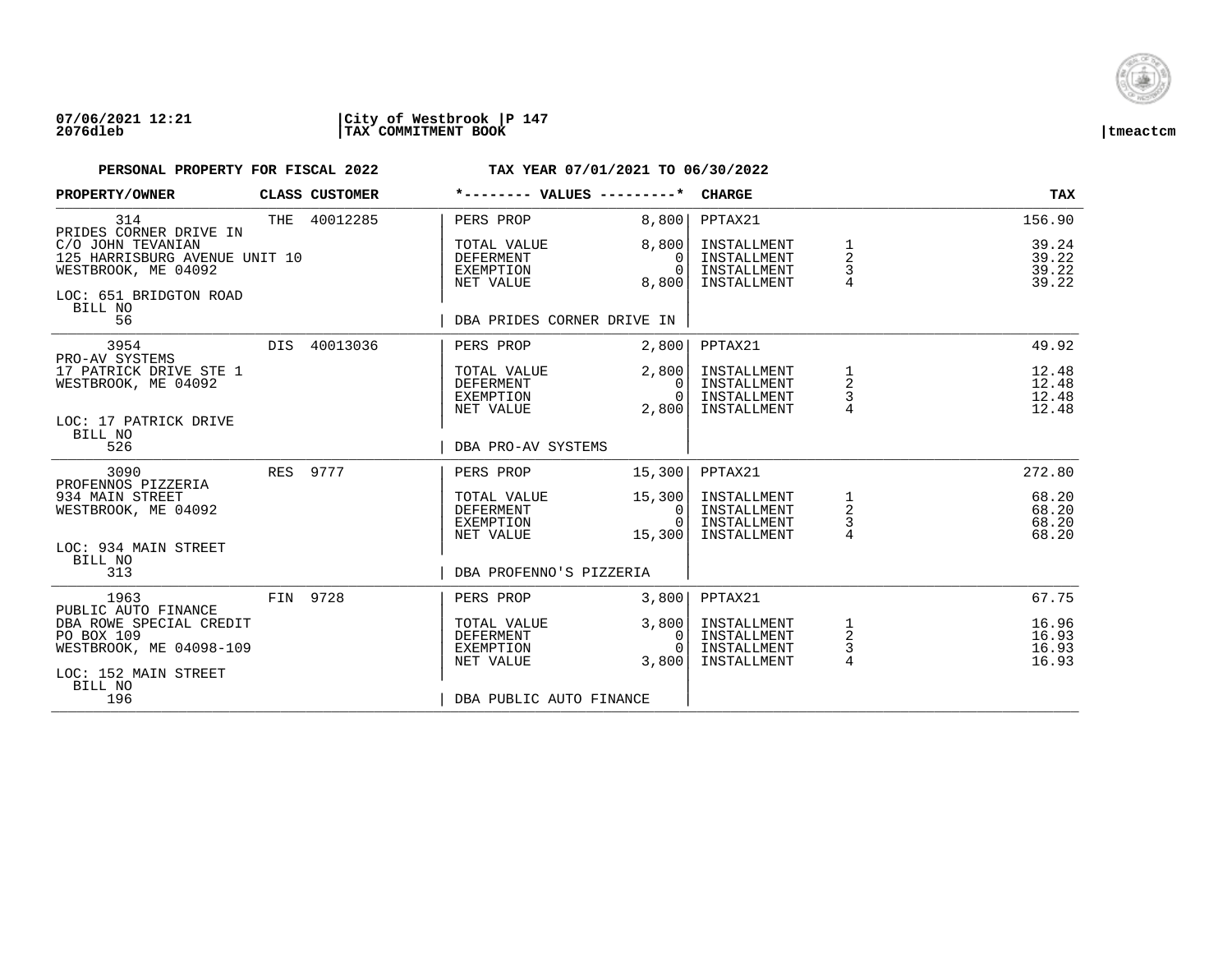

### **07/06/2021 12:21 |City of Westbrook |P 148 2076dleb |TAX COMMITMENT BOOK |tmeactcm**

| PROPERTY/OWNER                                                                                                                       |     | CLASS CUSTOMER | *-------- VALUES ---------*                                                                           |                                            | <b>CHARGE</b>                                            |                                   | <b>TAX</b>                           |
|--------------------------------------------------------------------------------------------------------------------------------------|-----|----------------|-------------------------------------------------------------------------------------------------------|--------------------------------------------|----------------------------------------------------------|-----------------------------------|--------------------------------------|
| 4290<br>OLT CONSUMER LEASE SERVICES<br>C/O RYAN PTS DEPT 807<br>PO BOX 460049<br>HOUSTON, TX 77056<br>LOC: VARIOUS<br>BILL NO<br>705 | 900 | 9925           | PERS PROP<br>TOTAL VALUE<br>DEFERMENT<br><b>EXEMPTION</b><br>NET VALUE<br>DBA QLT CONSUMER LEASE SERV | $\Omega$<br>O<br>$\Omega$<br>$\Omega$<br>∩ | INSTALLMENT<br>INSTALLMENT<br>INSTALLMENT<br>INSTALLMENT | 1<br>2<br>3<br>4                  | .00<br>.00<br>.00<br>.00             |
| 3540                                                                                                                                 |     | LEA 9812       | PERS PROP                                                                                             | 207,000                                    | PPTAX21                                                  |                                   | 3,690.81                             |
| OUAD GRAPHICS INC<br>N61 W23044 HARRYS WAY<br>SUSSEX, WI 53089-3995<br>LOC: 25 THOMAS DRIVE                                          |     |                | TOTAL VALUE<br>DEFERMENT<br>EXEMPTION<br>NET VALUE                                                    | 207,000<br>0<br>$\Omega$<br>207,000        | INSTALLMENT<br>INSTALLMENT<br>INSTALLMENT<br>INSTALLMENT | 1<br>$\overline{\mathbf{c}}$<br>3 | 922.71<br>922.70<br>922.70<br>922.70 |
| BILL NO<br>400                                                                                                                       |     |                | DBA OUAD/GRAPHICS INC                                                                                 |                                            |                                                          |                                   |                                      |
| 3463<br>OUADIENT INC<br>TAX DEPT<br>478 WHEELERS FARMS ROAD<br>MILFORD, CT 06461<br>LOC: VARIOUS                                     | 900 | 9809           | PERS PROP<br>TOTAL VALUE<br><b>DEFERMENT</b><br><b>EXEMPTION</b><br>NET VALUE                         | $\Omega$<br>$\Omega$<br>$\Omega$           | INSTALLMENT<br>INSTALLMENT<br>INSTALLMENT<br>INSTALLMENT | 2<br>3<br>4                       | .00<br>.00<br>.00<br>.00             |
| BILL NO<br>381                                                                                                                       |     |                | DBA OUADIENT INC                                                                                      |                                            |                                                          |                                   |                                      |
| 3464<br>OUADIENT LEASING USA INC                                                                                                     | LEA | 9810           | PERS PROP                                                                                             | 2,500                                      | PPTAX21                                                  |                                   | 44.58                                |
| TAX DEPT<br>478 WHEELERS FARM ROAD<br>MILFORD, CT 06461<br>LOC: VARIOUS                                                              |     |                | TOTAL VALUE<br><b>DEFERMENT</b><br><b>EXEMPTION</b><br>NET VALUE                                      | 2,500<br>0<br>$\Omega$<br>2,500            | INSTALLMENT<br>INSTALLMENT<br>INSTALLMENT<br>INSTALLMENT | 1<br>$\boldsymbol{2}$<br>3<br>4   | 11.16<br>11.14<br>11.14<br>11.14     |
| BILL NO<br>382                                                                                                                       |     |                | DBA OUADIENT LEASING USA IN                                                                           |                                            |                                                          |                                   |                                      |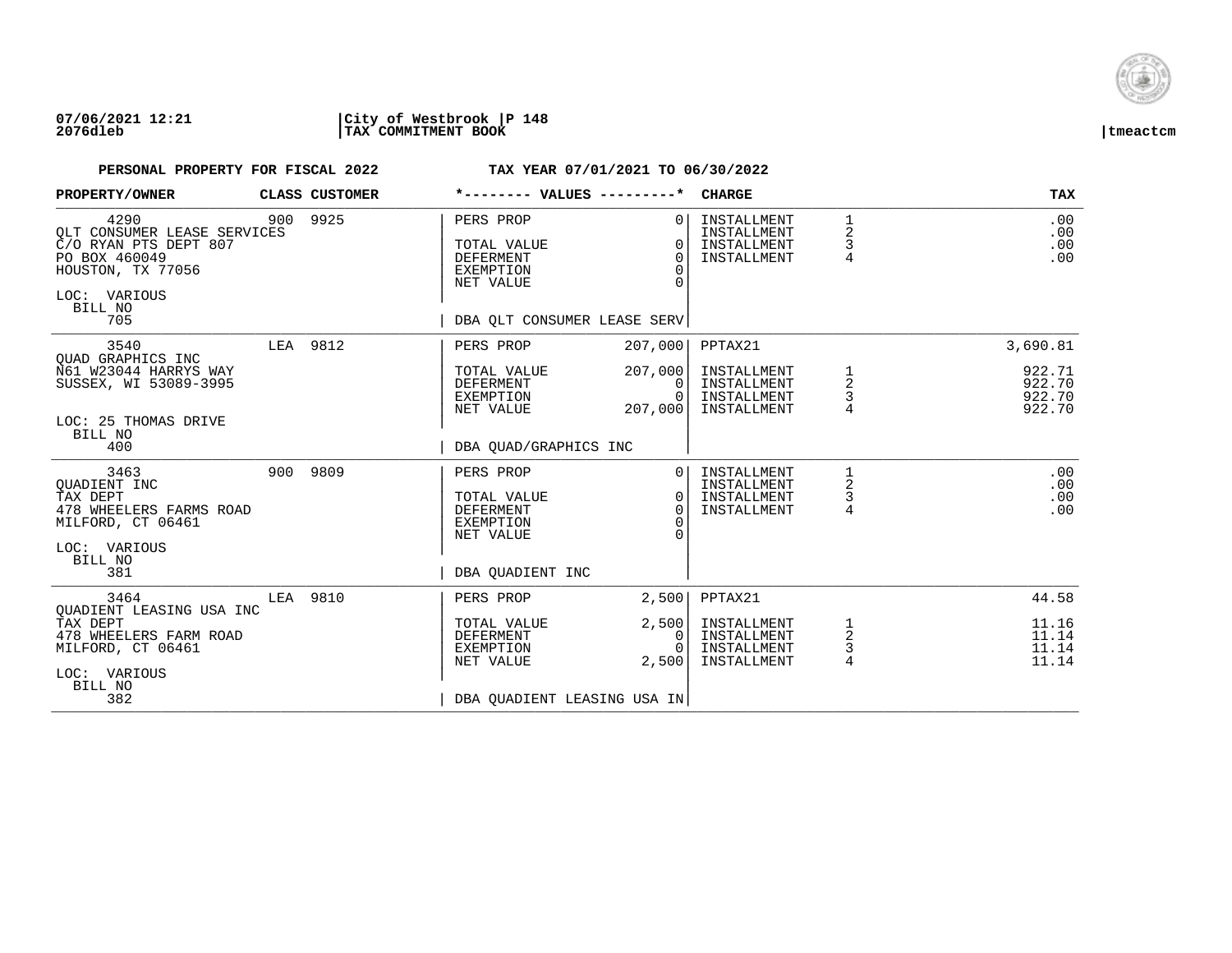

## **07/06/2021 12:21 |City of Westbrook |P 149 2076dleb |TAX COMMITMENT BOOK |tmeactcm**

| PROPERTY/OWNER                                                                                                                                   |     | CLASS CUSTOMER | *-------- VALUES ---------*                                                                             |                                                    | <b>CHARGE</b>                                                       |                                            | <b>TAX</b>                                     |
|--------------------------------------------------------------------------------------------------------------------------------------------------|-----|----------------|---------------------------------------------------------------------------------------------------------|----------------------------------------------------|---------------------------------------------------------------------|--------------------------------------------|------------------------------------------------|
| 4120<br>OUENCH USA INC<br>GRANT THORTON LLP<br>PO BOX 4747<br>OAK BROOK, IL 60522<br>LOC: VARIOUS<br>BILL NO<br>608                              |     | LEA 9887       | PERS PROP<br>TOTAL VALUE<br><b>DEFERMENT</b><br>EXEMPTION<br>NET VALUE<br>DBA OUENCH USA INC            | 1,400<br>1,400<br>0<br>$\Omega$<br>1,400           | PPTAX21<br>INSTALLMENT<br>INSTALLMENT<br>INSTALLMENT<br>INSTALLMENT | 1<br>$\overline{2}$<br>3<br>$\overline{4}$ | 24.96<br>6.24<br>6.24<br>6.24<br>6.24          |
| 4155<br>OUILL BOOKS AND BEVERAGE<br>1 WESTBROOK COMMON<br>SUITE <sub>5</sub><br>WESTBROOK, ME 04092<br>LOC: 1 WESTBROOK COMMON<br>BILL NO<br>631 | RET | 40013217       | PERS PROP<br>TOTAL VALUE<br><b>DEFERMENT</b><br>EXEMPTION<br>NET VALUE<br>DBA OUILL BOOKS AND BEVERAG   | 39,900<br>39,900<br>$\Omega$<br>$\Omega$<br>39,900 | PPTAX21<br>INSTALLMENT<br>INSTALLMENT<br>INSTALLMENT<br>INSTALLMENT | 1<br>2<br>3                                | 711.42<br>177.87<br>177.85<br>177.85<br>177.85 |
| 1932<br>R W EATON ASSOCIATES INC<br>58 PLEASANT STREET<br>WESTBROOK, ME 04092-4081<br>LOC: 58 PLEASANT STREET<br>BILL NO<br>190                  |     | REA 9724       | PERS PROP<br>TOTAL VALUE<br><b>DEFERMENT</b><br>EXEMPTION<br>NET VALUE<br>DBA R W EATON ASSOCIATES IN   | 16,400<br>16,400<br>0<br>$\Omega$<br>16,400        | PPTAX21<br>INSTALLMENT<br>INSTALLMENT<br>INSTALLMENT<br>INSTALLMENT | 1<br>$\overline{a}$<br>3<br>$\overline{4}$ | 292.41<br>73.11<br>73.10<br>73.10<br>73.10     |
| 2486<br>R/E AUTO DETAILING<br>DANIEL POWERS<br>11 COLONY ROAD<br>WESTBROOK, ME 04092<br>LOC: 11 COLONY ROAD<br>BILL NO<br>266                    |     | 900 9757       | PERS PROP<br>TOTAL VALUE<br><b>DEFERMENT</b><br><b>EXEMPTION</b><br>NET VALUE<br>DBA R/E AUTO DETAILING | $\mathbf{0}$<br>$\Omega$<br>$\Omega$               | INSTALLMENT<br>INSTALLMENT<br>INSTALLMENT<br>INSTALLMENT            | 1<br>2<br>3<br>4                           | .00<br>.00<br>.00<br>.00                       |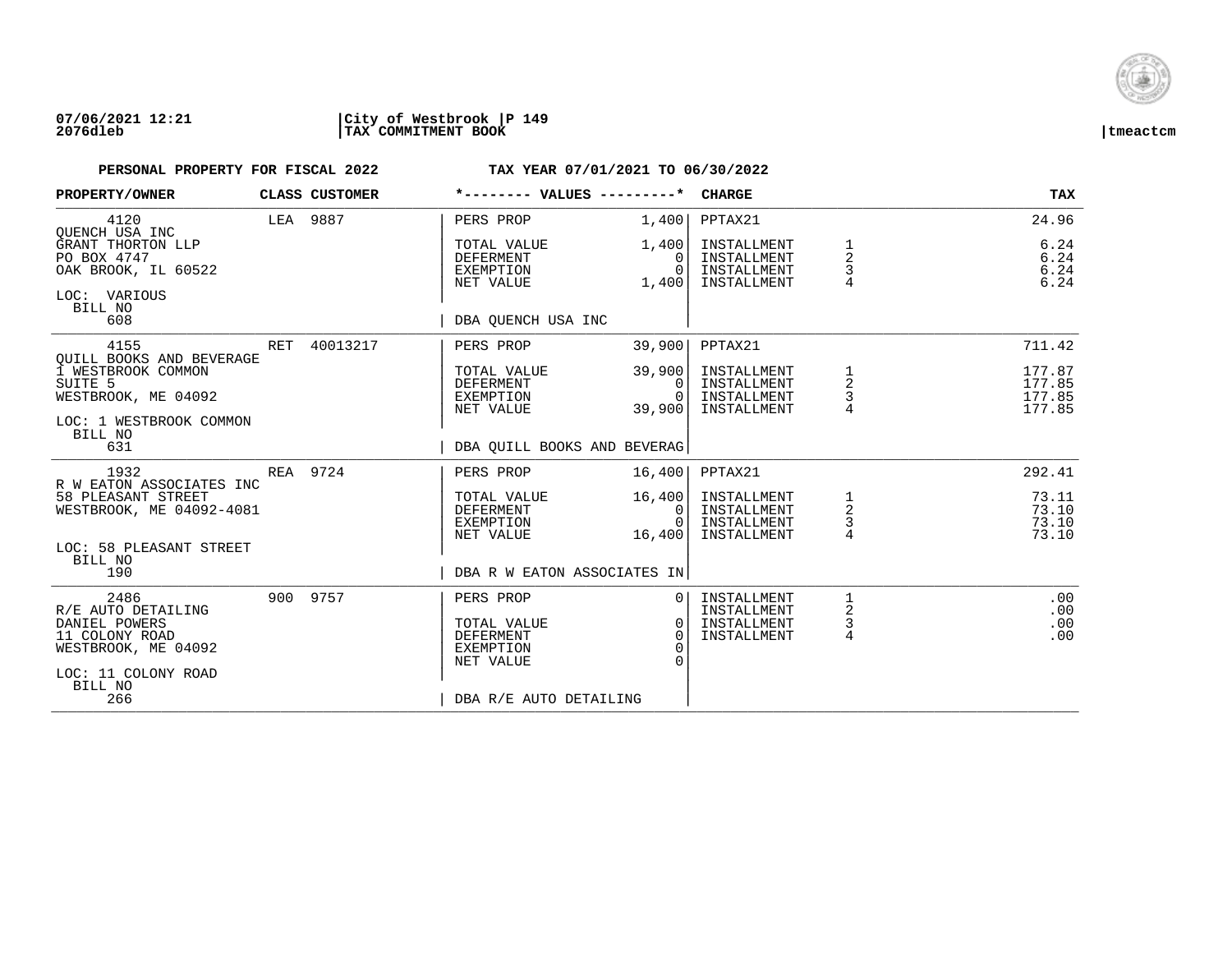

## **07/06/2021 12:21 |City of Westbrook |P 150 2076dleb |TAX COMMITMENT BOOK |tmeactcm**

| PROPERTY/OWNER                                                          | CLASS CUSTOMER | *-------- VALUES ---------*                               |                                                | <b>CHARGE</b>                                            |                                                   | <b>TAX</b>                       |
|-------------------------------------------------------------------------|----------------|-----------------------------------------------------------|------------------------------------------------|----------------------------------------------------------|---------------------------------------------------|----------------------------------|
| 4052<br>RABIA, TOM                                                      | FLO 40013138   | PERS PROP                                                 | 14,000                                         | PPTAX21                                                  |                                                   | 249.62                           |
| PO BOX 4182<br>PORTLAND, ME 04104                                       |                | TOTAL VALUE<br><b>DEFERMENT</b><br>EXEMPTION<br>NET VALUE | 14,000<br>$\Omega$<br>$\Omega$<br>14,000       | INSTALLMENT<br>INSTALLMENT<br>INSTALLMENT<br>INSTALLMENT | 1<br>$\overline{2}$<br>3                          | 62.42<br>62.40<br>62.40<br>62.40 |
| LOC: 581 BRIDGTON ROAD<br>BILL NO<br>573                                |                | DBA RABIA, TOM                                            |                                                |                                                          |                                                   |                                  |
|                                                                         |                |                                                           |                                                |                                                          |                                                   |                                  |
| 319<br>RACE ME STABLES                                                  | PET 40012326   | PERS PROP                                                 | 15,500                                         | PPTAX21                                                  |                                                   | 276.37                           |
| WILLIAM & BETSY CHILDS<br>350 EAST BRIDGE STREET<br>WESTBROOK, ME 04092 |                | TOTAL VALUE<br>DEFERMENT<br>EXEMPTION<br>NET VALUE        | 15,500<br>$\Omega$<br>$\overline{0}$<br>15,500 | INSTALLMENT<br>INSTALLMENT<br>INSTALLMENT<br>INSTALLMENT | 1<br>2<br>3                                       | 69.10<br>69.09<br>69.09<br>69.09 |
| LOC: 350 EAST BRIDGE STREET<br>BILL NO                                  |                |                                                           |                                                |                                                          |                                                   |                                  |
| 57                                                                      |                | DBA RACE ME STABLES                                       |                                                |                                                          |                                                   |                                  |
| 2100<br>RADON REMOVAL SYSTEMS                                           | CON 40011875   | PERS PROP                                                 | 5,500                                          | PPTAX21                                                  |                                                   | 98.07                            |
| C/O RICHARD GOSS<br>153 FOREST STREET<br>WESTBROOK, ME 04092            |                | TOTAL VALUE<br>DEFERMENT<br>EXEMPTION                     | 5,500<br>0<br>$\Omega$                         | INSTALLMENT<br>INSTALLMENT<br>INSTALLMENT                | $\begin{array}{c}\n1 \\ 2 \\ 3 \\ 4\n\end{array}$ | 24.54<br>24.51<br>24.51          |
| LOC: 153 FOREST STREET                                                  |                | NET VALUE                                                 | 5.500                                          | INSTALLMENT                                              |                                                   | 24.51                            |
| BILL NO<br>215                                                          |                | DBA RADON REMOVAL SYSTEMS                                 |                                                |                                                          |                                                   |                                  |
| 3902<br>RAGGED COAST CHOCOLATIERS                                       | MAN 10402      | PERS PROP                                                 | 2,000                                          | PPTAX21                                                  |                                                   | 35.66                            |
| 869 MAIN STREET<br>WESTBROOK, ME 04092                                  |                | TOTAL VALUE<br><b>DEFERMENT</b><br>EXEMPTION<br>NET VALUE | 2,000<br>0<br>$\Omega$<br>2,000                | INSTALLMENT<br>INSTALLMENT<br>INSTALLMENT<br>INSTALLMENT | $\frac{1}{2}$<br>$\frac{3}{4}$                    | 8.93<br>8.91<br>8.91<br>8.91     |
| LOC: 869 MAIN STREET<br>BILL NO<br>507                                  |                |                                                           |                                                |                                                          |                                                   |                                  |
|                                                                         |                | DBA RAGGED COAST CHOCOLATIE                               |                                                |                                                          |                                                   |                                  |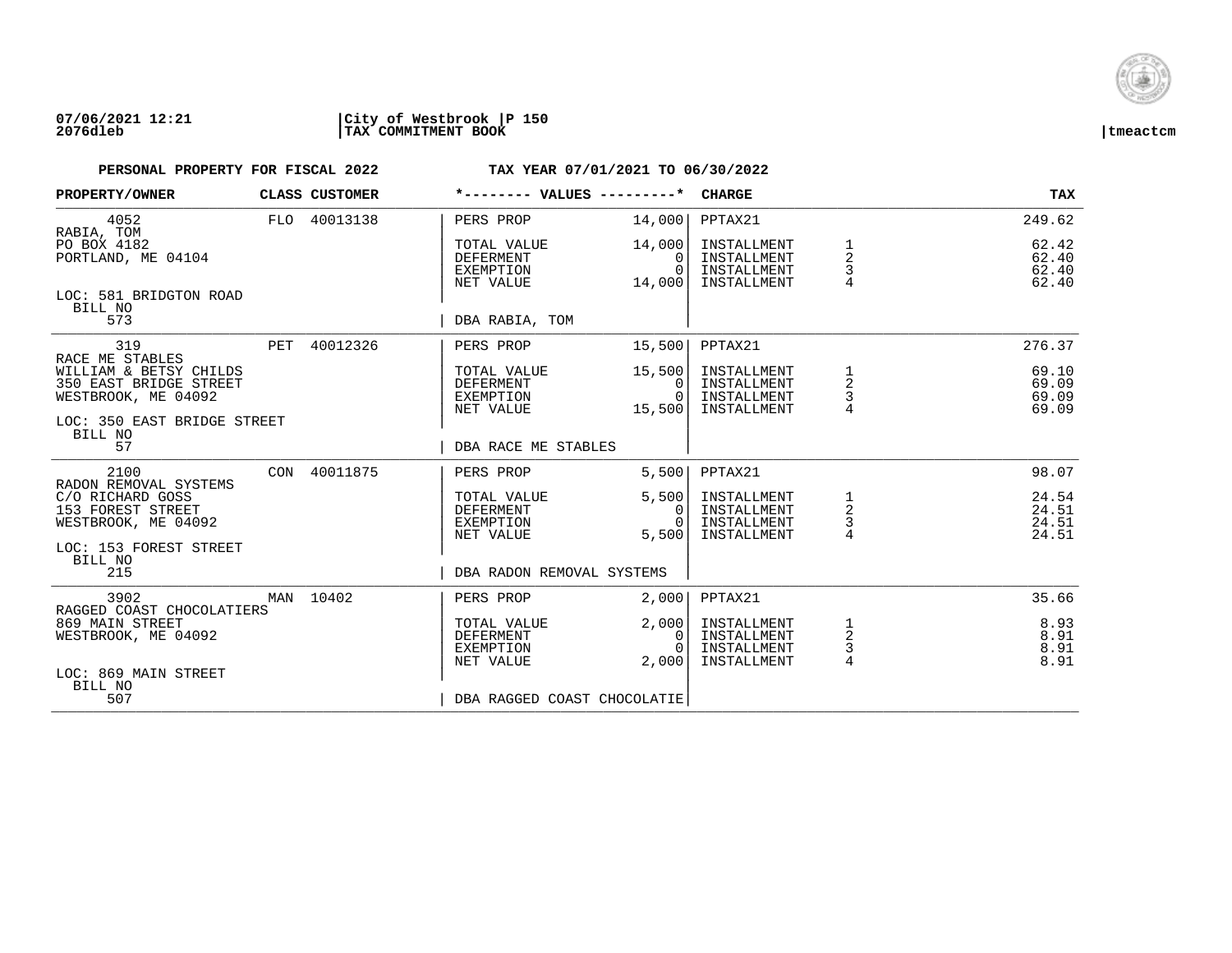

### **07/06/2021 12:21 |City of Westbrook |P 151 2076dleb |TAX COMMITMENT BOOK |tmeactcm**

| PROPERTY/OWNER                                                                                                               | CLASS CUSTOMER | *-------- VALUES ---------*                                            |                                                   | <b>CHARGE</b>                                            |                                                       | <b>TAX</b>                       |
|------------------------------------------------------------------------------------------------------------------------------|----------------|------------------------------------------------------------------------|---------------------------------------------------|----------------------------------------------------------|-------------------------------------------------------|----------------------------------|
| 1980<br>RANDALL SAWYER ADVERTISING                                                                                           | ADV 40011823   | PERS PROP                                                              | 1,700                                             | PPTAX21                                                  |                                                       | 30.31                            |
| C/O WILLIS R SAWYER JR<br>54 WOODLAND ROAD<br>WESTBROOK, ME 04092<br>LOC: 54 WOODLAND ROAD<br>BILL NO<br>198                 |                | TOTAL VALUE<br>DEFERMENT<br>EXEMPTION<br>NET VALUE                     | 1,700 <br>$\Omega$<br>$\Omega$<br>1,700           | INSTALLMENT<br>INSTALLMENT<br>INSTALLMENT<br>INSTALLMENT | $\overline{a}$<br>3<br>4                              | 7.60<br>7.57<br>7.57<br>7.57     |
|                                                                                                                              |                | DBA RANDALL SAWYER ADVERTIS                                            |                                                   |                                                          |                                                       |                                  |
| 3933<br>RAYMOND LEASING CORP<br>C/O ADVANTAX<br>2500 WESTFIELD DRIVE SUITE 1-2<br>ELGIN, IL 60124<br>LOC: VARIOUS<br>BILL NO | 900 10407      | PERS PROP<br>TOTAL VALUE<br><b>DEFERMENT</b><br>EXEMPTION<br>NET VALUE | $\Omega$<br>$\Omega$<br>$\Omega$<br>$\Omega$<br>U | INSTALLMENT<br>INSTALLMENT<br>INSTALLMENT<br>INSTALLMENT | 1<br>$\overline{\mathbf{c}}$<br>3<br>4                | .00<br>.00<br>.00<br>.00         |
| 520                                                                                                                          |                | DBA RAYMOND LEASING CORP                                               |                                                   |                                                          |                                                       |                                  |
| 4156<br>RE HARVEST INC                                                                                                       | IND 40013218   | PERS PROP                                                              | 17,200                                            | PPTAX21                                                  |                                                       | 306.68                           |
| PO BOX 149<br>WEST POLAND, ME 04291<br>LOC: 89 CUMBERLAND STREET                                                             |                | TOTAL VALUE<br>DEFERMENT<br>EXEMPTION<br>NET VALUE                     | 17,200<br>0 I<br>$\bigcap$<br>17,200              | INSTALLMENT<br>INSTALLMENT<br>INSTALLMENT<br>INSTALLMENT | $\mathbf{1}$<br>$\overline{a}$<br>3<br>$\overline{4}$ | 76.67<br>76.67<br>76.67<br>76.67 |
| BILL NO<br>632                                                                                                               |                | DBA RE HARVEST INC                                                     |                                                   |                                                          |                                                       |                                  |
| 4447<br>REALTY ONE GROUP                                                                                                     | REA 10466      | PERS PROP                                                              | 20,000                                            | PPTAX21                                                  |                                                       | 356.60                           |
| 39 MECHANIC STREET<br>WESTBROOK, ME 04092<br>LOC: 39 MECHANIC STREET                                                         |                | TOTAL VALUE<br><b>DEFERMENT</b><br>EXEMPTION<br>NET VALUE              | 20,000<br>$\mathbf{0}$<br>$\Omega$<br>20,000      | INSTALLMENT<br>INSTALLMENT<br>INSTALLMENT<br>INSTALLMENT | 1<br>$\overline{c}$<br>3<br>$\overline{4}$            | 89.15<br>89.15<br>89.15<br>89.15 |
| BILL NO<br>777                                                                                                               |                | DBA REALTY ONE GROUP                                                   |                                                   |                                                          |                                                       |                                  |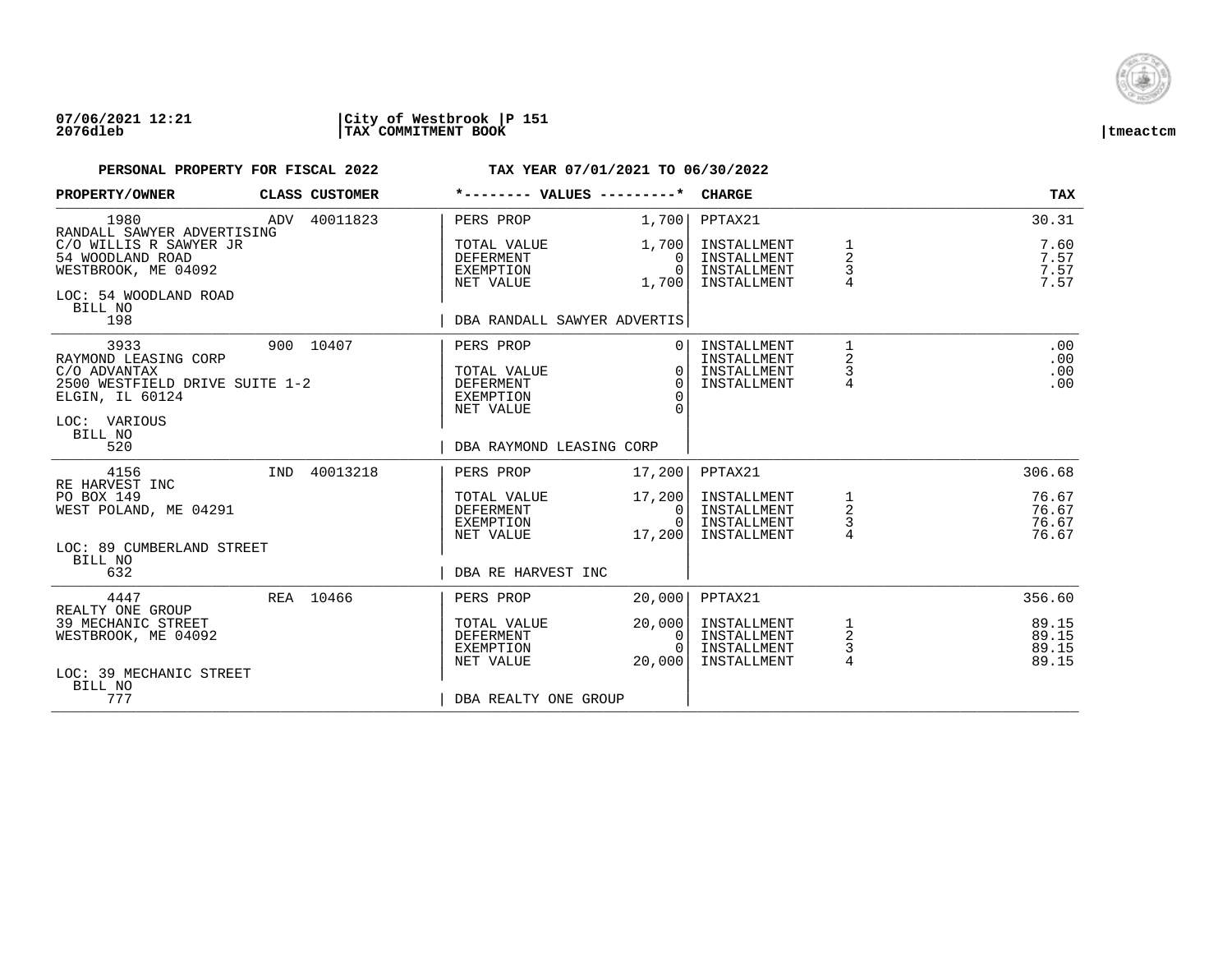

## **07/06/2021 12:21 |City of Westbrook |P 152 2076dleb |TAX COMMITMENT BOOK |tmeactcm**

| PROPERTY/OWNER                                                                                                                                                  |          | CLASS CUSTOMER | *-------- VALUES ---------*                                                                                |                                              | <b>CHARGE</b>                                            |                         | TAX                              |
|-----------------------------------------------------------------------------------------------------------------------------------------------------------------|----------|----------------|------------------------------------------------------------------------------------------------------------|----------------------------------------------|----------------------------------------------------------|-------------------------|----------------------------------|
| 4314<br>RED KAP CONSTRUCTION<br>630 COUNTY ROAD<br>WESTBROOK, ME 04092<br>LOC: 630 COUNTY ROAD<br>BILL NO<br>716                                                |          | CON 10423      | PERS PROP<br>TOTAL VALUE<br><b>DEFERMENT</b><br><b>EXEMPTION</b><br>NET VALUE<br>DBA RED KAP CONSTRUCTION  | $\Omega$<br>$\Omega$<br>$\Omega$<br>$\Omega$ | INSTALLMENT<br>INSTALLMENT<br>INSTALLMENT<br>INSTALLMENT | 1<br>2<br>3<br>4        | .00<br>.00<br>.00<br>.00         |
| 3364                                                                                                                                                            |          | LEA 40012445   | PERS PROP                                                                                                  | 13,300                                       | PPTAX21                                                  |                         | 237.14                           |
| REDBOX AUTOMATED RETAIL LLC<br>PO BOX 72210<br>PHOENIX, AZ 85050<br>LOC: VARIOUS<br>BILL NO                                                                     |          |                | TOTAL VALUE<br>DEFERMENT<br><b>EXEMPTION</b><br>NET VALUE                                                  | 13,300<br>0<br>$\Omega$<br>13,300            | INSTALLMENT<br>INSTALLMENT<br>INSTALLMENT<br>INSTALLMENT | $\overline{a}$<br>3     | 59.30<br>59.28<br>59.28<br>59.28 |
| 358                                                                                                                                                             |          |                | DBA REDBOX AUTOMATED RETAIL                                                                                |                                              |                                                          |                         |                                  |
| 4310<br>RESIDENTIAL RESOURCES<br>39 MECHANIC STREET<br>SUITE 700<br>WESTBROOK, ME 04092<br>LOC: 39 MECHANIC STREET<br>BILL NO<br>714                            |          | NON 10422      | PERS PROP<br>TOTAL VALUE<br><b>DEFERMENT</b><br><b>EXEMPTION</b><br>NET VALUE<br>DBA RESIDENTIAL RESOURCES | $\Omega$<br>$\Omega$<br>$\Omega$             | INSTALLMENT<br>INSTALLMENT<br>INSTALLMENT<br>INSTALLMENT | 2<br>3<br>4             | .00<br>.00<br>.00<br>.00         |
| 3443                                                                                                                                                            | LEA 9807 |                | PERS PROP                                                                                                  | 7,600                                        | PPTAX21                                                  |                         | 135.51                           |
| RESTAURANT TECHNOLOGIES, INC<br>C/O ADVANCED PROP TAX COMPLIAN<br>1611 N INTERSTATE 35E- STE 425<br>CARROLLTON, TX 75006-8618<br>LOC: VARIOUS<br>BILL NO<br>376 |          |                | TOTAL VALUE<br>DEFERMENT<br>EXEMPTION<br>NET VALUE<br>DBA RESTAURANT TECHNOLOGIES                          | 7,600<br>0<br>$\Omega$<br>7,600              | INSTALLMENT<br>INSTALLMENT<br>INSTALLMENT<br>INSTALLMENT | $\frac{1}{2}$<br>3<br>4 | 33.90<br>33.87<br>33.87<br>33.87 |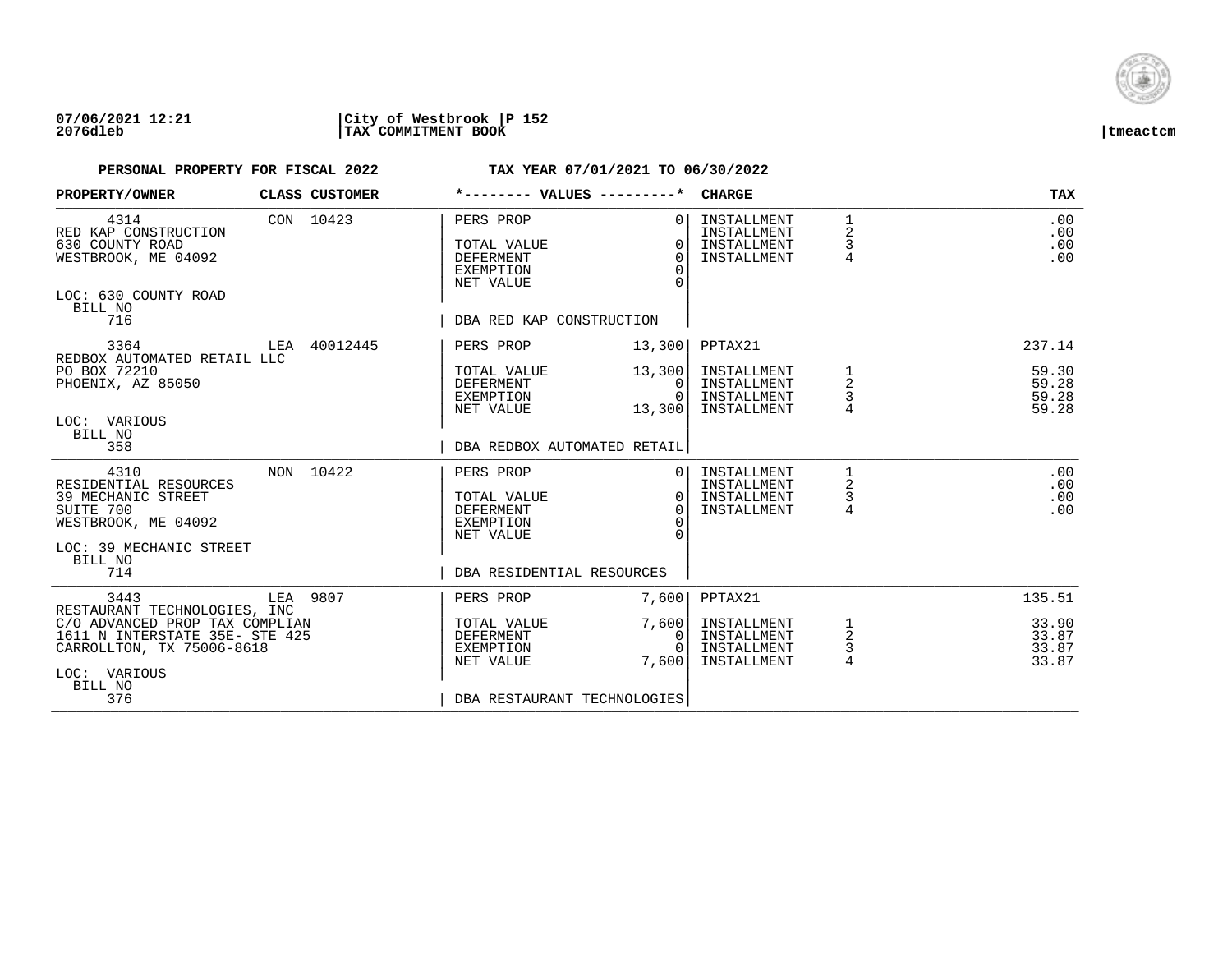

### **07/06/2021 12:21 |City of Westbrook |P 153 2076dleb |TAX COMMITMENT BOOK |tmeactcm**

| PROPERTY/OWNER                                                                                        |            | CLASS CUSTOMER |                                                           | *-------- VALUES ---------*                     | <b>CHARGE</b>                                            |                                                 | <b>TAX</b>                           |
|-------------------------------------------------------------------------------------------------------|------------|----------------|-----------------------------------------------------------|-------------------------------------------------|----------------------------------------------------------|-------------------------------------------------|--------------------------------------|
| 3064<br>RESULTS MARKETING & DESIGN LLC                                                                |            | ADV 40012229   | PERS PROP                                                 | 64,100                                          | PPTAX21                                                  |                                                 | 1,142.90                             |
| DBA ETHOS MARKETING & DESIGN<br>17 ASH STREET<br>WESTBROOK, ME 04092<br>LOC: 17 ASH STREET<br>BILL NO |            |                | TOTAL VALUE<br>DEFERMENT<br>EXEMPTION<br>NET VALUE        | 64,100<br>$\Omega$<br>$\Omega$<br>64,100        | INSTALLMENT<br>INSTALLMENT<br>INSTALLMENT<br>INSTALLMENT | 1<br>$\overline{\mathbf{c}}$<br>3               | 285.74<br>285.72<br>285.72<br>285.72 |
| 305                                                                                                   |            |                |                                                           | DBA ETHOS MARKETING AND DES                     |                                                          |                                                 |                                      |
| 774<br>RICCI, JOHN A.                                                                                 | <b>PAV</b> | 40013403       | PERS PROP                                                 | 52,200                                          | PPTAX21                                                  |                                                 | 930.73                               |
| J A RICCI & SONS<br>315 METHODIST ROAD<br>WESTBROOK, ME 04092<br>LOC: 315 METHODIST ROAD<br>BILL NO   |            |                | TOTAL VALUE<br>DEFERMENT<br>EXEMPTION<br>NET VALUE        | 52, 200<br>0 <sup>1</sup><br>$\Omega$<br>52,200 | INSTALLMENT<br>INSTALLMENT<br>INSTALLMENT<br>INSTALLMENT | 1<br>$\begin{array}{c} 2 \\ 3 \\ 4 \end{array}$ | 232.69<br>232.68<br>232.68<br>232.68 |
| 113                                                                                                   |            |                | DBA RICCI, JOHN A.                                        |                                                 |                                                          |                                                 |                                      |
| 1983<br>RICHARD LEDUE BUILDING &                                                                      | CON        | 40011825       | PERS PROP                                                 | 1,500                                           | PPTAX21                                                  |                                                 | 26.75                                |
| REMOLDING INC<br>465 CUMBERLAND STREET<br>WESTBROOK, ME 04092                                         |            |                | TOTAL VALUE<br>DEFERMENT<br>EXEMPTION<br>NET VALUE        | 1,500<br>0 <sup>1</sup><br>$\Omega$<br>1,500    | INSTALLMENT<br>INSTALLMENT<br>INSTALLMENT<br>INSTALLMENT | $\frac{1}{2}$<br>$\frac{3}{4}$                  | 6.71<br>6.68<br>6.68<br>6.68         |
| LOC: 465 CUMBERLAND STREET<br>BILL NO                                                                 |            |                |                                                           |                                                 |                                                          |                                                 |                                      |
| 200                                                                                                   |            |                | DBA RICHARD LEDUE BUILDING                                |                                                 |                                                          |                                                 |                                      |
| 2043<br>RICHARDS ENTERPRISE INC                                                                       | SEC        | 40011849       | PERS PROP                                                 | 4,400                                           | PPTAX21                                                  |                                                 | 78.45                                |
| JAMES & DEBBIE RICHARD<br>698 STROUDWATER STREET<br>WESTBROOK, ME 04092                               |            |                | TOTAL VALUE<br><b>DEFERMENT</b><br>EXEMPTION<br>NET VALUE | 4,400<br>0<br>$\Omega$<br>4,400                 | INSTALLMENT<br>INSTALLMENT<br>INSTALLMENT<br>INSTALLMENT | $\frac{1}{2}$<br>3<br>$\overline{4}$            | 19.62<br>19.61<br>19.61<br>19.61     |
| LOC: 698 STROUDWATER STREET<br>BILL NO<br>207                                                         |            |                |                                                           | DBA RICHARDS ENTERPRISE INC                     |                                                          |                                                 |                                      |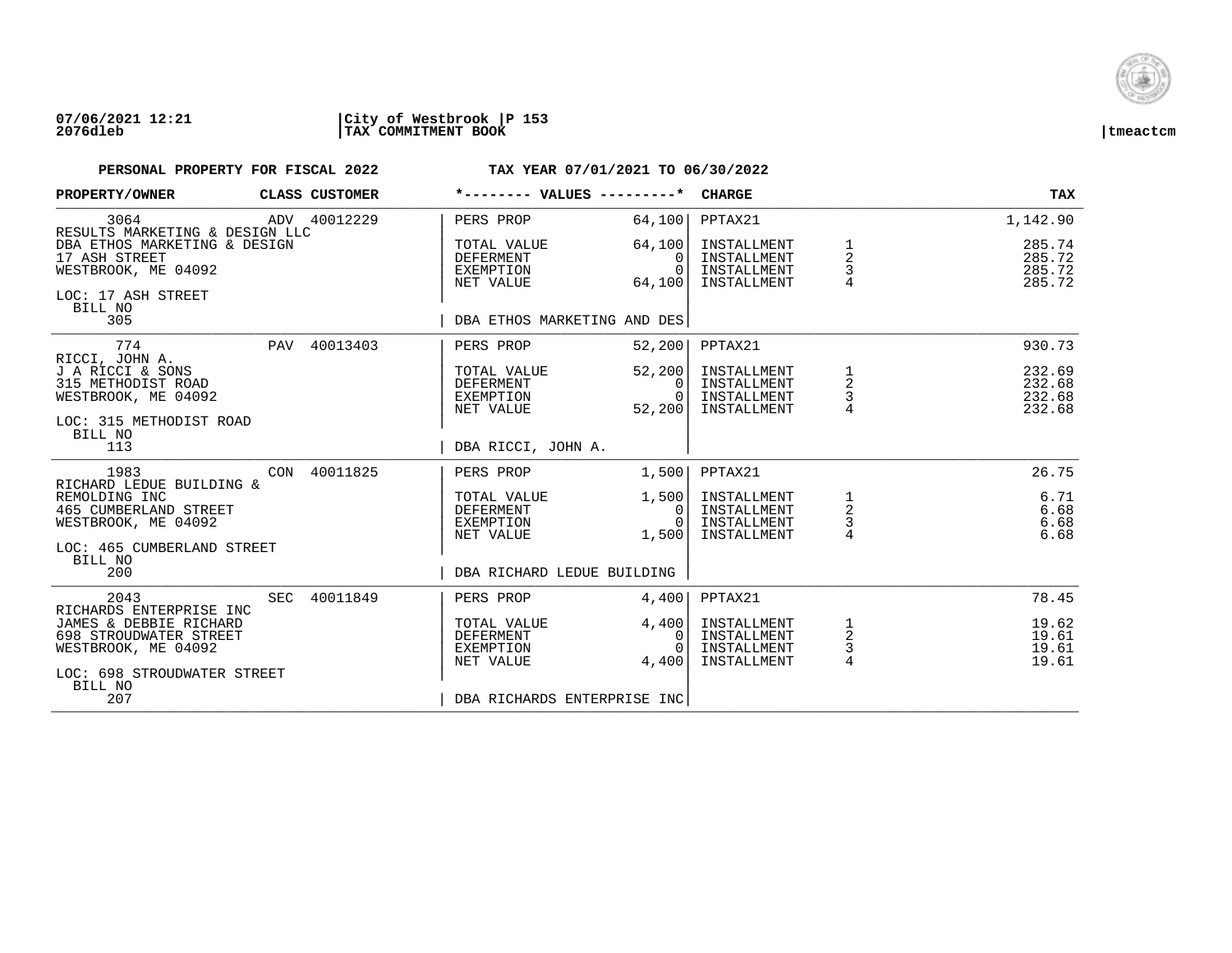

## **07/06/2021 12:21 |City of Westbrook |P 154 2076dleb |TAX COMMITMENT BOOK |tmeactcm**

| PROPERTY/OWNER                                                                                                                     |          | <b>CLASS CUSTOMER</b> |                                                                                                          | *-------- VALUES ---------*              | <b>CHARGE</b>                                                       |                               | <b>TAX</b>                                 |
|------------------------------------------------------------------------------------------------------------------------------------|----------|-----------------------|----------------------------------------------------------------------------------------------------------|------------------------------------------|---------------------------------------------------------------------|-------------------------------|--------------------------------------------|
| 3837<br>RICOH USA INC<br>PO BOX 3850<br>MANCHESTER, NH 03105-3850<br>LOC: VARIOUS<br>BILL NO<br>479                                |          | 900 9840              | PERS PROP<br>TOTAL VALUE<br><b>DEFERMENT</b><br><b>EXEMPTION</b><br>NET VALUE<br>DBA RICOH USA INC       | $\Omega$<br>$\Omega$<br>$\Omega$<br>∩    | INSTALLMENT<br>INSTALLMENT<br>INSTALLMENT<br>INSTALLMENT            | 1<br>$\overline{2}$<br>3<br>4 | .00<br>.00<br>.00<br>.00                   |
| 3968<br>RISING TIDE BREWERY<br>103 FOX STREET<br>PORTLAND, ME 04101<br>LOC: 79 BRADLEY DRIVE<br>BILL NO<br>534                     |          | 900 9861              | PERS PROP<br>TOTAL VALUE<br><b>DEFERMENT</b><br><b>EXEMPTION</b><br>NET VALUE<br>DBA RISING TIDE BREWERY | $\Omega$<br>$\Omega$<br>$\Omega$         | INSTALLMENT<br>INSTALLMENT<br>INSTALLMENT<br>INSTALLMENT            | 2<br>$\overline{4}$           | .00<br>.00<br>.00<br>.00                   |
| 252<br>RIVER'S EDGE DELI<br>STEVE LAMPRON<br>616 MAIN STREET<br>WESTBROOK, ME 04092<br>LOC: 616 MAIN STREET<br>BILL NO<br>44       | RES      | 40012068              | PERS PROP<br>TOTAL VALUE<br>DEFERMENT<br>EXEMPTION<br>NET VALUE<br>DBA RIVER'S EDGE DELI                 | 9,500<br>9,500<br>0<br>9,500             | PPTAX21<br>INSTALLMENT<br>INSTALLMENT<br>INSTALLMENT<br>INSTALLMENT | 1<br>2<br>3<br>4              | 169.39<br>42.37<br>42.34<br>42.34<br>42.34 |
| 4212<br><b>RMR</b><br>C/O MARY STEINMETZ<br>52 PLEASANT STREET<br>WESTBROOK, ME 04092<br>LOC: 52 PLEASANT STREET<br>BILL NO<br>663 | MIS 9910 |                       | PERS PROP<br>TOTAL VALUE<br>DEFERMENT<br>EXEMPTION<br>NET VALUE<br>DBA RMR                               | 1,200<br>1,200<br>0<br>$\Omega$<br>1,200 | PPTAX21<br>INSTALLMENT<br>INSTALLMENT<br>INSTALLMENT<br>INSTALLMENT | 2<br>3<br>4                   | 21.40<br>5.35<br>5.35<br>5.35<br>5.35      |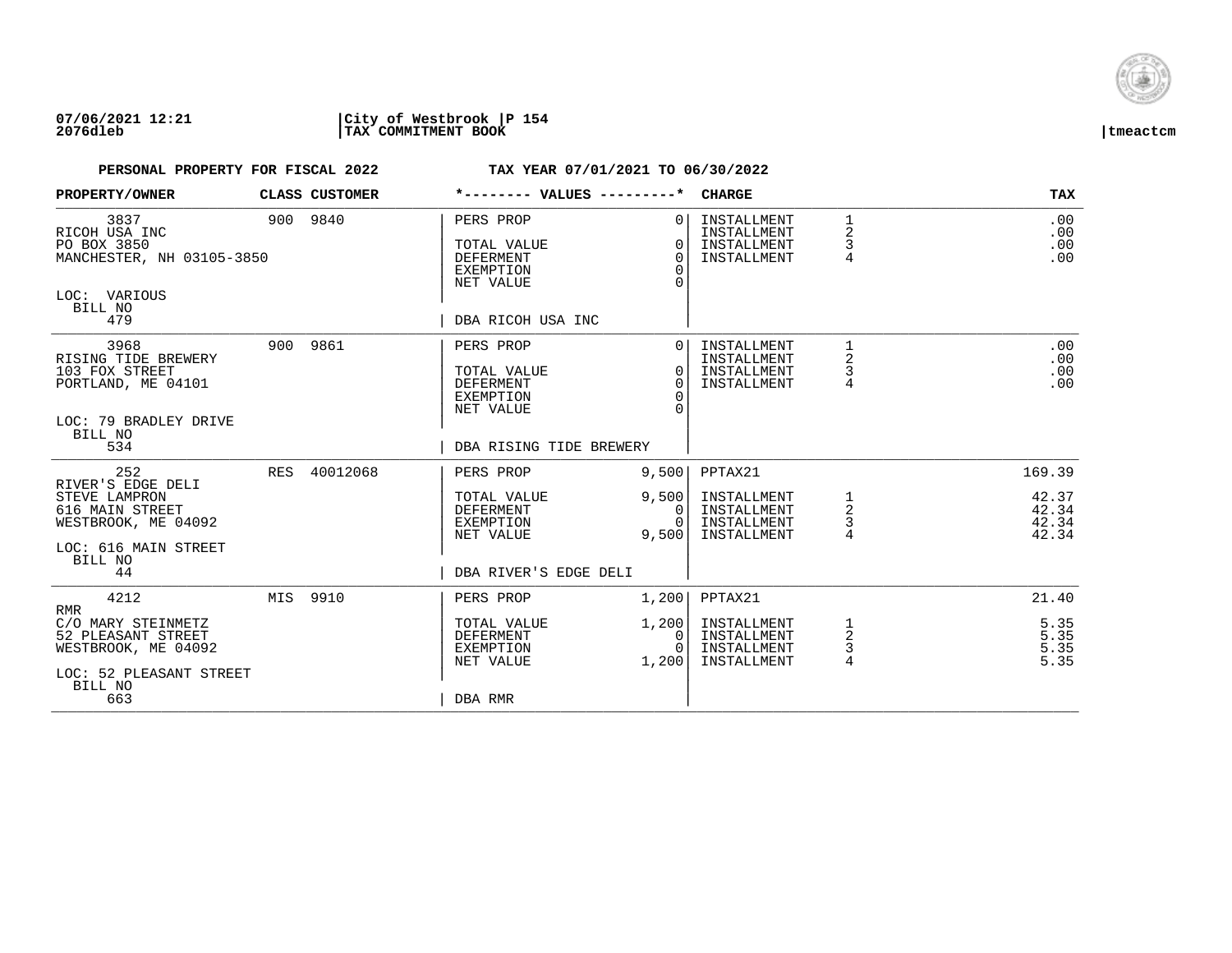

### **07/06/2021 12:21 |City of Westbrook |P 155 2076dleb |TAX COMMITMENT BOOK |tmeactcm**

| PROPERTY/OWNER                                                                                                              | CLASS CUSTOMER | *-------- VALUES ---------*                               |                                              | <b>CHARGE</b>                                            |                                            | <b>TAX</b>                       |
|-----------------------------------------------------------------------------------------------------------------------------|----------------|-----------------------------------------------------------|----------------------------------------------|----------------------------------------------------------|--------------------------------------------|----------------------------------|
| 4109                                                                                                                        | AUT 40013184   | PERS PROP                                                 | 2,200                                        | PPTAX21                                                  |                                            | 39.23                            |
| ROCKANS AUTO SALE INC<br>41 BRIDGTON ROAD<br>WESTBROOK, ME 04092                                                            |                | TOTAL VALUE<br><b>DEFERMENT</b><br>EXEMPTION<br>NET VALUE | 2,200<br>$\Omega$<br>$\Omega$<br>2,200       | INSTALLMENT<br>INSTALLMENT<br>INSTALLMENT<br>INSTALLMENT | 1<br>$\overline{2}$<br>3<br>$\overline{4}$ | 9.83<br>9.80<br>9.80<br>9.80     |
| LOC: 41 BRIDGTON ROAD<br>BILL NO<br>601                                                                                     |                | DBA ROCKAN'S AUTO SALE INC.                               |                                              |                                                          |                                            |                                  |
| 2167                                                                                                                        | CON 40011898   | PERS PROP                                                 | 7,700                                        | PPTAX21                                                  |                                            | 137.29                           |
| ROOFA, THE<br>DANIEL WILSON<br>967 MAIN STREET<br>WESTBROOK, ME 04092                                                       |                | TOTAL VALUE<br><b>DEFERMENT</b><br>EXEMPTION<br>NET VALUE | 7,700<br>$\Omega$<br>$\Omega$<br>7,700       | INSTALLMENT<br>INSTALLMENT<br>INSTALLMENT<br>INSTALLMENT | 1<br>2<br>3                                | 34.33<br>34.32<br>34.32<br>34.32 |
| LOC: 967 MAIN STREET<br>BILL NO<br>223                                                                                      |                | DBA ROOFA, THE                                            |                                              |                                                          |                                            |                                  |
| 4230<br>ROOTS CAFE                                                                                                          | RES 40013269   | PERS PROP                                                 | 14,800                                       | PPTAX21                                                  |                                            | 263.88                           |
| 20 SCHOOL STREET<br>WESTBROOK, ME 04092                                                                                     |                | TOTAL VALUE<br><b>DEFERMENT</b><br>EXEMPTION<br>NET VALUE | 14,800<br>$\mathbf{0}$<br>$\Omega$<br>14,800 | INSTALLMENT<br>INSTALLMENT<br>INSTALLMENT<br>INSTALLMENT | 1<br>$\overline{a}$<br>3<br>$\overline{4}$ | 65.97<br>65.97<br>65.97<br>65.97 |
| LOC: 20 SCHOOL STREET<br>BILL NO<br>669                                                                                     |                | DBA ROOTS CAFE                                            |                                              |                                                          |                                            |                                  |
| 3308                                                                                                                        | FIN 40012389   | PERS PROP                                                 | 7,000                                        | PPTAX21                                                  |                                            | 124.81                           |
| ROUNTREE FINANCIAL<br>DBA SUCCESSFUL FINANCIAL MANAG<br>506 MAIN ST SUITE 14<br>WESTBROOK, ME 04092<br>LOC: 506 MAIN STREET |                | TOTAL VALUE<br><b>DEFERMENT</b><br>EXEMPTION<br>NET VALUE | 7,000<br>0<br>$\cap$<br>7.000                | INSTALLMENT<br>INSTALLMENT<br>INSTALLMENT<br>INSTALLMENT | 1<br>2<br>3<br>$\overline{4}$              | 31.21<br>31.20<br>31.20<br>31.20 |
| BILL NO<br>349                                                                                                              |                | DBA ROUNTREE FINANCIAL                                    |                                              |                                                          |                                            |                                  |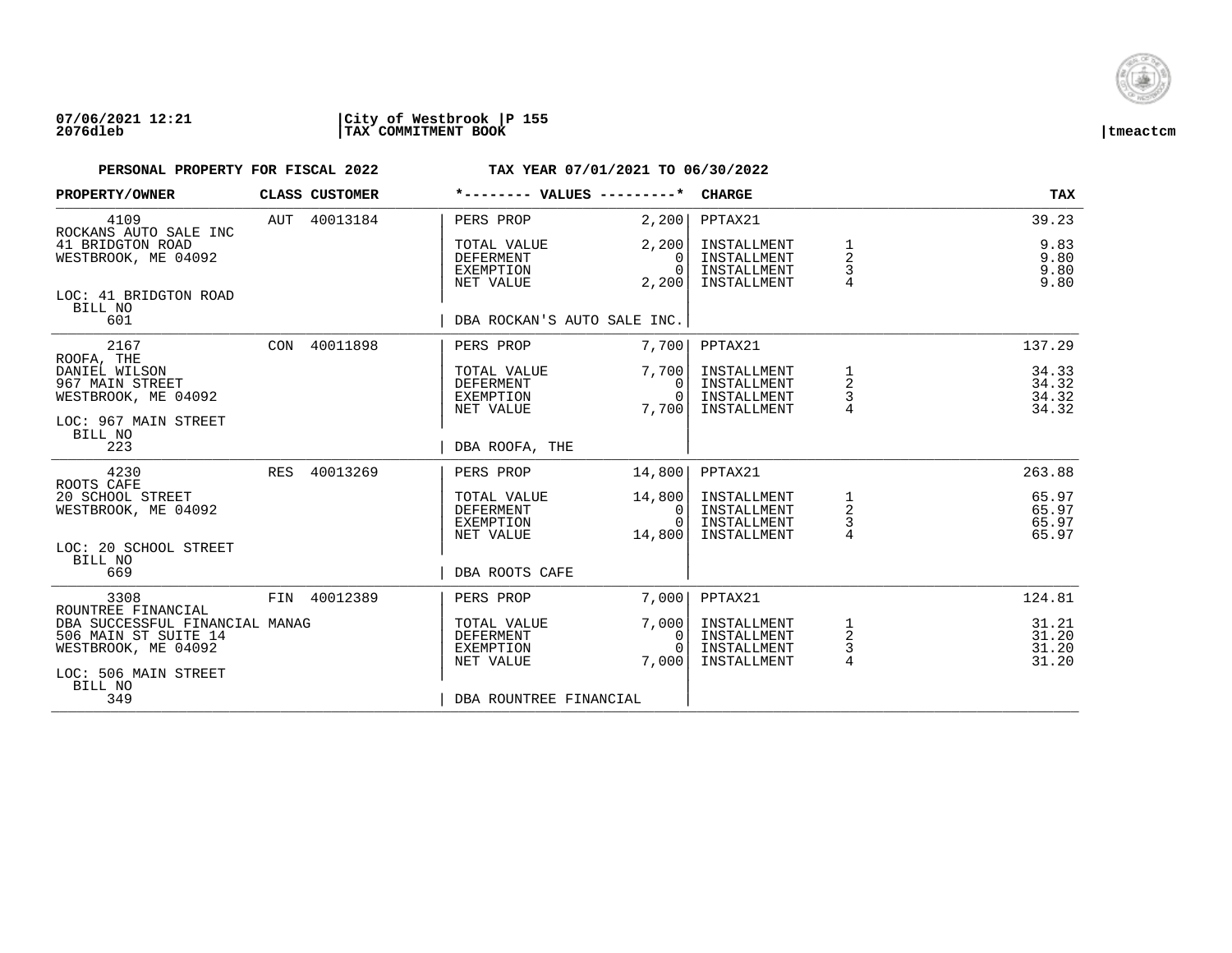

## **07/06/2021 12:21 |City of Westbrook |P 156 2076dleb |TAX COMMITMENT BOOK |tmeactcm**

| PROPERTY/OWNER                                               |     | CLASS CUSTOMER | *-------- VALUES ---------*                                      |                                          | <b>CHARGE</b>                                            |                                               | <b>TAX</b>                                   |
|--------------------------------------------------------------|-----|----------------|------------------------------------------------------------------|------------------------------------------|----------------------------------------------------------|-----------------------------------------------|----------------------------------------------|
| 3393<br>ROUTE 22 SERVICE CENTER LLC                          | AUT | 9803           | PERS PROP                                                        | 51,700                                   | PPTAX21                                                  |                                               | 921.81                                       |
| 93 COUNTY ROAD<br>WESTBROOK, ME 04092                        |     |                | TOTAL VALUE<br><b>DEFERMENT</b><br><b>EXEMPTION</b><br>NET VALUE | 51,700<br>$\Omega$<br>$\Omega$<br>51,700 | INSTALLMENT<br>INSTALLMENT<br>INSTALLMENT<br>INSTALLMENT | 2<br>$\mathsf{3}$                             | 230.46<br>230.45<br>230.45<br>230.45         |
| LOC: 93 COUNTY ROAD<br>BILL NO<br>366                        |     |                | DBA ROUTE 22 SERVICE CENTER                                      |                                          |                                                          |                                               |                                              |
| 332<br>ROWE FORD SALES                                       |     | CAR 40012400   | PERS PROP                                                        | 922,500                                  | PPTAX21                                                  |                                               | 16,448.18                                    |
| P O BOX 109<br>WESTBROOK, ME 04098                           |     |                | TOTAL VALUE<br>DEFERMENT<br><b>EXEMPTION</b><br>NET VALUE        | 922,500<br>0<br>$\Omega$<br>922,500      | INSTALLMENT<br>INSTALLMENT<br>INSTALLMENT<br>INSTALLMENT | 1<br>$\overline{\mathbf{c}}$<br>$\frac{3}{4}$ | 4,112.06<br>4,112.04<br>4,112.04<br>4,112.04 |
| LOC: 91 MAIN STREET<br>BILL NO<br>58                         |     |                | DBA ROWE FORD SALES                                              |                                          |                                                          |                                               |                                              |
| 1834<br>RUBY INDUSTRIAL TECHNOLOGIES                         |     | DIS 9718       | PERS PROP                                                        | 14,300                                   | PPTAX21                                                  |                                               | 254.97                                       |
| 1 VISION WAY<br>BLOOMFIELD, CT 06002                         |     |                | TOTAL VALUE<br><b>DEFERMENT</b><br>EXEMPTION<br>NET VALUE        | 14,300<br>0<br>$\cap$<br>14,300          | INSTALLMENT<br>INSTALLMENT<br>INSTALLMENT<br>INSTALLMENT | $\frac{1}{2}$<br>$\frac{3}{4}$                | 63.75<br>63.74<br>63.74<br>63.74             |
| LOC: 35 BRADLEY DRIVE<br>BILL NO<br>179                      |     |                | DBA RUBY INDUSTRIAL TECHNOL                                      |                                          |                                                          |                                               |                                              |
| 2620                                                         |     | BEA 40012129   | PERS PROP                                                        | 43,900                                   | PPTAX21                                                  |                                               | 782.74                                       |
| RYAN T LE DBA TNT NAILS<br>PO BOX 725<br>WESTBROOK, ME 04098 |     |                | TOTAL VALUE<br><b>DEFERMENT</b><br>EXEMPTION<br>NET VALUE        | 43,900<br>0<br>43,900                    | INSTALLMENT<br>INSTALLMENT<br>INSTALLMENT<br>INSTALLMENT | $\frac{1}{2}$<br>$\frac{3}{4}$                | 195.70<br>195.68<br>195.68<br>195.68         |
| LOC: 688 MAIN STREET<br>BILL NO<br>283                       |     |                | DBA TNT NAILS                                                    |                                          |                                                          |                                               |                                              |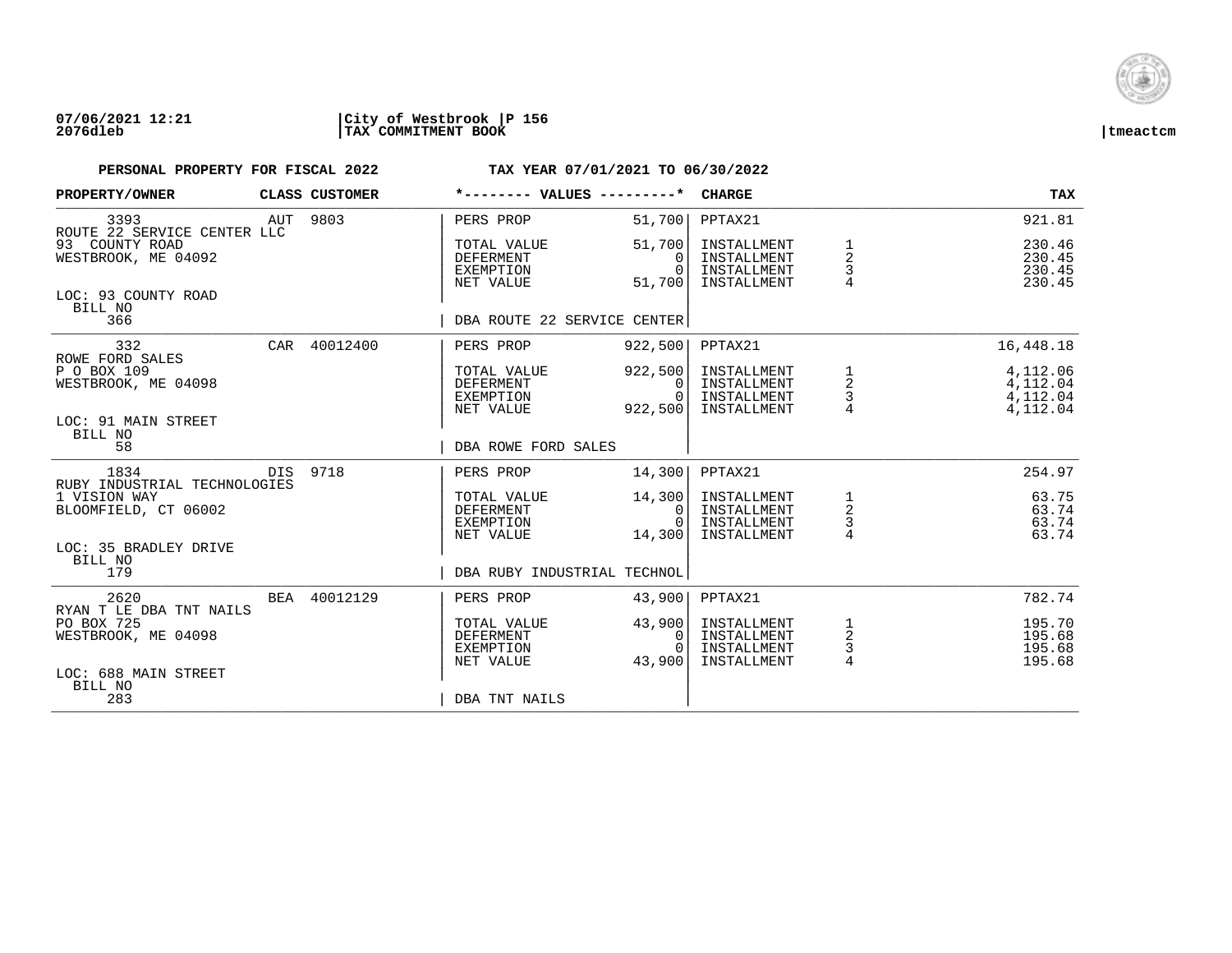

## **07/06/2021 12:21 |City of Westbrook |P 157 2076dleb |TAX COMMITMENT BOOK |tmeactcm**

| PROPERTY/OWNER                                               | CLASS CUSTOMER | *-------- VALUES ---------*                                      |                                                | <b>CHARGE</b>                                            |                           | <b>TAX</b>                           |
|--------------------------------------------------------------|----------------|------------------------------------------------------------------|------------------------------------------------|----------------------------------------------------------|---------------------------|--------------------------------------|
| 2324<br>S G C ENGINEERING LLC                                | ENG 9745       | PERS PROP                                                        | 57,300                                         | PPTAX21                                                  |                           | 1,021.66                             |
| 501 COUNTY ROAD<br>WESTBROOK, ME 04098-470                   |                | TOTAL VALUE<br><b>DEFERMENT</b><br>EXEMPTION<br>NET VALUE        | 57,300<br>$\Omega$<br>$\Omega$<br>57,300       | INSTALLMENT<br>INSTALLMENT<br>INSTALLMENT<br>INSTALLMENT | $\overline{a}$<br>3<br>4  | 255.43<br>255.41<br>255.41<br>255.41 |
| LOC: 501 COUNTY ROAD<br>BILL NO<br>237                       |                | DBA S G C ENGINEERING LLC                                        |                                                |                                                          |                           |                                      |
| 4400                                                         | DIS 10428      | PERS PROP                                                        | 10,000                                         | PPTAX21                                                  |                           | 178.30                               |
| S. G. TORRICE CO IND<br>5 KAREN DRIVE<br>WESTBROOK, ME 04092 |                | TOTAL VALUE<br>DEFERMENT<br>EXEMPTION<br>NET VALUE               | 10,000<br>$\Omega$<br>$\overline{0}$<br>10,000 | INSTALLMENT<br>INSTALLMENT<br>INSTALLMENT<br>INSTALLMENT | 1<br>2<br>3<br>4          | 44.59<br>44.57<br>44.57<br>44.57     |
| LOC: 5 KAREN DRIVE<br>BILL NO<br>739                         |                | DBA TORRICE, S.G. CO INC                                         |                                                |                                                          |                           |                                      |
| 4049<br>S2G MAINE                                            | TEL 9876       | PERS PROP                                                        | 66,400                                         | PPTAX21                                                  |                           | 1,183.91                             |
| 121 MILL STREET<br>AUBURN, ME 04210                          |                | TOTAL VALUE<br>DEFERMENT<br>EXEMPTION<br>NET VALUE               | 66,400<br>0<br>$\Omega$<br>66,400              | INSTALLMENT<br>INSTALLMENT<br>INSTALLMENT<br>INSTALLMENT | 1<br>$\sqrt{2}$<br>3<br>4 | 296.00<br>295.97<br>295.97<br>295.97 |
| LOC: 860 SPRING STREET<br>BILL NO<br>571                     |                | DBA S2G MAINE                                                    |                                                |                                                          |                           |                                      |
| 3892<br>SACO BAY PHYSICAL THERAPY                            | 900 9849       | PERS PROP                                                        | $\Omega$                                       | INSTALLMENT                                              | 1<br>2                    | .00<br>.00                           |
| PO BOX 131270<br>SPRING, TX 77393                            |                | TOTAL VALUE<br><b>DEFERMENT</b><br><b>EXEMPTION</b><br>NET VALUE | $\Omega$<br>$\Omega$<br>∩<br>$\Omega$          | INSTALLMENT<br>INSTALLMENT<br>INSTALLMENT                | 3<br>4                    | .00<br>.00                           |
| LOC: 869 MAIN STREET<br>BILL NO<br>503                       |                | DBA SACO BAY PHYSICAL THERA                                      |                                                |                                                          |                           |                                      |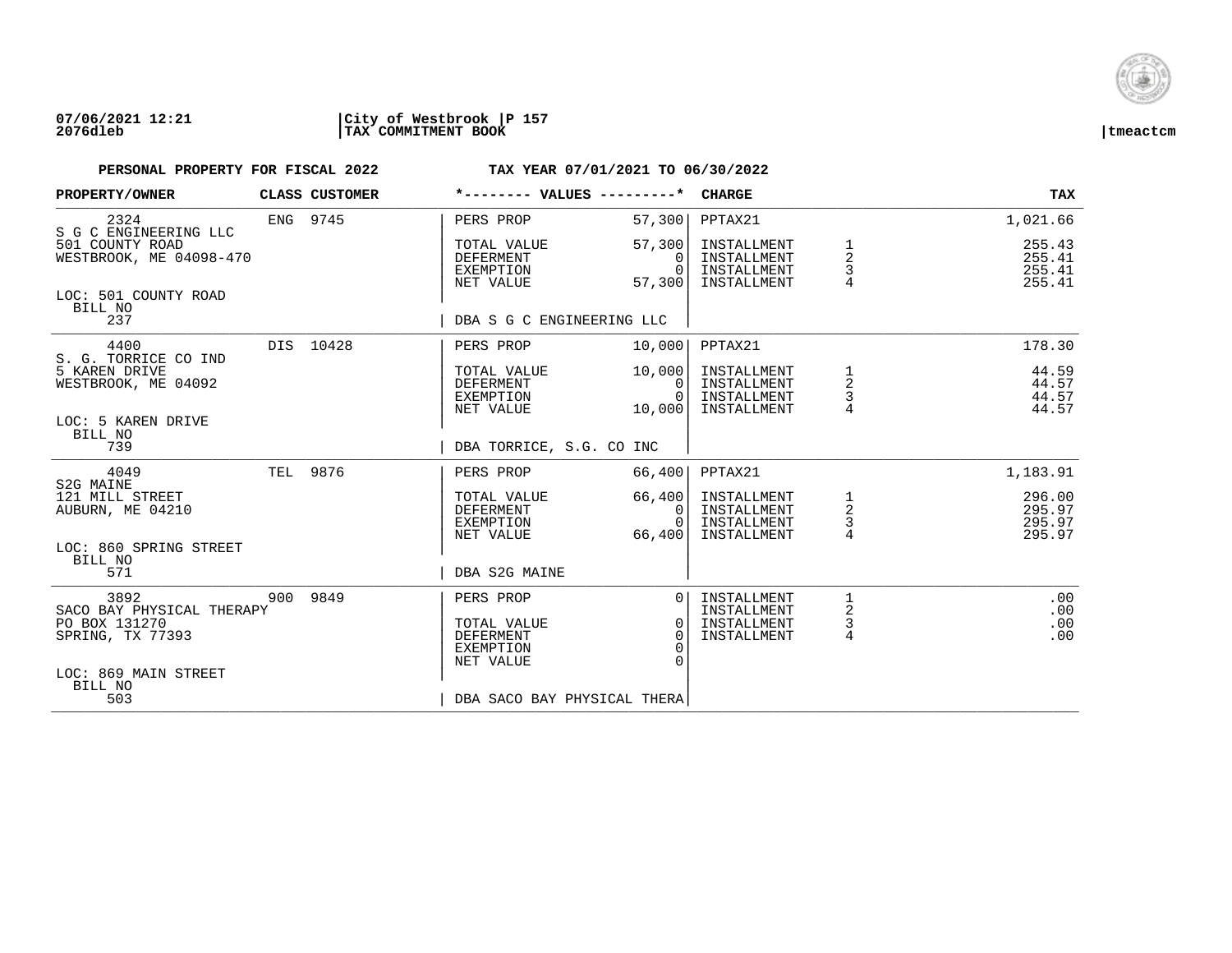

### **07/06/2021 12:21 |City of Westbrook |P 158 2076dleb |TAX COMMITMENT BOOK |tmeactcm**

| PROPERTY/OWNER                                                                          |     | CLASS CUSTOMER |                                                    | *-------- VALUES ---------*                          | <b>CHARGE</b>                                            |                                | TAX                                                  |
|-----------------------------------------------------------------------------------------|-----|----------------|----------------------------------------------------|------------------------------------------------------|----------------------------------------------------------|--------------------------------|------------------------------------------------------|
| 3405<br>SACO BIDDEFORD SAVINGS INST                                                     |     | BAN 9806       | PERS PROP                                          | 232,700                                              | PPTAX21                                                  |                                | 4,149.04                                             |
| 2 HANNAFORD DRIVE<br>WESTBROOK, ME 04092                                                |     |                | TOTAL VALUE<br>DEFERMENT<br>EXEMPTION<br>NET VALUE | 232,700<br>$\Omega$<br>$\Omega$<br>232,700           | INSTALLMENT<br>INSTALLMENT<br>INSTALLMENT<br>INSTALLMENT | 1<br>2<br>$\frac{3}{4}$        | 1,037.26<br>1,037.26<br>1,037.26<br>1,037.26         |
| LOC: 2 HANNAFORD DRIVE<br>BILL NO<br>370                                                |     |                | DBA SACO BIDDEFORD SAVINGS                         |                                                      |                                                          |                                |                                                      |
| 3012                                                                                    |     | LEA 9771       | PERS PROP                                          | 4,100                                                | PPTAX21                                                  |                                | 73.10                                                |
| SAFETY KLEEN SYSTEMS INC<br>PO BOX 9149<br>NORWELL, MA 02061-9149                       |     |                | TOTAL VALUE<br>DEFERMENT<br>EXEMPTION<br>NET VALUE | 4,100<br>$\Omega$<br>$\Omega$<br>4,100               | INSTALLMENT<br>INSTALLMENT<br>INSTALLMENT<br>INSTALLMENT | $\frac{1}{2}$<br>$\frac{3}{4}$ | 18.29<br>18.27<br>18.27<br>18.27                     |
| LOC: VARIOUS<br>BILL NO<br>293                                                          |     |                |                                                    | DBA SAFETY KLEEN SYSTEMS IN                          |                                                          |                                |                                                      |
| 410<br>SAPPI NORTH AMERICA, INC.                                                        | MAN | 40013174       | PERS PROP                                          | 25,432,100                                           | PPTAX21                                                  |                                | 453, 454.34                                          |
| 89 CUMBERLAND STREET<br>PO BOX 5000<br>WESTBROOK, ME 04098<br>LOC: 89 CUMBERLAND STREET |     |                | TOTAL VALUE<br>DEFERMENT<br>EXEMPTION<br>NET VALUE | 25,432,100<br>$\mathbf{0}$<br>$\Omega$<br>25,432,100 | INSTALLMENT<br>INSTALLMENT<br>INSTALLMENT<br>INSTALLMENT | $\frac{1}{2}$<br>4             | 113,363.60<br>113,363.58<br>113,363.58<br>113,363.58 |
| BILL NO<br>76                                                                           |     |                |                                                    | DBA SAPPI NORTH AMERICA, IN                          |                                                          |                                |                                                      |
| 3961<br>SCHLOTTERBECK & FOSS                                                            |     | MAN 8161       | PERS PROP                                          | 128,600                                              | PPTAX21                                                  |                                | 2,292.94                                             |
| 3 LEDGEVIEW DRIVE<br>WESTBROOK, ME 04092<br>LOC: 3 LEDGEVIEW DRIVE                      |     |                | TOTAL VALUE<br>DEFERMENT<br>EXEMPTION<br>NET VALUE | 128,600<br>0<br>$\Omega$<br>128,600                  | INSTALLMENT<br>INSTALLMENT<br>INSTALLMENT<br>INSTALLMENT | $\frac{1}{2}$<br>$\frac{3}{4}$ | 573.25<br>573.23<br>573.23<br>573.23                 |
| BILL NO<br>528                                                                          |     |                | DBA SCHLOTTERBECK & FOSS                           |                                                      |                                                          |                                |                                                      |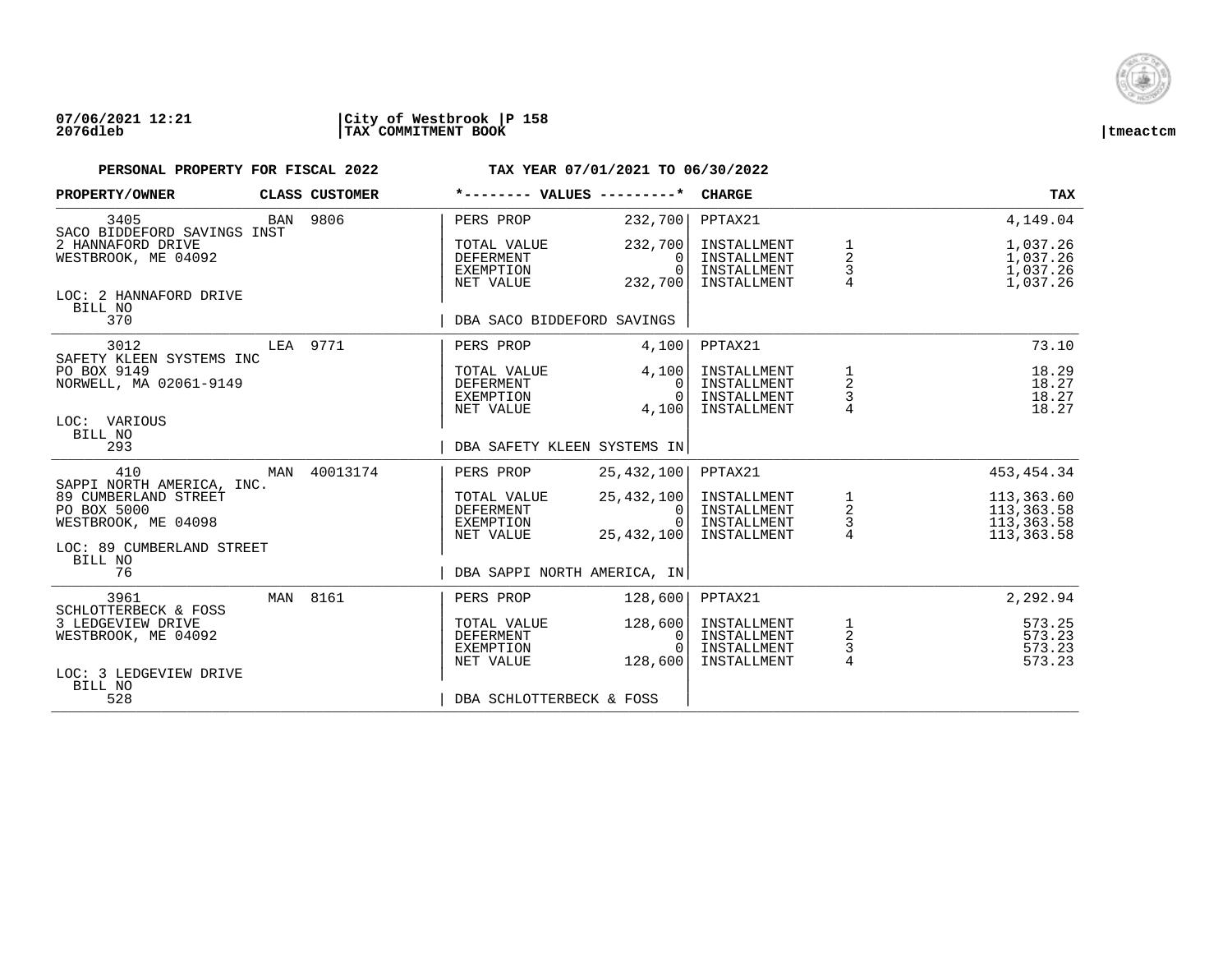

## **07/06/2021 12:21 |City of Westbrook |P 159 2076dleb |TAX COMMITMENT BOOK |tmeactcm**

| PROPERTY/OWNER                                                                        | CLASS CUSTOMER | *-------- VALUES ---------*                               |                                          | <b>CHARGE</b>                                            |                                                   | <b>TAX</b>                           |
|---------------------------------------------------------------------------------------|----------------|-----------------------------------------------------------|------------------------------------------|----------------------------------------------------------|---------------------------------------------------|--------------------------------------|
| 2464<br>SCIENTIFIC GAMES INTERNATIONAL                                                | LEA 9756       | PERS PROP                                                 | 17,900                                   | PPTAX21                                                  |                                                   | 319.16                               |
| C/O RYAN, LLC<br>PO BOX 4900<br>SCOTTSDALE, AZ 85261-4900<br>LOC: VARIOUS<br>BILL NO  |                | TOTAL VALUE<br><b>DEFERMENT</b><br>EXEMPTION<br>NET VALUE | 17,900<br>$\Omega$<br>$\Omega$<br>17,900 | INSTALLMENT<br>INSTALLMENT<br>INSTALLMENT<br>INSTALLMENT | 1<br>$\overline{2}$<br>3<br>$\overline{4}$        | 79.79<br>79.79<br>79.79<br>79.79     |
| 263                                                                                   |                | DBA SCIENTIFIC GAMES INTERN                               |                                          |                                                          |                                                   |                                      |
| 3042<br><b>SCIS CAR CARE</b>                                                          | AUT 40012210   | PERS PROP                                                 | 18,800                                   | PPTAX21                                                  |                                                   | 335.20                               |
| 717 BRIDGTON ROAD<br>WESTBROOK, ME 04092                                              |                | TOTAL VALUE<br>DEFERMENT<br>EXEMPTION<br>NET VALUE        | 18,800<br>$\Omega$<br>$\Omega$<br>18,800 | INSTALLMENT<br>INSTALLMENT<br>INSTALLMENT<br>INSTALLMENT | 1<br>2<br>3                                       | 83.80<br>83.80<br>83.80<br>83.80     |
| LOC: 717 BRIDGTON ROAD<br>BILL NO<br>299                                              |                | DBA SCI'S CAR CARE                                        |                                          |                                                          |                                                   |                                      |
| 4134<br>SCREIBER COHEN LLC                                                            | LEG 40013203   | PERS PROP                                                 | 13,300                                   | PPTAX21                                                  |                                                   | 237.14                               |
| 90 BRIDGE STREET<br>SUITE 250<br>WESTBROOK, ME 04092                                  |                | TOTAL VALUE<br>DEFERMENT<br>EXEMPTION<br>NET VALUE        | 13,300<br>0<br>$\Omega$<br>13,300        | INSTALLMENT<br>INSTALLMENT<br>INSTALLMENT<br>INSTALLMENT | $\begin{array}{c}\n1 \\ 2 \\ 3 \\ 4\n\end{array}$ | 59.30<br>59.28<br>59.28<br>59.28     |
| LOC: 90 BRIDGE STREET<br>BILL NO<br>617                                               |                | DBA SCHREIBER COHEN LLC                                   |                                          |                                                          |                                                   |                                      |
| 3321<br>SEACOAST INVESTMENTS                                                          | RES 40012407   | PERS PROP                                                 | 26,100                                   | PPTAX21                                                  |                                                   | 465.36                               |
| DBA THE FROG AND TURTLE<br>3 VALLEE SO<br>WESTBROOK, ME 04092<br>LOC: 3 VALLEE SQUARE |                | TOTAL VALUE<br><b>DEFERMENT</b><br>EXEMPTION<br>NET VALUE | 26,100<br>0<br>$\Omega$<br>26,100        | INSTALLMENT<br>INSTALLMENT<br>INSTALLMENT<br>INSTALLMENT | $\frac{1}{2}$<br>3<br>4                           | 116.34<br>116.34<br>116.34<br>116.34 |
| BILL NO<br>351                                                                        |                | DBA FROG AND TURTLE RESTAUR                               |                                          |                                                          |                                                   |                                      |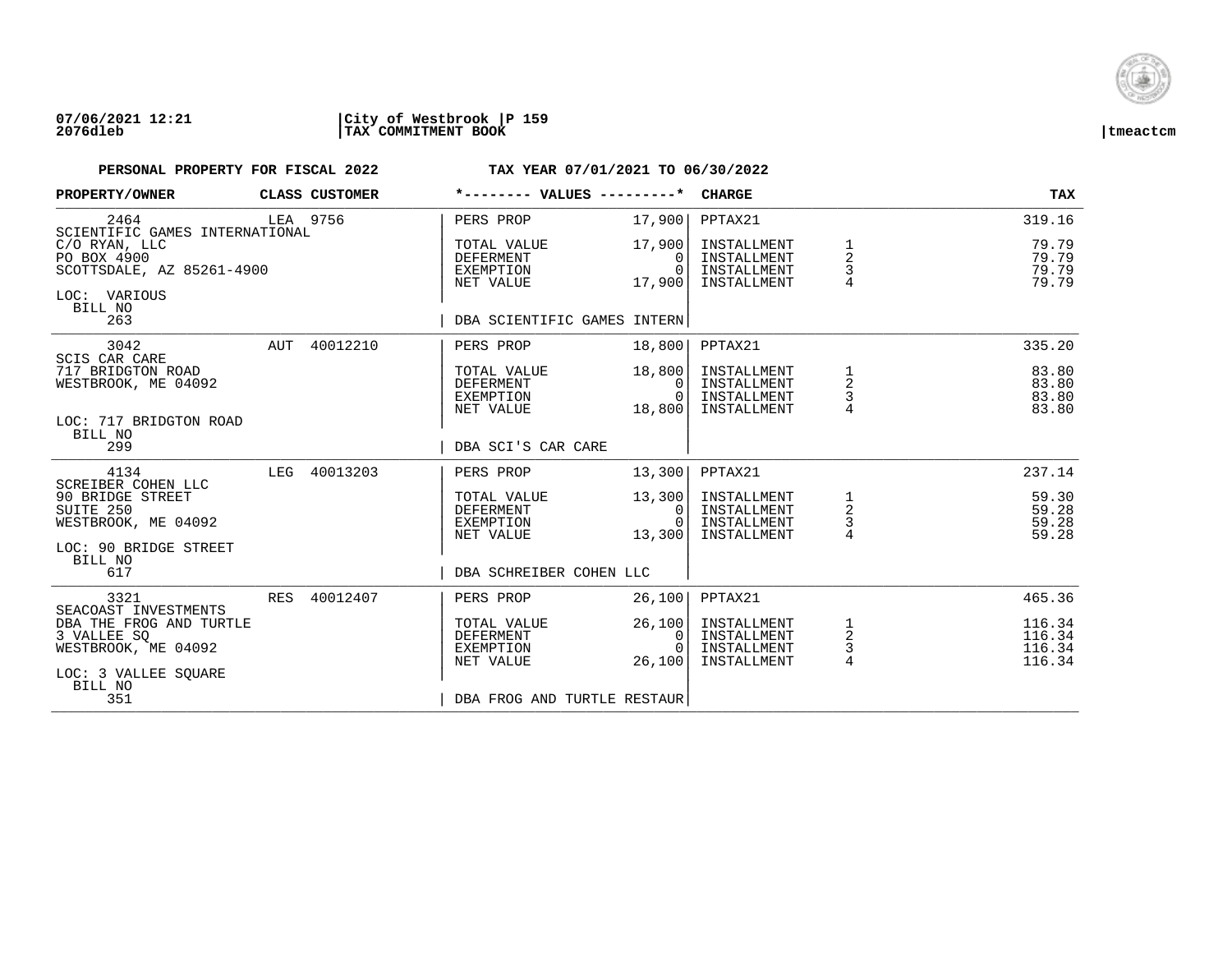

## **07/06/2021 12:21 |City of Westbrook |P 160 2076dleb |TAX COMMITMENT BOOK |tmeactcm**

| .00<br>.00<br>.00<br>.00             |
|--------------------------------------|
|                                      |
|                                      |
| 852.27                               |
| 213.09<br>213.06<br>213.06<br>213.06 |
|                                      |
|                                      |
| 456.45                               |
| 114.12<br>114.11<br>114.11<br>114.11 |
|                                      |
|                                      |
| 189.00                               |
| 47.25<br>47.25<br>47.25<br>47.25     |
|                                      |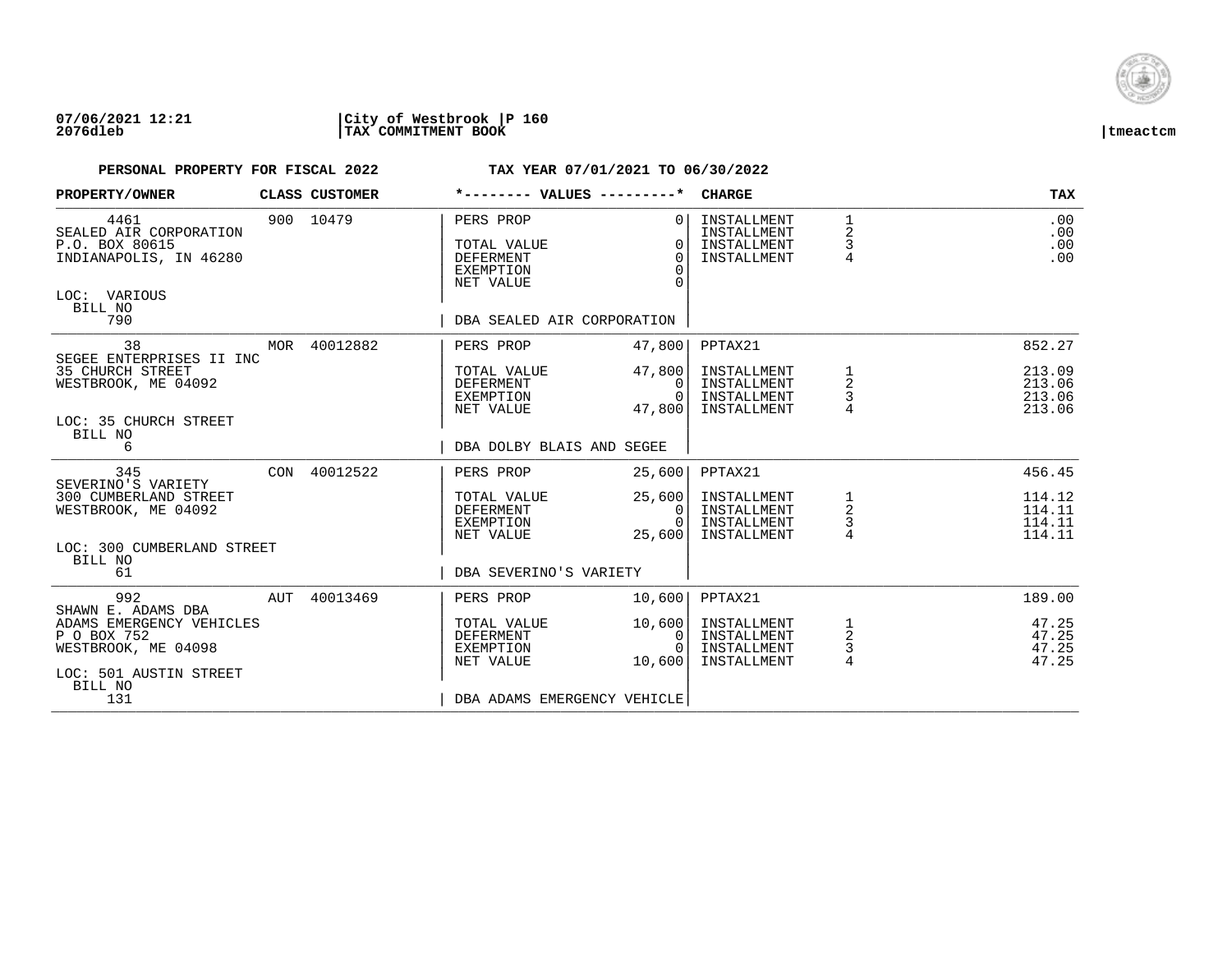

### **07/06/2021 12:21 |City of Westbrook |P 161 2076dleb |TAX COMMITMENT BOOK |tmeactcm**

| PROPERTY/OWNER                                                                                                                       |          | CLASS CUSTOMER                                     |                                                                        | *-------- VALUES ---------*                                                    | <b>CHARGE</b>                                            |                                      | <b>TAX</b>                                       |
|--------------------------------------------------------------------------------------------------------------------------------------|----------|----------------------------------------------------|------------------------------------------------------------------------|--------------------------------------------------------------------------------|----------------------------------------------------------|--------------------------------------|--------------------------------------------------|
| 3003<br>SHAWS SUPERMARKETS INC 0623                                                                                                  | MAR 9769 |                                                    | PERS PROP                                                              | 932,200                                                                        | PPTAX21                                                  |                                      | 16,621.13                                        |
| C/O PARADIGM TAX GROUP<br>P.O. BOX 800729<br>DALLAS, TX 75380                                                                        |          |                                                    | TOTAL VALUE<br><b>DEFERMENT</b><br>EXEMPTION<br>NET VALUE              | 932,200<br>$\Omega$<br>$\Omega$<br>932,200                                     | INSTALLMENT<br>INSTALLMENT<br>INSTALLMENT<br>INSTALLMENT | 1<br>2<br>3                          | 4,155.29<br>4, 155. 28<br>4,155.28<br>4, 155. 28 |
| LOC: 31 MAIN STREET<br>BILL NO<br>290                                                                                                |          |                                                    | DBA SHAWS SUPERMARKETS INC                                             |                                                                                |                                                          |                                      |                                                  |
| 3099<br>SHERWIN WILLIAMS CO #705779                                                                                                  | RET      | 40012254                                           | PERS PROP                                                              | 87,200                                                                         | PPTAX21                                                  |                                      | 1,554.78                                         |
| TAX DEPARTMENT<br>PO BOX 6027<br>CLEVELAND, OH 44101<br>LOC: 100 LARRABEE ROAD<br>BILL NO                                            |          |                                                    | TOTAL VALUE<br>DEFERMENT<br>EXEMPTION<br>NET VALUE                     | 87,200<br>0<br>$\Omega$<br>87,200                                              | INSTALLMENT<br>INSTALLMENT<br>INSTALLMENT<br>INSTALLMENT | $\frac{1}{2}$<br>$\frac{1}{4}$       | 388.71<br>388.69<br>388.69<br>388.69             |
| 316                                                                                                                                  |          |                                                    |                                                                        | DBA SHERWIN WILLIAMS COMPAN                                                    |                                                          |                                      |                                                  |
| 3357                                                                                                                                 | RET      | 40012432                                           | PERS PROP                                                              | 3,100                                                                          | PPTAX21                                                  |                                      | 55.27                                            |
| SHERWIN WILLIAMS CO #800402<br>TAX DEPT<br>PO BOX 6027<br>CLEVELAND, OH 44101<br>LOC: 100 LARRABEE ROAD<br>BILL NO                   |          | TOTAL VALUE<br>DEFERMENT<br>EXEMPTION<br>NET VALUE | 3,100<br>0<br>$\Omega$<br>3,100<br>DBA SHERWIN WILLIAMS COMPAN         | INSTALLMENT<br>INSTALLMENT<br>INSTALLMENT<br>INSTALLMENT                       | $\begin{array}{c}\n1 \\ 2 \\ 3 \\ 4\n\end{array}$        | 13.84<br>13.81<br>13.81<br>13.81     |                                                  |
| 356                                                                                                                                  |          | 40011658                                           |                                                                        |                                                                                | PPTAX21                                                  |                                      | 156.90                                           |
| 1351<br>SHUGARS, STEVEN & CO INC<br>STEVEN SHUGARS<br>P O BOX 184<br>WESTBROOK, ME 04098<br>LOC: 7 VIRGINIA STREET<br>BILL NO<br>141 | CON      |                                                    | PERS PROP<br>TOTAL VALUE<br><b>DEFERMENT</b><br>EXEMPTION<br>NET VALUE | 8,800<br>8,800<br>$\Omega$<br>$\Omega$<br>8,800<br>DBA SHUGARS, STEVEN & CO IN | INSTALLMENT<br>INSTALLMENT<br>INSTALLMENT<br>INSTALLMENT | $\frac{1}{2}$<br>3<br>$\overline{4}$ | 39.24<br>39.22<br>39.22<br>39.22                 |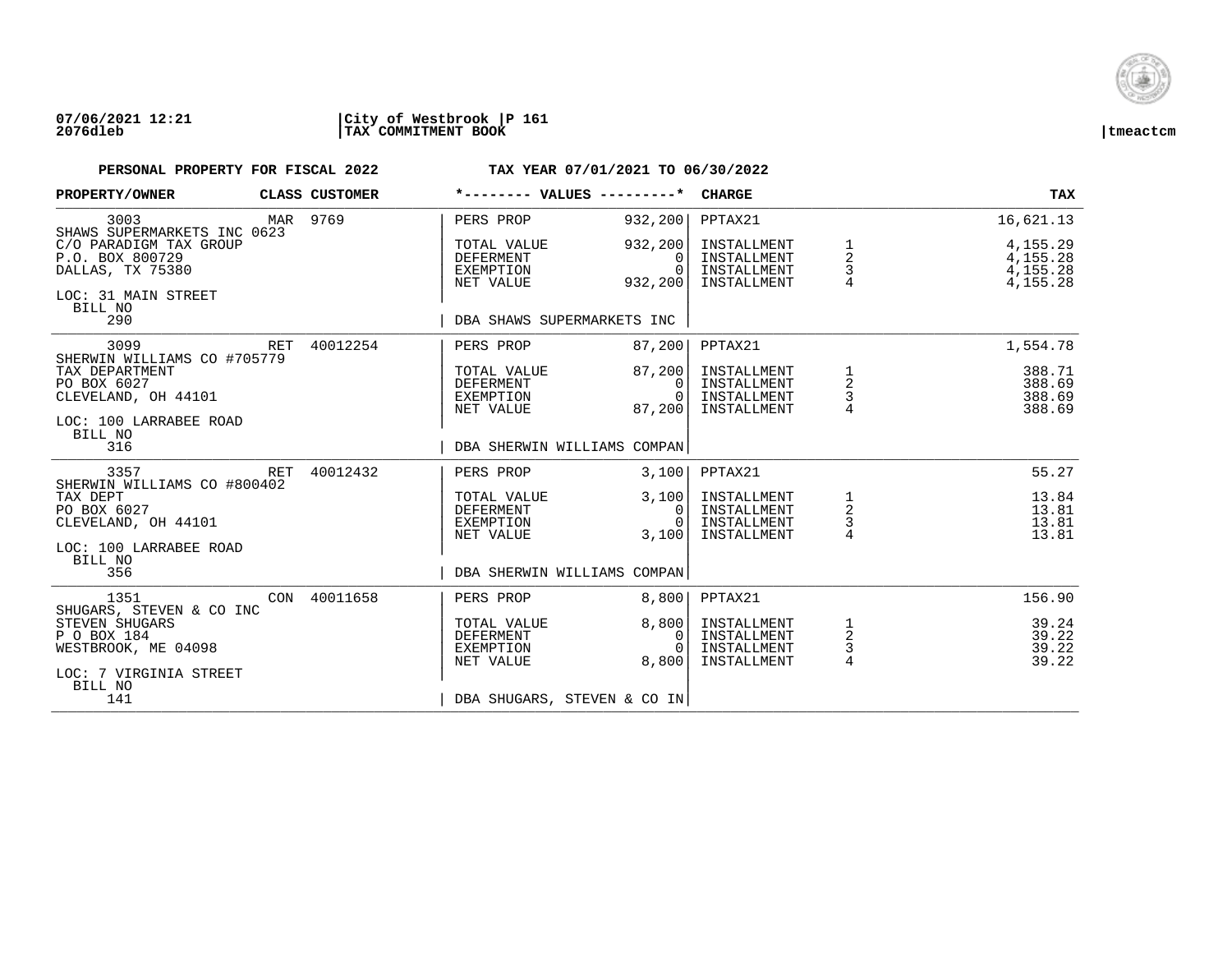

### **07/06/2021 12:21 |City of Westbrook |P 162 2076dleb |TAX COMMITMENT BOOK |tmeactcm**

| PROPERTY/OWNER                                                                                                 | CLASS CUSTOMER  | *-------- VALUES ---------*                               |                                          | <b>CHARGE</b>                                            |                                      | <b>TAX</b>                                   |
|----------------------------------------------------------------------------------------------------------------|-----------------|-----------------------------------------------------------|------------------------------------------|----------------------------------------------------------|--------------------------------------|----------------------------------------------|
| 3772<br>SID TOOL CO INC DBA MSC INDUST                                                                         | LEA 9830        | PERS PROP                                                 | 64,000                                   | PPTAX21                                                  |                                      | 1,141.12                                     |
| C/O RYAN TAX COMPLIANCE SERVIC<br>PO BOX 4900 DEPT 535<br>SCOTTSDALE, AZ 85261-4900<br>LOC: VARIOUS<br>BILL NO |                 | TOTAL VALUE<br><b>DEFERMENT</b><br>EXEMPTION<br>NET VALUE | 64,000<br>$\Omega$<br>$\Omega$<br>64,000 | INSTALLMENT<br>INSTALLMENT<br>INSTALLMENT<br>INSTALLMENT | 1<br>$\overline{\mathbf{c}}$<br>3    | 285.28<br>285.28<br>285.28<br>285.28         |
| 454                                                                                                            |                 | DBA SID TOOL CO. INC                                      |                                          |                                                          |                                      |                                              |
| 534<br>SILVEX INC                                                                                              | MAN 40013353    | PERS PROP                                                 | 1,111,200                                | PPTAX21                                                  |                                      | 19,812.70                                    |
| 45 THOMAS DRIVE<br>WESTBROOK, ME 04092                                                                         |                 | TOTAL VALUE<br>DEFERMENT<br>EXEMPTION<br>NET VALUE        | 1,111,200<br>0<br>$\Omega$<br>1,111,200  | INSTALLMENT<br>INSTALLMENT<br>INSTALLMENT<br>INSTALLMENT | 1<br>$\overline{a}$<br>$\frac{3}{4}$ | 4,953.19<br>4,953.17<br>4,953.17<br>4,953.17 |
| LOC: 45 THOMAS DRIVE<br>BILL NO<br>100                                                                         |                 | DBA SILVEX SURFACE TECHNOLO                               |                                          |                                                          |                                      |                                              |
| 4243<br>SIM CITY INDOOR GOLF SIMULATOR                                                                         | SPO 40013279    | PERS PROP                                                 | 22,000                                   | PPTAX21                                                  |                                      | 392.26                                       |
| 100 LARRABEE ROAD<br>SUITE 250<br>WESTBROOK, ME 04092                                                          |                 | TOTAL VALUE<br><b>DEFERMENT</b><br>EXEMPTION<br>NET VALUE | 22,000<br>0<br>$\Omega$<br>22,000        | INSTALLMENT<br>INSTALLMENT<br>INSTALLMENT<br>INSTALLMENT | $\frac{1}{2}$<br>$\frac{3}{4}$       | 98.08<br>98.06<br>98.06<br>98.06             |
| LOC: 100 LARRABEE ROAD<br>BILL NO<br>675                                                                       |                 | DBA SIM CITY INDOOR GOLF                                  |                                          |                                                          |                                      |                                              |
| 1031<br>SKVORAK, JOHN JR, D M D                                                                                | 40011622<br>DRD | PERS PROP                                                 | 2.600                                    | PPTAX21                                                  |                                      | 46.36                                        |
| 290 BRIDGTON RD STE 3<br>WESTBROOK, ME 04092                                                                   |                 | TOTAL VALUE<br>DEFERMENT<br>EXEMPTION<br>NET VALUE        | 2,600<br>0<br>$\cap$<br>2,600            | INSTALLMENT<br>INSTALLMENT<br>INSTALLMENT<br>INSTALLMENT | $\frac{1}{2}$<br>$\frac{3}{4}$       | 11.59<br>11.59<br>11.59<br>11.59             |
| LOC: 290 BRIDGTON ROAD<br>BILL NO<br>135                                                                       |                 | DBA SKVORAK, JOHN JR, D M D                               |                                          |                                                          |                                      |                                              |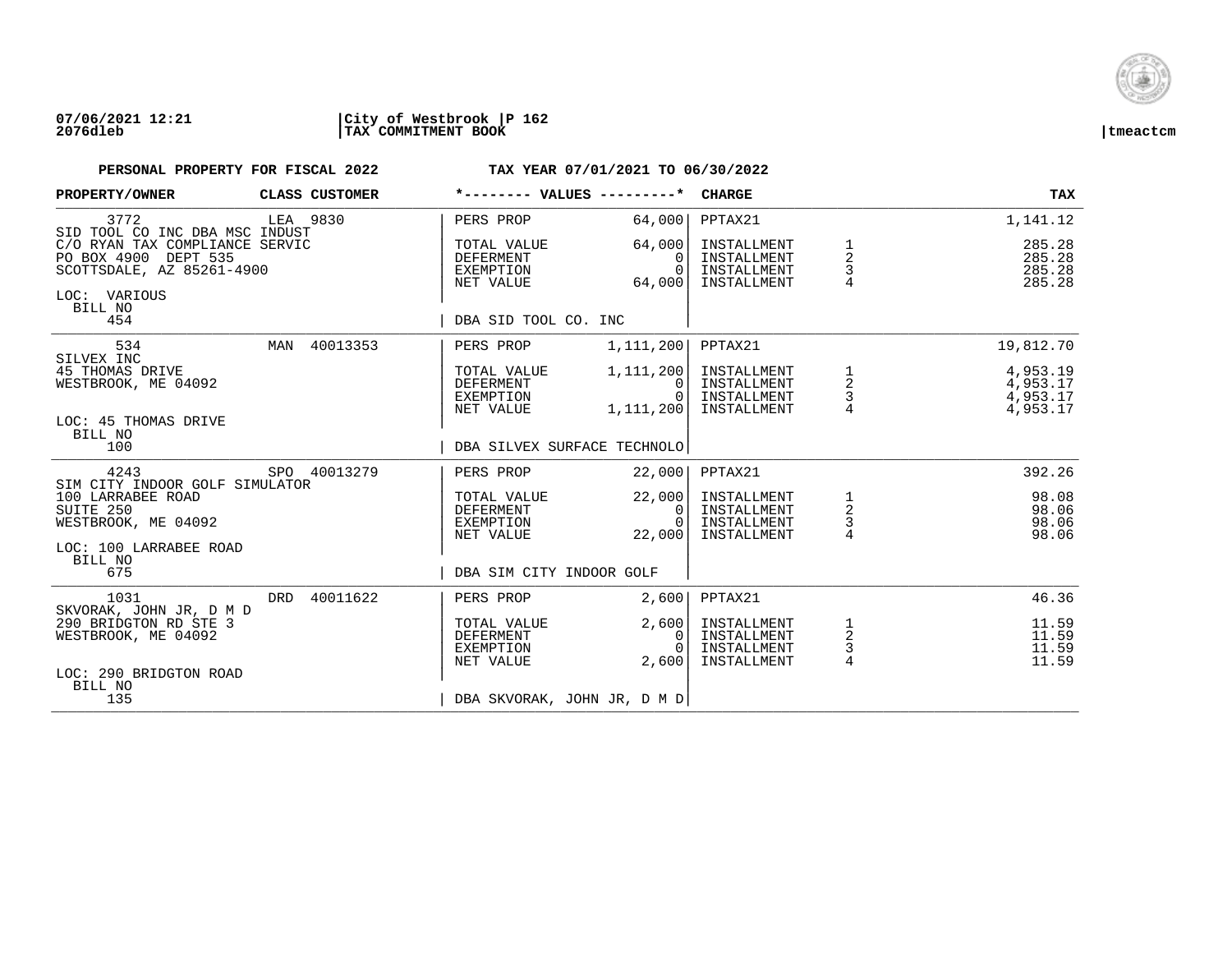

## **07/06/2021 12:21 |City of Westbrook |P 163 2076dleb |TAX COMMITMENT BOOK |tmeactcm**

| PROPERTY/OWNER                                                     |          | CLASS CUSTOMER |                                                           |  | *-------- VALUES ---------* CHARGE                 |                                                          |                                                     | <b>TAX</b>                           |
|--------------------------------------------------------------------|----------|----------------|-----------------------------------------------------------|--|----------------------------------------------------|----------------------------------------------------------|-----------------------------------------------------|--------------------------------------|
| 352<br>SMALL, C A JR                                               | CON 9667 |                | PERS PROP                                                 |  |                                                    | 15,600 PPTAX21                                           |                                                     | 278.15                               |
| 410 SMALL HARDY ROAD<br>WESTBROOK, ME 04092-2340                   |          |                | TOTAL VALUE<br><b>DEFERMENT</b><br>EXEMPTION<br>NET VALUE |  | 15,600<br>$\Omega$<br>$\Omega$<br>15,600           | INSTALLMENT<br>INSTALLMENT<br>INSTALLMENT<br>INSTALLMENT | 1<br>$\overline{\mathbf{c}}$<br>3<br>$\overline{4}$ | 69.56<br>69.53<br>69.53<br>69.53     |
| LOC: 410 SMALL HARDY ROAD<br>BILL NO<br>62                         |          |                | DBA SMALL, C A JR                                         |  |                                                    |                                                          |                                                     |                                      |
| 3924                                                               |          | LEA 40013009   | PERS PROP                                                 |  | 2,400                                              | PPTAX21                                                  |                                                     | 42.79                                |
| SMARTE CARTE INC<br>4455 WHITE BEAR PKWY<br>ST PAUL, MN 55110      |          |                | TOTAL VALUE<br>DEFERMENT<br>EXEMPTION<br>NET VALUE        |  | 2,400<br>0 <sup>1</sup><br>0 <sup>1</sup><br>2,400 | INSTALLMENT<br>INSTALLMENT<br>INSTALLMENT<br>INSTALLMENT | 1<br>$\overline{\mathbf{c}}$<br>3                   | 10.72<br>10.69<br>10.69<br>10.69     |
| LOC: VARIOUS<br>BILL NO<br>514                                     |          |                | DBA SMARTE CARTE INC                                      |  |                                                    |                                                          |                                                     |                                      |
| 205<br>SMILING HILL FARM INC                                       |          | MIS 9661       | PERS PROP                                                 |  | 149,200                                            | PPTAX21                                                  |                                                     | 2,660.24                             |
| 781 COUNTY ROAD<br>WESTBROOK, ME 04092                             |          |                | TOTAL VALUE<br>DEFERMENT<br>EXEMPTION<br>NET VALUE        |  | 149,200<br>0 I<br>$\Omega$<br>149,200              | INSTALLMENT<br>INSTALLMENT<br>INSTALLMENT<br>INSTALLMENT | $\frac{1}{2}$<br>$\frac{3}{4}$                      | 665.06<br>665.06<br>665.06<br>665.06 |
| LOC: 781 COUNTY ROAD<br>BILL NO<br>34                              |          |                | DBA SMILING HILL FARM                                     |  |                                                    |                                                          |                                                     |                                      |
| 3715<br>SMUCKER FOODSERVICE INC                                    |          | LEA 40012783   | PERS PROP                                                 |  | 22,800                                             | PPTAX21                                                  |                                                     | 406.52                               |
| C/O TRUE PARTNERS CONSULTING L<br>PO BOX 3576<br>CHICAGO, IL 60654 |          |                | TOTAL VALUE<br>DEFERMENT<br>EXEMPTION<br>NET VALUE        |  | 22,800<br>0 <sup>1</sup><br>$\Omega$<br>22,800     | INSTALLMENT<br>INSTALLMENT<br>INSTALLMENT<br>INSTALLMENT | $\frac{1}{2}$<br>3<br>4                             | 101.63<br>101.63<br>101.63<br>101.63 |
| LOC: VARIOUS<br>BILL NO<br>435                                     |          |                |                                                           |  | DBA SMUCKER FOODSERVICE INC                        |                                                          |                                                     |                                      |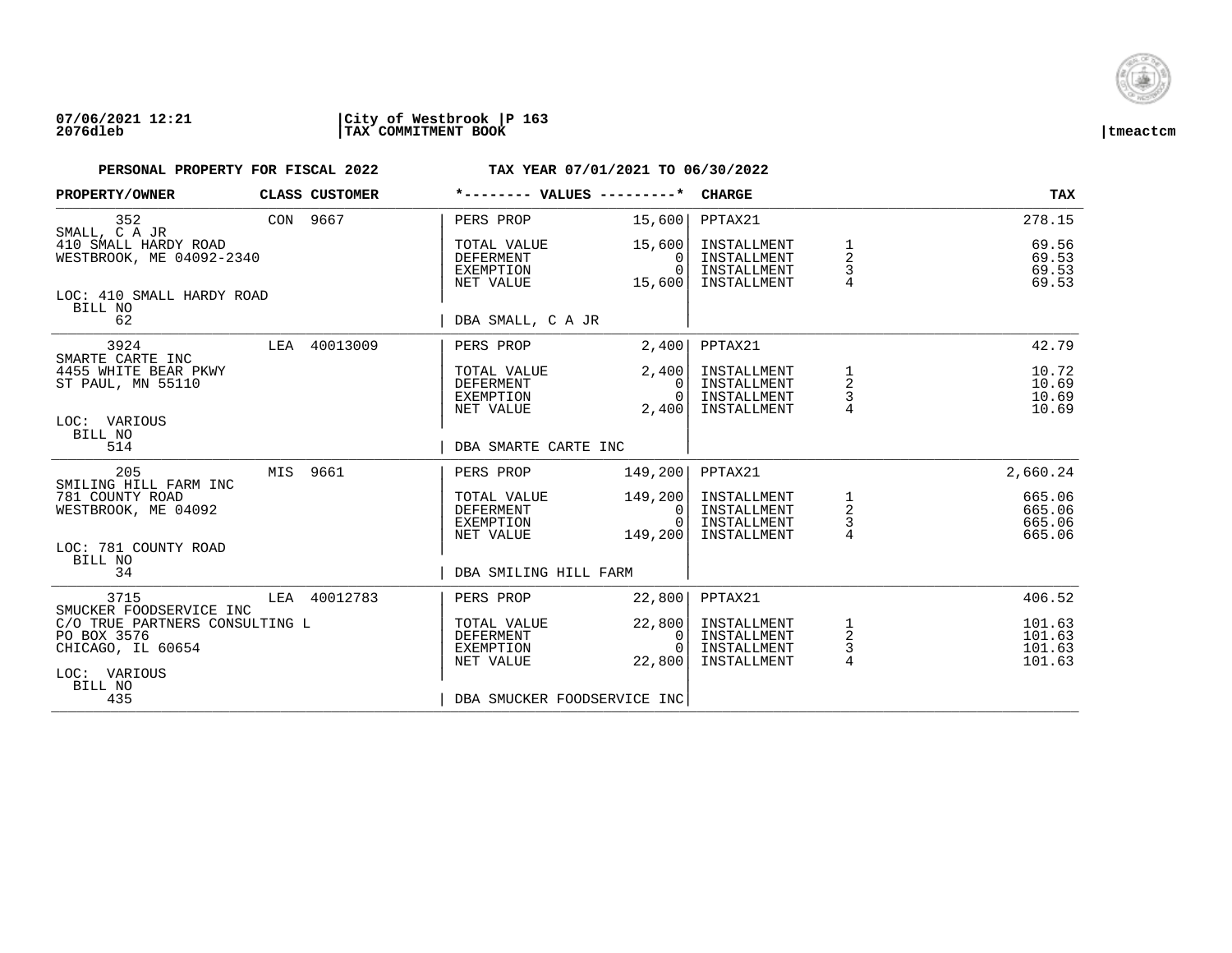

### **07/06/2021 12:21 |City of Westbrook |P 164 2076dleb |TAX COMMITMENT BOOK |tmeactcm**

| PROPERTY/OWNER                                                                                       |     | CLASS CUSTOMER | *-------- VALUES ---------*                               |                                          | <b>CHARGE</b>                                            |                               | <b>TAX</b>                       |
|------------------------------------------------------------------------------------------------------|-----|----------------|-----------------------------------------------------------|------------------------------------------|----------------------------------------------------------|-------------------------------|----------------------------------|
| 482<br>SNR CORPORATION                                                                               |     | REN 40013333   | PERS PROP                                                 | 10,500                                   | PPTAX21                                                  |                               | 187.22                           |
| ALL AMERICAN SELF STORAGE<br>10 REGENCY RIDGE<br>ANDOVER, MA 01810<br>LOC: 45 COUNTY ROAD<br>BILL NO |     |                | TOTAL VALUE<br><b>DEFERMENT</b><br>EXEMPTION<br>NET VALUE | 10,500<br>$\Omega$<br>$\Omega$<br>10,500 | INSTALLMENT<br>INSTALLMENT<br>INSTALLMENT<br>INSTALLMENT | $\overline{2}$<br>3<br>4      | 46.82<br>46.80<br>46.80<br>46.80 |
| 90                                                                                                   |     |                | DBA SNR CORPORATION                                       |                                          |                                                          |                               |                                  |
| 2434<br>SOLARI, BUD                                                                                  |     | REA 40012022   | PERS PROP                                                 | 5,200                                    | PPTAX21                                                  |                               | 92.72                            |
| REAL ESTATE APPRAISAL<br>23 BRIDGTON ROAD<br>WESTBROOK, ME 04092                                     |     |                | TOTAL VALUE<br>DEFERMENT<br>EXEMPTION<br>NET VALUE        | 5,200<br>$\Omega$<br>$\Omega$<br>5,200   | INSTALLMENT<br>INSTALLMENT<br>INSTALLMENT<br>INSTALLMENT | 1<br>2<br>3                   | 23.18<br>23.18<br>23.18<br>23.18 |
| LOC: 23 BRIDGTON ROAD<br>BILL NO<br>260                                                              |     |                | DBA SOLARI, BUD                                           |                                          |                                                          |                               |                                  |
| 2632<br>SOLENIS LLC<br>C/O DUFF & PHELPS LLC<br>PO BOX 2629<br>ADDISON, TX 75001                     | 900 | 40012138       | PERS PROP<br>TOTAL VALUE<br>DEFERMENT<br><b>EXEMPTION</b> | $\Omega$<br>$\Omega$<br>$\Omega$<br>∩    | INSTALLMENT<br>INSTALLMENT<br>INSTALLMENT<br>INSTALLMENT | 1<br>2<br>3<br>4              | .00<br>.00<br>.00<br>.00         |
| LOC: VARIOUS<br>BILL NO<br>285                                                                       |     |                | NET VALUE<br>DBA SOLENIS LLC                              | ∩                                        |                                                          |                               |                                  |
| 3128<br>SPA TECH INSTITUTE                                                                           |     | EDU 9782       | PERS PROP                                                 | 17,800                                   | PPTAX21                                                  |                               | 317.37                           |
| 100 LARRABEE ROAD<br>WESTBROOK, ME 04092                                                             |     |                | TOTAL VALUE<br><b>DEFERMENT</b><br>EXEMPTION<br>NET VALUE | 17,800<br>0<br>$\Omega$<br>17,800        | INSTALLMENT<br>INSTALLMENT<br>INSTALLMENT<br>INSTALLMENT | 1<br>$\overline{c}$<br>3<br>4 | 79.35<br>79.34<br>79.34<br>79.34 |
| LOC: 100 LARRABEE ROAD<br>BILL NO<br>320                                                             |     |                | DBA SPA TECH INSTITUTE                                    |                                          |                                                          |                               |                                  |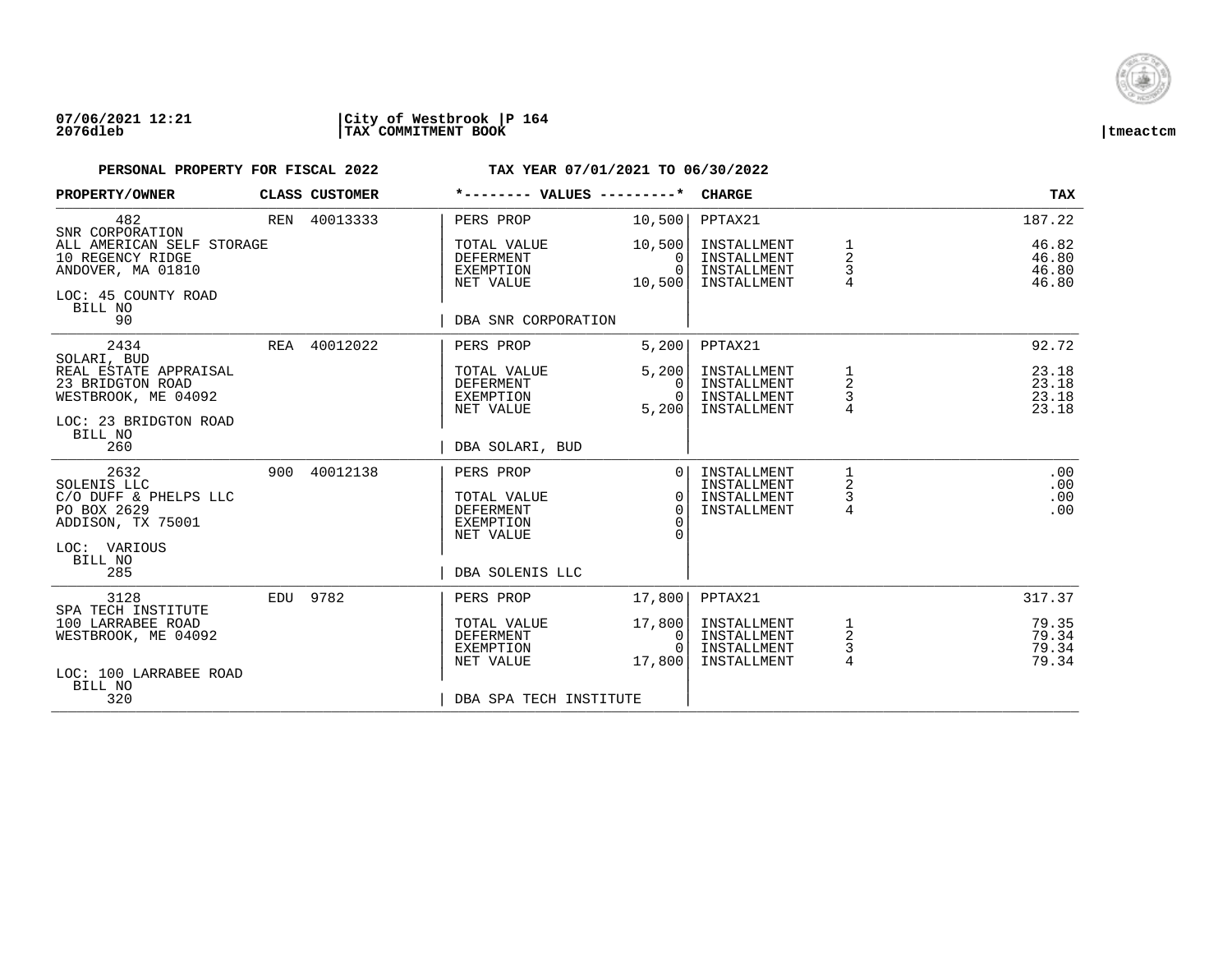

### **07/06/2021 12:21 |City of Westbrook |P 165 2076dleb |TAX COMMITMENT BOOK |tmeactcm**

| PROPERTY/OWNER                                                                                                                 | CLASS CUSTOMER | *-------- VALUES ---------*                               |                                                | <b>CHARGE</b>                                            |                                                   | <b>TAX</b>                                   |
|--------------------------------------------------------------------------------------------------------------------------------|----------------|-----------------------------------------------------------|------------------------------------------------|----------------------------------------------------------|---------------------------------------------------|----------------------------------------------|
| 4406<br>SPECTRUM                                                                                                               | RET 10432      | PERS PROP                                                 | 50,000                                         | PPTAX21                                                  |                                                   | 891.50                                       |
| 51 MAIN STREET<br>SUITE A-130<br>WESTBROOK, ME 04092<br>LOC: 51 MAIN STREET<br>BILL NO                                         |                | TOTAL VALUE<br><b>DEFERMENT</b><br>EXEMPTION<br>NET VALUE | 50,000<br>$\Omega$<br>$\Omega$<br>50,000       | INSTALLMENT<br>INSTALLMENT<br>INSTALLMENT<br>INSTALLMENT | 1<br>$\overline{2}$<br>3<br>$\overline{4}$        | 222.89<br>222.87<br>222.87<br>222.87         |
| 743                                                                                                                            |                | DBA SPECTRUM                                              |                                                |                                                          |                                                   |                                              |
| 8<br>SPECTRUM NORTHEAST LLC                                                                                                    | TEL 10364      | PERS PROP                                                 | 2,227,800                                      | PPTAX21                                                  |                                                   | 39,721.67                                    |
| C/O CHARTER COMMUNICATIONS TAX<br>P O BOX 7467<br>CHARLOTTE, NC 28241-7467<br>LOC: CABLE<br>BILL NO                            |                | TOTAL VALUE<br>DEFERMENT<br>EXEMPTION<br>NET VALUE        | 2,227,800<br>$\Omega$<br>$\Omega$<br>2,227,800 | INSTALLMENT<br>INSTALLMENT<br>INSTALLMENT<br>INSTALLMENT | 1<br>$\begin{array}{c} 2 \\ 3 \\ 4 \end{array}$   | 9,930.44<br>9,930.41<br>9,930.41<br>9,930.41 |
| 2                                                                                                                              |                | DBA SPECTRUM NORTHEAST LLC                                |                                                |                                                          |                                                   |                                              |
| 3553                                                                                                                           | TEL 10392      | PERS PROP                                                 | 10,400                                         | PPTAX21                                                  |                                                   | 185.43                                       |
| SPECTRUM NORTHEAST LLC<br>C/O CHARTER COMMUNICATIONS TAX<br>PO BOX 7467<br>CHARLOTTE, NC 28241-7467<br>LOC: VARIOUS<br>BILL NO |                | TOTAL VALUE<br>DEFERMENT<br>EXEMPTION<br>NET VALUE        | 10,400<br>$\mathbf{0}$<br>$\Omega$<br>10,400   | INSTALLMENT<br>INSTALLMENT<br>INSTALLMENT<br>INSTALLMENT | $\begin{array}{c}\n1 \\ 2 \\ 3 \\ 4\n\end{array}$ | 46.38<br>46.35<br>46.35<br>46.35             |
| 403                                                                                                                            |                | DBA SPECTRUM NORTHEAST LLC                                |                                                |                                                          |                                                   |                                              |
| 3808<br>SPECTRUM STAFFING SOLUTIONS LL                                                                                         | FIN 9835       | PERS PROP                                                 | 7,600                                          | PPTAX21                                                  |                                                   | 135.51                                       |
| 201 MAIN STREET STE 3<br>WESTBROOK, ME 04092<br>LOC: 201 MAIN STREET ST#3                                                      |                | TOTAL VALUE<br><b>DEFERMENT</b><br>EXEMPTION<br>NET VALUE | 7,600<br>0<br>$\Omega$<br>7,600                | INSTALLMENT<br>INSTALLMENT<br>INSTALLMENT<br>INSTALLMENT | $\frac{1}{2}$<br>$\frac{3}{4}$                    | 33.90<br>33.87<br>33.87<br>33.87             |
| BILL NO<br>467                                                                                                                 |                | DBA SPECTRUM STAFFING SOLUT                               |                                                |                                                          |                                                   |                                              |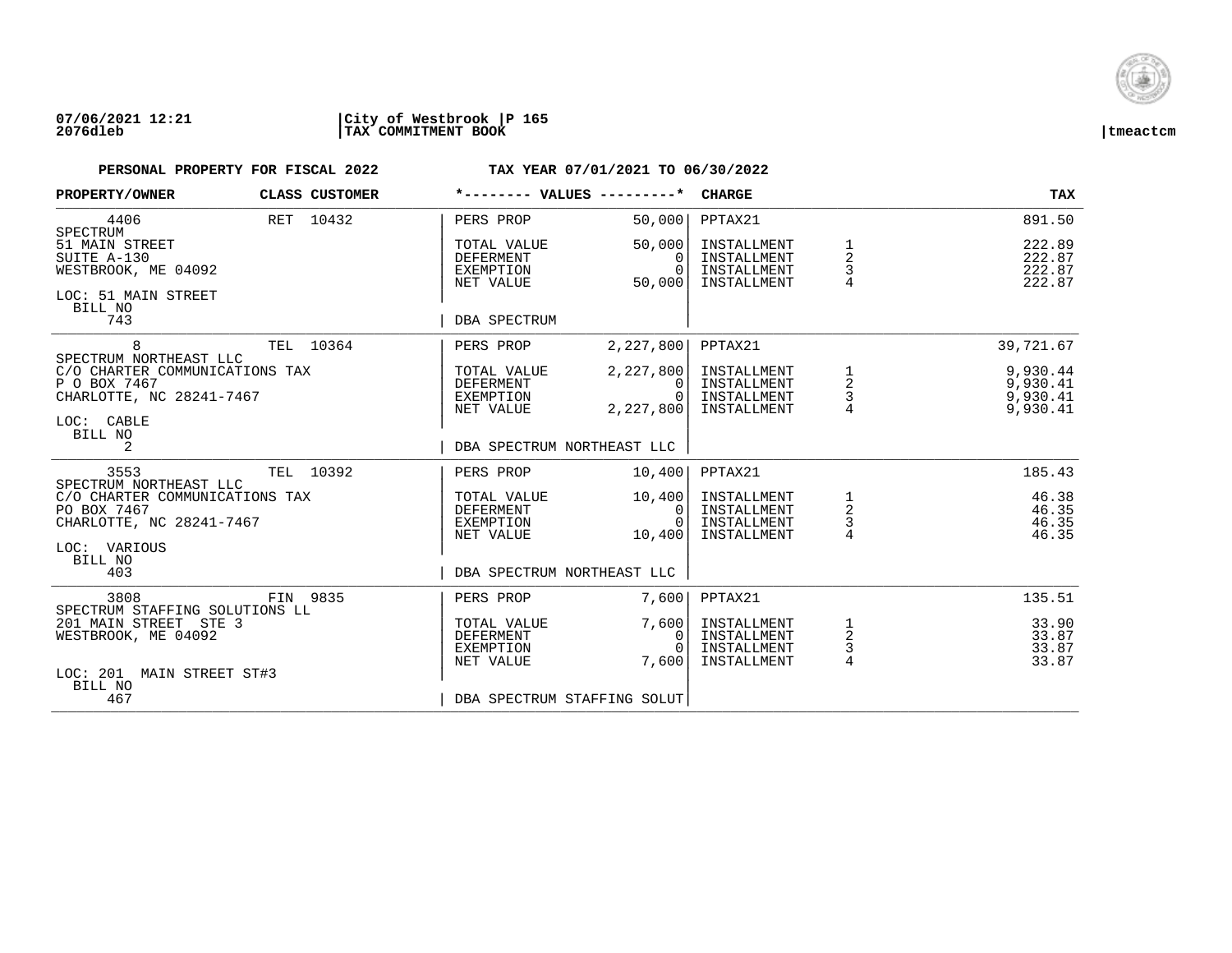

| PROPERTY/OWNER                                                                                                                     |     | CLASS CUSTOMER |                                                                                               | *-------- VALUES ---------*                  | <b>CHARGE</b>                                            |                                         | <b>TAX</b>                                   |
|------------------------------------------------------------------------------------------------------------------------------------|-----|----------------|-----------------------------------------------------------------------------------------------|----------------------------------------------|----------------------------------------------------------|-----------------------------------------|----------------------------------------------|
| 1890<br>SPOK INC.<br>P.O. BOX 330489<br>NASHVILLE, TN 37203<br>LOC: VARIOUS<br>BILL NO<br>182                                      |     | 900 10374      | PERS PROP<br>TOTAL VALUE<br><b>DEFERMENT</b><br><b>EXEMPTION</b><br>NET VALUE<br>DBA SPOK INC | $\Omega$<br>$\Omega$<br>$\Omega$<br>$\Omega$ | INSTALLMENT<br>INSTALLMENT<br>INSTALLMENT<br>INSTALLMENT | $\mathbf 1$<br>2<br>3<br>$\overline{4}$ | .00<br>.00<br>.00<br>.00                     |
| 360                                                                                                                                | RET | 40012664       | PERS PROP                                                                                     | 148,700                                      | PPTAX21                                                  |                                         | 2,651.32                                     |
| SPORTSMAN'S HARDWARE<br>DONALD LITTLEFIELD<br><b>30 CENTRAL STREET</b><br>WESTBROOK, ME 04092<br>LOC: 30 CENTRAL STREET<br>BILL NO |     |                | TOTAL VALUE<br>DEFERMENT<br>EXEMPTION<br>NET VALUE                                            | 148,700<br>0<br>$\Omega$<br>148,700          | INSTALLMENT<br>INSTALLMENT<br>INSTALLMENT<br>INSTALLMENT | $\frac{1}{2}$<br>3<br>4                 | 662.83<br>662.83<br>662.83<br>662.83         |
| 63                                                                                                                                 |     |                | DBA SPORTSMAN'S HARDWARE                                                                      |                                              |                                                          |                                         |                                              |
| 1022<br>SPRINGBROOK REALTY LLC                                                                                                     |     | ELC 9699       | PERS PROP                                                                                     | 396,100                                      | PPTAX21                                                  |                                         | 7,062.46                                     |
| P O BOX 110<br>PORTLAND, ME 04112<br>LOC: 300 SPRING STREET<br>BILL NO                                                             |     |                | TOTAL VALUE<br>DEFERMENT<br>EXEMPTION<br>NET VALUE                                            | 396,100<br>0<br>$\Omega$<br>396,100          | INSTALLMENT<br>INSTALLMENT<br>INSTALLMENT<br>INSTALLMENT | 1<br>$\overline{\mathbf{c}}$<br>3<br>4  | 1,765.63<br>1,765.61<br>1,765.61<br>1,765.61 |
| 133                                                                                                                                |     |                |                                                                                               | DBA SPRINGBROOK NURSING CAR                  |                                                          |                                         |                                              |
| 4439<br>SRS HARDWARE                                                                                                               |     | SAL 10458      | PERS PROP                                                                                     | 5,000                                        | PPTAX21                                                  |                                         | 89.15                                        |
| 90 BRIDGE STREET<br>WESTBROOK, ME 04092                                                                                            |     |                | TOTAL VALUE<br><b>DEFERMENT</b><br>EXEMPTION<br>NET VALUE                                     | 5,000<br>$\Omega$<br>$\Omega$<br>5,000       | INSTALLMENT<br>INSTALLMENT<br>INSTALLMENT<br>INSTALLMENT | 1<br>2<br>3<br>$\overline{4}$           | 22.31<br>22.28<br>22.28<br>22.28             |
| LOC: 90 BRIDGE STREET<br>BILL NO<br>769                                                                                            |     |                | DBA SRS HARDWARE                                                                              |                                              |                                                          |                                         |                                              |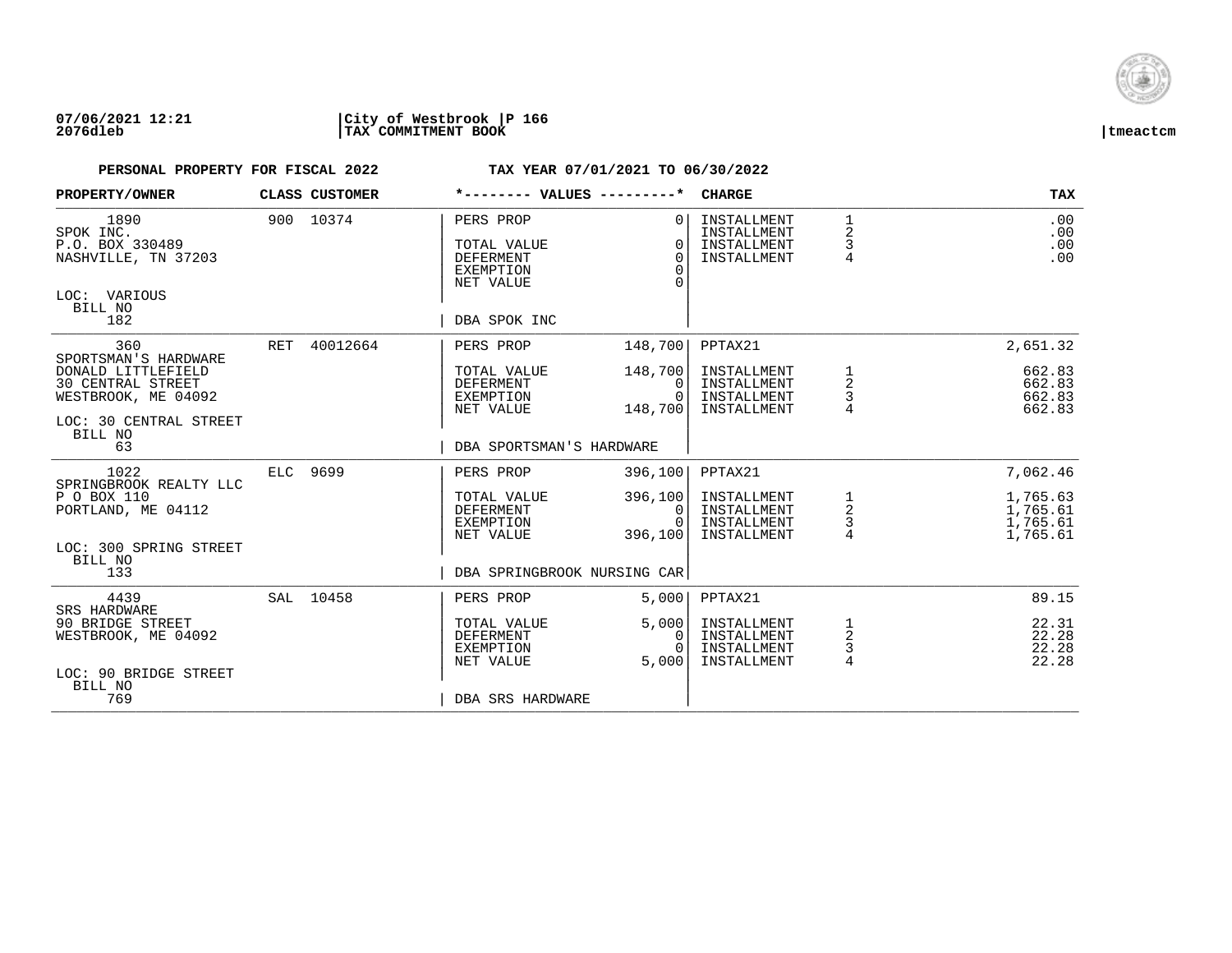

## **07/06/2021 12:21 |City of Westbrook |P 167 2076dleb |TAX COMMITMENT BOOK |tmeactcm**

| PROPERTY/OWNER                                                                             |     | CLASS CUSTOMER |                                                    | *-------- VALUES ---------*                  | <b>CHARGE</b>                                            |                                        | <b>TAX</b>                       |
|--------------------------------------------------------------------------------------------|-----|----------------|----------------------------------------------------|----------------------------------------------|----------------------------------------------------------|----------------------------------------|----------------------------------|
| 2643<br>ST GERMAIN                                                                         |     | ENG 9768       | PERS PROP                                          | 22, 200                                      | PPTAX21                                                  |                                        | 395.83                           |
| 846 MAIN STREET<br>WESTBROOK, ME 04092                                                     |     |                | TOTAL VALUE<br>DEFERMENT<br>EXEMPTION<br>NET VALUE | 22,200<br>$\Omega$<br>$\Omega$<br>22, 200    | INSTALLMENT<br>INSTALLMENT<br>INSTALLMENT<br>INSTALLMENT | 1<br>2<br>3                            | 98.98<br>98.95<br>98.95<br>98.95 |
| LOC: 846 MAIN STREET<br>BILL NO<br>287                                                     |     |                | DBA ST GERMAIN                                     |                                              |                                                          |                                        |                                  |
| 362<br>STATE FARM MUTUAL AUTO INS CO                                                       | INS | 40012680       | PERS PROP                                          | 1,000                                        | PPTAX21                                                  |                                        | 17.83                            |
| C/O CORPORATE TAX<br>ONE STATE FARM PLAZA<br>BLOOMINGTON, IL 61710<br>LOC: 723 MAIN STREET |     |                | TOTAL VALUE<br>DEFERMENT<br>EXEMPTION<br>NET VALUE | 1,000<br>$\mathbf{0}$<br>$\Omega$<br>1,000   | INSTALLMENT<br>INSTALLMENT<br>INSTALLMENT<br>INSTALLMENT | 1<br>$\overline{a}$<br>3               | 4.48<br>4.45<br>4.45<br>4.45     |
| BILL NO<br>65                                                                              |     |                |                                                    | DBA STATE FARM MUTUAL AUTO                   |                                                          |                                        |                                  |
| 3481<br>STICKER STATION                                                                    |     | AUT 10390      | PERS PROP                                          | 20,100                                       | PPTAX21                                                  |                                        | 358.38                           |
| MICHAEL GUAY<br>14 BARRA ROAD<br>BIDDEFORD, ME 04005                                       |     |                | TOTAL VALUE<br>DEFERMENT<br>EXEMPTION<br>NET VALUE | 20,100<br>$\mathbf{0}$<br>$\Omega$<br>20,100 | INSTALLMENT<br>INSTALLMENT<br>INSTALLMENT<br>INSTALLMENT | $\frac{1}{2}$<br>4                     | 89.61<br>89.59<br>89.59<br>89.59 |
| LOC: 474 MAIN STREET<br>BILL NO<br>386                                                     |     |                | DBA STICKER STATION                                |                                              |                                                          |                                        |                                  |
| 3082<br>STONE COAST MORTGAGE                                                               |     | BAN 9775       | PERS PROP                                          | 9,300                                        | PPTAX21                                                  |                                        | 165.82                           |
| 367 MAIN STREET<br>WESTBROOK, ME 04092                                                     |     |                | TOTAL VALUE<br>DEFERMENT<br>EXEMPTION<br>NET VALUE | 9,300<br>0<br>$\cap$<br>9,300                | INSTALLMENT<br>INSTALLMENT<br>INSTALLMENT<br>INSTALLMENT | 1<br>$\sqrt{2}$<br>3<br>$\overline{4}$ | 41.47<br>41.45<br>41.45<br>41.45 |
| LOC: 367 MAIN STREET<br>BILL NO<br>311                                                     |     |                | DBA STONE COAST MORTGAGE                           |                                              |                                                          |                                        |                                  |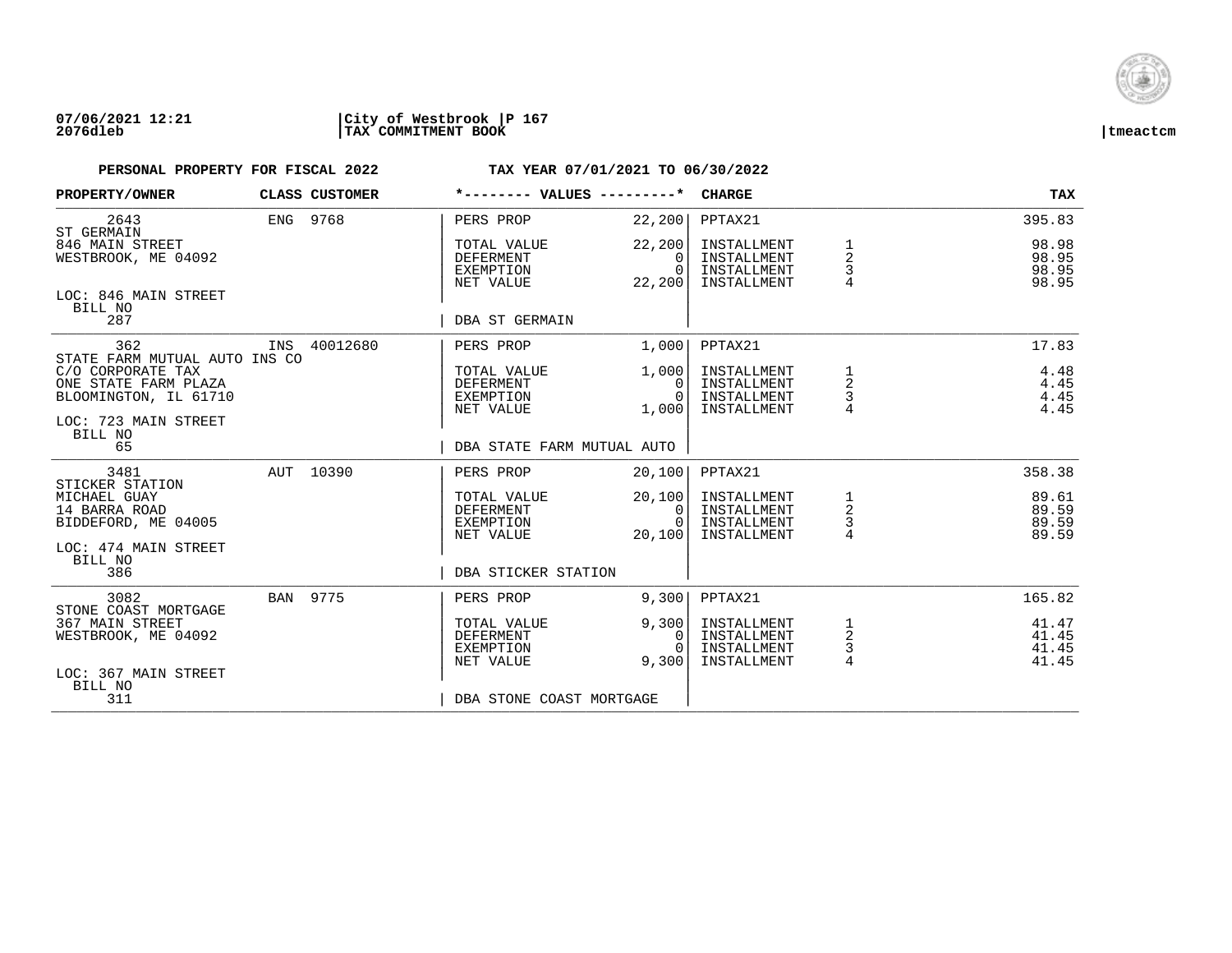

### **07/06/2021 12:21 |City of Westbrook |P 168 2076dleb |TAX COMMITMENT BOOK |tmeactcm**

| PROPERTY/OWNER                                                                           |          | CLASS CUSTOMER |                                                                  | *-------- VALUES ---------*       | <b>CHARGE</b>                                            |                                 | <b>TAX</b>                           |
|------------------------------------------------------------------------------------------|----------|----------------|------------------------------------------------------------------|-----------------------------------|----------------------------------------------------------|---------------------------------|--------------------------------------|
| 367<br>STONELEDGE ANIMAL HOSPITAL                                                        | DRV 9668 |                | PERS PROP                                                        | 3,900                             | PPTAX21                                                  |                                 | 69.54                                |
| 398 BRIDGTON RD<br>WESTBROOK, ME 04092                                                   |          |                | TOTAL VALUE<br>DEFERMENT<br>EXEMPTION<br>NET VALUE               | 3,900<br>0<br>$\Omega$<br>3,900   | INSTALLMENT<br>INSTALLMENT<br>INSTALLMENT<br>INSTALLMENT | 1<br>$\overline{c}$<br>3        | 17.40<br>17.38<br>17.38<br>17.38     |
| LOC: 398 BRIDGTON RD<br>BILL NO<br>66                                                    |          |                |                                                                  | DBA STONELEDGE ANIMAL HOSPI       |                                                          |                                 |                                      |
| 4090<br>STRANDZ LLC                                                                      |          | BEA 10414      | PERS PROP                                                        | 2,200                             | PPTAX21                                                  |                                 | 39.23                                |
| 918 MAIN STREET<br>WESTBROOK, ME 04092<br>LOC: 918 MAIN STREET                           |          |                | TOTAL VALUE<br><b>DEFERMENT</b><br>EXEMPTION<br>NET VALUE        | 2,200<br>0<br>$\Omega$<br>2,200   | INSTALLMENT<br>INSTALLMENT<br>INSTALLMENT<br>INSTALLMENT | $\frac{3}{4}$                   | 9.83<br>9.80<br>9.80<br>9.80         |
| BILL NO<br>590                                                                           |          |                |                                                                  | DBA STRANDZ HAIR SALON            |                                                          |                                 |                                      |
| 946<br>STRATHAM TIRE INC                                                                 |          | AUT 40013455   | PERS PROP                                                        | 25,800                            | PPTAX21                                                  |                                 | 460.01                               |
| 355 ROUTE 125<br>BRENTWOOD, NH 03833                                                     |          |                | TOTAL VALUE<br>DEFERMENT<br>EXEMPTION<br>NET VALUE               | 25,800<br>0<br>$\Omega$<br>25,800 | INSTALLMENT<br>INSTALLMENT<br>INSTALLMENT<br>INSTALLMENT | $\overline{2}$<br>$\frac{3}{4}$ | 115.01<br>115.00<br>115.00<br>115.00 |
| LOC: 84 WARREN AVENUE UNIT E<br>BILL NO<br>128                                           |          |                | DBA STRATHAM TIRE INC                                            |                                   |                                                          |                                 |                                      |
| 3470<br>STROUDWATER TIRE AND AUTO INC                                                    | AUT      | 40012541       | PERS PROP                                                        | 43,200                            | PPTAX21                                                  |                                 | 770.26                               |
| DARYL TEMPLE<br>656 STROUDWATER ST<br>WESTBROOK, ME 04092<br>LOC: 656 STROUDWATER STREET |          |                | TOTAL VALUE<br><b>DEFERMENT</b><br><b>EXEMPTION</b><br>NET VALUE | 43,200<br>$\Omega$<br>43,200      | INSTALLMENT<br>INSTALLMENT<br>INSTALLMENT<br>INSTALLMENT | $\frac{2}{3}$<br>$\overline{4}$ | 192.58<br>192.56<br>192.56<br>192.56 |
| BILL NO<br>384                                                                           |          |                |                                                                  | DBA STROUDWATER TIRE & AUTO       |                                                          |                                 |                                      |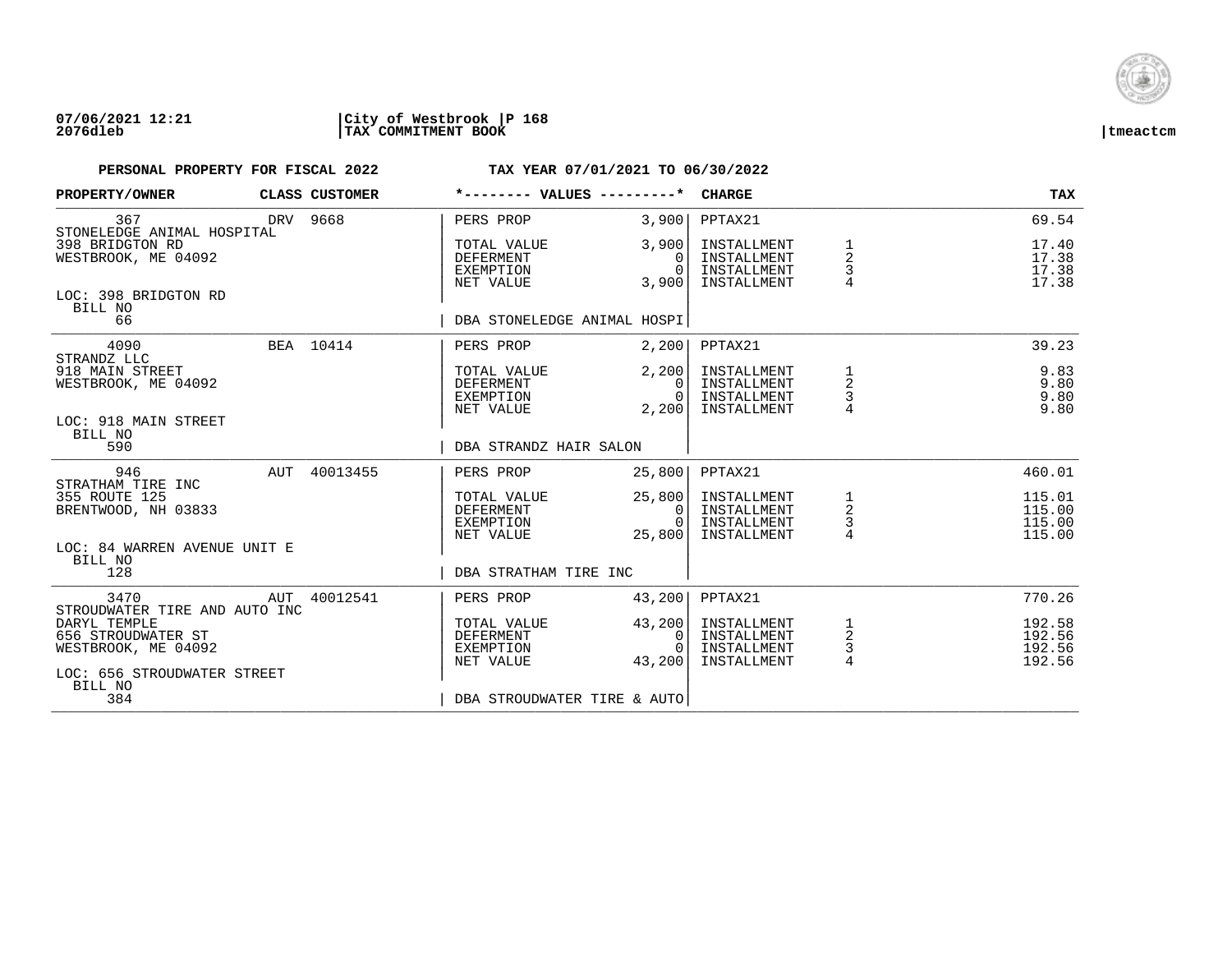

## **07/06/2021 12:21 |City of Westbrook |P 169 2076dleb |TAX COMMITMENT BOOK |tmeactcm**

| PROPERTY/OWNER                                                                                                    |     | CLASS CUSTOMER | *-------- VALUES ---------*                               |                                           | <b>CHARGE</b>                                            |                                                 | <b>TAX</b>                           |
|-------------------------------------------------------------------------------------------------------------------|-----|----------------|-----------------------------------------------------------|-------------------------------------------|----------------------------------------------------------|-------------------------------------------------|--------------------------------------|
| 2335<br>STROUDWATER TITLE SERVICES                                                                                |     | REA 40011966   | PERS PROP                                                 | 7.400                                     | PPTAX21                                                  |                                                 | 131.94                               |
| 55 STROUDWATER STREET<br>WESTBROOK, ME 04092                                                                      |     |                | TOTAL VALUE<br>DEFERMENT<br>EXEMPTION<br>NET VALUE        | 7.400<br>$\Omega$<br>$\Omega$<br>7,400    | INSTALLMENT<br>INSTALLMENT<br>INSTALLMENT<br>INSTALLMENT | $\overline{a}$<br>$\frac{3}{4}$                 | 33.00<br>32.98<br>32.98<br>32.98     |
| LOC: 55 STROUDWATER STREET<br>BILL NO<br>242                                                                      |     |                | DBA STROUDWATER TITLE SERVI                               |                                           |                                                          |                                                 |                                      |
| 2641                                                                                                              |     | RES 40012142   | PERS PROP                                                 | 16,200                                    | PPTAX21                                                  |                                                 | 288.85                               |
| SUBWAY - WESTBROOK<br>BRIAN HAZELWOOD<br>17 BURNHAM WOODS CIRCLE<br>SCARBOROUGH, ME 04074<br>LOC: 615 MAIN STREET |     |                | TOTAL VALUE<br>DEFERMENT<br>EXEMPTION<br>NET VALUE        | 16, 200<br>$\Omega$<br>$\Omega$<br>16,200 | INSTALLMENT<br>INSTALLMENT<br>INSTALLMENT<br>INSTALLMENT | $\frac{1}{2}$<br>$\frac{3}{4}$                  | 72.22<br>72.21<br>72.21<br>72.21     |
| BILL NO<br>286                                                                                                    |     |                | DBA SUBWAY - WESTBROOK                                    |                                           |                                                          |                                                 |                                      |
| 441                                                                                                               | AUT | 40013323       | PERS PROP                                                 | 129,100                                   | PPTAX21                                                  |                                                 | 2,301.85                             |
| SULLIVAN TIRE<br>ATTN: TAX DEPT<br>41 ACCORD PARK DRIVE<br>NORWELL, MA 02061                                      |     |                | TOTAL VALUE<br>DEFERMENT<br>EXEMPTION<br>NET VALUE        | 129,100<br>0<br>$\Omega$<br>129,100       | INSTALLMENT<br>INSTALLMENT<br>INSTALLMENT<br>INSTALLMENT | $\frac{1}{2}$<br>$\frac{3}{4}$                  | 575.47<br>575.46<br>575.46<br>575.46 |
| LOC: 22 SACO STREET<br>BILL NO<br>85                                                                              |     |                | DBA SULLIVAN TIRE                                         |                                           |                                                          |                                                 |                                      |
| 3805<br>SUMMIT ADJUSTMENT SERVICES INC                                                                            |     | FIN 40012890   | PERS PROP                                                 | 1,100                                     | PPTAX21                                                  |                                                 | 19.61                                |
| PO BOX 307<br>WESTBROOK, ME 04098                                                                                 |     |                | TOTAL VALUE<br><b>DEFERMENT</b><br>EXEMPTION<br>NET VALUE | 1,100<br>0<br>$\Omega$<br>1,100           | INSTALLMENT<br>INSTALLMENT<br>INSTALLMENT<br>INSTALLMENT | $\mathbf{1}$<br>$\overline{a}$<br>$\frac{3}{4}$ | 4.91<br>4.90<br>4.90<br>4.90         |
| LOC: 869 MAIN STREET<br>BILL NO<br>466                                                                            |     |                | DBA SUMMIT ADJUSTMENT SERVI                               |                                           |                                                          |                                                 |                                      |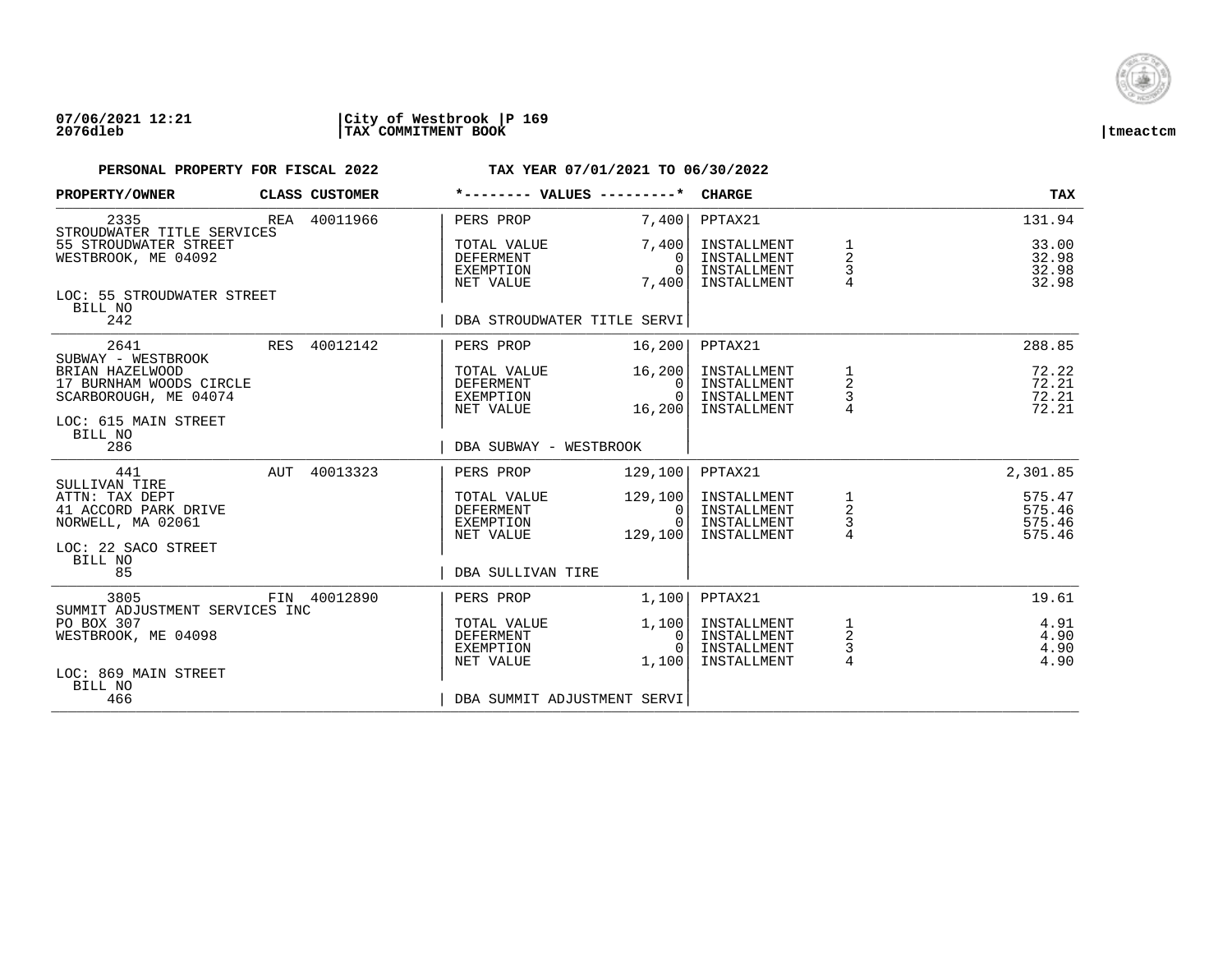

### **07/06/2021 12:21 |City of Westbrook |P 170 2076dleb |TAX COMMITMENT BOOK |tmeactcm**

| PROPERTY/OWNER                                                                                                                               | CLASS CUSTOMER | *-------- VALUES ---------*                                                              |                                          | <b>CHARGE</b>                                            |                                                 | <b>TAX</b>                           |
|----------------------------------------------------------------------------------------------------------------------------------------------|----------------|------------------------------------------------------------------------------------------|------------------------------------------|----------------------------------------------------------|-------------------------------------------------|--------------------------------------|
| 3836<br>SUNSET RIDGE GOLF CLUB INC<br>771 CUMBERLAND ST<br>WESTBROOK, ME 04092<br>LOC: 771 CUMBERLAND STREET<br>BILL NO<br>478               | 900 40012924   | PERS PROP<br>TOTAL VALUE<br><b>DEFERMENT</b><br>EXEMPTION<br>NET VALUE                   | $\Omega$<br>$\Omega$<br>$\Omega$<br>∩    | INSTALLMENT<br>INSTALLMENT<br>INSTALLMENT<br>INSTALLMENT | $\begin{array}{c} 1 \\ 2 \\ 3 \\ 4 \end{array}$ | .00<br>.00<br>.00<br>.00             |
|                                                                                                                                              |                | DBA SUNSET RIDGE GOLF CLUB                                                               |                                          |                                                          |                                                 |                                      |
| 1023<br>INS 9700                                                                                                                             |                | PERS PROP                                                                                | 16,700                                   | PPTAX21                                                  |                                                 | 297.76                               |
| SURPLEX UNDERWRITERS INC<br>P O BOX 105<br>WESTBROOK, ME 04098<br>LOC: 850 MAIN STREET<br>BILL NO                                            |                | TOTAL VALUE<br>DEFERMENT<br>EXEMPTION<br>NET VALUE                                       | 16,700<br>$\Omega$<br>$\Omega$<br>16,700 | INSTALLMENT<br>INSTALLMENT<br>INSTALLMENT<br>INSTALLMENT | 1<br>2<br>$\frac{3}{4}$                         | 74.44<br>74.44<br>74.44<br>74.44     |
| 134                                                                                                                                          |                | DBA SURPLEX UNDERWRITERS IN                                                              |                                          |                                                          |                                                 |                                      |
| SEC 10397<br>3767                                                                                                                            |                | PERS PROP                                                                                | 24,200                                   | PPTAX21                                                  |                                                 | 431.49                               |
| SURVEILLANCE SPECIALTIES, LTD<br>3440 SOJOURNE DRIVE<br><b>STE 220</b><br>CARROLLTON, TX 75006-2396<br>LOC: 4 THOMAS DRIVE<br>BILL NO<br>452 |                | TOTAL VALUE<br>DEFERMENT<br>EXEMPTION<br>NET VALUE<br>DBA SECURADYNE SYSTEMS NE          | 24, 200<br> 0 <br>$\Omega$<br>24,200     | INSTALLMENT<br>INSTALLMENT<br>INSTALLMENT<br>INSTALLMENT | 1<br>$\overline{a}$<br>$\frac{3}{4}$            | 107.88<br>107.87<br>107.87<br>107.87 |
| 4449<br>ENG 10468                                                                                                                            |                | PERS PROP                                                                                | 50,000                                   | PPTAX21                                                  |                                                 | 891.50                               |
| SURVEY ENGINEERING RESOURCES L<br>865 SPRING STREET<br>STOP 6<br>WESTBROOK, ME 04092<br>LOC: 865 SPRING STREET<br>BILL NO<br>779             |                | TOTAL VALUE<br><b>DEFERMENT</b><br>EXEMPTION<br>NET VALUE<br>DBA SURVEY ENGINEERING RESO | 50,000<br>0<br>$\Omega$<br>50,000        | INSTALLMENT<br>INSTALLMENT<br>INSTALLMENT<br>INSTALLMENT | 1<br>$\mathbf 2$<br>$\frac{3}{4}$               | 222.89<br>222.87<br>222.87<br>222.87 |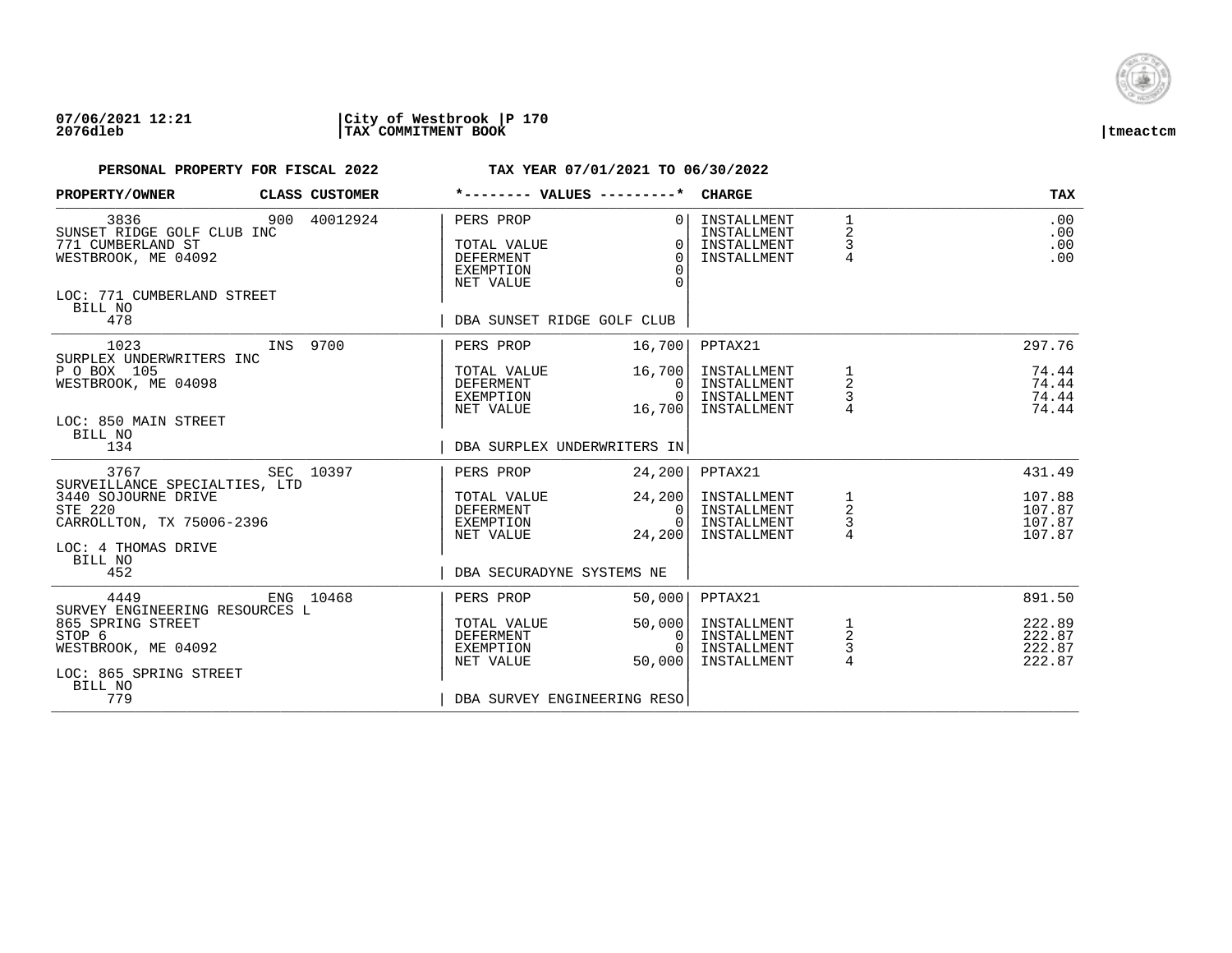

## **07/06/2021 12:21 |City of Westbrook |P 171 2076dleb |TAX COMMITMENT BOOK |tmeactcm**

| PROPERTY/OWNER                                                                      |            | CLASS CUSTOMER | *-------- VALUES ---------*                               |                                              | <b>CHARGE</b>                                            |                                 | <b>TAX</b>                           |
|-------------------------------------------------------------------------------------|------------|----------------|-----------------------------------------------------------|----------------------------------------------|----------------------------------------------------------|---------------------------------|--------------------------------------|
| 4250<br>SWAN STUDIO LLC                                                             |            | PHO 9915       | PERS PROP                                                 | 9,100                                        | PPTAX21                                                  |                                 | 162.25                               |
| 506 MAIN STREET<br>SUITE 24A<br>WESTBROOK, ME 04092<br>LOC: 506 MAIN STREET         |            |                | TOTAL VALUE<br><b>DEFERMENT</b><br>EXEMPTION<br>NET VALUE | 9,100<br>$\Omega$<br>$\Omega$<br>9,100       | INSTALLMENT<br>INSTALLMENT<br>INSTALLMENT<br>INSTALLMENT | 1<br>$\overline{2}$<br>3<br>4   | 40.57<br>40.56<br>40.56<br>40.56     |
| BILL NO<br>677                                                                      |            |                | DBA SWAN STUDIO LLC                                       |                                              |                                                          |                                 |                                      |
| 3875<br>SWANSON GROUP LLC                                                           |            | ACC 9846       | PERS PROP                                                 | 73,300                                       | PPTAX21                                                  |                                 | 1,306.94                             |
| 838 MAIN STREET<br>WESTBROOK, ME 04092-2867                                         |            |                | TOTAL VALUE<br>DEFERMENT<br>EXEMPTION<br>NET VALUE        | 73,300<br>$\Omega$<br>0<br>73,300            | INSTALLMENT<br>INSTALLMENT<br>INSTALLMENT<br>INSTALLMENT | 1<br>2<br>3                     | 326.75<br>326.73<br>326.73<br>326.73 |
| LOC: 838 MAIN STREET<br>BILL NO<br>493                                              |            |                | DBA SWANSON GROUP LLC                                     |                                              |                                                          |                                 |                                      |
| 1448<br>SWENSON GRANITE CO                                                          | <b>BLD</b> | 40011676       | PERS PROP                                                 | 98,300                                       | PPTAX21                                                  |                                 | 1,752.69                             |
| 369 NORTH STATE STREET<br>CONCORD, NH 03301                                         |            |                | TOTAL VALUE<br>DEFERMENT<br>EXEMPTION<br>NET VALUE        | 98,300<br>0<br>$\Omega$<br>98,300            | INSTALLMENT<br>INSTALLMENT<br>INSTALLMENT<br>INSTALLMENT | $\frac{1}{2}$<br>$\overline{4}$ | 438.18<br>438.17<br>438.17<br>438.17 |
| LOC: 582 BRIDGTON ROAD<br>BILL NO<br>150                                            |            |                | DBA SWENSON GRANITE CO                                    |                                              |                                                          |                                 |                                      |
| 4423                                                                                |            | 900 10443      | PERS PROP                                                 | $\Omega$                                     | INSTALLMENT                                              |                                 | .00                                  |
| SYLVAIN & SEVIGNY CUSTOM BUILD<br>4 WARREN AVENUE<br>SUITE 6<br>WESTBROOK, ME 04092 |            |                | TOTAL VALUE<br><b>DEFERMENT</b><br>EXEMPTION<br>NET VALUE | $\Omega$<br>$\Omega$<br>$\Omega$<br>$\Omega$ | INSTALLMENT<br>INSTALLMENT<br>INSTALLMENT                | 2<br>$\mathsf{3}$<br>4          | .00<br>.00<br>.00                    |
| LOC: 4 WARREN AVENUE<br>BILL NO<br>754                                              |            |                | DBA SYLVAIN & SEVIGNY CUSTO                               |                                              |                                                          |                                 |                                      |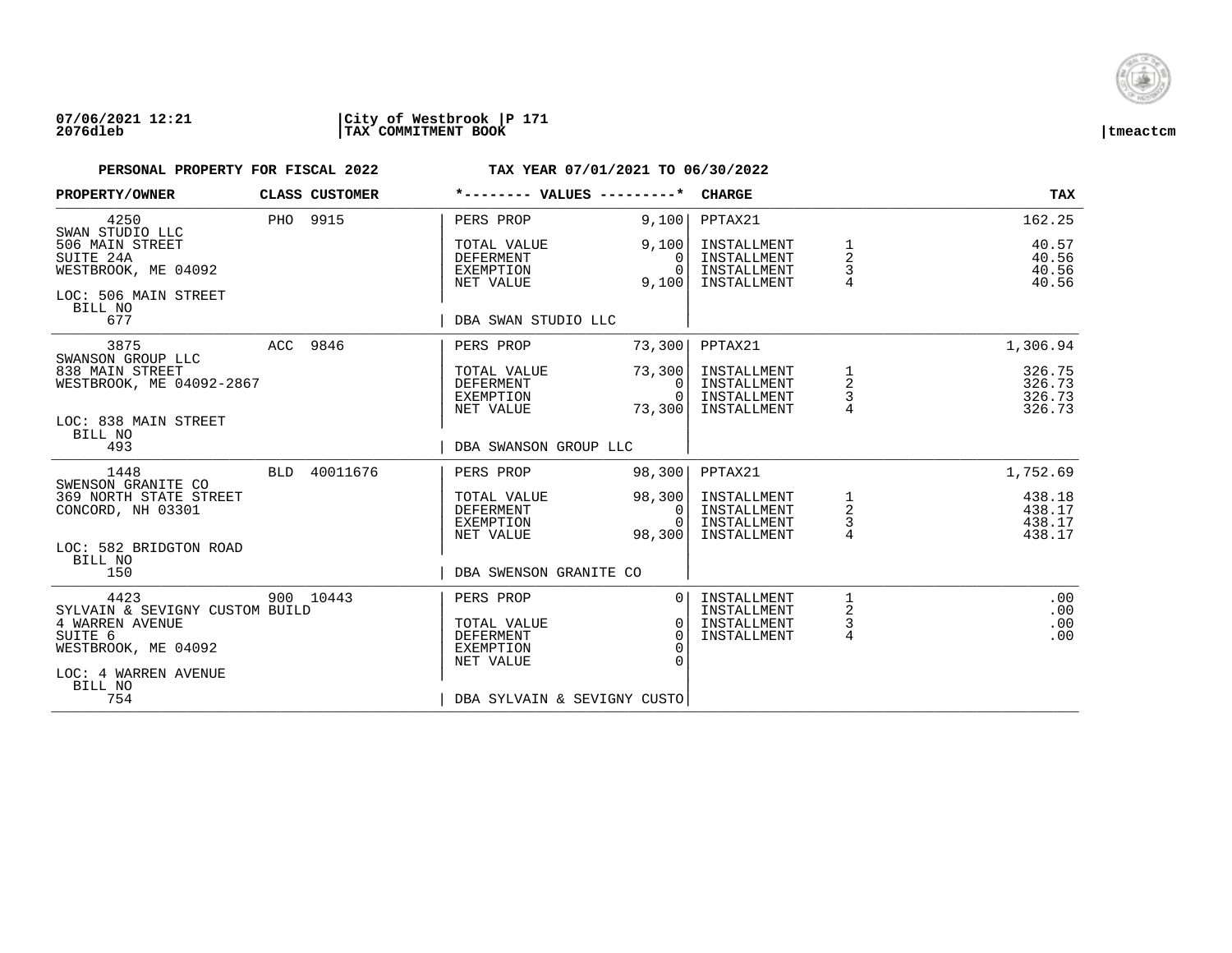

### **07/06/2021 12:21 |City of Westbrook |P 172 2076dleb |TAX COMMITMENT BOOK |tmeactcm**

| PROPERTY/OWNER                                               |     | CLASS CUSTOMER | *-------- VALUES ---------*                                      |                                            | <b>CHARGE</b>                                            |                                                     | <b>TAX</b>                                   |
|--------------------------------------------------------------|-----|----------------|------------------------------------------------------------------|--------------------------------------------|----------------------------------------------------------|-----------------------------------------------------|----------------------------------------------|
| 3349<br>SYMOUEST GROUP INC                                   |     | SAL 40012430   | PERS PROP                                                        | 116,000                                    | PPTAX21                                                  |                                                     | 2,068.28                                     |
| 30 COMMUNITY DRIVE<br>SUITE 5<br>SOUTH BURLINGTON, VT 05403  |     |                | TOTAL VALUE<br><b>DEFERMENT</b><br>EXEMPTION<br>NET VALUE        | 116,000<br>$\Omega$<br>$\Omega$<br>116,000 | INSTALLMENT<br>INSTALLMENT<br>INSTALLMENT<br>INSTALLMENT | 1<br>2<br>3<br>4                                    | 517.07<br>517.07<br>517.07<br>517.07         |
| LOC: 340 COUNTY ROAD<br>BILL NO<br>355                       |     |                | DBA SYMOUEST GROUP INC                                           |                                            |                                                          |                                                     |                                              |
| 3981<br>SYNAPTIC CHIROPRACTIC                                | DRC | 40013063       | PERS PROP                                                        | 1,800                                      | PPTAX21                                                  |                                                     | 32.09                                        |
| 690 STROUDWATER STREET<br>WESTBROOK, ME 04092                |     |                | TOTAL VALUE<br><b>DEFERMENT</b><br>EXEMPTION<br>NET VALUE        | 1,800<br>0<br>$\Omega$<br>1,800            | INSTALLMENT<br>INSTALLMENT<br>INSTALLMENT<br>INSTALLMENT | 1<br>$\overline{a}$<br>3<br>4                       | 8.03<br>8.02<br>8.02<br>8.02                 |
| LOC: 690 STROUDWATER STREET<br>BILL NO<br>541                |     |                | DBA SYNAPTIC CHIROPRACTIC                                        |                                            |                                                          |                                                     |                                              |
| 4469<br>SYNCHRONY BANK<br>C/O RYAN LLC<br>$\mathbf{r}$       |     | 900 10487      | PERS PROP<br>TOTAL VALUE<br><b>DEFERMENT</b><br><b>EXEMPTION</b> | $\Omega$<br>$\Omega$<br>$\Omega$           | INSTALLMENT<br>INSTALLMENT<br>INSTALLMENT<br>INSTALLMENT | 1<br>2<br>3<br>4                                    | .00<br>.00<br>.00<br>.00                     |
| LOC: VARIOUS<br>BILL NO<br>798                               |     |                | NET VALUE<br>DBA SYNCHRONY BANK                                  | $\cap$                                     |                                                          |                                                     |                                              |
| 495<br>SYNERGENT                                             |     | BAN 9679       | PERS PROP                                                        | 658,600                                    | PPTAX21                                                  |                                                     | 11,742.84                                    |
| P O BOX 1236<br>PORTLAND, ME 04104<br>LOC: 2 LEDGEVIEW DRIVE |     |                | TOTAL VALUE<br><b>DEFERMENT</b><br>EXEMPTION<br>NET VALUE        | 658,600<br>0<br>$\Omega$<br>658,600        | INSTALLMENT<br>INSTALLMENT<br>INSTALLMENT<br>INSTALLMENT | 1<br>$\overline{\mathbf{c}}$<br>3<br>$\overline{4}$ | 2,935.71<br>2,935.71<br>2,935.71<br>2,935.71 |
| BILL NO<br>91                                                |     |                | DBA SYNERGENT                                                    |                                            |                                                          |                                                     |                                              |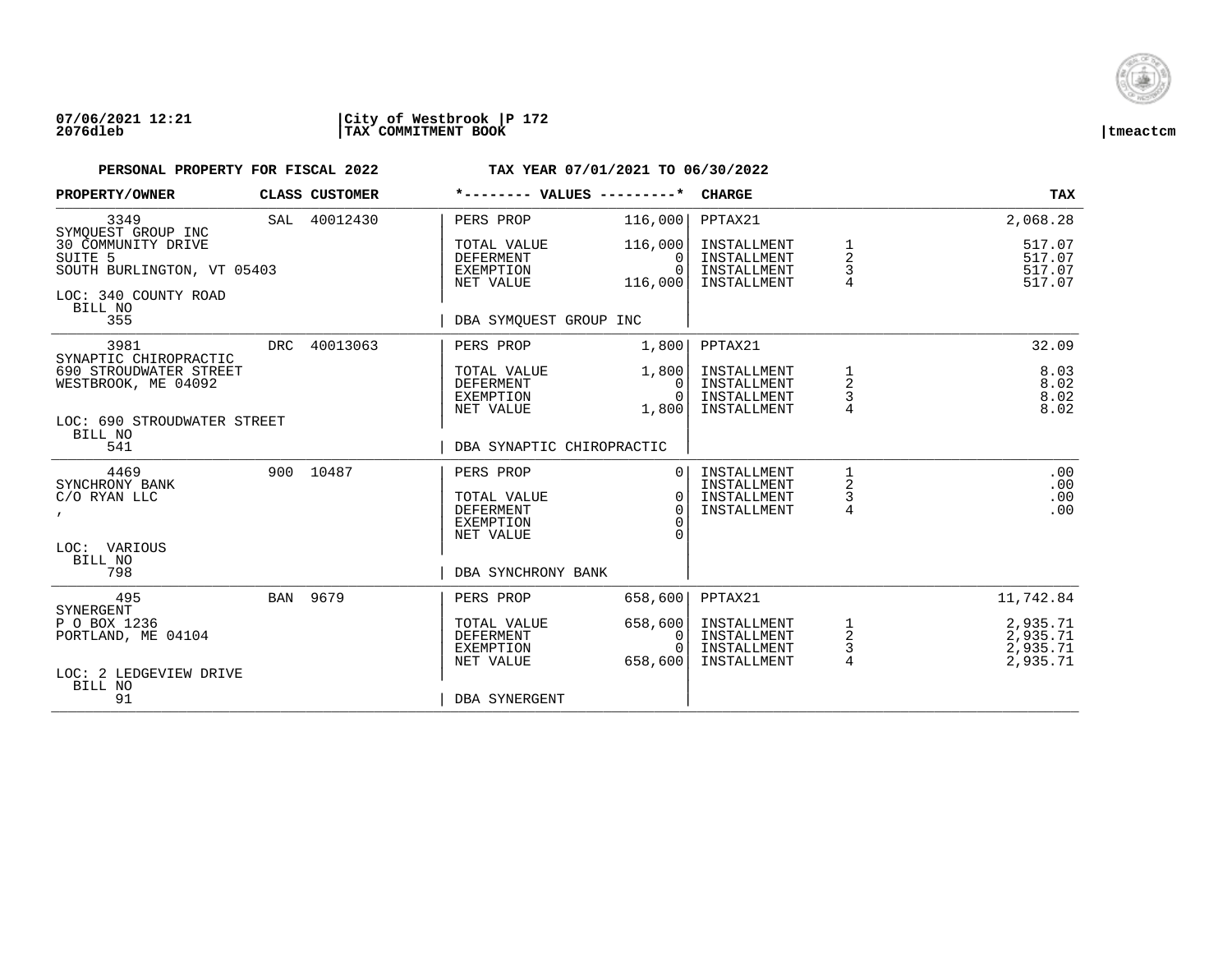

### **07/06/2021 12:21 |City of Westbrook |P 173 2076dleb |TAX COMMITMENT BOOK |tmeactcm**

| PROPERTY/OWNER                                                                                 |          | CLASS CUSTOMER | *-------- VALUES ---------*                               |                                            | <b>CHARGE</b>                                            |                                 | <b>TAX</b>                                   |
|------------------------------------------------------------------------------------------------|----------|----------------|-----------------------------------------------------------|--------------------------------------------|----------------------------------------------------------|---------------------------------|----------------------------------------------|
| 4100<br>SYNERGY CHC CORP                                                                       |          | WHO 40013175   | PERS PROP                                                 | 6,100                                      | PPTAX21                                                  |                                 | 108.76                                       |
| 865 SPRING STREET<br>WESTBROOK, ME 04092                                                       |          |                | TOTAL VALUE<br><b>DEFERMENT</b><br>EXEMPTION<br>NET VALUE | 6,100<br>0<br>$\Omega$<br>6,100            | INSTALLMENT<br>INSTALLMENT<br>INSTALLMENT<br>INSTALLMENT | $\mathbf 2$<br>3                | 27.19<br>27.19<br>27.19<br>27.19             |
| LOC: 865 SPRING STREET<br>BILL NO<br>596                                                       |          |                | DBA SYNERGY CHC CORP                                      |                                            |                                                          |                                 |                                              |
| 2336<br>SYSCO FOOD SERVICES OF NNE INC                                                         | FOO 9748 |                | PERS PROP                                                 | 394, 200                                   | PPTAX21                                                  |                                 | 7,028.59                                     |
| ATTN;<br>PROPERTY ACCOUNTING<br>1390 ENCLAVE PKWY<br>HOUSTON, TX 77077<br>LOC: 36 THOMAS DRIVE |          |                | TOTAL VALUE<br>DEFERMENT<br>EXEMPTION<br>NET VALUE        | 394,200<br>$\Omega$<br>$\Omega$<br>394,200 | INSTALLMENT<br>INSTALLMENT<br>INSTALLMENT<br>INSTALLMENT | $\frac{1}{2}$<br>$\frac{3}{4}$  | 1,757.17<br>1,757.14<br>1,757.14<br>1,757.14 |
| BILL NO<br>243                                                                                 |          |                | DBA SYSCO FOOD SERVICES OF                                |                                            |                                                          |                                 |                                              |
| 1784<br>SYSCO OF NORTHERN NEW ENGLAND                                                          | TIF      | 40011760       | PERS PROP                                                 | 174,600                                    | PPTAX21                                                  |                                 | 3, 113. 12                                   |
| ATTN: PROPERTY ACCOUNTING<br>1390 ENCLAVE PKWY<br>HOUSTON, TX 77077                            |          |                | TOTAL VALUE<br>DEFERMENT<br>EXEMPTION<br>NET VALUE        | 174,600<br>0<br>$\Omega$<br>174,600        | INSTALLMENT<br>INSTALLMENT<br>INSTALLMENT<br>INSTALLMENT | $\frac{1}{2}$<br>$\frac{1}{4}$  | 778.28<br>778.28<br>778.28<br>778.28         |
| LOC: 44 THOMAS DRIVE<br>BILL NO<br>173                                                         |          |                | DBA SYSCO OF NORTHERN NEW E                               |                                            |                                                          |                                 |                                              |
| 4197<br>T MOBILE                                                                               | RET 9906 |                | PERS PROP                                                 | 40,400                                     | PPTAX21                                                  |                                 | 720.33                                       |
| 220 BROADWAY<br>SUITE 104<br>LYNNFIELD, MA 01940-2352<br>LOC: 11 MAIN STREET                   |          |                | TOTAL VALUE<br><b>DEFERMENT</b><br>EXEMPTION<br>NET VALUE | 40,400<br>0<br>$\Omega$<br>40,400          | INSTALLMENT<br>INSTALLMENT<br>INSTALLMENT<br>INSTALLMENT | $\overline{a}$<br>$\frac{3}{4}$ | 180.09<br>180.08<br>180.08<br>180.08         |
| BILL NO<br>655                                                                                 |          |                | DBA T MOBILE STORE                                        |                                            |                                                          |                                 |                                              |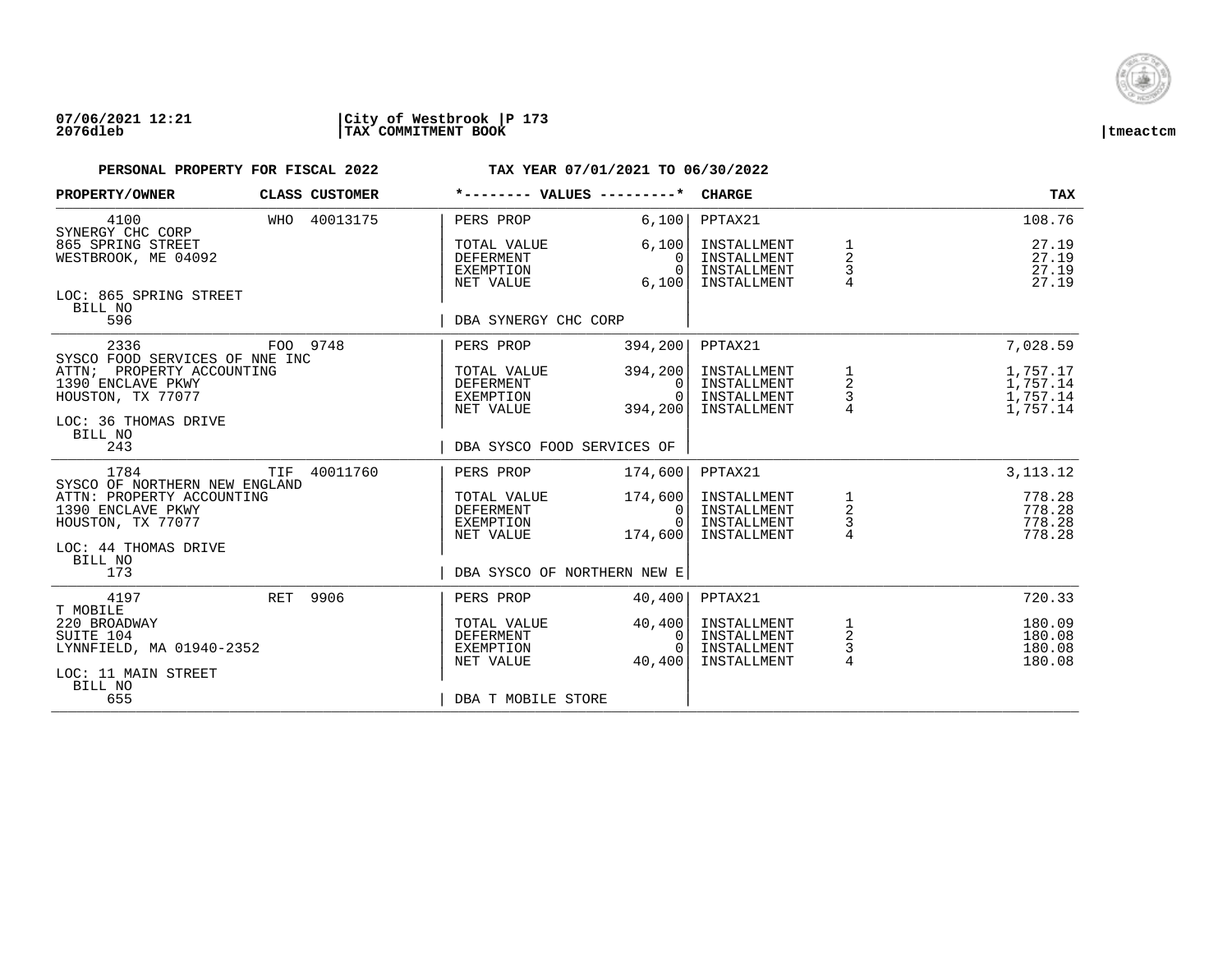

## **07/06/2021 12:21 |City of Westbrook |P 174 2076dleb |TAX COMMITMENT BOOK |tmeactcm**

| PROPERTY/OWNER                                                                           |     | CLASS CUSTOMER | *-------- VALUES ---------*                               |                                            | <b>CHARGE</b>                                            |                                                                | <b>TAX</b>                           |
|------------------------------------------------------------------------------------------|-----|----------------|-----------------------------------------------------------|--------------------------------------------|----------------------------------------------------------|----------------------------------------------------------------|--------------------------------------|
| 4154<br>T MOBILE NORTHEAST LLC                                                           |     | RET 40013216   | PERS PROP                                                 | 46,900                                     | PPTAX21                                                  |                                                                | 836.23                               |
| ATTN: PROPERTY TAX DEPT<br>12920 SE 38TH ST<br>BELLEVUE, WA 98006<br>LOC: 11 MAIN STREET |     |                | TOTAL VALUE<br>DEFERMENT<br>EXEMPTION<br>NET VALUE        | 46,900<br>$\Omega$<br>$\Omega$<br>46,900   | INSTALLMENT<br>INSTALLMENT<br>INSTALLMENT<br>INSTALLMENT | 1<br>$\overline{a}$<br>3<br>4                                  | 209.08<br>209.05<br>209.05<br>209.05 |
| BILL NO<br>630                                                                           |     |                | DBA T MOBILE NORTHEAST LLC                                |                                            |                                                          |                                                                |                                      |
| 3525<br>T W ENTERPRISES INC                                                              |     | LAN 40012587   | PERS PROP                                                 | 33,800                                     | PPTAX21                                                  |                                                                | 602.65                               |
| PO BOX 455<br>WESTBROOK, ME 04098                                                        |     |                | TOTAL VALUE<br>DEFERMENT<br>EXEMPTION<br>NET VALUE        | 33,800<br>$\Omega$<br>$\Omega$<br>33,800   | INSTALLMENT<br>INSTALLMENT<br>INSTALLMENT<br>INSTALLMENT | $\mathbf{1}$<br>$\overline{\mathbf{c}}$<br>$\mathsf 3$         | 150.67<br>150.66<br>150.66<br>150.66 |
| LOC: 700 STROUDWATER STREET<br>BILL NO<br>396                                            |     |                | DBA T W ENTERPRISES                                       |                                            |                                                          |                                                                |                                      |
| 600                                                                                      |     | ACC 40013360   | PERS PROP                                                 | 7,900                                      | PPTAX21                                                  |                                                                | 140.86                               |
| TALIENTO, RONALD<br>23 BRIDGTON ROAD<br>WESTBROOK, ME 04092                              |     |                | TOTAL VALUE<br>DEFERMENT<br>EXEMPTION<br>NET VALUE        | 7,900<br>$\mathbf{0}$<br>$\Omega$<br>7,900 | INSTALLMENT<br>INSTALLMENT<br>INSTALLMENT<br>INSTALLMENT | $\mathbf{1}$<br>$\overline{\mathbf{c}}$<br>3<br>$\overline{4}$ | 35.23<br>35.21<br>35.21<br>35.21     |
| LOC: 23 BRIDGTON ROAD<br>BILL NO                                                         |     |                |                                                           |                                            |                                                          |                                                                |                                      |
| 102                                                                                      |     |                | DBA TALIENTO, RONALD                                      |                                            |                                                          |                                                                |                                      |
| 4226<br>TARDIFS HANDYMAN                                                                 | MAI | 40013266       | PERS PROP                                                 | 5,500                                      | PPTAX21                                                  |                                                                | 98.07                                |
| 35 MIDDLE STREET<br>WESTBROOK, ME 04092                                                  |     |                | TOTAL VALUE<br><b>DEFERMENT</b><br>EXEMPTION<br>NET VALUE | 5,500<br>$\Omega$<br>$\Omega$<br>5.500     | INSTALLMENT<br>INSTALLMENT<br>INSTALLMENT<br>INSTALLMENT | 1<br>$\sqrt{2}$<br>3<br>$\overline{4}$                         | 24.54<br>24.51<br>24.51<br>24.51     |
| LOC: 35 MIDDLE STREET<br>BILL NO<br>666                                                  |     |                | DBA TARDIFS HANDYMAN                                      |                                            |                                                          |                                                                |                                      |
|                                                                                          |     |                |                                                           |                                            |                                                          |                                                                |                                      |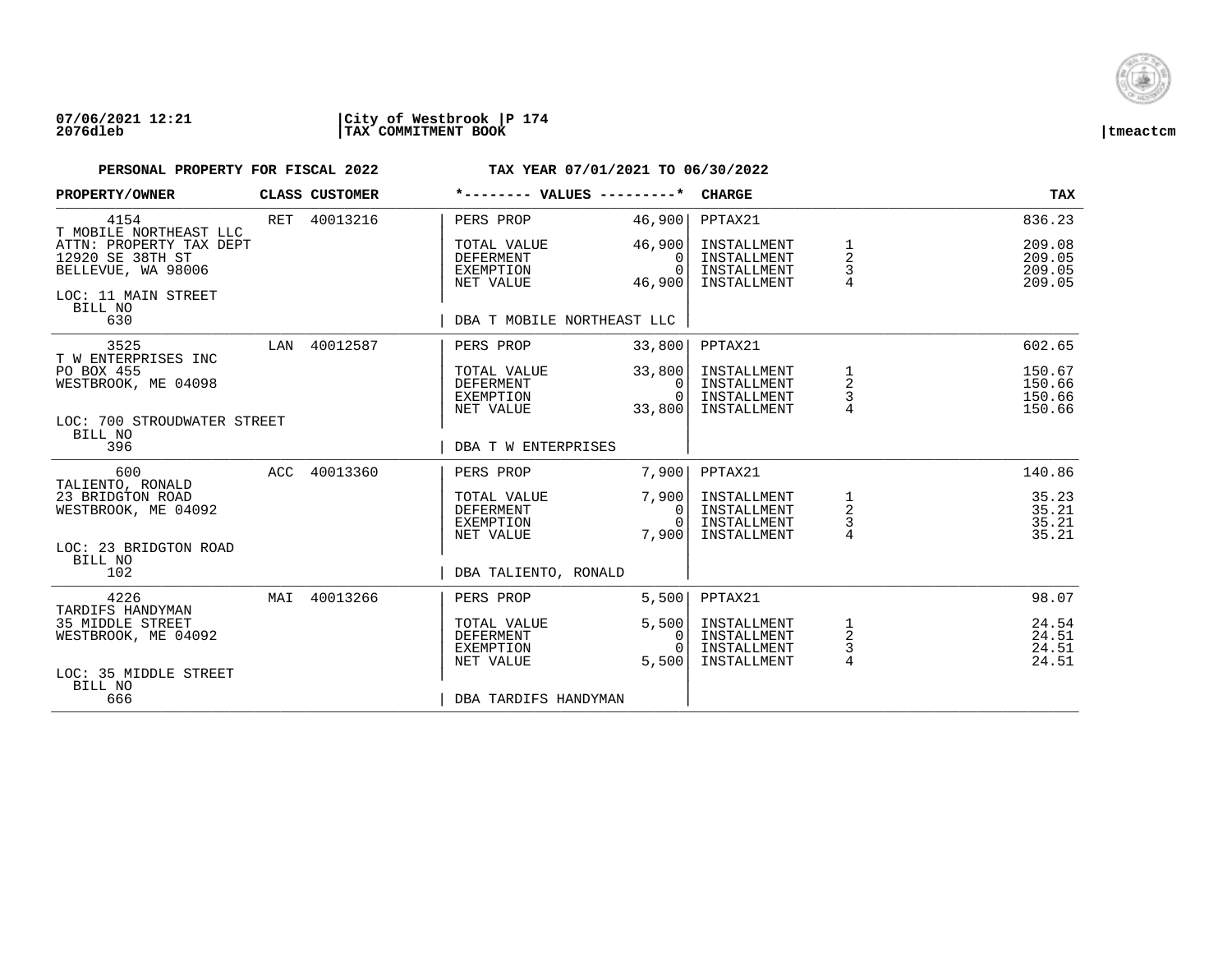

### **07/06/2021 12:21 |City of Westbrook |P 175 2076dleb |TAX COMMITMENT BOOK |tmeactcm**

| PROPERTY/OWNER                                                                                                                           | CLASS CUSTOMER | *-------- VALUES ---------*                                                                               |                                                    | <b>CHARGE</b>                                                       |                                          | TAX                                              |
|------------------------------------------------------------------------------------------------------------------------------------------|----------------|-----------------------------------------------------------------------------------------------------------|----------------------------------------------------|---------------------------------------------------------------------|------------------------------------------|--------------------------------------------------|
| 4337<br>TCF NATIONAL BANK<br>11100 WAYZATA BLVD, STE 801<br>MINNETONKA, MN 55305<br>LOC: VARIOUS<br>BILL NO<br>730                       | 900 9946       | PERS PROP<br>TOTAL VALUE<br><b>DEFERMENT</b><br><b>EXEMPTION</b><br>NET VALUE<br>DBA TCF NATIONAL BANK    | $\Omega$<br>$\Omega$<br>$\Omega$<br>$\Omega$       | INSTALLMENT<br>INSTALLMENT<br>INSTALLMENT<br>INSTALLMENT            | $\mathbf{1}$<br>2<br>3<br>$\overline{4}$ | .00<br>.00<br>.00<br>.00                         |
|                                                                                                                                          |                |                                                                                                           |                                                    |                                                                     |                                          |                                                  |
| 292<br>TD BANK NA<br>ATTN:B. DITANNO<br>1006 ASTORIA BLVD<br>CHERRY HILL, NJ 08034<br>LOC: 835 MAIN STREET<br>BILL NO                    | BAN 9664       | PERS PROP<br>TOTAL VALUE<br>DEFERMENT<br>EXEMPTION<br>NET VALUE                                           | 88,400<br>88,400<br>0<br>$\Omega$<br>88,400        | PPTAX21<br>INSTALLMENT<br>INSTALLMENT<br>INSTALLMENT<br>INSTALLMENT | 1<br>$\overline{a}$<br>3                 | 1,576.17<br>394.05<br>394.04<br>394.04<br>394.04 |
| 48                                                                                                                                       |                | DBA TD BANK NA                                                                                            |                                                    |                                                                     |                                          |                                                  |
| 3752<br>TEAM IRISH MMA<br>24 BRIDGTON ROAD SUITE 3<br>WESTBROOK, ME 04092                                                                | SPO 40012826   | PERS PROP<br>TOTAL VALUE<br>DEFERMENT<br>EXEMPTION                                                        | 6,100<br>6,100<br>0<br>$\cap$                      | PPTAX21<br>INSTALLMENT<br>INSTALLMENT<br>INSTALLMENT                | $\frac{1}{2}$<br>3                       | 108.76<br>27.19<br>27.19<br>27.19                |
| LOC: 24 BRIDGTON ROAD<br>BILL NO<br>447                                                                                                  |                | NET VALUE<br>DBA TEAM IRISH MMA                                                                           | 6,100                                              | INSTALLMENT                                                         | 4                                        | 27.19                                            |
| 3845<br>TEARLAB RESEARCH INC<br>C/O DUCARME, MCMILLE & ASSOC<br>PO BOX 80615<br>INDIANAPOLIS, IN 46280<br>LOC: VARIOUS<br>BILL NO<br>482 | 900 9842       | PERS PROP<br>TOTAL VALUE<br><b>DEFERMENT</b><br><b>EXEMPTION</b><br>NET VALUE<br>DBA TEARLAB RESEARCH INC | $\Omega$<br>$\overline{0}$<br>$\Omega$<br>$\Omega$ | INSTALLMENT<br>INSTALLMENT<br>INSTALLMENT<br>INSTALLMENT            | 1<br>2<br>3<br>4                         | .00<br>.00<br>.00<br>.00                         |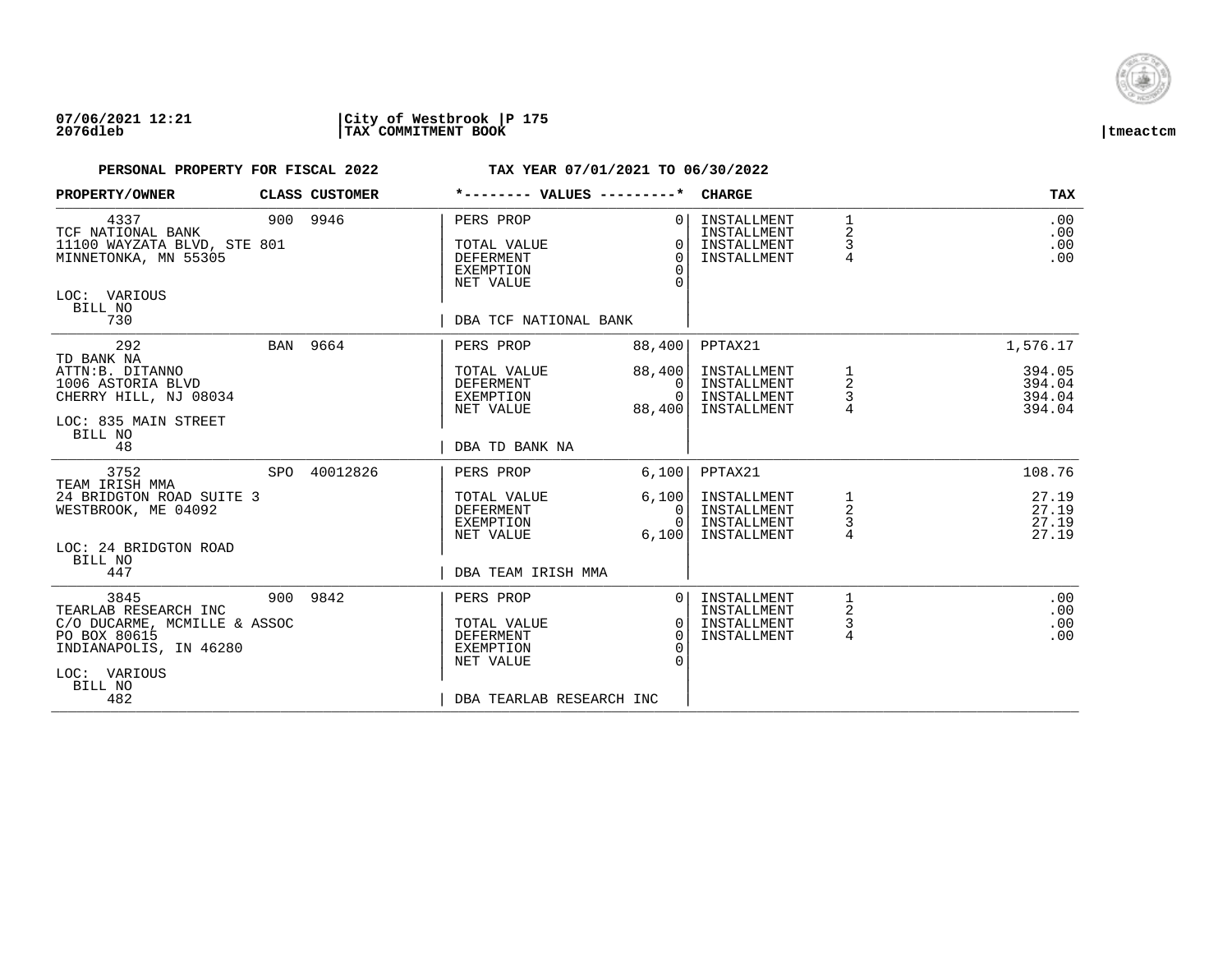

| PROPERTY/OWNER                                                                                    |          | CLASS CUSTOMER | *-------- VALUES ---------*                               |                                          | <b>CHARGE</b>                                            |                                            | <b>TAX</b>                           |
|---------------------------------------------------------------------------------------------------|----------|----------------|-----------------------------------------------------------|------------------------------------------|----------------------------------------------------------|--------------------------------------------|--------------------------------------|
| 1937<br>TEE'N TEE GOLFLAND                                                                        | GOL 9725 |                | PERS PROP                                                 | 19,800                                   | PPTAX21                                                  |                                            | 353.03                               |
| 23 BRIDGTON ROAD #7<br>WESTBROOK, ME 04092                                                        |          |                | TOTAL VALUE<br>DEFERMENT<br>EXEMPTION<br>NET VALUE        | 19,800<br>0<br>$\Omega$<br>19,800        | INSTALLMENT<br>INSTALLMENT<br>INSTALLMENT<br>INSTALLMENT | 1<br>$\overline{2}$<br>3<br>$\overline{4}$ | 88.28<br>88.25<br>88.25<br>88.25     |
| LOC: 23 BRIDGTON ROAD<br>BILL NO<br>191                                                           |          |                | DBA TEE'N TEE GOLFLAND INC                                |                                          |                                                          |                                            |                                      |
| 3205                                                                                              |          | RES 40012343   | PERS PROP                                                 | 43,700                                   | PPTAX21                                                  |                                            | 779.17                               |
| TEOUILA INC DBA<br>FAJITA GRILL<br>857 MAIN STREET<br>WESTBROOK, ME 04092<br>LOC: 857 MAIN STREET |          |                | TOTAL VALUE<br>DEFERMENT<br>EXEMPTION<br>NET VALUE        | 43,700<br>$\Omega$<br>$\Omega$<br>43,700 | INSTALLMENT<br>INSTALLMENT<br>INSTALLMENT<br>INSTALLMENT | 1<br>2<br>$\frac{3}{4}$                    | 194.80<br>194.79<br>194.79<br>194.79 |
| BILL NO<br>333                                                                                    |          |                | DBA FAJITA GRILL MEXICAN RE                               |                                          |                                                          |                                            |                                      |
| 4072<br>TESS DESIGNER YARNS                                                                       |          | RET 10413      | PERS PROP                                                 | 1,300                                    | PPTAX21                                                  |                                            | 23.18                                |
| 73 HIGH STREET<br>APT <sub>3</sub><br>WESTBROOK, ME 04092                                         |          |                | TOTAL VALUE<br>DEFERMENT<br>EXEMPTION<br>NET VALUE        | 1,300<br> 0 <br>$\Omega$<br>1,300        | INSTALLMENT<br>INSTALLMENT<br>INSTALLMENT<br>INSTALLMENT | 1<br>$\overline{a}$<br>$\frac{3}{4}$       | 5.81<br>5.79<br>5.79<br>5.79         |
| LOC: 90 BRIDGE STREET STE 342<br>BILL NO<br>583                                                   |          |                | DBA TESS DESIGNER YARNS                                   |                                          |                                                          |                                            |                                      |
| 3087                                                                                              |          | BAK 9776       | PERS PROP                                                 | 48,300                                   | PPTAX21                                                  |                                            | 861.19                               |
| THE BAKERS BENCH<br>33 BRACKETT STREET<br>WESTBROOK, ME 04092<br>LOC: 33 BRACKETT STREET          |          |                | TOTAL VALUE<br><b>DEFERMENT</b><br>EXEMPTION<br>NET VALUE | 48,300<br>0<br>$\Omega$<br>48,300        | INSTALLMENT<br>INSTALLMENT<br>INSTALLMENT<br>INSTALLMENT | 1<br>$\mathbf 2$<br>$\frac{3}{4}$          | 215.32<br>215.29<br>215.29<br>215.29 |
| BILL NO<br>312                                                                                    |          |                | DBA BAKER'S BENCH, THE                                    |                                          |                                                          |                                            |                                      |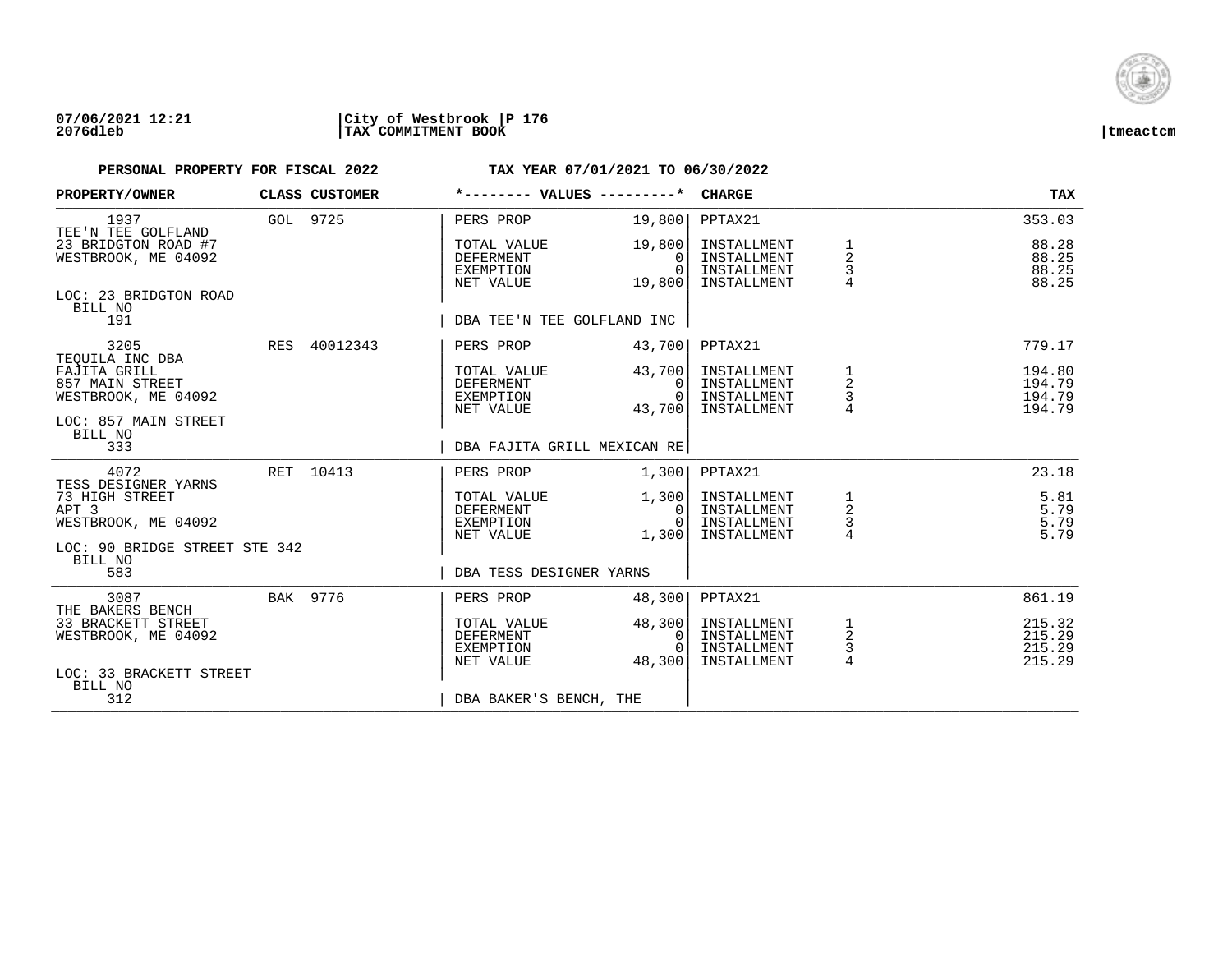

## **07/06/2021 12:21 |City of Westbrook |P 177 2076dleb |TAX COMMITMENT BOOK |tmeactcm**

| PROPERTY/OWNER                                                  |          | CLASS CUSTOMER | *-------- VALUES ---------*                               |                                                | <b>CHARGE</b>                                            |                                                 | <b>TAX</b>                       |
|-----------------------------------------------------------------|----------|----------------|-----------------------------------------------------------|------------------------------------------------|----------------------------------------------------------|-------------------------------------------------|----------------------------------|
| 4190<br>THE COCA COLA COMPANY                                   | LEA 9903 |                | PERS PROP                                                 | 7,200                                          | PPTAX21                                                  |                                                 | 128.38                           |
| PO BOX 1734<br>ATLANTA, GA 30301                                |          |                | TOTAL VALUE<br><b>DEFERMENT</b><br>EXEMPTION<br>NET VALUE | 7,200<br>0<br>$\Omega$<br>7,200                | INSTALLMENT<br>INSTALLMENT<br>INSTALLMENT<br>INSTALLMENT | 1<br>$\overline{2}$<br>$\frac{3}{4}$            | 32.11<br>32.09<br>32.09<br>32.09 |
| LOC: VARIOUS<br>BILL NO<br>651                                  |          |                | DBA COCA COLA COMPANY, THE                                |                                                |                                                          |                                                 |                                  |
| 4132                                                            |          | BEA 40013201   | PERS PROP                                                 | 6,700                                          | PPTAX21                                                  |                                                 | 119.46                           |
| THE CURL BOUTIQUE LLC<br>688 MAIN STREET<br>WESTBROOK, ME 04092 |          |                | TOTAL VALUE<br>DEFERMENT<br>EXEMPTION<br>NET VALUE        | 6,700<br>$\Omega$<br>$\Omega$<br>6,700         | INSTALLMENT<br>INSTALLMENT<br>INSTALLMENT<br>INSTALLMENT | 1<br>2<br>$\frac{3}{4}$                         | 29.88<br>29.86<br>29.86<br>29.86 |
| LOC: 688 MAIN STREET<br>BILL NO<br>615                          |          |                | DBA CURL BOUTIOUE, THE                                    |                                                |                                                          |                                                 |                                  |
| 3343<br>THE ELMS BED AND BREAKFAST                              |          | HOT 40012424   | PERS PROP                                                 | 11,800                                         | PPTAX21                                                  |                                                 | 210.39                           |
| C/O MAGNUSSON BALFOUR<br>95 INDIA STREET<br>PORTLAND, ME 04101  |          |                | TOTAL VALUE<br>DEFERMENT<br>EXEMPTION<br>NET VALUE        | 11,800<br>$\overline{0}$<br>$\Omega$<br>11,800 | INSTALLMENT<br>INSTALLMENT<br>INSTALLMENT<br>INSTALLMENT | 1<br>$\overline{a}$<br>$\frac{3}{4}$            | 52.62<br>52.59<br>52.59<br>52.59 |
| LOC: 102 CUMBERLAND STREET<br>BILL NO<br>354                    |          |                | DBA ELMS BED AND BREAKFAST                                |                                                |                                                          |                                                 |                                  |
| 4241<br>THE HAIR HOUSE                                          |          | BEA 40013277   | PERS PROP                                                 | 6,100                                          | PPTAX21                                                  |                                                 | 108.76                           |
| 1389 BRIDGTON ROAD<br>WESTBROOK, ME 04092                       |          |                | TOTAL VALUE<br>DEFERMENT<br>EXEMPTION<br>NET VALUE        | 6,100<br>0<br>$\Omega$<br>6.100                | INSTALLMENT<br>INSTALLMENT<br>INSTALLMENT<br>INSTALLMENT | $\mathbf{1}$<br>$\overline{a}$<br>$\frac{3}{4}$ | 27.19<br>27.19<br>27.19<br>27.19 |
| LOC: 1389 BRIDGTON ROAD<br>BILL NO<br>673                       |          |                | DBA HAIR HOUSE, THE                                       |                                                |                                                          |                                                 |                                  |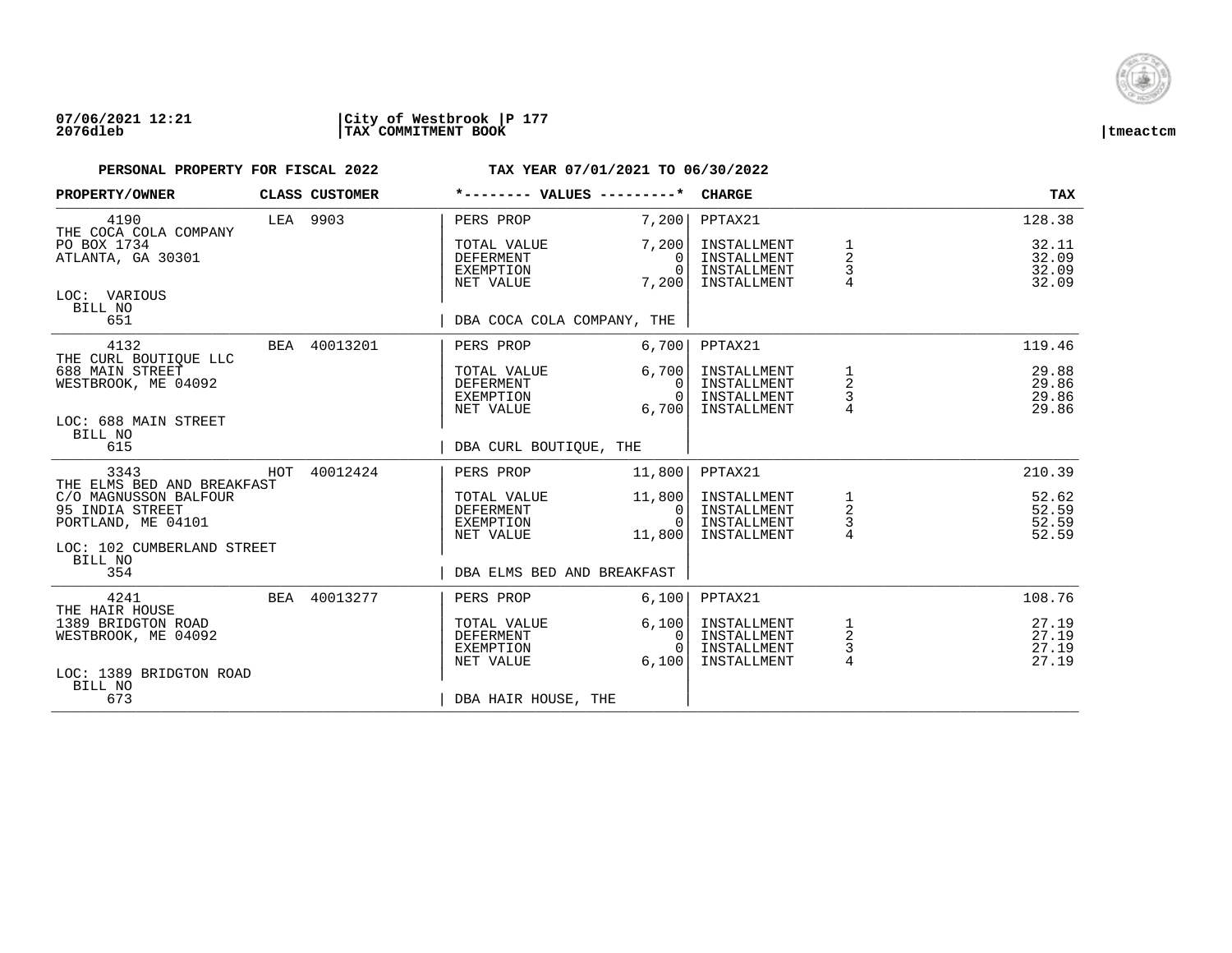

## **07/06/2021 12:21 |City of Westbrook |P 178 2076dleb |TAX COMMITMENT BOOK |tmeactcm**

| PROPERTY/OWNER                                                                                                                                     | CLASS CUSTOMER | *-------- VALUES ---------*                                                                     |                                       | <b>CHARGE</b>                                            |                                 | <b>TAX</b>                           |
|----------------------------------------------------------------------------------------------------------------------------------------------------|----------------|-------------------------------------------------------------------------------------------------|---------------------------------------|----------------------------------------------------------|---------------------------------|--------------------------------------|
| 4321<br>THE MILLS BARBER SHOP<br>28 STROUDWATER STREET<br>UNIT <sub>1</sub><br>WESTBROOK, ME 04092<br>LOC: 28 STROUDWATER STREET<br>BILL NO<br>719 | BEA 10424      | PERS PROP<br>TOTAL VALUE<br>DEFERMENT<br><b>EXEMPTION</b><br>NET VALUE<br>DBA MILLS BARBER SHOP | $\Omega$<br>O<br>$\Omega$<br>$\Omega$ | INSTALLMENT<br>INSTALLMENT<br>INSTALLMENT<br>INSTALLMENT | $\mathbf{1}$<br>2<br>3<br>4     | .00<br>.00<br>.00<br>.00             |
| 4422                                                                                                                                               | CLN 10442      | PERS PROP                                                                                       | 20,000                                | PPTAX21                                                  |                                 | 356.60                               |
| THE RED CARPET TREATMENT<br>4 WARREN AVENUE<br>WESTBROOK, ME 04092<br>LOC: 4 WARREN AVENUE<br>BILL NO                                              |                | TOTAL VALUE<br>DEFERMENT<br>EXEMPTION<br>NET VALUE                                              | 20,000<br>0<br>$\Omega$<br>20,000     | INSTALLMENT<br>INSTALLMENT<br>INSTALLMENT<br>INSTALLMENT | 1<br>2<br>3                     | 89.15<br>89.15<br>89.15<br>89.15     |
| 753                                                                                                                                                |                | DBA RED CARPET TREATMENT, T                                                                     |                                       |                                                          |                                 |                                      |
| 4136<br>THE STYLED HOME LLC<br>4 DELTA DRIVE<br>UNIT <sub>5</sub><br>WESTBROOK, ME 04092<br>LOC: 4 DELTA DRIVE<br>BILL NO                          | 900 9894       | PERS PROP<br>TOTAL VALUE<br><b>DEFERMENT</b><br><b>EXEMPTION</b><br>NET VALUE                   | 0<br>$\Omega$<br>$\Omega$             | INSTALLMENT<br>INSTALLMENT<br>INSTALLMENT<br>INSTALLMENT | 2<br>3<br>4                     | .00<br>.00<br>.00<br>.00             |
| 619                                                                                                                                                |                | DBA THE STYLED HOME                                                                             |                                       |                                                          |                                 |                                      |
| 3647<br>THE THOMAS AGENCY                                                                                                                          | FIN 40012704   | PERS PROP                                                                                       | 43,300                                | PPTAX21                                                  |                                 | 772.04                               |
| 207 LARRABEE RD<br>SIUTE 5<br>WESTBROOK, ME 04092<br>LOC: 207 LARRABEE ROAD<br>BILL NO                                                             |                | TOTAL VALUE<br>DEFERMENT<br><b>EXEMPTION</b><br>NET VALUE                                       | 43,300<br>0<br>$\Omega$<br>43,300     | INSTALLMENT<br>INSTALLMENT<br>INSTALLMENT<br>INSTALLMENT | 1<br>$\boldsymbol{2}$<br>3<br>4 | 193.01<br>193.01<br>193.01<br>193.01 |
| 423                                                                                                                                                |                | DBA THE THOMAS AGENCY                                                                           |                                       |                                                          |                                 |                                      |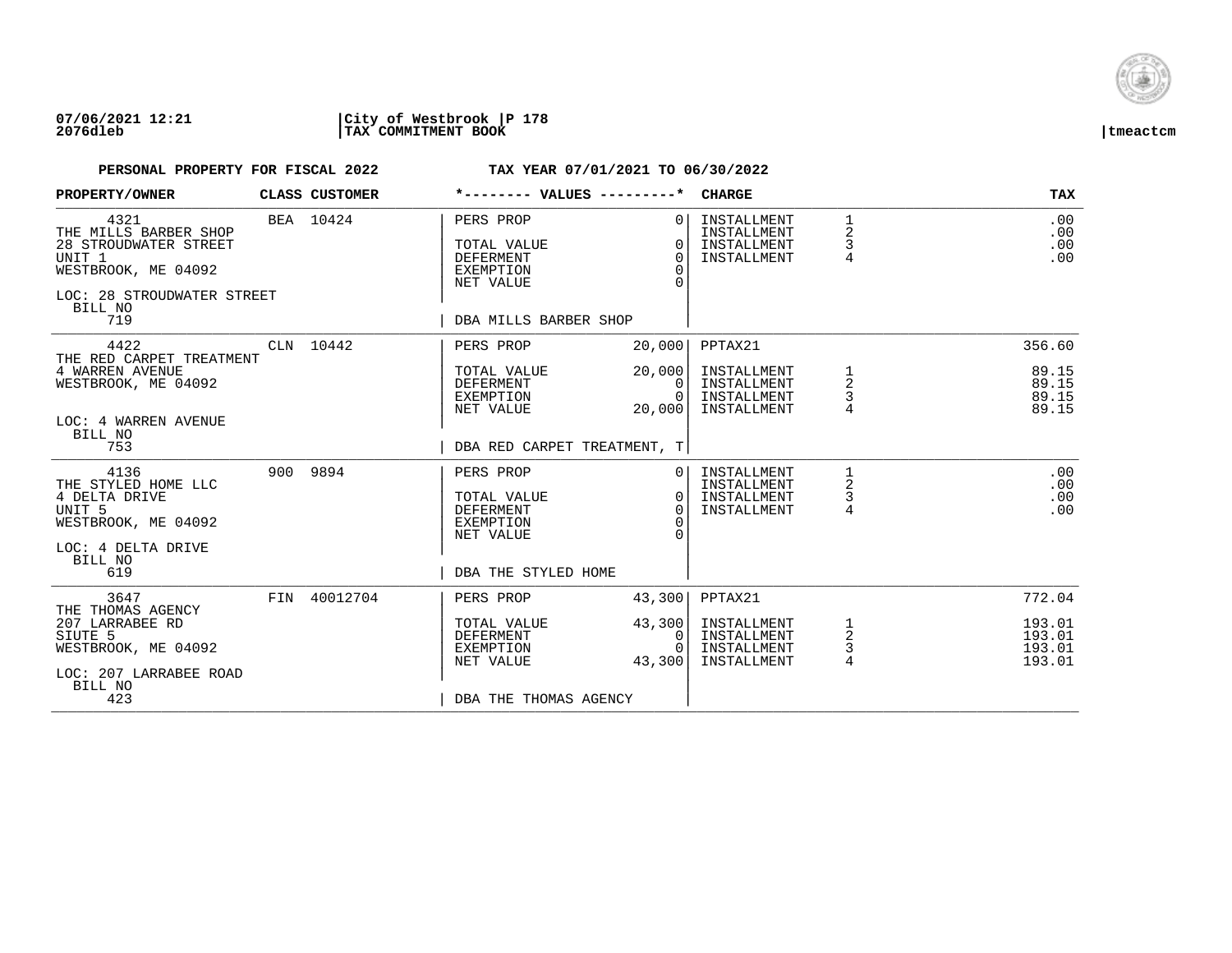

### **07/06/2021 12:21 |City of Westbrook |P 179 2076dleb |TAX COMMITMENT BOOK |tmeactcm**

| PROPERTY/OWNER                                                                                                      |     | CLASS CUSTOMER | *-------- VALUES ---------*                                            |                                              | <b>CHARGE</b>                                            |                                               | <b>TAX</b>                           |
|---------------------------------------------------------------------------------------------------------------------|-----|----------------|------------------------------------------------------------------------|----------------------------------------------|----------------------------------------------------------|-----------------------------------------------|--------------------------------------|
| 380<br>THOMPSON & ANDERSON INC                                                                                      |     | MAN 40012883   | PERS PROP                                                              | 19,600                                       | PPTAX21                                                  |                                               | 349.47                               |
| 53 SEAVEY STREET<br>WESTBROOK, ME 04092                                                                             |     |                | TOTAL VALUE<br>DEFERMENT<br>EXEMPTION<br>NET VALUE                     | 19,600<br>0<br>$\Omega$<br>19,600            | INSTALLMENT<br>INSTALLMENT<br>INSTALLMENT<br>INSTALLMENT | $\mathbf 2$<br>3                              | 87.39<br>87.36<br>87.36<br>87.36     |
| LOC: 53 SEAVEY STREET<br>BILL NO<br>70                                                                              |     |                | DBA THOMPSON & ANDERSON INC                                            |                                              |                                                          |                                               |                                      |
| 3233<br>TIAA COMMERCIAL FINANCE INC<br>630 N CENTRAL EXPRESSWAY STE A<br>PLANO, TX 75074<br>LOC: VARIOUS<br>BILL NO |     | 900 40012366   | PERS PROP<br>TOTAL VALUE<br><b>DEFERMENT</b><br>EXEMPTION<br>NET VALUE | $\Omega$<br>$\Omega$<br>$\Omega$<br>$\Omega$ | INSTALLMENT<br>INSTALLMENT<br>INSTALLMENT<br>INSTALLMENT | 1<br>$\overline{\mathbf{c}}$<br>$\frac{3}{4}$ | .00<br>.00<br>.00<br>.00             |
| 338                                                                                                                 |     |                | DBA TIAA COMMERCIAL FINANCE                                            |                                              |                                                          |                                               |                                      |
| 1674                                                                                                                | MIS | 40011725       | PERS PROP                                                              | 3,800                                        | PPTAX21                                                  |                                               | 67.75                                |
| TICKETS UNLIMITED INC<br>DANIEL MCCARTHY<br>591 BRIDGTON ROAD<br>WESTBROOK, ME 04092<br>LOC: 591 BRIDGTON ROAD      |     |                | TOTAL VALUE<br>DEFERMENT<br>EXEMPTION<br>NET VALUE                     | 3,800<br>0<br>$\Omega$<br>3,800              | INSTALLMENT<br>INSTALLMENT<br>INSTALLMENT<br>INSTALLMENT | $\frac{1}{2}$<br>$\frac{3}{4}$                | 16.96<br>16.93<br>16.93<br>16.93     |
| BILL NO<br>163                                                                                                      |     |                | DBA TICKETS UNLIMITED INC                                              |                                              |                                                          |                                               |                                      |
| 4006<br>TIME OUT SPORTS PUB                                                                                         |     | BAR 40013091   | PERS PROP                                                              | 38,400                                       | PPTAX21                                                  |                                               | 684.67                               |
| CINDY BOULAY<br>39 WEST GRAND AVENUE #500<br>OLD ORCHARD, ME 04064<br>LOC: 10 CUMBERLAND STREET<br>BILL NO          |     |                | TOTAL VALUE<br><b>DEFERMENT</b><br>EXEMPTION<br>NET VALUE              | 38,400<br>0<br>$\Omega$<br>38,400            | INSTALLMENT<br>INSTALLMENT<br>INSTALLMENT<br>INSTALLMENT | 1<br>$\overline{a}$<br>$\frac{3}{4}$          | 171.19<br>171.16<br>171.16<br>171.16 |
| 550                                                                                                                 |     |                | DBA TIME OUT SPORTS PUB                                                |                                              |                                                          |                                               |                                      |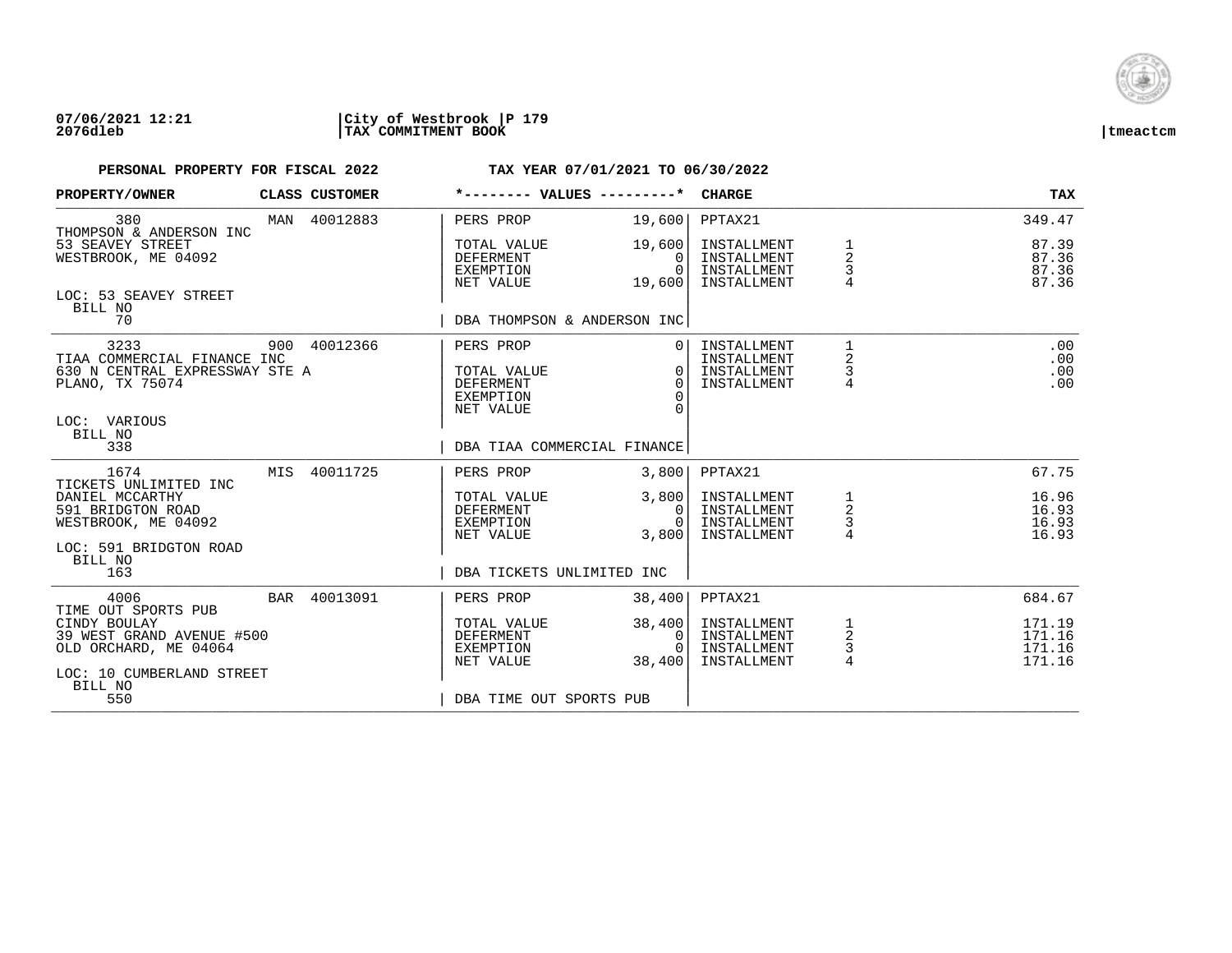

### **07/06/2021 12:21 |City of Westbrook |P 180 2076dleb |TAX COMMITMENT BOOK |tmeactcm**

| PROPERTY/OWNER                                                                                                 |            | <b>CLASS CUSTOMER</b> | *-------- VALUES ---------*                                                     |                                        | <b>CHARGE</b>                                            |                                                   | <b>TAX</b>                                   |
|----------------------------------------------------------------------------------------------------------------|------------|-----------------------|---------------------------------------------------------------------------------|----------------------------------------|----------------------------------------------------------|---------------------------------------------------|----------------------------------------------|
| 2365<br>TIMELESS HAIR CREATIONS                                                                                |            | BEA 40011979          | PERS PROP                                                                       | 2,300                                  | PPTAX21                                                  |                                                   | 41.01                                        |
| HEIDI STALLING<br>1361 BRIDGTON ROAD<br>WESTBROOK, ME 04092<br>LOC: 1361 BRIDGTON ROAD<br>BILL NO              |            |                       | TOTAL VALUE<br><b>DEFERMENT</b><br>EXEMPTION<br>NET VALUE                       | 2,300<br>$\Omega$<br>$\Omega$<br>2,300 | INSTALLMENT<br>INSTALLMENT<br>INSTALLMENT<br>INSTALLMENT | 1<br>2<br>3<br>$\overline{4}$                     | 10.26<br>10.25<br>10.25<br>10.25             |
| 246                                                                                                            |            |                       | DBA TIMELESS HAIR CREATIONS                                                     |                                        |                                                          |                                                   |                                              |
| 3449<br>TIMEPAYMENT CORP                                                                                       |            | LEA 9808              | PERS PROP                                                                       | 4,500                                  | PPTAX21                                                  |                                                   | 80.24                                        |
| 1600 DISTRICT AVENUE<br>SUITE 200<br>BURLINGTON, MA 01803-5222<br>LOC: VARIOUS<br>BILL NO                      |            |                       | TOTAL VALUE<br>DEFERMENT<br>EXEMPTION<br>NET VALUE                              | 4,500<br>$\Omega$<br>$\Omega$<br>4,500 | INSTALLMENT<br>INSTALLMENT<br>INSTALLMENT<br>INSTALLMENT | 1<br>2<br>3                                       | 20.06<br>20.06<br>20.06<br>20.06             |
| 378                                                                                                            |            |                       | DBA TIMEPAYMENT CORP                                                            |                                        |                                                          |                                                   |                                              |
| 227<br>TMM, INC                                                                                                | <b>RES</b> | 40011938              | PERS PROP                                                                       | 377,900                                | PPTAX21                                                  |                                                   | 6,737.96                                     |
| DBA MCDONALDS OF WESTBROOK<br>536 LINCOLN STREET<br>LEWISTON, ME 04240<br>LOC: 95 MAIN STREET<br>BILL NO<br>39 |            |                       | TOTAL VALUE<br>DEFERMENT<br>EXEMPTION<br>NET VALUE<br>DBA MCDONALD'S RESTAURANT | 377,900<br>0<br>$\Omega$<br>377,900    | INSTALLMENT<br>INSTALLMENT<br>INSTALLMENT<br>INSTALLMENT | $\begin{array}{c}\n1 \\ 2 \\ 3 \\ 4\n\end{array}$ | 1,684.49<br>1,684.49<br>1,684.49<br>1,684.49 |
| 4071                                                                                                           | MIS        | 9880                  | PERS PROP                                                                       | 25,900                                 | PPTAX21                                                  |                                                   | 461.80                                       |
| TMT PORTLAND LLC<br>24 BRIDGTON ROAD STE 6<br>WESTBROOK, ME 04092<br>LOC: 24 BRIDGTON ROAD<br>BILL NO          |            |                       | TOTAL VALUE<br><b>DEFERMENT</b><br>EXEMPTION<br>NET VALUE                       | 25,900<br>0<br>$\Omega$<br>25,900      | INSTALLMENT<br>INSTALLMENT<br>INSTALLMENT<br>INSTALLMENT | $\frac{1}{2}$<br>3<br>4                           | 115.45<br>115.45<br>115.45<br>115.45         |
| 582                                                                                                            |            |                       | DBA TMT PORTLAND LLC                                                            |                                        |                                                          |                                                   |                                              |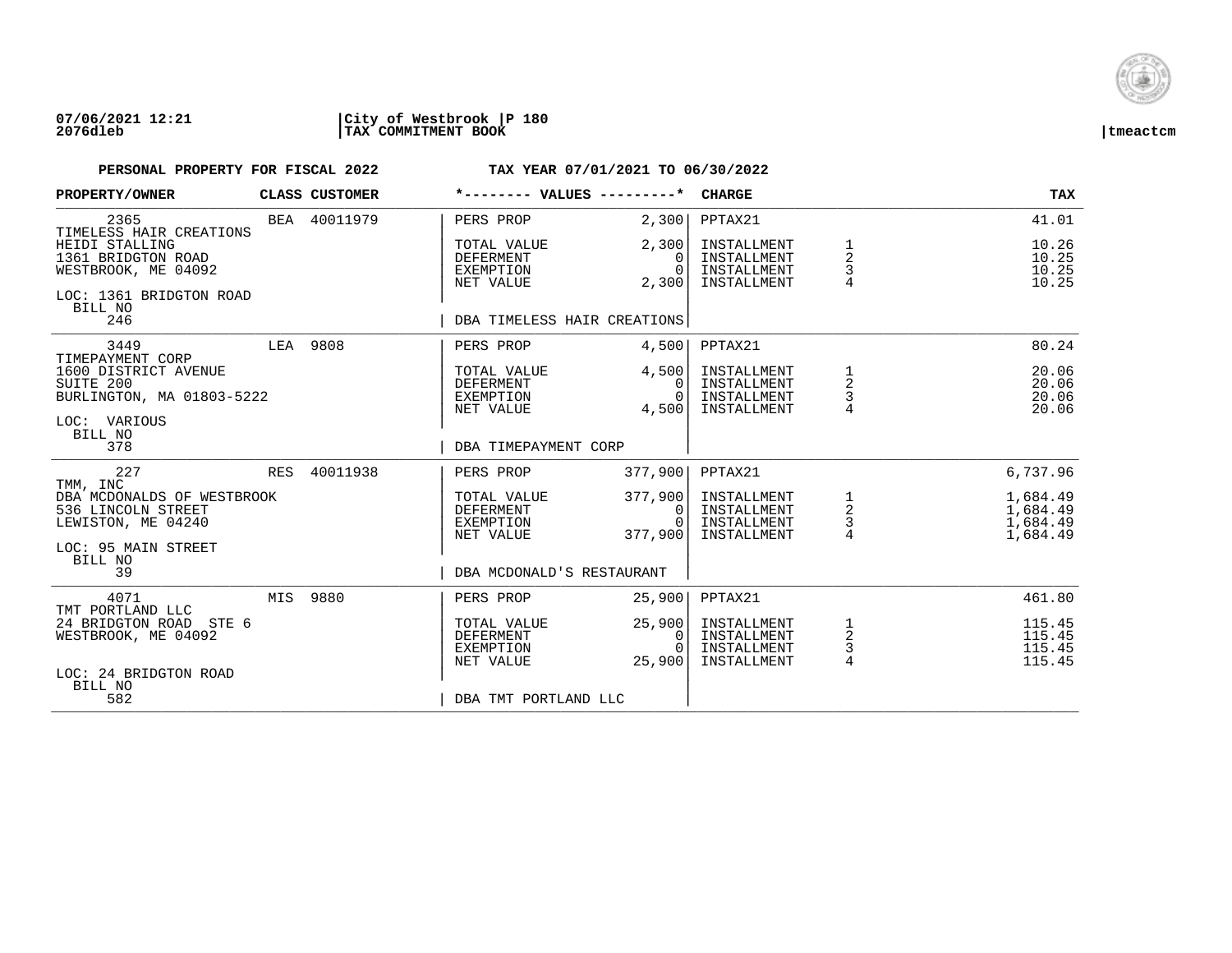

### **07/06/2021 12:21 |City of Westbrook |P 181 2076dleb |TAX COMMITMENT BOOK |tmeactcm**

| PROPERTY/OWNER                                                                                 | CLASS CUSTOMER | *-------- VALUES ---------*                               |                                                | <b>CHARGE</b>                                            |                                                 | <b>TAX</b>                           |
|------------------------------------------------------------------------------------------------|----------------|-----------------------------------------------------------|------------------------------------------------|----------------------------------------------------------|-------------------------------------------------|--------------------------------------|
| 191<br>TODDLE INN CHILDCARE INC                                                                | DAY 9660       | PERS PROP                                                 | 51,300                                         | PPTAX21                                                  |                                                 | 914.68                               |
| CHERYL CARRIER<br>PO BOX 40<br>SCARBOROUGH, ME 04070-0040<br>LOC: 969 SPRING STREET<br>BILL NO |                | TOTAL VALUE<br><b>DEFERMENT</b><br>EXEMPTION<br>NET VALUE | 51,300<br>$\Omega$<br>$\Omega$<br>51,300       | INSTALLMENT<br>INSTALLMENT<br>INSTALLMENT<br>INSTALLMENT | $\overline{a}$<br>3<br>4                        | 228.67<br>228.67<br>228.67<br>228.67 |
| 32                                                                                             |                | DBA TODDLE INN CHILDCARE IN                               |                                                |                                                          |                                                 |                                      |
| 386<br>TOM & JERRY'S CAR WASH INC                                                              | SER 40012948   | PERS PROP                                                 | 13,900                                         | PPTAX21                                                  |                                                 | 247.84                               |
| 307 MAIN STREET<br>WESTBROOK, ME 04092<br>LOC: 307 MAIN STREET                                 |                | TOTAL VALUE<br>DEFERMENT<br>EXEMPTION<br>NET VALUE        | 13,900<br>$\Omega$<br>$\overline{0}$<br>13,900 | INSTALLMENT<br>INSTALLMENT<br>INSTALLMENT<br>INSTALLMENT | $\frac{1}{2}$<br>$\mathsf{3}$<br>$\overline{4}$ | 61.96<br>61.96<br>61.96<br>61.96     |
| BILL NO<br>71                                                                                  |                | DBA TOM & JERRY'S CAR WASH                                |                                                |                                                          |                                                 |                                      |
| 2592<br>TOMRA MAINE                                                                            | LEA 40012104   | PERS PROP                                                 | 42,800                                         | PPTAX21                                                  |                                                 | 763.12                               |
| ATT: CHRISTINE FONSECA<br>ONE CORPORATE DR, STE 710<br>SHELTON, CT 06484<br>LOC: VARIOUS       |                | TOTAL VALUE<br>DEFERMENT<br>EXEMPTION<br>NET VALUE        | 42,800<br>$\overline{0}$<br>$\cap$<br>42,800   | INSTALLMENT<br>INSTALLMENT<br>INSTALLMENT<br>INSTALLMENT | $\frac{1}{2}$<br>$\frac{3}{4}$                  | 190.78<br>190.78<br>190.78<br>190.78 |
| BILL NO<br>276                                                                                 |                | DBA TOMRA MAINE                                           |                                                |                                                          |                                                 |                                      |
| 4234<br>TOP CUTS                                                                               | BEA 40013271   | PERS PROP                                                 | 6,100                                          | PPTAX21                                                  |                                                 | 108.76                               |
| 591 BRIDGTON ROAD<br>WESTBROOK, ME 04092<br>LOC: 591 BRIDGTON ROAD                             |                | TOTAL VALUE<br><b>DEFERMENT</b><br>EXEMPTION<br>NET VALUE | 6,100<br>$\Omega$<br>$\Omega$<br>6.100         | INSTALLMENT<br>INSTALLMENT<br>INSTALLMENT<br>INSTALLMENT | 1<br>$\sqrt{2}$<br>3<br>$\overline{4}$          | 27.19<br>27.19<br>27.19<br>27.19     |
| BILL NO<br>670                                                                                 |                | DBA TOP CUTS                                              |                                                |                                                          |                                                 |                                      |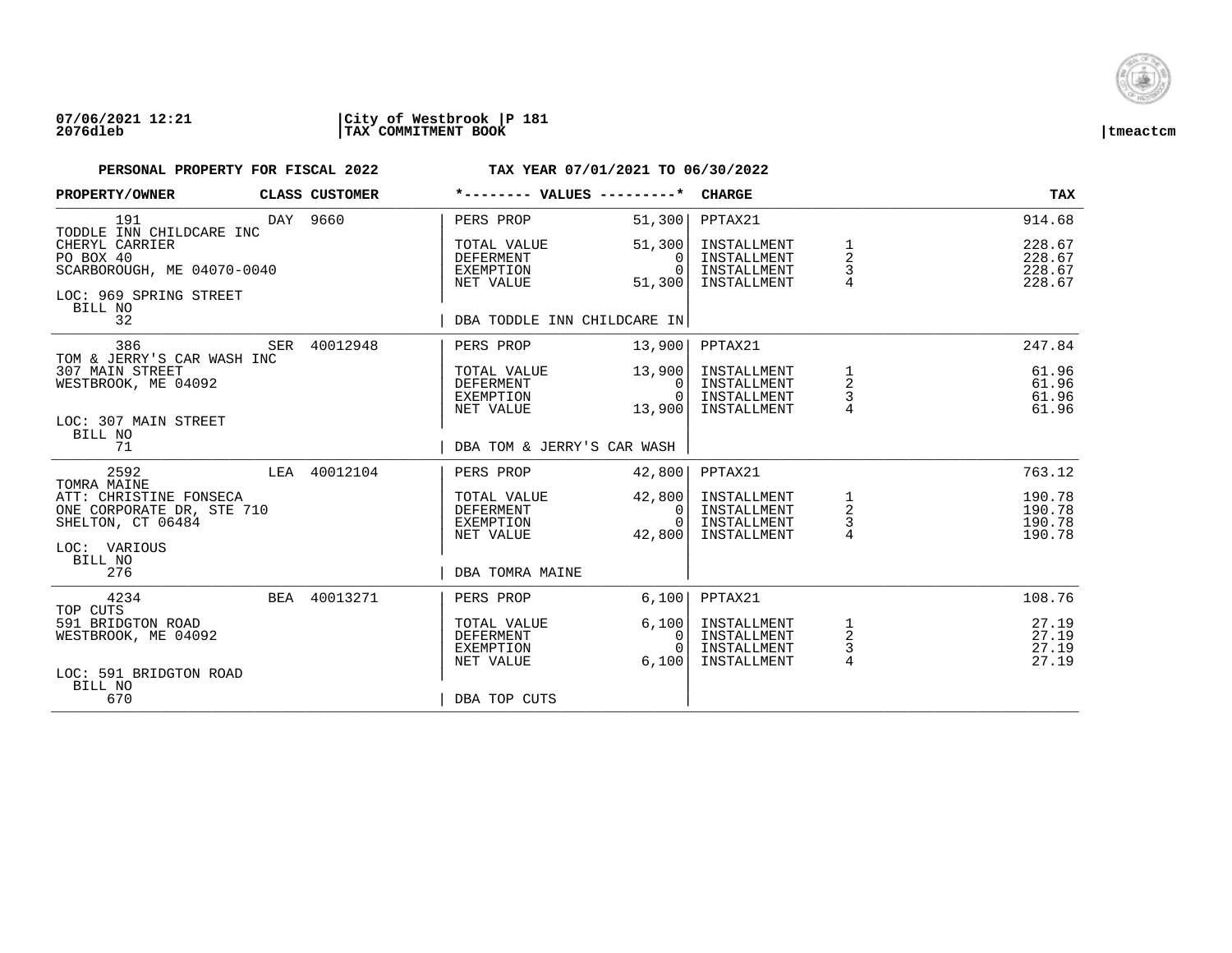

### **07/06/2021 12:21 |City of Westbrook |P 182 2076dleb |TAX COMMITMENT BOOK |tmeactcm**

| PROPERTY/OWNER                                                                                                                                | CLASS CUSTOMER |                                                                               | *-------- VALUES ---------*                                               | <b>CHARGE</b>                                            |                                      | TAX                                  |
|-----------------------------------------------------------------------------------------------------------------------------------------------|----------------|-------------------------------------------------------------------------------|---------------------------------------------------------------------------|----------------------------------------------------------|--------------------------------------|--------------------------------------|
| 387<br>TOPPI, ALAN                                                                                                                            | CON 40012957   | PERS PROP                                                                     | 2,300                                                                     | PPTAX21                                                  |                                      | 41.01                                |
| DBA N TOPPI & SONS<br>1193 METHODIST ROAD<br>WESTBROOK, ME 04092<br>LOC: 1173 METHODIST ROAD                                                  |                | TOTAL VALUE<br><b>DEFERMENT</b><br>EXEMPTION<br>NET VALUE                     | 2,300<br>$\Omega$<br>$\overline{0}$<br>2,300                              | INSTALLMENT<br>INSTALLMENT<br>INSTALLMENT<br>INSTALLMENT | 1<br>2<br>3<br>$\overline{4}$        | 10.26<br>10.25<br>10.25<br>10.25     |
| BILL NO<br>72                                                                                                                                 |                | DBA TOPPI, ALAN                                                               |                                                                           |                                                          |                                      |                                      |
| 2077<br>TOWER SPECIALISTS INC                                                                                                                 | REN 9735       | PERS PROP                                                                     | 2,400                                                                     | PPTAX21                                                  |                                      | 42.79                                |
| 39 HARDY ROAD<br>FALMOUTH, ME 04105<br>LOC: 115 HARDY ROAD FALMOUTH                                                                           |                | TOTAL VALUE<br><b>DEFERMENT</b><br>EXEMPTION<br>NET VALUE                     | 2,400<br>$\Omega$<br>$\overline{0}$<br>2,400                              | INSTALLMENT<br>INSTALLMENT<br>INSTALLMENT<br>INSTALLMENT | 1<br>2<br>3                          | 10.72<br>10.69<br>10.69<br>10.69     |
| BILL NO<br>211                                                                                                                                |                |                                                                               | DBA TOWER SPECIALISTS INC                                                 |                                                          |                                      |                                      |
| 4127<br>TOYOTA INDUSTRIES COMMERCIAL F<br>C/O DUCHARME , MCMILLEN<br>PO BOX 80615<br>INDIANAPOLIS, IN 46280<br>LOC: VARIOUS<br>BILL NO<br>611 | 900 9891       | PERS PROP<br>TOTAL VALUE<br><b>DEFERMENT</b><br><b>EXEMPTION</b><br>NET VALUE | $\Omega$<br>$\Omega$<br>$\Omega$<br>$\cap$<br>DBA TOYOTA INDUSTRIES COMME | INSTALLMENT<br>INSTALLMENT<br>INSTALLMENT<br>INSTALLMENT | 1<br>2<br>3<br>4                     | .00<br>.00<br>.00<br>.00             |
| 4419                                                                                                                                          | RET 10441      | PERS PROP                                                                     | 79,600                                                                    | PPTAX21                                                  |                                      | 1,419.27                             |
| TPS GROUP HOLDINGS LLC<br>20 MAIN STREET<br>ACTON, MA 01720<br>LOC: 90 ROCK ROW<br>BILL NO                                                    |                | TOTAL VALUE<br><b>DEFERMENT</b><br>EXEMPTION<br>NET VALUE                     | 79,600<br>0 <sup>1</sup><br>$\Omega$<br>79,600                            | INSTALLMENT<br>INSTALLMENT<br>INSTALLMENT<br>INSTALLMENT | $\frac{1}{2}$<br>3<br>$\overline{4}$ | 354.84<br>354.81<br>354.81<br>354.81 |
| 752                                                                                                                                           |                | DBA PAPER STORE, THE                                                          |                                                                           |                                                          |                                      |                                      |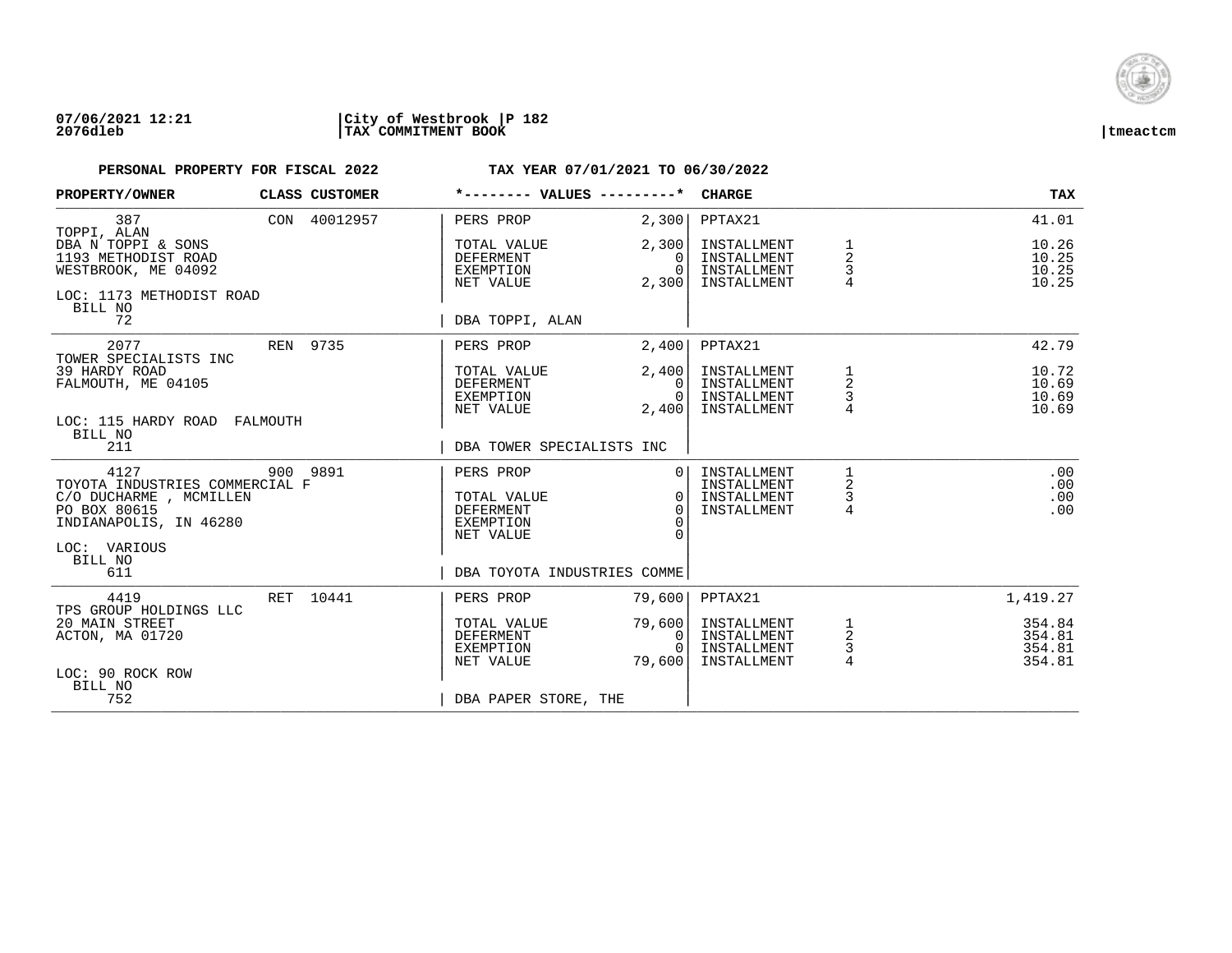

| PROPERTY/OWNER                                                                          | CLASS CUSTOMER | *-------- VALUES ---------*                               |                                          | <b>CHARGE</b>                                            |                                | <b>TAX</b>                           |
|-----------------------------------------------------------------------------------------|----------------|-----------------------------------------------------------|------------------------------------------|----------------------------------------------------------|--------------------------------|--------------------------------------|
| 4272<br>TRAIN MAINE FITNESS                                                             | SPO 40013303   | PERS PROP                                                 | 72,600                                   | PPTAX21                                                  |                                | 1,294.46                             |
| 165 WARREN AVENUE<br>WESTBROOK, ME 04092                                                |                | TOTAL VALUE<br>DEFERMENT<br>EXEMPTION<br>NET VALUE        | 72,600<br>$\Omega$<br>$\Omega$<br>72,600 | INSTALLMENT<br>INSTALLMENT<br>INSTALLMENT<br>INSTALLMENT | $\frac{1}{2}$<br>3<br>4        | 323.63<br>323.61<br>323.61<br>323.61 |
| LOC: 165 WARREN AVENUE<br>BILL NO<br>695                                                |                | DBA TRAIN MAINE FITNESS AND                               |                                          |                                                          |                                |                                      |
| 271                                                                                     | HVA 40012154   | PERS PROP                                                 | 74,000                                   | PPTAX21                                                  |                                | 1,319.42                             |
| TRANE US INC<br>C/O FANDL, LLC<br>2920 N GREEN VALLEY PKWY STE 7<br>HENDERSON, NV 89014 |                | TOTAL VALUE<br>DEFERMENT<br>EXEMPTION<br>NET VALUE        | 74,000<br>$\Omega$<br>$\Omega$<br>74,000 | INSTALLMENT<br>INSTALLMENT<br>INSTALLMENT<br>INSTALLMENT | $\frac{1}{2}$<br>$\frac{3}{4}$ | 329.87<br>329.85<br>329.85<br>329.85 |
| LOC: 860 SPRING STREET<br>BILL NO<br>46                                                 |                | DBA TRANE US INC.                                         |                                          |                                                          |                                |                                      |
| 4459<br>TRANE US INC                                                                    | LEA 10477      | PERS PROP                                                 | 116,700                                  | PPTAX21                                                  |                                | 2,080.76                             |
| C/O FANDL LLC<br>2920 N GREEN VALLEY PKWY #722<br>HENDERSON, NV 89014                   |                | TOTAL VALUE<br>DEFERMENT<br>EXEMPTION<br>NET VALUE        | 116,700<br>0<br>$\Omega$<br>116,700      | INSTALLMENT<br>INSTALLMENT<br>INSTALLMENT<br>INSTALLMENT | $\frac{1}{2}$<br>$\frac{3}{4}$ | 520.19<br>520.19<br>520.19<br>520.19 |
| LOC: VARIOUS<br>BILL NO<br>788                                                          |                | DBA TRANE US INC                                          |                                          |                                                          |                                |                                      |
| 4472<br>TRANE US INC                                                                    | LEA 10490      | PERS PROP                                                 | 116,700                                  | PPTAX21                                                  |                                | 2,080.76                             |
| C/O FANDL LLC<br>2920 N GREEN VALLEY PKWY, #722<br>HENDERSON, NV 89014                  |                | TOTAL VALUE<br><b>DEFERMENT</b><br>EXEMPTION<br>NET VALUE | 116,700<br>0<br>$\Omega$<br>116,700      | INSTALLMENT<br>INSTALLMENT<br>INSTALLMENT<br>INSTALLMENT | $\frac{1}{2}$<br>$\frac{3}{4}$ | 520.19<br>520.19<br>520.19<br>520.19 |
| LOC: VARIOUS<br>BILL NO<br>801                                                          |                | DBA TRANE US INC RENTAL                                   |                                          |                                                          |                                |                                      |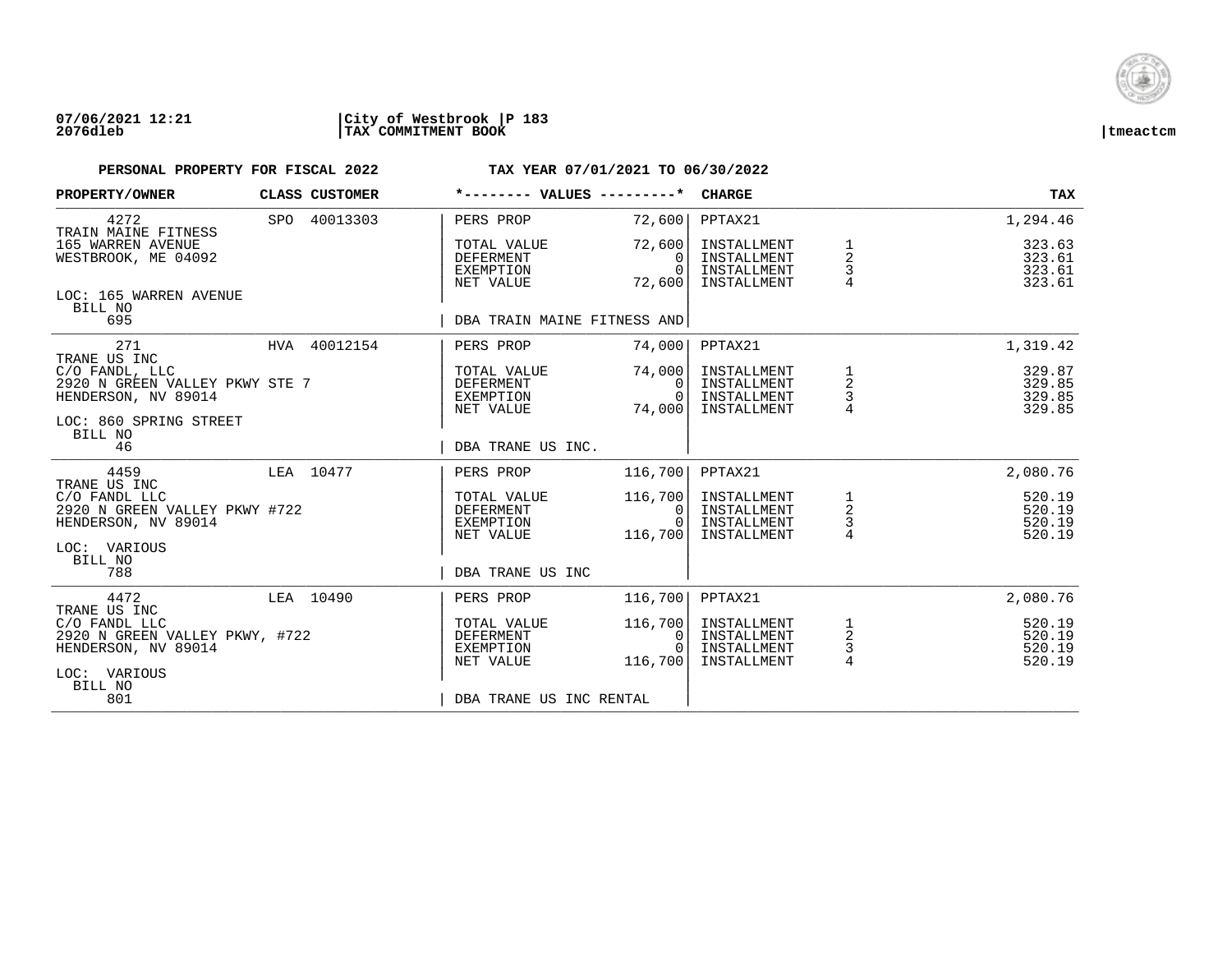

### **07/06/2021 12:21 |City of Westbrook |P 184 2076dleb |TAX COMMITMENT BOOK |tmeactcm**

| PROPERTY/OWNER                         |     | CLASS CUSTOMER | *-------- VALUES ---------* |                      | <b>CHARGE</b>              |                     | TAX              |
|----------------------------------------|-----|----------------|-----------------------------|----------------------|----------------------------|---------------------|------------------|
| 4158<br>TRANOUIL HARVEST LLC           |     | GRO 40013220   | PERS PROP                   | 133,100              | PPTAX21                    |                     | 2,373.17         |
| 110 NORTH STREET                       |     |                | TOTAL VALUE                 | 133,100              | INSTALLMENT                | 1                   | 593.30           |
| APT <sub>2</sub><br>PORTLAND, ME 04101 |     |                | DEFERMENT<br>EXEMPTION      | $\Omega$<br>$\Omega$ | INSTALLMENT<br>INSTALLMENT | 2<br>3              | 593.29<br>593.29 |
|                                        |     |                | NET VALUE                   | 133,100              | INSTALLMENT                |                     | 593.29           |
| LOC: 185 WARREN AVENUE                 |     |                |                             |                      |                            |                     |                  |
| BILL NO<br>634                         |     |                | DBA TRANOUIL HARVEST LLC    |                      |                            |                     |                  |
| 4444                                   |     | AUT 10463      | PERS PROP                   | $\Omega$             | INSTALLMENT                | 1                   | .00              |
| TRANSAXLE LLC<br>2501 ROUTE 73 SOUTH   |     |                | TOTAL VALUE                 | $\Omega$             | INSTALLMENT<br>INSTALLMENT | 2<br>3              | .00<br>.00       |
| CINNAMINSON, NJ 08077                  |     |                | DEFERMENT                   | $\Omega$             | INSTALLMENT                | $\overline{4}$      | .00              |
|                                        |     |                | <b>EXEMPTION</b>            | $\Omega$             |                            |                     |                  |
| LOC: 8 SCOTT DRIVE                     |     |                | NET VALUE                   |                      |                            |                     |                  |
| BILL NO                                |     |                |                             |                      |                            |                     |                  |
| 774                                    |     |                | DBA TRANSAXLE LLC           |                      |                            |                     |                  |
| 391<br>TRI-TANK WELDING & FABRICATION  |     | WEL 40012999   | PERS PROP                   | 13,300               | PPTAX21                    |                     | 237.14           |
| 73 WARREN AVENUE                       |     |                | TOTAL VALUE                 | 13,300               | INSTALLMENT                |                     | 59.30            |
| WESTBROOK, ME 04092                    |     |                | <b>DEFERMENT</b>            | $\mathbf{0}$         | INSTALLMENT                | $\frac{1}{2}$       | 59.28            |
|                                        |     |                | EXEMPTION<br>NET VALUE      | $\cap$<br>13,300     | INSTALLMENT<br>INSTALLMENT | $\frac{3}{4}$       | 59.28<br>59.28   |
| LOC: 73 WARREN AVENUE                  |     |                |                             |                      |                            |                     |                  |
| BILL NO<br>73                          |     |                | DBA TRI-TANK WELDING & FABR |                      |                            |                     |                  |
|                                        |     |                |                             |                      |                            |                     |                  |
| 2263<br>TRICORP FEDERAL CREDIT UNION   | FIN | 40011931       | PERS PROP                   | 28,100               | PPTAX21                    |                     | 501.02           |
| 2 LEDGEVIEW DRIVE                      |     |                | TOTAL VALUE                 | 28,100               | INSTALLMENT                |                     | 125.27           |
| WESTBROOK, ME 04092                    |     |                | DEFERMENT                   | 0                    | INSTALLMENT                | $\frac{1}{2}$       | 125.25           |
|                                        |     |                | EXEMPTION<br>NET VALUE      | $\Omega$<br>28,100   | INSTALLMENT<br>INSTALLMENT | 3<br>$\overline{4}$ | 125.25<br>125.25 |
| LOC: 2 LEDGEVIEW DRIVE                 |     |                |                             |                      |                            |                     |                  |
| BILL NO<br>230                         |     |                | DBA TRICORP FEDERAL CREDIT  |                      |                            |                     |                  |
|                                        |     |                |                             |                      |                            |                     |                  |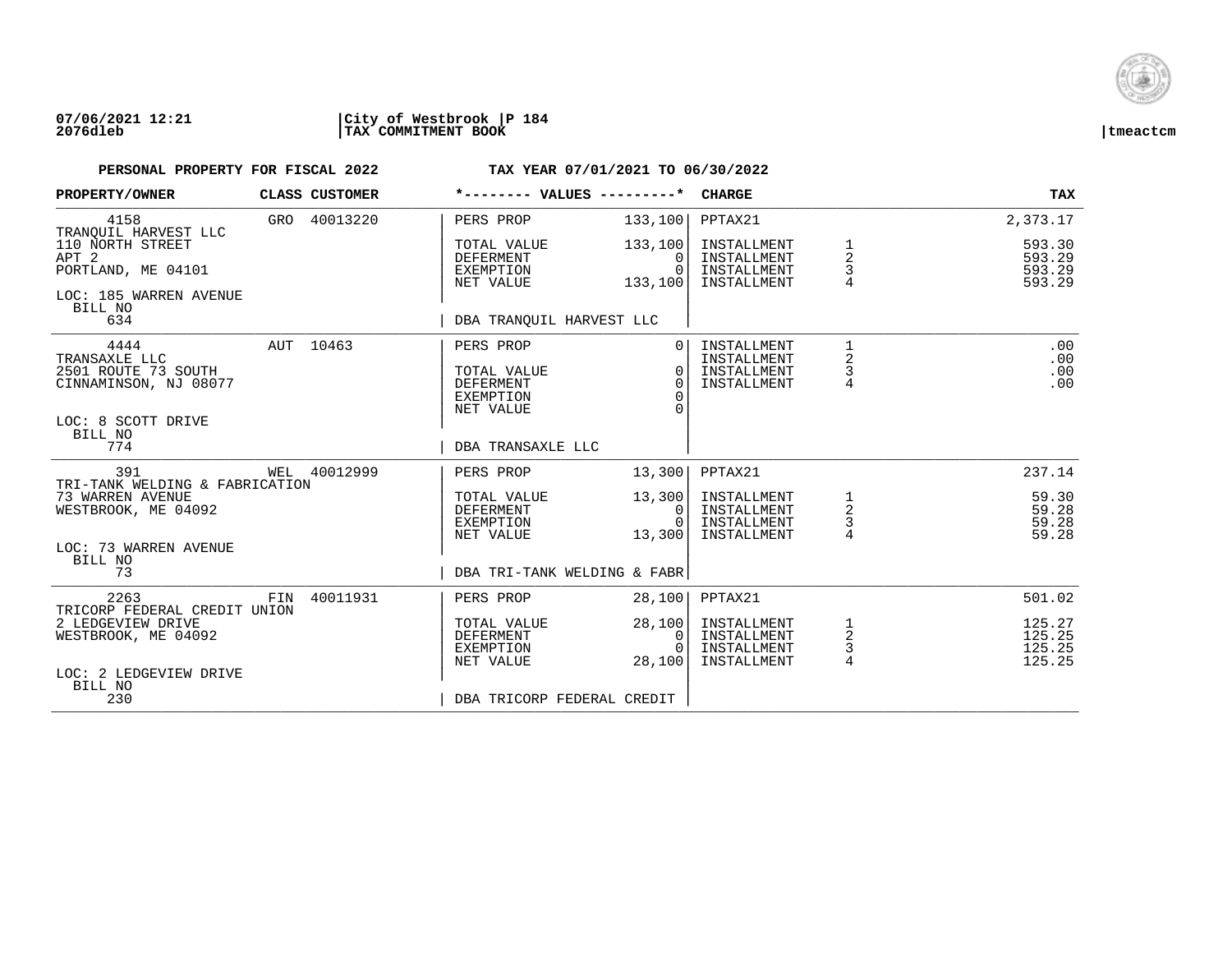

### **07/06/2021 12:21 |City of Westbrook |P 185 2076dleb |TAX COMMITMENT BOOK |tmeactcm**

| PROPERTY/OWNER                                                                                                        | CLASS CUSTOMER | *-------- VALUES ---------*                                                                                 |                                              | <b>CHARGE</b>                                            |                                | <b>TAX</b>                           |
|-----------------------------------------------------------------------------------------------------------------------|----------------|-------------------------------------------------------------------------------------------------------------|----------------------------------------------|----------------------------------------------------------|--------------------------------|--------------------------------------|
| 4336<br>TRILOGY LEASING CO., LLC<br>PO BOX 1223<br>NORTHBROOK, IL 60065<br>LOC: VARIOUS<br>BILL NO<br>729             | 900 9945       | PERS PROP<br>TOTAL VALUE<br><b>DEFERMENT</b><br>EXEMPTION<br>NET VALUE<br>DBA TRILOGY LEASING CO., LL       | $\Omega$<br>$\Omega$<br>$\Omega$<br>∩        | INSTALLMENT<br>INSTALLMENT<br>INSTALLMENT<br>INSTALLMENT | 1<br>$\overline{2}$<br>3<br>4  | .00<br>.00<br>.00<br>.00             |
| 3385<br>TROPICAL SUN TANNING                                                                                          | BEA 40012459   | PERS PROP                                                                                                   | 33,800                                       | PPTAX21                                                  |                                | 602.65                               |
| 863 MAIN STREET<br>WESTBROOK, ME 04092<br>LOC: 863 MAIN STREET<br>BILL NO                                             |                | TOTAL VALUE<br>DEFERMENT<br>EXEMPTION<br>NET VALUE                                                          | 33,800<br>0<br>$\Omega$<br>33,800            | INSTALLMENT<br>INSTALLMENT<br>INSTALLMENT<br>INSTALLMENT | $\frac{1}{2}$<br>$\frac{3}{4}$ | 150.67<br>150.66<br>150.66<br>150.66 |
| 364                                                                                                                   |                | DBA TROPICAL SUN TANNING                                                                                    |                                              |                                                          |                                |                                      |
| 3825<br>TRUC T HUYNH DBA                                                                                              | RES 40012911   | PERS PROP                                                                                                   | 35,100                                       | PPTAX21                                                  |                                | 625.83                               |
| PHO EVER MAINE<br>100 LARRABEE ROAD STE 310<br>WESTBROOK, ME 04092<br>LOC: 100 LARRABEE ROAD<br>BILL NO               |                | TOTAL VALUE<br>DEFERMENT<br>EXEMPTION<br>NET VALUE                                                          | 35,100<br>0<br>$\cap$<br>35,100              | INSTALLMENT<br>INSTALLMENT<br>INSTALLMENT<br>INSTALLMENT | 1<br>2<br>3<br>4               | 156.48<br>156.45<br>156.45<br>156.45 |
| 475                                                                                                                   |                | DBA PHO EVER MAINE                                                                                          |                                              |                                                          |                                |                                      |
| 871<br>TRUGREEN LP<br>5100 POPLAR AVE<br><b>STE 2900</b><br>MEMPHIS, TN 38137<br>LOC: 4 DELTA DRIVE<br>BILL NO<br>121 | 900 9693       | PERS PROP<br>TOTAL VALUE<br><b>DEFERMENT</b><br><b>EXEMPTION</b><br>NET VALUE<br>DBA TRUGREEN LP / TRUGREEN | $\Omega$<br>$\Omega$<br>$\Omega$<br>$\Omega$ | INSTALLMENT<br>INSTALLMENT<br>INSTALLMENT<br>INSTALLMENT | 1<br>2<br>4                    | .00<br>.00<br>.00<br>.00             |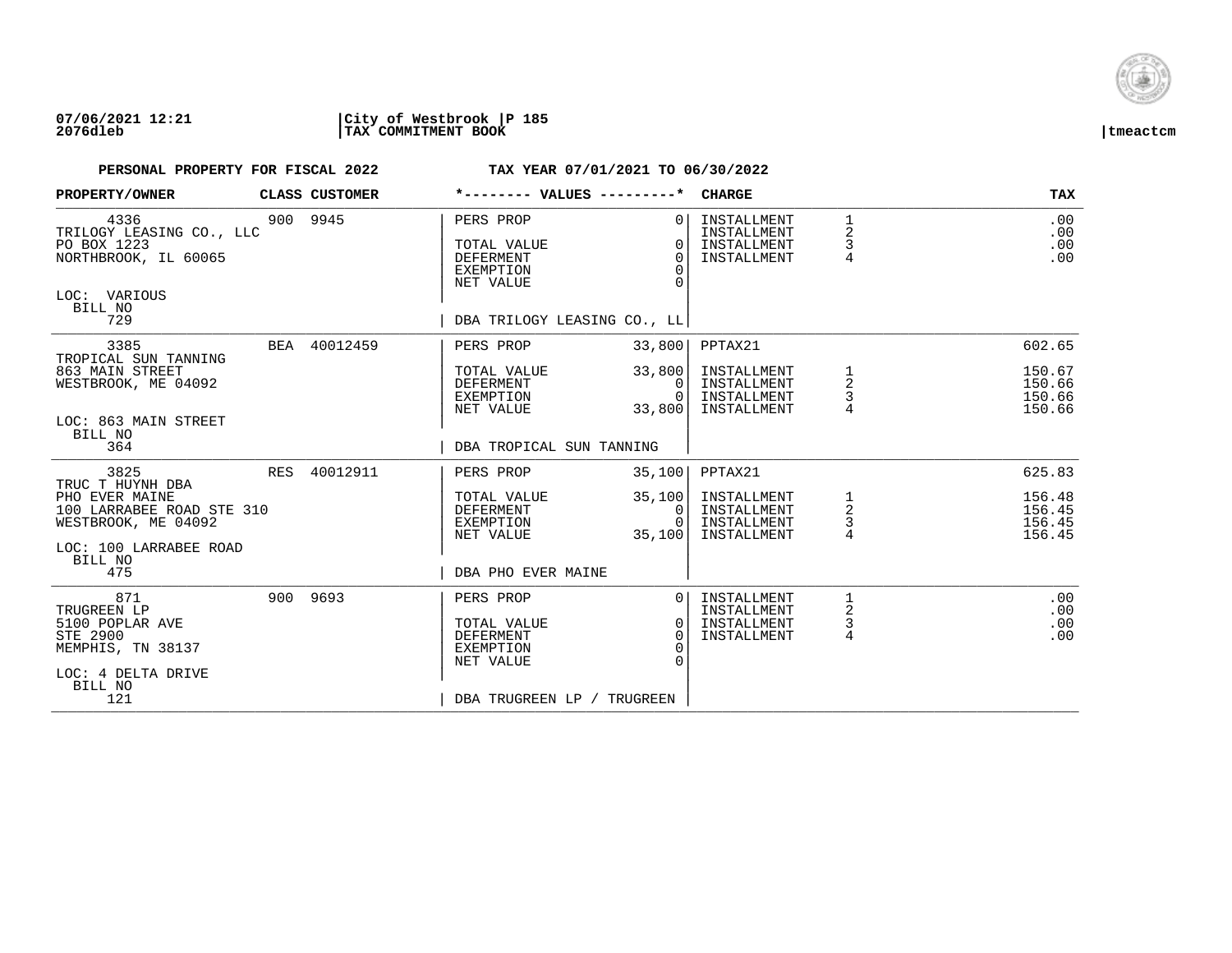

### **07/06/2021 12:21 |City of Westbrook |P 186 2076dleb |TAX COMMITMENT BOOK |tmeactcm**

| PROPERTY/OWNER                                                                                                                                                         |     | CLASS CUSTOMER | *-------- VALUES ---------*                                                                           |                                                                | <b>CHARGE</b>                                                       |                                                 | <b>TAX</b>                                               |
|------------------------------------------------------------------------------------------------------------------------------------------------------------------------|-----|----------------|-------------------------------------------------------------------------------------------------------|----------------------------------------------------------------|---------------------------------------------------------------------|-------------------------------------------------|----------------------------------------------------------|
| 2611<br>U S PHYSICAL THERAPY INC #258<br>C/O L B WALKER & ASSOCIATES<br>13111 NORTHWEST FRWY #125<br>HOUSTON, TX 77040-6321<br>LOC: 23 BRIDGTON ROAD<br>BILL NO<br>280 |     | HLT 9764       | PERS PROP<br>TOTAL VALUE<br><b>DEFERMENT</b><br>EXEMPTION<br>NET VALUE<br>DBA U S PHYSICAL THERAPY IN | 10,000<br>10,000<br>0<br>$\Omega$<br>10,000                    | PPTAX21<br>INSTALLMENT<br>INSTALLMENT<br>INSTALLMENT<br>INSTALLMENT | 1<br>$\overline{a}$<br>3<br>4                   | 178.30<br>44.59<br>44.57<br>44.57<br>44.57               |
| 3312<br>UNI-CARE HEALTH SERVICES OF ME<br>C/O ALTUS GROUP US INC<br>PO BOX 72000<br>PHOENIX, AZ 85050<br>LOC: 39 EISENHOWER DRIVE<br>BILL NO<br>350                    |     | SAL 9796       | PERS PROP<br>TOTAL VALUE<br>DEFERMENT<br>EXEMPTION<br>NET VALUE<br>DBA UNI-CARE HEALTH SERVICE        | 519,100<br>519, 100<br>$\Omega$<br>$\Omega$<br>519,100         | PPTAX21<br>INSTALLMENT<br>INSTALLMENT<br>INSTALLMENT<br>INSTALLMENT | 1<br>$\begin{array}{c} 2 \\ 3 \\ 4 \end{array}$ | 9,255.55<br>2,313.91<br>2,313.88<br>2,313.88<br>2,313.88 |
| 515<br>UNIFIRST CORPORATION<br>TAX DEPARTMENT<br>68 JONSPIN ROAD<br>WILMINGTON, MA 01887-1086<br>LOC: VARIOUS<br>BILL NO<br>95                                         |     | 900 9681       | PERS PROP<br>TOTAL VALUE<br>DEFERMENT<br><b>EXEMPTION</b><br>NET VALUE<br>DBA UNIFIRST CORPORATION    | 0 <sup>1</sup><br>$\Omega$<br>$\Omega$<br>$\Omega$<br>$\Omega$ | INSTALLMENT<br>INSTALLMENT<br>INSTALLMENT<br>INSTALLMENT            | 1<br>2<br>3<br>$\overline{4}$                   | .00<br>.00<br>.00<br>.00                                 |
| 769<br>UNITED REFRIGERATION INC<br>ATTN: TAX DEPT.<br>11401 ROOSEVELT BLVD<br>PHILADELPHIA, PA 19154-2197<br>LOC: 22 THOMAS DRIVE<br>BILL NO<br>112                    | WHO | 9690           | PERS PROP<br>TOTAL VALUE<br><b>DEFERMENT</b><br>EXEMPTION<br>NET VALUE<br>DBA UNITED REFRIGERATION IN | 32,100<br>32,100<br>0<br>$\Omega$<br>32,100                    | PPTAX21<br>INSTALLMENT<br>INSTALLMENT<br>INSTALLMENT<br>INSTALLMENT | $\frac{1}{2}$<br>3<br>$\overline{4}$            | 572.34<br>143.10<br>143.08<br>143.08<br>143.08           |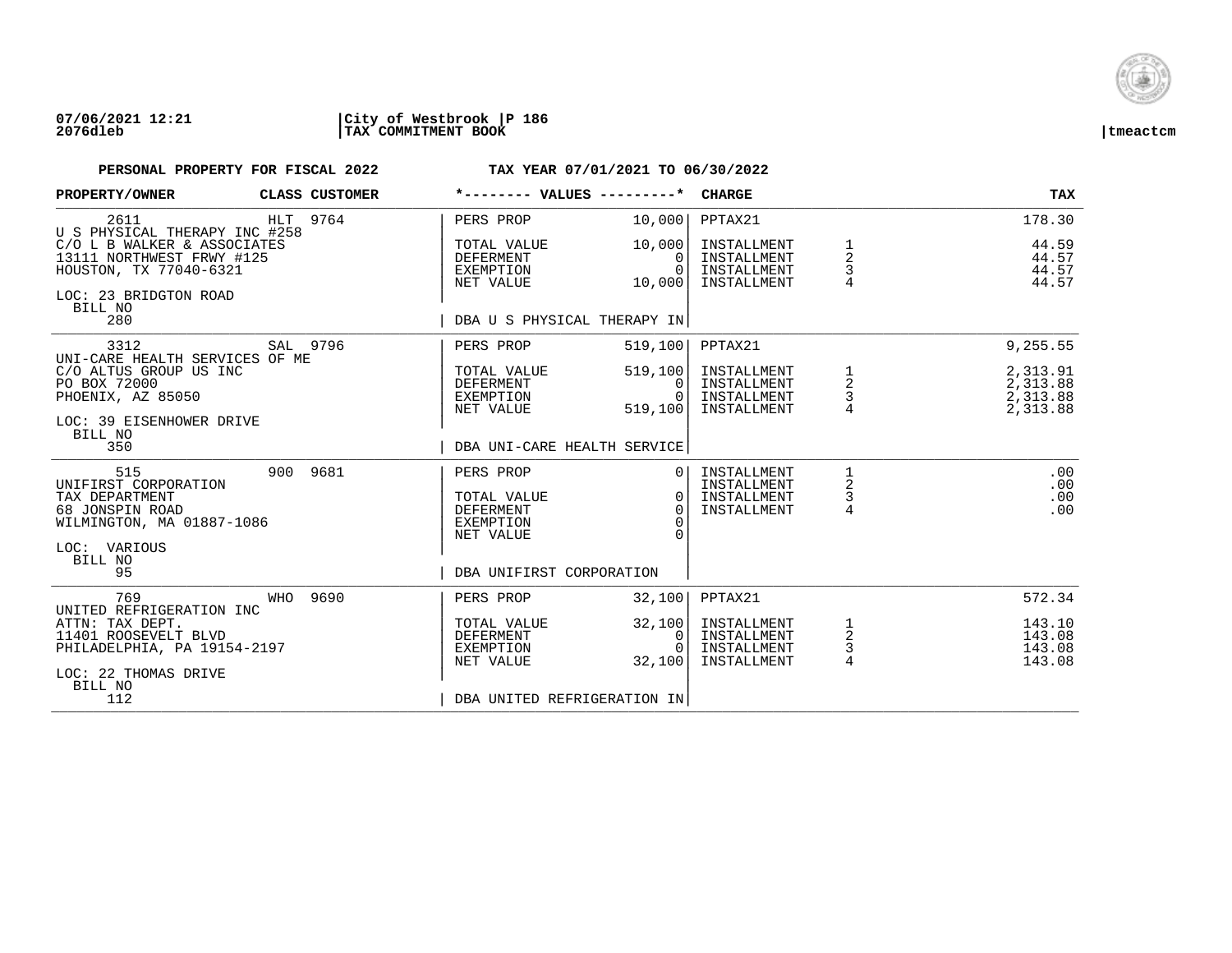

### **07/06/2021 12:21 |City of Westbrook |P 187 2076dleb |TAX COMMITMENT BOOK |tmeactcm**

| PROPERTY/OWNER                                                                                                                   |     | CLASS CUSTOMER | *-------- VALUES ---------*                               |                                             | <b>CHARGE</b>                                            |                                      | <b>TAX</b>                                       |
|----------------------------------------------------------------------------------------------------------------------------------|-----|----------------|-----------------------------------------------------------|---------------------------------------------|----------------------------------------------------------|--------------------------------------|--------------------------------------------------|
| 3111                                                                                                                             | HVE | 40012262       | PERS PROP                                                 | 16, 290, 400                                | PPTAX21                                                  |                                      | 290,457.83                                       |
| UNITED RENTALS NORTH AMERICA<br>C/O RYAN LLC<br>PO BOX 24967<br>NASHVILLE, TN 37202<br>LOC: 10 THOMAS DRIVE<br>BILL NO           |     |                | TOTAL VALUE<br>DEFERMENT<br>EXEMPTION<br>NET VALUE        | 16, 290, 400<br>0<br>$\Omega$<br>16,290,400 | INSTALLMENT<br>INSTALLMENT<br>INSTALLMENT<br>INSTALLMENT | 1<br>$\overline{a}$<br>$\frac{3}{4}$ | 72,614.48<br>72,614.45<br>72,614.45<br>72,614.45 |
| 317                                                                                                                              |     |                | DBA UNITED RENTALS NORTH AM                               |                                             |                                                          |                                      |                                                  |
| 48<br>US BANK NATIONAL ASSOC                                                                                                     |     | LEA 40013332   | PERS PROP                                                 | 31,600                                      | PPTAX21                                                  |                                      | 563.43                                           |
| ATTN: PROPERTY TAX DEPART<br>1310 MADRID STREET STE 100<br>MARSHALL, MN 56258<br>LOC: VARIOUS<br>BILL NO                         |     |                | TOTAL VALUE<br>DEFERMENT<br>EXEMPTION<br>NET VALUE        | 31,600<br>$\Omega$<br>$\Omega$<br>31,600    | INSTALLMENT<br>INSTALLMENT<br>INSTALLMENT<br>INSTALLMENT | $\frac{1}{2}$<br>$\frac{3}{4}$       | 140.88<br>140.85<br>140.85<br>140.85             |
| 11                                                                                                                               |     |                | DBA US BANK NATIONAL ASSOC                                |                                             |                                                          |                                      |                                                  |
| 4157<br>VACATIONLAND DISTRIBUTORS                                                                                                | DIS | 40013219       | PERS PROP                                                 | 7,000                                       | PPTAX21                                                  |                                      | 124.81                                           |
| 165 WARREN AVENUE<br>WESTBROOK, ME 04092                                                                                         |     |                | TOTAL VALUE<br>DEFERMENT<br>EXEMPTION<br>NET VALUE        | 7,000<br>0<br>$\Omega$<br>7,000             | INSTALLMENT<br>INSTALLMENT<br>INSTALLMENT<br>INSTALLMENT | $\frac{1}{2}$<br>$\frac{3}{4}$       | 31.21<br>31.20<br>31.20<br>31.20                 |
| LOC: 165 WARREN AVENUE<br>BILL NO<br>633                                                                                         |     |                | DBA VACATIONLAND DISTRIBUTO                               |                                             |                                                          |                                      |                                                  |
| 3953                                                                                                                             |     | MIS 40013035   | PERS PROP                                                 | 78,300                                      | PPTAX21                                                  |                                      | 1,396.09                                         |
| VALENTINE & CO<br>DBA SMART CATALOGUE<br>90 BRIDGE ST STE 206<br>WESTBROOK, ME 04092<br>LOC: 90 BRIDGE STREET STE 206<br>BILL NO |     |                | TOTAL VALUE<br><b>DEFERMENT</b><br>EXEMPTION<br>NET VALUE | 78,300<br>0<br>$\Omega$<br>78,300           | INSTALLMENT<br>INSTALLMENT<br>INSTALLMENT<br>INSTALLMENT | $\frac{1}{2}$<br>$\frac{3}{4}$       | 349.03<br>349.02<br>349.02<br>349.02             |
| 525                                                                                                                              |     |                | DBA VALENTINE & CO                                        |                                             |                                                          |                                      |                                                  |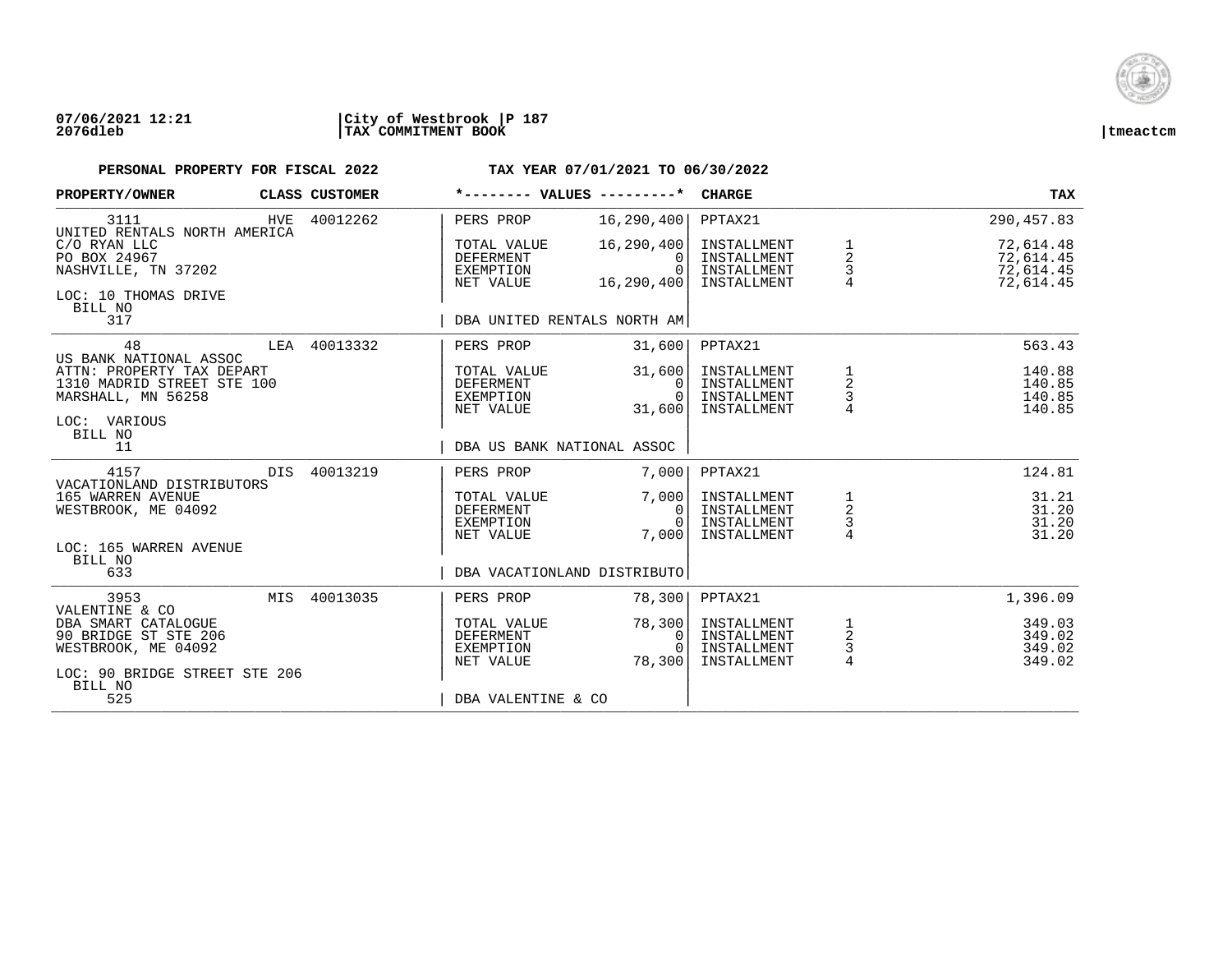

### **07/06/2021 12:21 |City of Westbrook |P 188 2076dleb |TAX COMMITMENT BOOK |tmeactcm**

| PROPERTY/OWNER                                                                                           | CLASS CUSTOMER |                                                                               | *-------- VALUES ---------*                    | <b>CHARGE</b>                                            |                                     | <b>TAX</b>                           |
|----------------------------------------------------------------------------------------------------------|----------------|-------------------------------------------------------------------------------|------------------------------------------------|----------------------------------------------------------|-------------------------------------|--------------------------------------|
| 4161<br>VERANDA KITCHEN AND BAR                                                                          | RES 40013222   | PERS PROP                                                                     | 39,900                                         | PPTAX21                                                  |                                     | 711.42                               |
| 672 MAIN STREET<br>WESTBROOK, ME 04092                                                                   |                | TOTAL VALUE<br><b>DEFERMENT</b><br>EXEMPTION<br>NET VALUE                     | 39,900<br>$\Omega$<br>$\Omega$<br>39,900       | INSTALLMENT<br>INSTALLMENT<br>INSTALLMENT<br>INSTALLMENT | $\overline{a}$<br>3<br>4            | 177.87<br>177.85<br>177.85<br>177.85 |
| LOC: 672 MAIN STREET<br>BILL NO<br>636                                                                   |                | DBA VERANDA KITCHEN AND BAR                                                   |                                                |                                                          |                                     |                                      |
| 4343                                                                                                     | LEA 10426      | PERS PROP                                                                     | 2,700                                          | PPTAX21                                                  |                                     | 48.14                                |
| VERIZON CONNECT FLEET USA LLC<br>C/O DUFF & PHELPS<br>P.O. BOX 2749<br>ADDISON, TX 75001<br>LOC: VARIOUS |                | TOTAL VALUE<br>DEFERMENT<br>EXEMPTION<br>NET VALUE                            | 2,700<br>$\Omega$<br>$\overline{0}$<br>2,700   | INSTALLMENT<br>INSTALLMENT<br>INSTALLMENT<br>INSTALLMENT | 1<br>$\sqrt{2}$<br>$\mathsf 3$<br>4 | 12.05<br>12.03<br>12.03<br>12.03     |
| BILL NO<br>736                                                                                           |                | DBA VERIZON CONNECT FLEET U                                                   |                                                |                                                          |                                     |                                      |
| 4122<br>VERIZON CONNECT TELO INC                                                                         | LEA 10415      | PERS PROP                                                                     | 1,600                                          | PPTAX21                                                  |                                     | 28.53                                |
| C/O DUFF & PHELPS<br>PO BOX 2749<br>ADDISON, TX 75001                                                    |                | TOTAL VALUE<br>DEFERMENT<br>EXEMPTION<br>NET VALUE                            | 1,600<br>$\overline{0}$<br>$\Omega$            | INSTALLMENT<br>INSTALLMENT<br>INSTALLMENT<br>INSTALLMENT | 1<br>$\overline{a}$<br>3<br>4       | 7.14<br>7.13<br>7.13<br>7.13         |
| LOC: VARIOUS<br>BILL NO<br>609                                                                           |                | DBA VERIZON CONNECT TELO IN                                                   | 1,600                                          |                                                          |                                     |                                      |
| 4341<br>VIASAT, INC (CPE)<br>PO BOX 80615<br>INDIANAPOLIS, IN 46280                                      | 900 9950       | PERS PROP<br>TOTAL VALUE<br><b>DEFERMENT</b><br><b>EXEMPTION</b><br>NET VALUE | 0 <sup>1</sup><br>$\Omega$<br>$\cap$<br>$\cap$ | INSTALLMENT<br>INSTALLMENT<br>INSTALLMENT<br>INSTALLMENT | 1<br>2<br>3<br>4                    | .00<br>.00<br>.00<br>.00             |
| LOC: VARIOUS<br>BILL NO<br>734                                                                           |                | DBA VIASAT, INC (CPE)                                                         |                                                |                                                          |                                     |                                      |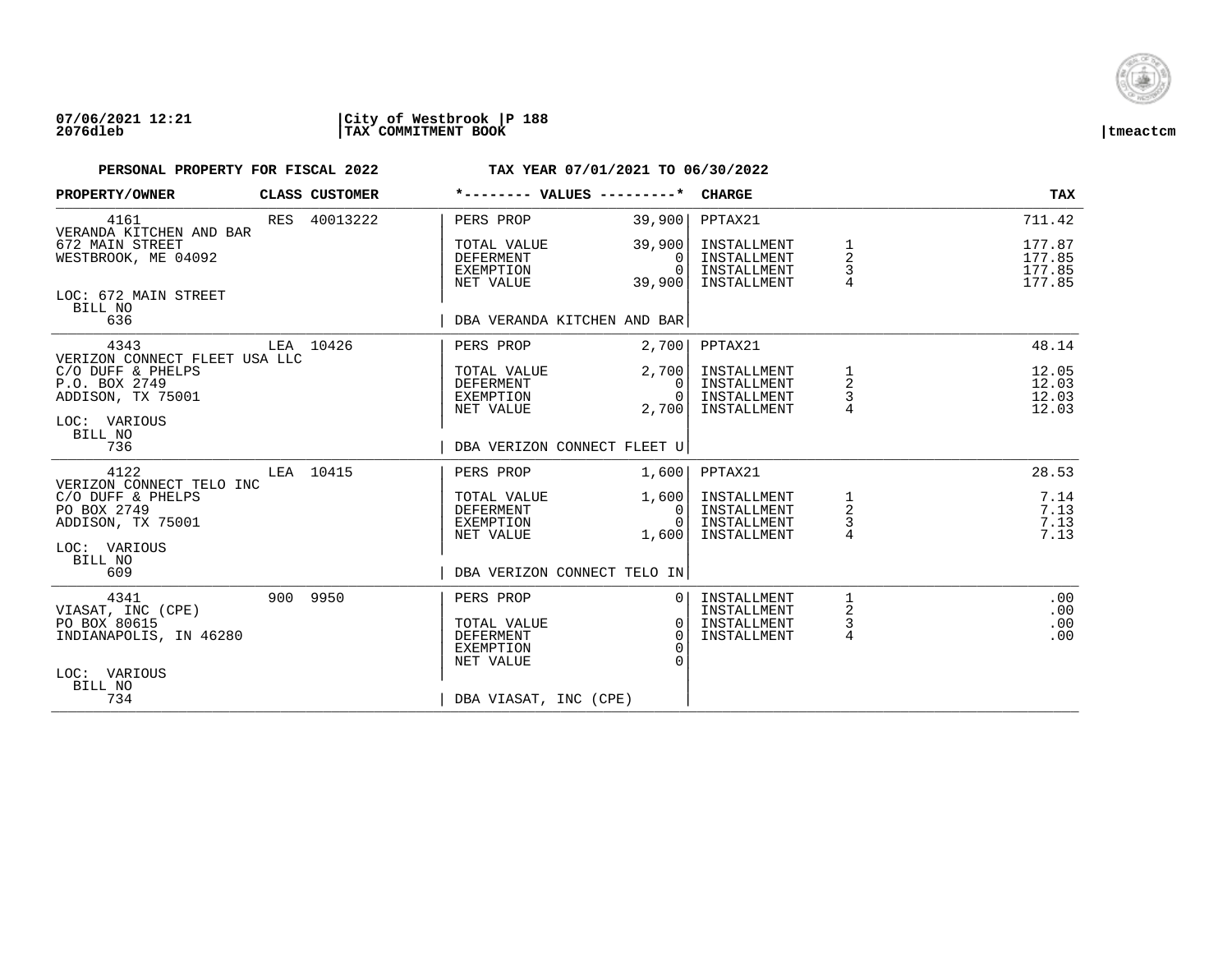

| PROPERTY/OWNER                                                                                    |     | CLASS CUSTOMER |                                                                               | *-------- VALUES ---------*                  | <b>CHARGE</b>                                            |                               | <b>TAX</b>                       |
|---------------------------------------------------------------------------------------------------|-----|----------------|-------------------------------------------------------------------------------|----------------------------------------------|----------------------------------------------------------|-------------------------------|----------------------------------|
| 3063<br>VICKI GAYTON<br>836 MAIN STREET<br>WESTBROOK, ME 04092<br>LOC: 836 MAIN STREET<br>BILL NO |     | 900 9774       | PERS PROP<br>TOTAL VALUE<br><b>DEFERMENT</b><br><b>EXEMPTION</b><br>NET VALUE | $\Omega$<br>$\Omega$<br>$\Omega$<br>$\Omega$ | INSTALLMENT<br>INSTALLMENT<br>INSTALLMENT<br>INSTALLMENT | 1<br>$\overline{2}$<br>3<br>4 | .00<br>.00<br>.00<br>.00         |
| 304                                                                                               |     |                | DBA GAYTON, VICKI                                                             |                                              |                                                          |                               |                                  |
| 1732<br>VIROSTAT INC                                                                              | MAN | 40011740       | PERS PROP                                                                     | 7,800                                        | PPTAX21                                                  |                               | 139.07                           |
| P O BOX 8522<br>PORTLAND, ME 04104<br>LOC: 8 SPILLER DRIVE                                        |     |                | TOTAL VALUE<br>DEFERMENT<br>EXEMPTION<br>NET VALUE                            | 7,800<br>0<br>$\Omega$<br>7,800              | INSTALLMENT<br>INSTALLMENT<br>INSTALLMENT<br>INSTALLMENT | 1<br>$\overline{a}$<br>3      | 34.79<br>34.76<br>34.76<br>34.76 |
| BILL NO<br>169                                                                                    |     |                | DBA VIROSTAT INC                                                              |                                              |                                                          |                               |                                  |
| 4458<br>VISION LANDSCAPING INC                                                                    |     | LAN 10476      | PERS PROP                                                                     | 20,000                                       | PPTAX21                                                  |                               | 356.60                           |
| 680 STROUDWATER STREET<br>#B<br>WESTBROOK, ME 04092                                               |     |                | TOTAL VALUE<br>DEFERMENT<br>EXEMPTION<br>NET VALUE                            | 20,000<br>0<br>$\Omega$<br>20,000            | INSTALLMENT<br>INSTALLMENT<br>INSTALLMENT<br>INSTALLMENT | 1<br>2<br>3<br>$\overline{4}$ | 89.15<br>89.15<br>89.15<br>89.15 |
| LOC: 680 STROUDWATER STREET<br>BILL NO<br>787                                                     |     |                | DBA VISION LANDSCAPING INC                                                    |                                              |                                                          |                               |                                  |
| 3439<br>VOILA HAIR AND DAY SPA                                                                    | BEA | 40012510       | PERS PROP                                                                     | 3,900                                        | PPTAX21                                                  |                               | 69.54                            |
| TRACEY CHAMBERS<br>16 ELMWOOD AVENUE<br>WESTBROOK, ME 04092<br>LOC: 16 ELMWOOD AVENUE<br>BILL NO  |     |                | TOTAL VALUE<br><b>DEFERMENT</b><br>EXEMPTION<br>NET VALUE                     | 3,900<br>0<br>$\Omega$<br>3,900              | INSTALLMENT<br>INSTALLMENT<br>INSTALLMENT<br>INSTALLMENT | 2<br>3<br>$\overline{4}$      | 17.40<br>17.38<br>17.38<br>17.38 |
| 375                                                                                               |     |                | DBA VOILA HAIR AND DAY SPA                                                    |                                              |                                                          |                               |                                  |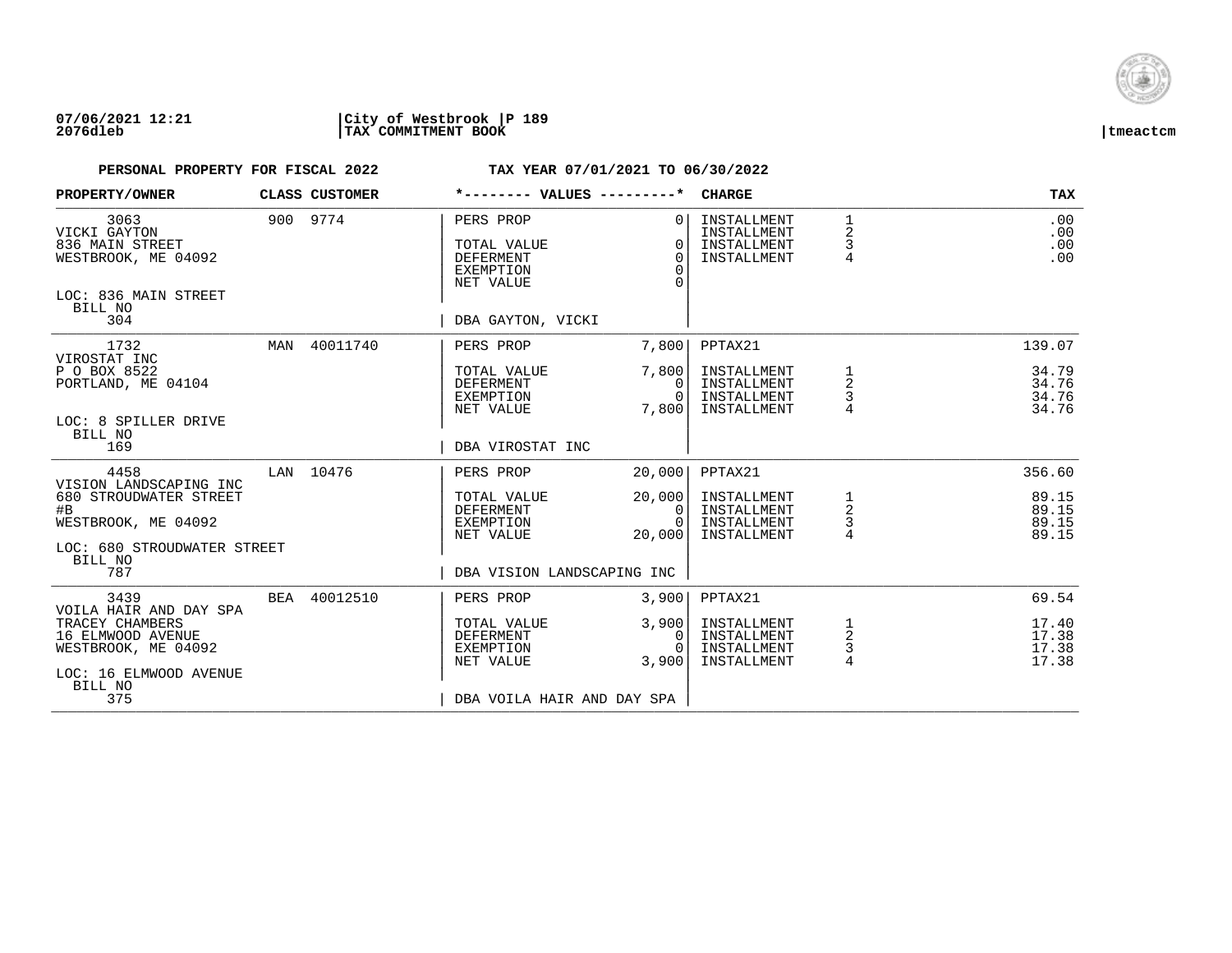

| PROPERTY/OWNER                                                                    |     | CLASS CUSTOMER | *-------- VALUES ---------*                               |                                        | <b>CHARGE</b>                                            |                                                   | <b>TAX</b>                           |
|-----------------------------------------------------------------------------------|-----|----------------|-----------------------------------------------------------|----------------------------------------|----------------------------------------------------------|---------------------------------------------------|--------------------------------------|
| 3368                                                                              |     | ADV 40012451   | PERS PROP                                                 | 1,000                                  | PPTAX21                                                  |                                                   | 17.83                                |
| VONT LLC<br>17 ASH STREET<br>WESTBROOK, ME 04092<br>LOC: 17 ASH STREET            |     |                | TOTAL VALUE<br><b>DEFERMENT</b><br>EXEMPTION<br>NET VALUE | 1,000<br>$\Omega$<br>$\Omega$<br>1,000 | INSTALLMENT<br>INSTALLMENT<br>INSTALLMENT<br>INSTALLMENT | 1<br>$\overline{2}$<br>3<br>$\overline{4}$        | 4.48<br>4.45<br>4.45<br>4.45         |
| BILL NO<br>359                                                                    |     |                | DBA VONT LLC                                              |                                        |                                                          |                                                   |                                      |
| 3011<br>WABASHA LEASING LLC                                                       |     | LEA 40012179   | PERS PROP                                                 | 17,400                                 | PPTAX21                                                  |                                                   | 310.24                               |
| C/O DUCHARME MCMILLEN<br>PO BOX 80615<br>INDIANAPOLIS, IN 46280<br>LOC: VARIOUS   |     |                | TOTAL VALUE<br>DEFERMENT<br>EXEMPTION<br>NET VALUE        | 17,400<br>$\Omega$<br>0<br>17,400      | INSTALLMENT<br>INSTALLMENT<br>INSTALLMENT<br>INSTALLMENT | 1<br>2<br>3                                       | 77.56<br>77.56<br>77.56<br>77.56     |
| BILL NO<br>292                                                                    |     |                | DBA WABASHA LEASING LLC                                   |                                        |                                                          |                                                   |                                      |
| 4291<br>WALGREEN CO 19078                                                         | RET | 40011692       | PERS PROP                                                 | 160,900                                | PPTAX21                                                  |                                                   | 2,868.85                             |
| 300 WILMONT ROAD<br>MS3301<br>DEERFIELD, IL 60015<br>LOC: 465 MAIN STREET         |     |                | TOTAL VALUE<br>DEFERMENT<br>EXEMPTION<br>NET VALUE        | 160,900<br>0<br>$\Omega$<br>160,900    | INSTALLMENT<br>INSTALLMENT<br>INSTALLMENT<br>INSTALLMENT | $\begin{array}{c}\n1 \\ 2 \\ 3 \\ 4\n\end{array}$ | 717.22<br>717.21<br>717.21<br>717.21 |
| BILL NO<br>706                                                                    |     |                | DBA WALGREEN EASTERN CO INC                               |                                        |                                                          |                                                   |                                      |
| 4269<br>WALSH ENGINEERING ASSOCIATES                                              | ENG | 40013300       | PERS PROP                                                 | 42,400                                 | PPTAX21                                                  |                                                   | 755.99                               |
| 1 KAREN DRIVE<br>SUITE 2A<br>WESTBROOK, ME 04092<br>LOC: 1 KAREN DRIVE<br>BILL NO |     |                | TOTAL VALUE<br><b>DEFERMENT</b><br>EXEMPTION<br>NET VALUE | 42,400<br>0<br>$\Omega$<br>42,400      | INSTALLMENT<br>INSTALLMENT<br>INSTALLMENT<br>INSTALLMENT | $\frac{1}{2}$<br>3<br>$\overline{4}$              | 189.02<br>188.99<br>188.99<br>188.99 |
| 692                                                                               |     |                | DBA WALSH ENGINEERING ASSOC                               |                                        |                                                          |                                                   |                                      |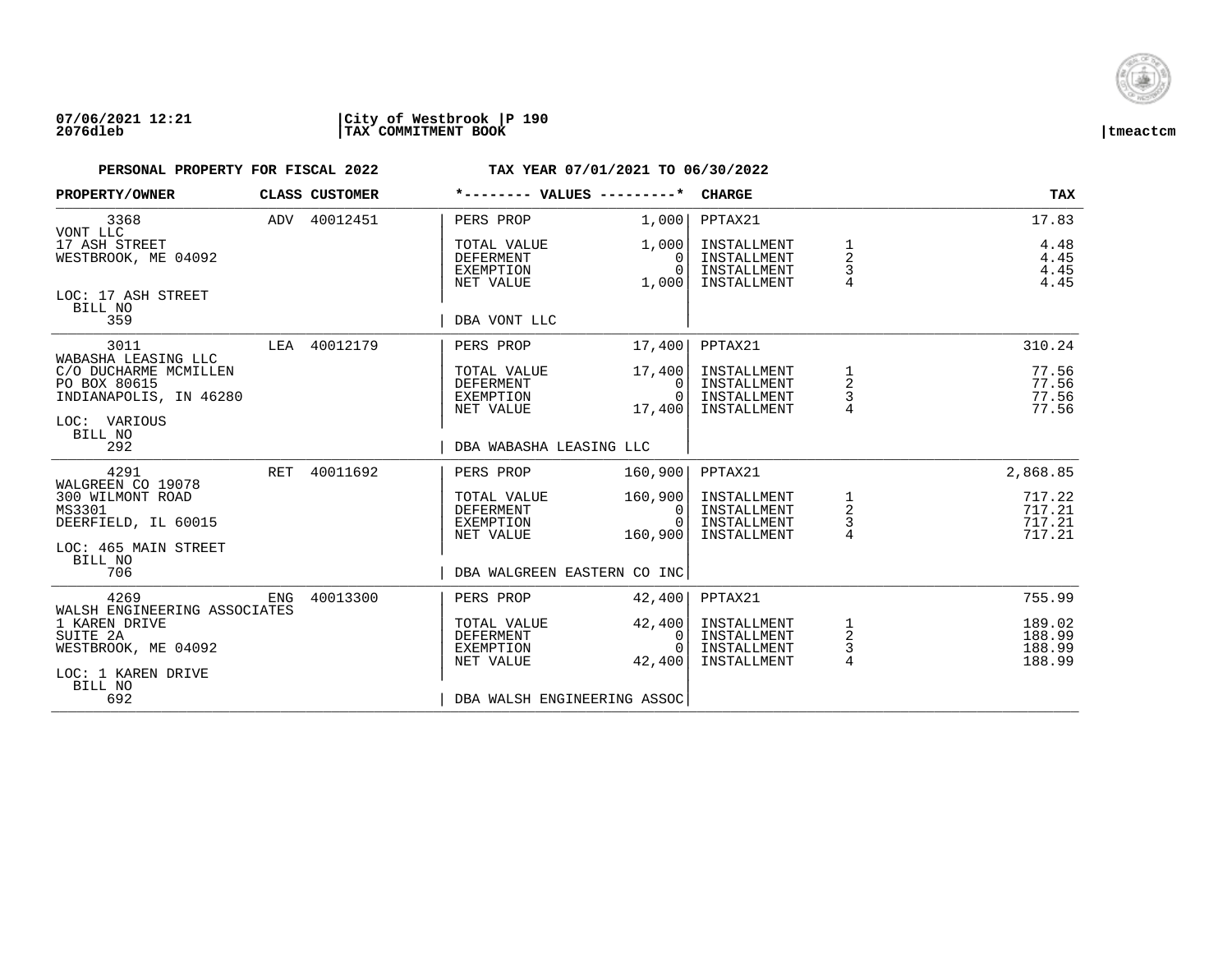

### **07/06/2021 12:21 |City of Westbrook |P 191 2076dleb |TAX COMMITMENT BOOK |tmeactcm**

| PROPERTY/OWNER                                                                           | CLASS CUSTOMER |                                                    | *-------- VALUES ---------*                    | CHARGE                                                   |                                                   | <b>TAX</b>                           |
|------------------------------------------------------------------------------------------|----------------|----------------------------------------------------|------------------------------------------------|----------------------------------------------------------|---------------------------------------------------|--------------------------------------|
| 1940<br>WALSH PRINTING & GRAPHICS                                                        | PRI 40011816   | PERS PROP                                          | 10,900                                         | PPTAX21                                                  |                                                   | 194.35                               |
| BRIAN J WALSH<br>5 PATRIOT ROAD<br>WESTBROOK, ME 04092<br>LOC: 5 PATRIOT ROAD<br>BILL NO |                | TOTAL VALUE<br>DEFERMENT<br>EXEMPTION<br>NET VALUE | 10,900<br>$\Omega$<br>$\overline{0}$<br>10,900 | INSTALLMENT<br>INSTALLMENT<br>INSTALLMENT<br>INSTALLMENT | 1<br>$\overline{a}$<br>3<br>$\overline{4}$        | 48.61<br>48.58<br>48.58<br>48.58     |
| 193                                                                                      |                |                                                    | DBA WALSH PRINTING & GRAPHI                    |                                                          |                                                   |                                      |
| 409<br>WARREN MECHANICAL INC                                                             | CON 10371      | PERS PROP                                          | 29,100                                         | PPTAX21                                                  |                                                   | 518.85                               |
| 39 WARREN AVENUE<br>WESTBROOK, ME 04092<br>LOC: 39 WARREN AVENUE<br>BILL NO              |                | TOTAL VALUE<br>DEFERMENT<br>EXEMPTION<br>NET VALUE | 29,100<br>$\Omega$<br>0<br>29,100              | INSTALLMENT<br>INSTALLMENT<br>INSTALLMENT<br>INSTALLMENT | $\mathbf{1}$<br>$\sqrt{2}$<br>$\mathsf{3}$        | 129.72<br>129.71<br>129.71<br>129.71 |
| 75                                                                                       |                |                                                    | DBA WARREN MECHANICAL INC                      |                                                          |                                                   |                                      |
| 4008<br>WASHING SYSTEMS INTERMEDIATE H                                                   | LEA 10410      | PERS PROP                                          | 76,400                                         | PPTAX21                                                  |                                                   | 1,362.21                             |
| C/O DUFF & PHELPS LLC<br>PO BOX 2629<br>ADDISON, TX 75001                                |                | TOTAL VALUE<br>DEFERMENT<br>EXEMPTION<br>NET VALUE | 76,400<br>0 <sup>1</sup><br>$\Omega$<br>76,400 | INSTALLMENT<br>INSTALLMENT<br>INSTALLMENT<br>INSTALLMENT | $\begin{array}{c}\n1 \\ 2 \\ 3 \\ 4\n\end{array}$ | 340.56<br>340.55<br>340.55<br>340.55 |
| LOC: VARIOUS<br>BILL NO<br>551                                                           |                |                                                    | DBA WASING SYSTEMS INTERMED                    |                                                          |                                                   |                                      |
| 4335                                                                                     | LEA 10425      | PERS PROP                                          | 1,600                                          | PPTAX21                                                  |                                                   | 28.53                                |
| WATERLOGIC USA, INC<br>3175 BASS PRO DRIVE<br>GRAPEVINE, TX 76051                        |                | TOTAL VALUE<br>DEFERMENT<br>EXEMPTION<br>NET VALUE | 1,600<br>0<br>$\Omega$<br>1,600                | INSTALLMENT<br>INSTALLMENT<br>INSTALLMENT<br>INSTALLMENT | $\frac{1}{2}$<br>3<br>$\overline{4}$              | 7.14<br>7.13<br>7.13<br>7.13         |
| LOC: VARIOUS<br>BILL NO<br>728                                                           |                |                                                    | DBA WATERLOGIC USA, INC                        |                                                          |                                                   |                                      |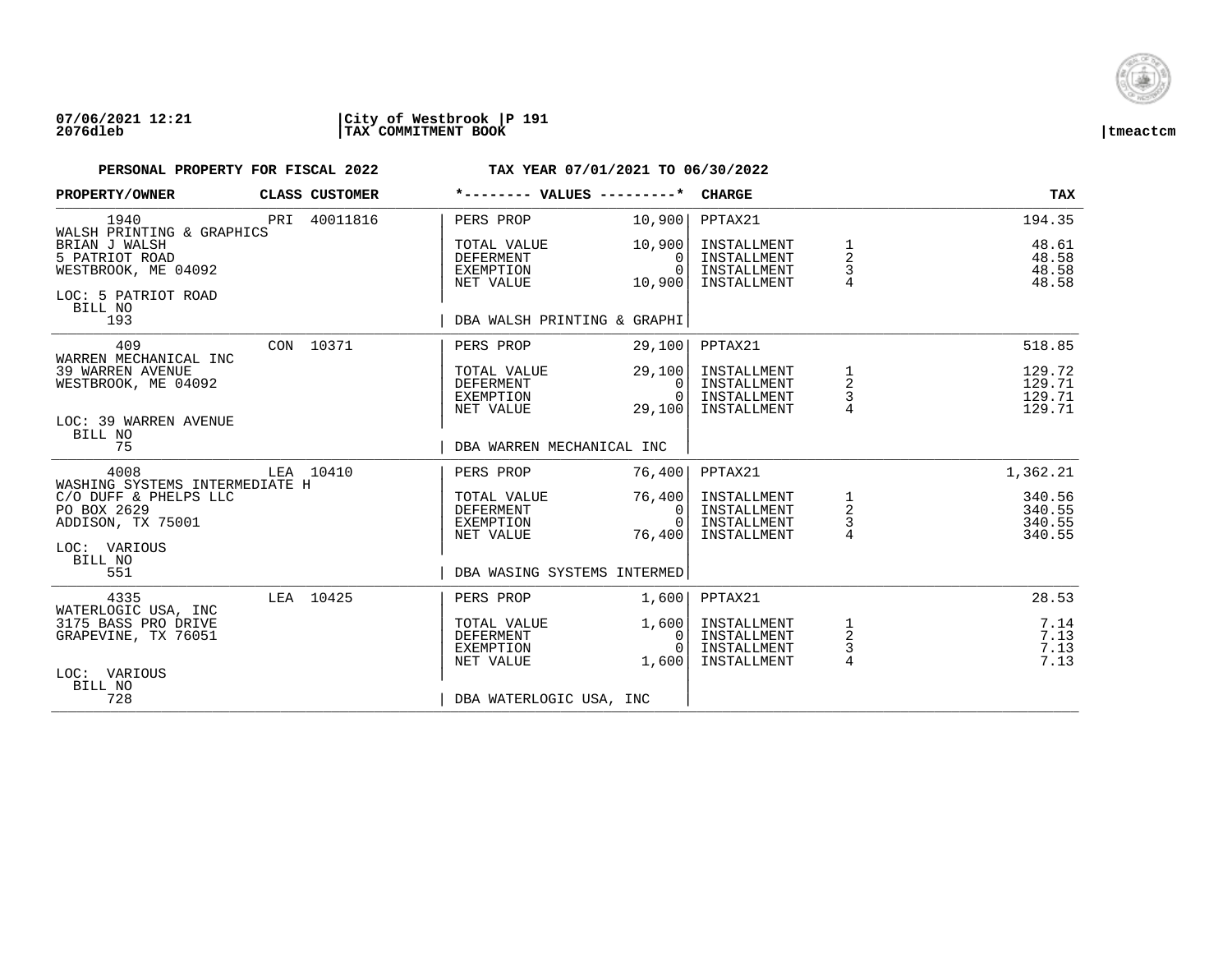

### **07/06/2021 12:21 |City of Westbrook |P 192 2076dleb |TAX COMMITMENT BOOK |tmeactcm**

| PROPERTY/OWNER                                                                                               | CLASS CUSTOMER | *-------- VALUES ---------*                                                   |                                                        | <b>CHARGE</b>                                            |                                          | <b>TAX</b>                   |
|--------------------------------------------------------------------------------------------------------------|----------------|-------------------------------------------------------------------------------|--------------------------------------------------------|----------------------------------------------------------|------------------------------------------|------------------------------|
| 4063<br>WAXMAN, DORY & DANIEL DBA                                                                            | MAN 9878       | PERS PROP                                                                     | 1,500                                                  | PPTAX21                                                  |                                          | 26.75                        |
| 192 STEVENS AVENUE<br>PORTLAND, ME 04102                                                                     |                | TOTAL VALUE<br>DEFERMENT<br>EXEMPTION<br>NET VALUE                            | 1,500<br>0<br>$\Omega$<br>1,500                        | INSTALLMENT<br>INSTALLMENT<br>INSTALLMENT<br>INSTALLMENT | 1<br>$\overline{2}$<br>3<br>4            | 6.71<br>6.68<br>6.68<br>6.68 |
| LOC: 90 BRIDGE STREET STE 327<br>BILL NO<br>579                                                              |                | DBA OLD PORT WOOL & TEXTILE                                                   |                                                        |                                                          |                                          |                              |
| 4184<br>WAYPORT INC<br>1010 PINE<br>9E L 01<br>ST LOUIS, MO 63101<br>LOC: VARIOUS<br>BILL NO                 | 900 9901       | PERS PROP<br>TOTAL VALUE<br><b>DEFERMENT</b><br>EXEMPTION<br>NET VALUE        | $\Omega$<br>$\Omega$<br>$\Omega$<br>$\Omega$<br>$\cap$ | INSTALLMENT<br>INSTALLMENT<br>INSTALLMENT<br>INSTALLMENT | $\mathbf{1}$<br>2<br>3<br>$\overline{4}$ | .00<br>.00<br>.00<br>.00     |
| 648                                                                                                          |                | DBA WAYPORT INC                                                               |                                                        |                                                          |                                          |                              |
| 4128<br>WDS PROPERTIES LLC<br>(BOWLING/BOCCE)<br>596 GILMAN ROAD<br>YARMOUTH, ME 04096<br>LOC: 33 ELMWOOD AV | 900 9892       | PERS PROP<br>TOTAL VALUE<br><b>DEFERMENT</b><br><b>EXEMPTION</b><br>NET VALUE | $\Omega$<br>$\Omega$<br>$\Omega$<br>∩<br>$\cap$        | INSTALLMENT<br>INSTALLMENT<br>INSTALLMENT<br>INSTALLMENT | 1<br>2<br>3<br>4                         | .00<br>.00<br>.00<br>.00     |
| BILL NO<br>612                                                                                               |                | DBA WDS PROPERTIES LLC                                                        |                                                        |                                                          |                                          |                              |
| 3054<br>WEEKEND ANIME                                                                                        | RET 9773       | PERS PROP                                                                     | 1,300                                                  | PPTAX21                                                  |                                          | 23.18                        |
| 492 MAIN STREET<br>WESTBROOK, ME 04092<br>LOC: 492 MAIN STREET                                               |                | TOTAL VALUE<br>DEFERMENT<br>EXEMPTION<br>NET VALUE                            | 1,300<br>0<br>$\Omega$<br>1,300                        | INSTALLMENT<br>INSTALLMENT<br>INSTALLMENT<br>INSTALLMENT | 1<br>2<br>3<br>4                         | 5.81<br>5.79<br>5.79<br>5.79 |
| BILL NO<br>302                                                                                               |                | DBA WEEKEND ANIME                                                             |                                                        |                                                          |                                          |                              |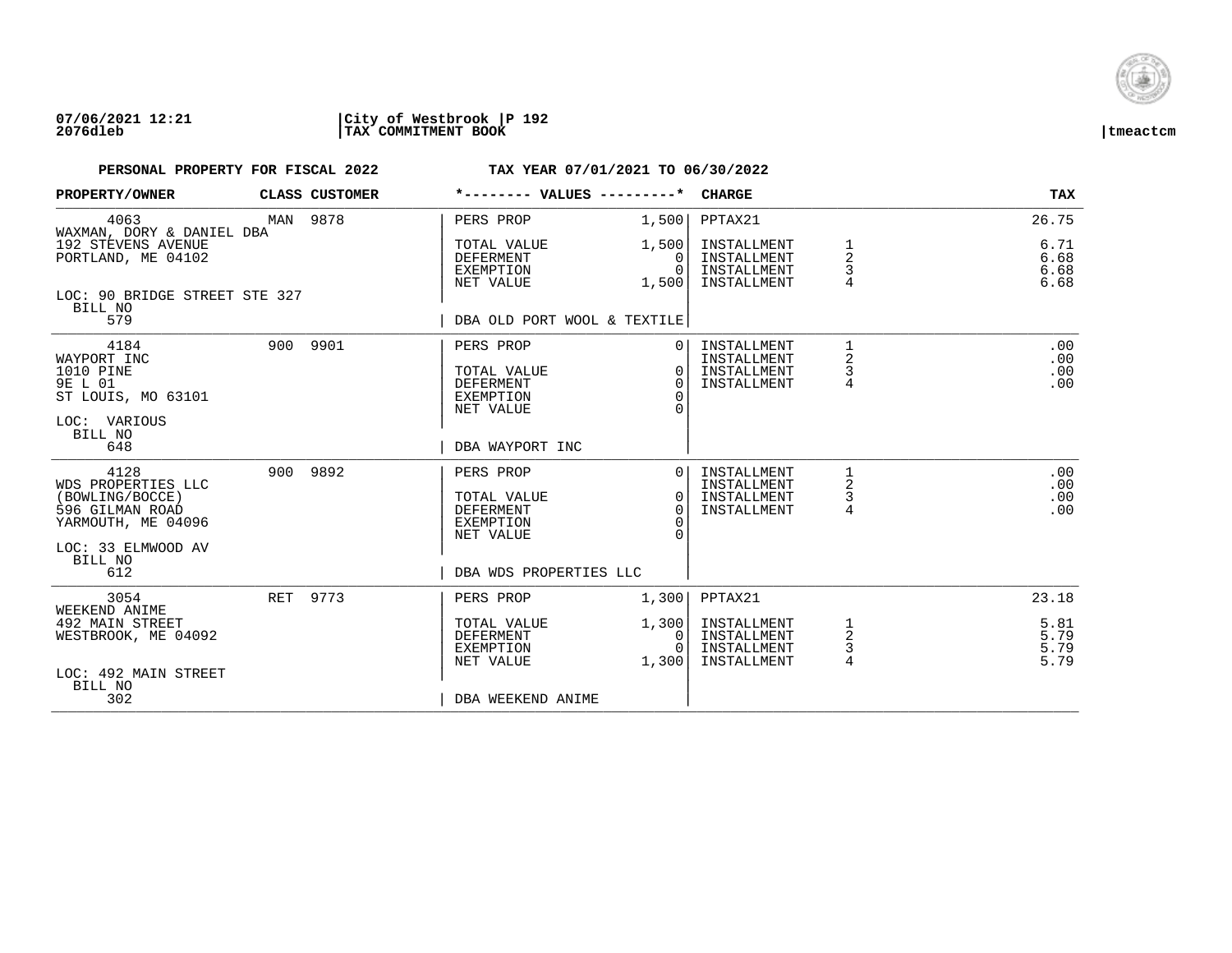

### **07/06/2021 12:21 |City of Westbrook |P 193 2076dleb |TAX COMMITMENT BOOK |tmeactcm**

| PROPERTY/OWNER                                                                                                                                       | CLASS CUSTOMER |                                                                        | *-------- VALUES ---------*                                                             | <b>CHARGE</b>                                                       |                                               | <b>TAX</b>                                 |
|------------------------------------------------------------------------------------------------------------------------------------------------------|----------------|------------------------------------------------------------------------|-----------------------------------------------------------------------------------------|---------------------------------------------------------------------|-----------------------------------------------|--------------------------------------------|
| 1745<br>WELLS FARGO FINANCIAL LEASING<br>PO BOX 36200<br>PROPERTY TAX COMPLIANCE<br>BILLINGS, MT 59107<br>LOC: VARIOUS<br>BILL NO<br>170             | 900 9717       | PERS PROP<br>TOTAL VALUE<br>DEFERMENT<br><b>EXEMPTION</b><br>NET VALUE | $\Omega$<br>$\Omega$<br>$\Omega$<br>$\Omega$<br>$\Omega$<br>DBA WELLS FARGO FINANCIAL L | INSTALLMENT<br>INSTALLMENT<br>INSTALLMENT<br>INSTALLMENT            | $\mathbf{1}$<br>2<br>3<br>$\overline{4}$      | .00<br>.00<br>.00<br>.00                   |
| 4017                                                                                                                                                 | LEA 40013103   | PERS PROP                                                              | 2,700                                                                                   | PPTAX21                                                             |                                               | 48.14                                      |
| WELLS FARGO VENDOR FINANCIAL S<br>PO BOX 36200<br>C/O PROP TAX COMPLIANCE<br>BILLINGS, MT 59107<br>LOC: VARIOUS<br>BILL NO<br>556                    |                | TOTAL VALUE<br>DEFERMENT<br>EXEMPTION<br>NET VALUE                     | 2,700<br>$\mathbf{0}$<br>$\Omega$<br>2,700                                              | INSTALLMENT<br>INSTALLMENT<br>INSTALLMENT<br>INSTALLMENT            | 1<br>$\overline{\mathbf{c}}$<br>$\frac{3}{4}$ | 12.05<br>12.03<br>12.03<br>12.03           |
|                                                                                                                                                      |                |                                                                        | DBA WELLS FARGO VENDOR FS                                                               |                                                                     |                                               |                                            |
| RET<br>710<br>WEST-PORT MOTORSPORTS<br>PINE TREE AMUSEMENT CENTE<br>135 MAIN STREET<br>WESTBROOK, ME 04092<br>LOC: 135 MAIN STREET<br>BILL NO<br>109 | 40013385       | PERS PROP<br>TOTAL VALUE<br>DEFERMENT<br>EXEMPTION<br>NET VALUE        | 14,200<br>14,200<br>$\Omega$<br>$\Omega$<br>14,200<br>DBA WEST-PORT MOTORSPORTS         | PPTAX21<br>INSTALLMENT<br>INSTALLMENT<br>INSTALLMENT<br>INSTALLMENT | $\frac{1}{2}$<br>$\frac{3}{4}$                | 253.19<br>63.32<br>63.29<br>63.29<br>63.29 |
| 417<br>$\rm PET$<br>WESTBROOK ANIMAL HOSPITAL                                                                                                        | 40013229       | PERS PROP                                                              | 70,300                                                                                  | PPTAX21                                                             |                                               | 1,253.45                                   |
| 189 PRIDE STREET<br>WESTBROOK, ME 04092<br>LOC: 189 PRIDE STREET<br>BILL NO<br>77                                                                    |                | TOTAL VALUE<br>DEFERMENT<br>EXEMPTION<br>NET VALUE                     | 70,300<br>$\mathbf{0}$<br>$\Omega$<br>70,300<br>DBA WESTBROOK ANIMAL HOSPIT             | INSTALLMENT<br>INSTALLMENT<br>INSTALLMENT<br>INSTALLMENT            | $\frac{1}{2}$<br>3<br>$\overline{4}$          | 313.37<br>313.36<br>313.36<br>313.36       |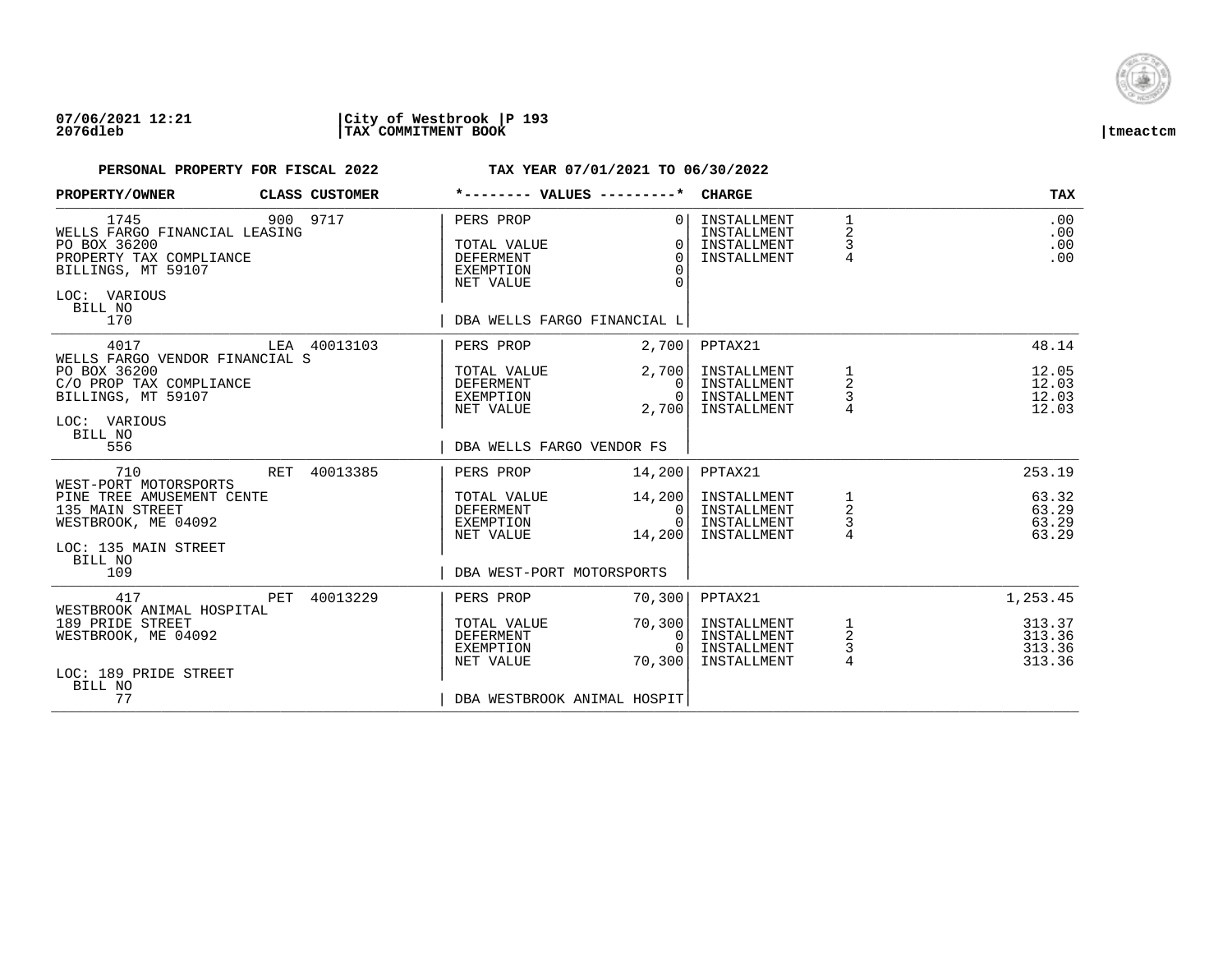

### **07/06/2021 12:21 |City of Westbrook |P 194 2076dleb |TAX COMMITMENT BOOK |tmeactcm**

| PROPERTY/OWNER                                                                                          |     | CLASS CUSTOMER | *-------- VALUES ---------*                               |                                                  | <b>CHARGE</b>                                            |                                                   | <b>TAX</b>                                              |
|---------------------------------------------------------------------------------------------------------|-----|----------------|-----------------------------------------------------------|--------------------------------------------------|----------------------------------------------------------|---------------------------------------------------|---------------------------------------------------------|
| 2207<br>WESTBROOK ENERGY CENTER LLC                                                                     | TIF | 10377          | PERS PROP                                                 | 84,871,800                                       | PPTAX21                                                  |                                                   | 1,513,264.19                                            |
| C/O CALPINE CORPORATION<br>PO BOX 3288<br>HOUSTON, TX 77253-3288<br>LOC: 60 EISENHOWER DRIVE<br>BILL NO |     |                | TOTAL VALUE<br><b>DEFERMENT</b><br>EXEMPTION<br>NET VALUE | 84,871,800<br>$\Omega$<br>$\Omega$<br>84,871,800 | INSTALLMENT<br>INSTALLMENT<br>INSTALLMENT<br>INSTALLMENT | $\frac{1}{2}$<br>3                                | 378,316.07<br>378, 316.04<br>378, 316.04<br>378, 316.04 |
| 224                                                                                                     |     |                | DBA WESTBROOK ENERGY CENTER                               |                                                  |                                                          |                                                   |                                                         |
| 4143<br>WESTBROOK FAMILY DENTISTRY                                                                      | DRD | 40013210       | PERS PROP                                                 | 133,100                                          | PPTAX21                                                  |                                                   | 2,373.17                                                |
| 100 LARRABEE ROAD<br>WESTBROOK, ME 04092<br>LOC: 100 LARRABEE ROAD                                      |     |                | TOTAL VALUE<br>DEFERMENT<br>EXEMPTION<br>NET VALUE        | 133,100<br>$\Omega$<br>$\Omega$<br>133,100       | INSTALLMENT<br>INSTALLMENT<br>INSTALLMENT<br>INSTALLMENT | $\begin{array}{c}\n1 \\ 2 \\ 3 \\ 4\n\end{array}$ | 593.30<br>593.29<br>593.29<br>593.29                    |
| BILL NO<br>624                                                                                          |     |                | DBA WESTBROOK FAMILY DENTIS                               |                                                  |                                                          |                                                   |                                                         |
| 4055                                                                                                    |     | FLO 10412      | PERS PROP                                                 | 48,700                                           | PPTAX21                                                  |                                                   | 868.32                                                  |
| WESTBROOK FOREST LLC<br>PO BOX 10426<br>PORTLAND, ME 04104                                              |     |                | TOTAL VALUE<br>DEFERMENT<br>EXEMPTION<br>NET VALUE        | 48,700<br>0<br>$\Omega$<br>48,700                | INSTALLMENT<br>INSTALLMENT<br>INSTALLMENT<br>INSTALLMENT | $\frac{1}{2}$<br>$\frac{1}{4}$                    | 217.08<br>217.08<br>217.08<br>217.08                    |
| LOC: 84 WARREN AVENUE UNIT F<br>BILL NO<br>576                                                          |     |                | DBA WESTBROOK FOREST LLC                                  |                                                  |                                                          |                                                   |                                                         |
| 3507<br>WESTBROOK MARKET & REDEMPTION                                                                   | RET | 40012575       | PERS PROP                                                 | 67,200                                           | PPTAX21                                                  |                                                   | 1,198.18                                                |
| 28 STROUDWATER STREET<br>WESTBROOK, ME 04092<br>LOC: 28 STROUDWATER STREET<br>BILL NO                   |     |                | TOTAL VALUE<br><b>DEFERMENT</b><br>EXEMPTION<br>NET VALUE | 67,200<br>$\Omega$<br>$\Omega$<br>67,200         | INSTALLMENT<br>INSTALLMENT<br>INSTALLMENT<br>INSTALLMENT | $\frac{1}{2}$<br>3<br>4                           | 299.56<br>299.54<br>299.54<br>299.54                    |
| 392                                                                                                     |     |                | DBA WESTBROOK MARKET & REDE                               |                                                  |                                                          |                                                   |                                                         |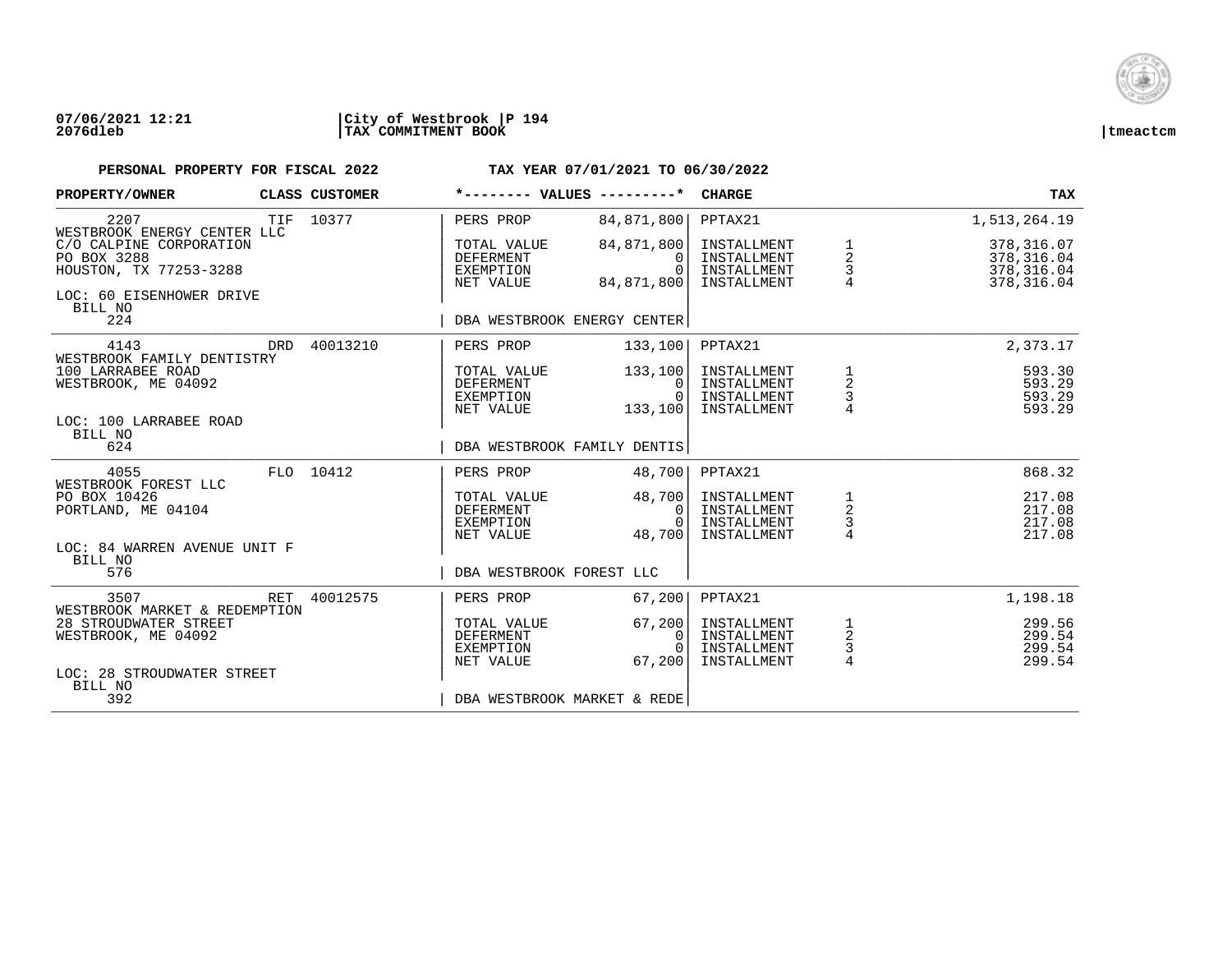

### **07/06/2021 12:21 |City of Westbrook |P 195 2076dleb |TAX COMMITMENT BOOK |tmeactcm**

| PROPERTY/OWNER                                                                                                                         |  | CLASS CUSTOMER |                                                           | $*$ -------- VALUES --------* CHARGE                 |                                                          |                                                   | <b>TAX</b>                           |
|----------------------------------------------------------------------------------------------------------------------------------------|--|----------------|-----------------------------------------------------------|------------------------------------------------------|----------------------------------------------------------|---------------------------------------------------|--------------------------------------|
| 3239<br>WESTBROOK OPERATIONS LLC                                                                                                       |  | ELC 40012370   | PERS PROP                                                 | 35,300                                               | PPTAX21                                                  |                                                   | 629.40                               |
| DBA SPRINGBROOK CENTER<br>101 EAST STATE STREET<br>KENNETT SQUARE, PA 19348<br>LOC: 300 SPRING STREET                                  |  |                | TOTAL VALUE<br><b>DEFERMENT</b><br>EXEMPTION<br>NET VALUE | 35,300<br>$\Omega$<br>$\Omega$<br>35,300             | INSTALLMENT<br>INSTALLMENT<br>INSTALLMENT<br>INSTALLMENT | $\frac{1}{2}$<br>3<br>$\overline{4}$              | 157.35<br>157.35<br>157.35<br>157.35 |
| BILL NO<br>340                                                                                                                         |  |                | DBA SPRINGBROOK CENTER                                    |                                                      |                                                          |                                                   |                                      |
| 699                                                                                                                                    |  | APT 40013376   | PERS PROP                                                 | 67,700                                               | PPTAX21                                                  |                                                   | 1,207.09                             |
| WESTBROOK POINTE LIMITED PARTN<br>C/O SPEAR MANAGEMENT GROUP<br>575 SOUTHBRIDGE STREET<br>AUBURN, MA 01501<br>LOC: 26 PROSPECT STREET  |  |                | TOTAL VALUE<br>DEFERMENT<br>EXEMPTION<br>NET VALUE        | 67,700<br>$\Omega$<br>$\overline{0}$  <br>67,700     | INSTALLMENT<br>INSTALLMENT<br>INSTALLMENT<br>INSTALLMENT | $\begin{array}{c}\n1 \\ 2 \\ 3 \\ 4\n\end{array}$ | 301.78<br>301.77<br>301.77<br>301.77 |
| BILL NO<br>105                                                                                                                         |  |                | DBA WESTBROOK GARDENS                                     |                                                      |                                                          |                                                   |                                      |
| 217                                                                                                                                    |  | SER 40011903   | PERS PROP                                                 | 12,800                                               | PPTAX21                                                  |                                                   | 228.22                               |
| WESTBROOK OUICK MART LLC<br>DBA FRIENDLY REDEMPTION & GAS<br>925 MAIN STREET<br>WESTBROOK, ME 04092<br>LOC: 925 MAIN STREET<br>BILL NO |  |                | TOTAL VALUE<br>DEFERMENT<br>EXEMPTION<br>NET VALUE        | 12,800<br>0 I<br>$\Omega$<br>12,800                  | INSTALLMENT<br>INSTALLMENT<br>INSTALLMENT<br>INSTALLMENT | $\frac{1}{2}$<br>$\frac{3}{4}$                    | 57.07<br>57.05<br>57.05<br>57.05     |
| 37                                                                                                                                     |  |                |                                                           | DBA FRIENDLY REDEMPTION & G                          |                                                          |                                                   |                                      |
| 4417<br>WESTBROOK STAFFING                                                                                                             |  | MIS 10440      | PERS PROP                                                 | 10,000                                               | PPTAX21                                                  |                                                   | 178.30                               |
| 120 BRIDGTON ROAD<br>WESTBROOK, ME 04092<br>LOC: 120 BRIDGTON ROAD                                                                     |  |                | TOTAL VALUE<br>DEFERMENT<br>EXEMPTION<br>NET VALUE        | 10,000<br>$\overline{0}$<br>$\overline{0}$<br>10,000 | INSTALLMENT<br>INSTALLMENT<br>INSTALLMENT<br>INSTALLMENT | $\frac{1}{2}$<br>$\frac{3}{4}$                    | 44.59<br>44.57<br>44.57<br>44.57     |
| BILL NO<br>751                                                                                                                         |  |                | DBA WESTBROOK STAFFING                                    |                                                      |                                                          |                                                   |                                      |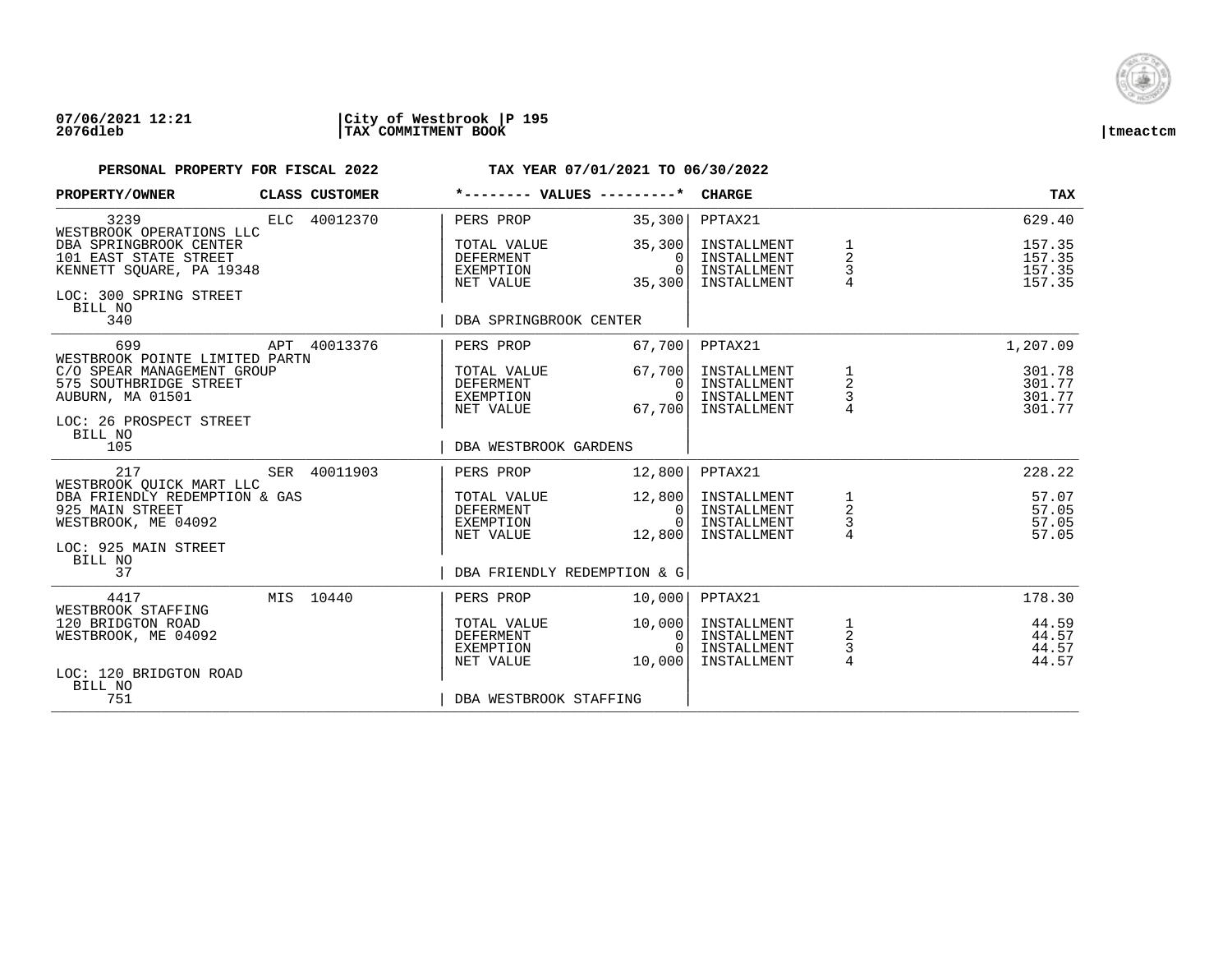

### **07/06/2021 12:21 |City of Westbrook |P 196 2076dleb |TAX COMMITMENT BOOK |tmeactcm**

| PROPERTY/OWNER                                                                                         | CLASS CUSTOMER | *-------- VALUES ---------*                               |                                          | <b>CHARGE</b>                                            |                                            | <b>TAX</b>                           |
|--------------------------------------------------------------------------------------------------------|----------------|-----------------------------------------------------------|------------------------------------------|----------------------------------------------------------|--------------------------------------------|--------------------------------------|
| 3521<br>WESTERN UNION FINANCIAL SERVIC                                                                 | LEA 40012585   | PERS PROP                                                 | 1,800                                    | PPTAX21                                                  |                                            | 32.09                                |
| 7001 E BELLEVIEW AVE<br>SUITE 680<br>DENVER, CO 80237<br>LOC: VARIOUS<br>BILL NO                       |                | TOTAL VALUE<br>DEFERMENT<br>EXEMPTION<br>NET VALUE        | 1,800<br>0<br>$\Omega$<br>1,800          | INSTALLMENT<br>INSTALLMENT<br>INSTALLMENT<br>INSTALLMENT | $\overline{a}$<br>3                        | 8.03<br>8.02<br>8.02<br>8.02         |
| 395                                                                                                    |                | DBA WESTERN UNION                                         |                                          |                                                          |                                            |                                      |
| 298<br>WESTPORT BOWLING LANES                                                                          | BOW 40012160   | PERS PROP                                                 | 86,400                                   | PPTAX21                                                  |                                            | 1,540.51                             |
| PINE TREE AMUSEMENT CENTE<br>135 MAIN STREET<br>WESTBROOK, ME 04092<br>LOC: 135 MAIN STREET<br>BILL NO |                | TOTAL VALUE<br>DEFERMENT<br>EXEMPTION<br>NET VALUE        | 86,400<br>$\Omega$<br>$\Omega$<br>86,400 | INSTALLMENT<br>INSTALLMENT<br>INSTALLMENT<br>INSTALLMENT | $\frac{1}{2}$<br>$\frac{3}{4}$             | 385.15<br>385.12<br>385.12<br>385.12 |
| 49                                                                                                     |                | DBA WESTPORT BOWLING LANES                                |                                          |                                                          |                                            |                                      |
| 4435                                                                                                   | MAN 10454      | PERS PROP                                                 | 25,000                                   | PPTAX21                                                  |                                            | 445.75                               |
| WHEELDEN CO LLC<br>90 BRIDGE STREET<br>WESTBROOK, ME 04092                                             |                | TOTAL VALUE<br>DEFERMENT<br>EXEMPTION<br>NET VALUE        | 25,000<br>0<br>$\Omega$<br>25,000        | INSTALLMENT<br>INSTALLMENT<br>INSTALLMENT<br>INSTALLMENT | 1<br>$\overline{a}$<br>$\frac{3}{4}$       | 111.46<br>111.43<br>111.43<br>111.43 |
| LOC: 90 BRIDGE STREET<br>BILL NO<br>765                                                                |                | DBA WHEELDEN CO LLC                                       |                                          |                                                          |                                            |                                      |
| 2402<br>WHITE HOMES                                                                                    | CON 40012000   | PERS PROP                                                 | 4,100                                    | PPTAX21                                                  |                                            | 73.10                                |
| JIM WHITE<br>2 FARWELL COURT<br>WESTBROOK, ME 04092<br>LOC: 2 FARWELL COURT<br>BILL NO                 |                | TOTAL VALUE<br><b>DEFERMENT</b><br>EXEMPTION<br>NET VALUE | 4,100<br>0<br>$\cap$<br>4,100            | INSTALLMENT<br>INSTALLMENT<br>INSTALLMENT<br>INSTALLMENT | 1<br>$\overline{a}$<br>3<br>$\overline{4}$ | 18.29<br>18.27<br>18.27<br>18.27     |
| 254                                                                                                    |                | DBA WHITE HOMES                                           |                                          |                                                          |                                            |                                      |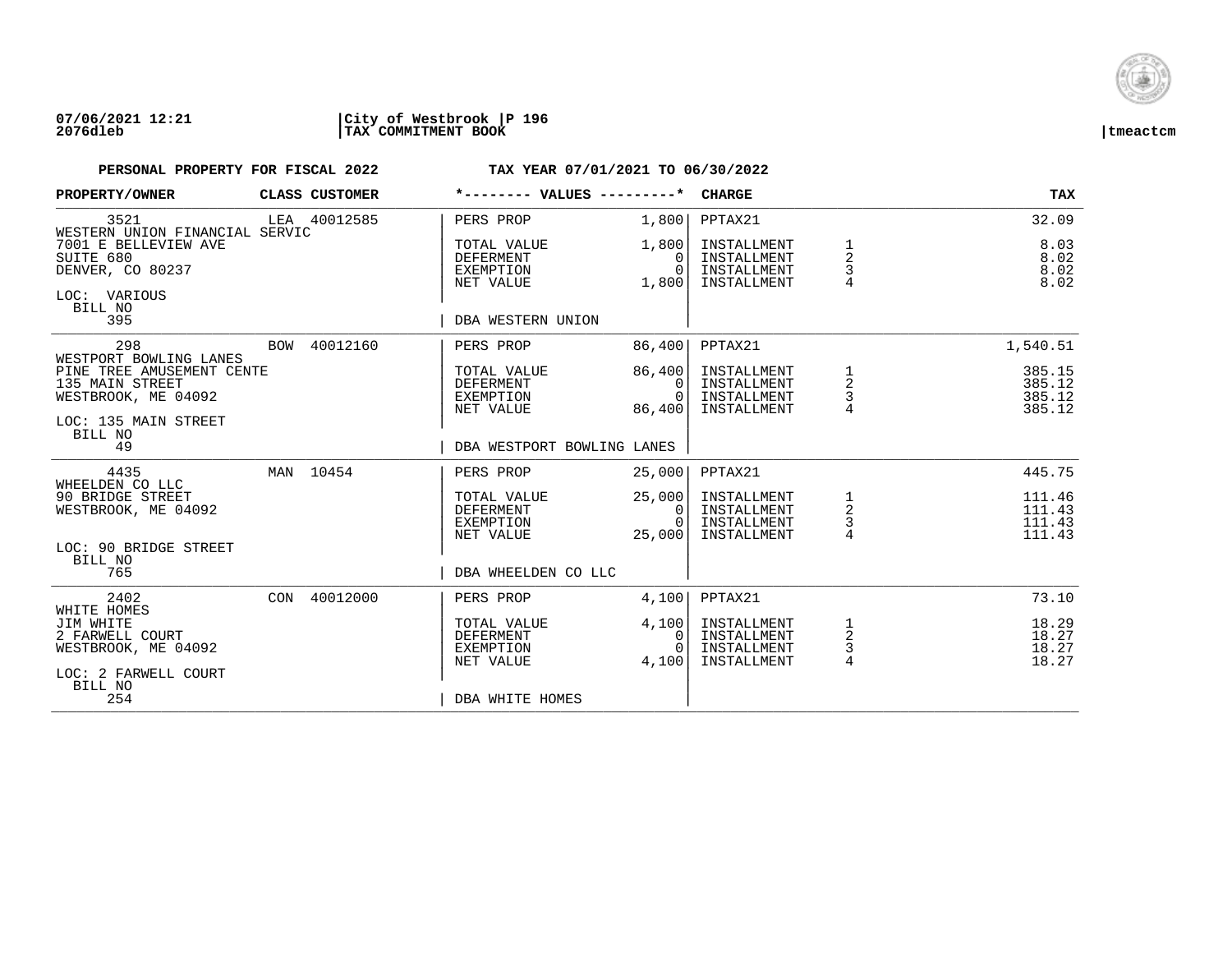

### **07/06/2021 12:21 |City of Westbrook |P 197 2076dleb |TAX COMMITMENT BOOK |tmeactcm**

| PROPERTY/OWNER                                                                                           |     | CLASS CUSTOMER | *-------- VALUES ---------*                               |                                            | <b>CHARGE</b>                                            |                                            | <b>TAX</b>                           |
|----------------------------------------------------------------------------------------------------------|-----|----------------|-----------------------------------------------------------|--------------------------------------------|----------------------------------------------------------|--------------------------------------------|--------------------------------------|
| 3983<br>WILD DUCKS SERVICES                                                                              |     | RES 40013065   | PERS PROP                                                 | 175,700                                    | PPTAX21                                                  |                                            | 3,132.73                             |
| (DBA 33 ELMWOOD BISTRO)<br>33 ELMWOOD AVENUE<br>WESTBROOK, ME 04092<br>LOC: 33 ELMWOOD AVENUE<br>BILL NO |     |                | TOTAL VALUE<br>DEFERMENT<br>EXEMPTION<br>NET VALUE        | 175,700<br>$\Omega$<br>$\Omega$<br>175,700 | INSTALLMENT<br>INSTALLMENT<br>INSTALLMENT<br>INSTALLMENT | 1<br>2<br>3                                | 783.19<br>783.18<br>783.18<br>783.18 |
| 542                                                                                                      |     |                | DBA WDS PROPERTIES LLC                                    |                                            |                                                          |                                            |                                      |
| 2017                                                                                                     |     | LEA 10376      | PERS PROP                                                 | 83,200                                     | PPTAX21                                                  |                                            | 1,483.46                             |
| WILLIAMS SCOTSMAN INC<br>C/O ADVANTAX INC<br>PO BOX 6378<br>ELGIN, IL 60121<br>LOC: VARIOUS              |     |                | TOTAL VALUE<br>DEFERMENT<br>EXEMPTION<br>NET VALUE        | 83,200<br>0<br>$\Omega$<br>83,200          | INSTALLMENT<br>INSTALLMENT<br>INSTALLMENT<br>INSTALLMENT | 1<br>$\overline{a}$<br>$\frac{3}{4}$       | 370.88<br>370.86<br>370.86<br>370.86 |
| BILL NO<br>205                                                                                           |     |                | DBA WILLIAMS SCOTSMAN INC                                 |                                            |                                                          |                                            |                                      |
| 428<br>WINSHIP, JOHN O                                                                                   | INS | 40013308       | PERS PROP                                                 | 11,700                                     | PPTAX21                                                  |                                            | 208.61                               |
| WINSHIP INSURANCE<br>394 MAIN STREET<br>WESTBROOK, ME 04092                                              |     |                | TOTAL VALUE<br><b>DEFERMENT</b><br>EXEMPTION<br>NET VALUE | 11,700<br>0<br>$\Omega$<br>11,700          | INSTALLMENT<br>INSTALLMENT<br>INSTALLMENT<br>INSTALLMENT | $\frac{1}{2}$<br>$\frac{3}{4}$             | 52.16<br>52.15<br>52.15<br>52.15     |
| LOC: 394 MAIN STREET<br>BILL NO                                                                          |     |                |                                                           |                                            |                                                          |                                            |                                      |
| 81                                                                                                       |     |                | DBA WINSHIP, JOHN O                                       |                                            |                                                          |                                            |                                      |
| 4265<br>WOLF TECHNOLOGY GROUP                                                                            |     | COM 40013296   | PERS PROP                                                 | 12,100                                     | PPTAX21                                                  |                                            | 215.74                               |
| PO BOX 1146<br>WESTBROOK, ME 04098                                                                       |     |                | TOTAL VALUE<br>DEFERMENT<br>EXEMPTION<br>NET VALUE        | 12,100<br>0<br>$\Omega$<br>12,100          | INSTALLMENT<br>INSTALLMENT<br>INSTALLMENT<br>INSTALLMENT | 1<br>$\overline{c}$<br>3<br>$\overline{4}$ | 53.95<br>53.93<br>53.93<br>53.93     |
| LOC: 1389 BRIDGTON ROAD<br>BILL NO<br>689                                                                |     |                | DBA WOLF TECHNOLOGY GROUP                                 |                                            |                                                          |                                            |                                      |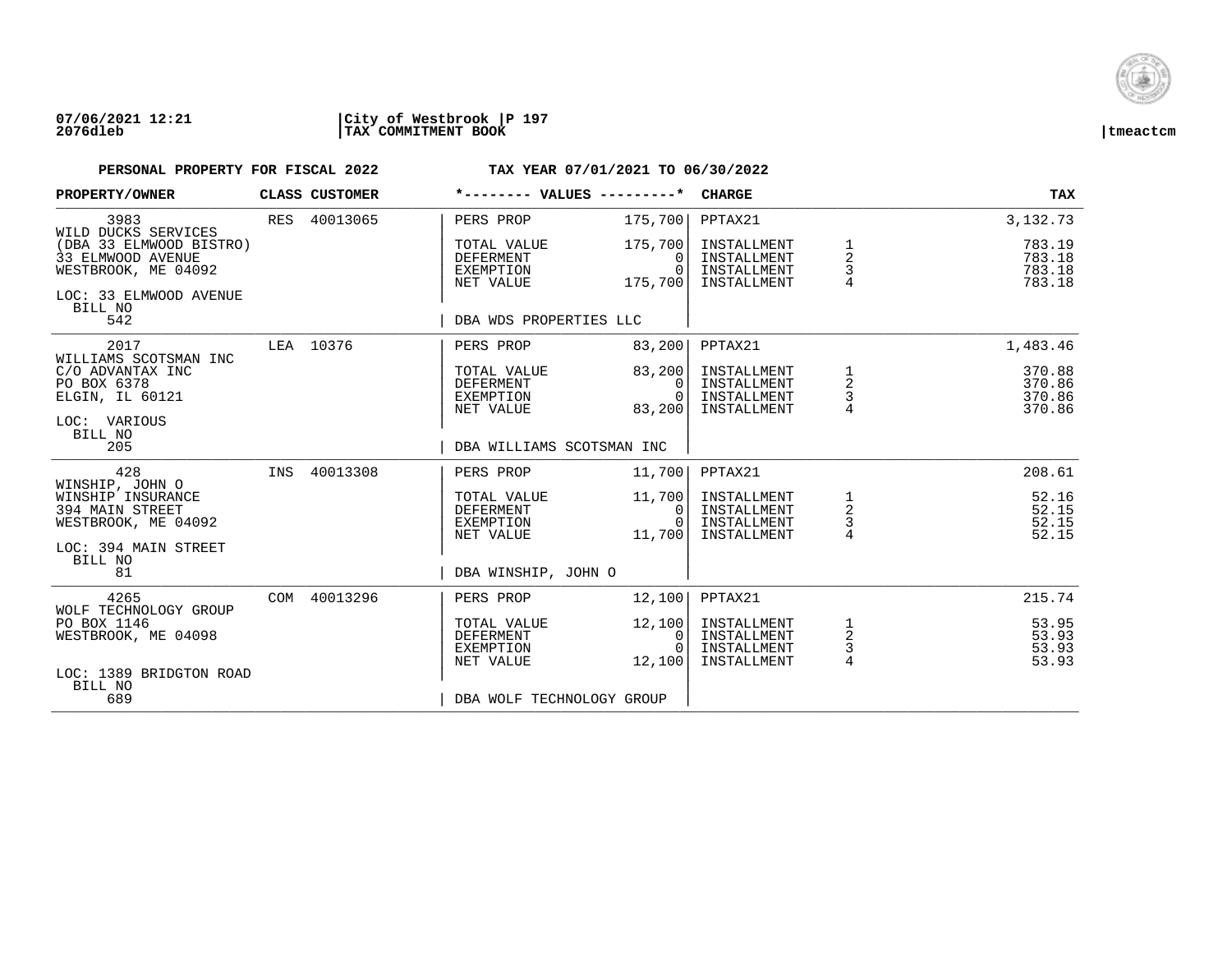

### **07/06/2021 12:21 |City of Westbrook |P 198 2076dleb |TAX COMMITMENT BOOK |tmeactcm**

| PROPERTY/OWNER                                                                                                                   |     | <b>CLASS CUSTOMER</b> | *-------- VALUES                                                       | ---------*                     | <b>CHARGE</b>                                            |                                | <b>TAX</b>                           |
|----------------------------------------------------------------------------------------------------------------------------------|-----|-----------------------|------------------------------------------------------------------------|--------------------------------|----------------------------------------------------------|--------------------------------|--------------------------------------|
| 1678<br>WORKGROUP TECHNOLOGY PARTNERS                                                                                            |     | COM 40011726          | PERS PROP                                                              | 102,300                        | PPTAX21                                                  |                                | 1,824.01                             |
| P O BOX 110<br>WESTBROOK, ME 04098                                                                                               |     |                       | TOTAL VALUE<br><b>DEFERMENT</b><br><b>EXEMPTION</b><br>NET VALUE       | 102,300<br>$\Omega$<br>102,300 | INSTALLMENT<br>INSTALLMENT<br>INSTALLMENT<br>INSTALLMENT | $\overline{a}$<br>3            | 456.01<br>456.00<br>456.00<br>456.00 |
| LOC: 207 LARRABEE ROAD<br>BILL NO<br>164                                                                                         |     |                       | DBA WORKGROUP TECHNOLOGY PA                                            |                                |                                                          |                                |                                      |
| 2399<br>WORKOUT FITNESS STORE<br>CHARLES ORANSKY<br>200 GORHAM ROAD<br>SOUTH PORTLAND, ME 04106<br>LOC: 3 KAREN DRIVE<br>BILL NO |     | 900 9752              | PERS PROP<br>TOTAL VALUE<br><b>DEFERMENT</b><br>EXEMPTION<br>NET VALUE | $\Omega$<br>$\Omega$           | INSTALLMENT<br>INSTALLMENT<br>INSTALLMENT<br>INSTALLMENT | 2<br>3<br>4                    | .00<br>.00<br>.00<br>.00             |
| 253                                                                                                                              |     |                       | DBA WORKOUT FITNESS STORE                                              |                                |                                                          |                                |                                      |
| 436<br>XEROX CORPORATION<br>PROP TAX XRX2-040A<br>PO BOX 9601<br>WEBSTER, NY 14580<br>LOC: VARIOUS                               | LEA | 40013318              | PERS PROP<br>TOTAL VALUE<br><b>DEFERMENT</b>                           | 3,900<br>3,900<br>0            | PPTAX21<br>INSTALLMENT<br>INSTALLMENT                    | $\overline{a}$                 | 69.54<br>17.40<br>17.38              |
|                                                                                                                                  |     |                       | EXEMPTION<br>NET VALUE                                                 | 3,900                          | INSTALLMENT<br>INSTALLMENT                               | 3<br>$\overline{4}$            | 17.38<br>17.38                       |
| BILL NO<br>82                                                                                                                    |     |                       | DBA XEROX CORPORATION                                                  |                                |                                                          |                                |                                      |
| 4296<br>XEROX FINANCIAL SERVICES                                                                                                 | LEA | 9927                  | PERS PROP                                                              | 119,300                        | PPTAX21                                                  |                                | 2,127.12                             |
| PROPERTY TAX DEPARTMENT<br>PO BOX 909<br>WEBSTER, NY 14580<br>LOC: VARIOUS<br>BILL NO                                            |     |                       | TOTAL VALUE<br><b>DEFERMENT</b><br>EXEMPTION<br>NET VALUE              | 119,300<br>0<br>119,300        | INSTALLMENT<br>INSTALLMENT<br>INSTALLMENT<br>INSTALLMENT | $\frac{1}{2}$<br>$\frac{3}{4}$ | 531.78<br>531.78<br>531.78<br>531.78 |
| 708                                                                                                                              |     |                       | DBA XEROX FINANCIAL SERVICE                                            |                                |                                                          |                                |                                      |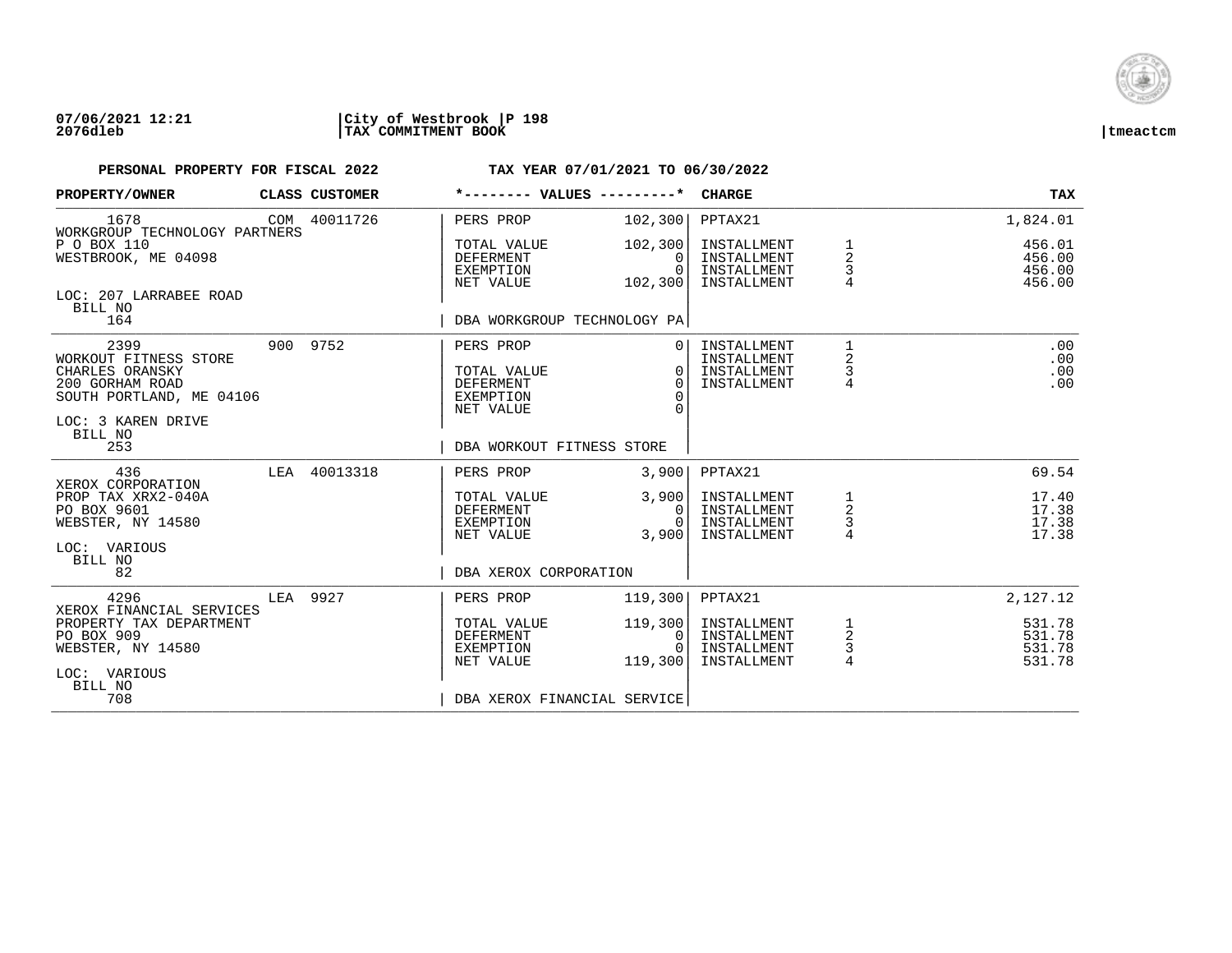

### **07/06/2021 12:21 |City of Westbrook |P 199 2076dleb |TAX COMMITMENT BOOK |tmeactcm**

| PROPERTY/OWNER                                                                                                    |         | CLASS CUSTOMER | *-------- VALUES ---------*                        |                                              | <b>CHARGE</b>                                            |                                            | TAX                              |
|-------------------------------------------------------------------------------------------------------------------|---------|----------------|----------------------------------------------------|----------------------------------------------|----------------------------------------------------------|--------------------------------------------|----------------------------------|
| 3681<br>XTREME SCREEN & SPORTSWEAR LLC                                                                            |         | PRI 40012743   | PERS PROP                                          | 11,400                                       | PPTAX21                                                  |                                            | 203.26                           |
| 937 MAIN STREET<br>WESTBROOK, ME 04092                                                                            |         |                | TOTAL VALUE<br>DEFERMENT<br>EXEMPTION<br>NET VALUE | 11,400<br>0<br>$\Omega$<br>11,400            | INSTALLMENT<br>INSTALLMENT<br>INSTALLMENT<br>INSTALLMENT | 1<br>$\overline{a}$<br>3<br>$\overline{4}$ | 50.83<br>50.81<br>50.81<br>50.81 |
| LOC: 937 MAIN STREET<br>BILL NO<br>429                                                                            |         |                | DBA XTREME SCREEN & SPORTSW                        |                                              |                                                          |                                            |                                  |
| 2511                                                                                                              |         | CON 10383      | PERS PROP                                          | 2,500                                        | PPTAX21                                                  |                                            | 44.58                            |
| YANKEE RESTORATION & BUILDING<br>WILL CHEEVER<br>38 WILLIAM STREET<br>PORTLAND, ME 04103<br>LOC: 73 WARREN AVENUE |         |                | TOTAL VALUE<br>DEFERMENT<br>EXEMPTION<br>NET VALUE | 2,500<br>$\Omega$<br>$\overline{0}$<br>2,500 | INSTALLMENT<br>INSTALLMENT<br>INSTALLMENT<br>INSTALLMENT | 1<br>2<br>3                                | 11.16<br>11.14<br>11.14<br>11.14 |
| 271                                                                                                               | BILL NO |                |                                                    | DBA YANKEE RESTORATION & BU                  |                                                          |                                            |                                  |
| 4096<br>YES BREWING LLC                                                                                           |         | MAN 40013172   | PERS PROP                                          | 3,800                                        | PPTAX21                                                  |                                            | 67.75                            |
| 609 MAIN ST STE 2<br>WESTBROOK, ME 04092                                                                          |         |                | TOTAL VALUE<br>DEFERMENT<br>EXEMPTION<br>NET VALUE | 3,800<br>$\overline{0}$<br>$\Omega$<br>3,800 | INSTALLMENT<br>INSTALLMENT<br>INSTALLMENT<br>INSTALLMENT | 1<br>$\overline{a}$<br>$\frac{3}{4}$       | 16.96<br>16.93<br>16.93<br>16.93 |
| LOC: 609 MAIN STREET<br>BILL NO<br>595                                                                            |         |                | DBA YES BREWING LLC                                |                                              |                                                          |                                            |                                  |
| 439<br>YORKEY, DONALD F JR, D O                                                                                   |         | DRM 40013322   | PERS PROP                                          | 7,800                                        | PPTAX21                                                  |                                            | 139.07                           |
| 5 ELMWOOD AVENUE<br>WESTBROOK, ME 04092                                                                           |         |                | TOTAL VALUE<br>DEFERMENT<br>EXEMPTION<br>NET VALUE | 7,800<br>0<br>$\bigcap$<br>7,800             | INSTALLMENT<br>INSTALLMENT<br>INSTALLMENT<br>INSTALLMENT | 1<br>$\overline{a}$<br>$\frac{3}{4}$       | 34.79<br>34.76<br>34.76<br>34.76 |
| LOC: 5 ELMWOOD AVENUE<br>BILL NO<br>84                                                                            |         |                | DBA YORKEY, DONALD F JR, D                         |                                              |                                                          |                                            |                                  |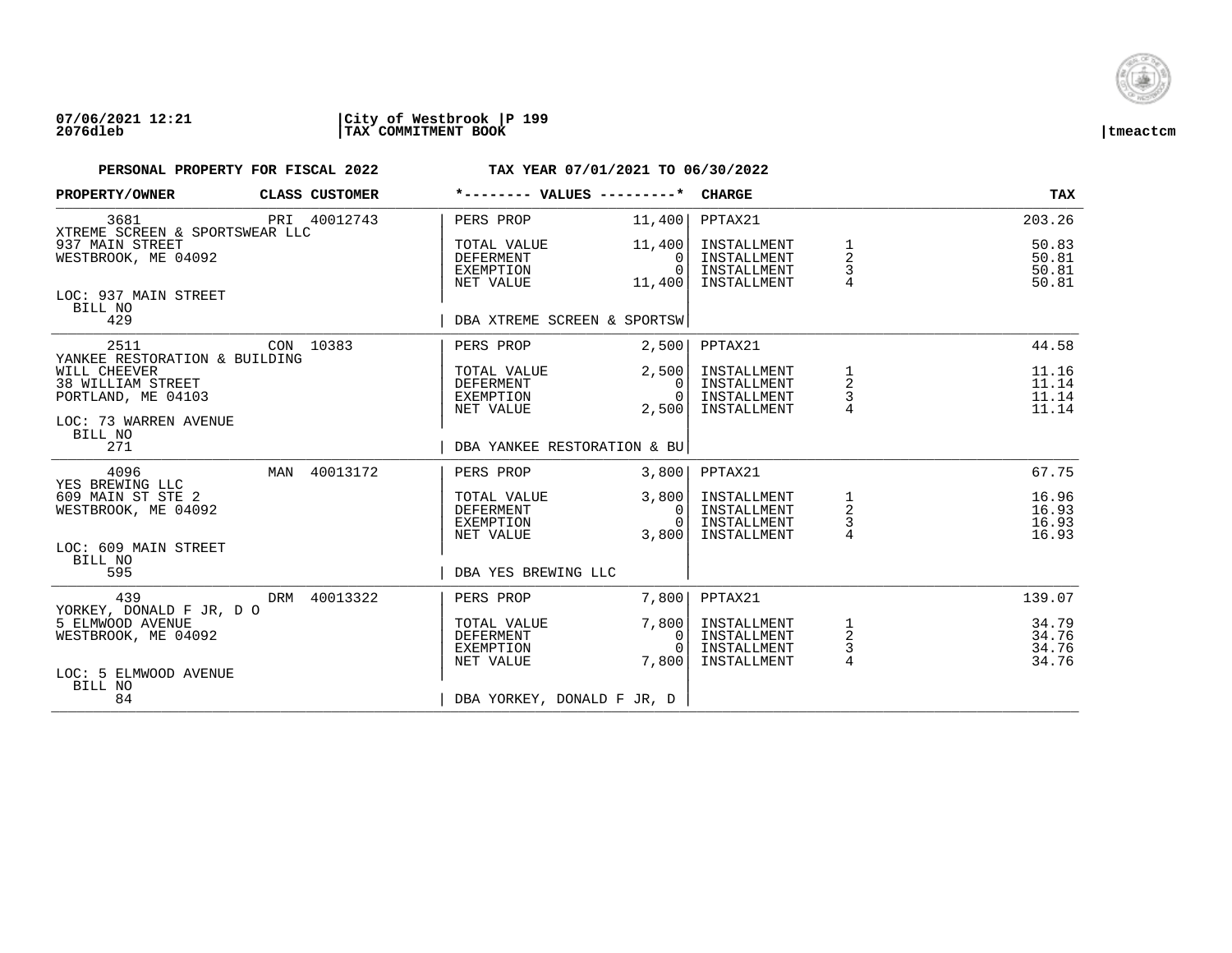

### **07/06/2021 12:21 |City of Westbrook |P 200 2076dleb |TAX COMMITMENT BOOK |tmeactcm**

| PROPERTY/OWNER                                                                                                                  | CLASS CUSTOMER | *-------- VALUES ---------*                                                                          |                                                                | <b>CHARGE</b>                                            |                                          | <b>TAX</b>                           |
|---------------------------------------------------------------------------------------------------------------------------------|----------------|------------------------------------------------------------------------------------------------------|----------------------------------------------------------------|----------------------------------------------------------|------------------------------------------|--------------------------------------|
| 1354<br>YOU'RE SOMEONE SPECIAL<br>DEBORAH MERRILL<br>1 RIDGE ROAD<br>WESTBROOK, ME 04092<br>LOC: 1 RIDGE ROAD<br>BILL NO<br>142 | 900 9703       | PERS PROP<br>TOTAL VALUE<br><b>DEFERMENT</b><br>EXEMPTION<br>NET VALUE<br>DBA YOU'RE SOMEONE SPECIAL | 0 <sup>1</sup><br>$\Omega$<br>$\Omega$<br>$\Omega$<br>$\Omega$ | INSTALLMENT<br>INSTALLMENT<br>INSTALLMENT<br>INSTALLMENT | $\mathbf{1}$<br>2<br>3<br>$\overline{4}$ | .00<br>.00<br>.00<br>.00             |
| 437<br>YRC FREIGHT                                                                                                              | TRA 9676       | PERS PROP                                                                                            | 52,600                                                         | PPTAX21                                                  |                                          | 937.86                               |
| ATTN: OPERATING TAX DEPT<br>10990 ROE AVE<br>OVERLAND PARK, KS 66211-1213<br>LOC: 75 EISENHOWER DRIVE<br>BILL NO                |                | TOTAL VALUE<br>DEFERMENT<br>EXEMPTION<br>NET VALUE                                                   | 52,600<br>0 <sup>1</sup><br>$\Omega$<br>52,600                 | INSTALLMENT<br>INSTALLMENT<br>INSTALLMENT<br>INSTALLMENT | 1<br>$\overline{\mathbf{c}}$<br>3        | 234.48<br>234.46<br>234.46<br>234.46 |
| 83                                                                                                                              |                | DBA YRC FREIGHT                                                                                      |                                                                |                                                          |                                          |                                      |
| 3509<br>ZEN HAIR SALON                                                                                                          | BEA 40012576   | PERS PROP                                                                                            | 3,200                                                          | PPTAX21                                                  |                                          | 57.06                                |
| 15 COUNTY ROAD<br>WESTBROOK, ME 04092                                                                                           |                | TOTAL VALUE<br><b>DEFERMENT</b><br>EXEMPTION<br>NET VALUE                                            | 3,200<br>0<br>$\Omega$<br>3,200                                | INSTALLMENT<br>INSTALLMENT<br>INSTALLMENT<br>INSTALLMENT | 1<br>$\overline{a}$<br>4                 | 14.28<br>14.26<br>14.26<br>14.26     |
| LOC: 15 COUNTY ROAD<br>BILL NO<br>393                                                                                           |                | DBA ZEN HAIR SALON                                                                                   |                                                                |                                                          |                                          |                                      |
| 3762<br>ZFLO, INC.                                                                                                              | COM 40012837   | PERS PROP                                                                                            | 1,300                                                          | PPTAX21                                                  |                                          | 23.18                                |
| 90 BRIDGE ST STE 230<br>WESTBROOK, ME 04092<br>LOC: 90 BRIDGE STREET STE 230                                                    |                | TOTAL VALUE<br>DEFERMENT<br>EXEMPTION<br>NET VALUE                                                   | 1,300<br>0<br>$\Omega$<br>1,300                                | INSTALLMENT<br>INSTALLMENT<br>INSTALLMENT<br>INSTALLMENT | 1<br>2<br>3<br>$\overline{4}$            | 5.81<br>5.79<br>5.79<br>5.79         |
| BILL NO<br>450                                                                                                                  |                | DBA ZFLO, INC.                                                                                       |                                                                |                                                          |                                          |                                      |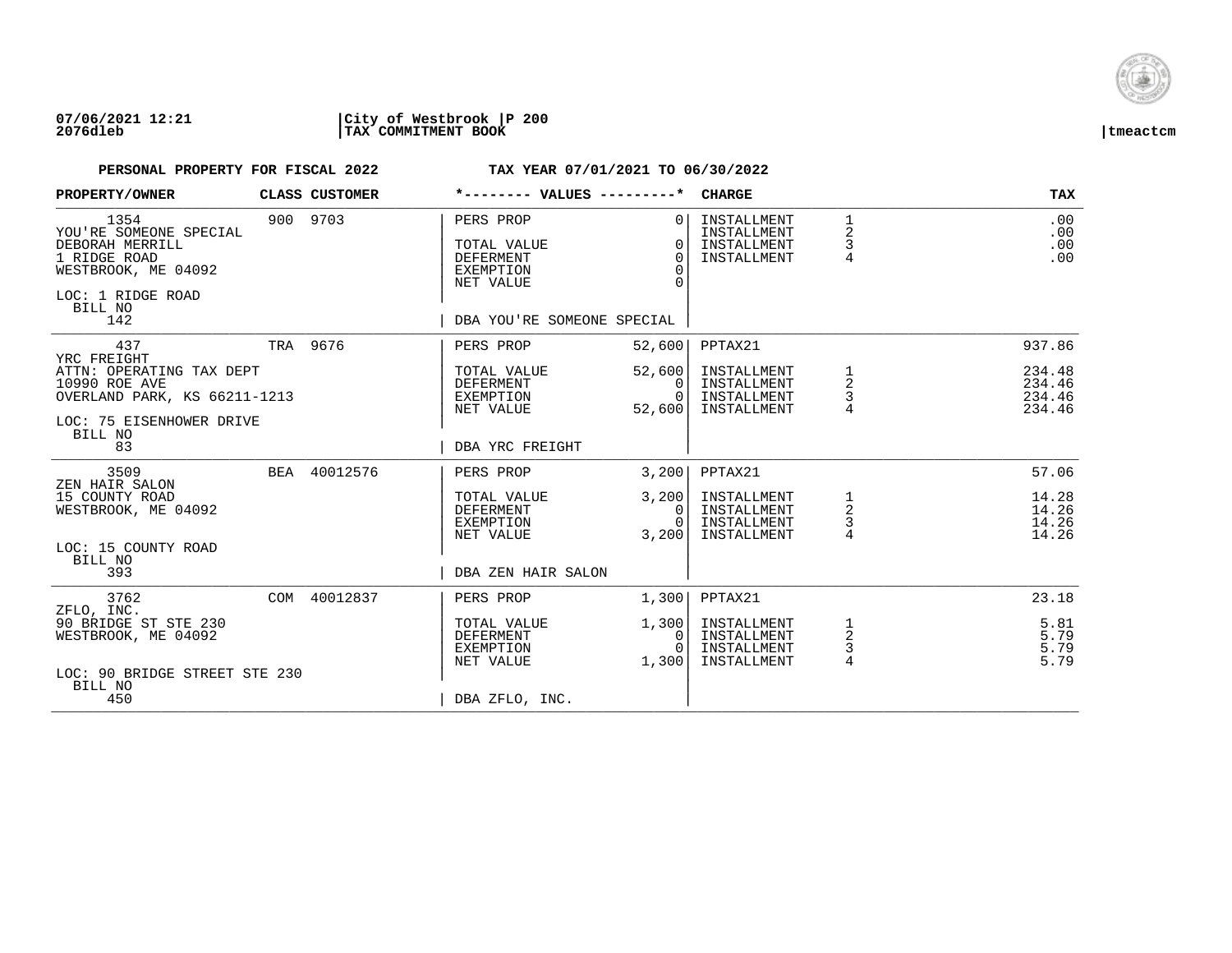

## **07/06/2021 12:21 |City of Westbrook |P 201 2076dleb |TAX COMMITMENT BOOK |tmeactcm**

| PROPERTY/OWNER                                                                                                       |     | CLASS CUSTOMER | *-------- VALUES ---------*                                                                        | CHARGE                                                   | TAX                      |
|----------------------------------------------------------------------------------------------------------------------|-----|----------------|----------------------------------------------------------------------------------------------------|----------------------------------------------------------|--------------------------|
| 4193<br>ZIMMER US INC<br>2500 WESTFIELD DRIVE<br>SUITE 1-202<br>ELGIN, IL 60124<br>VARIOUS<br>LOC:<br>BILL NO<br>653 | 900 | 10418          | PERS PROP<br>TOTAL VALUE<br><b>DEFERMENT</b><br><b>EXEMPTION</b><br>NET VALUE<br>DBA ZIMMER US INC | INSTALLMENT<br>INSTALLMENT<br>INSTALLMENT<br>INSTALLMENT | .00<br>.00<br>.00<br>.00 |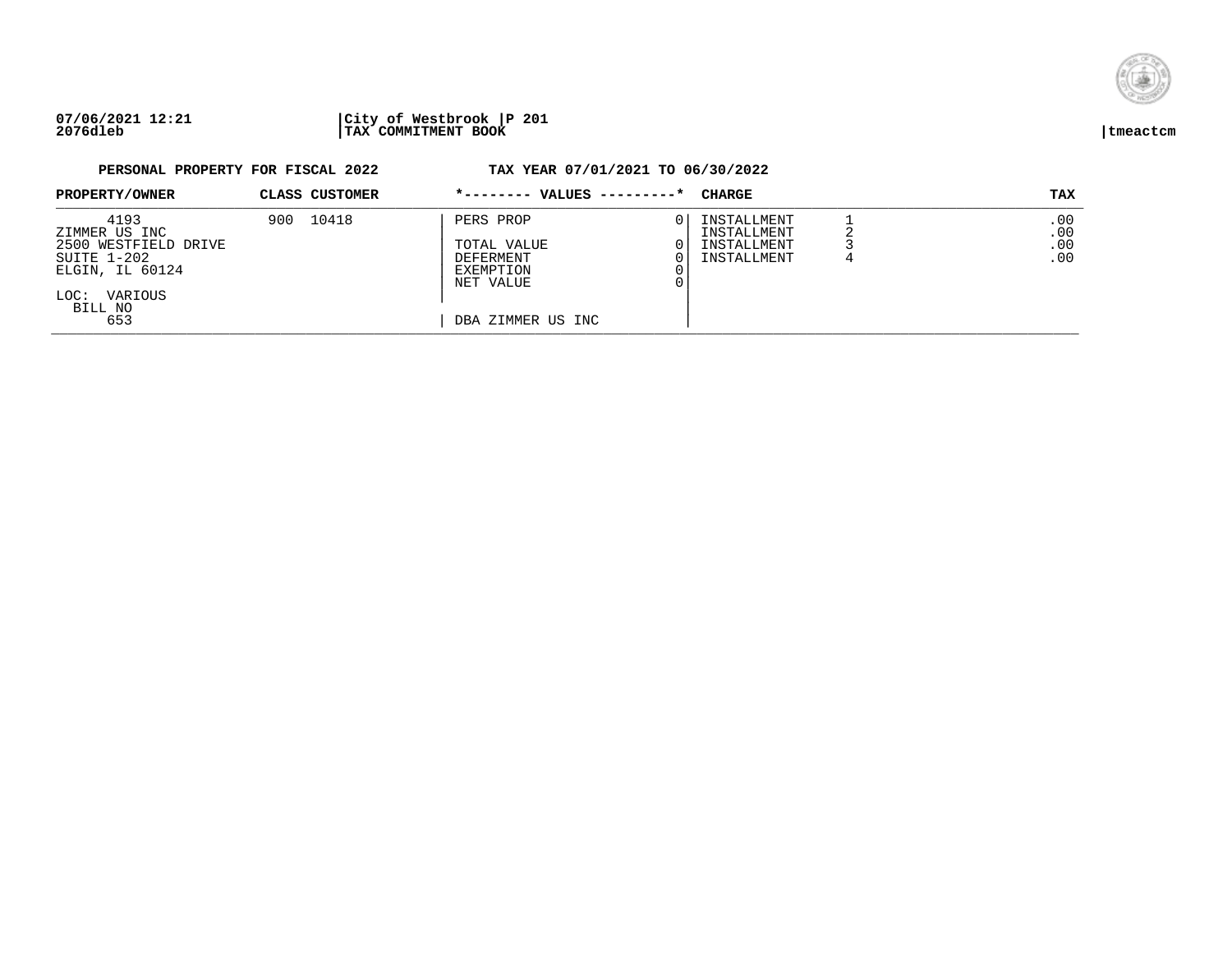

| <b>GRAND TOTALS</b> | <b>COUNT</b>      | <b>PROI</b><br><b>PERS</b> | <b>DEFERMENT</b> | <b>EXEMPT</b><br><b>VAL</b> | <b>VALUE</b><br>NET | TAJ                   | TOT |
|---------------------|-------------------|----------------------------|------------------|-----------------------------|---------------------|-----------------------|-----|
|                     | .300<br>つりい<br>44 |                            |                  | . .                         |                     | ,856.69<br>$\sim$ 5.1 |     |
| 801                 |                   |                            | 299,300<br>240   |                             |                     |                       |     |